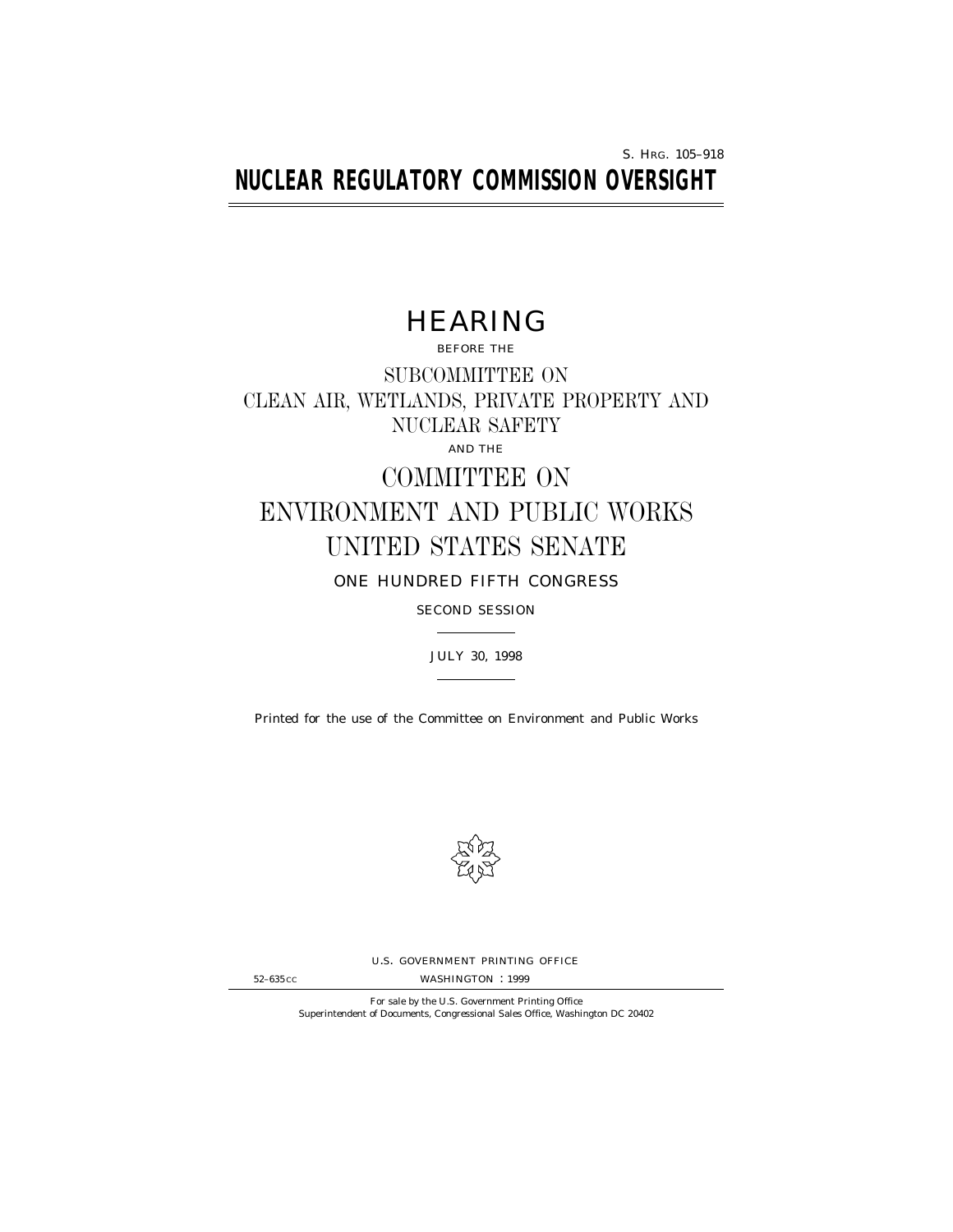#### COMMITTEE ON ENVIRONMENT AND PUBLIC WORKS

ONE HUNDRED FIFTH CONGRESS JOHN H. CHAFEE, Rhode Island, *Chairman*

JOHN W. WARNER, Virginia ROBERT SMITH, New Hampshire DIRK KEMPTHORNE, Idaho JAMES M. INHOFE, Oklahoma CRAIG THOMAS, Wyoming CHRISTOPHER S. BOND, Missouri TIM HUTCHINSON, Arkansas WAYNE ALLARD, Colorado JEFF SESSIONS, Alabama

MAX BAUCUS, Montana DANIEL PATRICK MOYNIHAN, New York FRANK R. LAUTENBERG, New Jersey HARRY REID, Nevada BOB GRAHAM, Florida JOSEPH I. LIEBERMAN, Connecticut BARBARA BOXER, California RON WYDEN, Oregon

JIMMIE POWELL, *Staff Director* J. THOMAS SLITER, *Minority Staff Director*

SUBCOMMITTEE ON CLEAN AIR, WETLANDS, PRIVATE PROPERTY, AND NUCLEAR SAFETY

JAMES M. INHOFE, North Carolina, *Chairman* TIM HUTCHINSON, Arkansas WAYNE ALLARD, Colorado JEFF SESSIONS, Alabama BOB GRAHAM, Florida JOSEPH I. LIEBERMAN, Connecticut BARBARA BOXER, California

(II)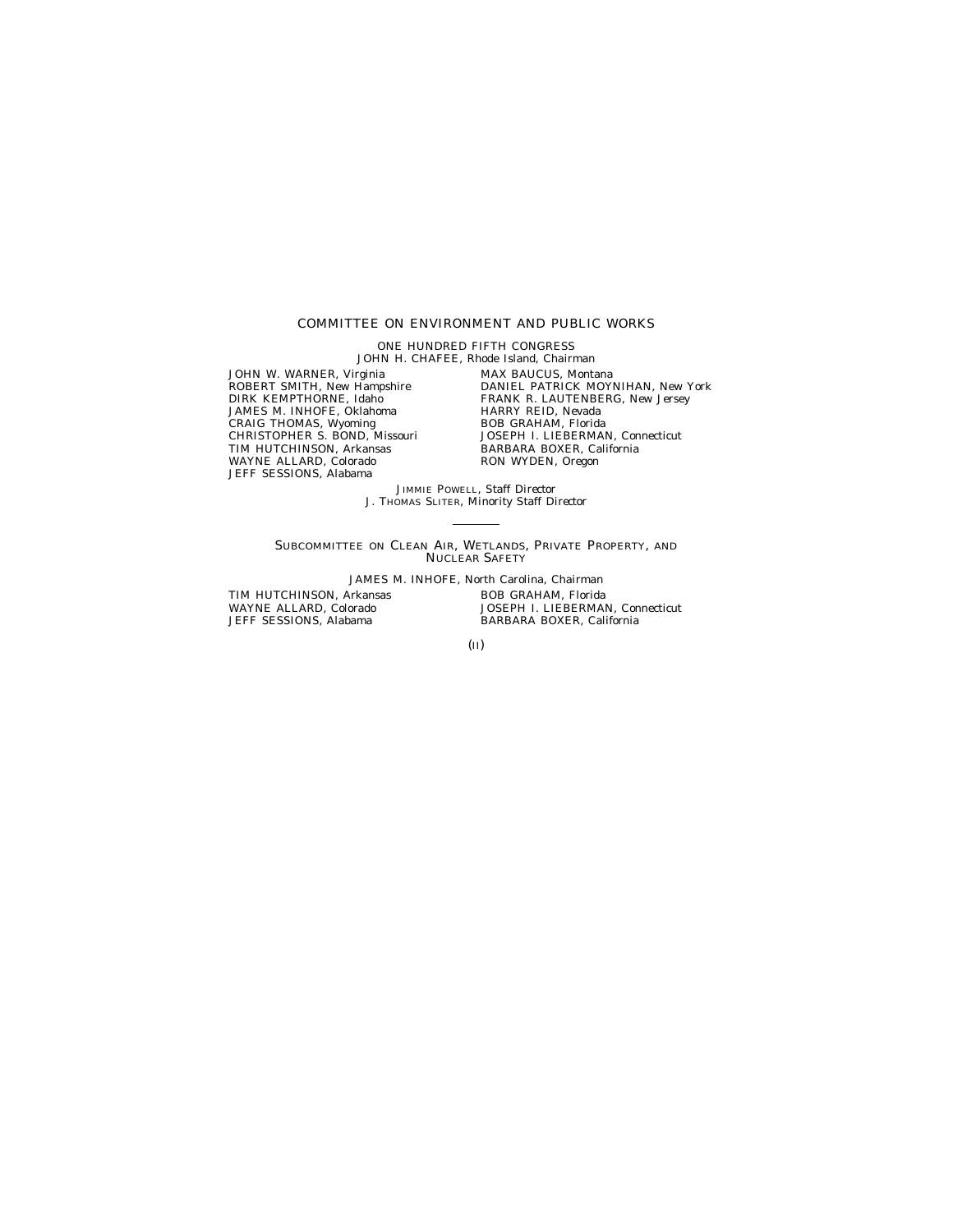# CONTENTS

## **JULY 30, 1998**

Page

# OPENING STATEMENTS

| Allard, Hon. Wayne, U.S. Senator from the State of Colorado           |  |
|-----------------------------------------------------------------------|--|
| Chafee, Hon. John H., U.S. Senator from the State of Rhode Island     |  |
| Hutchinson. Hon. Tim. U.S. Senator from the State of Arkansas         |  |
| Inhofe. Hon. James M U.S. Senator from the State of Oklahoma          |  |
| Lieberman, Hon. Joseph I., U.S. Senator from the State of Connecticut |  |
|                                                                       |  |

## WITNESSES

| Colvin, Joe F., president and CEO, Nuclear Energy Institute                                                                                     | 30  |
|-------------------------------------------------------------------------------------------------------------------------------------------------|-----|
|                                                                                                                                                 | 147 |
|                                                                                                                                                 | 166 |
|                                                                                                                                                 |     |
|                                                                                                                                                 |     |
|                                                                                                                                                 |     |
| Fetter, Steven M., managing director, Global Power Group, Fitch IBCA, Inc.                                                                      | 37  |
|                                                                                                                                                 | 200 |
| Responses to additional questions from Senator Lieberman                                                                                        | 201 |
| Jackson, Shirley A., Chairman, Nuclear Regulatory Commission                                                                                    | 9   |
|                                                                                                                                                 |     |
|                                                                                                                                                 |     |
| Jones, Gary, Associate Director, Energy, Resources and Science Issues, Resources, Community and Economic Development Division, General Account- |     |
|                                                                                                                                                 |     |
|                                                                                                                                                 | 33  |
|                                                                                                                                                 | 171 |
| Responses to additional questions from:                                                                                                         |     |
|                                                                                                                                                 | 177 |
|                                                                                                                                                 | 176 |
| Lochbaum, David, nuclear safety engineer, Union of Concerned Scientists                                                                         | 35  |
|                                                                                                                                                 |     |
|                                                                                                                                                 | 179 |
|                                                                                                                                                 | 195 |
| Responses to additional questions from:                                                                                                         |     |
|                                                                                                                                                 | 199 |
|                                                                                                                                                 | 197 |
| McGaffigan, Edward, Commissioner, Nuclear Regulatory Commission                                                                                 | 11  |
|                                                                                                                                                 | 111 |
| Rhodes, James T., chairman and CEO, Institute of Nuclear Power Operations                                                                       | 31  |
|                                                                                                                                                 | 168 |
| Responses to additional questions from Senator Lieberman                                                                                        | 169 |
|                                                                                                                                                 |     |
|                                                                                                                                                 |     |

## ADDITIONAL MATERIAL

Statements:

| Biden, Hon. Joseph, U.S. Senator from the State of Delaware        |  | 49. |
|--------------------------------------------------------------------|--|-----|
| Dodd, Hon. Christopher, U.S. Senator from the State of Connecticut |  | 50  |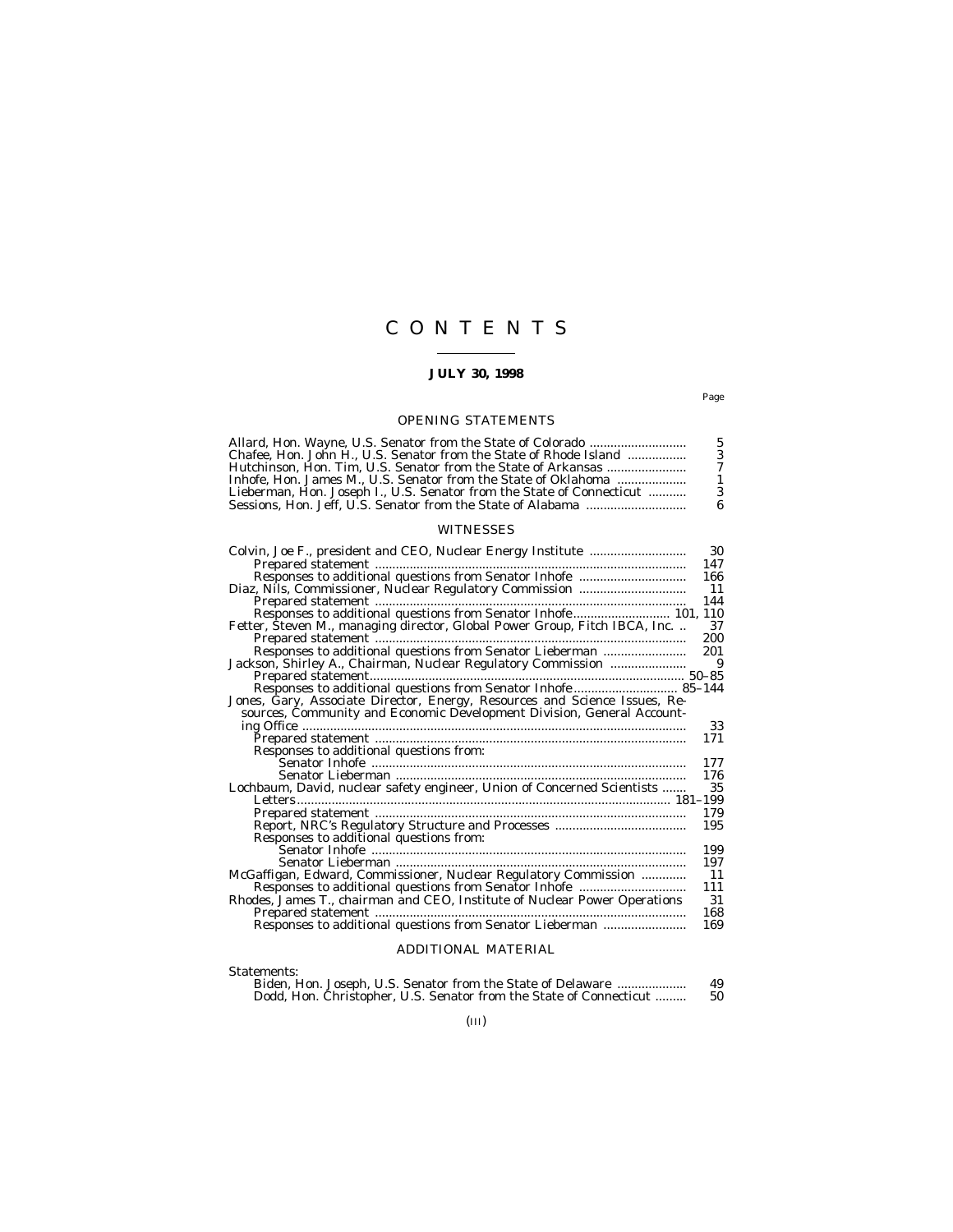# **NUCLEAR REGULATORY COMMISSION OVERSIGHT**

#### **THURSDAY, JULY 30, 1998**

U.S. SENATE,<br>COMMITTEE ON ENVIRONMENT AND PUBLIC WORKS,<br>SUBCOMMITTEE ON CLEAN AIR, WETLANDS, PRIVATE PROPERTY AND NUCLEAR SAFETY, *Washington, DC.*

The subcommittee met, pursuant to notice, at 9 a.m. in room 406, Senate Dirksen Building, Hon. James Inhofe (chairman of the sub-

Present: Senators Inhofe, Allard, Sessions, Hutchinson, Lieberman, and Chafee [ex officio].

#### **OPENING STATEMENT OF HON. JAMES M. INHOFE, U.S. SENATOR FROM THE STATE OF OKLAHOMA**

Senator INHOFE. The subcommittee will come to order.<br>Today's subcommittee hearing will focus on the Nuclear Regulatory Commission. This is the first oversight hearing that we have held on the NRC in over 4 years. I know that we have many issues to cover. This is kind of a pivotal point in our history. We haven't been able to focus on the NRC as much as we should since I've been chairman of this committee, primarily because of the fact that we have had to concentrate on the ambient air and wetland problems. There hasn't been time to get into this, but I think this is a subject that has been neglected.

In order to encourage growth in the industry, and this is coming about at a very important time that I think when we talk about the problems and we've been going through this thing of ozone and particulate matter and yet we have a way to produce energy that is clean and it is one now that I think we need to concentrate on. I recognize that it's going to take several years before we're able to really grow in this industry but our country does rely on nuclear energy for 20 percent of its electrical generation right now. If people are concerned about reducing air pollution, then they must admit that we need a viable nuclear industry and we must begin encouraging the development of new nuclear facilities.

So I think that this is a very appropriate time to have this meeting. There some things, some criticisms that I have heard in terms of the performance of the NRC and yet right now, the NRC is about to take on its most challenging task in years, the relicensing of plants, and I'm doubtful that they are currently up to the task and decisions sometimes take too long and never seem to come to a conclusion.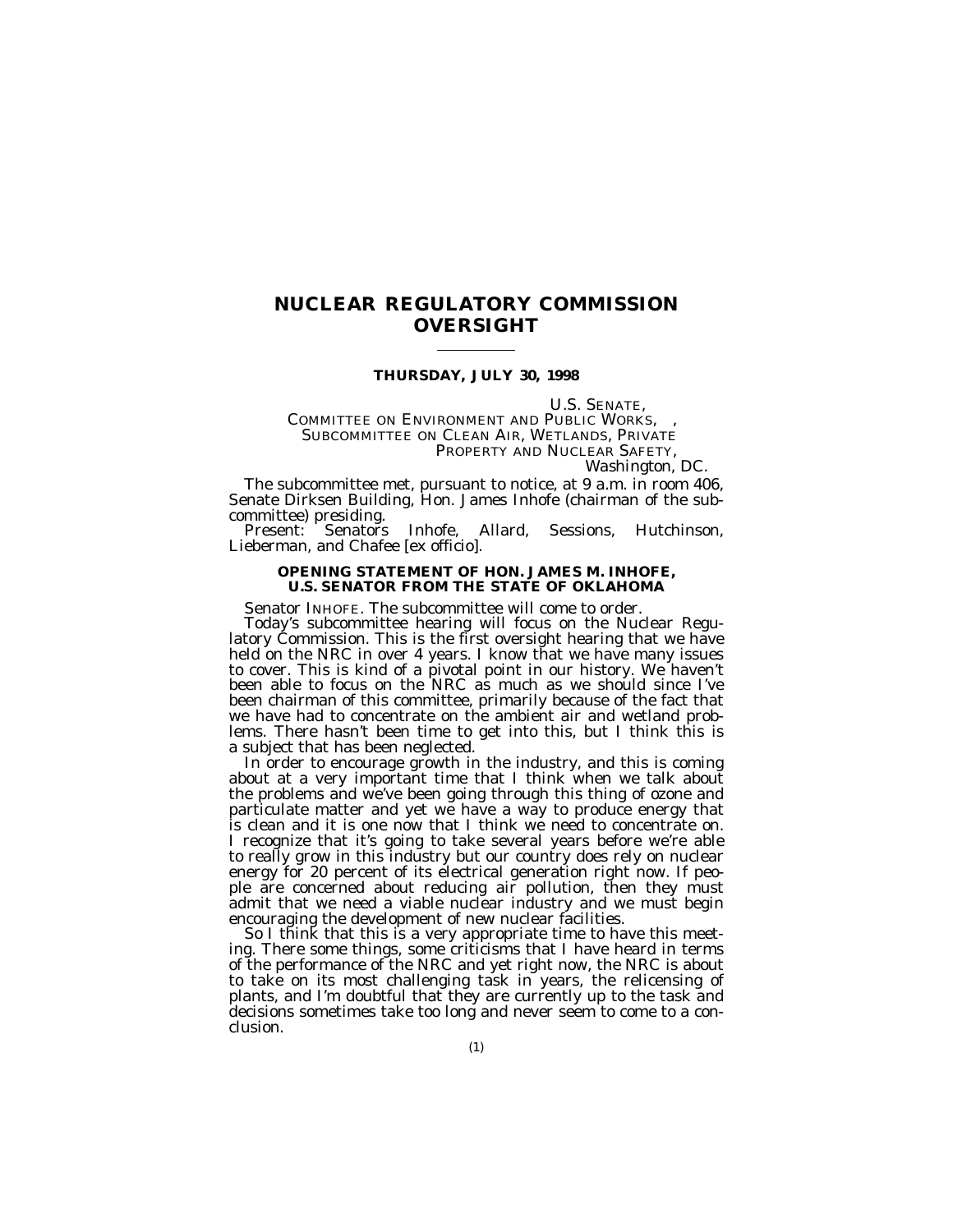I'd like to cite two examples which I'll be asking for responses at the time we have questions that I believe we are somewhat out of control in the regulatory process. The first involves the transfer of a license for Plant Vogtle, the company which owns the facility and transferred ownership from one subsidiary to another. It didn't really change, it changed from one subsidiary to another. All the personnel remained unchanged and the only change is on paper. This process took 4–1/2 years.

The second involves the proposed uranium enrichment facility in Louisiana where a company 7 years and \$30 million trying to license a plant before giving up. The facility would have used wellknown technology that has been used in England for 20 years. This should have been routine.

Both of these examples cause me great concern and to begin the licensing renewal process, if the NRC and the licensing boards take this long for these cases, then I'm convinced that unless some drastic changes are made, the relicensing process is doomed before we begin.

We'll have a good hearing today. I'm pleased we have several members here and of course we have the Chairman of our parent committee, Senator Chafee. I will recognize Senator Chafee at this time.

#### [The prepared statement of Senator Inhofe follows:]

#### PREPARED STATEMENT OF HON. JIM INHOFE, U.S. SENATOR FROM THE STATE OF **OKLAHOMA**

Today's subcommittee hearing will focus on the Nuclear Regulatory Commission. This is the first oversight hearing we have held on the NRC in over 4 years and I know that we have many issues to cover today.

We are at a pivotal point in the history of the nuclear industry. We have a mature industry that over the years has provided safe and environmentally friendly energy, much to the dismay of its biggest critics. As we begin the twenty-first century, the industry is beginning the relicensing process for their permits. Just this year the first two nuclear plants have filed for a license renewal. Because of this, the NRC is also at a pivotal point in its history, and we must determine if it is capable of functioning in the next century or if it needs an overhaul of its structure and function.

Over the last year and a half this subcommittee has spent the majority of its time in Clean Air oversight, debating ozone, particulate matter, and regional haze. Today we are examining a fuel source with basically zero emissions. Our country relies on nuclear energy for 20 percent of its electrical generation and if people are concerned about reducing air pollution then they must admit that we need a viable nuclear industry and we must begin encouraging the development of new nuclear facilities. I am a realist, I do not expect any new plants to begin construction in the next five years, but we must begin to reform our regulatory process in order to encourage new facilities in the next five to twenty years. If we do not begin today, then we will never achieve the pollution reductions many want without sacrificing our nation's economy.

In order to encourage growth in the industry we must reform the NRC. We will hear a number of ''buzz'' words today on how the NRC is reforming: phrases such as ''risk-informed, performance-based standards'', ''stakeholder input'', and ''performance indicators''. The trouble is these terms have been tossed around for years and we have seen no real change at the NRC. I am interested in hearing from the Commissioners and other witnesses on how we can ensure that real change will take place.

The NRC is about to undertake its biggest task in years, the relicensing of plants, and I am doubtful that they are currently up to the task. Decisions at the Commission take too long and sometimes never seem to come to a conclusion. I would like to cite two examples which I believe show an out-of-control regulatory process.

1. The first involves the transfer of a license for Plant Vogtle. The company which owes the facility transferred ownership from one of its subsidiaries to another. All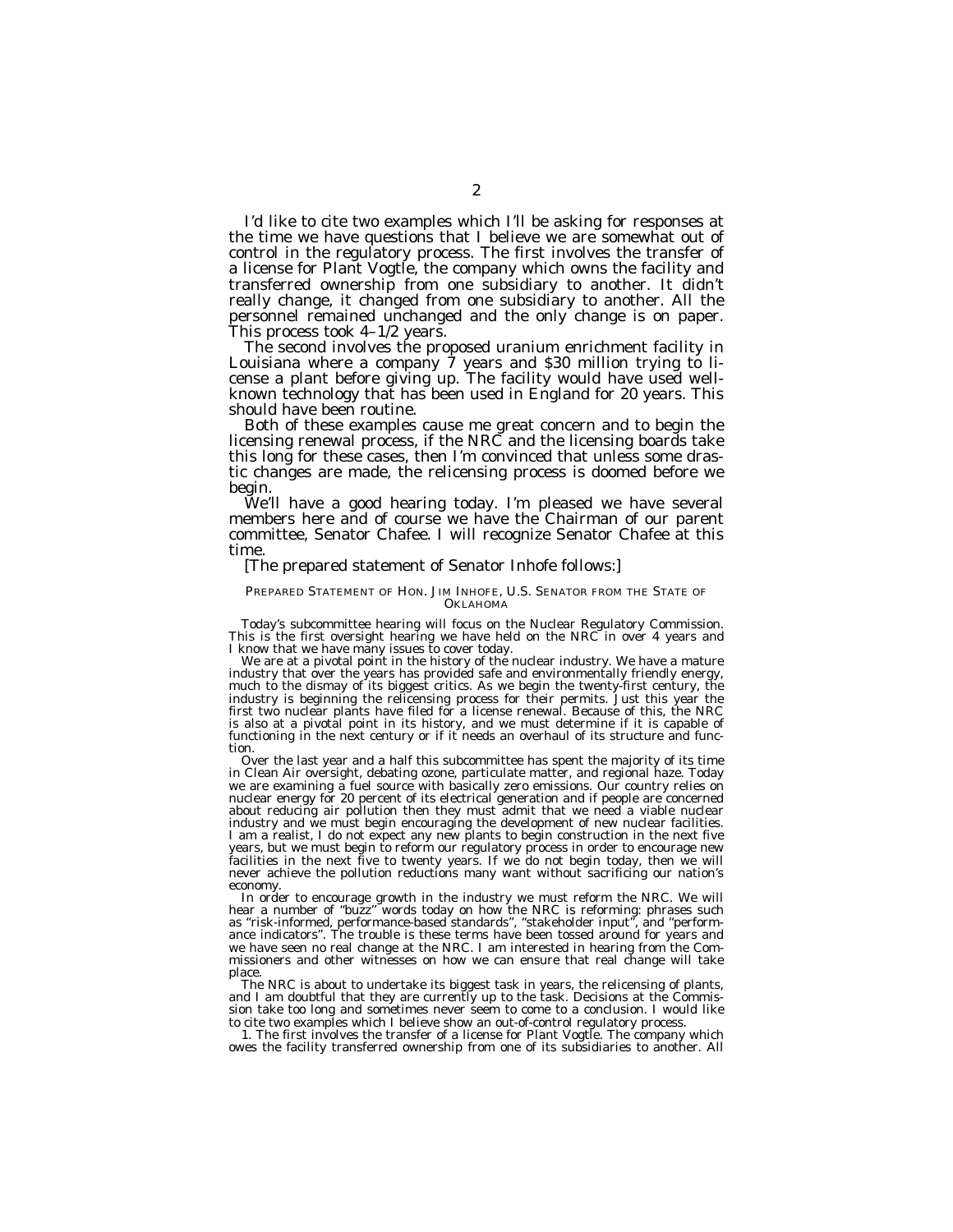of the managers stayed the same and all of the personnel stayed the same. The only change was on paper. This process took  $4\frac{1}{2}$  years.

2. The second involves the proposed uranium enrichment facility in Louisiana. The company spent 7 years and \$30 million trying to license the plant before giving up. The facility would have used well-known technology that has been used in England for 20 years. This should have been routine.

Both of these examples cause me great concern as we begin the license renewal process. If the NRC and the licensing boards take this long for these cases then I am convinced that unless some drastic changes are made, the relicensing process is doomed before we begin.

I hope today's hearing will begin to examine these issues and we can begin a process of this committee working closely with the Commission in the months ahead.

#### **OPENING STATEMENT OF HON. JOHN H. CHAFEE, U.S. SENATOR FROM THE STATE OF RHODE ISLAND**

Senator CHAFEE. Thank you very much, Mr. Chairman.

I want to thank you and the Ranking Member for holding this hearing today. I share your concern that we've been so preoccupied with a host of other things—whether the Endangered Species Act, the transportation legislation or Superfund—that we haven't spent the time on this matter which you so wisely have chosen today to embark upon.

The Nuclear Regulatory Commission has an important mission and that is to ensure civilian uses of nuclear materials are handled in a manner consistent with the public's health and safety, environmental quality and national security. Increasingly, however, the question has been whether or not the NRC is carrying out its mission in a fair and thorough manner. Some, including industry, say the agency is overregulating. Others, including the GAO and other watchdog groups, say it is not doing enough. This kind of criticism is not atypical for a regulatory agency. I know Chairman Jackson is familiar with that. This is an agency that oversees a major component of the Nation's energy supply along with many other duties.

I hope, Mr. Chairman, today we can begin to make further steps to improve the effectiveness of the NRC so as to allow efficient industry operations while at the same time insuring public safety and these need not be mutually exclusive.

I regret that I can't stay for the whole hearing but I certainly am interested in this and want to commend you again for what you're doing. I'll be following it closely and appreciate what you've undertaken here.

Senator INHOFE. Thank you, Mr. Chairman. Senator Lieberman?

#### **OPENING STATEMENT OF HON. JOSEPH I. LIEBERMAN, U.S. SENATOR FROM THE STATE OF CONNECTICUT**

Senator LIEBERMAN. Thanks, Mr. Chairman.

I join you and Senator Chafee in expressing interest in this oversight process. Thank you for convening it. It was my pleasure for a period of time earlier to serve as chairman of this subcommittee and I appreciate very much the focus of the subcommittee on the NRC because it's a critically important agency of our government.

I can speak to you from personal experience from my own State of Connecticut which is recent experience about the NRC. We're just now emerging from what has been and certainly seemed like a long, 3-year nightmare with respect to our four nuclear power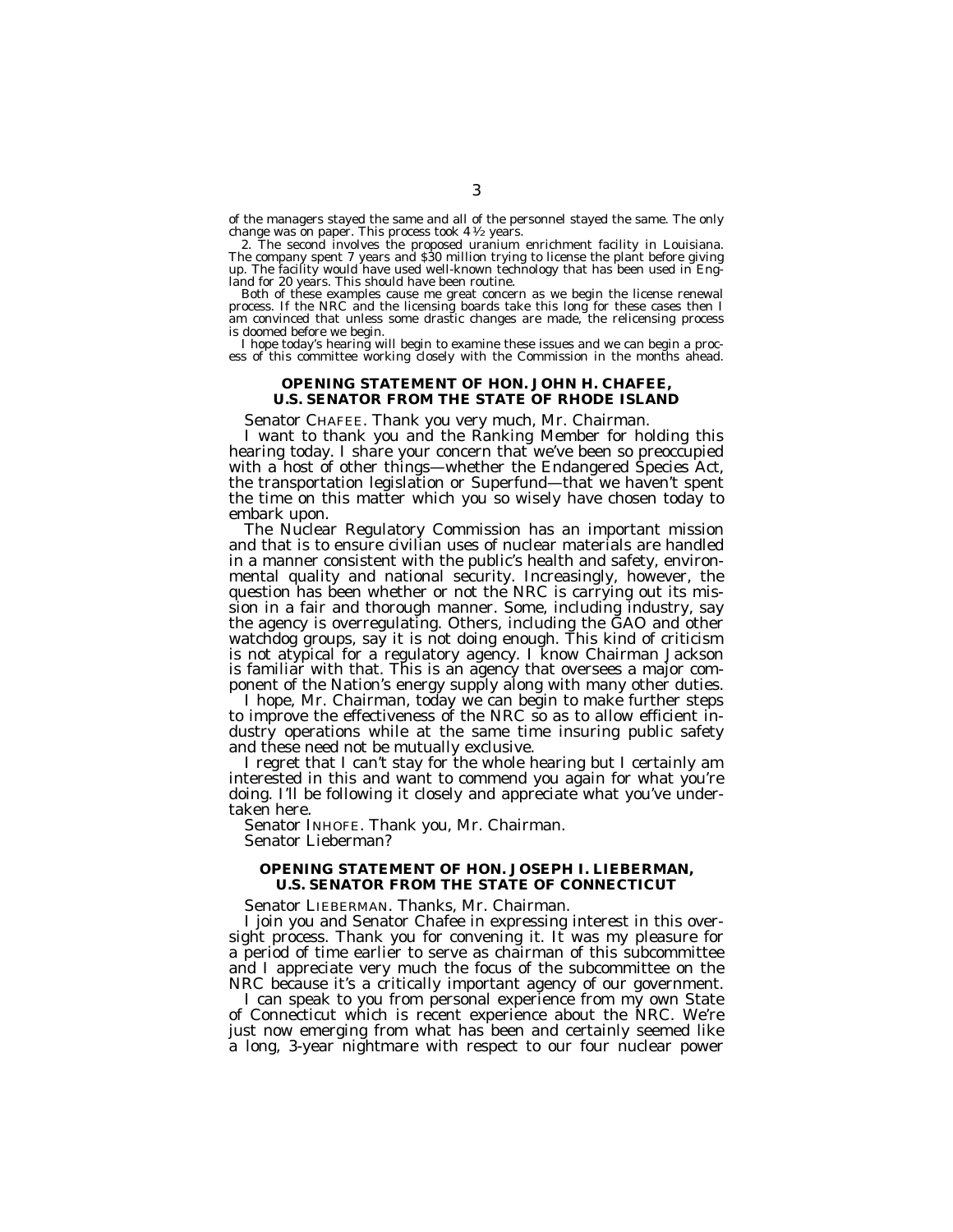plants which were all down. We went from having among the best run nuclear plants in the industry to having all of them being placed on the NRC's watch list of the most problematic plants.

During that time, I was supposed to do my own personal form of oversight of the NRC led by Dr. Jackson and I must say I've been impressed. The NRC undertook one of the most extensive safety reviews ever of one of the plants which is known as Millstone 3 and just this month the plant received approval to restart.

The Chairwoman has also committed that there will be extensive, continuing oversight of the Millstone 3 operation and that review of Millstone 2 which is the next target of inquiry will be equally intensive before any decision to restart is made. Those two commitments mean a lot to the people of my State and to me.

In addition to the extensive and intensive nature of the review of the nuclear power plants in Connecticut, I do want to put on the record here my appreciation that the NRC process was a very fresh and open one. Dr. Jackson came to the State, spoke to the residents who lived near the plant, the workers at the plant, listened to them and made clear in every instance that she had one overriding responsibility which was to ensure that only safe nuclear power plants would be allowed to restart in Connecticut.

In that context, I have watched the NRC come under recent criticism both from some within the industry and some within the Senate for what is described as overregulation. Some critics apparently believe that the NRC seeks blind adherence with the regulations that don't have safety significance. And there are others in Connecticut and outside who think the Commission has been too soft on the industry. As Chairman Chafee said, that's the nature of the process here in Washington.

Mr. Chairman, I am a supporter of nuclear energy and I say that here and add that I am a supporter because I think it is not only part of our current balanced American energy policy but should be, and ultimately I think will have to be a part of the future balanced American energy program for reasons for energy independence as well as environmental protection, including working to inhibit the onward movement of global warming.

In order for there to be a place for nuclear power in America's energy future, it's critical that we have a regulatory operation that gives the public and those of us who serve the public reason to maintain confidence in the safety of nuclear power. That's why I think a strong and effective NRC is so important.

I'm interested in the testimony today but certainly in my recent experience in Connecticut with the Commission, I don't see reason to conclude that the current NRC overregulates or inspects or enforces too much, or it has adopted an overly restrictive body of regulations. In fact, the fear in Connecticut, until the recent experience, has been just the opposite.

I think with the new safety initiatives undertaken under Chairman Jackson, the NRC has moved toward regaining some of the public confidence that is so important. Those initiatives include limiting inappropriate use of enforcement discretion, requiring utilities to verify whether they are operating in accordance with their design basis, undertaking review of NRC oversight of changes made by utilities without prior NRC approval, improving the in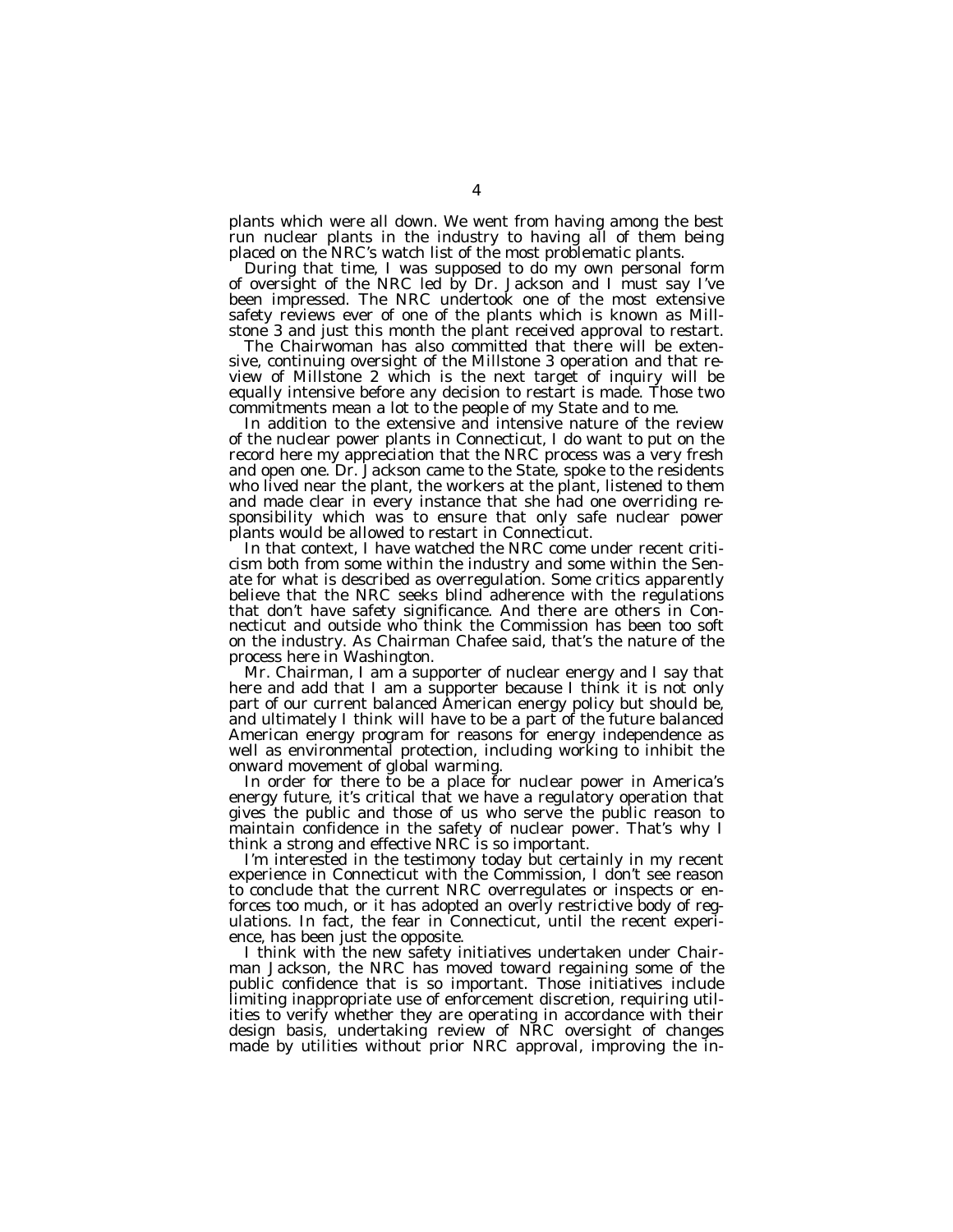spection process, paying increased attention to the use of quantitative performance indicators and reforming the senior management process. In fact, for better or worse for Connecticut, I think many of those processes were direct responses to what happened to nuclear power plants in Connecticut.

I'd also mention something relevant, but somewhat parenthetic to that—I appreciated that the NRC recently voted in favor of requiring States consider the use of potassium iodide, which can protect the residents against cancer in the event of an accident, as part of their emergency planning. That ends a long fight which I was privileged to become involved with 4 years ago with our former colleague, Senator Alan Simpson who had long advocated that this would happen.

While the NRC has taken some important steps forward, obviously there's a need to continue improving its approach to safety. A couple of years ago I requested a report from GAO and I'm glad Mr. Chairman the representative of GAO will testify. It was forwarded in May 1997 and the GAO then raised serious concerns about instances in the past in which the NRC had neither taken aggressive enforcement action nor held nuclear plant licensees accountable for correcting their problems on a timely basis.

The GAO also criticized the NRC for problems in the inspection process such as not including timetables for the completion of corrective action for not evaluating the competency of the licensee's plant managers as part of the ongoing inspection process.

The GAO also raised a concern that the NRC's regulations do not provide the public with specific definitions and conditions that define the safety of a plant and similar criticism has been raised by scientific groups.

To her credit, I do think Chairwoman Jackson has responded to most of the GAO recommendations positively and in a timely manner. Therefore, I look forward to hearing from her and the other witnesses today as we begin this effort to fulfill our oversight responsibility toward this important agency and hopefully to build public confidence not only in the operation of the plants that are providing power around the country today but to increase the confidence to a point where we might even contemplate building more nuclear power plants in America tomorrow.

I thank the Chair.

Senator INHOFE. Thank you, Senator Lieberman. Senator Allard?

#### **OPENING STATEMENT OF HON. WAYNE ALLARD, U.S. SENATOR FROM THE STATE OF COLORADO**

Senator ALLARD. Thank you, Mr. Chairman.

I would like to associate myself with your remarks and the Chairman of the full committee and what he had to say this morning.

I want to thank you for holding this hearing. There's been a directive from the leadership in the Senate that committees ought to be reviewing carefully those agencies under their jurisdiction. Obviously, you've taken that very seriously. I know a lot of chairmen in the Senate have taken the time to go ahead and do these types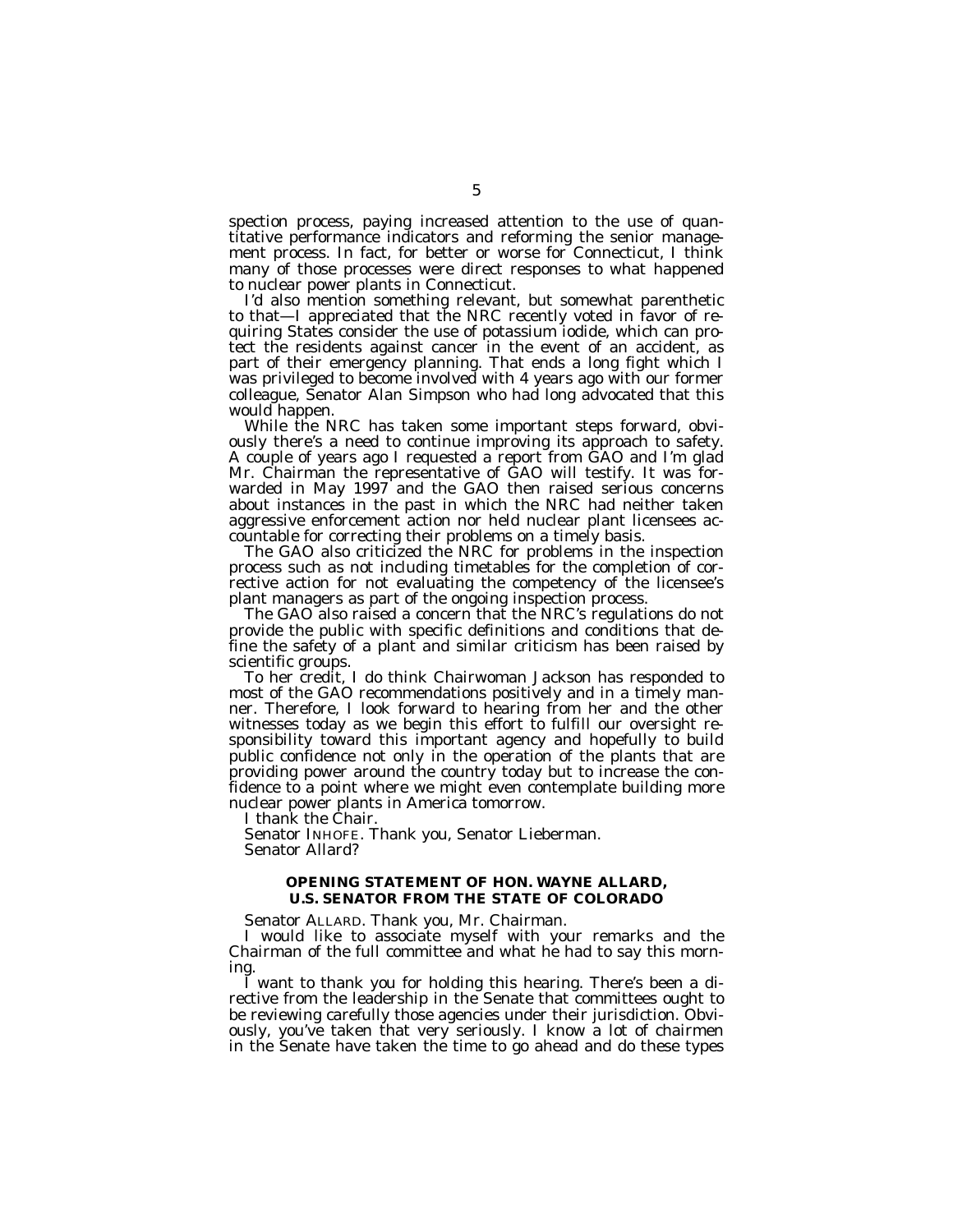of important reviews. So I think it's commendable to you that you've taken on this responsibility.

I'm anxious to hear both from the industry as well as the regulators. I want to see good science applied in the regulatory process. I've looked at what's been happening here in this country and I don't see much building of new plants, I see what we have on-line as aging plants so we need to watch carefully with aging technology because equipment wears out and there obviously is some opportunity with the wearing out of equipment for perhaps some increased risk. So I'm looking forward to this testimony.

I also want to see a balance so that the regulators don't get so carried away that they actually get too involved in the day-to-day operation that it becomes impossible to provide a fifth of the electrical energy that this country uses to meet its needs. Personally, I want to see a balance in the way we provide electricity to this country. I want to see a combination of natural gas, a combination of coal-fired and nuclear power plants and any other energy resources that we can get out there. The more diffuse we keep the industry so we don't have monopolies, I think the better off America will be and the better off we will be competitively.

So I'm going to listen carefully to this testimony because I want to make sure that we're not placing a regulatory burden on the industry out there that doesn't warrant it based on public health risks and perhaps some risk to the environment.

So, Mr. Chairman, I'm looking forward to the comments and appreciate having an opportunity to serve with you on this committee.

Senator INHOFE. Thank you, Senator Allard. Senator Sessions?

#### **OPENING STATEMENT OF HON. JEFF SESSIONS, U.S. SENATOR FROM THE STATE OF ALABAMA**

Senator SESSIONS. Thank you, Mr. Chairman.

I'd like to associate myself with the remarks I've heard so far. It seems to me without any doubt that nuclear power is a critical part of our energy needs in America. This committee you chair deals with clean air. We talk on a regular basis about how to reduce particulate and other matter discharges into the air as a result of our need to produce power. Nuclear power produces no discharges into the air; it is a clean source of energy and it produces 20 percent of the electric power in America.

We have no plans, it seems to me, whatsoever, to re-energize that source of power, we have no new plants that appear to be on the way to being on the way to being brought on line and as a result, we can certainly predict that we're going to have to be using more fossil fuels instead of nuclear energy. One of the reasons for that I think is a genuine perception among leaders in private industry that you're overregulated; if you try to build a new plant, the inspection process could be so burdensome that it could not be economical. Maybe there are other factors in making it economical also. I know there are in oil and gas and in prices.

I think we've got to re-energize this energy source; we've got to expect our Nuclear Regulatory Commission to be a positive force in developing ways to allow this Nation to continue to develop nuclear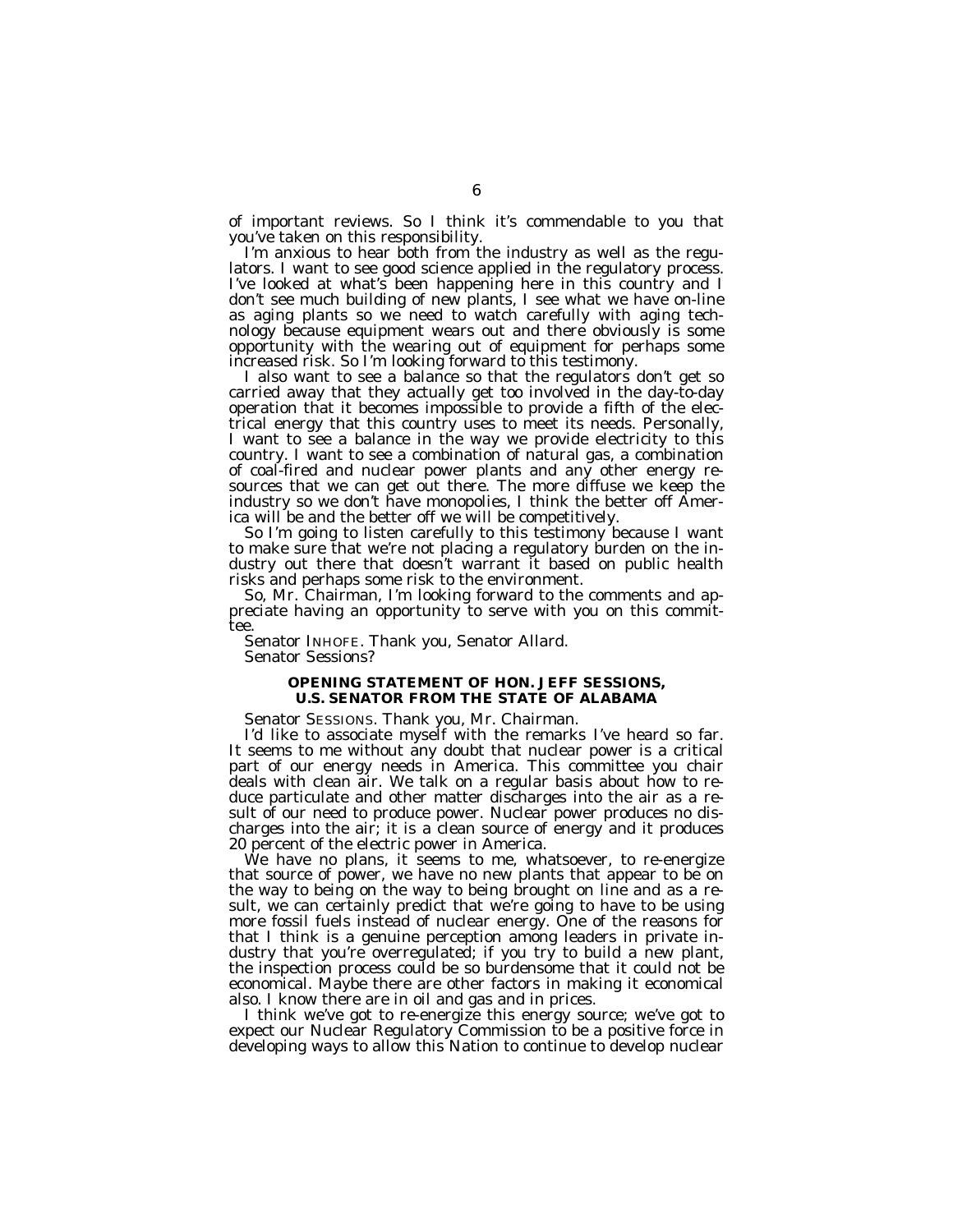power. The rest of the world is. All over the world, they're doing this. We're not doing it. We're falling behind. It will have the potential of degrading our air and I don't believe among reasonable experts there is disagreement about the belief that there is excessive regulation in some areas that provide no safety benefit. That is a genuine perception I've heard throughout.

I'm new to this body; I'm not an expert in nuclear energy. Just as a citizen, it seems to me quite plain, we ought to be expanding our nuclear program like the rest of the world rather than having it dry up and disappear. I'd like to be a part of that. I think it's good for America. I think this Commission ought to be leading in that regard.

Mr. Diaz, I appreciate some of your remarks. I just read your testimony and I share much of what you say and I thank you for adding your comments to the Chairman's which I respect also.

Thank you, Mr. Chairman.

Senator INHOFE. Thank you, Senator Sessions. Senator Hutchinson?

#### **OPENING STATEMENT OF HON. TIM HUTCHINSON, U.S. SENATOR FROM THE STATE OF ARKANSAS**

Senator HUTCHINSON. Thank you, Mr. Chairman.

I have a longer statement I would like to have included in the record without objection.

[The prepared statement of Senator Hutchinson follows:]

#### PREPARED STATEMENT OF HON. TIM HUTCHINSON, U.S. SENATOR FROM THE STATE OF ARKANSAS

Thank you, Mr. Chairman. I would also like to extend my thanks to the panel members for taking time out of their busy schedules to be with us. I am extremely pleased that we are having this hearing today. Everyone here knows of the great importance of the Nuclear Regulatory Commission, and I believe that it has been far too long since we have taken a close look at what is working well at the NRC and what we can improve upon.

I see today's hearing not as an end in and of itself, hut as a starting point for dialog and reform that this Subcommittee and the entire Congress will continue to followup on in the future.

Accounting for approximately 20 percent of the nation's electric power generation, nuclear power is generated in all but 18 states. In my home state of Arkansas, nuclear power accounts for nearly a third of all electricity generated.

Nuclear power has the potential to become even more important to the United States in the future. While scientists remain divided as to whether human activities are causing global warming, it is clear that nuclear power would be a, if not the only, viable alternative to fossil fuel generated power. Currently we derive 55 percent of our electricity just from coal and any shift away would require an increase in output from another source. The experiences of countries such as France and Sweden demonstrate that nuclear power could fill this void.

As the independent agency charged with ensuring the safety of nuclear plants, the NRC plays a vital role in nuclear power generation. Because of the great importance of nuclear power and the obvious need to maintain stringent levels of protection and safety, I am deeply concerned about the manner in which nuclear plants are currently being evaluated. I am worried about reports that assessments of nuclear plants are not being administered in a consistent and objective manner.

When assessments are made not on the basis of objective criteria, but on subjective and arbitrary measures, the very ability to the NRC to tell the difference between a safe and unsafe plant is caller! into question.

I believe we must do all we can to ensure that nuclear power is generated in a safe manner which protects the health of the public. I am not in favor of any relaxation or easement of safety standards. Quite to the contrary, I believe that nuclear plants should be required to maintain an extremely high standard of safety. The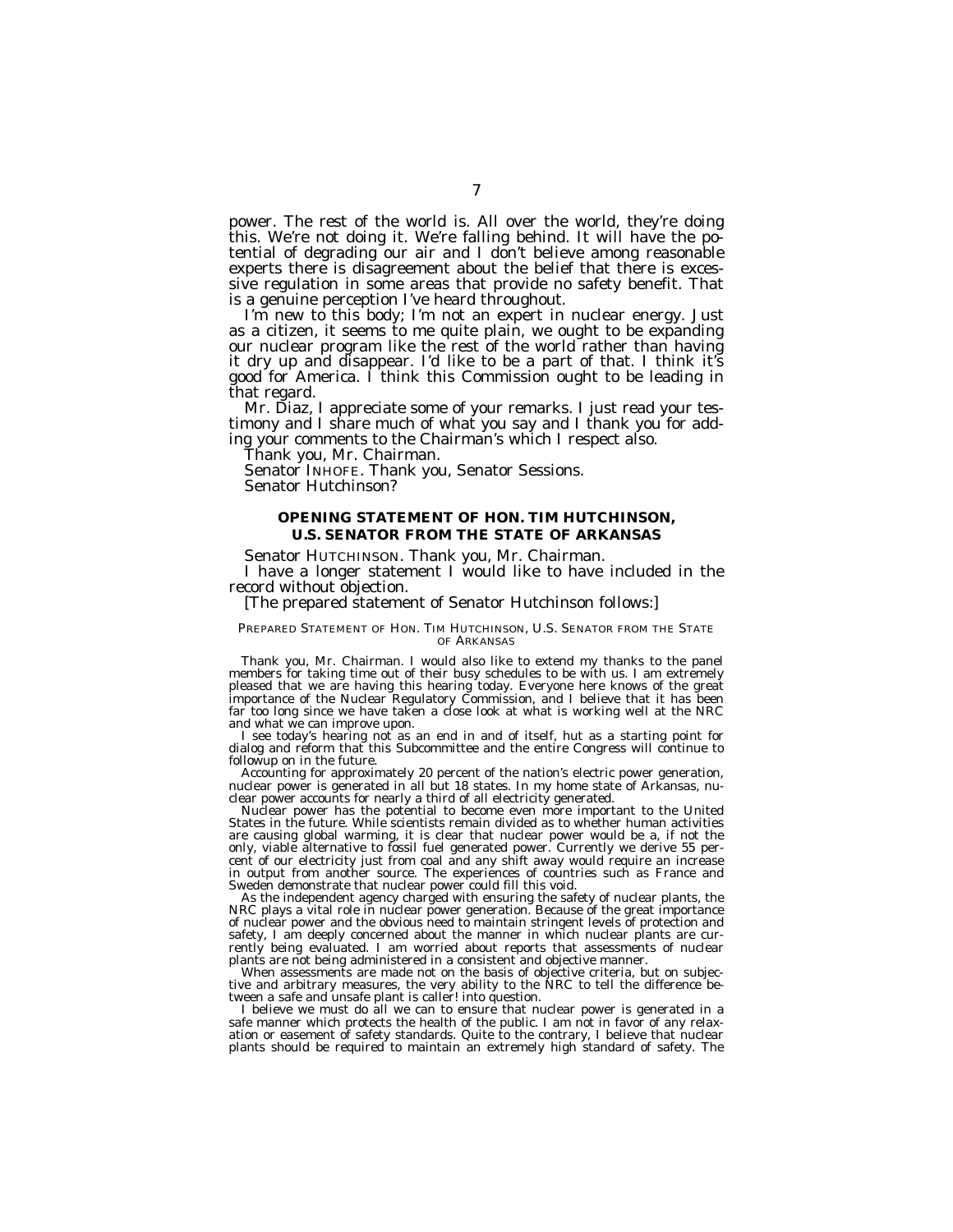NRC must do a better job, however, of assessing plants in a consistent and fair manner

One of the most often heard criticisms of the NRC is that decisions take entirely too long to be made. I looked up the Nuclear Regulatory Commission in my U.S. Government Manual, and found that one of the Congressionally charged duties of the NRC is to make ''timely regulatory judgments''.

I understand that in response to recent criticisms the NRC has been examining ways in which it can do better job of regulating the nuclear industry. In testimony submitted for this hearing Chairman Jackson states that the NRC agrees that it must become more efficient and accelerate the pace of decisionmaking. I commend the NRC for its willingness to consider new ways to improve itself. I would caution, however, that such openness to criticism is meaningless, unless real change actually occurs.

I am confident that with the input of the NRC, the nuclear industry, other interested groups and of Congress, we will be able to effectively address those problems that will be discussed today. Again, I would like to thank the Chairman for calling this hearing today and I look forward to hearing the testimony of the witnesses.

Senator HUTCHINSON. I also want to commend you. I think it's been far too long since we've taken a close look at the NRC, what's working and what's not working, where we have improvements and I think you deserve a lot of credit for calling this hearing.

I see today's hearing not as an end in itself but as a starting point for dialogue and reform and that this subcommittee as well as the entire Congress will need to follow up and continue these efforts in the future.

As the Senator from Alabama said, one-fifth, 20 percent, of our Nation's energy is generated from nuclear power. In my home State of Arkansas, it's one-third which is quite amazing that one-third of all the power generated is from our nuclear power plants.

As the independent agency charged with ensuring the safety of nuclear plants, the NRC I think plays a very vital role and because of the great importance of nuclear power in this mix of our energy generation of this country, it is essential that we maintain stringent levels of protection and safety and that the public feel confident that nuclear power is in fact safe and that they can live in the vicinity of a power plant and know that their lives and the lives of their children are not endangered.

What I'm concerned about is the manner in which nuclear plants are currently being evaluated. I'm worried about reports that assessments of nuclear plants are not being administered in a consistent and objective manner. When assessments are made not on the basis of objective criteria but on subjective and arbitrary measures, the very ability of NRC to tell the difference between a safe and unsafe plant is called into question.

I think we must do all we can to ensure that nuclear power is generated in a safe manner which protects the health of the public safety. I want to emphasize that because I think when Senator Allard and Senator Sessions—and I didn't get to hear the Chairman's comments—but when we talk about our concern about how enforcement and regulations are being applied, that we immediately are sometimes placed in the category of wanting to deregulate or to somehow make these standards less stringent. That's not at all what I'm talking about.

I believe we should not relax easement of safety standards. I think nuclear plants should be required to maintain an extremely high standard of safety. The NRC must do a better job of assessing plants in a consistent and fair manner and in an expeditious man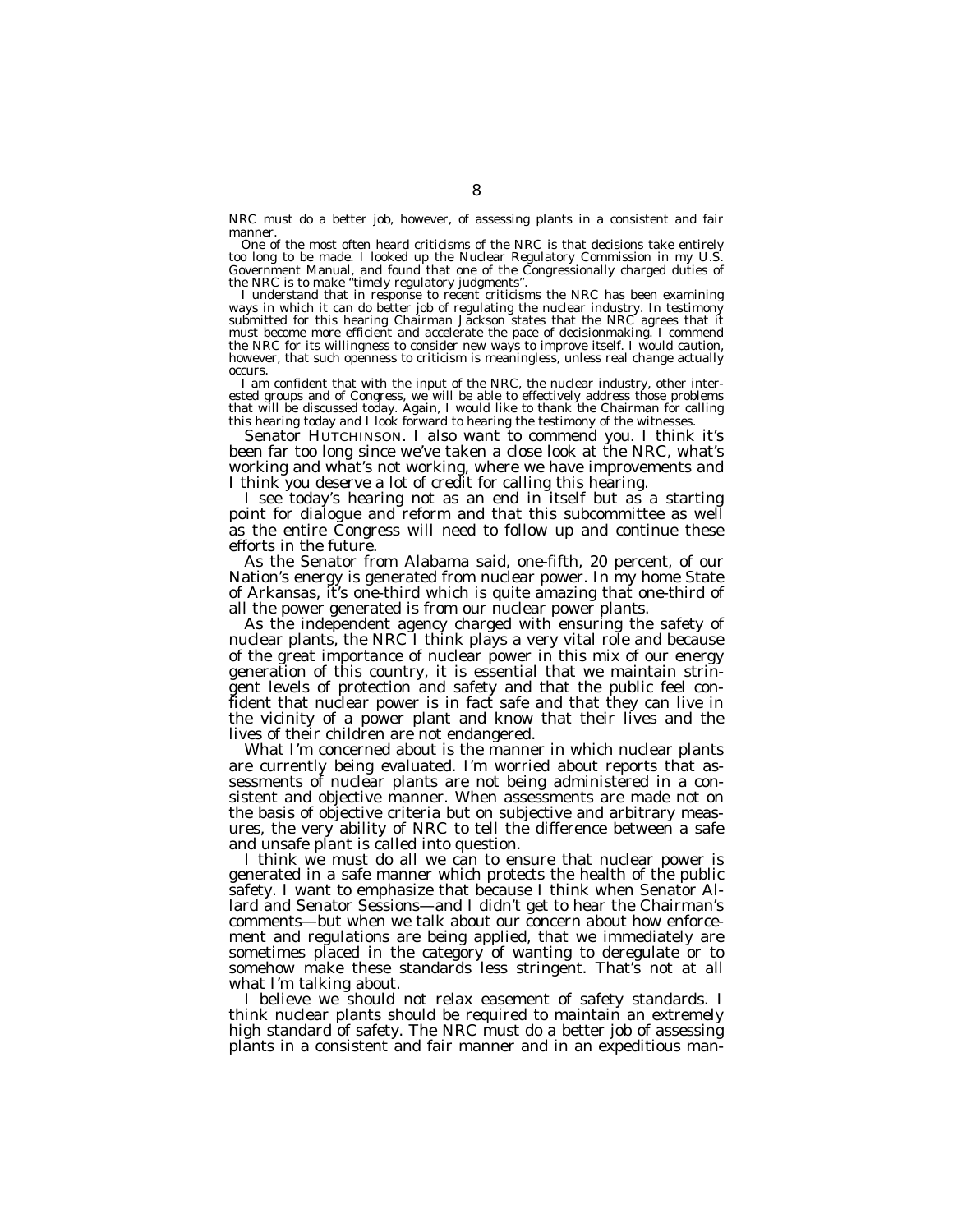ner. One of the most often heard criticisms of the NRC is the decisions take entirely too long. I looked up the Nuclear Regulatory Commission in my United States Government Manual and found that one of the congressionally-charged duties of the NRC is to make 'timely regulatory judgments.'' That is the charge; that's what we mandated.

So I think consistently, having objective criteria and making these decisions expeditiously are areas I'm concerned about and that I think this subcommittee must look closely at. I'm confident with the input of the NRC and the reforms that are already being implemented, we can not only reassure the public about safety but we can also ensure the industry that they can expect to have consistent, objective criteria and expeditious decisions from the Commission.

Thank you, Mr. Chairman.

Senator INHOFE. Thank you, Senator Hutchinson.

While I appreciate the comments and praise that we're having this, I frankly admit this is long overdue. I think this committee has been so busy. You know, here in Washington, we always put out the biggest fire first and there have been other bigger fires and we've gotten around to this one now.

Our first panel will consist of three Commissioners, our chairman and the other two commissioners. Since I want to be sure we get a full round of questioning, I'd like you to adhere to the time limit. We'll have the light system used for 5 minute opening statements because we want to get right to the questions in case some of our Senators have to leave.

I would mention that while some of the subcommittee members are not here, they are represented by staff. There will be questions submitted to all witnesses, the first panel and the second panel, in writing.

Let's start off with Chairman Jackson with your opening statement.

#### **STATEMENT OF SHIRLEY A. JACKSON, CHAIRMAN, NUCLEAR REGULATORY COMMISSION**

Commissioner JACKSON. Thank you, Mr. Chairman and members of the subcommittee.

The Commission is pleased to appear before you to discuss nuclear safety regulatory issues and the programs of the Nuclear Regulatory Commission, the NRC.

In recent months, as many of you stated, the NRC has been the subject of a number of external reviews, some of them sharply critical, from our congressional appropriations committees, the General Accounting Office, and other stakeholders. The critiques have not all been in one direction. Some groups have implied that nuclear energy has become economically burdened as a result of NRC overregulation; others have cited the lack of NRC rigor in demanding adherence to clear safety standards and have demanded stronger NRC oversight of its power reactor licensees.

Whether or not one agrees with these observations, we believe that they do provide a useful opportunity to review improvements we already have put into place, to examine the initiatives we have started and to accelerate and adjust those initiatives and to ad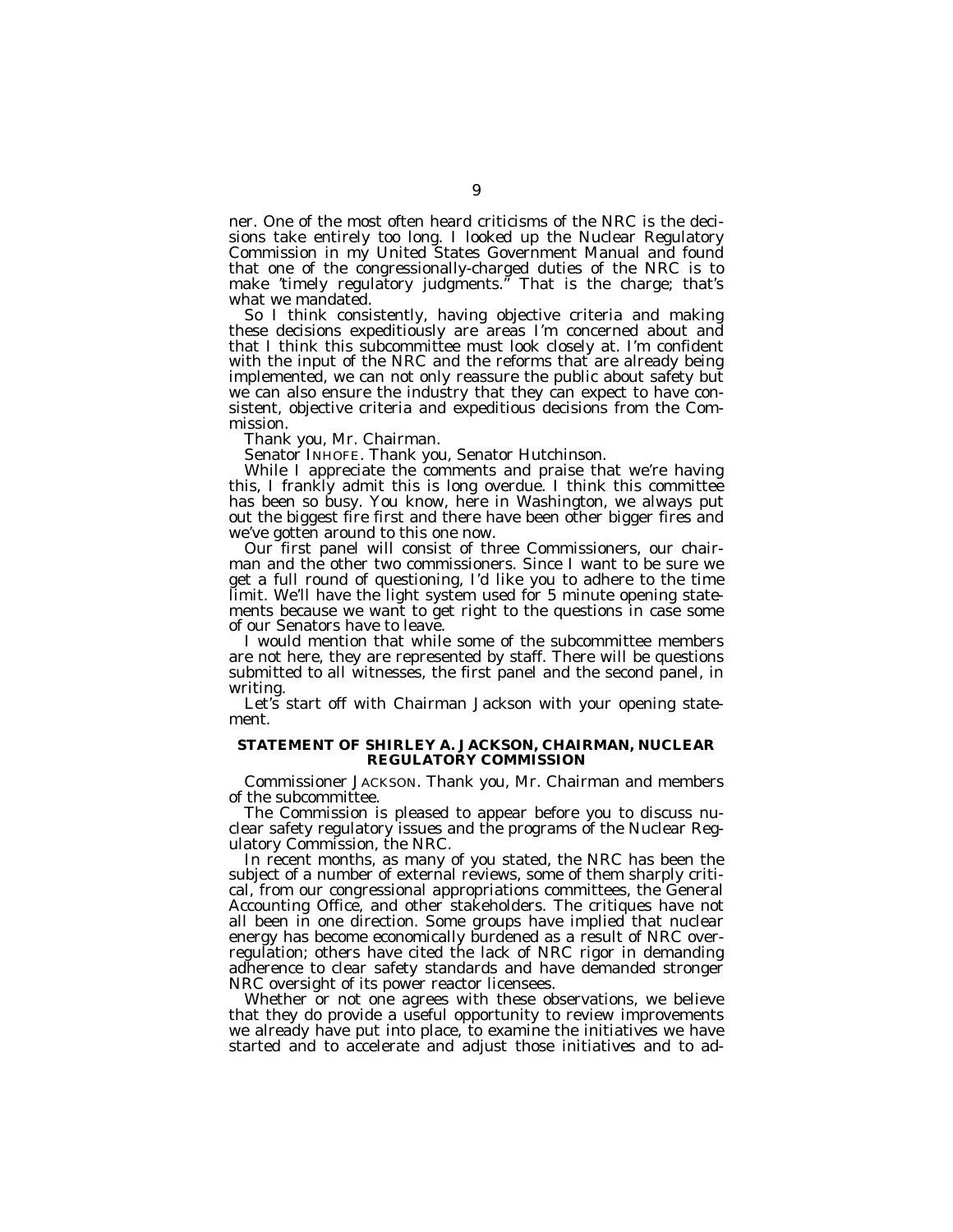dress newly-identified issues. That said, we also believe that given our regulatory health and safety mandate and given the nature of the industries we regulate, we must be careful and thoughtful but certainly not sluggish in analyzing, optimizing and accomplishing the needed changes to our processes.

The testimony we have submitted for the record summarizes this full spectrum of issues raised with our analysis and response. Most NRC observers are calling for a more rapid move through a regulatory framework that is more risk-informed with areas of highest risk receiving the greatest focus, and more performance-based, that is, more results oriented with licensee afforded more flexibility in meeting requirements.

The Commission has supported strongly and continues to support strongly this change in regulatory approach, and we agree that initiatives underway should be accelerated. Under our probabilistic risk assessment and implementation plan, we have published both generic and specific guidance to facilitate risk-informed plant changes through staff training, program reviews and stakeholder interactions. We continue to make our rulemaking, inspection, enforcement and assessment processes more risk-informed and where appropriate, performance-based. This will enhance our decisionmaking, improve efficiency, reduce licensee burden and provide a coherent and defensible framework for all of our functions.

In fact, we have invited the Nuclear Energy Institute, NEI, to submit to the Commission a petition for rulemaking outlining areas where it feels NRC regulations are duplicative, unnecessary in light of other rules or not sufficiently risk-informed. Similarly, our reactor oversight processes have been criticized for focus on issues of relatively low safety significance.

While we have, in fact, been working to improve each of these functional areas, we agree that additional enhancements are needed. We recognize the resource demands associated with NRC enforcement of low level violations and we are taking actions to simplify their disposition. We're nearing the completion of a full scope review of all of our reactor-related assessment processes that should improve their risk, focus and objectivity, enhance scrutability and reduce resource demands.

As we do so, we intend to interact strongly with NEI on a proposal recently submitted by them for a risk-informed, performancebased assessment process. We have taken measures to ensure that our more informal processes are subject to proper controls. The Commission also has taken strong action to streamline our licensing and adjudicatory processes.

Finally, observers have focused on our organization, management and self-assessment capabilities with specific suggestions for significant staffing and resource reductions. On these matters, let me simply say that the Commission has focused since late 1995 on ensuring a coherent, defensible and dynamic framework for strategic planning and resource management. We've used that framework to develop our strategic plan, performance plan and now program level operating plans.

Let me just say in summary that we are accelerating change where appropriate and necessary and we are working with our various stakeholders as we do so. We thank the members of this com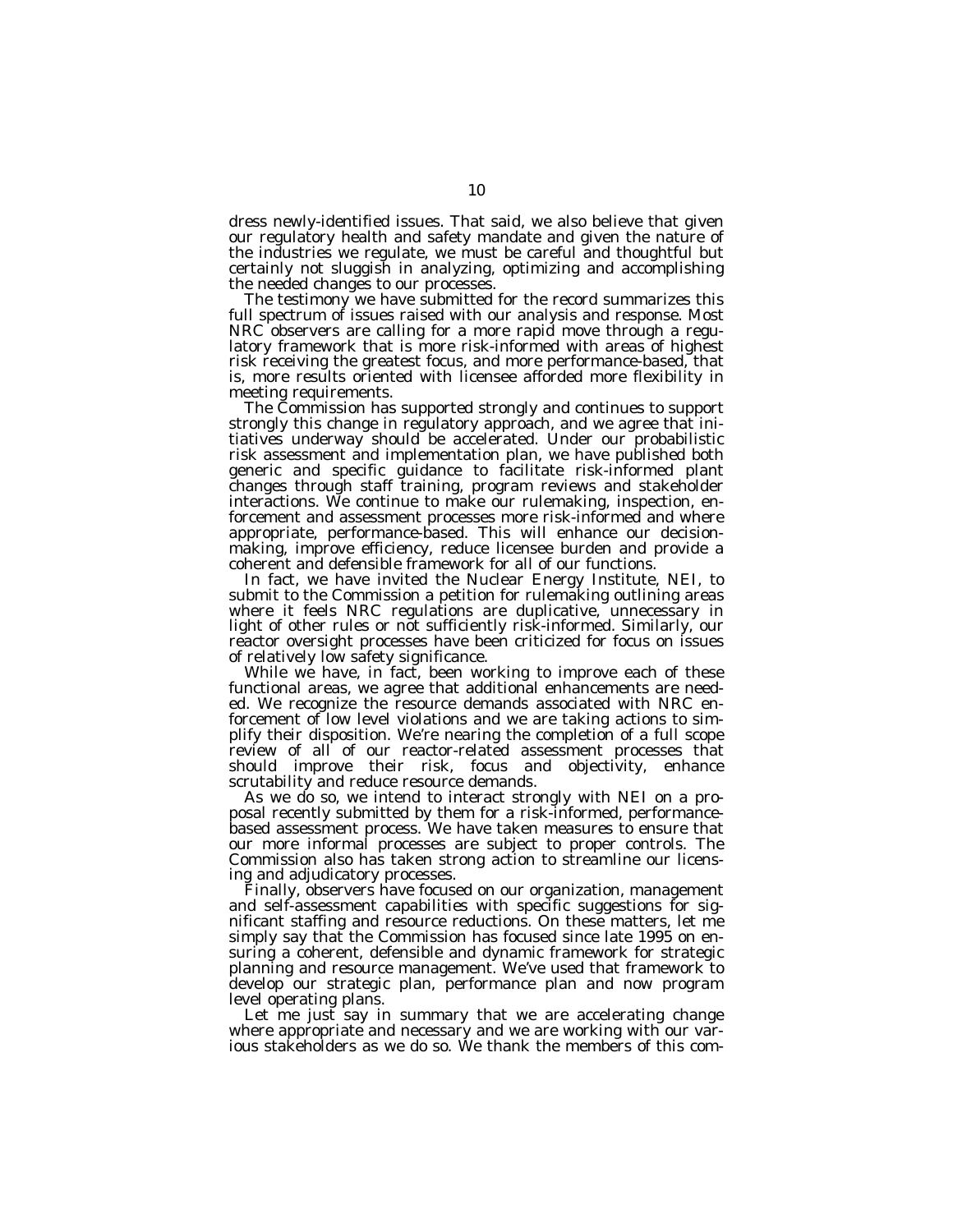mittee for the hearing, for the support they consistently provide to the Commission and for the opportunity for our perspectives to be heard.

Senator INHOFE. Thank you, Chairman Jackson.

Commissioner Diaz, did you want to make any statement or response? Your statement will be submitted in the record.

#### **STATEMENT OF NILS DIAZ, COMMISSIONER, NUCLEAR REGULATORY COMMISSION**

Commissioner DIAZ. I would appreciate the opportunity.

Mr. Chairman and members of the subcommittee, I appreciate the opportunity to testify today. I have submitted a prepared statement which I would like to be included in the record. I will briefly summarize my testimony.

I believe there is a consensus for the need to change the United States Nuclear Regulatory Commission's licensing and regulatory framework and its implementation processes. This is not an indictment of the past, but a requirement of the present and a demand of the future. Why we should change is no longer the issue; the how and the rate of change are. The fundamental premise, and I believe the majority of stakeholders will agree, is that regulatory activities should have well-defined boundaries, be consistent and accountable, and result only in necessary burden. It is our job to assure adequate, requisite safety but not to impose requirements beyond this envelope of adequate safety without the most rigorous consideration of costs and benefits.

The task of establishing defined regulatory boundaries that reflect and accommodate application of risk insights could have been very difficult a few years ago, but the changes made by industry, the advances in risk methodologies and information technology, and yes, the pressures of the marketplace now make this task possible and needed.

The fundamental changes that have been envisioned can occur and must occur, and they should be timely. Many are now taking place. Some started years ago and others recently. There is no doubt that the oversight process the Congress has undertaken has rapidly accelerated change. I might digress here by stating that I am not requesting monthly oversight hearings but the compound effect of the inquiries, criticisms and recommendations from multiple sources has been healthy and is appreciated.

I assure you I will work to preserve the functional core of the agency and work to change what is needed. I do understand the bottom line is results, results, results. I look forward to the opportunity to return here with results.

I appreciate the opportunity to present my views. I would be pleased to answer any questions that you may have.

Senator INHOFE. Thank you, Commissioner Diaz.

Commissioner McGaffigan?

#### **STATEMENT OF EDWARD MC GAFFIGAN, COMMISSIONER, NUCLEAR REGULATORY COMMISSION**

Commissioner MCGAFFIGAN. Mr. Chairman, I don't have prepared remarks, but I might respond to opening remarks of some of the Senators very briefly.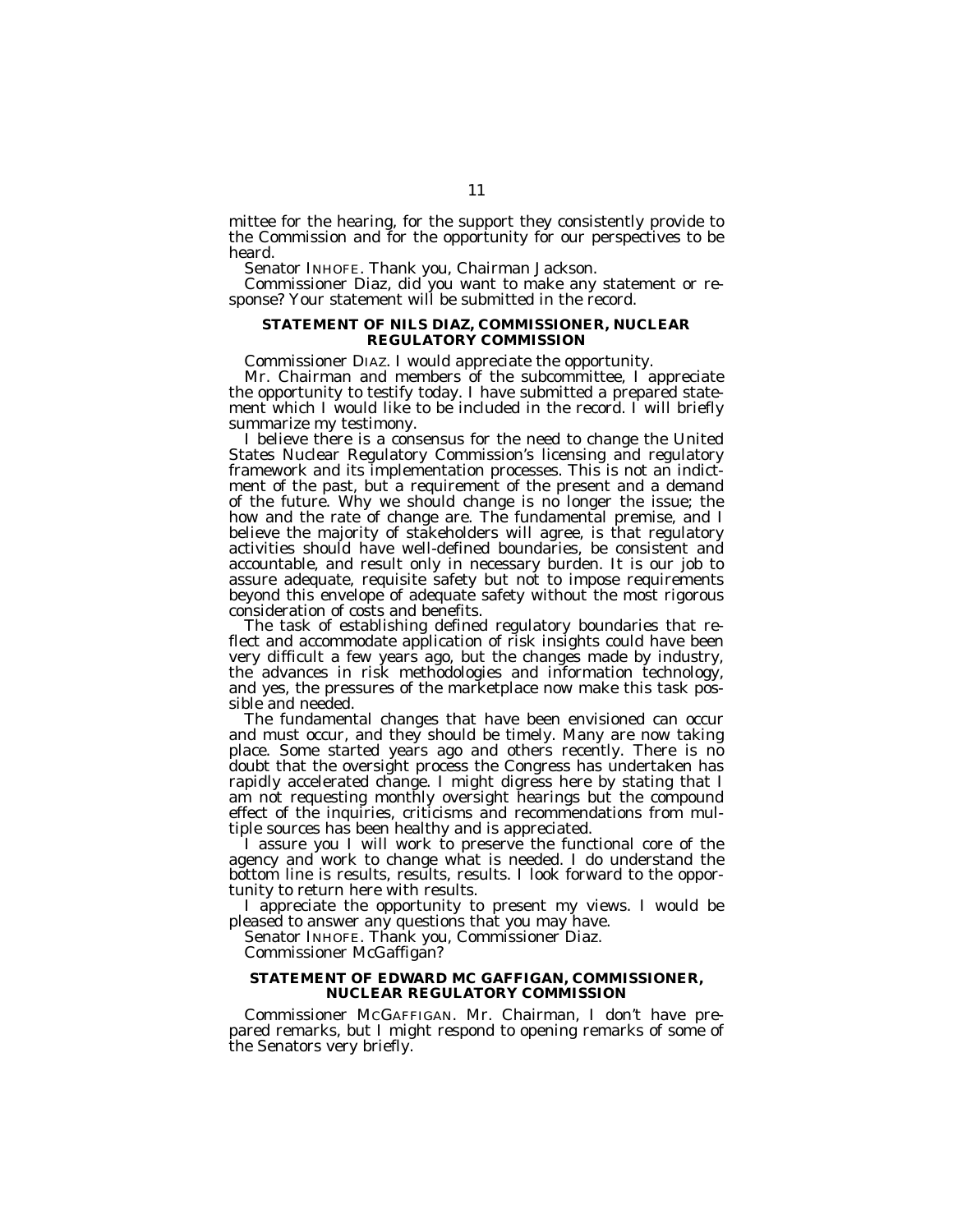I very much appreciate the oversight hearing. I think such hearings are very useful. I came out of the Armed Services Committee where I worked for Senator Bingaman and with several of the members of this subcommittee. As you know, the Armed Services Committee conducts very thorough hearings on the Department of Defense and the Department of Energy.

I'd like to agree with the Chairman that we face some major challenges as we go forward in that our adjudicatory hearing process has not worked well in the specific instances that you cite. The challenge is even larger in some ways than you allude to because not only are we faced with relicensing, but next year we expect the U.S. Enrichment Corporation will apply for an atomic vapor laser isotope separation enrichment plant and we will face a very major challenge there.

We have requests for license transfers coming forward, Three Mile Island's transfer from GPU to Peco. We will license the high level waste repository either under current law or any new law that is passed. So we face major challenges and we are trying to face those challenges within the legal framework that we have, but in all honesty, in the case of the enrichment plant, for example, we have no flexibility but to conduct a very likely long and resource intensive adjudicatory hearing because Section 193 of the Atomic Energy Act specifically requires an adjudicatory hearing.

We have strengths as an agency, and Senator Lieberman referred to one of them, the openness of this agency. I think it is a tremendous strength. Senator Allard referred to another one of our strengths, which is that we are well-founded in science. I think that the agency has a tremendous repository of knowledge on the issues. We sometimes get into arguments with our sister regulatory agency, the EPA, and we generally argue, as Senator Lieberman knows, that our science is well-founded on those matters.

With regard to the issue of excessive regulation and regulatory reform, that is an issue, not just for our agency, but really across government. It is very difficult to make regulatory reform a priority. I was involved in working for Senator Bingaman in partnership with Senator Wallop on the Section 800 requirement, which led to regulatory reform in the procurement system. It was very hard to get the Pentagon to come forward with proposals to fix itself. We eventually went to another body, Admiral Vincent chaired it and in 1993, we got recommendations and in 1994–1995, Congress passed far-reaching reforms. So self-criticism is hard; making regulatory reform a priority is hard.

I think the approach the Chairman has outlined of trying to get a very significant petition for rulemaking from the Institute that we would then give high priority to makes sense. There were attempts made in the Reagan Administration and the Bush Administration and in the Clinton Administration towards regulatory reform and I think the results have been less than you would have liked, than we would have liked, than I would have liked.

Finally, with regard to evaluation and the consistency of the evaluation of our plants, we are trying to improve our assessment of plants but as a general defense of where we are and the openness of our process, I think we do very well and generally our plant evaluations are very consistent within INPOs. You'll hear from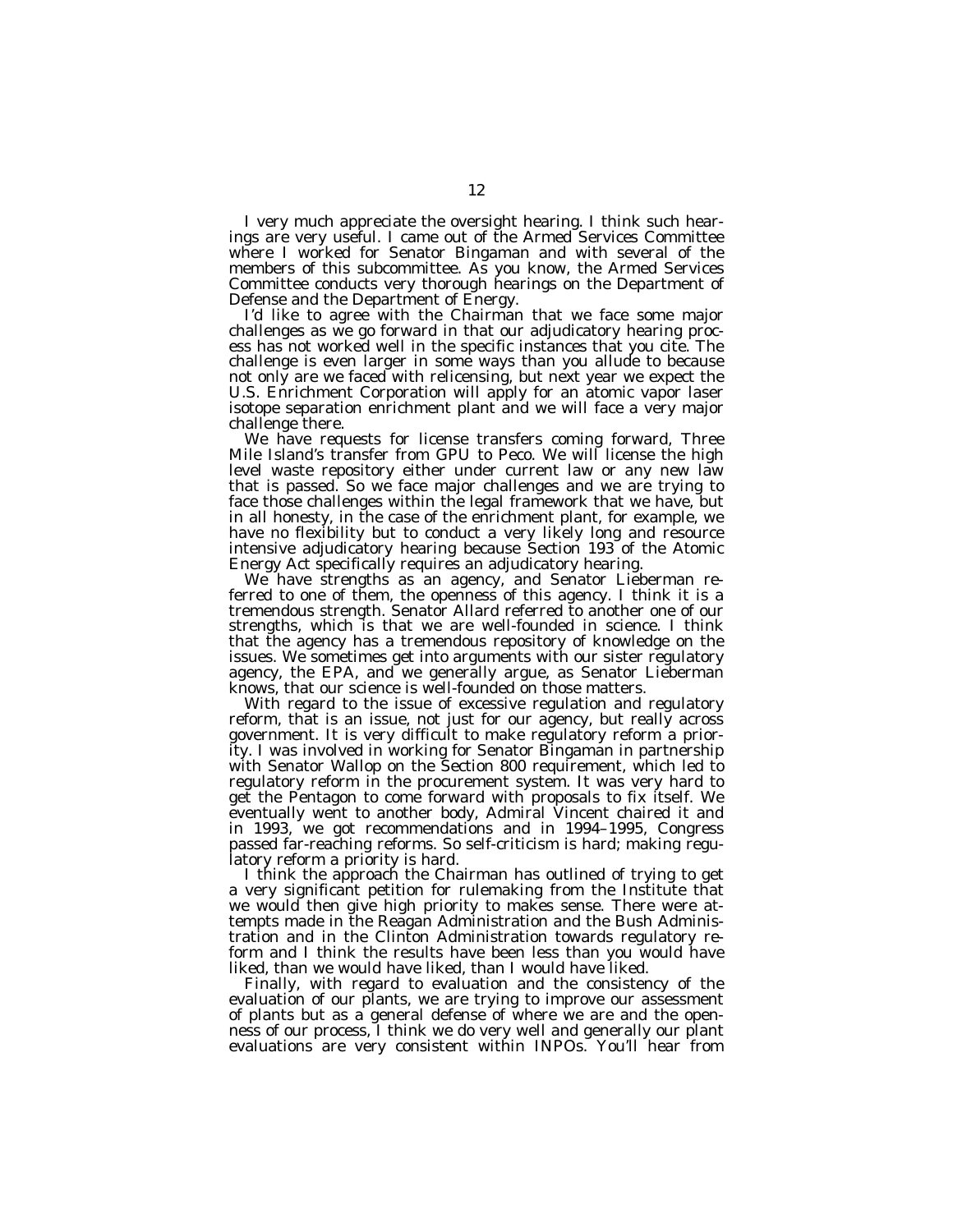INPO later, the Institute for Nuclear Power Operations. And we are very open, going back to Senator Lieberman's point, in discussing these assessments.

Are they perfectly objective? Can I justify why each plant gets the number it gets? I think the staff can but there is some subjectivity there. We can do better, we will do better, but we don't do badly, especially in comparison say with the FAA or other agencies which are often criticized for you not knowing where the licensed bodies stand vis a vis the regulator. You know where our licensees stand vis a vis us.

So I leave it with that and look forward to the questioning. As I said at the outset, I very much appreciate the chance to have the hearing.

Senator INHOFE. Thank you, Commissioner. I appreciate all your comments.

Ms. Jackson, in my opening statement, I talked about the very long delays that I didn't understand and I've talked it over with my staff in the case of the uranium enrichment in Louisiana about 7 years and the Vogtle operation, about 4–1/2 years, the latter being as near as I can determine only a name change because you had the same company, the same employees, the same parent company but just changing subsidiaries. I know there's such things as the whistleblower and some claims, but I'd like to ask you specifically how you react to these long delays?

Commissioner JACKSON. I think that as a group the Commission would clearly say that long, unnecessary delays in licensing proceedings, including license transfers, are unacceptable. I believe you know that none of the current members of the Commission were members of the Commission at the time of the Vogtle transfer. In addition, the LES, the Louisiana Enrichment Services proceeding was well underway and/or completed before we got here.

Nonetheless, I had asked our Atomic Safety Licensing Board to generate lessons learned, particularly relative to the Louisiana Enrichment Services proceeding because that overlapped with my tenure and the tenure of some of the Commission members at the NRC. I think what we have learned and what we are now intending to apply, particularly for license renewal, are these. That is, that we have an opportunity to be more clear, as clear as possible, up front on acceptance criteria and the information needed to reach safety decisions so that licensees can make high quality submittals to us and thereby minimize the number of interactions for review.

The Commission itself, because we have an inherent supervisory authority, needs to monitor its adjudicatory process more carefully, including setting reasonable schedules for decisions to be made and to have a process for the identification as early in the process as possible of policy issues so that it can give appropriate guidance.

Senator INHOFE. Madam Chairman, let me just say and I recognize, of course, that you folks weren't there but it's been my experience that when you have a commission that is in charge of its staff and perhaps in the staff there were some frailties there that caused the unnecessary delays, I just would want to know what plans you have to preclude that from happening again and what caused those, specifically answering that question.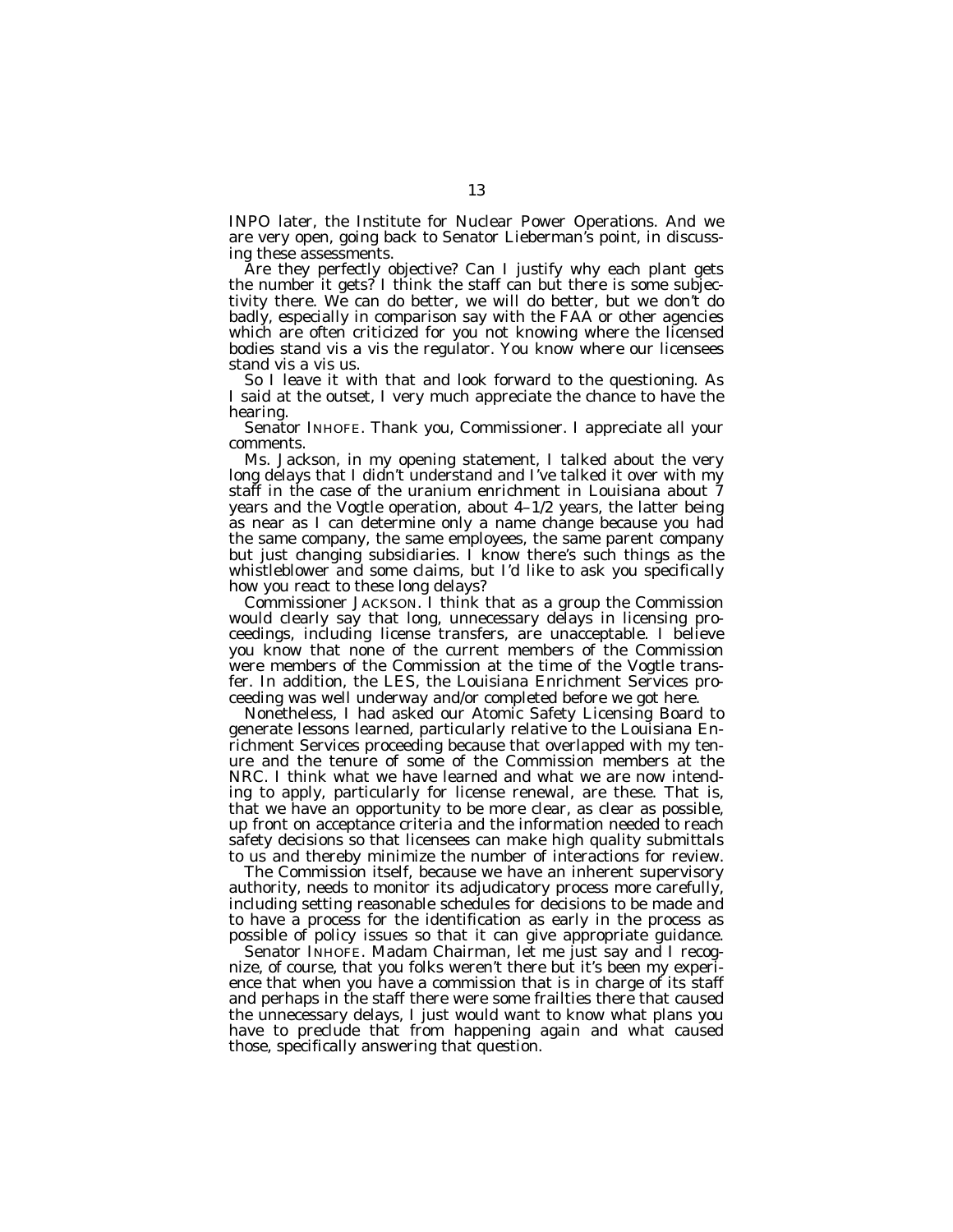Commissioner JACKSON. Well, what I'm trying to say to you is that there are a number of complexities in the particular case of the Vogtle license transfer that involved accusations of significant wrongdoing involving very high level officials in the company. My understanding is that the delays in the proceeding relative to the Vogtle license transfer had much to do with that.

Senator INHOFE. Yes, I understand, the whistleblower and that, but this is going to happen, isn't it, in almost every case that comes up, or in many cases, as it will?

Commissioner JACKSON. That's right and so what I'm saying is what the Commission has the opportunity and responsibility to do is to exercise its inherent supervisory authority over its licensing panels so that it doesn't happen and that specifically is what this Commission has taken steps to do.

Senator INHOFE. We are coming up with this license process and this is something that deeply disturbs me because we're talking about something that happens very 40 years and now I understand you already have applications in for a couple of license renewals some 10 years in advance. It's my understanding that the reason they're coming in 10 years in advance is they figure it's going to take that long to do it.

We're not talking about new companies. I think Senator Allard brought up a very good point about some aging machinery and things that might have to be looked at, but then again, it's not as if we're licensing for the first time.. How long do you anticipate the process to last for each renewal?

Commissioner JACKSON. We've set a schedule for the initial renewals of 30 to 36 months.

Senator INHOFE. Senator Chafee?

Senator CHAFEE. I'd like to just ask one quick question.

I missed part of your statement, Madam Chairman, but I would ask you as I understand, you asked industry for comments, what you could do to improve your operations from their point of view. Did you get those comments?

Commissioner JACKSON. No. What I've had discussions with the NEI about, in particular Mr. Colvin, is that I've invited NEI to submit a petition for rulemaking to the NRC to point out instances where they feel that we have regulations that are duplicative, unnecessary or not sufficiently risk-informed so that we can in fact focus on those areas and do a systematic review and use that as a mechanism to come out with a set of regulations that are more sharply focused, more risk-informed and are not duplicative.

I'm sure as you understand when you have an agency that is essentially the derivative agency of a 40-year-old agency, starting back with the Atomic Energy Commission when it had its regulatory side, there is a body of regulations that developed over time that are piecemeal. It's time for a coherent review of those regulations. I have always maintained that regulatory effectiveness demands that our regulations are risk-informed, that our regulations aren't duplicative, that they don't unnecessarily overlap. The issue becomes what is an effective mechanism to have that kind of systematic review.

Senator CHAFEE. I would think they'd take you up on your proposal. It seems to me to make sense. When did you make the offer?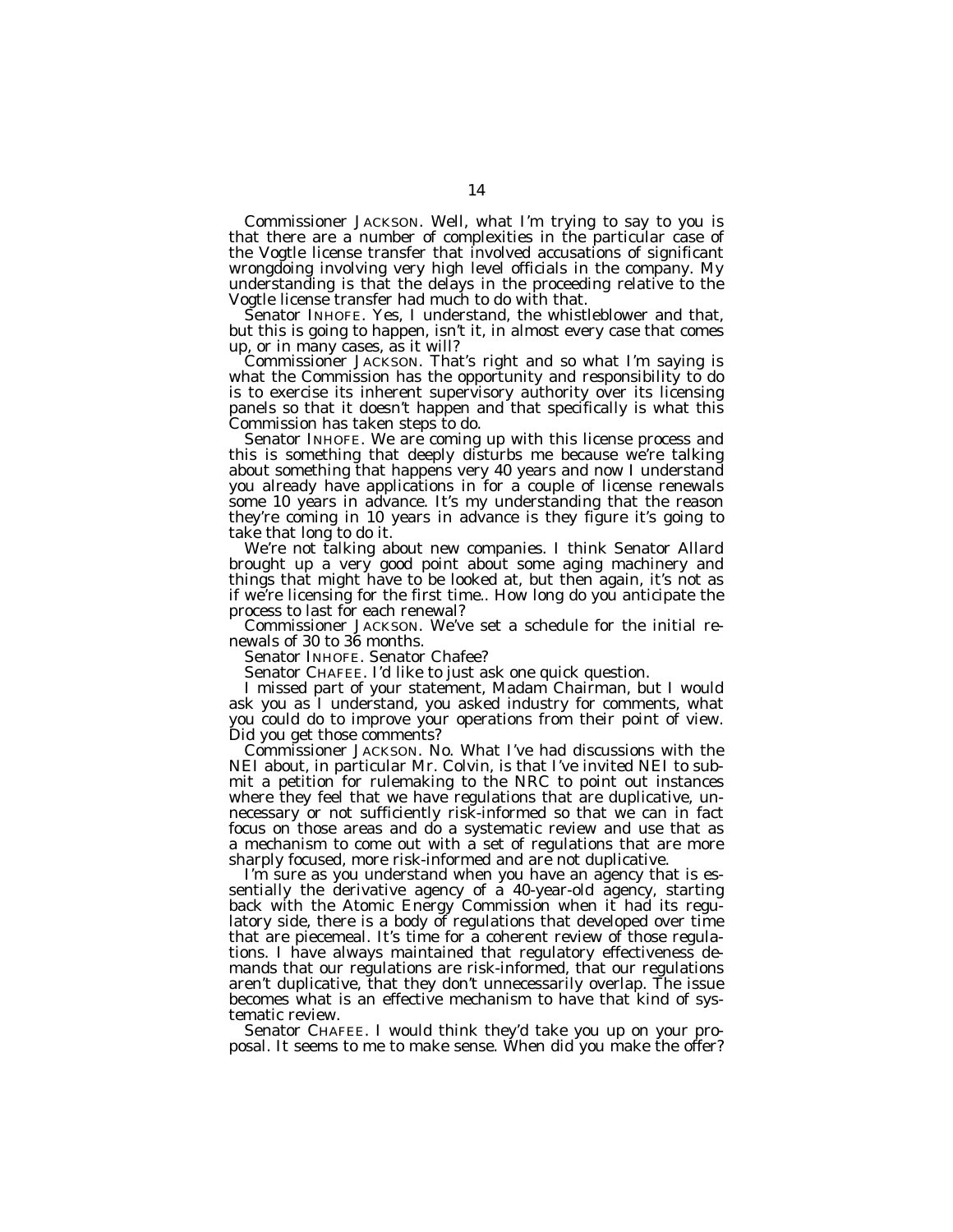Commissioner JACKSON. This specific one has come out of discussions that we've had with NEI in recent weeks. Nonetheless, I have consistently asked for strawmen. My point of view is the following. That if there are problems, then the easiest way to address them is to come up with solutions and solutions, to me, that are efficacious are ones that present proposals. That's what I call strawmen.

We've invited that with respect to our rule change on 50.59 which is the rule change that allows licensees to make changes to their plants without coming to the NRC first, as well as in a host of other areas. We're going to be interacting with the NEI on a proposal they recently advanced on developing a risk-informed plant assessment process. That should complement and dovetail with our own review of our reactor assessment processes, my point being that nothing focuses the mind like a concrete proposal. What form it comes out to be depends upon the interactions with all of our stakeholders but the challenge is to clearly identify regulations where there is a belief that there is not the safety benefit that they should have.

I have my own list but we believe that in an effort to be responsive, it is useful to have the industry itself come forward with some kind of proposals.

Senator CHAFEE. Commissioner McGaffigan?

Commissioner MCGAFFIGAN. Just one addendum to the Chairman, anticipating your criticism and explaining why I said what I said earlier, NEI will tell you the past petitions for rulemaking submitted to the Commission historically did not receive much priority and indeed languished for years.

What we are saying is if this petition for rulemaking comes in this time asking for significant reform, and I presume reform is necessary, that we will devote the resources necessary to getting the rulemaking done. As I said earlier, if you look at the historical record, we have tended to let such petitions, which have never been comprehensive before, but have been piecemeal, languish at the bottom of the rulemaking to do list. This time we intend to give it very high priority.

Senator CHAFEE. Thank you, Mr. Chairman.

Senator INHOFE. Thank you, Mr. Chairman.

Senator Lieberman?

Senator LIEBERMAN. Thank you, Mr. Chairman.

Dr. Jackson, I wanted to ask you, at the outset, just some baseline questions about nuclear energy in the country. Some of my colleagues have mentioned this 20 percent figure and I've used it myself in the past, which is that 20 percent of our electric power comes from nuclear energy. Is that about right?

Commissioner JACKSON. It's 20 percent of net electrical generation.

Senator LIEBERMAN. Twenty percent of net electrical generation in the United States comes from nuclear power. Today, how many plants do we have operating?

Commissioner JACKSON. 104.

Senator LIEBERMAN. How many are on your watch list at this time of those 104?

Commissioner JACKSON. Three involving five units, five reactors.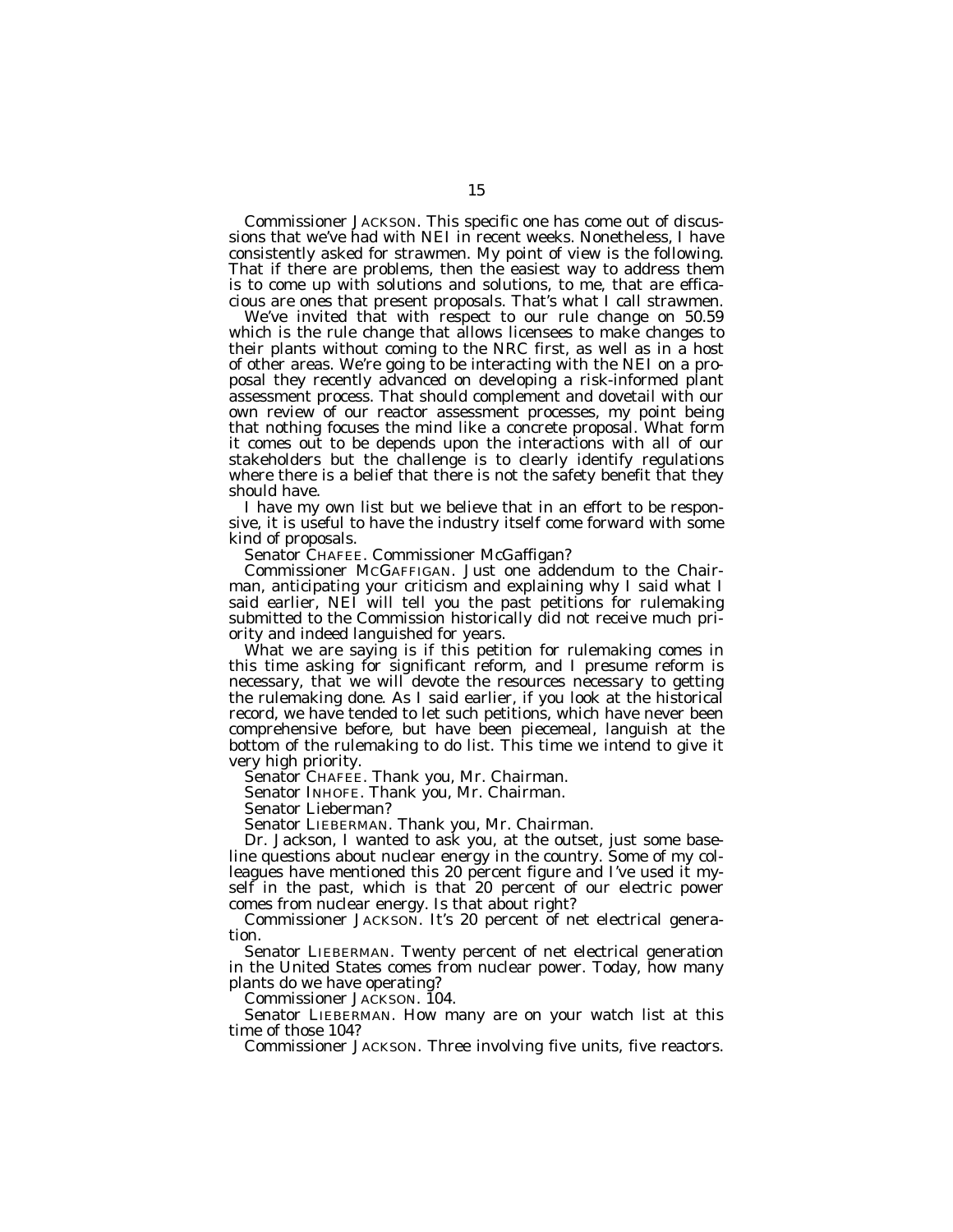Senator LIEBERMAN. To say the obvious, the overwhelming majority of nuclear power plants in the country are operating in a manner that the Commission deems to be fairly safe?

Commissioner JACKSON. Let me make the following statement. Even plants that are on the watch list may be operating. We may have significant concerns in terms of erosion of safety margins or other issues that warrant increased agency attention, which is the reason they're on the watch list.

I think there has often been a misunderstanding of what the watch list means. The watch list was developed and, in fact, in response to congressional desires some years ago to ensure that the agency had a consistent way of focusing appropriate attention on plants that we deemed to have problems beyond the norm.

It is not meant to say that the given plants are unsafe to operate or that the margins have come to a point that they need to be shut down. There are some plants—there's only one—that remains where the Commission has said that it will remain shut down until the Commission as a commission decides to let it start up, and as you know, that's the Millstone Unit 2.

Other plants are shut down for various reasons, not under orders from the Commission and when they work through the issues, they will restart. They may or may not come off the watch list depending upon the overall performance and the attention the agency has to give, but your statement is true, there are 5 out of 104.

Senator LIEBERMAN. I appreciate that clarification. That's an important point because if you thought they were unsafe, they wouldn't only be on the watch list, they'd be shut down.

Commissioner JACKSON. Right.

Senator LIEBERMAN. In fact, that's what happened in Connecticut.

I want to ask you a question which I want to ask for a written answer because I don't know that you have it now and it's probably more detailed, which is I'd be interested in seeing a projection out 10, 20 years, going with the current 104, the number of nuclear power plants over that period of time that in the normal order of business, assuming no crises, will continue to provide power, and to that extent, if you can estimate what will happen to that 20 percent net electricity generating capacity over a period of 20 years?

In other words, some of the plants are obviously aging. We've had one of the four closed in Connecticut as you know that we've all decided—the company and yourself—that it's not worth opening, it requires too much to invest to get it back to a point where it's going to produce.

I think that would be helpful to me and I hope certainly to the committee.

[The additional information follows:]

The NRC does not make its own estimates or projections of the impact of nuclear plant shutdowns on the contribution of nuclear power generation to total electricity supply because the development of such estimates does not fall within NRC'S regulatory jurisdiction, However, based on data from the Internet site of the Energy Information Administration (EIA) of the Department of Energy, the following projections of nuclear capacity (i.e., total potential generating capacity) are available through the year 2020 for reference, high, and low cases: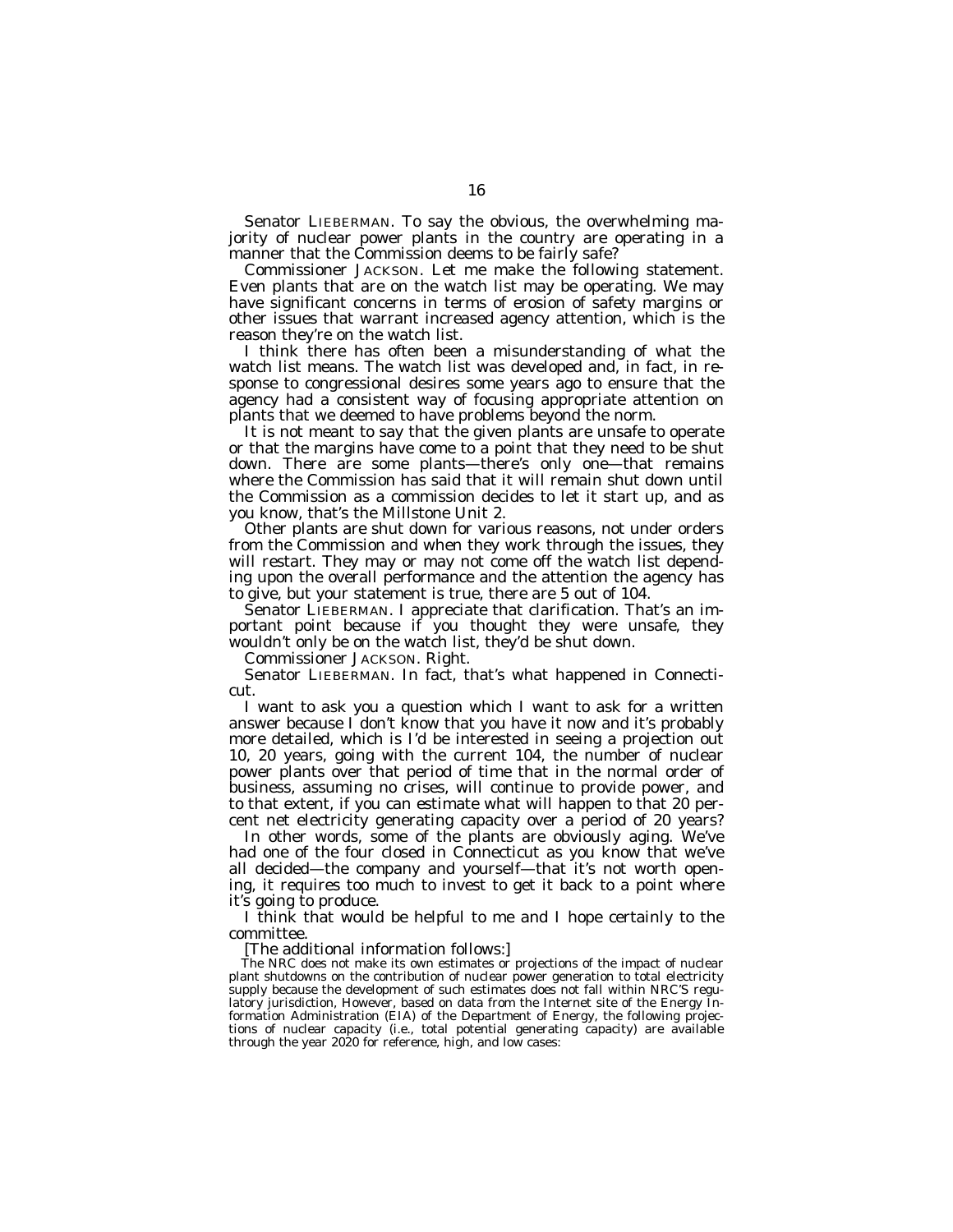Total U.S. Nuclear Capacity

| (Megawatts) |  |
|-------------|--|
|-------------|--|

| 1996 (Actual) | 2000(Proi.) | 2005(Proj.) | 2010(Proi.) | 2015(Proi.) | 2020 (Proj.) |
|---------------|-------------|-------------|-------------|-------------|--------------|
| 100.817       | 95.605      | 86.800      | 80.357      | 63.881      | 49.217       |
| 100.817       | 97.635      | 95.555      | 93.525      | 86.800      | 80.357       |
| 100.817       | 92.653      | 63.811      | 49.217      | 22.154      | 2.320        |

The assumptions of the reference case include most plants operating until their 40-year operating license term ends, with some plants obtaining license extension and some shutting down prematurely because of economic or other conditions. The high case assumes that relatively more plants obtain license extensions and relatively fewer plants shut down prematurely. In the low case, there are relatively more premature shutdowns and relatively fewer license extensions. Thus, over approximately the next 20 years (i.e., given that the EIA projections are in 5-year increments, until 2015), U.S. nuclear generating capacity could decline by as little as 13.9 percent in the high case, to 36.6 percent in the reference case, to 78.0 percent in the low case.

Currently, nuclear generating capacity is approximately 14 percent of total U.S. generating capacity. if it is assumed that U.S. generating capacity from all fuel sources grows at approximately 1.5 percent annually to 2015, total U.S. generating capacity would increase from approximately 700 gigawatts in 1995 to 950 gigawatts in 2015. Using the EIA projections, nuclear power's contribution to total generating capacity in 2015 would range from 2.3 percent for EIA's low case, to 6.7 percent for the reference case, to 9.1 percent for the high case.

In terms of actual generation (i.e. total megawatt-hours generated), nuclear power plants currently constitute approximately 20 percent of total U.S. electricity generation. This is because nuclear plants are designed to be baseload plants and run most of the time; whereas some other fuel sources (e.g., natural gas) are used as peaking facilities to satisfy high demand periods and thus are not run as much of the year. With other factors being equal, the decline in nuclear generation as a percent of total U.S. generation would be closely related to EIA's projections of the decline in nuclear capacity. However, in recent years, average nuclear plant capacity factors have increased to about 75 percent. It would be expected that less efficient nuclear plants with lower capacity factors would be relatively more vulnerable to premature shutdown. Further, those nuclear plants that continue to operate may be able to increase their capacity factors further. The likely result would be that even though there will likely be fewer nuclear plants operating in 2015, those nuclear plants that remain in operation will likely be more productive. Although the NRC cannot project future capacity factors of the nuclear plants that it licenses, such an increase in productivity would tend to mitigate a decline in nuclear generation's contribution to total U.S. generation.

Senator LIEBERMAN. Commissioner Diaz, I noticed you heading toward the mike when I was talking. Did you have something you wanted to say about that?

Commissioner DIAZ. I was just going back to the issue of how many plants are going to be on line and licensed and the time that it takes to renew a license. I just want to make the point that I don't think the licensees expect a 10-year license renewal period.

Senator INHOFE. Say that again?

Commissioner DIAZ. The licensees, when they submit an application, they are not doing it 10 years earlier because they think it's going to take 10 years to do it. I think there is a major economical reason to do that, which is, before they undertake major repairs, upgrades that cost \$100-\$200 million, they want to make sure the plant will be able to be operated. So that is what brings the issue forward of the license renewal. It's a very important issue to the Commission which we are addressing, and an issue for the industry—the loss of lead time—that they have to attack. They can make major changes if they get the license renewal. They can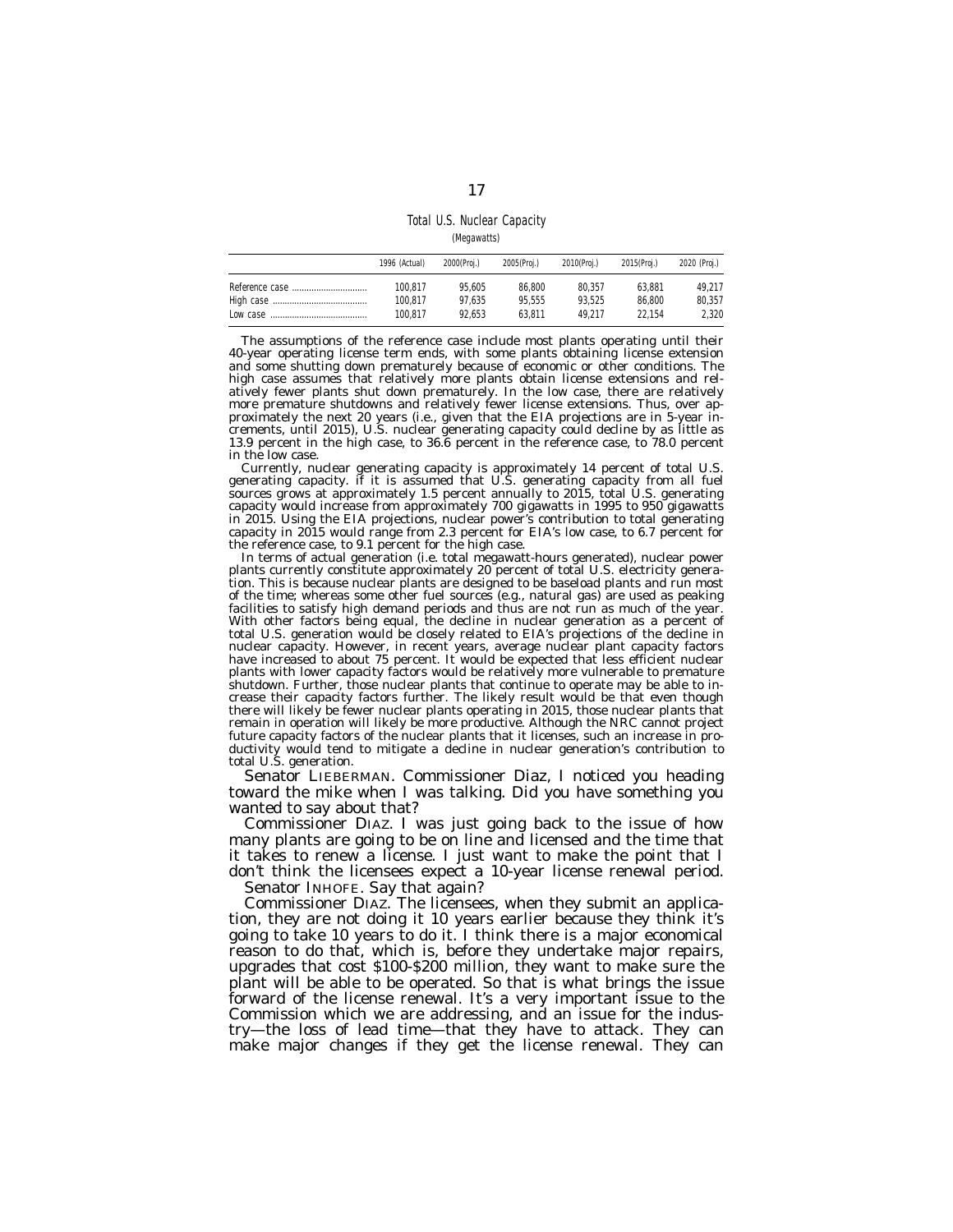change steam generators, they can spend \$100 million but not if they do not have the license.

Senator LIEBERMAN. Yes, absolutely.

Dr. Jackson, during the recent appropriations process this session, it obviously became clear that there are people who believe the NRC has too many inspectors, or are concerned the NRC has too many inspectors and spends too much time on reactor safety.

I've heard you say that you're often asked why if nuclear safety performance is improving at plants as it is, there isn't a corresponding decrease in the level of NRC regulation and inspections. I wanted to ask you that question and ask you to respond to it at this time.

Commissioner JACKSON. First, what I would like to say is that there has been a net decrease in the inspection in the sense of the number of inspection hours which, over the last 4 years, have gone from 3,100 on average per plant to 2,500. We do have a formula for assigning inspectors to nuclear power plants which is the socalled  $n + 1$  formula which says if there are n reactors at a site, they have  $n + 1$  inspectors.

We're looking at the numbers but we feel that they have to come out of some key decisions the Commission has to make on what constitutes a risk-informed, baseline inspection program. In the end, nuclear oversight will always require inspection. The question becomes what do we inspect and how many resources do we need.

Today, we do adjust the amount of inspection to the performance of nuclear facilities, but we feel we can make more refinement and we intend to do that, but in the end, there will always be a riskinformed baseline inspection program.

If I may make an analogy to the airline industry, even airlines that have not had an accident in 20 years get a certain amount of baseline inspection, but the question is making sure that inspection is focused on the right things, risk-informed, and that we adjust the resources accordingly.

Senator LIEBERMAN. Thank you, Dr. Jackson.

My time is up. Thank you, Mr. Chairman.

Senator INHOFE. Thank you, Senator Lieberman.

Senator Allard?

Senator ALLARD. Thank you, Mr. Chairman. I'd like to follow up on my Connecticut colleague's questioning on the number of employees you have.

You're familiar with the Martin Report which was an assessment, I assume, of the NRC fiscal year 1995 budget estimates. In that report, what they did is they looked at the number of employees in France and Japan, combined that with the number of employees that we have here, and looked at the number of plants they had in those countries, plus their safety record and said, it looks like they're getting the same job done with half as many employees as you have.

If I was in your position, I think that would disturb me to a certain degree because I'd want to know whether everybody was performing for the job we're paying. I think those figures are rather remarkable and the fact they compared that to other countries who have the same number of nuclear power plants, and have the same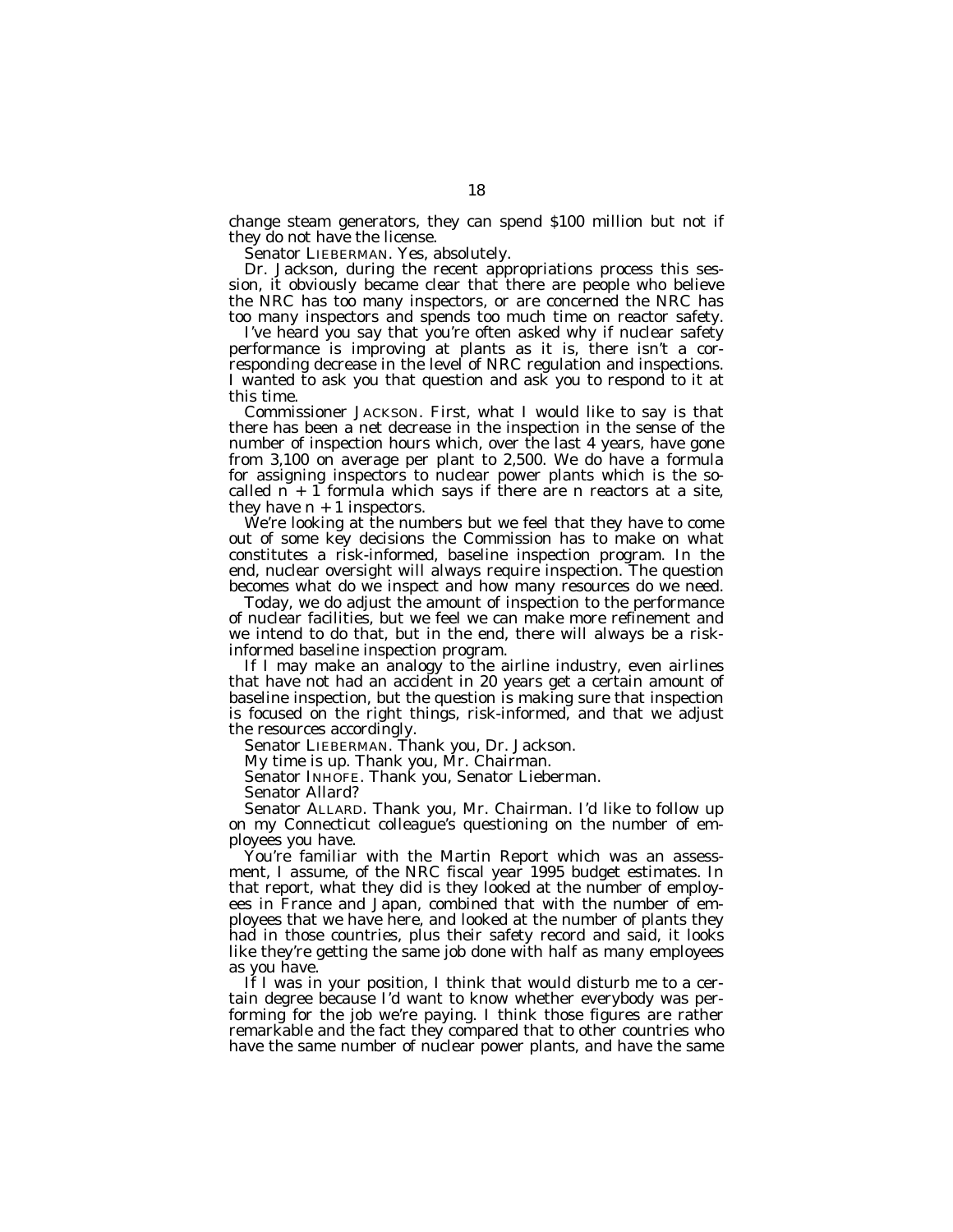performance record or the same safety record, and went so far as to say you could save \$90 million with that.

I'm wondering if you have done a study. Maybe if you're not building new power plants, maybe you don't need people there that get involved in construction of new power plants. Maybe there is an opportunity for savings there. Have you looked at those kinds of areas? Have you looked at the qualifications of your inspectors? Maybe there is a need to do that.

Have you looked at your personnel file to see if you have somebody that once on board, how difficult is it to get them reassigned or to eliminate their position. I'd like to have your comment on that.

Commissioner JACKSON. Thank you for asking that question. Let me talk directly to this issue of comparisons between the Nuclear Regulatory Commission and its staffing levels and a sum of staffing levels with Japan and France. It is true that if you add up the number of nuclear reactors in France and Japan, you come out with roughly the same.

What we have said is that the comparison is not as simple as that because of the fact that first of all, in those countries, what you call the regulatory body is a very different body than what the NRC is, and let me explain that to you.

The regulatory body which may look very thinly staffed is supported in those countries by so-called technical support organizations, so that is No. 1.

Senator ALLARD. So they work closely with the industry and they do a lot of self-inspection? Is that what happens?

Commissioner JACKSON. No, it is not that. They actually have governmental technical support organizations which actually do the technical work. Then they have research organizations.

Senator ALLARD. And those were not included in the figures?

Commissioner JACKSON. They were not included in those figures.

Senator ALLARD. Did you try and bring those into the figures?

Commissioner JACKSON. Absolutely.

Senator ALLARD. Do you have a corrected number?

Commissioner JACKSON. I can provide you with a number but I got calls from my colleagues from abroad who read about some of this in the press and they said that's a comparison that you cannot make because there is a difference.

Senator ALLARD. Don't you think it would be helpful though to follow up and try and correct those numbers?

Commissioner JACKSON. I agree with you but I do believe there is utility in benchmarking how we handle our regulatory program with how other countries handle their's, but being mindful of commonalities and differences between not only the regulatory regimes but how those regulatory regimes are rooted in the legal and institutional framework of those countries.

Having said that, we are looking at our staffing as part of our strategic assessment and re-baselining. We've been looking very broadly at our core competencies and key skills. We've had a specific study done of our inspection—it's called a job task analysis. We also are going to do a more comprehensive review of our inspection program beginning this fall.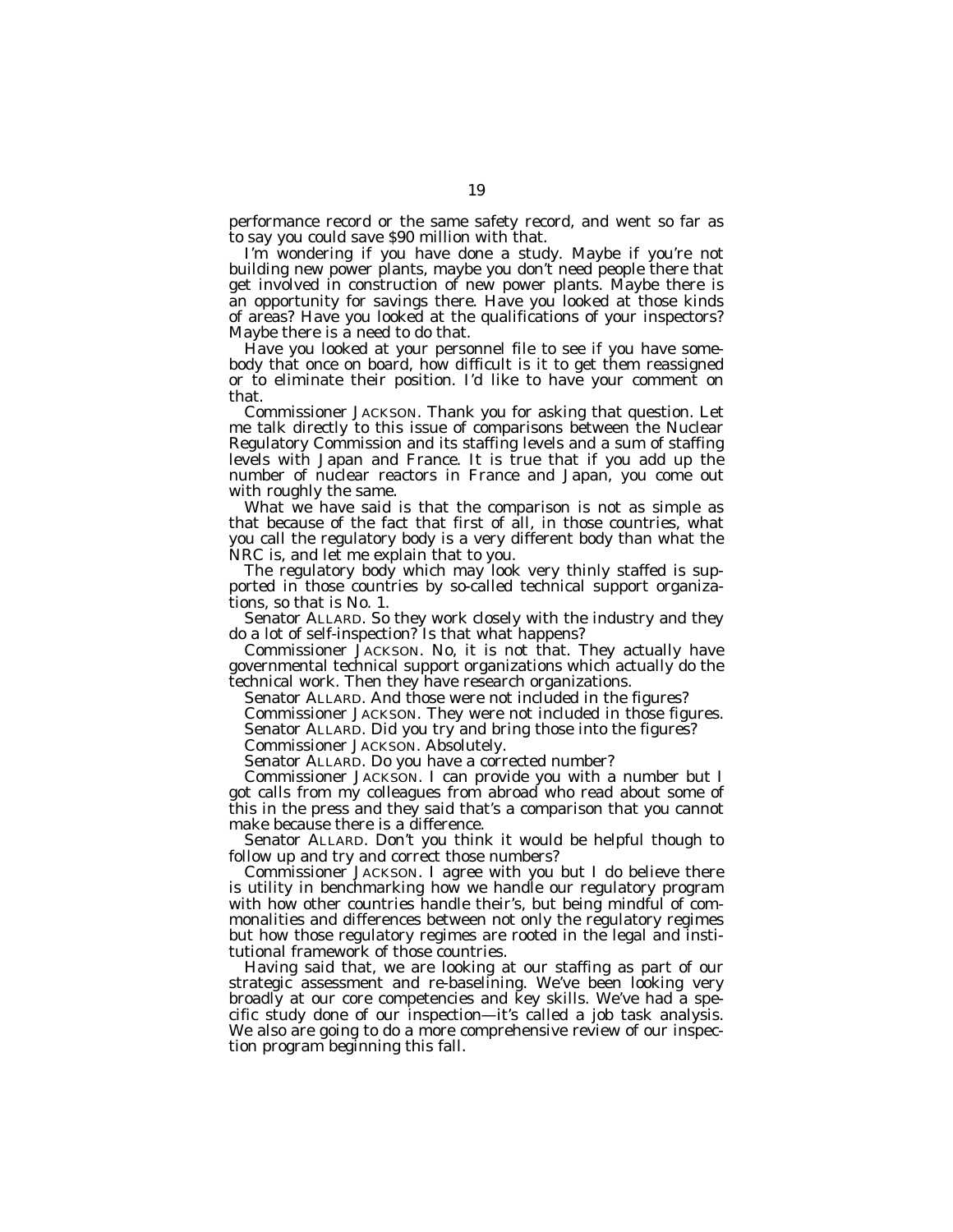Nonetheless, we are doing and planning to make targeted reductions in certain areas and/or reassignments because as plants shut down and decommission, the nature of the work changes. So we have some opportunities in that regard.

Again, I would just say, and I'll be happy to provide the best figures that I can dig up, that the strict comparisons to what is called the regulatory body to the NRC, one has to be careful.

The final comment I would make is that our range of responsibilities encompass more than the regulators do in other countries; what they do and what they're required to do under the law is very different.

Senator ALLARD. It would be helpful to me if you could get to this committee just what your scope of responsibility would be in comparison to these other countries.

Commissioner JACKSON. I would be happy to provide that.

Senator ALLARD. I think if you're at that place where you've got a great opportunity to upgrade your work force, take those that are nonperforming employees and take those that are perhaps not as qualified and you take your more qualified and move those into your most needed positions, your most responsible positions and take those that are less qualified and nonperforming and get rid of them.

Commissioner JACKSON. Let me say this quickly. We have a very high quality work force. Nonetheless, there's always opportunity for improvement. In fact, one of the initiatives that has occurred coming out of a reorganization that we had a couple of years ago is also a revamping of how we do a performance appraisal, consistent with the laws of the government, but particularly with respect to managers. So we're doing a lot of that. It's less obvious and transparent than some other things because you're dealing with personnel policy, but I appreciate your comment.

Senator ALLARD. Mr. Chairman, my time is running out, but I'd like to give the other Commissioner an opportunity. He's been looking to respond to my question, I'd like to give him the time to do that.

Commissioner MCGAFFIGAN. If I could just very briefly comment on Senator Allard's question about the Martin Report. In France, one of the countries that the Martin Report compared us to, there is a recent report of a member of Parliament, and apparently there is going to be legislation later this year reorganizing France's nuclear regulation, but the press reports I saw—I think it's Monsieur Le Deout's report—may tip the balance in the other direction. We may be cost effective compared to the French once you do an apples and apples comparison of what he is proposing. He is now bringing everything together into one regulatory body that looks more similar to us.

So once this reform is completed in France later this year, we may look cost effective compared to the French, is the first point.

Point two on the quality of our personnel, I want to second the Chairman. I had a lot of experience overseeing the Department of Defense and the Department of Energy's nuclear programs over many years working for Senator Bingaman and I would compare our staff to DARPA's which I think is one of the best staffs in the Pentagon.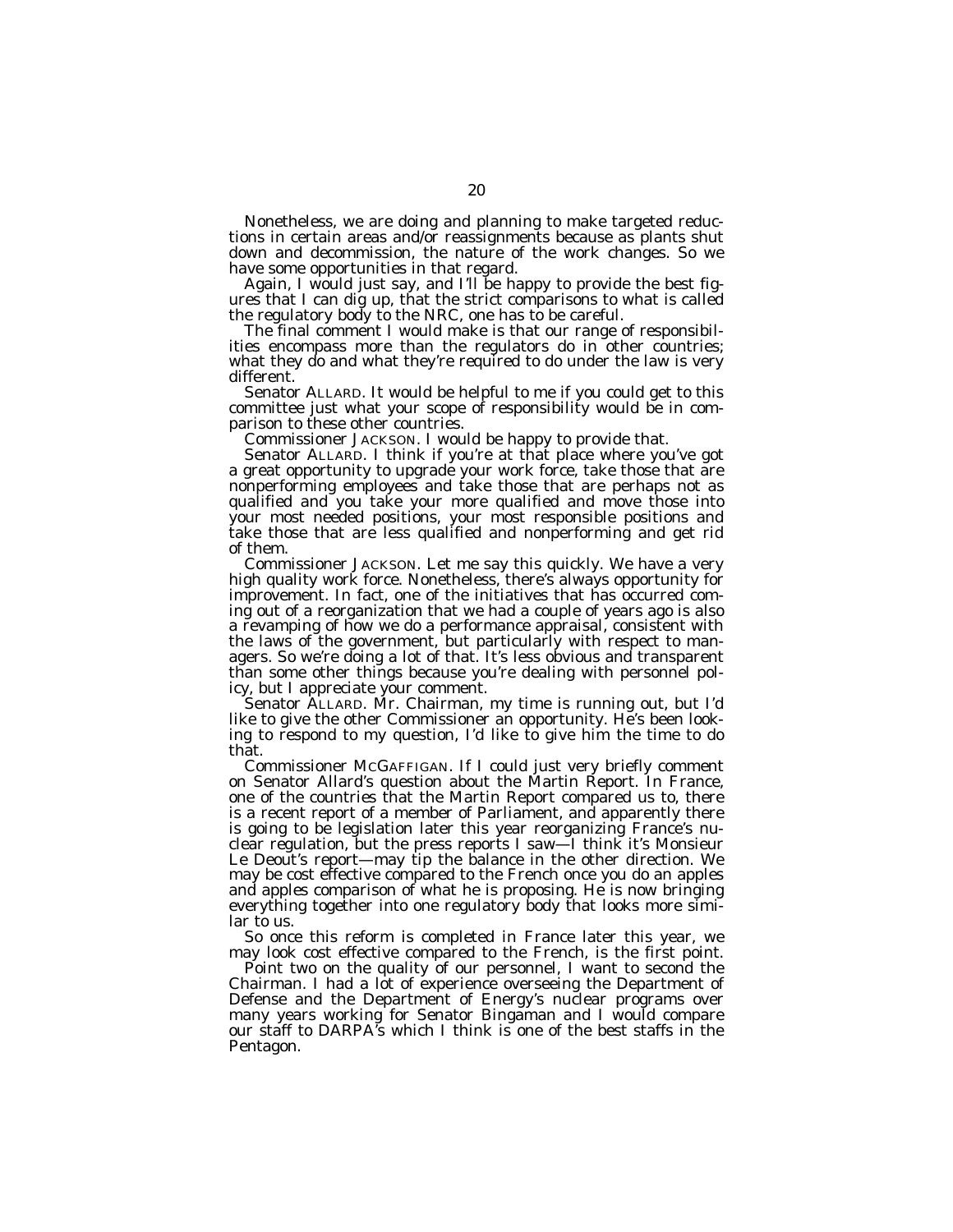We have very effective, very dedicated civil servants with very high technical credentials. The question we have to address is how to best utilize those credentials going forward, but I think we need them to meet all the challenges that we face, not that we haven't made reductions and won't continue to make reductions to adjust to budget realities and to adjust to workload realities. We have very, very good people. The challenge I think we face is managing them well and getting on with things like this rulemaking that's required and speeding up our processes.

Senator ALLARD. Thank you, Mr. Chairman.

Senator INHOFE. Senator Sessions?

Senator SESSIONS. A little bit on that point, according to the study you referred to, in England, there was 5.7 inspectors to 1 plant where we're at 14.5. That's closer to three times as many.

I would just encourage you because it's not easy. I took over the Attorney General's Office of Alabama in 1994 and we faced a budget crisis and the hardest thing I ever had to do was to terminate the employment of 25 percent of that office the day I took office and we still hardly managed to balance the budget, and we did more quality legal work, everybody reorganized, rethought, challenged ourselves, and I couldn't have been more pleased.

I would just say to you, as you indicated, this is a 40-year-old process, it's built up, you've got regulations, some of which no longer are relevant. You're saying the things that I think are right. We want to help you, we want to see you move this to a lean, effective, rational, scientifically-based review process that will not only allow the industry to function and keep the rates as low as possible, but perhaps will allow us to bring on more plants in the future.

With regard to that, Chairman Jackson, let me ask you, what prospects do you see in this country that we can have the rebirth of the nuclear industry and the building of some new plants? What prospects are there?

Commissioner JACKSON. Let me state for the record that I am a supporter of nuclear power. In fact, I was on the board of a nuclear utility company for 8 years before I came to this job and that gave me some perspective, not the ultimate perspective but some perspective in terms of some of the thinking.

I think what will affect the future course of nuclear power—I never make predictions about absolute numbers. I think that's dangerous as the Chairman of the Nuclear Regulatory Commission, but I think we have three opportunities before us.

One is license renewal. Why license renewal? Because it allows licensees to get the maximum return our of their already sunk investments. It also is what I would call a confidence builder, confidence relative to the industry itself in terms of the future of nuclear power, but confidence in the regulatory process, that we can in fact do a timely but effective review of renewal of a license. So I call that a gating function.

The second key opportunity relates to the fact that we do have a new regulation, Part 52, for streamlined licensing of new reactor technology and it includes as part of that, prior certification of the designs of more evolutionary, advanced reactors. We have, in fact, design certified two new reactors, one designed by General Electric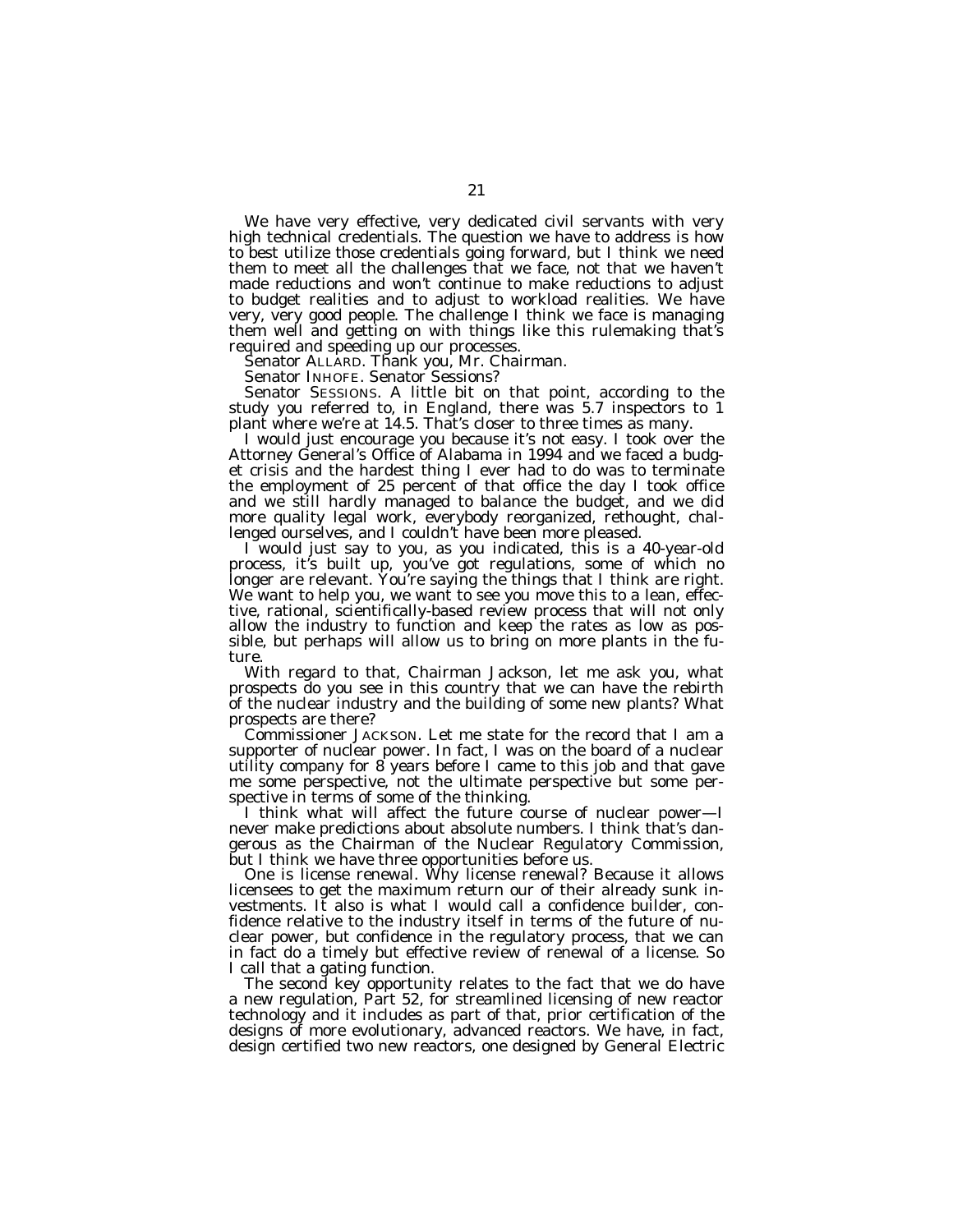and one by ABB Combustion Engineering. We're in the process of doing the final design approval on a Westinghouse design which we expect to have done by the end of the third quarter of this year.

What's different about that is that it allows for one step licensing, the issuance of a combined construction and operating license at one time provided what's built is one of these certified designs. I think what we're putting into place for license renewal will allow us to propagate the lessons learned into licensing a new reactor design.

The third opportunity, but it's a problem today, has to do with resolving the high level waste issue. If we can do that, then I think these are what I call the top three.

Senator SESSIONS. I think we can do that. I think we probably ought to be removed from office if we can't take nuclear wastes and store them safe in this country. That is, to me, beyond rationality, if this Government can't find a place to store spent nuclear materials is beyond belief. So I think we can solve that problem or we all ought to be removed from office, it seems to me.

You really didn't kind of answer my question. I think you're right that we need to have some standard design approval so that a company can reasonably expect that their plant, once built, will be approved because we do have plants that have had problems in that regard, but what is the prospect? How many plants now are on the drawing board moving toward development in the United States at this point?

Commissioner JACKSON. There are three advanced reactor designs. To my knowledge, no utility or power company is moving toward specifically applying to license the construction and operation.

Senator SESSIONS. That means the whole agency is going to be kaput pretty soon if we don't build a new one and all of them have to be shut down, they have a life span. That is a serious concern, isn't it—20 percent of our power that produces no air pollution is heading to extinction.

Do you consider that the NRC has any role in the future to try to develop ways we could make nuclear power feasible here where other countries apparently find it is?

Commissioner JACKSON. As you know, the NRC's role is legally or statutorily not promotional. Nonetheless, picking up on your earlier comments, I believe that the NRC's role in facilitating the safe use of nuclear power in this country has to do with having an efficient, timely, risk-informed, performance results-oriented and fair regulatory process as the key elements.

That is what you're looking for from us and this is what our standard is for ourselves. I believe this Commission is committed to making a change.

Senator SESSIONS. I hear you saying that you're not worried about that and that's not a function—you don't have a staff on board studying this phenomenon of no more plants and developing any thought to it as to what we ought to do?

Commissioner JACKSON. The decision to build the plants is going to come out of business decisions.

Senator SESSIONS. But the agency itself does not have a team that's analyzing this problem and proposing any solutions to it?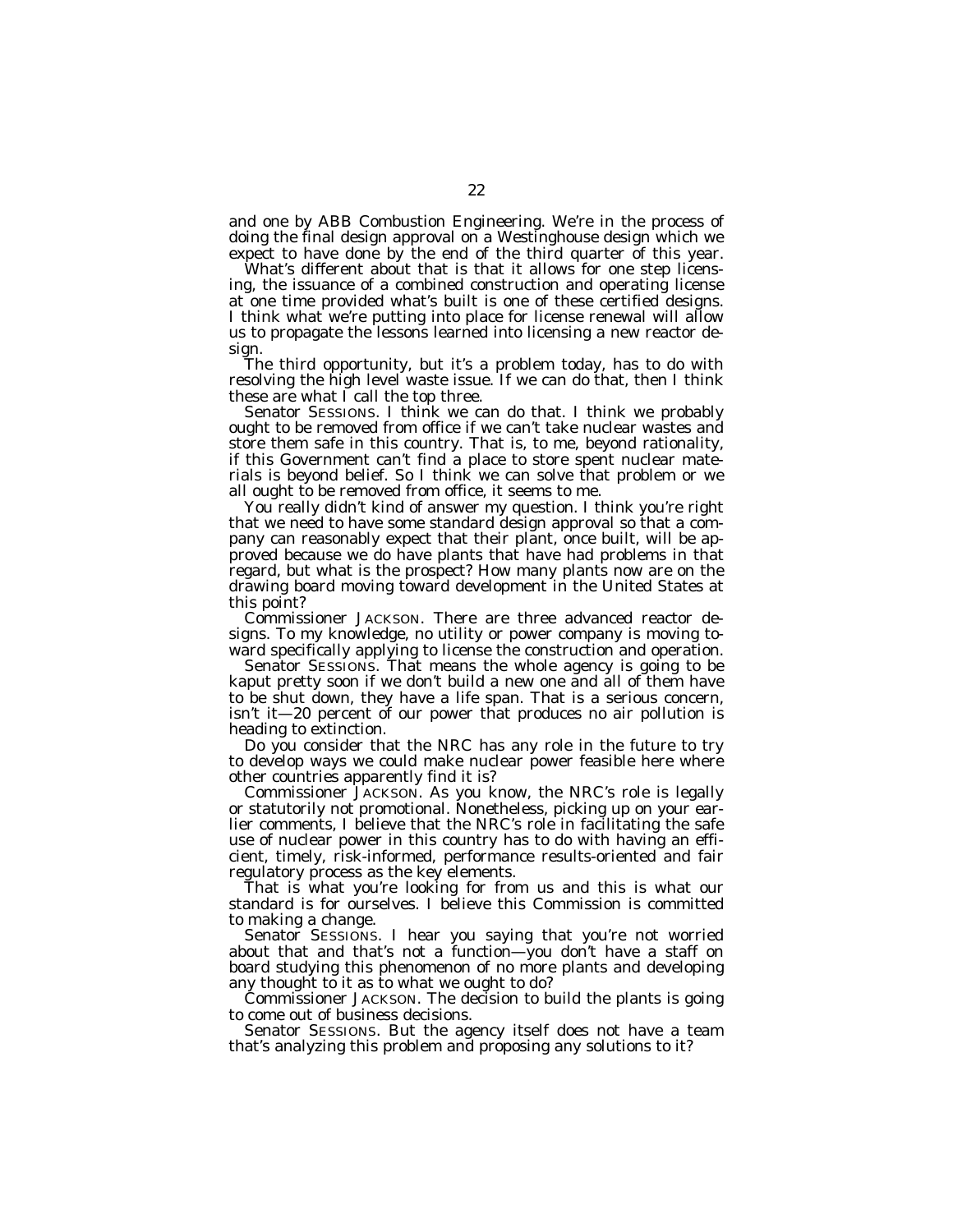Commissioner JACKSON. Our way of having a solution is to do our job in the way that is as least burdensome as possible, is riskinformed, is timely.

Senator SESSIONS. I respect that.

Senator INHOFE. Thank you, Senator Sessions.

We do have another panel. I think since we're down to three Senators, I'd like to do one more round. We will be having to vacate this room at 11:45 a.m., so we want to give adequate time for our next panel and I've completely rewritten all my questions for them after hearing this testimony here.

I think we've already accomplished a great deal today and I appreciate your response of 30 to 36 months on your license renewal plan. I would like to ask would it be unreasonable to ask you to supply us with a detailed license renewal plan by sometime this fall?

Commissioner JACKSON. I would be happy to do that because we've done integrative planning for both the technical reviews and the adjudicatory process.

Senator INHOFE. All right. Thank you very much.

I'm concerned also about the streamlining. I don't mean this critically but when I saw your testimony come in and it was 80 pages long, I thought it might be kind of difficult to streamline anything around here.

Commissioner JACKSON. That was the streamlined testimony.

[Laughter.]

Senator INHOFE. Commissioner Diaz, I'd like to read to you a statement that was made by former Commissioner Remick, "You"meaning the NRC—''are seen as having lost focus and perspective on what constitutes safety and adequate protection of the public and are striving instead to duplicate industry's initiative of seeking excellence in plant operation. You speak of striving to be risk-informed and you speak of the need for performance-based, regulatory implementation but little impact is seen in the field.'' Is Dr. Remick correct?

Commissioner DIAZ. He's reasonably correct. I would say that there has been a change in the last year. We have accelerated significantly our emphasis on one part of that statement which is risk-informed regulations.

We can do risk information much easier across the board of many of our activities than we can do performance based. It is possible that in the last few years, a bit of the focus on safety was lost and emphasis was put in areas of what we call compliance, meaning that the processes became so important, and the detail in the processes became overwhelmingly a concern for the agency.

I believe that the Commission has taken the necessary steps to stop that from happening. This is an issue that has been called safety and compliance. I think that s now better defined. I think that the agency—and I believe I speak for all my colleagues—have now placed ''risk-informed and performance-based'' on a separate basis so they can be dealt with as the circumstances permit. That's an important thing.

Senator INHOFE. Thank you, Commissioner.

I'd like to have a reaction from the rest of you but I'm going to go ahead and read a couple of other statements. If you would make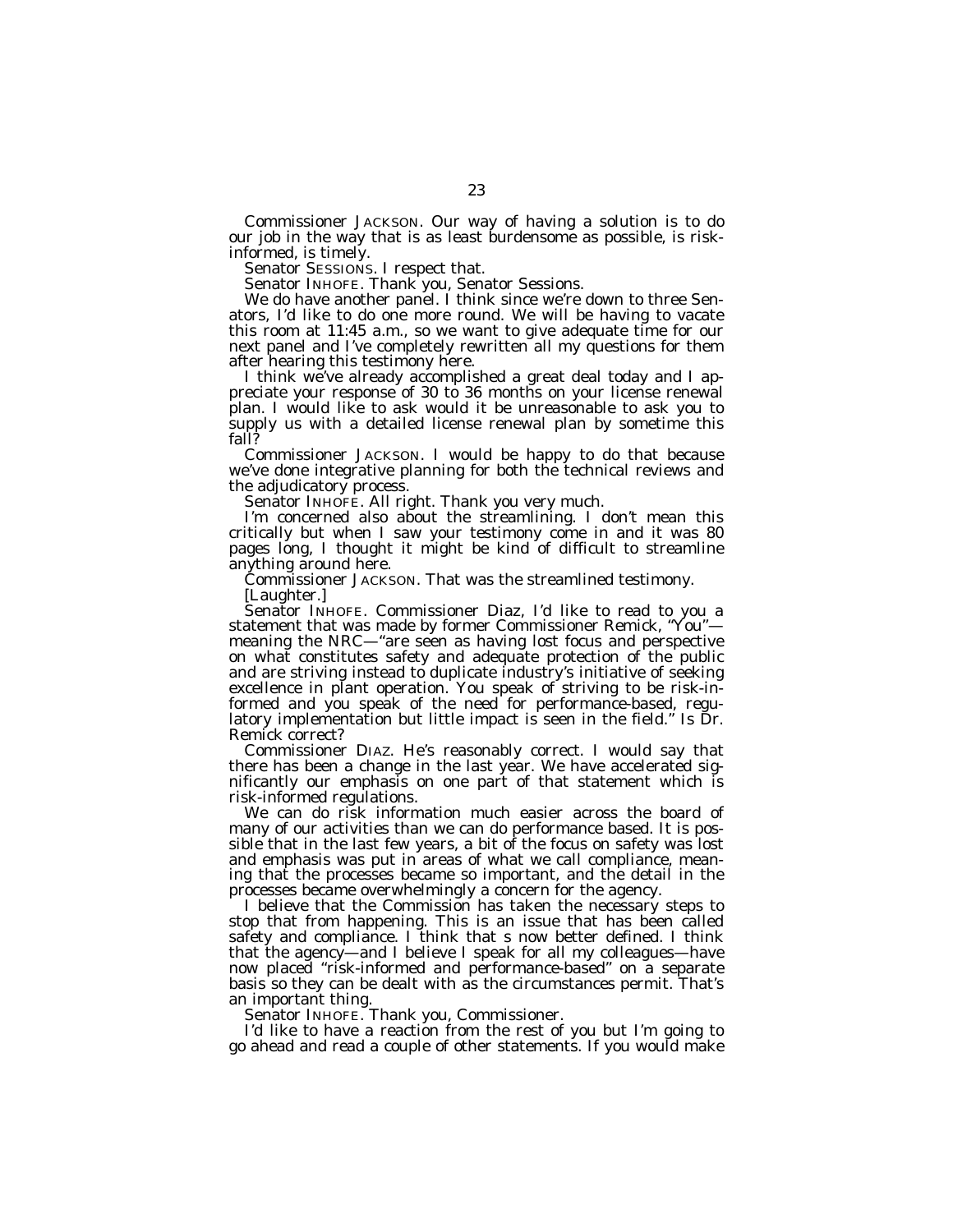some notes and give us your response. This is from Dr. Pate, former head of INPO.

He said, ''Headquarters and regional personnel routinely every day and indeed every hour impose requirements on the plants that the Commission or other senior managers would not support if in each instance you knew what was happening.''

Further from Commissioner Remick, "To be blunt, the Commission does not know in detail how the agency's programs are being preformed in the field. The over emphasis on blind adherence to strict compliance in every confusing regulation and strict compliance with documents never intended for that purpose is, in some cases, diverting attention from more safety related activities.'' Anyone want to respond to that?

Commissioner JACKSON. Let me talk about some specific steps that the agency has taken with respect to what many perceive as an apparent disconnect between headquarters or Commission expectations and what goes on in the field. I'd like to preface what I say by reiterating an earlier statement which is that NRC has a very focused and dedicated staff. The job for the Commission and the senior managers is to provide the appropriate leadership.

We have given increased focus to providing appropriate guidance, appropriate training of our people in the field and particularly management oversight and leadership. That is what needs to happens.

If I may take one additional moment, the Commission promulgated a statement on safety and compliance because there were discussions in the agency of safety versus compliance, and for a regulatory agency, that doesn't make sense. I've always said that if we have regulations or requirements that don't make safety sense, we should change them. It's our job to do. If the industry is aware of them, they should do it.

I just have one minor correction to what my colleague, Commissioner Diaz, says. We have accelerated a number of things within the last year but 3 years ago, the Commission directed the staff to develop specific regulatory guidance documents on the use of probabilistic risk assessment, regulatory decisionmaking, to use them to review pilot submittals from our licensees on risk-informed changed to in-service inspection, in-service testing, technical specifications, as well as graded quality assurance.

So there is a comprehensive program underway. It has been underway since before my time. It has gotten sharper focus and acceleration recently.

Senator INHOFE. Would you like to respond to that, Commissioner Diaz?

Commissioner DIAZ. Just briefly. I completely agree that Chairman Jackson started an overlaying program that should provide this but the gist of what you read was right. Where there are problems in emphasizing compliance or safety, I think the answer has to be yes. Are we aware of it? Yes. Are we responding to it? Yes. Do we expect that we will be able to fix it? I believe the answer is yes.

Senator INHOFE. Very good. I know my time is expired but I'd like to give Commissioner McGaffigan a chance to respond.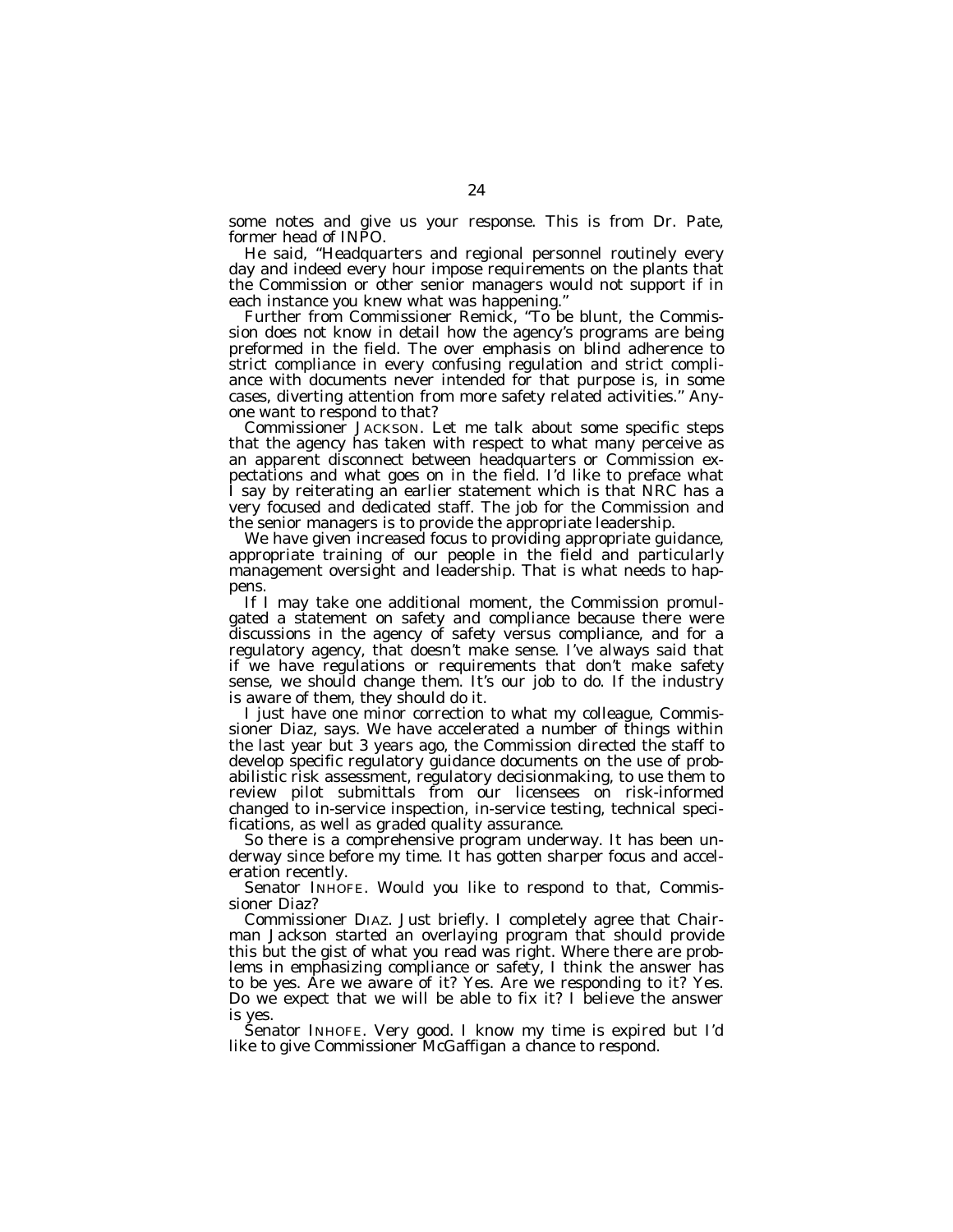Commissioner MCGAFFIGAN. These issues that are coming up unfortunately are not new. Mr. Colvin, who is on the next panel and I'll help pave the way for him, used at the July 17 public meeting, his 1989 viewgraphs which he told us were on point for the 1998 Commission as well.

So I welcome the spotlight that is being shined on us, or the floodlight that is being shined on us. We need to make commitments to change and to be the agents of change. We have made some progress, but there are things we have to fix.

He'll talk about our enforcement policy and the Chairman's testimony talks about it but there are some things that have happened on our watch—this increase in nonescalated enforcement actions that we need to fix and we've made commitments that we will fix and do it relatively promptly.

The final point I'll make is we need to move forward. Unfortunately, Mr. Colvin can use 1989 viewgraphs and they are still relevant in 1998. That means that something has gone wrong in the intervening 9 years that needs to be addressed.

Senator INHOFE. Senator Lieberman?

Senator LIEBERMAN. Thanks again, Mr. Chairman.

I do want to pick up for a moment before I ask a question on Senator Sessions' conversation with you. I do think there is agreement here across party lines at least on this subcommittee about what is really a pressing matter of national energy policy which is that no new nuclear power plants are being built in this country today and they are being built in most of the major industrial powers and the developing industrial powers such as China.

The reason for that I think is that it's more complicated than this but my own sense is that the most important reason for that is that the nuclear power industry has decided that the public will not support the building of additional nuclear power plants because of safety fears, the Three Mile Island era situation and to a certain extent, I suppose, Chernobyl where there is no real, accurate or fair comparison to our nuclear power plants and what was happening at Chernobyl.

That is where I think your work, the NRC's work, is so critically important, to restore public confidence in the safety of nuclear power. Then I think we have an obligation and the people in the industry have an obligation to go out and make the case to the public that we've got a source of power here that will help us to be more energy independent with all of the implications for our national security involved in that and in fact, will help protect our environment.

Okay, there were some mistakes made at an earlier point but you said it, 104 plants are operating today, they're operating safely. If they weren't operating safely, you would shut them down, which you did in Connecticut.

The other side of it is who forms the national energy policy and of course that is the responsibility, I believe, more of the Department of Energy and perhaps Administration officials generally than of the NRC. And it's our responsibility in Congress to help form that policy and in that sense to educate, inform and build a climate where we can see some of those standardized designs, big advance over the future.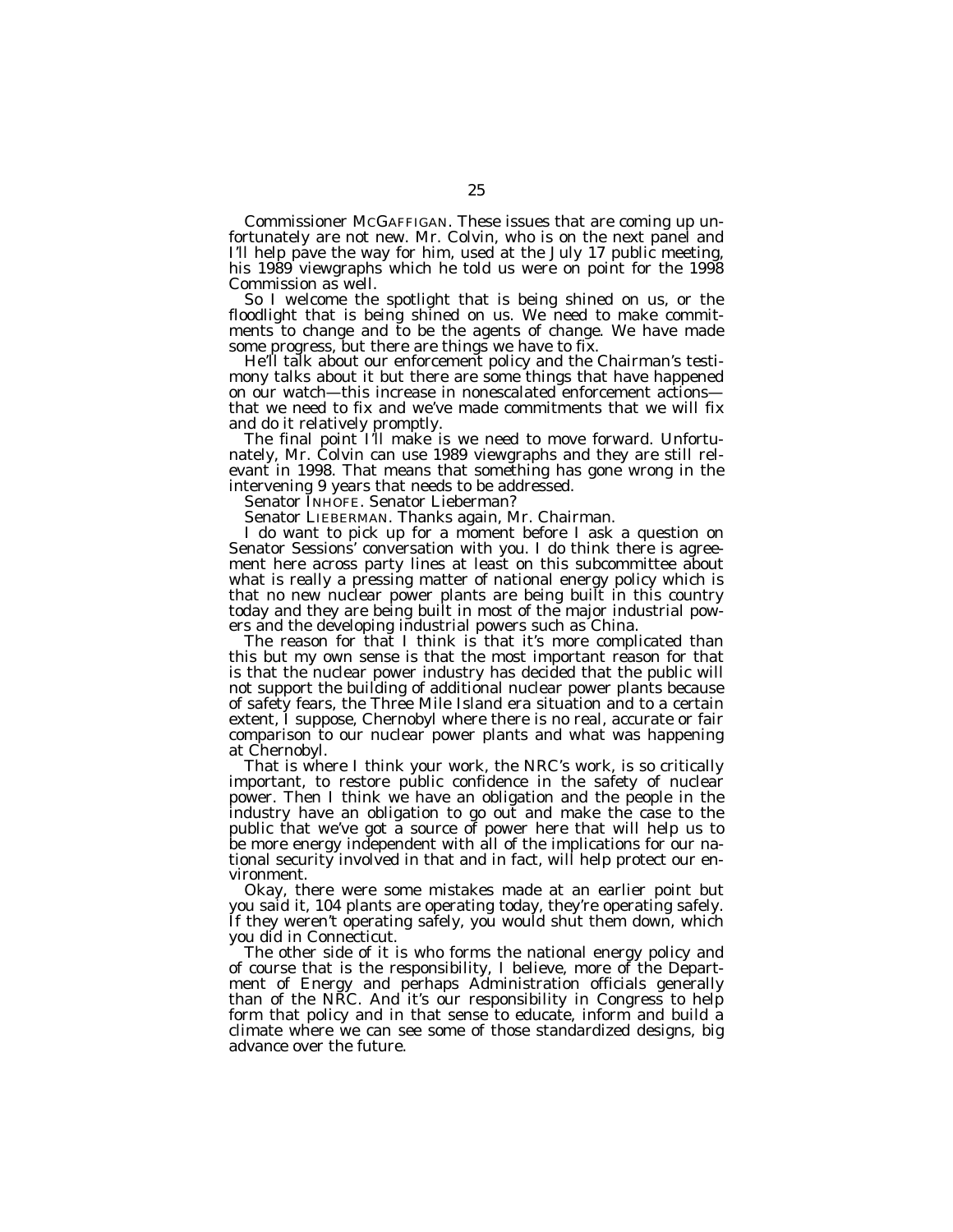We've got four nuclear power plants in Connecticut, each of them a different design. That complicates not only their operation but your responsibilities in ensuring their safety. So we're taking a critical step here in having at least three standardized designs.

I know there is some work going on over at the Department of Energy to encourage next generation nuclear power plants but I hope that one of the results of our oversight of NRC will be to have a broader understanding of why your regulatory authority is so critical not only to the safety of the current plants but to building a public constituency or at least public acceptance of the need for a next generation of plants and then the rest of it is up to the DOE and us, really, to make the case to the public.

On the question of safety, I want to come to a different point. There as a GAO report that Congressman Dingell and I requested a while back that reviewed the process at NRC and the Department of Labor for protecting whistleblowers and contained a number of recommendations for improving the process.

This whole nightmare we went through in Connecticut, part of it was the result of whistleblowers, the people who work in the plants who, in a sense—when I was attorney general of Connecticut, Senator Sessions was attorney general before—we used to have what we called the Private AG's Act, the sort of baby attorneys general where we'd give private litigants the authority to help us enforce the law. In a way, every employee in a nuclear power plant has the ability to assist in guaranteeing the safety of those plants and whistleblowers are a part of that.

I wanted to ask you what changes to the whistleblower protection system has the NRC made in response to the GAO report or your own evaluation and do you think there is any additional legislative authority you need to improve the rights and opportunities of whistleblowers to help you do your job?

Commissioner JACKSON. We've taken action at three levels. One is the policy level; the second is the functional level; and the third is on the legislative front.

At the policy level, the Commission itself issued a policy statement relating to the freedom of employees, it's expectations relative to the freedom of employees in the nuclear industry to raise safety concerns without fear of retaliation. We thought it was important to send a clear message in that regard, that people have the opportunity and the right to raise safety issues without being harassed and intimidated.

On the implementation side, we've taken a number of steps. There were a number of specific GAO recommendations related to protecting the identity of allegers and we've taken explicit process and management steps to do that. With respect to the tracking of allegations, we've implemented a new system using information technology to do better tracking of allegations. We've created the position of an agency allegation advisor who has a specific point of accountability with respect to allegation issues, but also has the responsibility to not just bean count but to extract what is safety significant. We then use that information as part of our senior management meeting and plant assessment process, not bean counting but what underlies the allegations.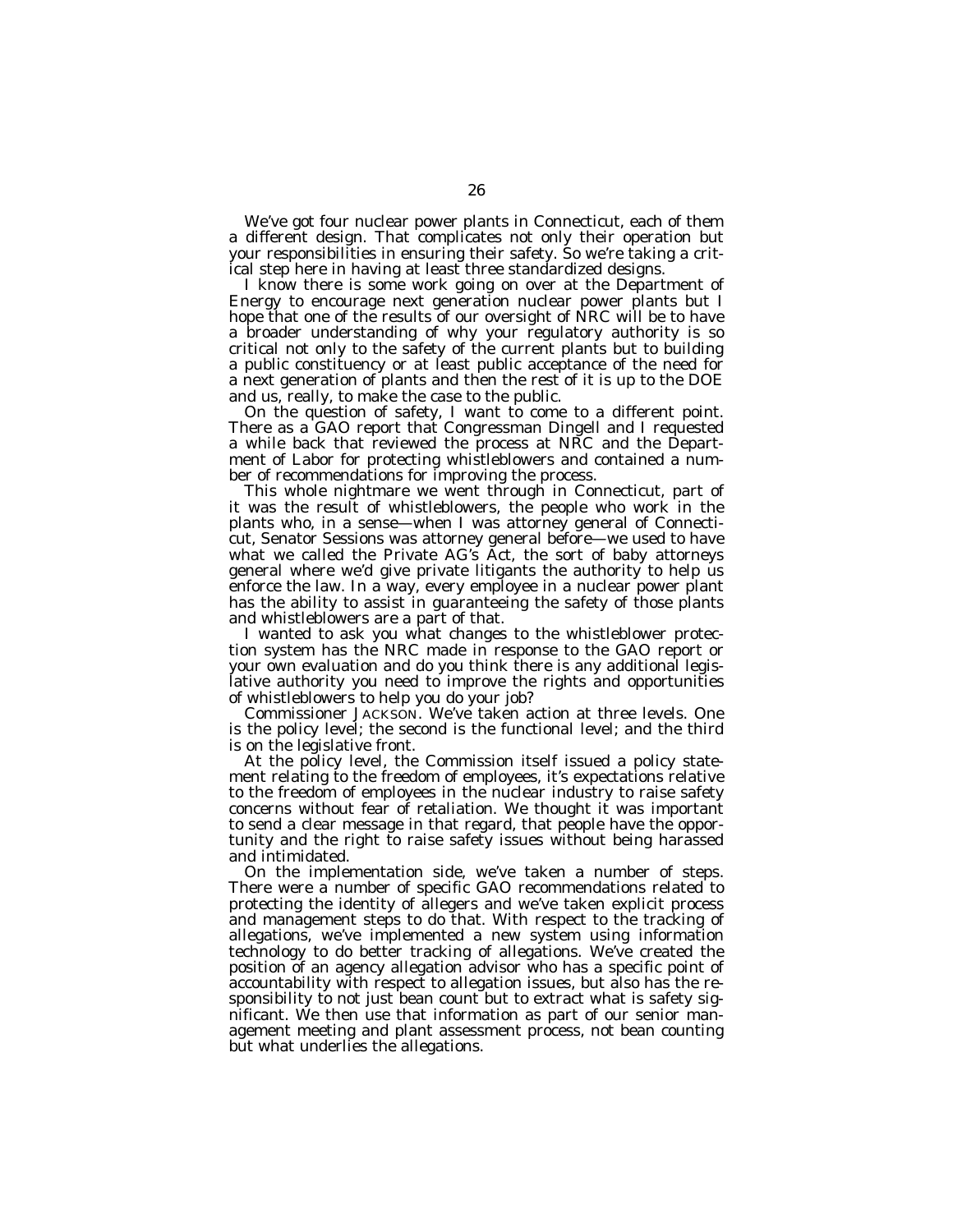We had a recent hiccup because of a conflict between the FOIA requirements and the protection of allegers at one of the nuclear plant where some names were inadvertently released and that has made us step back and reinstitute certain management controls and have special document handling requirements for FOIA requests vis a vis protecting allegers' identities, et cetera. So we've taken a number of very concrete steps in that regard.

Finally, we've been working with the Department of Labor to get them to transfer the treatment of harassment and intimidation cases from their Wage and Hour Division to OSHA and also working with them on legislation for methods to speed up the proceedings relative to harassment and discrimination cases.

Senator LIEBERMAN. I look forward to seeing the results of those inquiries and possible legislation when they are completed.

I want to thank you, Dr. Jackson, and Commissioner McGaffigan and Commissioner Diaz for the very important and I think extraordinary able job you're doing.

Thank you very much, Mr. Chairman.

Senator INHOFE. Thank you, Senator Lieberman.

Senator Sessions?

Senator SESSIONS. Thank you.

Senator Lieberman, you do suggest something that is a perception that I think is not really true and that is that people are terrified of nuclear power. Tennessee Valley Authority is seeking to bring on a Bellefont plant that was nearly completed and stopped because of various things a number of years ago.

Every city council, the county commissioners and everybody in that area is supporting bringing on that plant. We got almost no objection from the people who live within a significant radius of that community and they universally recognize the benefits of a clean nuclear plant, well-paying jobs, no truckloads of coal, no pipelines of natural gas, no pollution into the atmosphere. It's just a win-win prospect if it's economically feasible.

Chairman Jackson, I have one thing let's see if we can tie down a bit. You did say in your public hearing on July 17 at Rockville, a little self criticism on the endorsement process, ''A number of our enforcement actions, for instance, frequently are not focused on what is safety significant and can serve unwittingly the misdirected purpose of misdirecting licensees' attention. There is a burden that we place on our licensees for relatively low level, nonsafety significant violations and we need to look at that.''

That is consistent with this report that has been referred to earlier where you've got an increased number of severity Level 4 violations which are the least significant violations and not the more serious ones.

I guess my question is—and we are behind you on this—will you take steps to deal with this and are you doing so now, and when can we expect results?

Commissioner JACKSON. Let me take the question in inverse order. I think you can expect results within the next 6 months. Yes, we are taking specific steps, particularly with respect to severity Level 4 violations in terms of how they are dispositioned and how much burden we place on our licensees to respond to them. The actual change, the staff is working on that and it has to come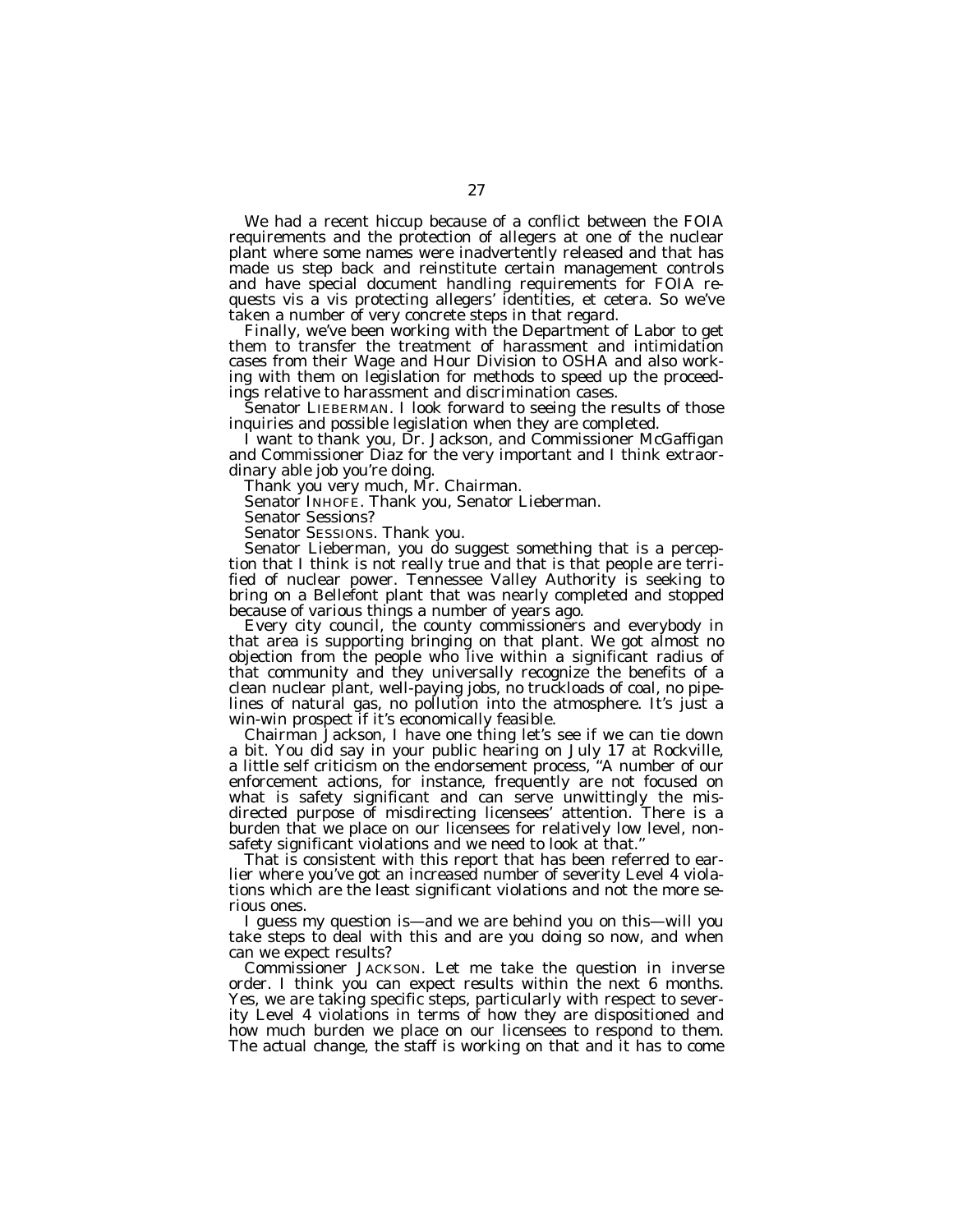to the Commission for its approval in terms of this change in how we implement our enforcement policy.

In addition, we had earlier but we see a need to enhance the connectivity between our various severity levels and consideration of risk significance. So we're taking specific short-term steps with respect, particularly, to severity Level 4 violations.

Having said that, it doesn't mean that there will not be those and it doesn't mean that we won't trend or track them because they can be, if one gets to the heart of them, precursors to the beginning of larger problems, but they do not need to be if they are not risk significant, the burden on our licensees that they have been. We want the plants safe, but we want the resources focused as effectively as possible. When you don't have new plants coming on line, which I could see would utilize a lot of people, and you've got mature plants with mature staffs, you should have less violations and probably need for less regulators.

Senator SESSIONS. Mr. McGaffigan?

Mr. MCGAFFIGAN. Senator Sessions, that's the point I made earlier in response to Senator Inhofe. The answer to your question is yes and soon and I hope we can do even better than the 6-months in terms of addressing this. Clearly, very little violations going up by a factor of three over the last 3 years doesn't make sense. We probably don't have the right threshold. Mr. Colvin will cite a few later with regard to books being left in the wrong place and if there were an earthquake, it might—we need to get out of citing those sorts of violations and focus on more significant things.

Senator SESSIONS. Mr. Diaz?

Mr. DIAZ. Senator, one problem you and Senator Lieberman referred to was public information and I didn't want to pass the opportunity to tell you that we are concerned and we believe that the Commission has a responsibility to present factual information to the public, that we cannot let information that does not reflect the safety significance of each use to be propagated and actually scare the people of this country.

A year ago, the Commission took steps to analyze how do we address this interface. We are now finishing or have finished the analysis and I'm sure my colleagues are looking forward to presenting a better way to deal with public information that is very responsive to the needs of the public.

Commissioner JACKSON. May I make just two additional comments?

What my colleague says is true. Coming out of our strategic assessment and rebaselining, we had a specific public communications initiative. There were certain points that Commissioner Diaz particularly brought up with regard to how the agency presents results of its inspections, assessments, et cetera that were folded into that, and we expect to see some major change.

We have an agency of engineers-

Senator SESSIONS. They don't like change? Lawyers don't like change.

Commissioner JACKSON. We have lawyers too.

My final comment is that it may be true, and it is true, that there has been a run-up obviously in the severity Level 4 violations, but interestingly enough they actually came out of steps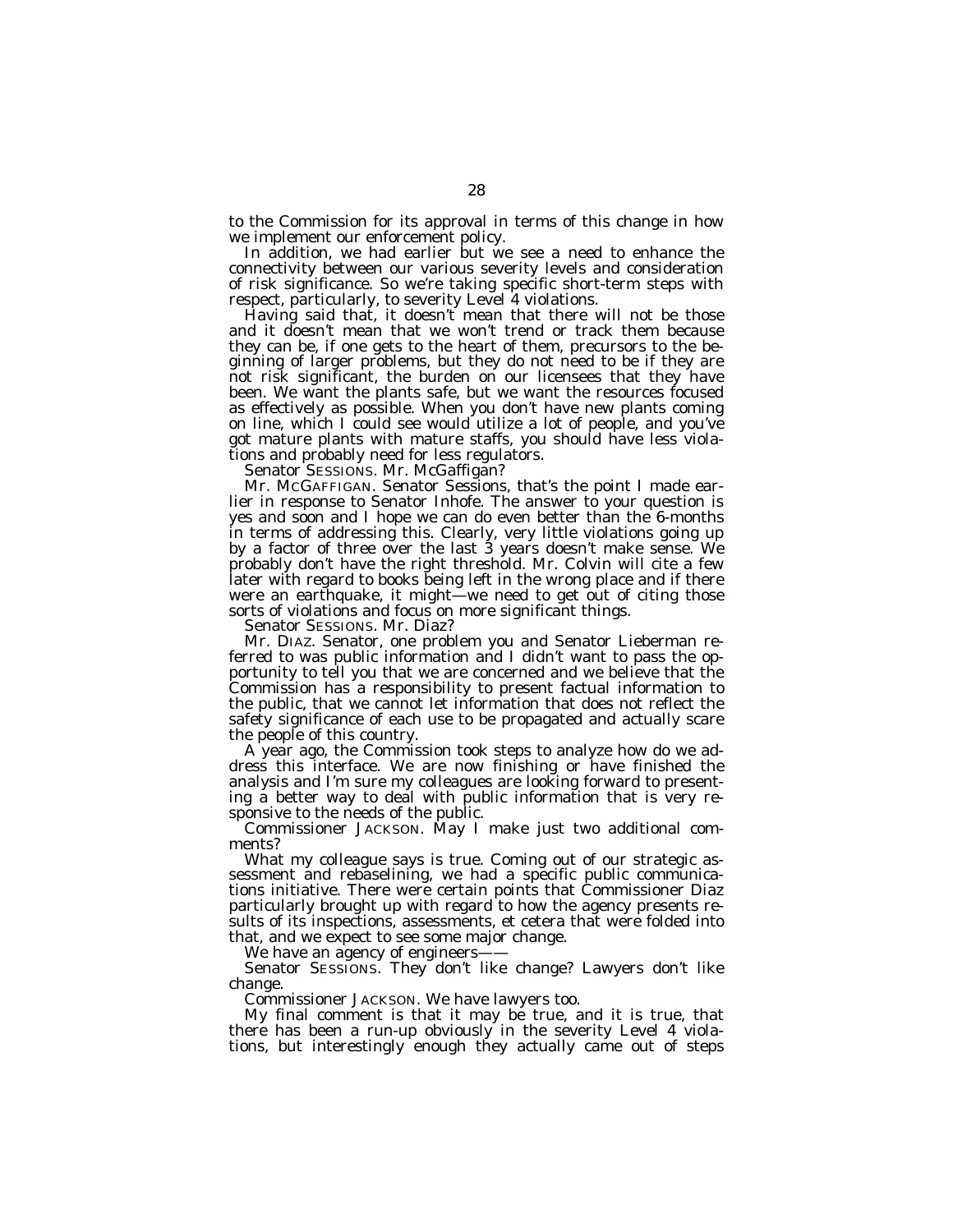taken to correct a different problem. That problem had to do with consistency, consistency of documentation, consistency of what gets reported through inspections, consistency in approach from region to region. That had been a problem at NRC.

In doing that, coupled with the rising ability level of our inspectors and more of a focus in certain areas on compliance, has led to a run-up in these severity Level 4 violations. The Commission has been taking a look at that and I already outlined the steps the staff is taking to address that issue but we still have to maintain the consistency.

Senator SESSIONS. You have to be strong because established governmental agencies don't like change and you're going to have to be strong and we will back you. We expect some progress in this area since all of us agree that it is a problem and I hope that you can report soon that you have made progress.

Commissioner JACKSON. Thank you.

Senator INHOFE. Thank you, Senator Sessions.

I have one last question. I understand the meeting you had on July 17 was with industry and the purpose was to have a dialogue to bring out these problems. When was there one before that?

Commissioner JACKSON. We had a meeting earlier in the summer with NEI to talk about design basis issues.

Senator INHOFE. So you have had regular meetings with industry, this is not just a first?

Commissioner JACKSON. Well, we have meetings, public meetings, as a commission, sitting as a commission.

Senator INHOFE. No, I'm talking about meetings like the July 17 meeting?

Commissioner JACKSON. We don't always have Commission meetings with industry but industry representatives-

Senator INHOFE. Was this a meeting with industry?

Commissioner JACKSON. This was an open Commission meeting. Senator INHOFE. You've been there since 1995, have you had other ones like this?

Commissioner JACKSON. We have had meetings on specific topics with industry, yes.

Senator INHOFE. I'm very pleased. We're going to be hearing back on specific things. I like the idea of the 6-months. Let me go ahead and announce right now that we will be having a meeting of this committee which will be 6 months from today, the 28th of January, to follow up. We look forward to seeing you and having a lot of streamlining and a lot of progress made at that time.

Thank you so much for taking the time to come and we'd now invite the second panel to appear.

I would introduce our second panel. We have, first of all, Mr. Joe F. Colvin, President and CEO, NEI; Dr. James T. Rhodes, Chairman and CEO, Institute for Nuclear Power Operations; Ms. Gary Jones, Associate Director, Energy Resources and Science Issues, GAO; Mr. David Lochbaum, Nuclear Safety Engineer, Union of Concerned Scientists; and Mr. Steven M. Fetter, Managing Director, Global Power Group.

Ladies and gentlemen, you heard the instructions to the first panel. We will have 1 hour and 5 minutes here and I know that we probably took too long for the first panel, but we have a lot of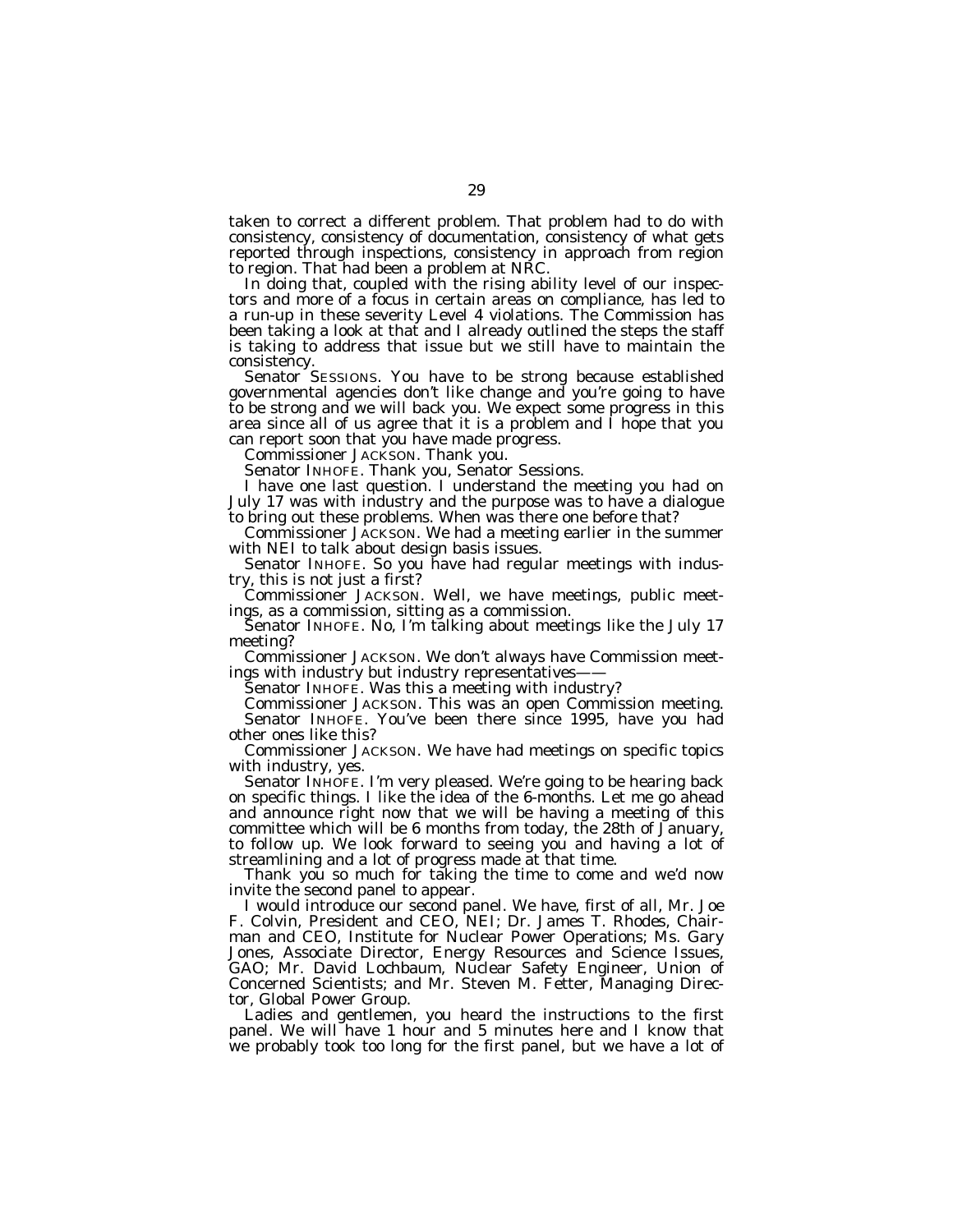things to ask you. If you could hold your opening statements to a minimum, hopefully we won't have to worry about the red light coming on.

We will start with you, Mr. Colvin.

#### **STATEMENT OF JOE F. COLVIN, PRESIDENT AND CEO, NUCLEAR ENERGY INSTITUTE**

Mr. COLVIN. Thank you, Mr. Chairman.

I'll try to keep my comments brief.

We've had considerable comments about the important role of nuclear energy in the United States as it relates to energy supply and energy security, diversity and its emission-free basis. The point I'd like to make in that area is that as we move forward in our industry and as we move to a competitive electricity market, the most significant business uncertainty that we face from the industry standpoint is not the cost of fuel or other parameters as we go into competition, it's really the uncertainty of the regulatory process that we face. This is the safety regulatory process and the requirements that are imposed that really do not directly relate to public health and safety.

In response to Senator Lieberman's statement about the public and subsequent statements, we really see that 70 percent of the public at large supports nuclear energy both now and in the future in the United States and yet they are somewhat confused by the messages they receive from the media, from reports from the Nuclear Regulatory Commission and others which cause some uncertainty in this process. I think Mr. Fetter will likely talk about the uncertainty that causes within the financial community.

The second point I'd like to talk about is we have seen important change in the regulatory program, a program that has really evolved over 40 years. However, that change has not been effective in making the transition that needs to be made given the levels of performance in the industry.

While we see comments by this Commission and initiatives by this Commission, the reality is, as Mr. McGaffigan pointed out, I've testified before committees such as yours over the past 15 years and I've been involved in five previous initiatives with the Commission to effect change in these fundamental areas, and we really haven't seen that change.

That is why I think it is essential that this committee and you, Mr. Chairman, participate and support these changes that are necessary to correct these underlying cultural and fundamental issues that exist within the process. While we focus primarily on the discussion of regulations, the reality, in my view, is that the problem is not just with the regulations. It goes much deeper than that, and we have to look at how regulations are interpreted, reinterpreted and how they really are carried out by people in the field.

I think that there is an issue of burden of proof, issues of various documents and processes that are used that go outside the formal regulatory process, that really need to be looked at that would bring some stability within the agency.

I'd like to make three recommendations in this regard and I'll be happy to talk about these in more detail. First, we believe that this committee should reauthorize the agency's budget in 1 year incre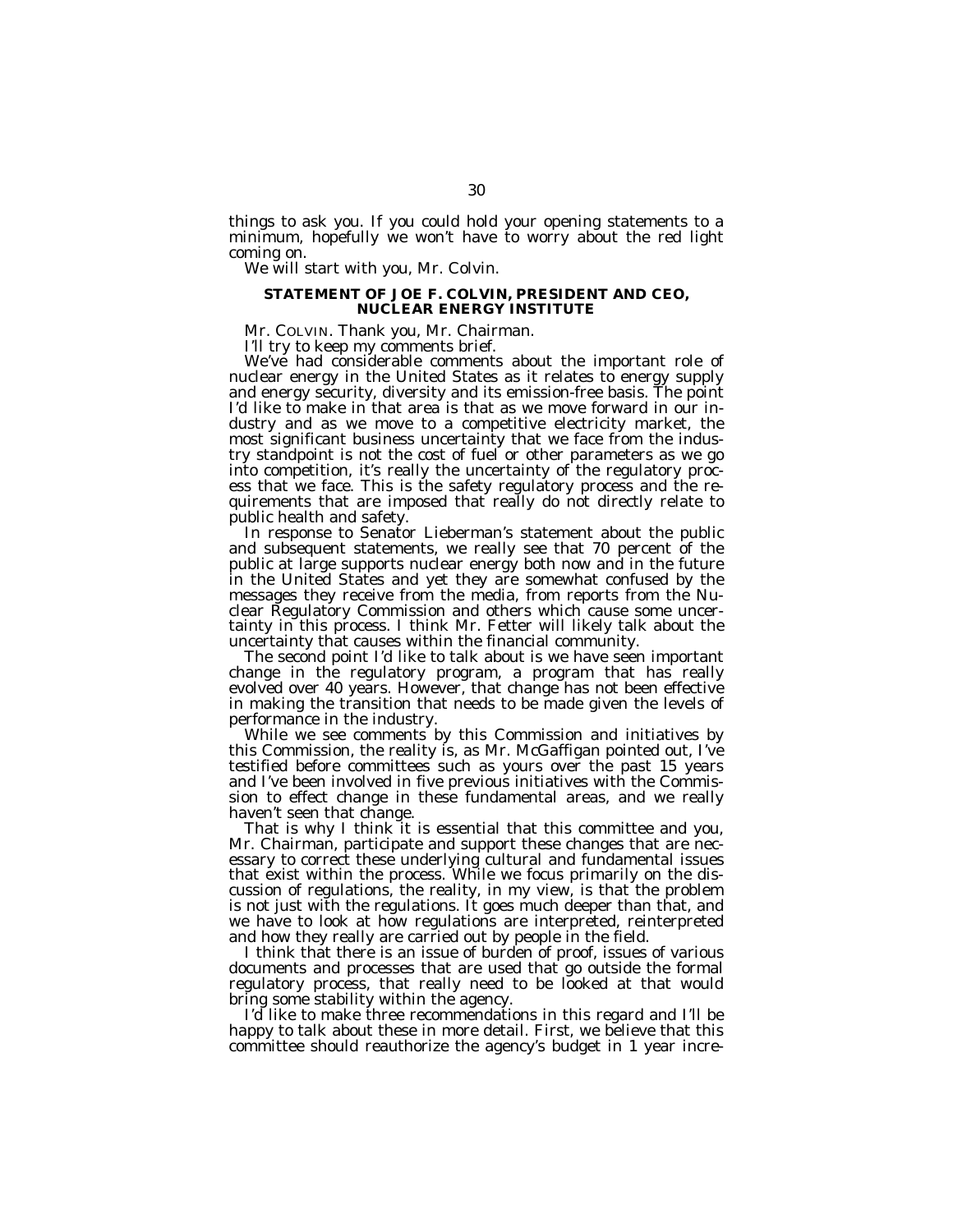ments until this committee and the appropriations committees are satisfied that these changes are being brought about.

My second recommendation, Mr. Chairman, you have already taken to heart, and that is that the NRC should regularly report to Congress, and you should continue to have oversight hearings. You've already scheduled the first one of those for early next year.

The last thing, which I think is a very important point and a point that was made by members of the Commission, there needs to be an independent review of the NRC's activities. I stress the word independent. As Commissioner McGaffigan indicated, we've been at this a long time, and there needs to be some fundamental change. It hasn't changed, and there needs to be an external look at how the agency does its business and how it can improve its efficiency and effectiveness and how it can carry out its important role in regulating the safety of nuclear power today and into the future.

Thank you, Mr. Chairman.

Senator INHOFE. Thank you, Mr. Colvin. Dr. Rhodes?

#### **STATEMENT OF JAMES T. RHODES, CHAIRMAN AND CEO, INSTITUTE OF NUCLEAR POWER OPERATIONS**

Mr. RHODES. Thank you, Mr. Chairman.

I am Jim Rhodes, Chairman and CEO of the Institute of Nuclear Power Operations, INPO, headquartered in Atlanta.

For those of you who may not know, INPO is a technical, nonprofit organization with all U.S. utilities that operate nuclear plants being a member. INPO was formed in 1979 in the aftermath of the Three Mile Island nuclear accident. Its goal is to promote the highest levels of safety and reliability in operating nuclear power plants—to promote excellence, as we say.

We have four cornerstone programs. First, we do periodic evaluations of all the nuclear power plants in the United States every 12 to 24 months; second, we provide a great deal of training to nuclear plant personnel and accredited training programs that are sites for training nuclear folks; third, we analyze events that occur at various nuclear plants and make sure that the lessons learned from these events are communicated throughout the industry; and finally, we also provide a range of assistance activity to all the nuclear plants in the country.

We do not engage in public, media or legislative activities to promote nuclear power.

Let me say a word about our relationship with the NRC. INPO is independent from but its role is complementary to the NRC. The ultimate goal of both organizations is the same, to protect the health and safety of the public in operating nuclear power plants. However, INPO is different in the sense that we promote the highest standards in the operation of nuclear power plants—beyond the basic regulatory requirements. As I mentioned, we also share information among nuclear power plants to enhance the safety and reliability of the operation of those plants.

INPO grew out of a commission that President Carter appointed in 1979, the so-called Kemeny Commission on the Three Mile accident that said the industry should go beyond regulations in operating nuclear plants.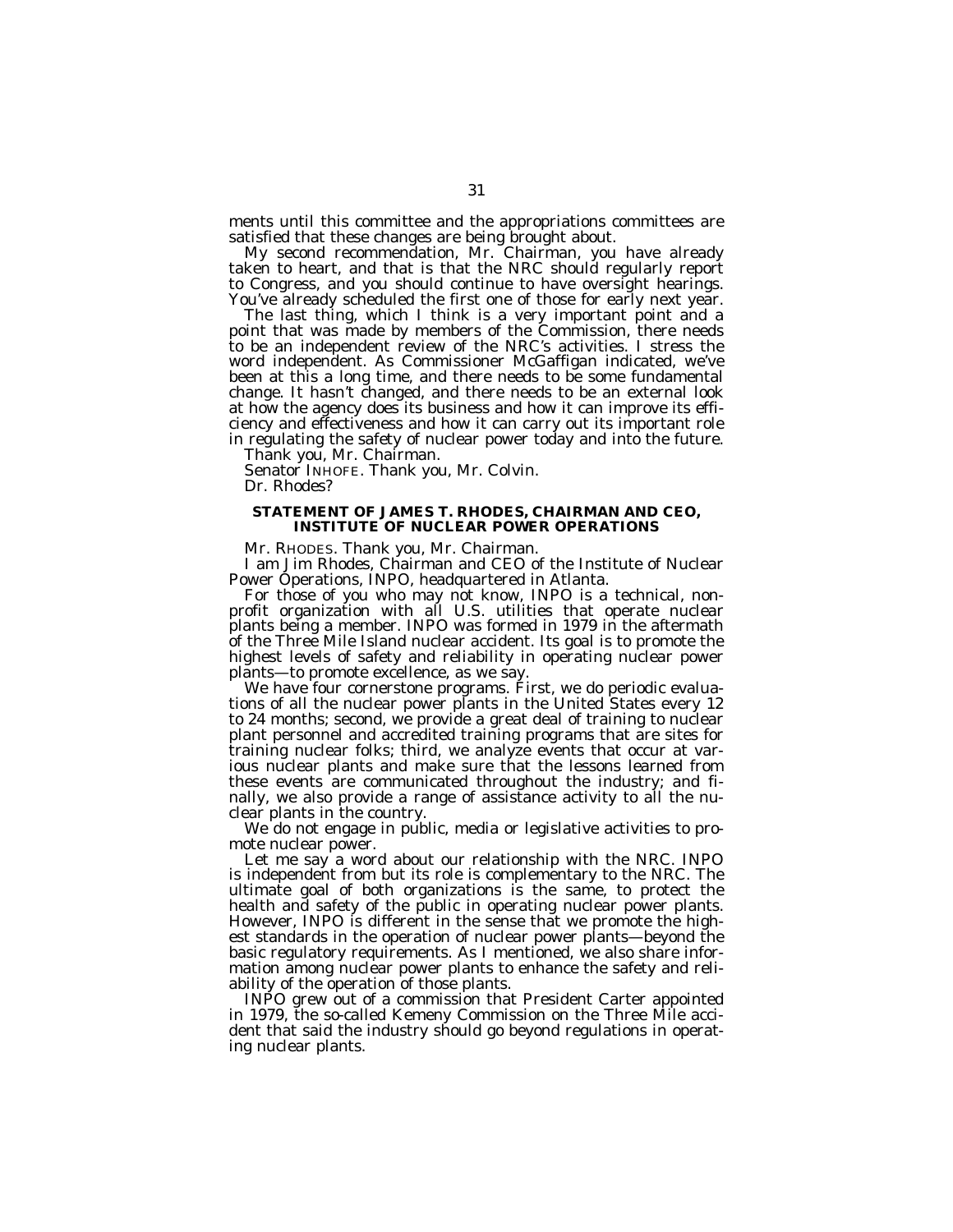Let me turn to the performance of the nuclear plants in the United States. This has been alluded to as having greatly improved over the last decade, and I just want to give you some examples.

First of all, we in the industry have ten so-called performance indicators that are objective and performance-based. I have in my written testimony the record of those indicators. It is INPO's annual report. I won't go into detail, but as you can imagine, they cover virtually all areas in the operation and performance of a nuclear plant: such as, what percentage of the time is a plant forced off-line over the period of a year.

I'd like to show you some examples to give you an indication of how the industry performance has improved. If you'll look over to your right, one of the performance indicators is a so-called safety system performance. As you well know, there are many safety systems in a nuclear power plant, redundant systems. This indicator is a measure of the percentage of those systems that meet very high standards of availability, over 97 percent in most cases.

As you can see, over the last 8 years or so, this indicator has gone from about 70 percent to 94 percent and exceeds the goal the industry set some years ago of 85 percent, a goal that we obviously should also achieve in the year 2000 because we're beating it now. This is just one indication of the improvement in performance in the industry.

The second chart is what we call our performance indicator index. This is really a composite of all ten indicators on a relative scale. This particular chart goes back to 1985, some 12 or 13 years ago. This shows on a scale of 100 the composite improvement in the industry of these ten objective indicators. It goes from 43 to 86.

Senator INHOFE. From what year to what year?

Mr. RHODES. 1985 through 1997. It shows a tremendous record of improvement in performance by our overall objective assessment.

The third chart has information which really comes from the Nuclear Regulatory Commission and it gives the significant events which may be personnel errors, loss in some function of safety equipment, or whatever, over the same period, 1985 to 1997. As you can see, there has been a tremendous improvement, in fact an improvement by a factor of 20 between 1985 and 1997.

As I said, this is NRC data. INPO has data that corroborates this very much, so this just gives an indication of how much the industry performance has improved in the nuclear area over the last decade or so.

Let me conclude my remarks by saying the industry, as you well know, does face challenges. We've talked about the need for nuclear power from the standpoint of environmental favorability. Also, I don't think it has been mentioned, but I think the pressures on nuclear power are increasing from an economic standpoint because of the economic deregulation in the electric utility industry that has been going on several years now.

I think its is really incumbent upon all of us involved in the industry to make sure that plants are certainly safe and reliable, but also economic. The three are very compatible. Prior to coming to INPO a few months ago, I was head of Virginia Power for 26 years and about a third of our electricity is generated by nuclear power I'm proud to say, at least in the decade of the 1990's, Virginia's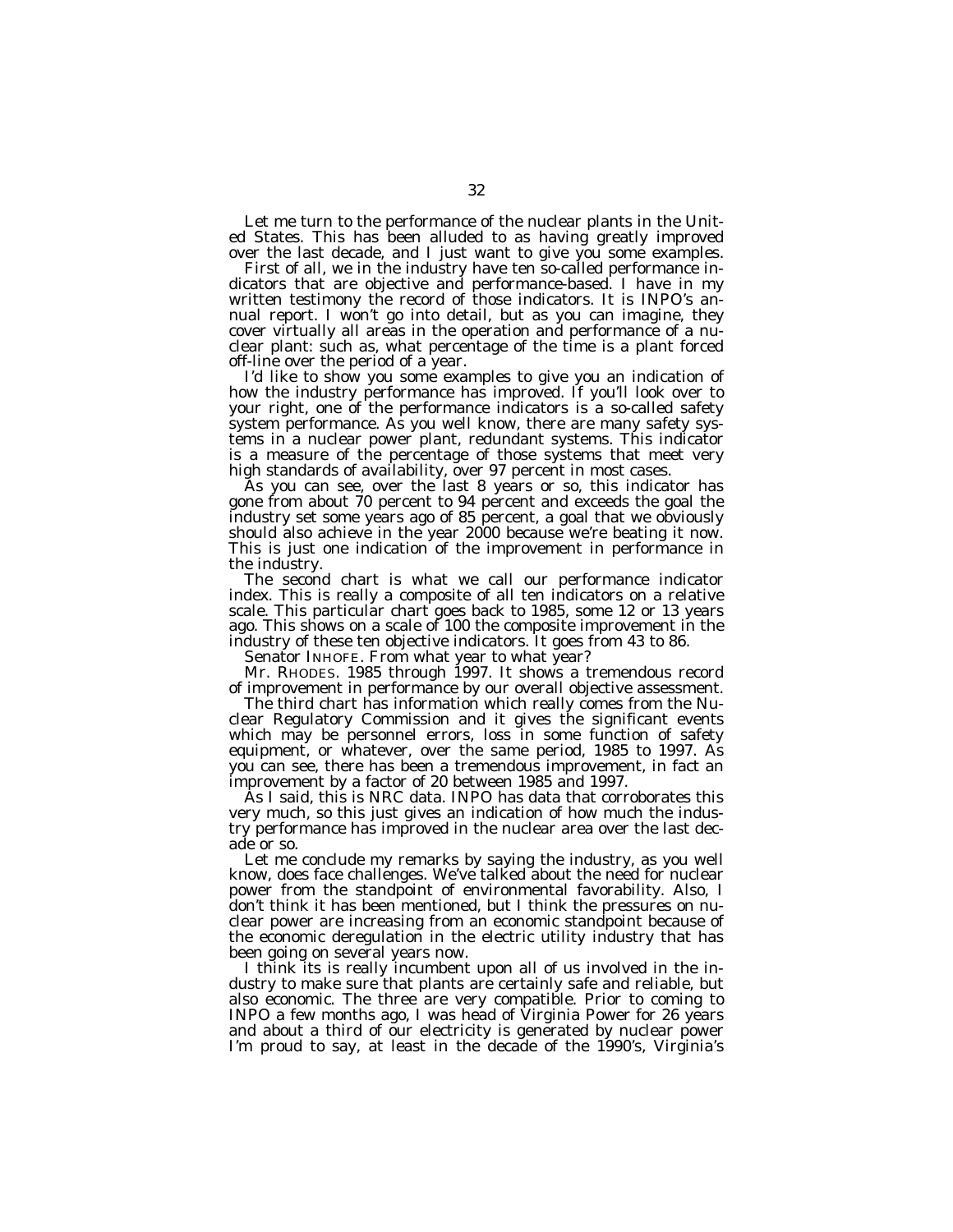power plants operate very safely and also very economically, and they are very compatible factors.

I think all of us, including the NRC, need to focus on the most efficient way to operate and regulate these plants as we go forward. Senator INHOFE. Thank you, Dr. Rhodes.

# Ms. Jones?

#### **STATEMENT OF GARY JONES, ASSOCIATE DIRECTOR, ENERGY, RESOURCES AND SCIENCE ISSUES, RESOURCES, COMMU-NITY AND ECONOMIC DEVELOPMENT DIVISION, GENERAL ACCOUNTING OFFICE**

Ms. JONES. Thank you for the opportunity to be here this morning, Mr. Chairman, to highlight several points from our report issued last year on aspects of NRC's nuclear regulatory program.

As I think all the members of the subcommittee mentioned this morning, and as our report also points out, the Congress and the public need confidence in NRC's ability to ensure that the nuclear industry performs to high safety standards. While we did not make judgments about the safety of nuclear plants or the appropriateness of NRC's current regulatory structure, the many safety problems identified at plants we examined raised questions about whether NRC's regulatory program was working as it should.

One of the reasons we couldn't make judgments about the safety of plants is that GAO starts its work by looking at the criteria that underpins any program. The difficulty in this situation is that NRC does not precisely define safety. Instead, it presumes that nuclear plants are safe if they operate within their approved design basis and meet NRC's regulations.

The foundation of NRC's confidence that nuclear plants are safe is the redundancy of safety systems or as they call it, defense indepth. As a result, safety significance is difficult to determine and becomes largely subjective because NRC does not have an effective way to quantify the safety of plants that deviate from their approved designs or violate regulations.

The conditions found at the three plants we reviewed challenged NRC's confidence that plants are operating as designed. It recently completed inspections focused on design basis at 16 other sites and found significant problems, including instances in which licensees had not properly tested safety-related components or documented design modifications related to safety systems.

Let me turn to NRC's inspection program for a moment. One goal of that program is to ensure that deficiencies will be corrected in a timely way. However, we found that the licensees of the three facilities we examined failed to fix substantial and recurring safety problems in a timely manner. NRC allowed these licensees repeated opportunities to correct their safety problems. However, implementation of corrective action plans were never fully completed and although management promised to fix problems but did not always follow through. Also, NRC used enforcement actions too late to effect change.

For example, all but 5 of the 43 deficiencies that NRC required Salem to fix before its reactors can be restarted had been cited as problems before the plant shut down. NRC allowed Cooper to restart its reactors because the licensee promised to fix recurrent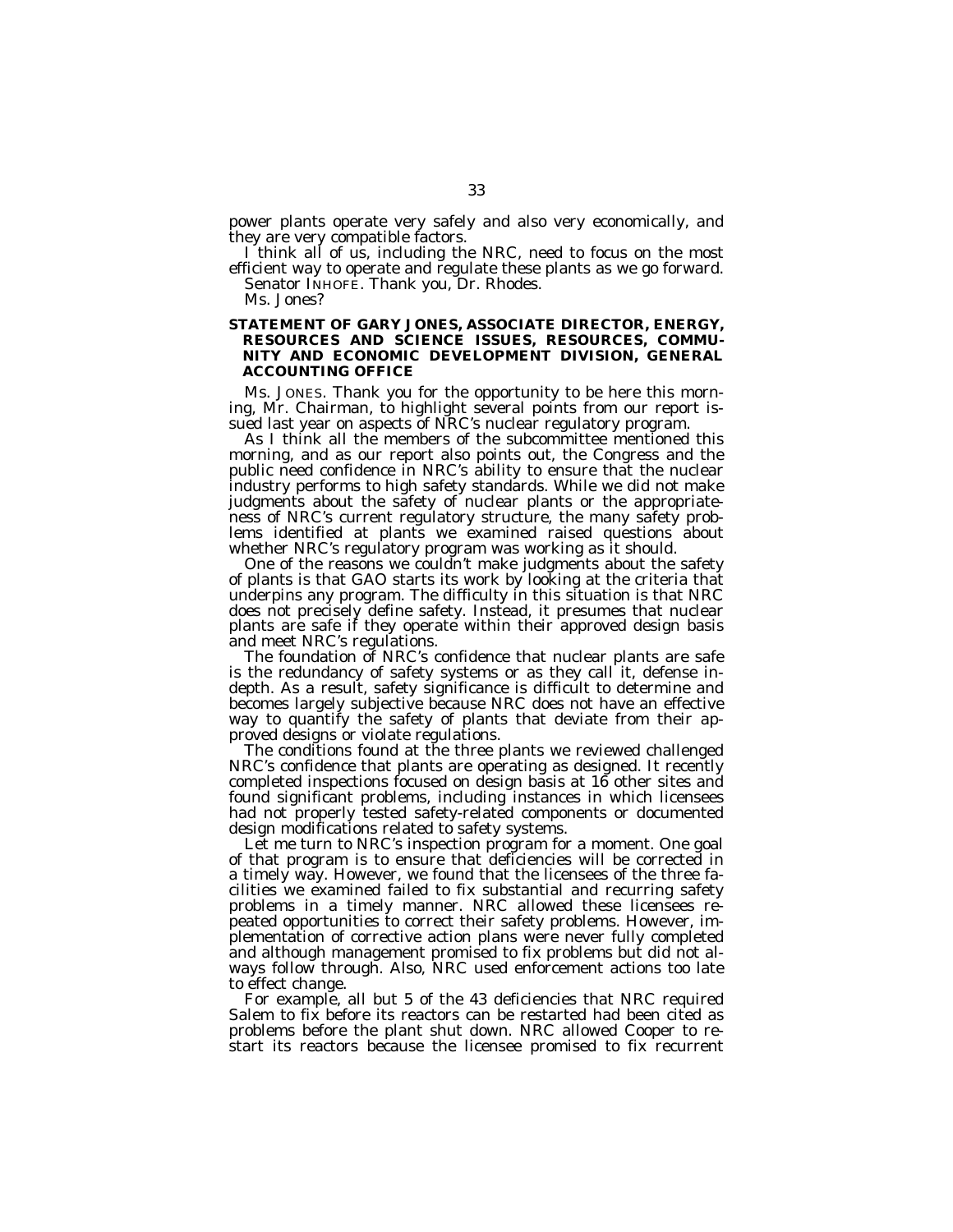problems, but after restart, NRC found problems that had not been corrected.

The nuclear industry and NRC officials widely agree that the competency of a nuclear plant's management is perhaps the most critical factor in safe performance. NRC cited management weaknesses as a cause for safety problems at the three plants we reviewed and recently found weak management processes and a lack of management involvement as the principal reasons for safety problems found at two plants in Illinois.

Despite the importance of competent management to safe operations, NRC does not assess management as it relates to safety in its plant inspection program. Individual inspection reports specifically avoid any references to management's competency. NRC's references to management weaknesses are usually made retrospectively, often after the licensee admits to management deficiencies and after the window of opportunity to provide an early warning has closed.

Although NRC's watch list targets regulatory emphasis to correcting problems before they lead to shutdown, NRC has been slow to place problem plants on this list. For example, the Salem and Millstone plants were under discussion by NRC for at least three to 4 years before they were placed on the watch list. Further, an Arthur Andersen report identified 10 plants that were not placed on the watch list but whose performance indicators were similar to those that are listed. This inconsistency has been attributed in part to the lack of specific criteria for making decisions on a consistent basis and the subjective nature of the process.

As others have clearly articulated this morning, Mr. Chairman, the world is changing for the nuclear industry. However, that underscores for us the need to ensure that NRC's regulatory program works effectively to protect the health and safety of the public.

The NRC said this morning it is assessing change on a number of fronts, but we believe that NRC's future direction needs to be anchored in goals and objectives that are clearly articulated and performance measures that hold NRC managers as well as licensees accountable. In addition, NRC needs reliable information on which to determine safe operations and enforcement structure that clearly lays out a range of sanctions that will be imposed on the basis of potential seriousness of the safety problems found.

I also wanted to note, Mr. Chairman, that I think our work has been characterized this morning as being maybe counter to what the industry wants. I think the kinds of recommendations that we made to the NRC to clearly lay out the expectations, to hold licensees accountable for what they say they're going to do in the time frames they say they're going to do it, and also to lay out sanctions associated with various levels of safety risk is consistent with what the industry is looking for.

Thank you, Mr. Chairman.

Senator INHOFE. Thank you, Ms. Jones.

We're going to go to the next witness but I want to make sure I wrote this down correctly. I'm still in a little bit of a shock here. Did I understand you to say that the NRC should assess the performance and competency of the licensee's management? Is that correct?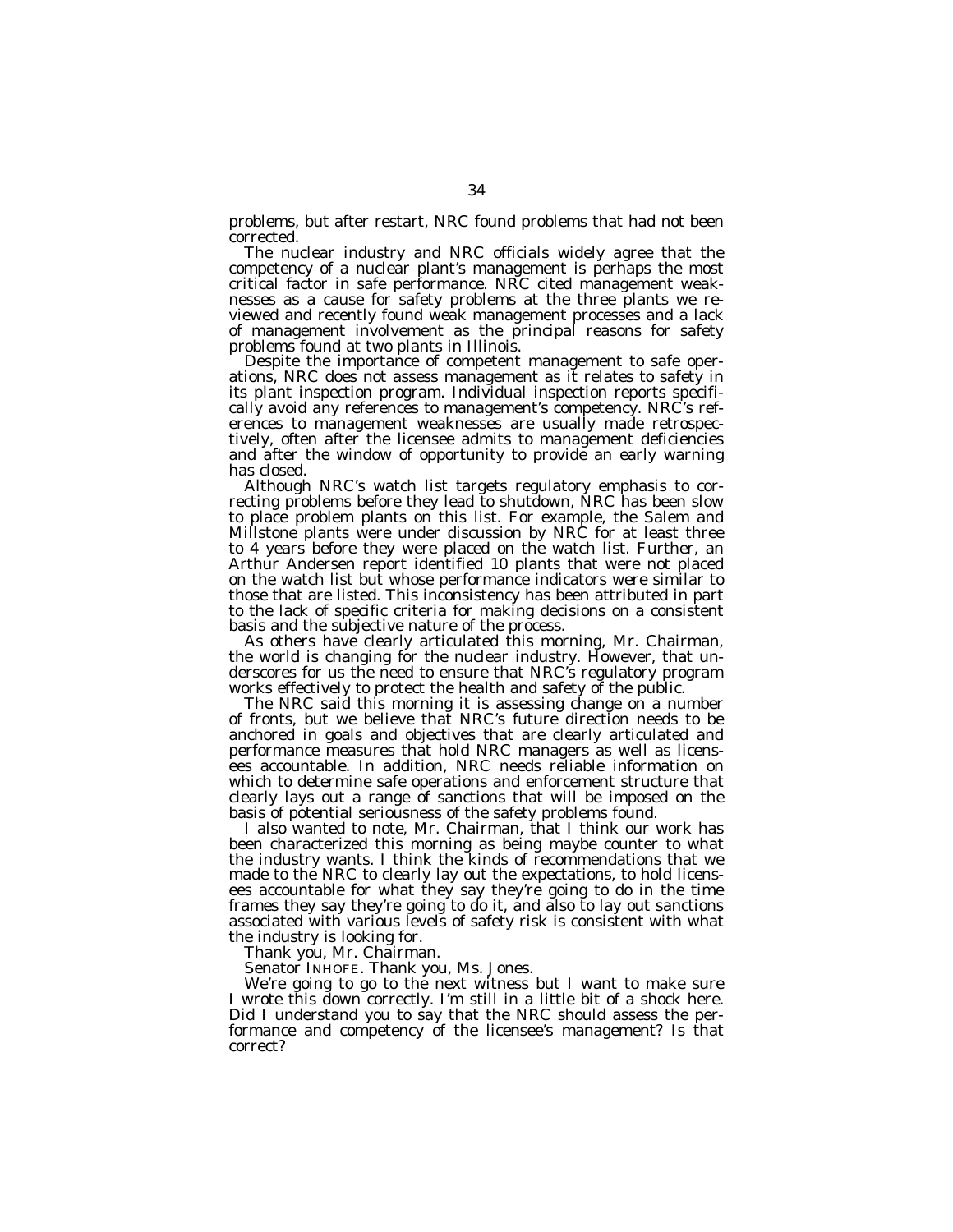Ms. JONES. Yes, sir. What we're talking about is as the inspectors go out, if they have observations about management, the safety culture.

Senator INHOFE. I'll have some questions about that at the appropriate time.

Mr. Lochbaum?

# **STATEMENT OF DAVID LOCHBAUM, NUCLEAR SAFETY ENGINEER, UNION OF CONCERNED SCIENTISTS**

Mr. LOCHBAUM. I appreciate this opportunity to testify before the subcommittee regarding this important topic.

The industry representatives on this panel are justifiably proud of nuclear power's record over the past decade and indeed they paint a very rosy picture in our view that the industry's healthy performance warrants redirected NRC oversight effort. My objective today is to caution you to watch out for the thorns as you enjoy these roses.

The industry sometimes touts its record in ways that implies it was achieved in spite of the NRC. That is not fair or accurate. The industry's performance over the past 10 years benefited from NRC initiatives such as the maintenance rule and its need for plant-specific risk assessments and also from the NRC's support for industry initiatives such as cost beneficial licensing actions.

The industry cites data such as higher plant capacity factors, fewer plant trips and fewer safety system actuations as evidence of healthy performance. This information is valid but does not provide the complete picture. At this moment, there are nine nuclear plants shut down in the United States protracted shutdowns of many months. These plants are not shut down because the NRC issued them too many uncited and Level 4 violations or because the NRC is dragging its feet on risk-informed regulation. These plants are shutdown because their owners failed to properly discharge their recordkeeping of how, what, when and why information for their emergency equipment which is also known as design control and configuration management.

In the late 1980's, NRC inspections at several plants revealed that their owners had made physical changes to emergency equipment to solve one problem only to create other problems. These errors occurred because these owners had not fully understood or had lost track of the design basis for this emergency equipment.

The NRC proposed a new rule that would have required all plant owners to fully document the design basis for their emergency equipment and to recreate any information that was missing. The industry opposed this rule and convinced the NRC that they could handle the problem internally. So the NRC dropped its plans for the rule.

The industry was wrong. Millstone has clearly demonstrated that some nuclear plants have operated with vital safety systems that would not or may not have functioned had there been an accident. For example, owners of the Big Rock Point plant in Michigan reported just 2 weeks ago that one of its safety systems would not have functioned during the last 13 years of this plant's life.

An NRC team discovered in 1996 that the piping for safety systems at the Head of Neck plant in Connecticut was too small to en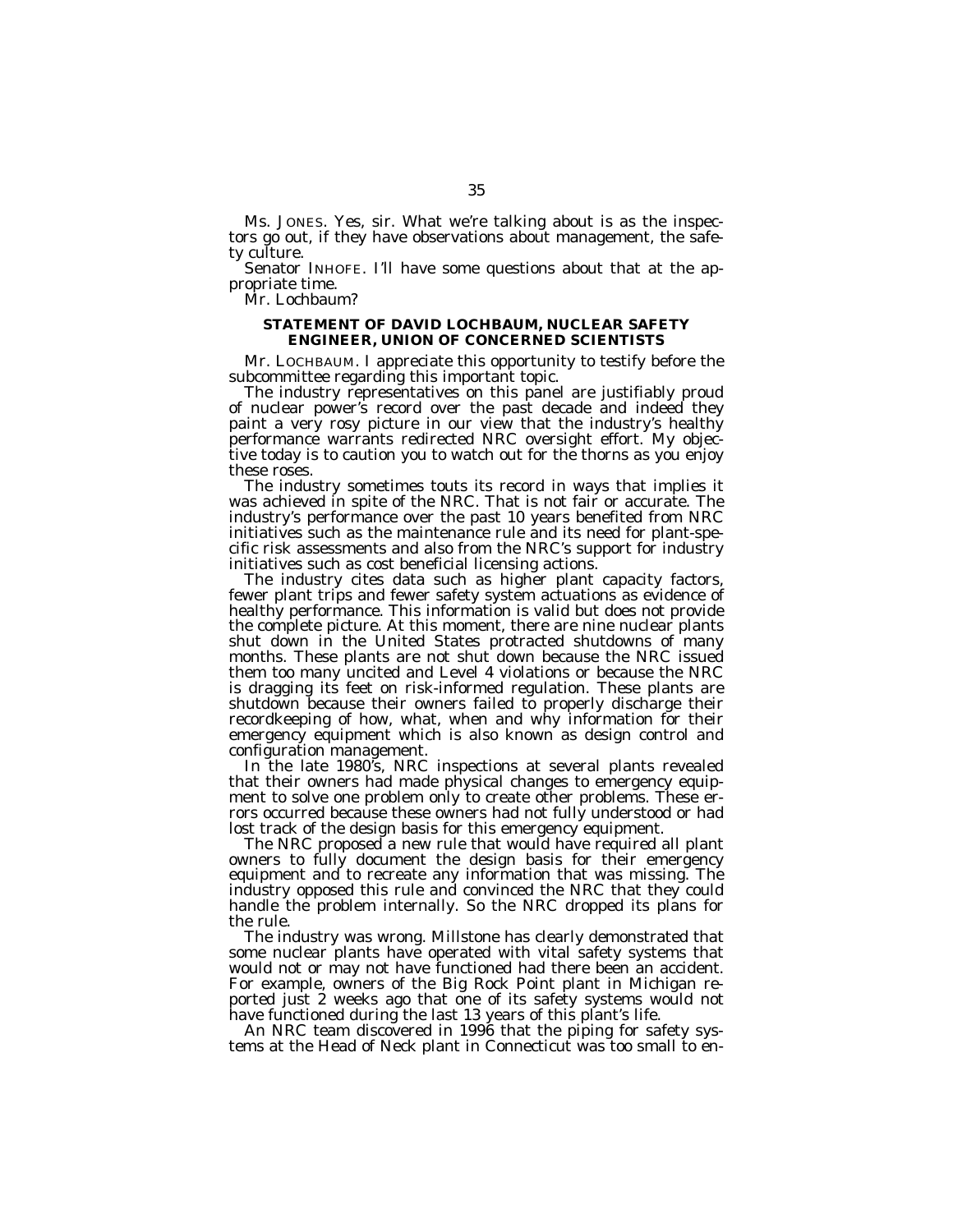sure adequate cooling of the reactor core during that plant's entire 28 year operating lifetime. The nine plants shutdown today are fixing design control problems like these.

We should not be operating nuclear power plants unless we know with reasonable certainty that they are safe, their systems needed to protect the public during an accident will work. There have been an alarming number of reports in recent years which clearly show that several plants have operated without fully functional safety systems. These cases are Maine Yankee, the Donald C. Cook plant in Michigan, Beaver Valley in Pennsylvania, Millstone and Big Rock Point. In these cases, the public was protected by luck as much as by defense in depth.

Speaking of being protected by luck, the industry wants to push the NRC more rapidly towards risk-informed regulation. The development of plant-specific risk assessments this past decade has provided valuable insights which promoted many plant owners to voluntarily make physical changes to their facilities that increased their safety margins. Unfortunately, these risk assessments assume that the plants have no design control and configuration management problems. For some plants, this is not a valid assumption. Thus, their risk assessments are inaccurate and nonconservative. Design, control and configuration management problems must be corrected at all nuclear plants before risk-informed regulation can advance.

The industry cites examples of NRC overregulation but there are examples of underregulation as well. Both sets of these examples are probably valid because the NRC regulates subjectively and inconsistently. In a report entitled, "The Good, the Bad and the Ugly,'' which we issued last month, we documented a wide gap in safety performance in our ten plant focus group. This discernible difference is due to the NRC's subjectivity. We think instead the NRC should develop objective standards which it consistently enforces, particularly when it comes to decisions about whether problem plants should be shut down or allowed to restart. It is a daunting challenge but we think it can be done.

Commissioner McGaffigan pointed out during the July 17 stakeholders meeting that the NRC does a good job on matters in its spotlight. We fully agree with this contention, although we think the NRC needs a larger floodlight. This little penlight job isn't going to allow the NRC to handle the important items on its plate in a timely manner.

The NRC could do a better job if it developed and also used good procedures. Procedures are like the conveyor belt in a factory, they move work products from one station to another until the work is completed. Good procedures are like a strong, wide conveyor belt because they handle most of the work items. Bad procedures are like a thin, unreliable conveyor belt because too many items must be hand carried throughout the process. The NRC needs to have better and to follow better procedures.

I must comment briefly on an industry complaint about the service it gets from the NRC. In recent years, a top NRC priority has been its review and certification of advanced reactor division. To our knowledge, a line of potential buyers for advanced reactors is not forming anywhere in the country. However, there seems to be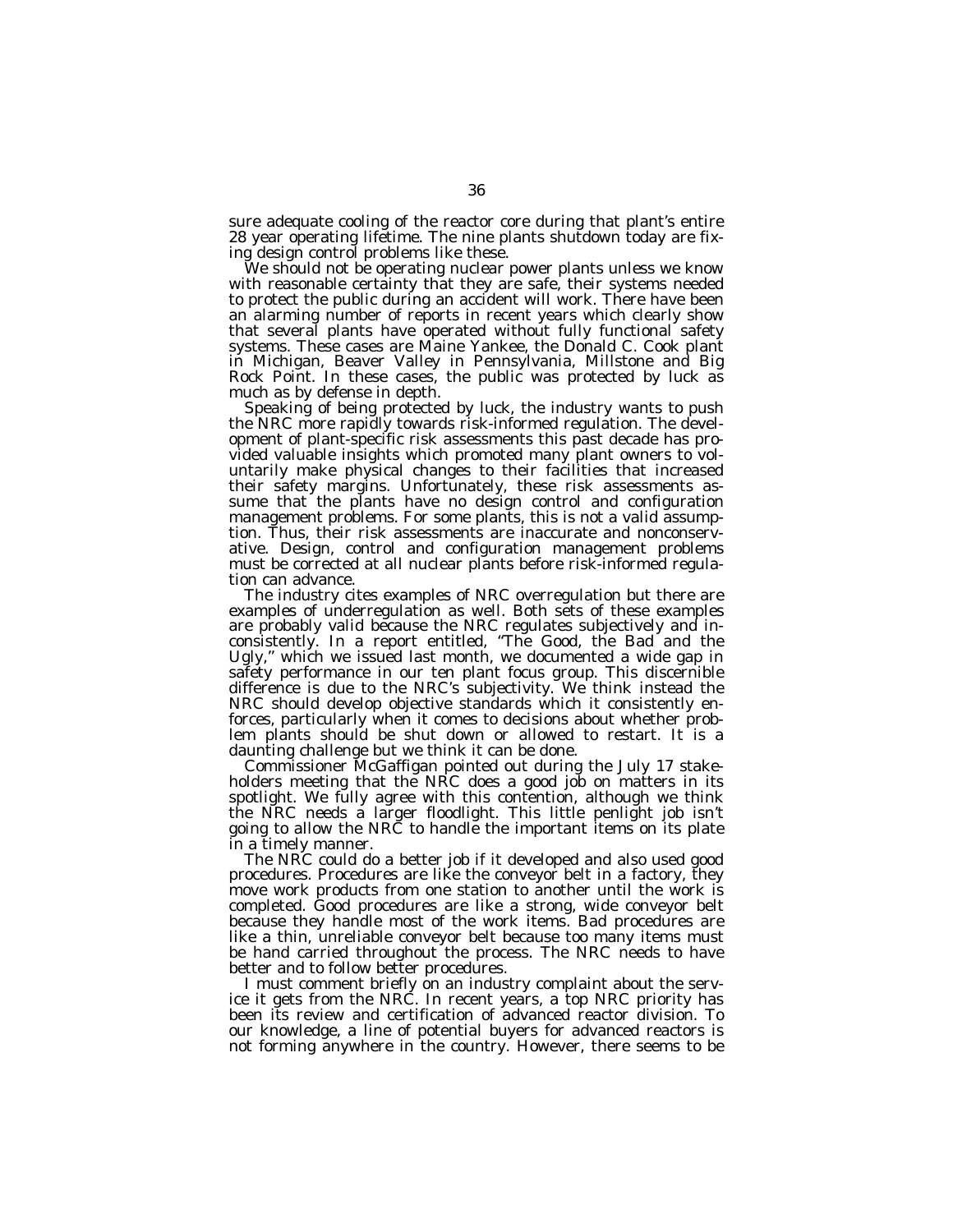a market for these things overseas. We do not oppose efforts to improve U.S. trade, it is simply incomprehensible to us that nuclear safety issues would linger while the certification of advanced reactor design gets fast tracked through the agency.

In closing, I'd like to thank the subcommittee for providing this opportunity to share our views with you.

Thank you very much.

Senator INHOFE. Thank you, Mr. Lochbaum. Mr. Fetter?

# **STATEMENT OF STEVEN M. FETTER, MANAGING DIRECTOR, GLOBAL POWER GROUP, FITCH IBCA, INC.**

Mr. FETTER. Today I will offer my views based on my membership in the financial community at Fitch IBCA, which is an international rating agency based in New York and London, but also based on my experience as a former State utility regulator as Chairman of the Michigan Public Service Commission.

The Nuclear Regulatory Commission is at the center of investors' perceptions with regard to financial risks facing the nuclear industry. To the extent that the NRC carries out its responsibilities in a consistent and predictable manner, the financial community gains comfort and investors are more willing to put forward their dollars into the future.

I personally find it difficult to envision a competitive market developing around the country without nuclear power playing a significant role. As we heard earlier, it provides about 20 percent of electricity supply currently and with stranded cost reimbursement being provided, almost totally and completely by State regulators, many are counting on the low variable cost of nuclear power to support a competitive industry going forward.

To achieve that goal, the NRC will have to balance their oversight responsibilities versus the necessities that a free market requires. In the past, it's been difficult for investors to predict with any certainty just what factors the NRC would use in rating plants, in modifying SALP ratings, or in putting plants on or off the watch list.

As a former regulator, I can appreciate the pressures that the NRC operates under. It has a statutory scheme that seems aimed at strict adherence as a goal, but when operating such a system with so many standards and requirements, it makes it very difficult for utilities to allocate resources and it also makes it difficult for the financial community to assess risk.

This is very important from the financial community's point of view because the repercussions are so severe. For example, when a plant goes on the watch list, the utility owning that plant usually ends up with a lower stock price, reduced access to equity markets, weakening bond and commercial paper ratings and therefore, a higher cost of debt.

Probably the biggest fear is that once something goes wrong at a nuclear facility, there are so many regulations and standards that the NRC has the ability to find many other violations or potential violations and this could result, and often does result, in prolonged outages.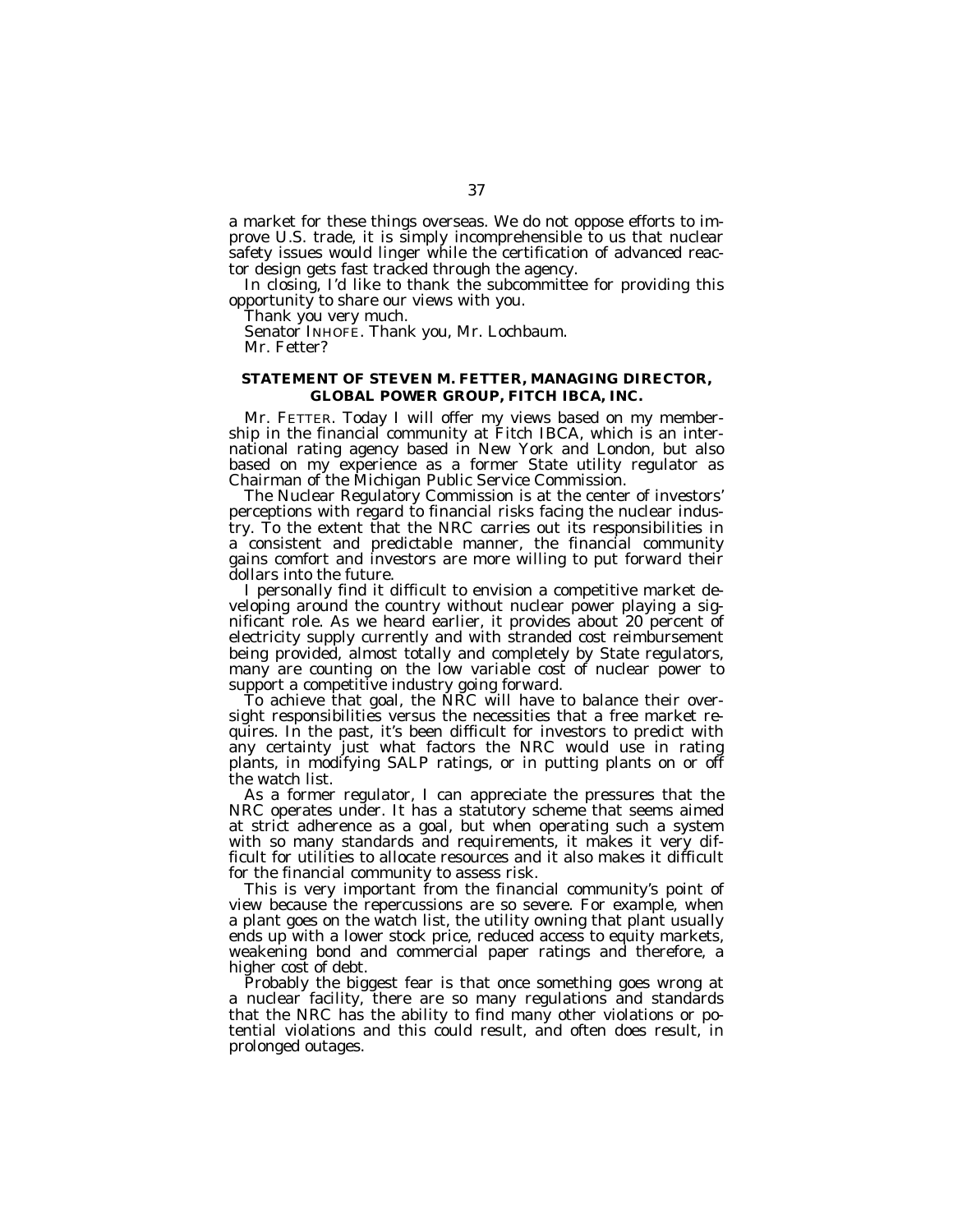The situation probably applies to every plant in the country. As one CEO confided to me, and this is someone who praises Chairman Jackson's leadership at the NRC, ''Under the current system, every nuclear plant in the country is 10 minutes away from being off line for a year or two." Needless to say, a situation like this creates a great deal of unease among debt and equity investors and inhibits new investment in nuclear as competition comes to the electric sector.

Interestingly, I called a few utilities that have had close interaction with the NRC over the last few years. I asked them for the pros and cons of their experience and they said, thanks but no thanks, they would just as soon keep their heads down for fear that if the NRC or the staff so desired, there are so many regulations, requirements and standards that they could find something wrong at any utility plant, nuclear plant in the country.

What this points to is the crucial nature of the sensitivity the NRC will have to bring to companies, utilities, that will be moving into a competitive environment with nuclear plants. It is incumbent upon the NRC to differentiate between safety items and nonsafety items with strict and strong vigilance on safety and more flexibility on nonsafety.

During my time as chairman of the Michigan Public Service Commission, we had great success with performance-based ratemaking which provides more discretion to the utilities within limits and it brings mutual benefits to shareholders and ratepayers. The time is right for risk-informed, performance-based regulation at the NRC and I'm encouraged by Chairman Jackson's comments earlier today.

In closing, let me say that the financial community is watching closely the license renewal process and also the potential transfers of licenses from one company to another. If the NRC can deliver on its promise of a fair, effective and efficient license renewal process and shows a similar resolve with regard to the potential transfers of licenses, it points toward continued financial support for nuclear which would ensure a place for nuclear power in the new competitive electricity environment.

Thank you, Mr. Chairman.

Senator INHOFE. Thank you, Mr. Fetter.

Ms. Jones, don't take this personally. One of the other committees that I chair is the Readiness Subcommittee to the Senate Armed Services Committee and we work so closely with the GAO and they've been a real godsend to us in making evaluations, but I just must be missing something here. It's never occurred to me that it could be the function of a regulator to assess the performance and competency of management.

The bureaucracy normally who is in front of this committee is the EPA and I can't imagine Carol Browner assessing the competency of the management of Halliburton or OxyUSA or the FAA assessing the competency of the management of Boeing.

I would just like to ask any of the other four if you believe that it's either appropriate or if they have the necessary skills to do what has been suggested here, and particularly you, Mr. Fetter, where does the market fit into this?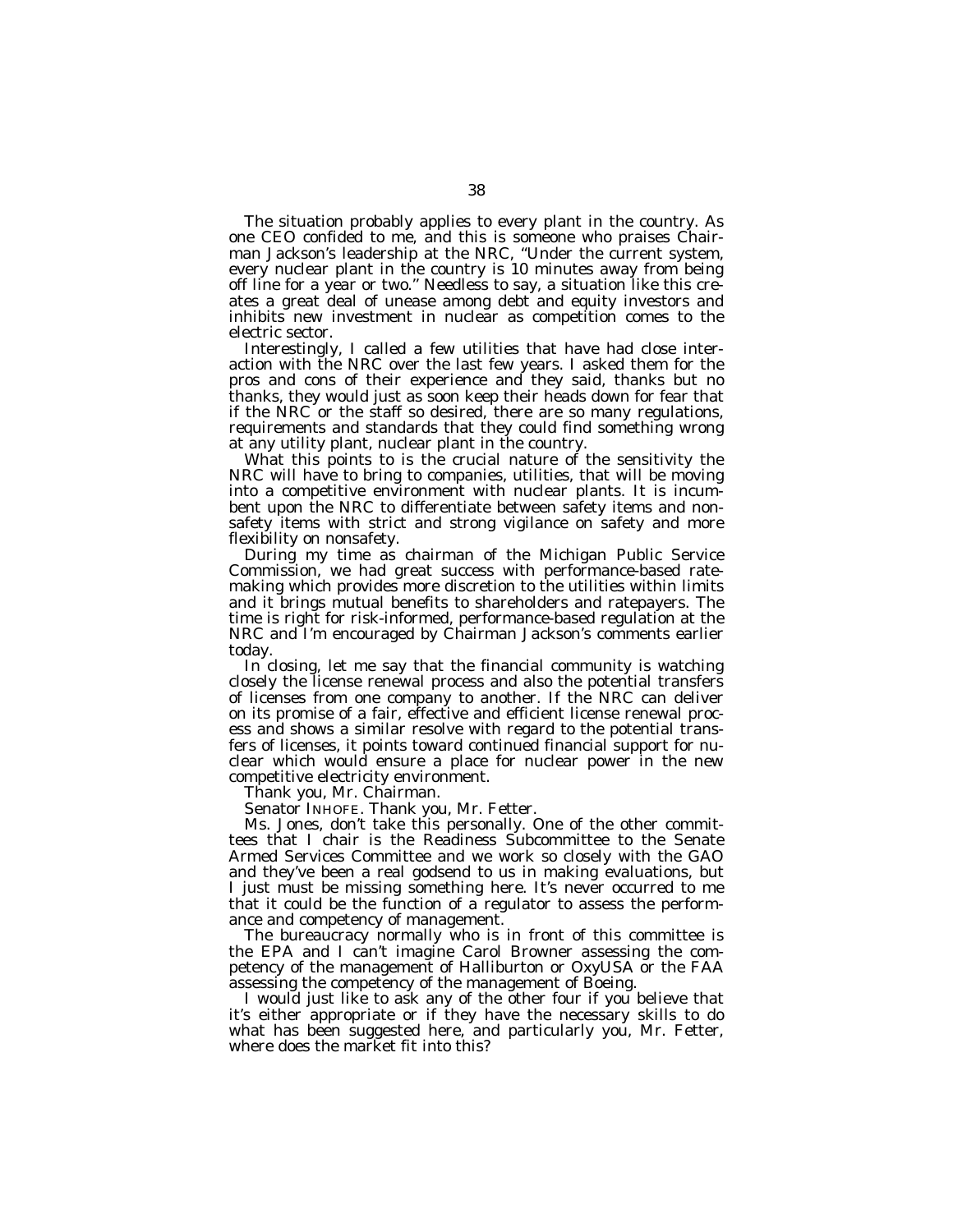Mr. FETTER. I should say first, as a former regulator, I certainly had opinions on the quality of the management of the utilities within my State. As to my ability to make public assessments and pronouncements, I would be much less comfortable with regard to that.

As far as the market, the markets make assessments on managements-

Senator INHOFE. Yes, the market can. The government, no.

Mr. FETTER. And I would expect that would continue. But I would not think the market would support the NRC coming out with a report card of management on a regular basis.

Senator INHOFE. Anybody else want to respond to that? Mr. Colvin?

Mr. COLVIN. There is an appropriate role for the NRC to look at management and management's ability to safely operate their facilities. That role currently is embodied in the regulations. That is part of their initial review for licensing. The NCR looks at the experience levels of management, the background, and things of that nature. That's part of the licensing decisionmaking process. I think that certainly is appropriate.

The issue you raised, which is the competence of management in their day-to-day decisionmaking, is an inappropriate role for the agency.

Ms. JONES. Mr. Chairman, might I clarify in terms of GAO's position on that issue because when we talk about management competence, we are talking about safety culture as it directly relates to the safety operations of the plant.

I think our report points out that you've got inspectors at those plants on a day-to-day basis and if they have observations to make about decisions that are being made that would directly affect the safety culture, that is just another piece of information that senior NRC management can use to look at the safety of the plant.

Senator INHOFE. All right. Thank you for that clarification.

You heard me during the first panel quote two individuals. Does anyone want to respond to those quotes that I repeated to the first panel or were you listening?

Ms. JONES. We were listening but we didn't write them down.

Senator INHOFE. Let's go back to this July 17 meeting. I'd like to have someone from industry, probably you Mr. Colvin, characterize the nature of that meeting, what was accomplished at that meeting and comments about that meeting you can share with us.

Mr. COLVIN. As a participant of that meeting, I would first say thanks to the Chairman and the Commission and to NRC senior management for establishing that meeting. That was a very positive step, I think an initial step in trying to bring about a reflection and introspection about some of the changes that are necessary. I thought there was an excellent exchange of ideas and concepts at that meeting. I'd like to take that as a step to move forward in our dialogue with the agency.

Senator INHOFE. Was that the first such meeting that followed that format?

Mr. COLVIN. Yes, sir. That's the first such meeting that industry has participated in with the Commission since 1994 where we had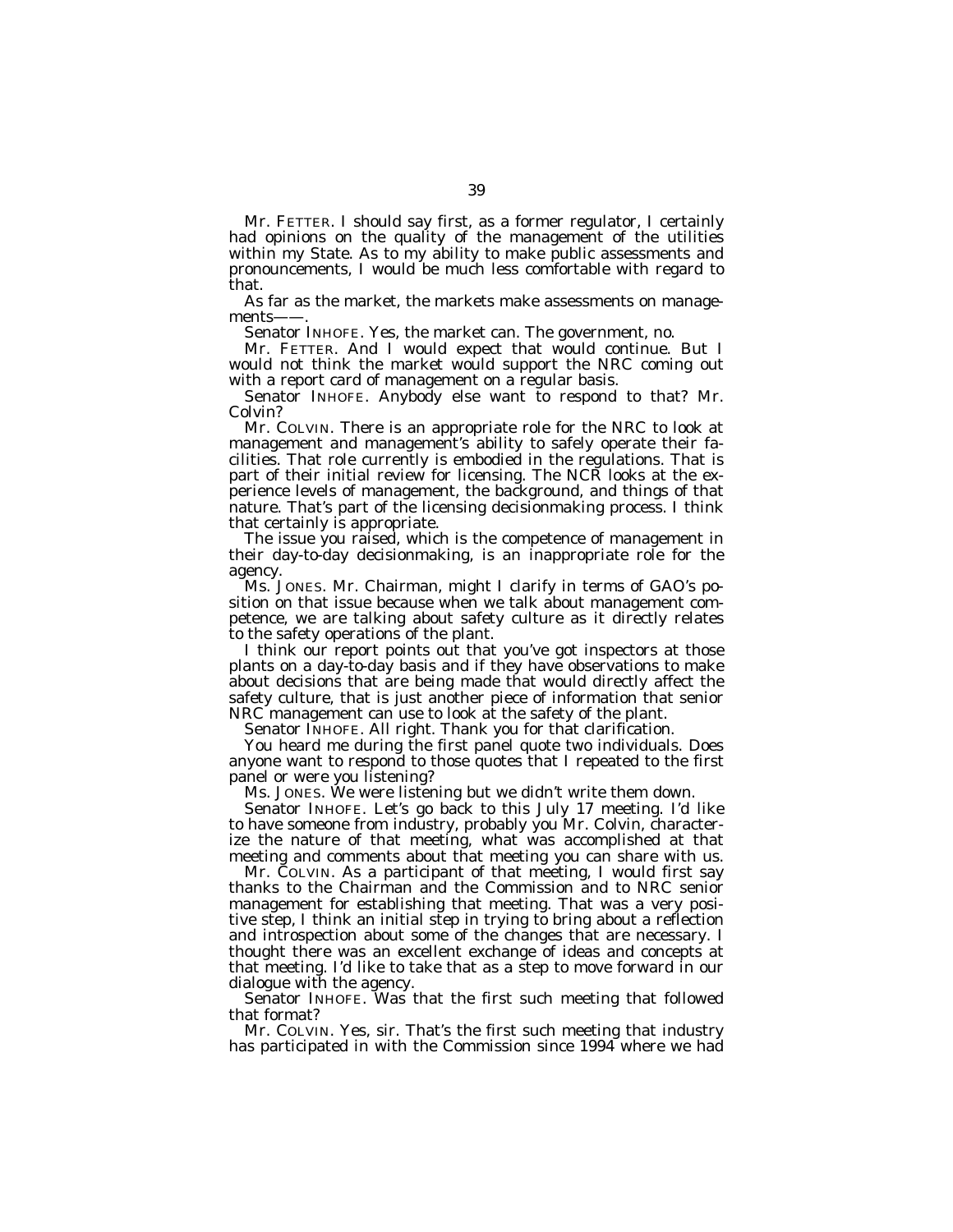a meeting on industry concerns about the regulatory process with previous commissioners.

Senator INHOFE. Wouldn't you think it would be a good idea to add that to your list of three and make it a list of four when you said 1 year reassessment, oversight hearings and independent evaluation? Maybe this would be a good fourth thing to add to that list.

Mr. COLVIN. Yes, sir, it is an excellent opportunity.

Senator INHOFE. On the independent evaluation recommendation, a lot was said about the Martin Report and those recommendations. Does anyone have any comments to make about the Martin Report?

Mr. COLVIN. My understanding from reading the report is that Mr. Martin looked at the agency with a few basic tools used in organizational reviews. He looked at positions where there was a one-over-one reporting relationship. In most organizational reviews, that shows that one person is unnecessary. Then he looked at where there was duplication across branches of the agency where similar functions were done in different branches or departments.

That review came up with an approximate 700 full time employee equivalents, that could be reduced from the agency without really losing any process efficiencies. As Senator Sessions indicated, the Commission needs to undertake a very introspective look at its staffing levels and processes.

In order to do that, they have to go back to the basics. As I mentioned earlier, we've talked a lot about regulations and risk-informed and performance-based regulation models. In large part, the regulations are only part of the problem; it's the inconsistency of their implementation, it is the fact that I believe the staff does not abide by its own rules and regulations. Third, there are other means that are used to exercise commitments or extract commitments from the licensees—confirmatory action letters, responses to generic letters and bulletins, the SALP process, as well as the watch list, that tend to undermine this relationship and confidence.

Senator INHOFE. I had some other questions that I think probably Senator Sessions is going to follow up on since he brought it up insofar as the comparison. It's always helpful to us since we're not experts and normally people out there are to see how we compare whether it's to other countries, whether it's apples and apples as Chairman Jackson suggested maybe it wasn't in this case. I hope we can get a chance to pursue that.

Senator Sessions?

Senator SESSIONS. I think if you ask the people who populate NRC, they'll say they're not overstaffed, but management has got to challenge the culture, I believe, and find out exactly what the level is that is appropriate for the taxpayer and the industry who has to pay fees which is a form of tax, who should not pay more than they should pay. Certainly, I share that.

Let me ask those of you from the industry is there, in your opinion—first of all, I believe Mr. Fetter mentioned fear. I talked to someone recently and they were just very cautious. They didn't want anything said that they complained. That was clear.

Is there in private conversation a consensus fairly stated that regulations are not effective to accomplish what they want and the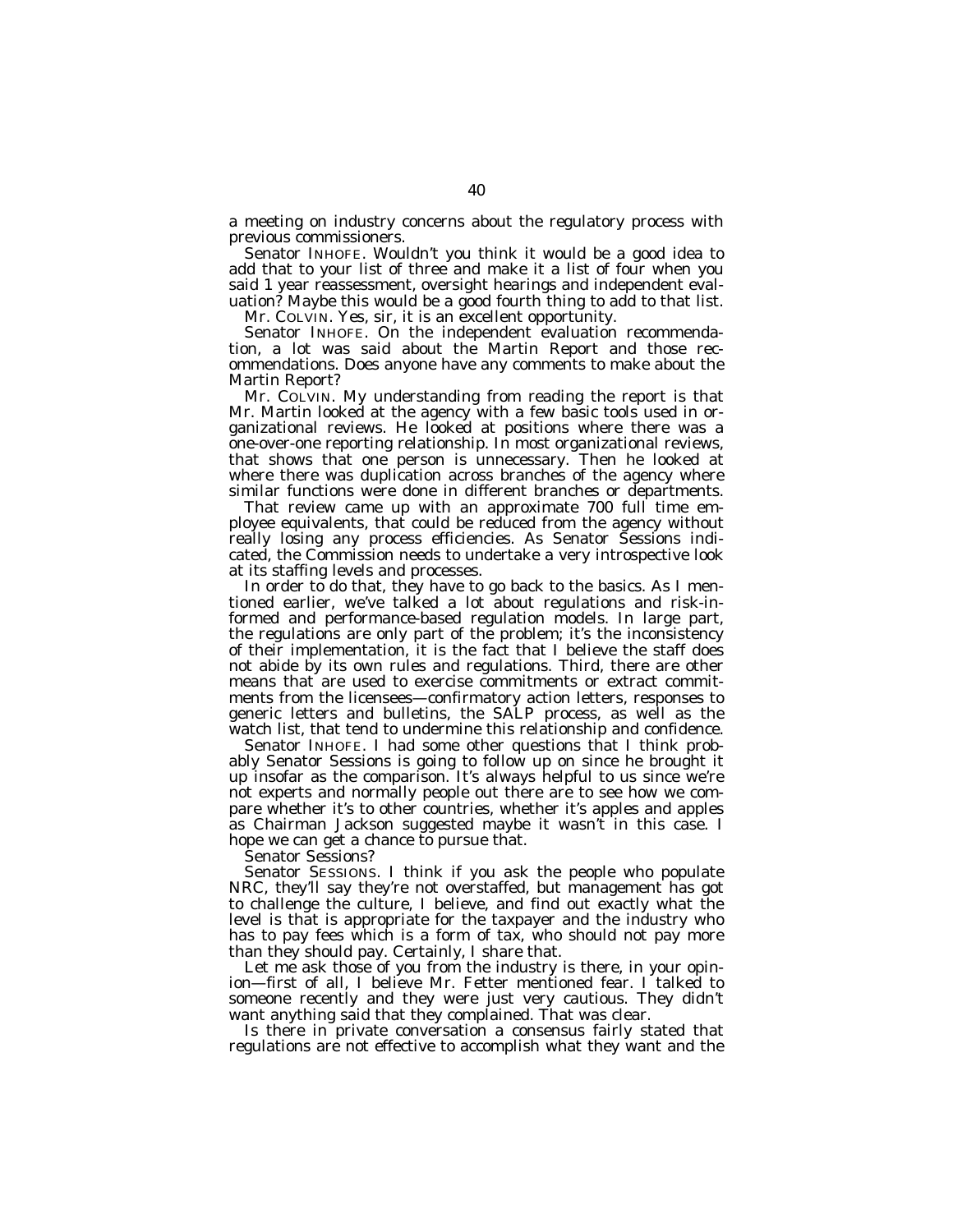regulators often are unwise in applying the regulations that exist and significant improvement could be accomplished?

Mr. FETTER. I wouldn't use the word unwise. They're going about the task to find anything that might be violating a huge list of regulations. Perhaps, in the old world, a developing nuclear industry had more of a place than in a more competitive world. I think the industry and the regulators have the ability to work together to figure out where their attention would be best focused in the future. For instance, Mr. Lochbaum mentioned a few safety systems that were uncovered that would not have operated properly.

I'm not sure if perhaps there were risk-informed, performancebased regulations, then more of the resources could go toward the more important aspects he points to and less of the resources would be put towards things that are not safety-related.

Senator SESSIONS. Do you agree with that, Mr. Colvin?

Mr. COLVIN. Absolutely, Senator Sessions. We have initiated on the industry's behalf a number of proposed changes over many years. There is a risk-informed, quality assurance program petition for rulemaking that's been under review by the NRC for over 4 years; we have other examples of where we are trying to focus our resources and the NRC's resources on what is really important.

I would like to add one comment to the issue. The issue is, in many ways, an uncertainty in what is required from the regulatory inspector perspective. That causes uncertainty for the licensee, the utilities and uncertainty even for the NRC staff.

That uncertainty then results in some tension and debate that ends up chilling the environment that Mr. Fetter has talked about and giving people concern about raising an issue because ultimately it will come back to you.

I think we also see that chilled environment within the staff. I talk to a number of NRC staff in the field who are unwilling to differ with agency management on what should and what should not be done. That's why I mention we really need to look deeply into the underlying issues that affect the relationship and affect how we regulate these plants. That's where we need to focus our energies.

Senator SESSIONS. Mr. Lochbaum, I appreciate your comments and concerns.

We could probably talk about this for a long time, but just briefly, as a concerned scientist, as you evaluate the utility of nuclear power, do you consider things such as black lung and so forth that is caused by coal mining or air pollution, or the danger of natural gas explosions and losses of life in that fashion? Have you considered that, at least within the United States, all the indications are that it's getting safer and safer. Presumably a newer plant would be even safer than the older plants because we've learned a lot about our designs. Isn't this a direction that the country ought to give serious consideration, that is utilizing nuclear power more rather than ending it?

Mr. LOCHBAUM. In my testimony, I point out that not all indications show that everything is getting safer, just some of the indications show that everything is getting safer, so I guess I wouldn't buy into that.

Senator SESSIONS. Well, we haven't lost any lives in nuclear power.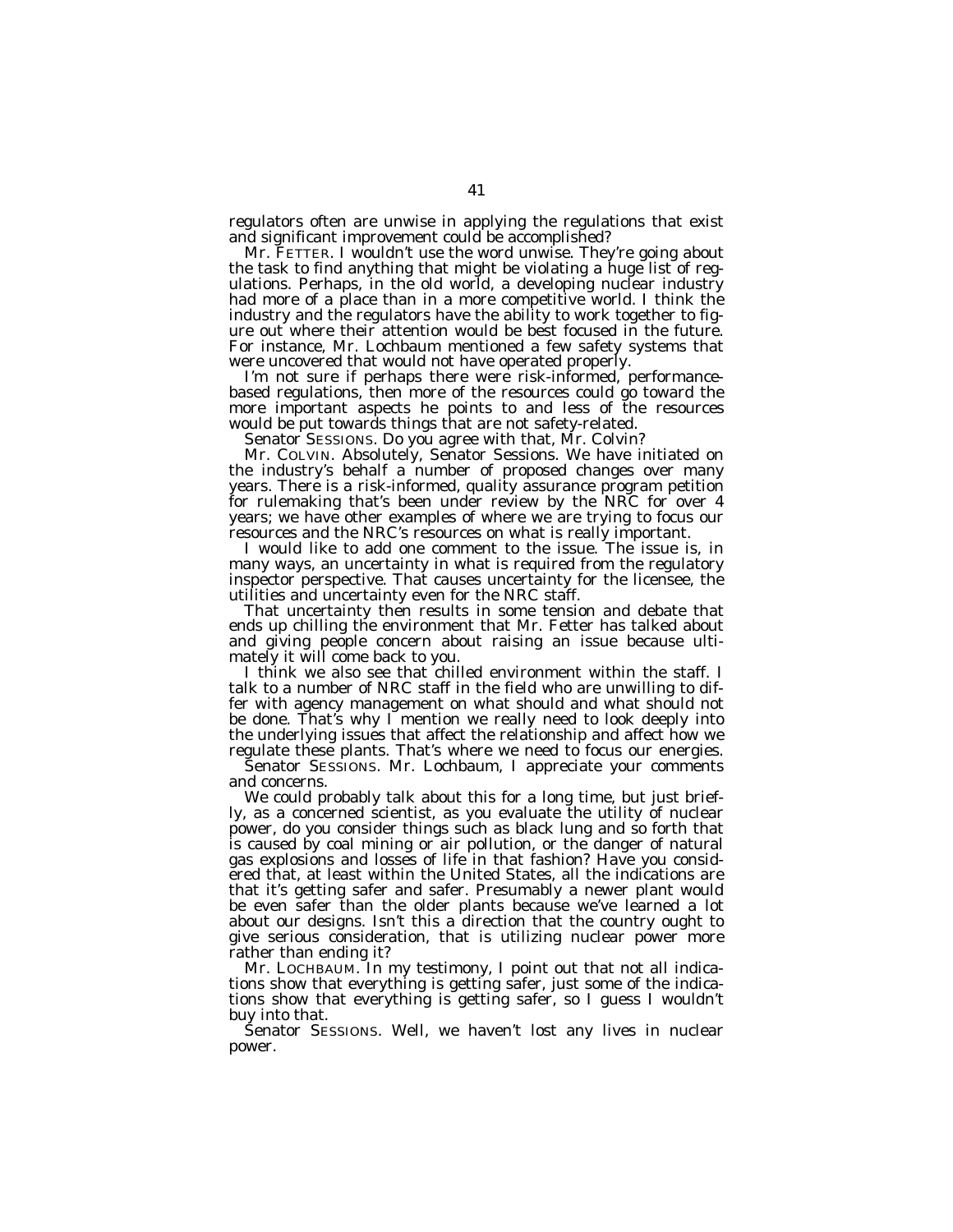Mr. LOCHBAUM. That's true but the amount you could lose if there was an accident is such that we need to avoid that rather than prevent the next one.

Senator SESSIONS. We need to be careful.

Mr. LOCHBAUM. The Union of Concerned Scientists issued a study last June in conjunction with five other organizations that looked at this country's energy needs out through the year 2030 in order to meet environmental, economic and policy issues. For the purpose of that study, we considered that the current fleet of operating plants would run to the end of their 40-year lifetime. That assumption has turned out not to be good because some of the owners have chosen to shut the plants down early due to economics, but we assumed they would be there for all 40 years.

We found that you could achieve all of our economic needs, the environmental needs, objectives of the report without any new nuclear power plants. I think we stand behind that report in meeting global warming changes and climate change.

Senator SESSIONS. We're not turning our air conditioning up too much.

Mr. LOCHBAUM. No, and we didn't advocate that either.

Senator SESSIONS. We've got more people and more demand, so it's difficult for me to understand how we won't need more energy. So you're prepared to provide that energy with fossil fuel systems?

Mr. LOCHBAUM. No. It was renewable energy and energy efficiency. I'll be glad to get you a copy of that report.

Senator SESSIONS. It hasn't proven to be a reality yet.

Dr. Rhodes, are you confident that the nuclear power industry is safer today than it was 5 years ago or 10 years ago, the plants that are operating?

Mr. RHODES. Yes, Senator Sessions, I am. I think it's significantly safer than it was a decade or so ago.

Senator SESSIONS. Mr. Fetter and Mr. Colvin, you discussed the possibility of the problem of investors making decisions. Do you foresee investors in the near future making a decision to expand nuclear power? Do you see any immediate prospects of that?

Mr. FETTER. I think the decision facing investors right now is whether to invest in existing plants. That was the discussion earlier—about the long lead time and the license renewal process whether investors will put up more money now for existing plants.

Senator SESSIONS. To keep them running at the current level?

Mr. FETTER. To keep them running or to have their licenses extended. If a plant is going to go off line 8 years from now and will not be extended, investors will view it differently than if they find out it can go on for another x number of years beyond that.

As far as a new round of nuclear, it would seem to me what investors would want to see prior to that would be greater sensitivity at the NRC. I described that they have to be sensitive to the new challenges of the competitive market that the utilities will face, some standardization or streamlined process for figuring out the right design for the next generation of reactors, and third, but probably most important, as to what you can do, Senator Sessions, would be solving the high level nuclear waste issue. Until that is solved, there can be no serious thought of investment for a new generation.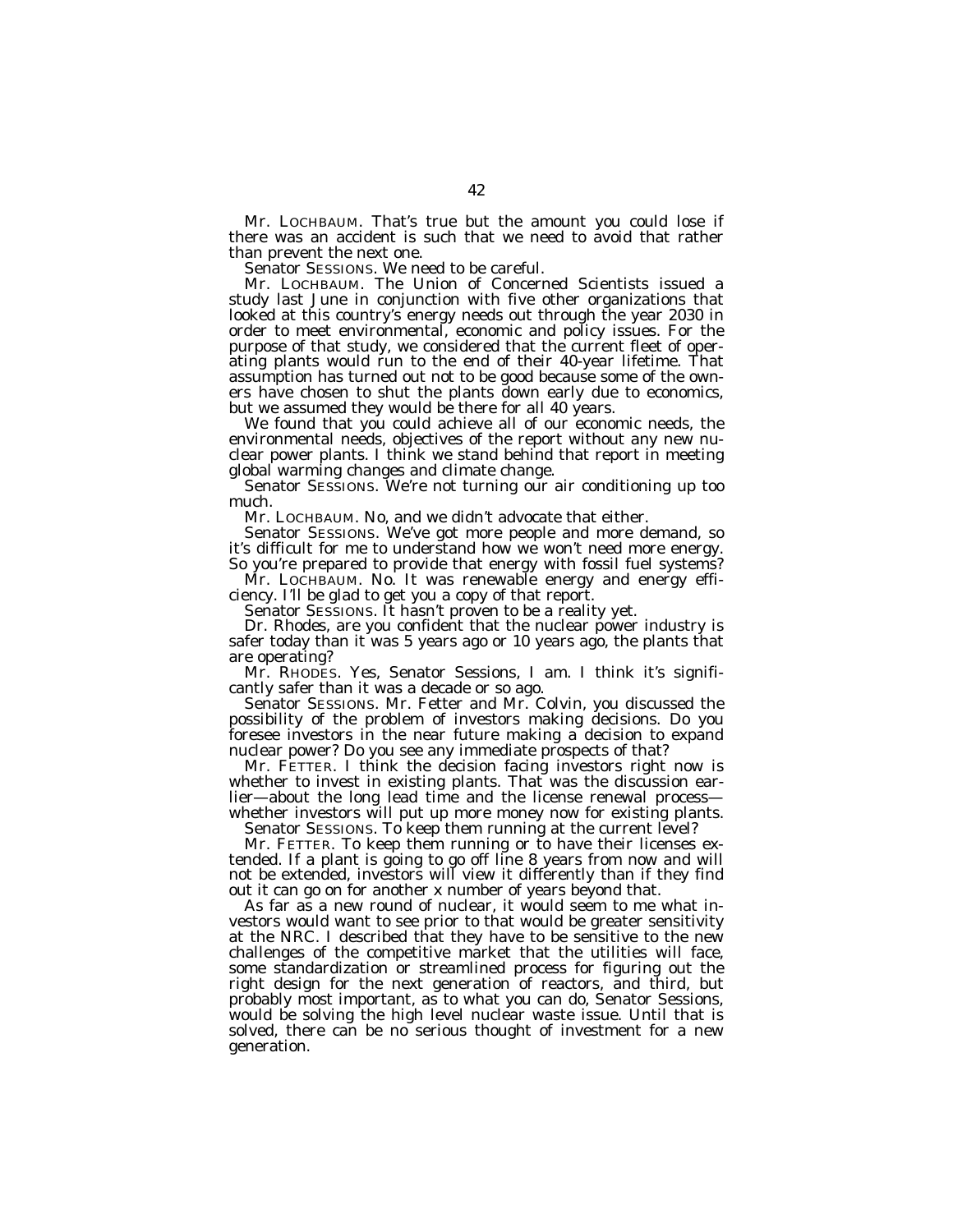Senator SESSIONS. So you would say that not only do we have the obvious risk of nuclear materials all over the country stored on-site is not a healthy thing, but you're saying that until we get that solved, there's not going to be any serious evaluation of new nuclear plants?

Mr. FETTER. That would be my view.

Senator SESSIONS. I think that's a challenge for us, Mr. Chairman, because I do not feel that we have done a good enough job in bringing that problem to a conclusion.

Senator INHOFE. Thank you, Senator Sessions.

To show that Senator Lieberman is a man of his word, he said he'd be back and he's back. Senator Lieberman, take all the time you want.

Senator LIEBERMAN. Thanks, Mr. Chairman. I regret that I had a meeting associated with my responsibilities on the Armed Services Committee that I had to attend.

I invite the witnesses to tell me whether I'm asking questions that you've already covered and not force you to go through it again.

I want to start with a question to Ms. Jones and Mr. Lochbaum which is that each of you, in one way or another, has expressed concern that the NRC does not have a clear definition of safety when monitoring safety at nuclear power plants.

We had this come up in our experience in Connecticut and I wanted to ask you both what should the NRC be doing or have they done enough since your criticism to clarify the definition of the basic concept or goal which is the safety of these power plants?

Ms. JONES. Senator Lieberman, I think as the Chairman stated this morning, Chairman Jackson, they are moving in that direction but since our report was issued, they're just really starting to take steps in that direction.

I think what we were looking for was for them to clearly lay out expectations in terms of well-defined boundaries. We understand that it can't be a black and white; there is always going to be some subjective judgment made in terms of nuclear power plant safety but there needs to be better guidance so that the Commissioners, senior NRC managers, as well as the inspectors that are out there on a day-to-day basis, understand how safe is safe and be able to make judgments about that in an informed way.

Senator LIEBERMAN. Mr. Lochbaum?

Mr. LOCHBAUM. I would agree with that position. We think the NRC is sincere and is moving in the right direction, but we think they need to pick up the pace a bit because they are still quite a distance away from being at the point where they have subjective criteria that everybody could look at whether the industry, the public or within the staff itself to determine when a problem plant needs to be shut down for safety reasons or when is it safe enough to restart a problem plant. We think that criteria is lacking right now and it's a very subjective process. I think that is one of the reasons there is some uncertainty or some lack of confidence in the regulatory process.

Senator LIEBERMAN. Is it possible to make it more objective, less subjective?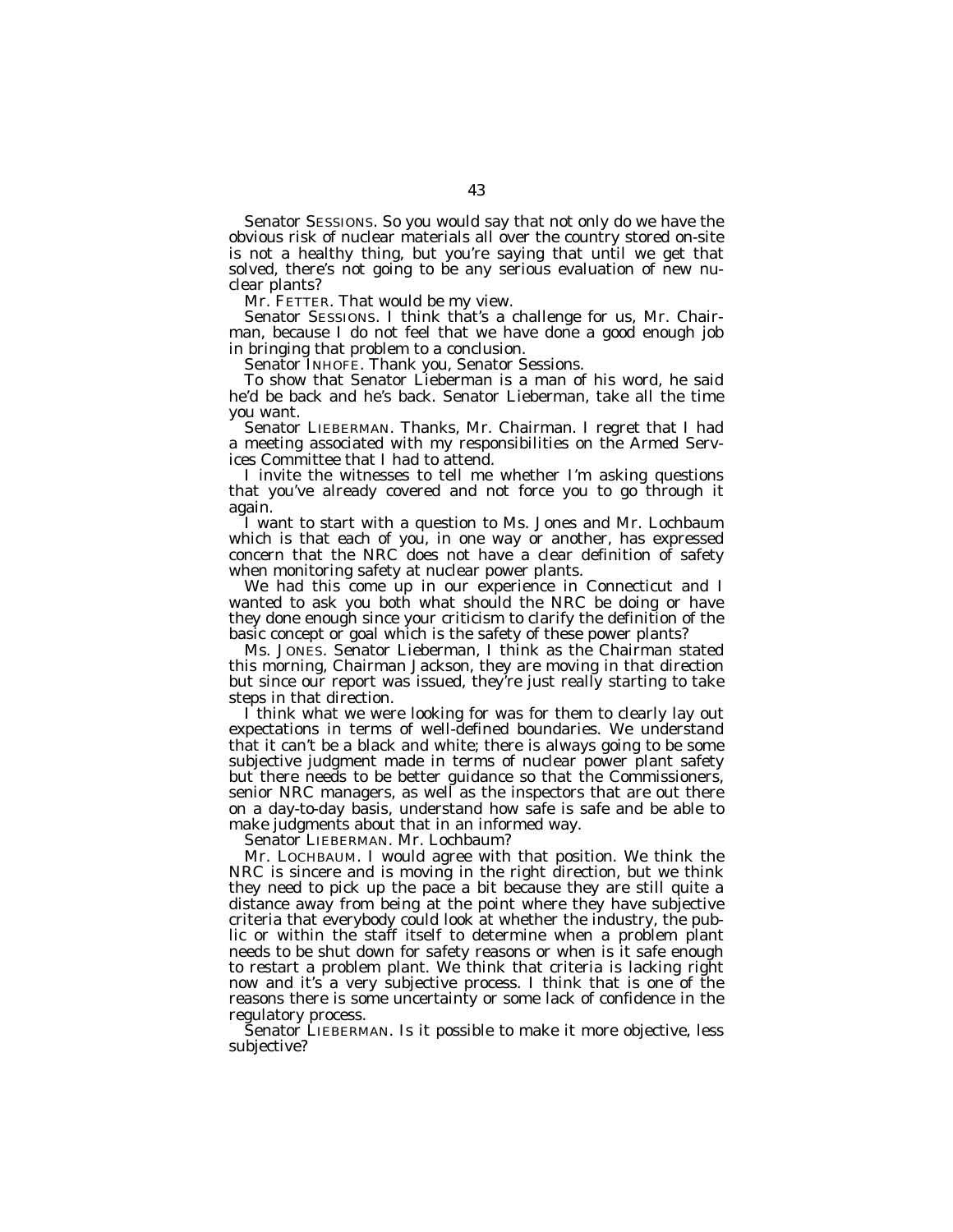Mr. LOCHBAUM. If we knew an equation that could do that, we would definitely provide it. We think, as a minimum, you could come up with an empirical database. There have been things that have shut down plants in the past. So, as a minimum, when a new issue comes up, you could say was this equal to what we shut down that plant last year for? If it was, then you'd consider shutting down the plant. We don't even see that standard being applied today.

Senator LIEBERMAN. Do any of the other three on the panel want to comment on that question which is how well or poorly the NRC defines safety, which is what they're supposed to be all about? Mr. Colvin?

Mr. COLVIN. Senator, I'd like to comment on an element of that. We need to move forward in that direction with criteria as objective as possible. I support Mr. Lochbaum's statements in that regard.

We need to move in that direction. In fact, as the Chairman indicated, the industry has proposed an assessment process that includes and overlaps the inspection and enforcement processes in a way that really ties it as directly to safety as we can conceive. I think if we can take out as much of the uncertainty or inconsistency in the application of the assessment process, we will make a significant step forward.

As one example, as pointed out by Mr. Lochbaum in the July 17 meeting, we have one criterion. We allow a plant to continue operating with some known deficiencies because we've evaluated those as not being important enough to safety to shut the plant down, and yet when the plant shuts down for any other reason, those deficiencies become barriers to allowing the plant to restart.

If there are issues which need to be dealt with from a safety perspective, they ought to be dealt with, and we would support that. I think it's that inconsistency and that change that takes place over time that brings about a lot of the uncertainty that we see in this process.

Senator LIEBERMAN. Mr. Fetter, Dr. Rhodes?

Mr. RHODES. I might just comment on the INPO experience over the last 18 or 19 years. I described the evaluations that we do and unfortunately, Senator, we do periodic evaluations of plants every year or two and use these performance indicators.

We have tried over the years to be performance-based, objective, and to minimize subjective evaluations. I think that has helped the industry a great deal. I submit that as a case study in what I think has been a very successful program.

Mr. FETTER. Senator, I should mention that I am not an expert on nuclear engineering or physics, so I'm a good representative from the financial community because there are not many experts on those issues on Wall Street.

Accordingly, to the extent that the NRC and the industry can help define what are the safety issues and what are less important issues, then Wall Street is able to react and not be so concerned. If the NRC brings something to the fore that is not safety related, but needs to be corrected, that would be important for us on Wall Street to know, that would affect our investment decisions.

The way it is now, we do not have a strong sense of the factors that lead to a plant moving onto the watch list—change in ratings,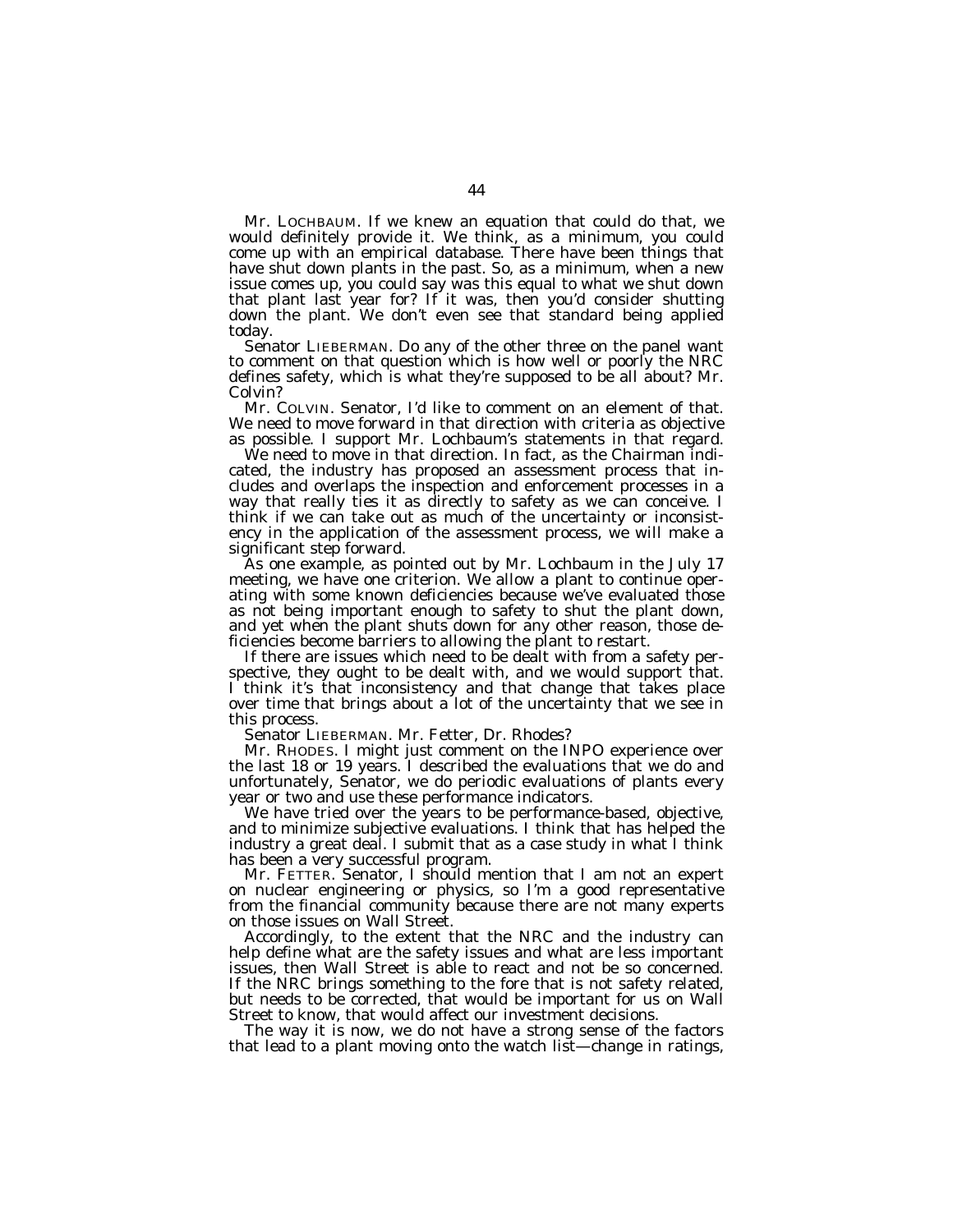rating of individual plants—and so we have to rely pretty much after the fact on NRC actions and decisions. Usually when that happens, the reaction of the financial markets is much more severe.

Senator LIEBERMAN. That's an important point. I'm going to come back to that in a minute.

Let me pose my hearing of a conversation related to the industry and ask any of you who want to respond to do so. I've heard some people on the industry side seeming to criticize the NRC for setting a standard for plant operation that is above compliance with the rules. To some extent, we've touched on this in the previous question about the definition of safety.

I think if I hear the industry, or at least these voices, it is that striving for excellence beyond compliance is an appropriate standard but it ought to be set by the industry itself by its own actions and not imposed as it were, even incentivized, by the NRC.

On the other side, I think those that would defend the NRC cite other regulatory agencies which are trying to create incentives, dare I mention EPA, to take regulated entities beyond simple compliance to a higher standard at least with incentives.

My question is, am I hearing this dialogue correctly but if I am, what is your reaction to it? What is the appropriate role for the NRC in setting a standard for nuclear power plant operation that may be above compliance with the specifics of law or regulation? Mr. Colvin?

Mr. COLVIN. Senator Lieberman, I think the issue is if you look at the statutory underpinnings of the agency and the Atomic Energy Act, they have the statutory mandate to issue regulations necessary for the adequate protection of public health and safety. Those regulations are not the minimum levels necessary. There is margin, both in design and operating parameters, built in.

The NRC then issues regulations that it has have determined are a benefit to safety that is worth the cost of implementation and other sections of those regulations. So we have a mix of regulatory requirements that, in fact, have established a threshold level that has some margin in it, another set of regulations where there is an increased benefit above that level, and then we have the NRC's inspection activities and the utility's own management and other oversight activities from INPO and other inspection activities that provide an additional basis.

The real question comes down to how does the NRC know what is required of the licensee if in fact you are continually striving to do better and how does the licensee know what is expected of it by the regulatory agency.

So you're into an area where the individual inspectors or the individual operators are changing what the expectations are on a continuing basis. In a regulatory system, that does not work. It does work in the INPO model when the industry is setting standards and learning as we go on how to improve, because it's done by the utilities themselves.

Senator LIEBERMAN. Mr. Lochbaum, do you have a response?

Mr. LOCHBAUM. I guess the way we view that question is it gets back to the objective criteria. The NRC would come in and evaluate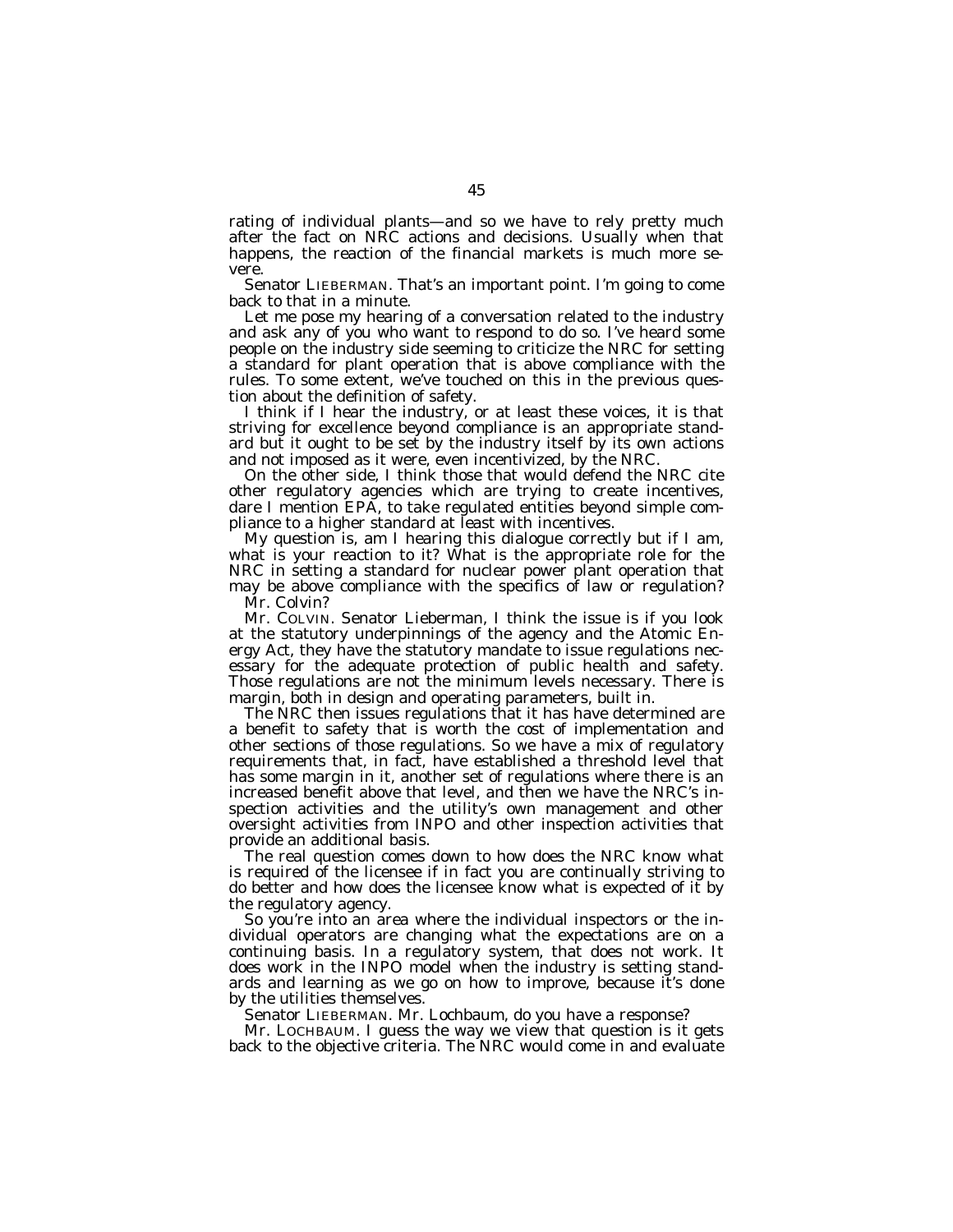a plant and if it feels that is a good performing plant, all the findings will be discounted or there would be no findings.

If that utility gets into regulatory distress for whatever reason, all of a sudden those findings which were discounted or not written up before are now given a violation stage or civil penalty stage.

Performance doesn't change like that overnight. The NRC's perception does. The NRC needs to have objective criteria to understand what plant performance is. They don't have that and that puts them into this box where a good performing plant overnight comes on the watch list or is headed for the watch list. That is not fair to anybody involved.

Senator LIEBERMAN. That leads me to my final question—I appreciate your courtesy, Mr. Chairman, with the time—and that is on the watch list process which you referred to, Mr. Fetter.

We all go about our lives and are not focused; we turn on the switches and a light comes on; and we are not focused on nuclear power plants in our respective States or jurisdictions. We were stunned when the actions were taken against the plants in Connecticut. We had high confidence in the management and it was a big surprise. To a certain extent, we had a little bit of a covert early warning system going through some of the whistleblowers, but still there was widespread surprise.

My question is about the watch list process. If you've talked about this at length, don't talk about it at length again, but the question is, is there something we should do, that the NRC should do to provide an early warning system regarding problem plants before they get on the watch list? Ms. Jones?

Ms. JONES. Senator Lieberman, I think the watch list was intended to be used to help plants not to become problems.

Senator LIEBERMAN. To be the early warning.

Ms. JONES. And I think the point is that the NRC is really taking too long to get plants on. They wait until a significant event to put them on the watch list, whereas if they had put them on earlier and maybe watched them, they wouldn't have gotten to that significant event.

Senator LIEBERMAN. Which might mean that there would be more plants on the watch list at any given time but it would have less—I don't want to say urgency but it would be for reasons that are less dire as it were.

Mr. Fetter?

Mr. FETTER. I think the fact that it's unpredictable from the point of view of the financial community leads us to treat every plant like it might be on the watch list tomorrow. That uncertainty does not help the industry and does not help the ultimate consumer.

Senator LIEBERMAN. Thanks to all of you and Mr. Chairman, thank you.

Senator INHOFE. Thank you, Senator Lieberman.

Let me make a couple of observations and ask a couple of questions.

One is safety is very important and we all understand that, but I think almost equally important is the perception of safety and I think we've come a long ways. When the percentage was used—I believe there was one member in the first panel, I'm not sure who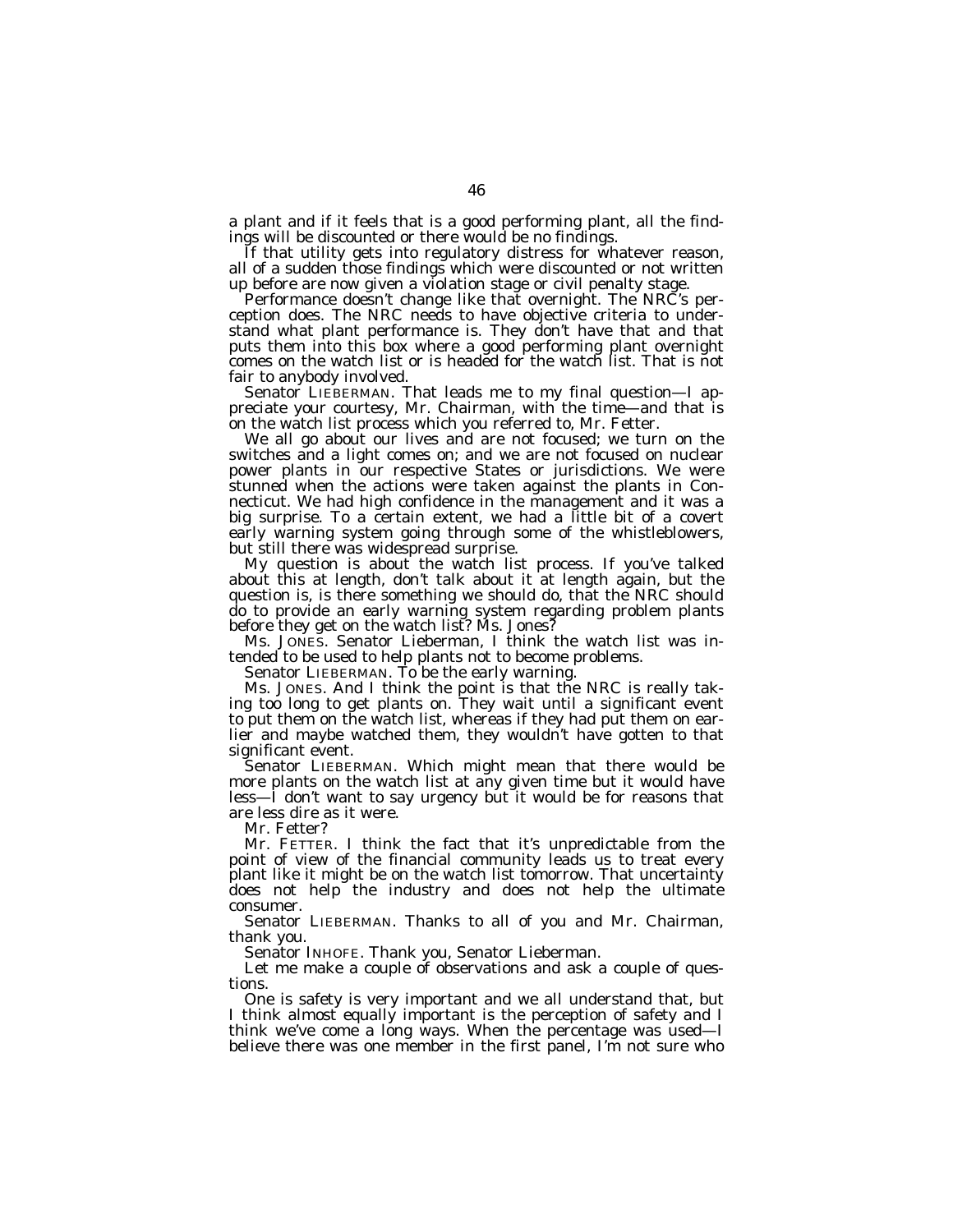used it—it was 70 percent of the public approved of nuclear power. Is this a figure you've heard before? Is this a good figure?

Mr. COLVIN. The industry runs the public opinion polls routinely and over the years, certainly since the mid-1980's, somewhere between 65 to 75 percent of the public supports both current nuclear energy in the United States and future building of new plants as well as extending the licenses of these plants.

The most recent study identified a fact that we also have seen in our same reviews from the congressional staff perspective and that is there is a significant perception gap in what an individual thinks and what they believe their neighbors think. So while I might say I support nuclear energy and I'm part of that 70 percent, my good neighbor, Dr. Rhodes, I might think he would not support it and we identified two basic reasons. One is that it is somewhat controversial and the individuals have little substantive information on which to base any dialogue or debate. So we have to narrow this gap in perception.

As you pointed out, Senator Sessions, when you go to the local communities that have been and around these plants and the people work in those areas, even in your State, Senator, these people believe very strongly in that support and they are confident in the safety. Sometimes that is undermined, then that confidence gets rebuilt but as a matter of national policy, about 70 percent has been the number over the last 10–15 years.

Senator INHOFE. Do you think the heightened visibility of other forces of energy and power and the problems associated with them such as having gone through the particulate matter, the ozone and all of this might be contributing to the public acceptance of nuclear power?

Mr. COLVIN. I think there is an important relationship there that is being brought about the debate, the dialogue on the Kyoto protocol and other issues. I guess there are two factors that bring that about. One is certainly the environment, the realization that we have to protect the environment and what are the real means available to us to do that. The second issue is the drive towards competition because in the policy arena that drive is forcing a realistic debate and in many ways, an unemotional debate, on the technologies that exist to meet energy demand today and do it in an economic way.

Nuclear power is the second cheapest source of electricity in the United States on a marginal cost basis on average. It's slightly above coal and it's about half of natural gas. We have some factors like investment and other issues which are being dealt with.

To answer your question, Mr. Chairman, we have this debate that we're having on both competition and it's connection to the environment which are really bringing about a new way of thinking. I think that is being felt across the Nation by the public because of their desire to look at the environment for now and for the future.

Senator INHOFE. I would like, Dr. Rhodes, to have gone into some of the ten indicators that you have and perhaps we can get educated after this meeting on that. I'm very pleased with the results you have and I want to see how you developed those results.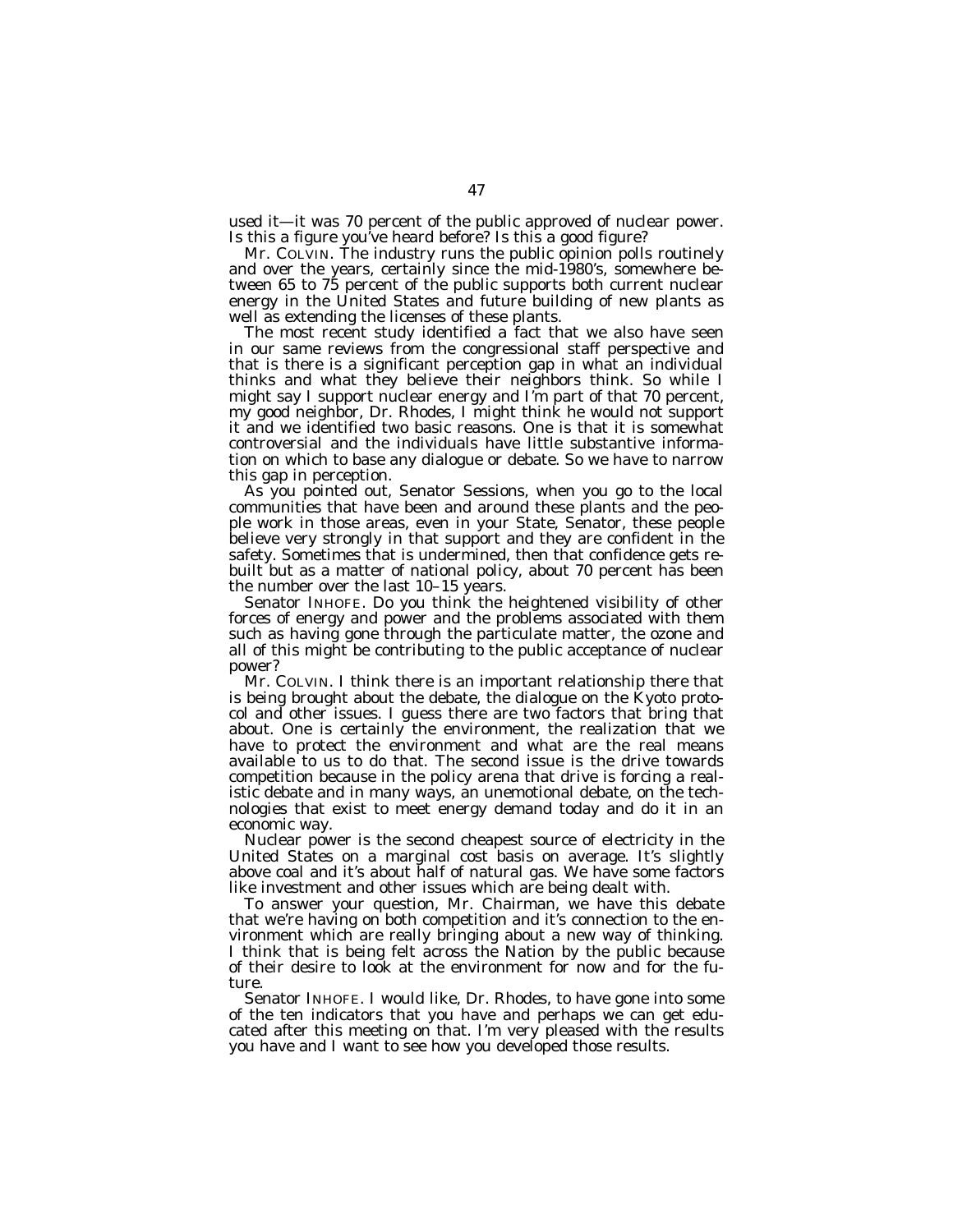Were all of you pretty pleased with the assessment in terms of 30 to 36 months in terms of the relicensing process that Chairman Jackson shared with us?

Mr. COLVIN. That's a good start, sir. We hope that with learning from the successes and obstacles in the first two license renewal applications, the agency will be able to improve that process significantly. I know that certainly is the desire of the Chairman and the Commission.

Senator INHOFE. I would just say that that's one of the reasons we will be having another oversight hearing and we will take into consideration your concern for a shorter period of time in terms of reauthorization. I think you probably know it's been the history of this committee to use the 5-year period. This might be an exception to that. We will be visiting with members of the committee as well as the Chairman.

We will complete our hearing with questions by Senator Sessions.

Senator SESSIONS. I'll just make a comment and see if anyone else would express their thoughts on it.

One issue we haven't talked about, Mr. Chairman, is the vacancies on the Commission. We have I believe two now. There has been a renomination of Ms. Dokas. I've had an opportunity to meet with her and I enjoyed that conversation.

I also know that there is another position that is considered a Republican-appointed position. A name has been submitted to the President for over a year and he has not acted on that. I think we need to deal with that.

We need a full Commission. I think it would not hurt the Commission to have another two Republican members of it. It might be helpful to it. I think it's a pretty serious issue and I think we ought to be pretty strong about this. We expect the President to cooperate and we'll try to cooperate and improve this agency. I just wonder would anyone else like to comment about that subject?

Mr. COLVIN. Here, here.

Senator SESSIONS. I would yield back my time, Mr. Chairman.

I would just say this. I think Chairman Jackson has recognized some of the problems and we need to encourage and support her in her efforts.

Senator INHOFE. Senator Sessions, I would say that privately Chairman Jackson has expressed a concern for filling those slots too. I think we'll try to use this committee to encourage that to be done.

Again, on the 28th of January, all of you who are participating today, I think it would be appropriate to have you on that list so you might be planning in advance.

We appreciate very much the time you've given from both panelists.

We are adjourned.

[Whereupon, at 11:47 a.m., the subcommittee was adjourned, to reconvene at the call of the Chair.]

[Additional statements submitted for the record follow:]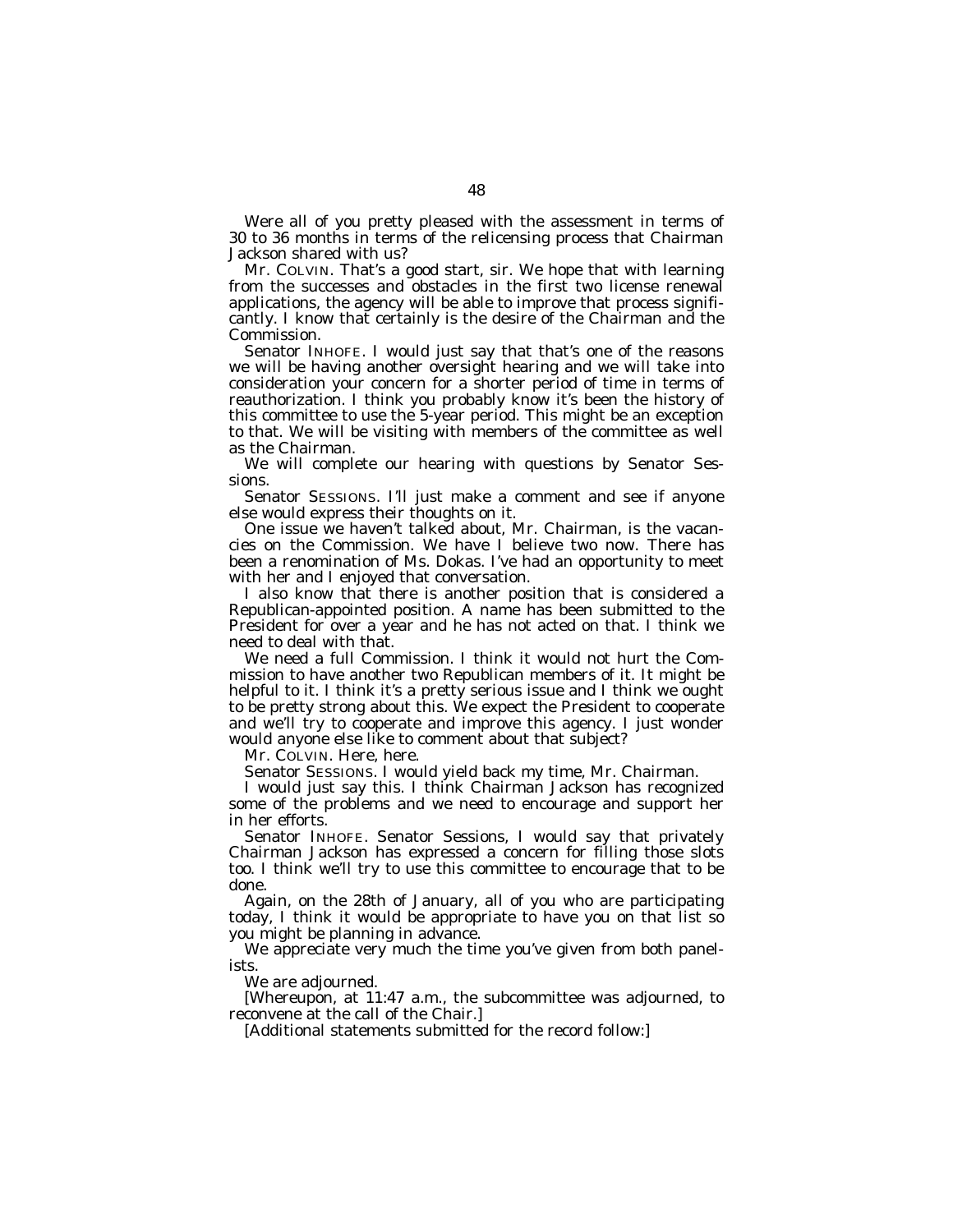## STATEMENT OF HON. JOSEPH R. BIDEN, JR., U.S. SENATOR FROM THE STATE OF DELAWARE

Mr. Chairman, thank you for providing me the opportunity to testify before your committee today.

The NRC and its oversight responsibility of nuclear power plants has been a top concern of mine for the last 20 years. As you know, that's why I requested that this committee hold an oversight hearing to further investigate the NRC's safety enforcement record.

The NRC's lax safety record was detailed in a 1997 GAO report that I—along with Senator Lieberman—requested, which concluded that there was an attitude within the NRC, a ''culture of tolerating problems,'' that allowed nuclear plants to deteriorate, year after year.

Frankly, my concerns about the NRC originated back in the mid-1970's with the Salem Nuclear Generating Facility, which is located practically in my State's backyard—just across the Delaware River. Repeated serious incidents over years and years were met with what appeared to be reluctance on the part of the NRC to take the type of tough action needed to ensure the protection of the public health and safety.

Just a couple of examples: In 1983, an automatic safety system, designed to stop nuclear reactions when the plant's computer determines the reactor is approaching danger, failed twice in 4 days. NRC seemed unwilling to require improvements in the plant and allowed for a restart with no assurances that the plant was safe. In November 1991, a devastating accident shut down operations for months, after three control valves failed, allowing the main turbine and generator to spin to its destruction.

Just a year later, a computer glitch in the control room knocked out dozens of warning lights and alarms, freezing indicator panels for more than an hour and a half, without anyone noticing that something was wrong. And in 1994, operators lost partial control of the reactor pressure and temperature for more than 5 hours. Yet, despite this checkered past, NRC repeated avoided taking aggressive action. Let me briefly discuss the findings of the 1997 GAO report. The report investigated NRC's oversight and safety conditions at three nuclear generating facilities: the Salem Generating Station in Salem, New Jersey; the Millstone Nuclear Power Station near New London, Connecticut; and the Cooper Nuclear Station near Brownville, Nebraska.

Among the GAO's findings:

- The NRC failed to take aggressive enforcement action on safety requirements.
- When violations were uncovered, NRC often relied on the plants' promises to make changes—yet rarely followed up to ensure that corrective measures were taken.
- NRC's lack of aggressive action when problems were first reported made unsafe conditions at the plants worse. For example: GAO found that of the 43 deficiencies that must be addressed before the Salem reactors could be restarted, all but 5 existed when the reactor was operating. When the NRC did act, it was often too late.
- Finally, competent plant management, which everyone agrees is key to safe operations, was not even assessed directly in NRC inspections and reports.

So what can be done to rebuild the public's trust in the NRC and make sure that these plants are operated safely? This congressional hearing is one step to further explore NRC's shortcomings and what the Commission can do immediately to further address these failings.

I would urge my colleagues to keep the heat on the NRC; to demand a top-tobottom review of its inspection processes and insist that this agency do a much better job of seeing to it that problems are detected and dealt with in a timely manner.

Finally, the NRC must assess the competency and performance of plant management. While we want to encourage more effective industry self-policing, we need more than that if we are going to be confident of the public's safety. We need to have the mechanisms in place to make sure that we never have a lax management team running any nuclear plant.

Now, to be fair, the NRC has taken some positive steps over the past year to address these problems. I also think the new management at the Salem Nuclear Power plants has made significant progress since it voluntarily shut down both units in 1995. Deficiencies at both Salem I and Salem II have been corrected and the units are operational once again. Nonetheless, I would hope the NRC would welcome this opportunity to restore the public's faith, and prove to us that we can rely on this regulatory agency to do its job of protecting the public health and safety.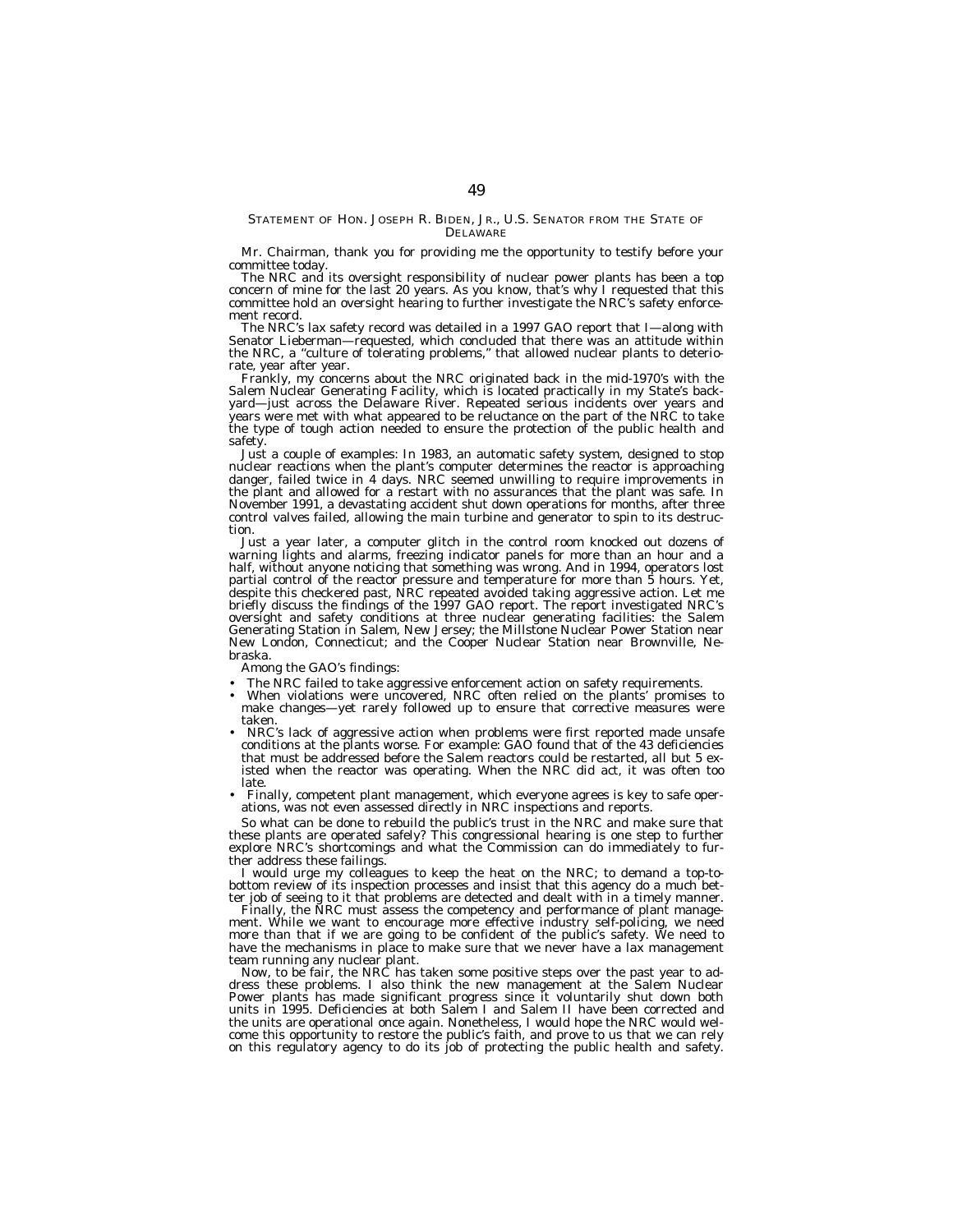Again, I want thank the chairman and committee for holding this hearing. I sincerely hope that it leads to a more effective NRC that places a greater importance on the safe operations at nuclear power plants.

## STATEMENT OF HON. CHRISTOPHER J. DODD, U.S. SENATOR FROM THE STATE OF **CONNECTICUT**

I would like to thank Subcommittee Chairman Inhofe and Senator Graham for scheduling today's hearing on the Nuclear Regulatory Commission (NRC). Last year, I joined with Senator Lieberman in requesting a hearing to review management and oversight practices at the NRC, with specific regard to its regulation of Connecticut facilities. I look forward to hearing from the NRC and the General Accounting Office (GAO).

I have been a long-time supporter of nuclear energy. A safe, reliable source of power is critically important to the well being of my state. Unfortunately, through first-hand experience, I have learned what happens when the public loses confidence in the practices of the nuclear industry and the agency tasked to regulate that industry.

For many years, the nuclear industry in Connecticut was plagued by mismanagement and lax oversight, culminating with our four nuclear facilities being placed on the NRC Watch List. The four facilities were shut down and require NRC approval before being allowed to restart. In July, the newest and largest of the facilities was allowed to restart. Two of the older facilities have been permanently shut down and will be decommissioned, and the remaining facility is preparing for restart

During this troubling time in Connecticut, both the nuclear industry and the NRC came under attack. The NRC levied millions of dollars in fines on the Connecticut facilities and others throughout the country, for a variety of safety and technical violations. In addition, in 1997, the GAO issued a report stating that the NRC was not aggressive enough in their enforcement action and allowed deficiencies to go uncorrected for too long a time, at the total discretion of the individual licensee.

As a result of the GAO report recommendations and the experiences in Connecticut, the NRC, under the direction of Dr. Jackson, has undertaken new initiatives to address oversight problems and be more responsive to concerns raised by whistle blowers. It is imperative that the NRC make internal changes to adequately regulate the operating facilities and those that are being decommissioned. Continued vigilance is imperative.

In specifically dealing with the situation in Connecticut, I want to thank Dr. Jackson for coming to Connecticut at my and Senator Lieberman's request. In an unprecedented practice, the NRC held public hearings in Connecticut, providing a forum for concerned citizens to directly interact with agency representatives to discuss the situation.

In response to the situation in Connecticut, I introduced S. 960, the Distressed Communities Support Act. This legislation would allow half of all fines levied by the NRC to be funneled back to communities impacted by plant problems or decommissioning. When a plant is poorly operated or inadequately regulated, towns and cities are left with exorbitant safety and economic concerns. This bill would help towns develop health, safety, environmental and economic programs. I would appreciate the committee's and the NRC's comments.

#### STATEMENT OF SHIRLEY ANN JACKSON, CHAIRMAN, NUCLEAR REGULATORY **COMMISSION**

Mr. Chairman and members of the Subcommittee, the Commission is pleased to appear before you to discuss nuclear safety regulatory issues and the programs of the Nuclear Regulatory Commission (NRC). I would like to begin by providing the Committee with a brief summary of topics that are of particular interest.

In the broadest sense, the mission of the NRC in fiscal year 1999 remains the same as when the Congress created the NRC with the Energy Reorganization Act of 1974: that is, to ensure the protection of public health and safety, the common defense and security, and the environment in the civilian use of source, byproduct, and special nuclear materials. Periodically, however, the NRC has engaged in selfexamination and reassessment of its regulatory functions—both as a stimulus for continued improvement and in response to changes in the industries we regulate. The 3-years since the initiation of the NRC Strategic Assessment and Rebaselining effort in 1995 have been a time of self-evaluation, as we have prepared to realign our regulatory policies and programs in order to improve our own effectiveness and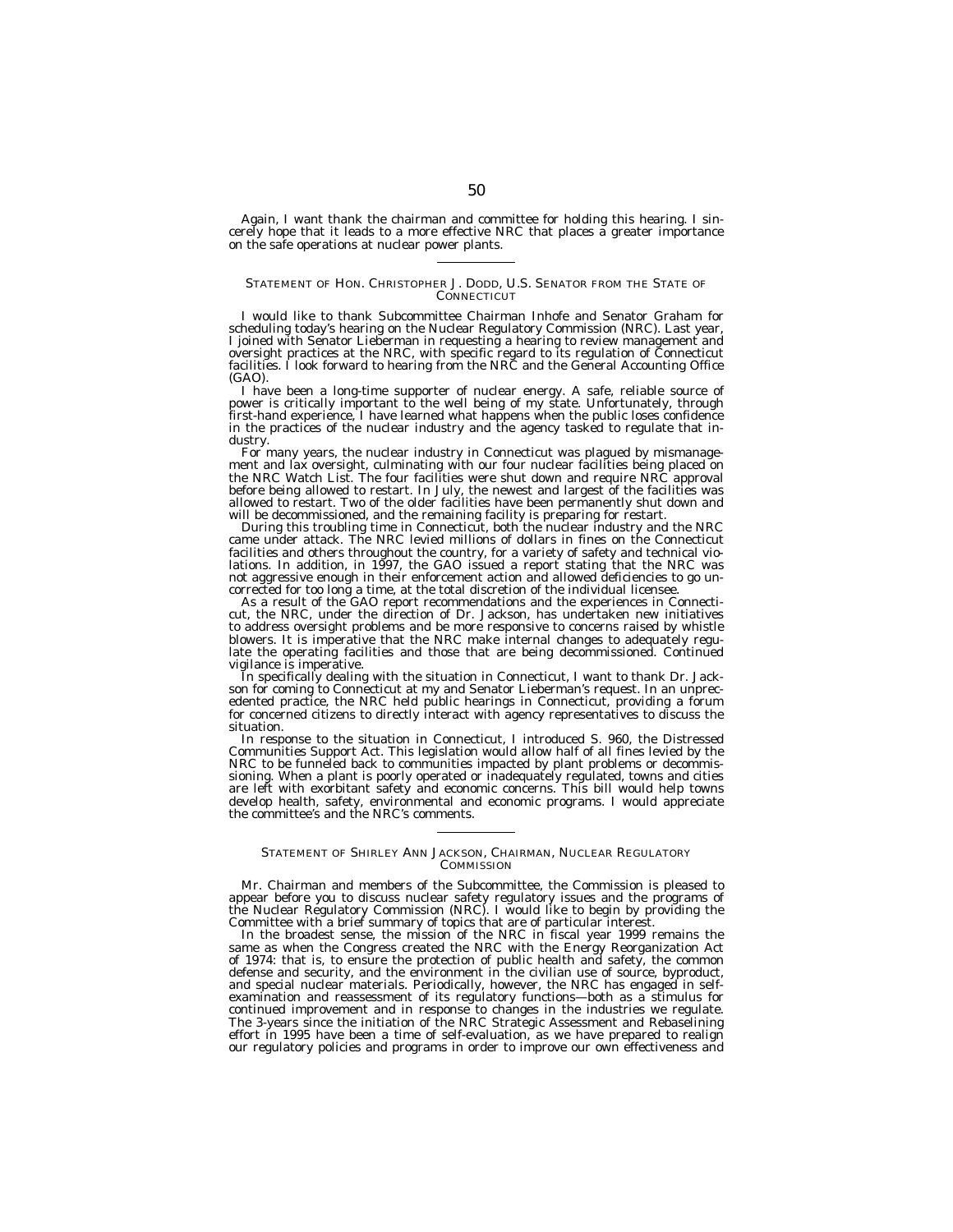efficiency, as well as to position the agency for changes in the regulated environment, such as those resulting from electric utility deregulation and restructuring.<br>In recent months, the NRC has been the subject of a number of external reviews,

some of them sharply critical, from our Congressional appropriations committees, the General Accounting Office (GAO), the NRC Inspector General, the nuclear industry, and other stakeholders. Whether or not one agrees with these criticisms, we believe that they are worthy of careful consideration. They provide a useful opportunity to review the improvements we already have put into place; to examine the initiatives we have started and to evaluate the need for accelerating or adjusting the emphasis of those initiatives; and to address new issues where they have been identified. In addition, given the public manner in which the NRC conducts its affairs, we believe these critiques have provided a useful impetus for engaging in ac-tive dialogue with our stakeholders. Earlier this month, in fact, the Commission invited a number of these stakeholders, including some of our harshest critics, to en-<br>gage in a round-table discussion, open to the NRC staff, the press, and the public.<br>As anticipated, this meeting provided the Commission cluding a range of perspectives on the strengths and the weaknesses of NRC regulatory programs and policies.

latory programs and policies.<br>We believe this Commission has been willing to tackle difficult technical and pol-<br>icy issues—many of which have become multi-dimensional and complex through a<br>history of providing short-term take on challenges may have uncovered or highlighted areas in need of change, we believe we also have pursued a solutions-oriented focus toward accomplishing those changes in a comprehensive and enduring manner.

Regarding the criticisms leveled recently, it is important to note that they have not been all from one direction. Certain critiques have been perceived to be driven by pressure from the nuclear power industry, with implied or overt accusations that<br>nuclear energy has become economically burdened as the result of NRC over-regula-<br>tion. On the other hand, the General Accounting Office ( cerned Scientists, and other groups have been vocal in criticizing the NRC for a lack of rigor in demanding strict adherence to clear safety standards. These organizations are demanding even stronger NRC regulatory oversight of its power reactor licensees.

We would submit that, as an independent regulatory agency, the NRC must be careful to maintain a focus on meeting its legislatively established health and safety mission. While we must be fair in considering the views of all our stakeholders, and while we must endeavor to accomplish our mission as effectively and efficiently as possible, we cannot afford to be propelled back and forth by every current in the<br>river. Given our health and safety mandate, and given the nature of the industries<br>we regulate, we believe there is virtue in being delibera to our processes.

While this testimony is provided as input to an oversight hearing, it also is structured to provide, clearly and directly, the NRC analysis of and response to the critiques I have mentioned. A more complete discussion of the full spectrum of NRC programs is provided as background information in an appendix to this testimony. I will focus on the specific areas that have been criticized.

In May 1997, the GAO issued a report entitled ''Nuclear Regulation—Preventing Problem Plants Requires More Effective NRC Action.'' Criticisms in the GAO report focused on the perceived lack of early NRC intervention and enforcement action to prevent declines in nuclear plant performance. The GAO recommended an increased NRC focus on licensee responsiveness to identified problems, with specific strategies for NRC action when licensees allow problems to go uncorrected, and an increased NRC focus on licensee management competence as a component of NRC inspection and assessment.

We believe that changes we have initiated to our reactor inspection and performance assessment processes will address most of the GAO concerns. These changes include: (1) efforts to develop and rely on more objective performance indicators; (2) the integrated review of our reactor assessment processes (known as IRAP), which I will address in more detail shortly; (3) an increased emphasis on the FSAR as a current reference document; and (4) a review of NRC practices in following up on licensee commitments. In addition, the NRC will increase its focus on performancebased (i.e., outcomes-oriented) inspections as the basis for drawing conclusions related to licensee management processes and controls.

In a separate report, issued in March 1997, the GAO focused on the NRC system for handling the safety concerns, or allegations, raised by licensee employees. The GAO observations and recommendations covered a wide spectrum, generally cen-tered around: (1) the timeliness of the Department of Labor (DOL) process for ad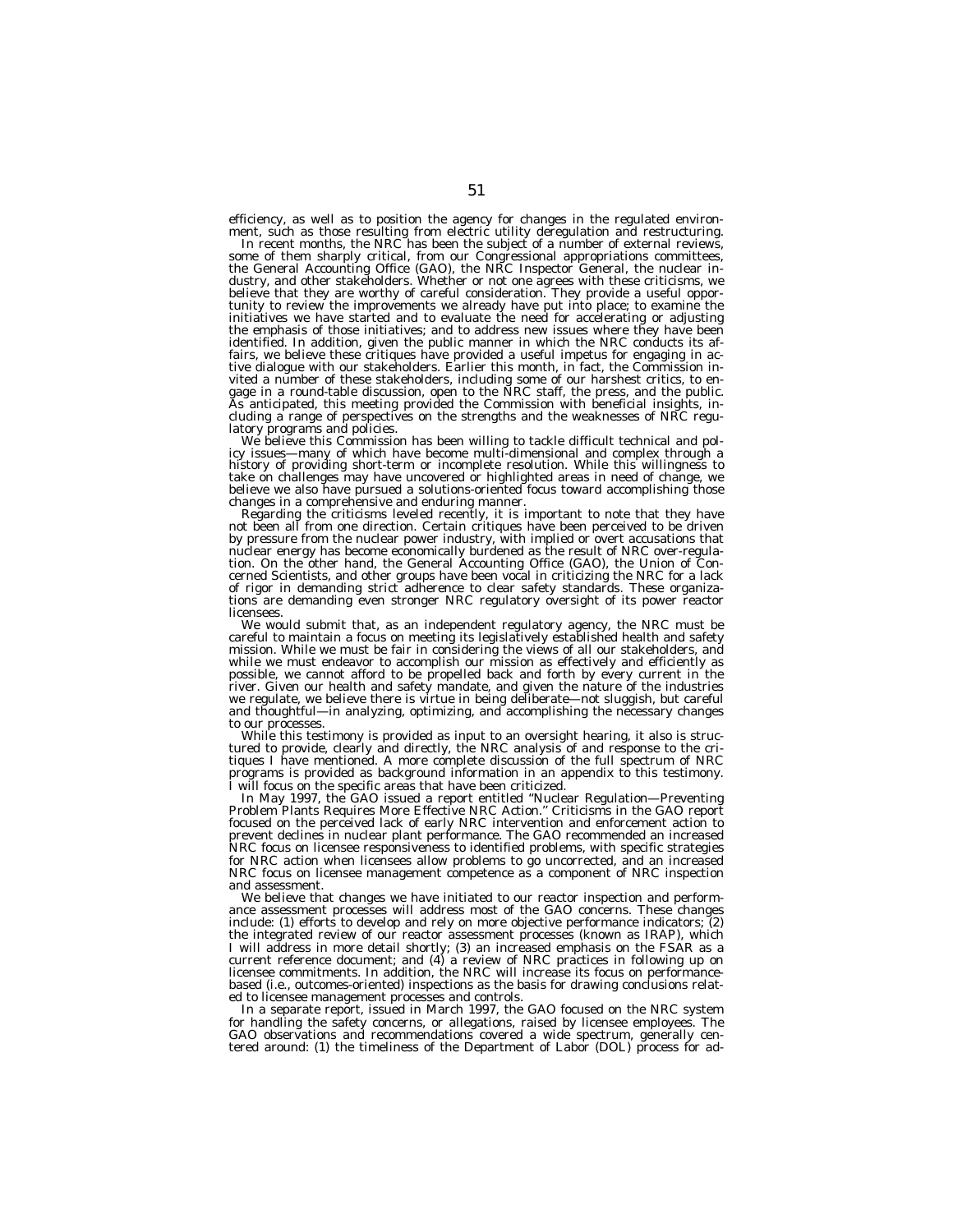dressing discrimination complaints filed under Section 211 of the Energy Reorganization Act of 1974; (2) NRC capabilities for monitoring the allegation process; and<br>(3) NRC knowledge of the work environment at nuclear power plants.

The NRC has taken aggressive action to improve its overall allegation program through increased management emphasis on the treatment of allegations and the protection of alleger identity, more effective and efficient allegation-related processes, improved timeliness and quality in communications with allegers, upgraded NRC employee training, a new software system for tracking and trending allegations, and specific process changes to incorporate allegation-related insights into the<br>evaluation of licensee performance in NRC Senior Management Meetings. We have<br>taken specific measures to eliminate a vulnerability rel identity in the release of documents under our Freedom of Information Act (FOIA) processes. In addition, in our interactions with the Department of Labor, we have undertaken a number of measures that will enhance the joint agency treatment of

Section 211 complaints.<br>In June 1998, the NRC received a number of critiques, including reports from both the House and Senate Committees on Appropriations, that covered a broad range of NRC programs perceived to be in need of improvement. For treatment in this testimony, we have grouped these criticisms into the following categories: (1) risk-informed and performance-based regulation; (2) reactor inspection and enforcement; (3) reactor licensee performance assessment; (4) reactor licensing and oversight; (5) uranium recovery; and (6) NRC organization and management effective-

ness and efficiency.<br>
A major area of criticism focused on NRC processes that result in expending<br>
undue NRC and licensee resources to address NRC requirements that are of rel-<br>
undue NRC and licensee resources to address

proach, as a means toward enhanced decision-making, improved efficiency, and reduced licensee burden in both the reactor and materials arenas. We agree, however, that the pace of current actions should be accelerated, and we are open to working with our stakeholders toward that end. Long-term NRC initiatives such as the Cost Beneficial Licensing Action program and Improved Standard Technical Specifica-tions were designed to concentrate NRC and licensee resources on more safety significant aspects of nuclear power plant operation, and to remove or modify require-ments with little safety benefit and high cost. Under the Probabilistic Risk Assessment (PRA) Implementation Plan, the NRC more recently published generic regu-latory guidance to support risk-informed plant changes, as well as application-specific guidance in the areas of technical specifications, in-service testing, in-service inspection of piping, and graded quality assurance. The Commission also has emphasized an approach to rulemaking that is risk-informed and, where appropriate, performance-based, in order to reduce the burden associated with overly conservative or prescriptive requirements and to sharpen the focus on matters of highest risk. As one example, in September 1995 the Commission approved the issuance of a revision to 10 CFR Part 50, Appendix J, ''Primary Reactor Containment Leakage Testing for Water-Cooled Power Reactors.'' The revision added an option entitled ''Performance-Based Requirements,'' to allow licensees to replace voluntarily the prescriptive testing requirements of Appendix J with testing requirements, based both on overall performance and on the performance of individual components. Another example is the NRC Maintenance Rule—made effective in July 1996 and now being revised—which uses a risk-informed and performance-based approach to ensure the availability and reliability of key structures, systems, and components in power reactor facilities. Through training, program reviews, and stakeholder interactions, the NRC also is working to make its inspection, enforcement, and assessment processes more risk-informed and, where appropriate, performance-based, in order to provide a coherent, defensible, and consistent framework for the entire spectrum of NRC regulatory functions.

In the area of reactor inspection, the NRC has been criticized for failing to reduce the inspection-related licensee burden in a manner commensurate with overall industry improvements in safety and efficiency. Similarly, regarding NRC enforcement practices, critics have stated, among other contentions: (1) that the recent increase in non-escalated enforcement reflects a change in NRC culture rather than a decline in licensee performance; (2) that the cost of responding to violations of low severity is excessive; (3) that enforcement is not properly focused on safety and matters of high risk; and (4) that the NRC needs to abandon its reliance on an approach that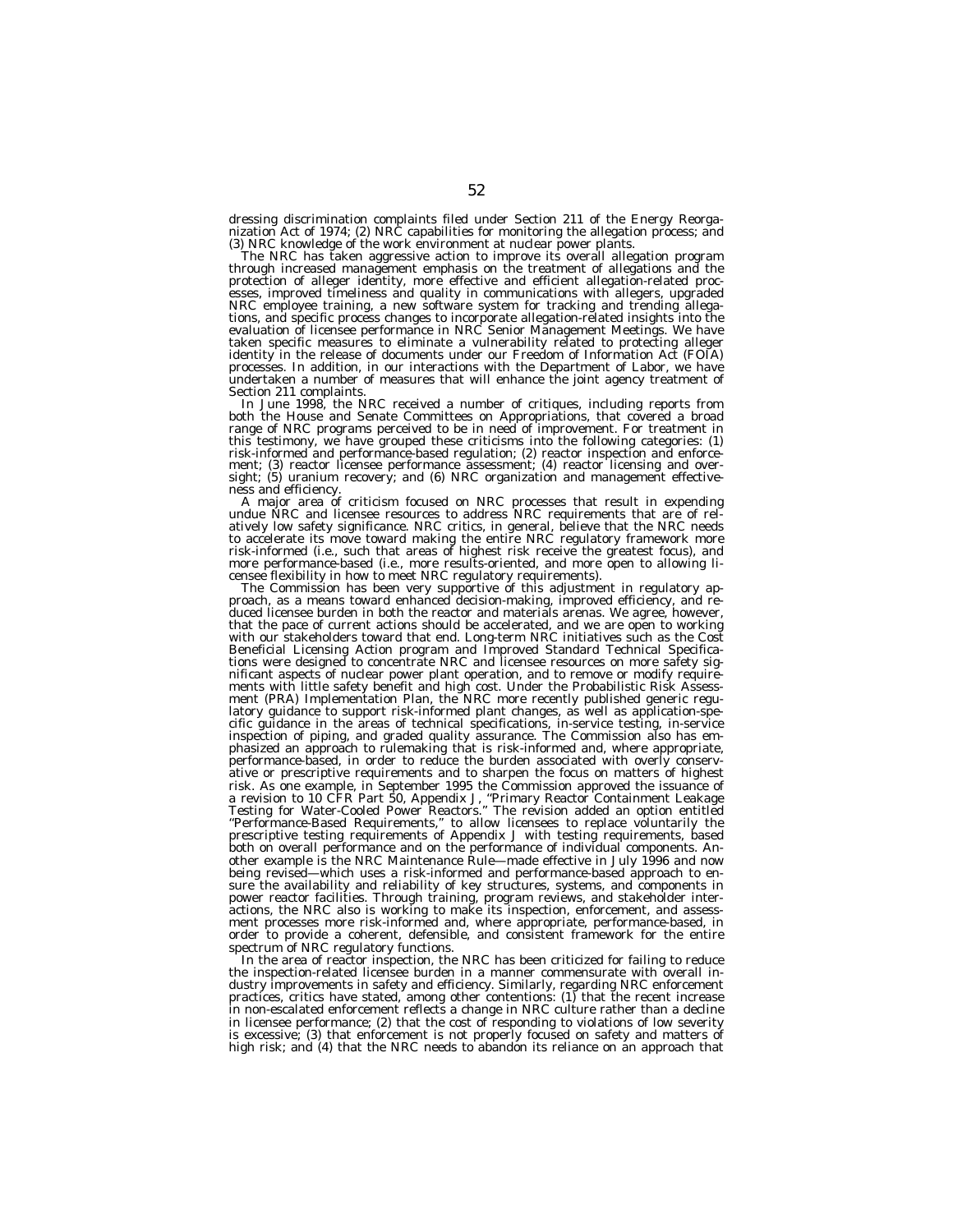demands strict compliance with its regulations, without regard to the relative safety significance of individual issues.

While the NRC believes that the basic focus and emphases of its inspection and enforcement programs are sound, we agree that improvements are needed in both areas. The average number of inspection hours has, in fact, decreased, and the gradient has increased between the amount of inspection received by the best performing plants and plants experiencing performance problems. While short-term efforts<br>are focused on increasing the incorporation of risk information into inspection plan-<br>ning and execution, we also plan to initiate, in Octob tion program structure, focus, and procedures. The decision to perform this review was a result of initiatives which occurred over the past year that were aimed at achieving regulatory excellence. These include the ongoing review of our reactor performance assessment process, our improvements to the Senior Management Meeting process, and our performance of a job task analysis for personnel involved in our

Regarding the criticisms of our enforcement practices, we believe that the increase in non-escalated enforcement actions stems from an concerted effort to improve consistency, together with an increased focus on compliance, and a specific emphasis on ensuring that reactor plant design bases have been maintained. The NRC does not believe that this increase in violations reflects a decline in reactor safety performance. In fact, as part of the efforts described above, we may have inadvertently created too low a threshold for Severity Level IV violations, as compared to minor violations. The NRC recognizes the resource demands associated with relatively lowlevel violations, and we have taken several short-term actions to simplify the disposition of these non-compliances. We have increased the level of centralized oversight to ensure consistency in this area, and we have increased the headquarters<br>oversight and coordination of the appeal process for disputing low-level violations.<br>As directed by the Commission, the NRC staff has changed fort to improve our enforcement practices, we also intend: (1) to continue to meet<br>with stakeholders to consider the need for further change, including identifying unnecessary or duplicative regulations or requirements and removing the burden of re-sponding to low severity level violations; (2) to improve guidance on factoring risk into enforcement decisions; (3) to use training, internal audits, and stronger man-agement oversight to identify and correct inconsistencies and other problems; and

(4) to provide closer coordination between inspection and enforcement activities.<br>In the area of reactor performance assessment, the strongest overall criticism has In the area of reactor performance assessment, the strongest overall criticism has<br>centered around the subjectivity and lack of scrutability of our assessment proc-<br>esses. In particular, critics have faulted these processe tive assessment criteria—including criteria used to place nuclear power plants on the NRC ''Watch List.'' Taken as a whole, these processes have been characterized as being redundant and too resource-intensive, both for licensees and for the NRC.

The NRC agrees with the thrust of these criticisms. However, we would note that these flaws have been the focus of considerable Commission attention, and that specific agency initiatives are underway to address these very concerns. In 1996, the Commission directed a study of the Senior Management Meeting (SMM) process by Arthur Andersen, which resulted in an increased emphasis on objective, quantitative information, as well a number of SMM process improvements. From that study, the increased scrutiny of the overall assessment function led to initiating the IRAP—a full-scope, integrated review encompassing all NRC reactor-related performance assessment processes—with the goal of developing a single, integrated process that is more objective, more scrutable, and less resource intensive than the current mix of processes. We expect to complete the IRAP by late this year. In the interim, the Commission has initiated several other changes, which include: (1) changing the frequency of the SMM from semiannual to annual; (2) requiring a more systematic processing and comparison of regulatory performance data in the areas of human performance, enforcement, allegations, and risk; (3) providing a structured analysis of performance data in a publicly released plant issues matrix for each plant; and (4) providing for Commission approval of actions taken at the Senior Management Meeting.

In the area of reactor licensing and oversight, the primary criticisms have been: (1) that the NRC has implemented informal processes that bypass formal procedures, thereby imposing requirements inappropriately; (2) that the NRC has reinterpreted improperly what constitutes design basis information, in a manner that is unclear, unduly burdensome, and unproductive; and (3) that NRC adjudicatory processes take too long and cost too much.

Once again, the NRC agrees with the general thrust of these issues, and we are taking action to address the concerns expressed. Regarding regulatory process con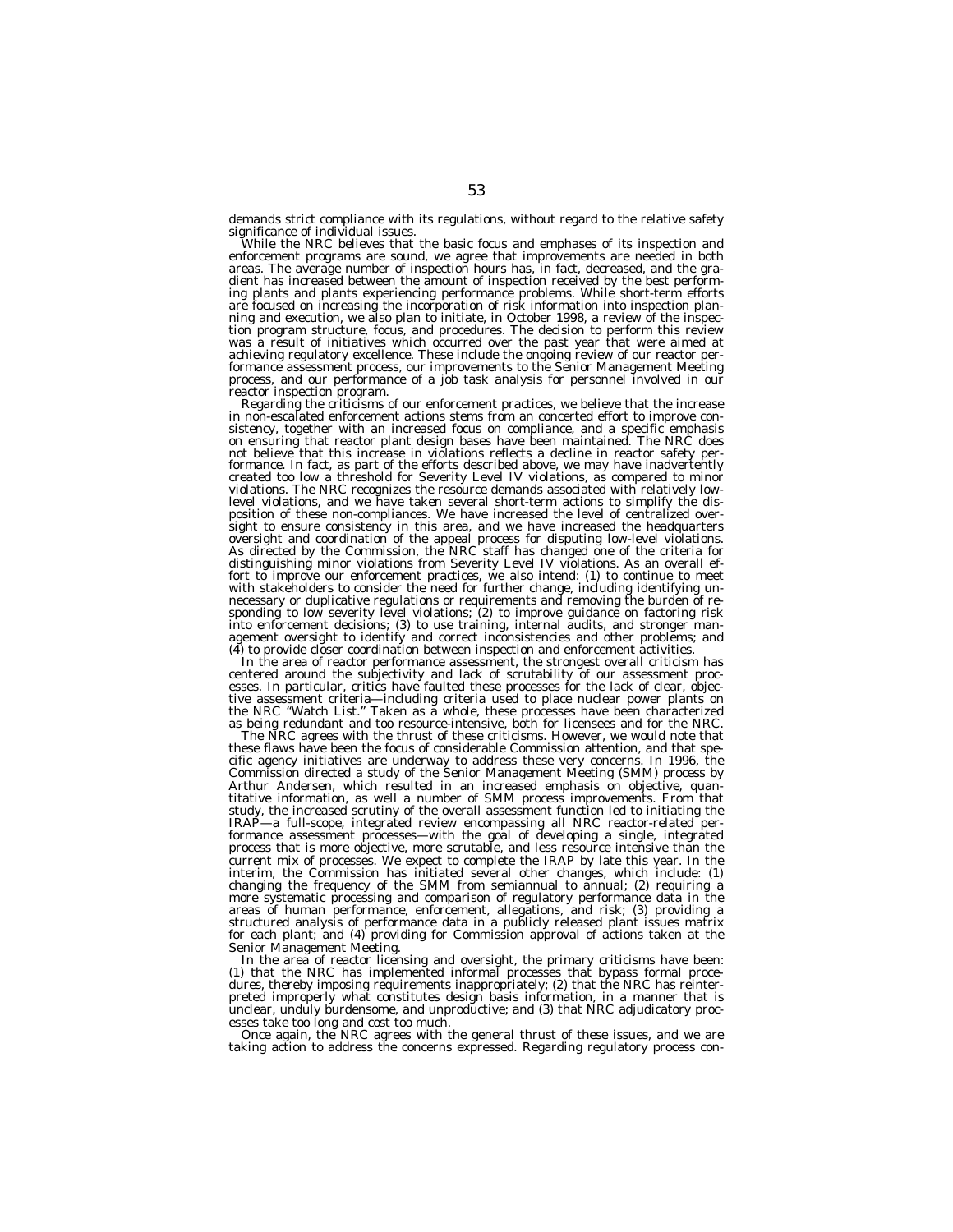trols, we have adopted measures that internally challenge the need for each generic communication, to ensure that the licensee actions requested and responses required are commensurate with the safety significance of the issues involved. In addition, we will increase NRC management oversight of the issuance of Confirmatory Action Letters, to ensure that proper controls are exercised in NRC staff confirmation and documentation of licensee commitments, and that licensees are not pressured into actions in excess of regulatory requirements. Regarding our focus on design basis information, the Commission has issued revised guidance to clarify the evaluation process for resolving degraded and nonconforming conditions, and we are committed to providing more flexibility for our licensees to make facility changes without NRC approval (i.e., using 10 CFR 50.59). We will continue to work with the industry to bring clarity and a risk-informed approach to this area. Finally, regard-<br>ing adjudicatory processes, the Commission has been working to implement several<br>measures, including: (1) streamlining the hearing proce sponte reviews; and (3) making provisions for Commission guidance to licensing<br>boards on individual proceedings, timely identification of any open generic policy is-<br>sues for Commission decision, and effective integration adjudicatory schedules. While these measures are designed to improve the timeliness of all NRC adjudicatory proceedings, we have given particular consideration to<br>ensuring that the process for reactor license renewal will be efficient, fair to all par-<br>ties involved, and focused on the technical meri

examine whether changes (including legislation) would be appropriate to expand our<br>use of more informal or legislative-style hearings in licensing proceedings.<br>Several criticisms have related to the overall topic of NRC or areas of management and support, human resources, finance, professional staff (par-<br>ticularly in the area of reactor oversight), research, and international programs.

Perhaps the most compelling NRC response to these concerns is the extensive ef-<br>fort we have made, in recent years, to construct a coherent, defensible, and dynamic framework for strategic planning and resource management. In 1995, the Commis-sion initiated the Strategic Assessment and Rebaselining review, which compared agency programs to Congressionally mandated NRC authorities and responsibilities, and provided the foundation for developing our fiscal year 1997–2002 Strategic Plan, the fiscal year 1999 Performance Plan, and program-level, outcomes-focused operating plans. We are developing and implementing an integrated, coherent, agency-wide process for planning, budgeting, and performance management, which builds in accountability and self-assessment, and provides a direct means to refocus work or re-deploy resources in response to change.

Moreover, as this Committee is aware, the NRC is already much smaller than it once was. The NRC's fiscal year 1998 budget, when adjusted for inflation, is the lowest in the 23-year history of the NRC. As an example, the current NRC research budget has been reduced by approximately 80 percent over the past 17 years. Since fiscal year 1994, the NRC has reduced Senior Executive Service managerial positions by 16 percent, from 220 to 185. We have improved the overall supervisor-toemployee ratio, and we are striving to reach our goal of 1:8 by the end of the next fiscal year.

We believe, further, that the NRC has been vigorous in its self-assessment, using both broad-scope and specifically focused reviews to uncover deficiencies and develop sensible solutions. Some of these reviews, such as the IRAP, have been internal, while others have employed external consultants, such as our recently initiated enlistment of Arthur Andersen and Company to evaluate our planning and self-assessment processes, beginning with the Office of Nuclear Reactor Regulation (NRR). In addition, we have made a concerted effort to be open and receptive to criticism, including the broad array of critiques outlined in this testimony. We actively seek interactions with our stakeholders to engender feedback and input on our performance in various regulatory functions, and to solicit suggestions for continued improvement.

Regarding the specific areas mentioned for staffing reductions, we will continue to seek areas in which greater organizational efficiency can be achieved. We expect that the enhancements resulting from our reactor oversight process reviews will allow a reduction in resources in some areas, while retaining the necessary level of expertise and a defensible level of oversight. We have made considerable progress in reducing our management and support staff, and we will continue to target re-ductions in these areas. Finally, we believe that our participation in international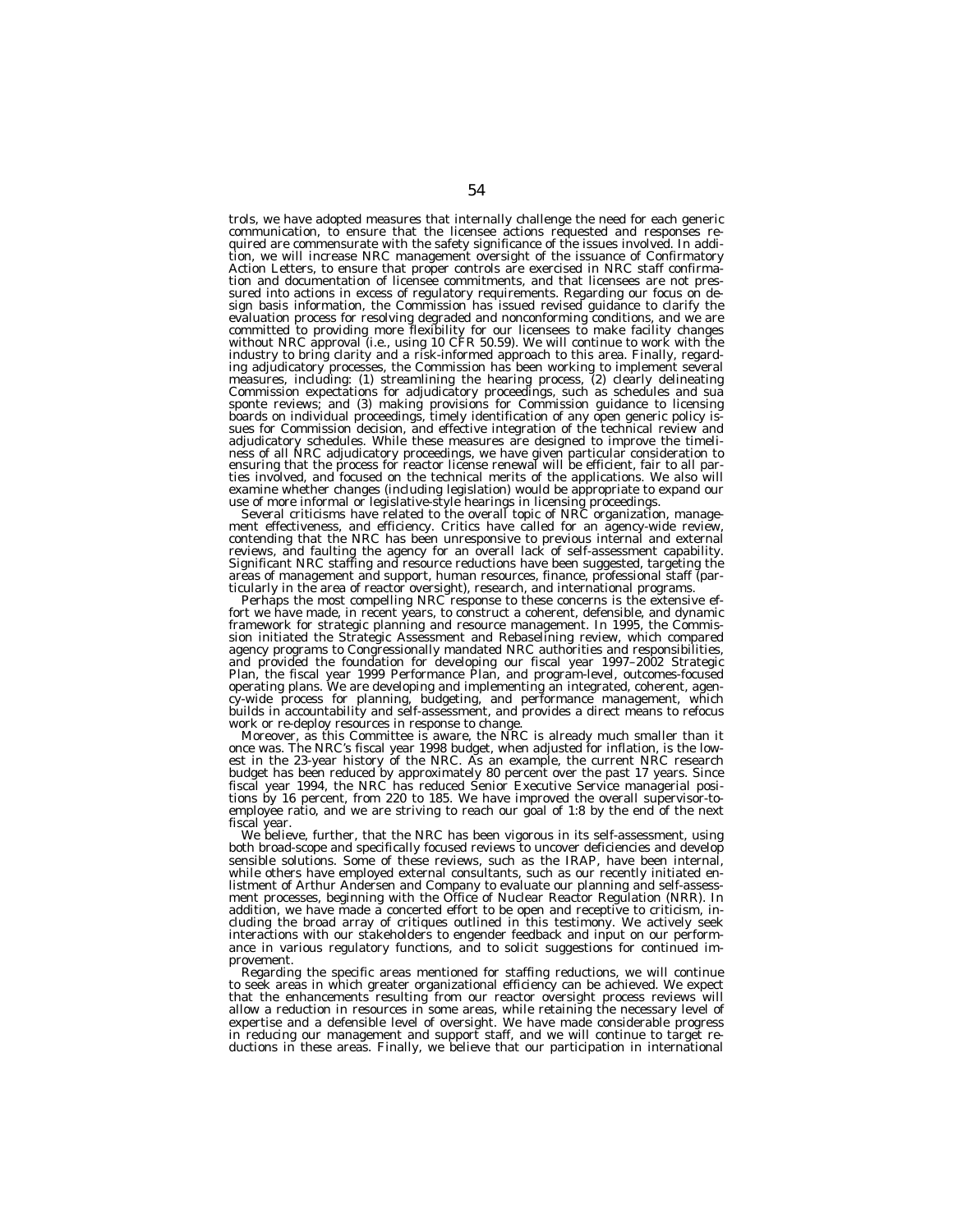activities is beneficial to the regulation of U.S. nuclear power plants, and not only augments our operational experience database, but, in fact, also plays an important role in leveraging our limited resources by allowing cooperative research.

We would like to thank the members of this Committee for the support they consistently provide to the Nuclear Regulatory Commission. As I have heard said, ''a bend in the road is not the end of the road, unless you fail to make the turn.'' I believe I can say, with my Commission colleagues, that we intend to make the turn, if, in fact, we are facing a bend—or to modulate our trajectory, if that is the degree of adjustment needed.

To proceed with modifying the agency regulatory approach along the lines I have discussed requires that we have adequate resources. As you know, both the House and Senate have passed Energy and Water appropriations bills for fiscal year 1999. The Senate would appropriate \$470.8 million for the NRC, including the NRC Inspector General, and the House version would appropriate \$467.5 million. Either bill would constitute a sizeable reduction from the requested level of \$488.6 million. As requested, that level did little more than to enable the agency to maintain its resources in the face of inflation. The present reduction, if carried out, will require the NRC to reduce its planned fiscal year 1999 programs by at least \$17.8 million. As a result, the NRC will cut back on its reactor inspection and reactor oversight programs, curtail selected safety research, eliminate studies of nuclear materials operating experience, and substantially reduce many of its support activities.

With the Senate and House appropriations bills as a catalyst, our fiscal year 2000 budget proposal will reflect an approach that accelerates many of our efforts leading to a revised regulatory framework. We believe that accelerating our efforts toward a risk-informed and, where appropriate, performance-based regulatory approach will both enhance our safety decisions and provide a coherent basis for our regulatory processes. Through the full implementation of our Planning, Budgeting and Performance Management Process, our fiscal year 2000 program resource requirements will reflect additional efficiencies and more streamlined processes. Some of that streamlining already has begun, and is reflected in the current fiscal year 1999 budget estimate. As I have outlined earlier, we are committed to examining broad aspects of our reactor inspection, enforcement, and performance assessment processes (as well as other programs), and we will make the adjustments needed to optimize our performance in those areas. Where criticisms are found to be valid, our decisions to make additional adjustments—or to accelerate changes already in progress—may require further changes to the fiscal year 2000 program and the associated budgetary resources.

As you know, the Omnibus Budget Reconciliation Act of 1990, as amended, requires the NRC to recover 100 percent of its new budget authority, less the amount appropriated from the Nuclear Waste Fund for high level waste activities, by assessing fees. However, the NRC 100 percent fee recovery requirement reverts to 33 percent at the end of fiscal year 1998, if the current requirement is not extended. The Committee on Environment and Public Works has approved unanimously S. 2090, ''NRC Fairness in Funding Act of 1998,'' which would extend the authority of the NRC to collect fees through 2003. Both the House and Senate appropriations bills for fiscal year 1999 contain general provisions extending approximately 100 percent fee recovery for fiscal year 1999 only. The Commission encourages the Congress to act on the fee authority extension in S. 2090 so as to provide a sound future funding base for NRC programs.

The Commission, NRC licensees, and the Congress have expressed concerns regarding the fairness and equity of charging licensees for certain agency expenses that cannot be attributed to individual licensees or classes of licensees. The Commission recently has considered issues associated with fees, and has concluded that reducing the fee-based portion of our budget would address these fairness and equity issues. Thus the Commission supports removing a portion of NRC funding from the fee base, and covering it with separate appropriations, as provided for in S. 2090.

In conclusion, the Commission is committed to making the changes necessary to maximize NRC regulatory effectiveness, and we are sensitive to the need to contain the costs of doing business in order to minimize the financial impact to our licensees. At the same time, we take very seriously our responsibility to provide reasonable assurance of adequate protection of public health and safety in the use of nuclear materials in the United States. The NRC greatly appreciates the support for its programs and resource needs that this Committee has afforded the agency in the past. We look forward to our continued interactions.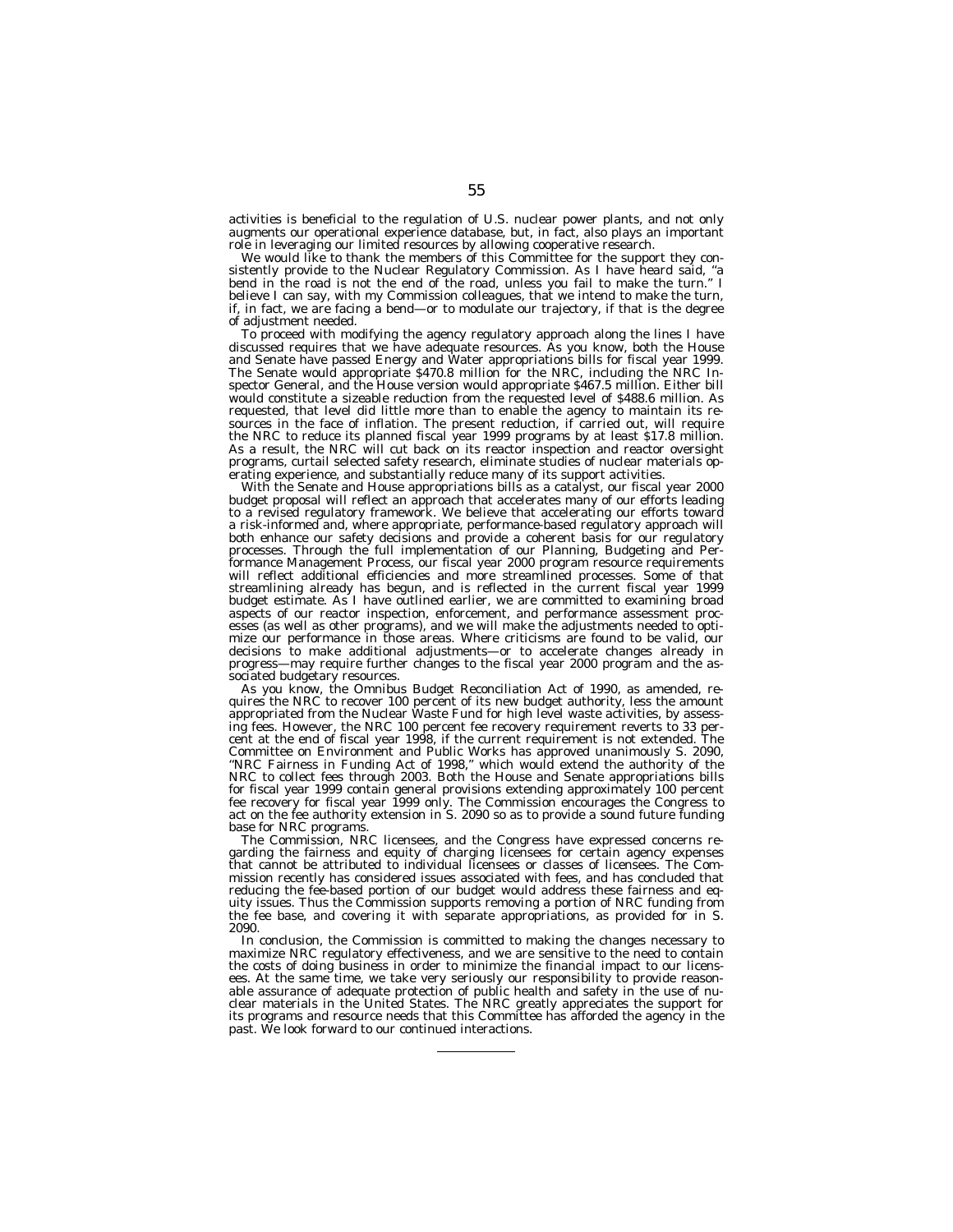#### APPENDIX A: ENHANCED DISCUSSION AND ADDITIONAL INFORMATION

The discussions that follow provide the Subcommittee with further details on the activities that we have outlined in this testimony. A table of contents is provided for ready reference to areas of specific interest.

#### TABLE OF CONTENTS

I. Expectations for a Health and Safety Regulator

II. NRC Response to the May 1997 GAO Report, ''Nuclear Regulation—Preventing Problem Plants Requires More Effective NRC Action''

III. NRC Response to the March 1997 GAO Report, ''Nuclear Employee Safety Concerns—Allegation System Offers Better Protection, But Important Issues Remain''

IV. NRC Response to the May 1998 Senate Appropriations Committee Report and Related Studies

- A. Risk-Informed and Performance-Based Regulation
- B. Inspection and Enforcement
	- Inspection Enforcement

- Summary C. Reactor Licensee Performance Assessment
- D. Reactor Licensing and Oversight Regulatory Processes
	-
	- Design Basis Information
	- Power Reactor License Renewal and NRC Adjudicatory Processes
- 
- E. Uranium Recovery F. Organization and Management Effectiveness and Efficiency Organization and Planning Information and Planning<br>Information Technology and Information Management NRC Self-Assessment Management and Support Staffing NRC Participation in International Activities<br>Summarv
- 
- V. Other Agency Programs and Areas of Focus<br>A. Electric Utility Deregulation
	- **Example Transformation**<br>Cost-Competitiveness and Safe Nuclear Operations<br>Electrical Grid Reliability Decommissioning Funding Assurance
	- License Transfers and Timeliness of NRC Reviews
- B. NRC Certification of Advanced Reactor Designs<br>C. Status of the NRC Materials Program
- C. Status of the NRC Materials Program Materials Program Initiatives
	-
- Oversight of the U.S. Enrichment Corporation D. High-Level Waste NRC Assessment of DOE Progress and Potential for Licensing Success ARC Assessment of DOE Progress and Potential for Licensing Success<br>Potential Issues<br>Status of Spent Fuel Storage
	-
- Status of Spent Fuel Storage E. Decommissioning and Decontamination; Clean-Up
- 
- F. Work with the U.S. Department of Energy (DOE) External Regulation of DOE Current DOE Privatization Activities Tritium Production
- Disposition of Surplus Weapons-Grade Plutonium
- Significant Research Activities
- H. International Cooperation
	- Bilateral and Multilateral Activities
	- Convention on Nuclear Safety
	- I. Year 2000 Systems Corrections
- *I. Expectations for a Health and Safety Regulator*

The United States Nuclear Regulatory Commission (NRC) was established in 1975 principally because the evolution and development of the nuclear power industry had created a new set of regulatory challenges, requiring the attention of an exclusively regulatory agency to ensure the health and safety of the American public. Created in a time of change, the NRC throughout its existence has engaged repeatedly in reassessment and recalibration in the light of new data and new understanding. In the same way that it demands objective self-examination and effective cor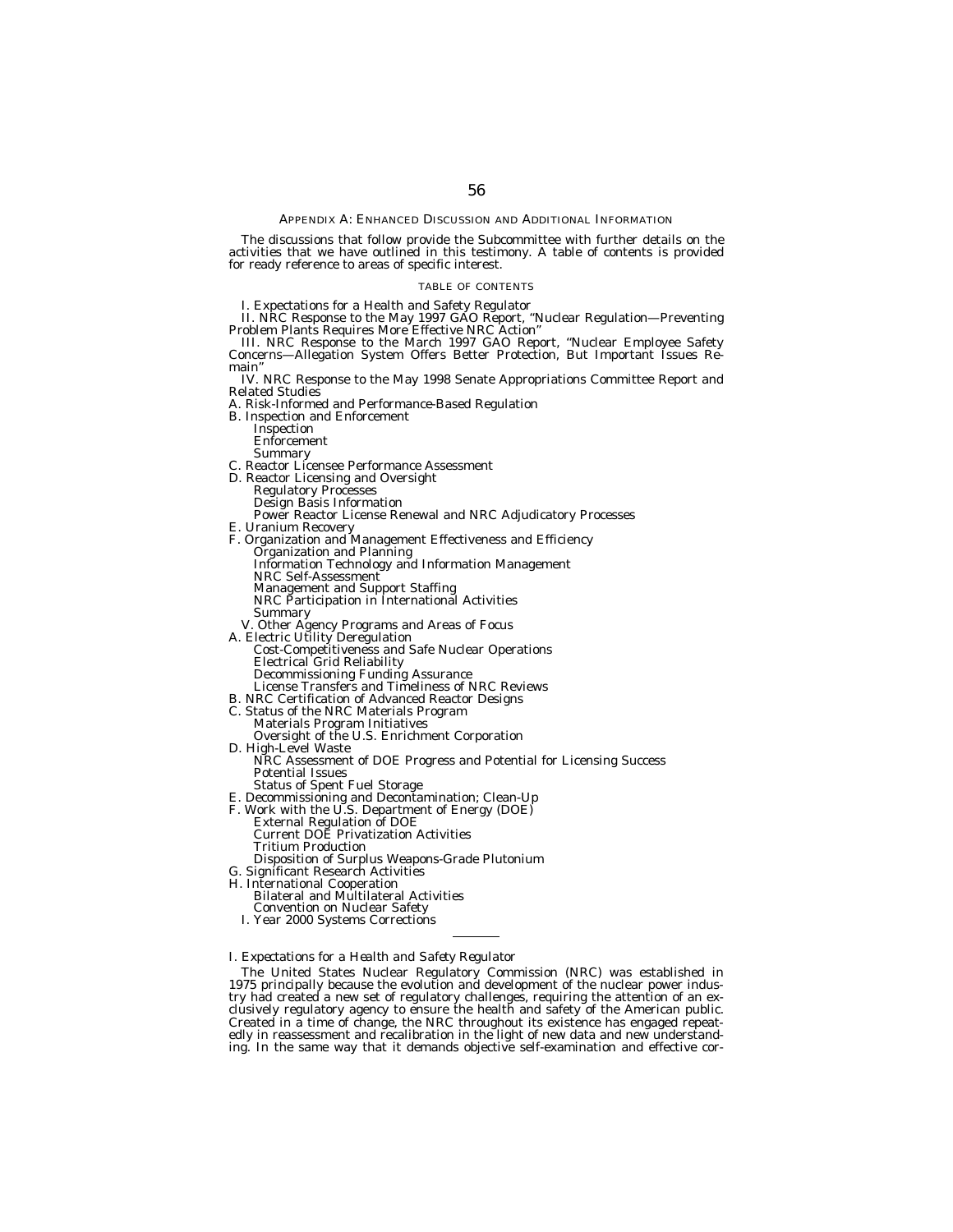rective action on the part of the regulated industry, the NRC recognizes that it must require the same of itself. The 3-years since the initiation of the NRC Strategic Planning and Rebaselining effort in 1995 have been a time of searching self-evaluation, as the agency has prepared to realign its regulatory policies and programs for nuclear power plants, to take into account the variety of changes that will result

from the shift to electric utility deregulation and associated utility restructuring .<br>In recent months, the NRC has been the subject of a number of critiques, some<br>of them sharply critical, from our Congressional appropri and other stakeholders. Whether or not one agrees with these criticisms, the NRC believes that they represent valuable input worthy of careful consideration. They also are an appropriate occasion for the agency to continue its own rigorous stock-taking; to assess objectively both the strengths and the weaknesses of NRC regulatory programs and policies; to understand better the impact of those programs and policies on those we regulate; to consider how effectively we have responded to change in the regulatory environment; and to give open-minded and objective consideration to the views and interests of our various constituents.

Many of the criticisms leveled recently have been perceived as driven by pressure from the nuclear power industry, with implied or overt accusations that nuclear power has become economically burdened as the result of NRC over-regulation. On<br>the other hand, the May 1997 General Accounting Office (GAO) report ("Nuclear<br>Regulation—Preventing Problem Plants Requires More Effective NRC well as the Union of Concerned Scientists and other constituent groups, have been vocal in criticizing the NRC for a lack of rigor in demanding strict adherence to clear safety standards, and in demanding, if anything, stronger NRC regulatory

oversight of its power reactor licensees.<br>We would submit that, as an independent regulatory agency—regardless of the<br>source of our fees—the NRC must be careful to focus on meeting our legislatively<br>established health and views of all our stakeholders, and while we must endeavor to accomplish our mission as effectively and efficiently as possible, we cannot afford to be propelled back and forth by every current in the river. In other words, given our health and safety mandate, and given the nature of the industries we regulate, we believe there is virtue in being deliberate—not sluggish, but careful and thoughtful—in analyzing,

In addition, in reviewing the criticisms that have been directed at the NRC regulatory process, it is important both for the NRC and for our stakeholders to keep in mind that the basic processes under criticism are the same processes that have resulted in the licensing and operation of 110 safe nuclear power plants. Today, 104 plants are operating to produce 20 percent of our nation's electricity, with an envi-<br>able record in terms of protecting the health and safety of the American people. That should not be taken to imply, by any means, that NRC processes are or should be above criticism—far from it. It does, however, suggest that caution should be exercised before making sweeping changes to ensure that seemingly desirable im-<br>provements, made in the interest of increased efficiency or diminished regulatory<br>burdens, do not turn out to have unforeseen adverse effects on of ensuring nuclear safety.

# *II. NRC Response to the May 1997 GAO Report, ''Nuclear Regulation—Preventing Problem Plants Requires More Effective NRC Action''*

In its May 1997 report, "Nuclear Regulation—Preventing Problem Plants Re-<br>quires More Effective NRC Action," the General Accounting Office (GAO) empha-<br>sized that, in order to achieve the NRC safety mission, it was critica mission to have a high degree of confidence in the ability of its regulatory program to ensure that the nuclear industry performs to high safety standards. The GAO observed that the NRC determination of adequate protection of public health and safety presumptively assumes that licensees will operate their facilities within approved designs and in accordance with NRC regulations. Within this context, the GAO report gave a number of specific criticisms, which included contending:

- that, for some plants, the NRC had not taken aggressive enforcement action to require licensee correction of safety problems on a timely basis;
- that the NRC needed to improve on early intervention and aggressive enforcement action, in order to prevent declines in nuclear plant long-term performance, and in order to increase the assurance that licensees are meeting high safety standards; and
- that the NRC was slow to place plants on the NRC ''Watch List.''

The GAO report recommended that the NRC develop strategies to take more aggressive action on safety deficiencies when they are discovered. Specific rec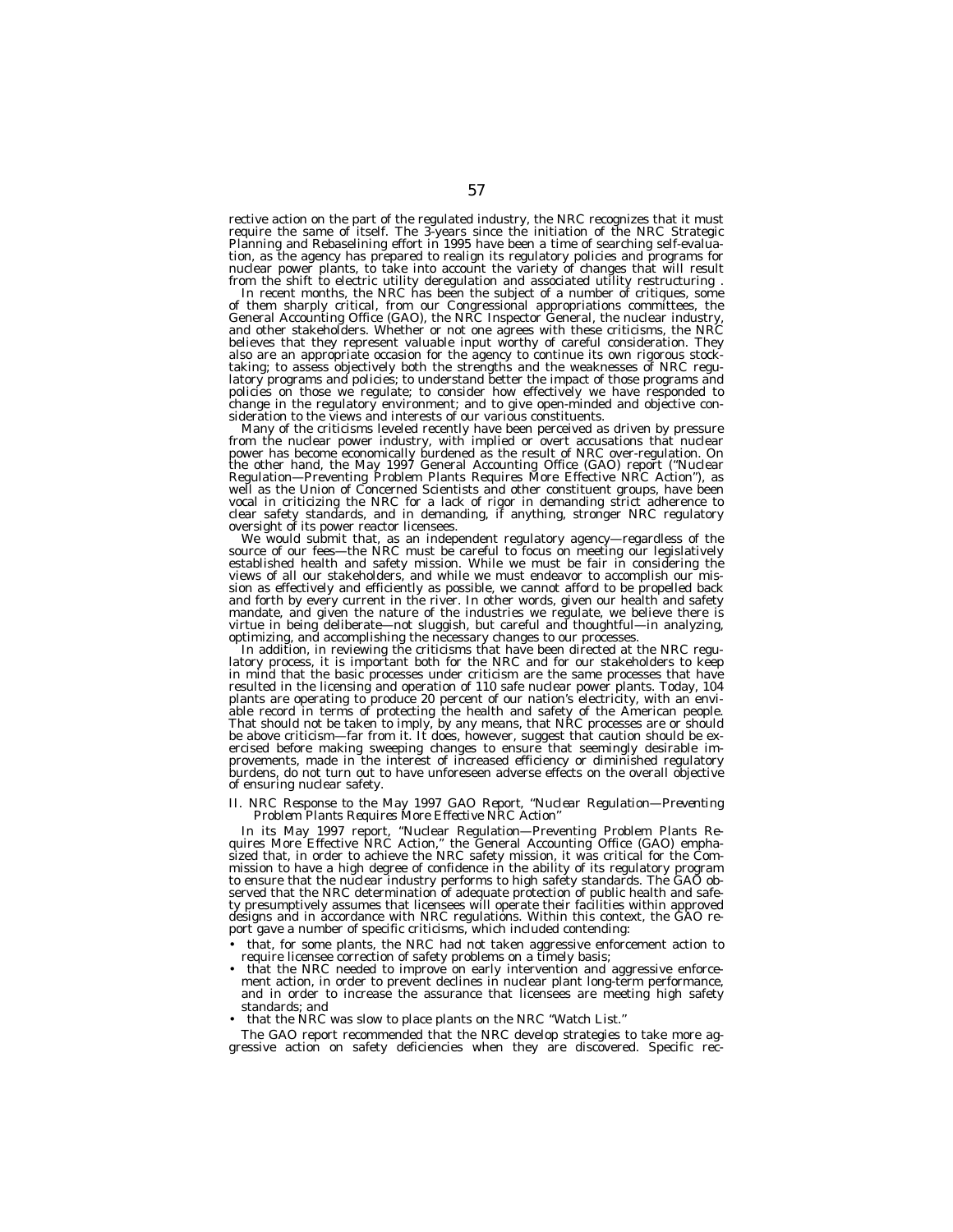ommendations included: (1) that NRC inspectors be required to document fully the status of licensee actions to address identified problems, including timetables for the completion of corrective actions and statements as to how the NRC will respond to nonconformances with planned actions; (2) that the NRC make licensee responsive-ness to identified problems a major feature of the Senior Management Meetings, to include clarifying the intended NRC response when problems go uncorrected; and (3) that the NRC assess licensee management competency as a mandatory component of the NRC inspection and assessment processes.

As indicated in its written response to the GAO report, the NRC has been developing—and in many cases already has instituted—a variety of improvements to its<br>reactor performance assessment processes that will address most of the GAO concerns. The NRC staff has worked extensively to develop improved performance indi-cators for use in the assessment of reactor licensees—including performance indicators that focus on the adequacy of licensee corrective actions. The Integrated Review of the NRC Assessment Process for Operating Commercial Nuclear Reactors (referred to as IRAP), is an extensive review by the NRC staff of all existing reactorrelated assessment processes. This review is still ongoing, and the final form of the IRAP has yet to be determined; however, in keeping with the recommendations<br>made by the GAO and others, early stages of the IRAP have considered such<br>changes as: (1) streamlining and integrating into a single process the b ments made; (3) improving the systematic use and categorization of data; (4) developing and using threshold criteria; (5) focusing on performance results; (6) providing opportunity for licensee response at appropriate stages; and (7) providing for Commission approval of actions taken at the Senior Management Meeting. [For additional detail on the IRAP and other aspects of licensee performance assessment, see Section IV.C of this testimony.]

Other NRC initiatives that relate to the GAO report criticisms involve a renewed emphasis on the purpose and use of the final safety analysis report (FSAR) and a review of NRC practices in following up on licensee commitments. The updated FSAR provides a current reference document to be used in routine safety analyses performed by the NRC, the licensee, and other interested parties. NRC inspection and licensing guidance has been clarified to re-emphasize the use of the FSAR in providing updated licensing basis information for the plant, and the need to review applicable portions of the FSAR and other licensing documents during inspections and licensing reviews. The NRC staff also is reviewing existing NRC processes for identifying, tracking, and verifying licensee commitments made to the NRC, to improve NRC staff and industry understanding and performance in this area. The NRC has begun discussions with the Nuclear Energy Institute (NEI) to determine whether changes in the NEI guidance document on licensee commitments might be mutually beneficial for licensees and the NRC.

In the area of assessing management competency, the Commission agrees that licensee management has a significant effect on plant operation and, by inference, on safety and risk. The NRC role is to provide oversight of generic aspects of utility organization and employee qualifications commensurate with the need to provide reasonable assurance of adequate protection, such as establishing minimum qualification requirements for certain positions. However, as the Commission recently reaffirmed, NRC inspection and assessment does not directly assess licensee management performance or corporate culture. Rather, the NRC inspection program emphasizes conducting performance-based (i.e., outcomes-focused) inspections in broad areas of facility operation and design, and, on the basis of inspection results, draws conclusions about the effectiveness of licensee management processes and controls. In addition, to be clear, NRC regulatory oversight does not extend to NRC involvement in the selection process for licensee managers.

#### *III. NRC Response to the March 1997 GAO Report, ''Nuclear Employee Safety Concerns—Allegation System Offers Better Protection, But Important Issues Remain''*

The NRC regulatory program places a high value on a work environment, within the licensee community, in which the highest standards of quality, integrity, and safety are understood to be in the best interest of the licensee and its employees and contractors. The NRC allegation program provides a way for individuals working in NRC-regulated activities and members of the public to provide safety and regulatory concerns directly to the NRC. For allegations involving potential wrongdoing, the NRC Office of Investigations (OI) works with the program offices on follow-up, in-depth investigation, analysis, and disposition—including enforcement action. For allegations of discrimination under Section 211 of the Energy Reorganization Act of 1974, the Department of Labor (DOL) provides an investigation and ad-judicatory process for complainant redress, and the NRC also may conduct its own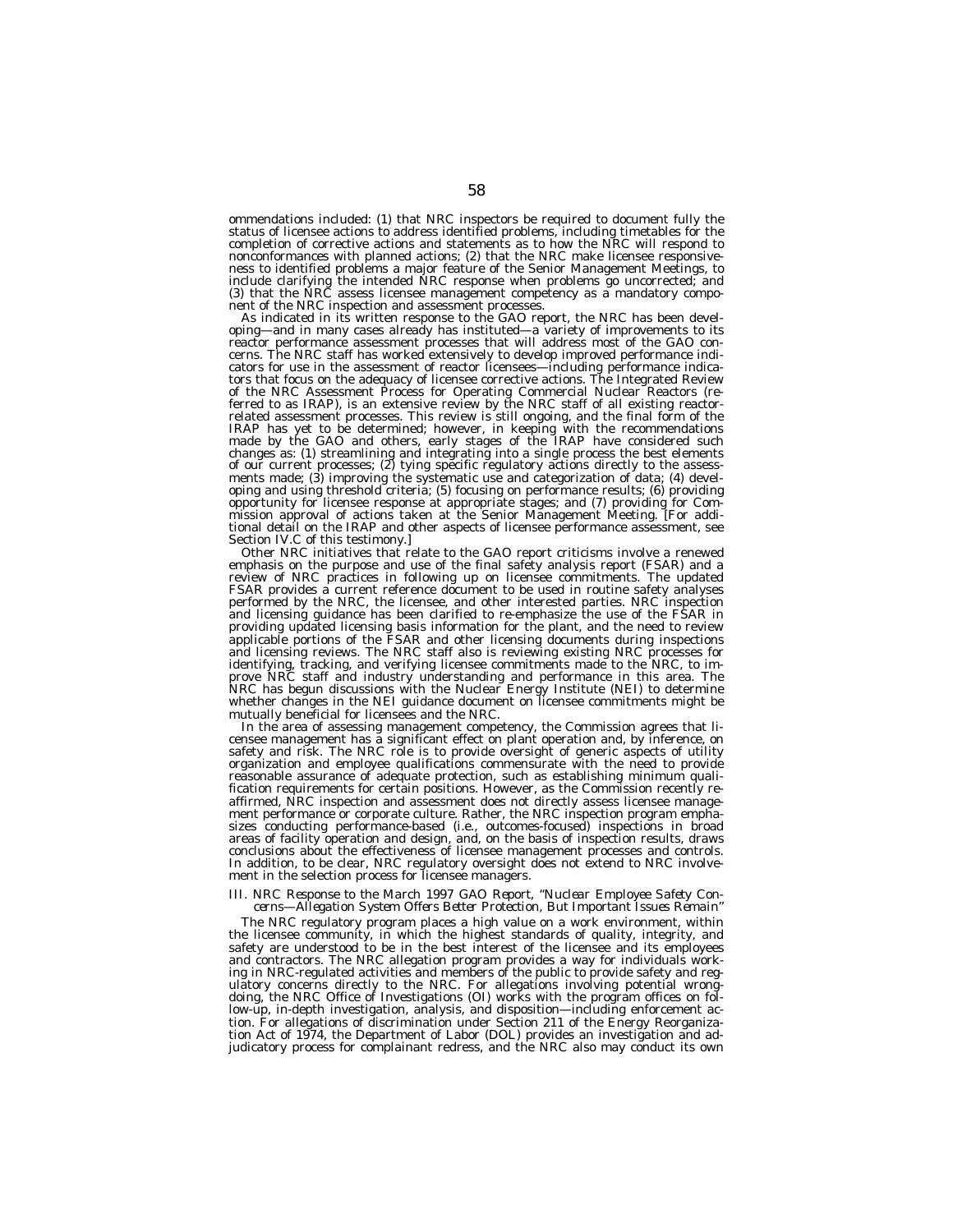investigation to determine the need for enforcement action. The Commission has taken aggressive action to improve the NRC treatment of allegations, and to promote within the overall licensee community a safety-conscious work environmentin which personnel at any level are encouraged to report concerns, and such that concerns are promptly reviewed, prioritized, investigated, and if warranted, corrected, with appropriate feedback to the individual.

In its March 1997 report, ''Nuclear Employee Safety Concerns—Allegation System Offers Better Protection, But Important Issues Remain,'' the GAO made a number of observations and recommendations for improvement relating to the following general areas: (1) the timeliness of the Department of Labor process for providing complainant redress under Section 211; (2) NRC capabilities for monitoring the allegation process; and (3) NRC knowledge of the work environment at nuclear power plants.

Over the past 18 months, the NRC has made a number of specific changes to its allegation program, some of which were in response to specific GAO recommendations, and some as part of internal NRC initiatives. In general, these changes have focused on emphasizing the importance of the allegation program and improving its implementation, including NRC processes for allegation receipt, documentation, tracking, follow-up, evaluation, and closure. Specific actions include the following:

The NRC Executive Director for Operations issued an announcement to agency employees expressing NRC management expectations for NRC staff handling of allegations, including comprehensive and timely allegation resolution and protection of alleger identity.

The NRC published a brochure that is provided to allegers. The brochure describes the NRC allegation process, the DOL process, and the extent to which the NRC can protect the identity of allegers.

The NRC staff developed and implemented an improved software package that has enhanced NRC capabilities for tracking and trending allegations, including tracking discrimination complaints from receipt through the completion of NRC investigative and enforcement activities as well as through the completion of DOL actions.

Standard training material on the allegation program has been developed and implemented, to ensure that NRC employees were current and knowledgeable on the important aspects of the allegation program, including treating allegers professionally and courteously.

The NRC developed standard formats for correspondence with allegers, to ensure that all necessary topics are discussed and all essential information is included in such correspondence. The format for acknowledgment letters requires a restatement of the allegations as understood by the NRC. Closure letters also now require a restatement of the concern, as well as a description of the NRC basis for closing the concern.

Special cover sheets were developed for allegation correspondence to increase NRC staff recognition of the special handling requirements needed to protect the identity of allegers.

The Senior Management Meeting assessment process was revised to include a discussion of insights gained from the allegation program, to assess licensee performance in establishing and maintaining an environment conducive to raising safety and regulatory concerns.

The NRC also has taken a number of actions specifically designed to improve the follow-up, investigation, and disposition of Section 211 discrimination complaints. The NRC Office of Investigations (OI) has enhanced its overall program in this area by: (1) ensuring an interview with each alleger that has established a prima facie case for Section 211 discrimination (including those under separate pursuit by the DOL); (2) increasing the level of OI involvement in the regional and program office Allegation Review Boards, including the analysis and disposition of discrimination complaints; (3) upgrading the oversight and training of field investigators involved in discrimination investigations; and (4) improving the timeliness and quality of OI reports. Given the complementary DOL jurisdiction in this area, the NRC has been working with the DOL on a range of actions designed to improve the DOL investigative and adjudicatory process. These include: (1) the transfer of Section 211 complaint investigation responsibility from the DOL Wage and Hour office to the DOL Occupational Safety and Health Administration (OSHA); (2) a draft revision to the NRC/DOL Memorandum of Understanding (MOU) related to Section 211 complaints, which I recently signed and forwarded to the Secretary of Labor for her signature; and (3) efforts in progress to develop draft legislation that, among other enhancements, would improve the effectiveness and timeliness for the DOL Section 211 investigative and adjudicatory process.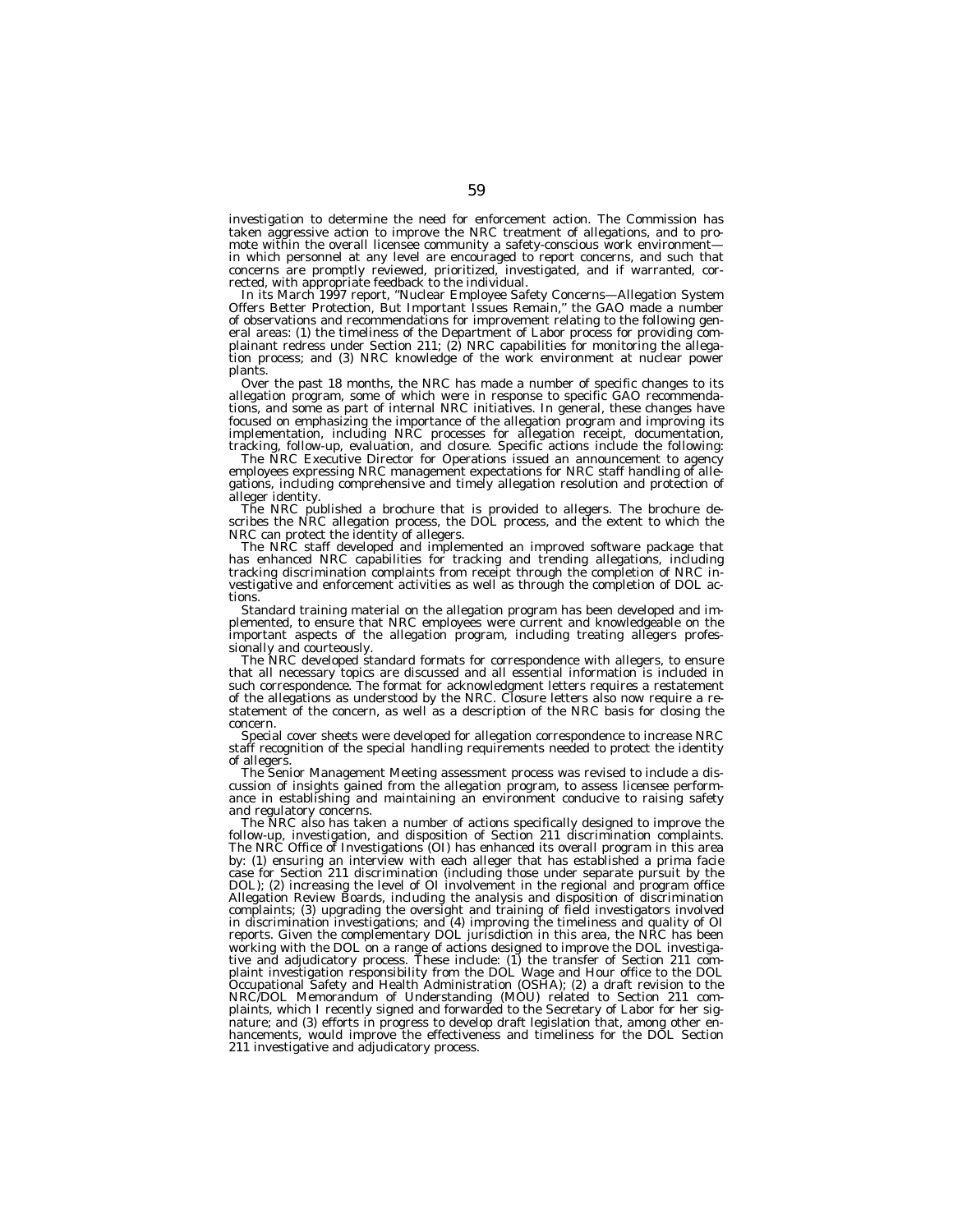Within the range of actions described above, the NRC has completed its imple-<br>mentation of all but three of the GAO report recommendations. Actions still in<br>progress or under consideration are as follows:

The NRC and DOL staffs have agreed on draft legislative changes that would make the timeliness requirements in Section 211 of the Energy Reorganization Act more reasonable, and would help to improve the effectiveness and timeliness of the DOL process. The NRC staff currently is preparing a paper that will forward these

proposed changes to the Commission for approval and submission to the Congress.<br>The NRC still is evaluating the GAO recommendation on routinely providing feed-<br>back forms in allegation closeout correspondence. Several samp conducted, and the NRC staff will soon provide a recommendation to the Commis-

sion on this matter.<br>The GAO recommended that the NRC improve its capabilities for assessing the work environment at licensee facilities. The Commission currently is reviewing an NRC staff paper that provides options for addressing this issue.

NRC staff paper that provides options for addressing this issue.<br>An additional area needing improvement was revealed when, in January 1998,<br>the NRC staff inadvertently revealed the identities of a number of allegers while<br> (FOIA). The NRC established a special team to evaluate the incident and make rec-<br>ommendations to management. The audit team found a flaw in NRC processes that<br>involved, in essence, two competing interests: (1) the need to quests receive a prompt and complete response, in keeping with statutory timeliness and release requirements and the Commission stance on openness and public access to information; and (2) the allegation management program mandate on protecting the identity of allegers. The release of alleger identities occurred because essentially no agency guidance or training existed to address the specific process of redacting allegation-related records when responding to an FOIA request, to prevent the release of alleger identities. In addition, the process for reviewing FOIA responses in the responsible organization had undergone an erosion of administrative barriers that at one time had included additional layers of review. In addition to the lack of procedures and training, NRC management found that there was no single point of accountability to ensure that allegation related material was not released inappropriately.

NRC management considers this to be a serious event that revealed a significant weakness in its processes. Because of the significance of this issue and the broad scope of corrective actions under consideration, the NRC Executive Council has become involved directly in the evaluation and resolution of this issue. The NRC staff is in the process of implementing 30 recommendations with the goal of preventing future releases. While the longer term corrective actions are being evaluated, the levels of review that had eroded have been reinstated and the Agency Allegation Advisor has been identified as the single point of accountability and assigned to review all FOIA responses involving allegation material.

## *IV. NRC Response to the May 1998 Senate Appropriations Committee Report and Related Studies*

As indicated earlier, in recent months, the NRC has been the subject of a number of critiques, beyond the GAO, some of them sharply critical, from Congressional committees, the nuclear industry, and other sources. Some of the principal sources include:

The June 1998 Senate Committee on Appropriations Report Language

The June 1998 House Committee on Appropriations Report Language

A study by Tim Martin Associates

In this section of the testimony, we will attempt to characterize those recent criticisms and to provide, for the record, an objective and thorough response. The criticisms have been grouped into the following categories: (1) risk-informed and performance-based regulation; (2) reactor inspection and enforcement; (3) reactor licensee performance assessment; (4) reactor licensing and oversight; (5) uranium recovery; and (6) NRC organization and management effectiveness and efficiency.

*A. Risk-Informed and Performance-Based Regulation* In this topical area, the basic criticisms are summarized as follows:

Licensees expend considerable resources on NRC requirements that are not related to safety or are of low safety significance.

The NRC needs to create a graded safety value scale.

The NRC needs to develop and adhere to clear Safety Goals.

The NRC needs to accelerate the move to risk-informed and performance-based regulation.

The NRC has been moving and will continue to move toward making the entire NRC regulatory framework—related to both nuclear reactor safety and nuclear ma-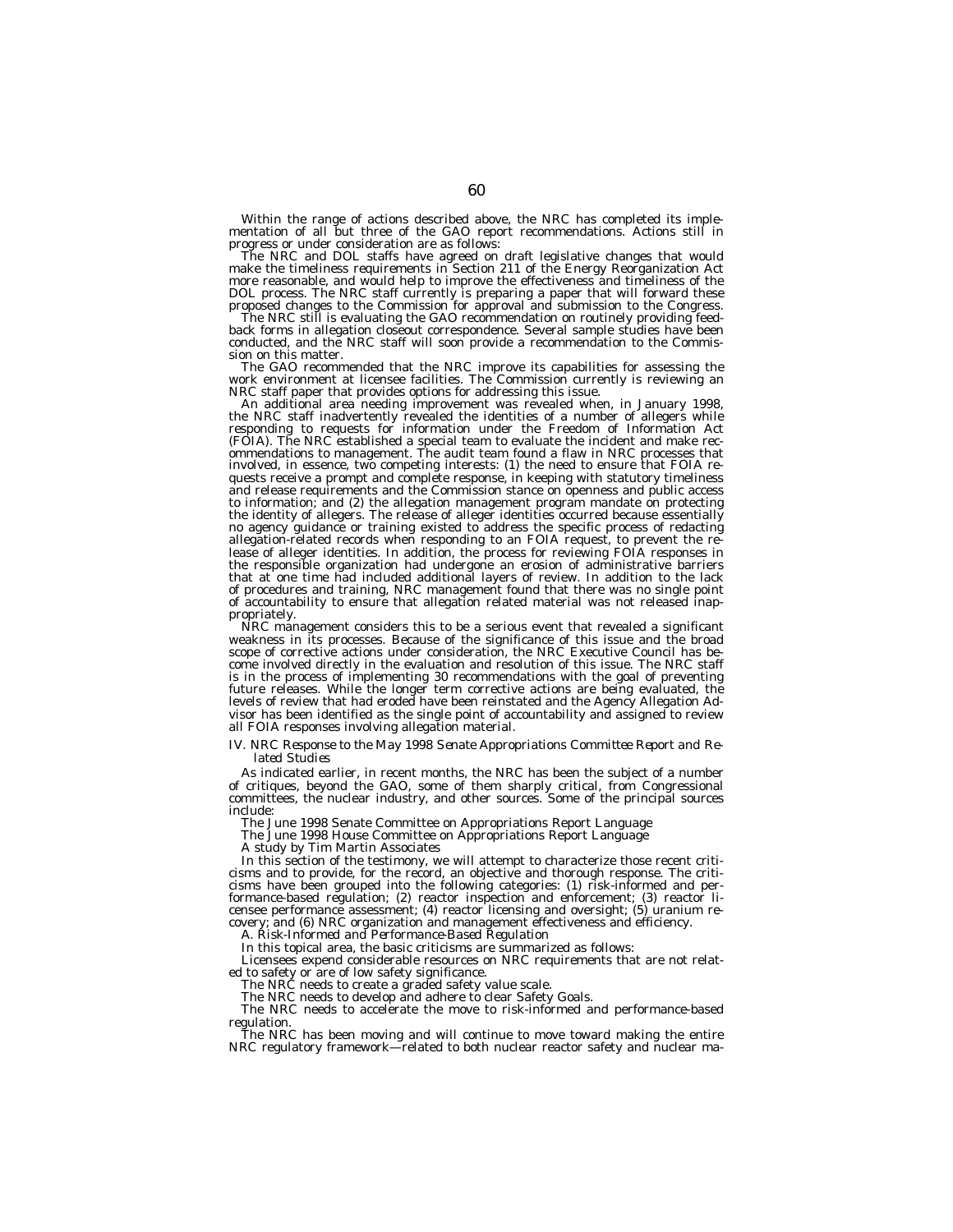terials safety—more risk-informed (i.e., such that areas of highest risk receive the greatest focus), and, where appropriate, more performance-based (i.e., more resultsoriented and more open to allowing licensee flexibility in how to meet NRC regulatory requirements). The overall goal of this adjustment in regulatory approach is to enhance safety decision-making, to improve efficiency, and to reduce resources devoted to issues with low safety significance. As discussed below, a significant number of NRC efforts related to risk-informed regulation have been initiated and are ongoing. Nevertheless, the NRC recognizes that the pace of its actions in this area should be accelerated, and that improvements are warranted.

The NRC has been using risk information in some generic and plant-specific regulatory activities for several years. In 1986, the Commission issued its policy statement on Safety Goals which characterized the acceptable individual and societal risk from accidents at nuclear power plants. The Commission recently has approved the development of guidelines for applying the Safety Goals and their subsidiary objectives in plant-specific regulatory activities. In 1993, a Regulatory Review Group (RRG) was established to study power reactor regulations and related processes, placing special attention on the potential for using performance-based requirements and guidance in place of prescriptive requirements and guidance. In its final report, the RRG discussed several areas in which NRC process changes could allow significant reductions in industry and NRC resource demands without adversely affecting the level of safety at operating plants.

As one result, the Cost Beneficial Licensing Action (CBLA) program was created in 1993 to increase NRC management attention and provide a more expeditious review of licensee requests that seek to modify or delete requirements that have a small effect on safety and are costly to the licensee to implement. As of June 29, 1998, of the 305 CBLAs submitted since 1993, 238 have been approved, resulting in cost savings (based on licensee estimates) of over \$1.25 billion over the life of the plants.

An important longer-term effort is the Technical Specification Improvement Plan (TSIP), resulting in the development and use of Improved Standard Technical Specifications (ISTS)—designed to focus NRC and industry resources on the more safety significant aspects of nuclear plant operation. NRC effort and industry input on this initiative began in 1986, and culminated in the initial ISTS publication in 1992, with a revision in 1995. Currently, 56 plants (92 units) have volunteered to convert their plant technical specifications to the ISTS, and 18 plant conversions (involving 28 units) have been approved. Owners groups project annual savings of between \$150,000 and \$1.13 million per site from the program. Plants that have made this conversion incur savings because of less restrictive surveillance (testing) requirements on specified equipment, as well as from the significant decrease in the postconversion rate of needed license amendments.

In part because of the RRG efforts, the NRC formulated its Probabilistic Risk Assessment (PRA) Policy Statement and its PRA Implementation Plan. The Commission PRA Policy Statement, first proposed in 1994 and published in August 1995, identified the following goals: improved decision-making, more efficient use of NRC staff resources, and reduced burden on licensees. The PRA Implementation Plan, first issued in August 1994, consists of more than 100 initiatives to enhance the use of risk information in regulation of both power reactor and nuclear material licensees, as well as efforts to move appropriately toward more performance-based approaches. In addition, the Commission has encouraged the consideration of risk information in all regulatory activities.

As part of the PRA Implementation Plan, the Commission recently approved for publication generic regulatory guidance, in the form of a regulatory guide and standard review plan, that will support implementation of risk-informed regulation of power reactor licensees, by providing guidance on how to use PRA information to support and evaluate plant-specific changes. In addition to the generic guidance documents, application-specific guidance has been developed and issued for the areas of technical specifications, in-service testing, in-service inspection of piping, and graded quality assurance. Each of these approaches has been proven successful in pilot applications at specific power reactor licensees. In the coming year, the NRC will give increased focus to the review of license amendments and other programmatic changes through the use of these guidance documents.

The NRC also is working with the Nuclear Energy Institute (NEI) on a pilot applications program in which NEI will identify areas where regulatory requirements and plant operations can be simplified with minimal impact on plant safety. The NRC plans to participate in a study by the Center for Strategic and International Studies (CSIS) on risk-informed and performance-based regulation at the NRC, which also should be useful in formulating further recommendations for change.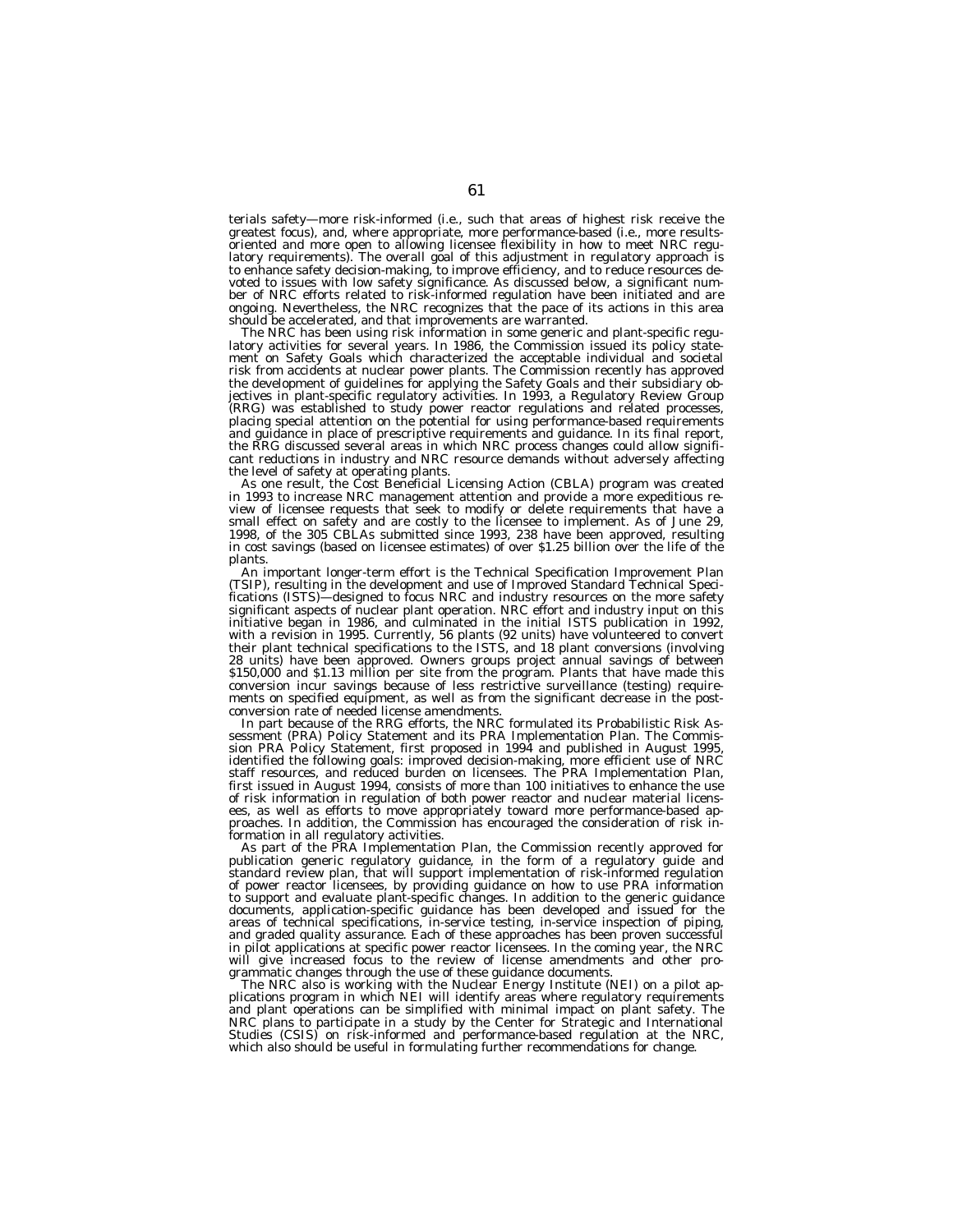The Commission also has sought to increase regulatory effectiveness through cer- tain rulemakings. These rule changes have been directed toward incorporating riskinformed and performance-based approaches, where appropriate, as well as toward reducing the regulatory burden associated with overly conservative requirements, and eliminating the need to seek exemption from overly prescriptive requirements. As one example, on September 12, 1995, the Commission approved the issuance of<br>a revision to 10 CFR Part 50, Appendix J, "Primary Reactor Containment Leakage<br>Testing for Water-Cooled Power Reactors." The revision added an vide procedures under new regulations that enable the shipment of decommissioned reactor steam generators to a disposal facility, without undergoing a specific steam generator transportation certification process. A third example is the NRC Maintenance Rule—made effective in July 1996 and currently undergoing certain proposed revisions—which uses a risk-informed and performance-based approach to ensure the availability and reliability of key structures, systems, and components in power reactor facilities. The NRC will continue its review of existing regulations to identify additional opportunities in which NRC requirements can be made more risk-in-

formed and, as appropriate, performance-based.<br>The NRC also has revised guidance for reactor inspection activities to incorporate<br>risk insights and to be more performance-based. These revisions provide guidance on using risk insights to help plan inspection activities, to evaluate the significance of inspection observations and findings, to evaluate the adequacy of licensee assessments that have probabilistic risk elements in their bases, and to support enforcement activities. Incorporating risk insights into inspection procedures is expected to result in more efficient NRC inspections, since it wi being pursued, with the overall goal of having a fully risk-informed baseline inspec-

tion program. Finally, NRC staff training in risk concepts and practices is being carried out as part of the PRA Implementation Plan. The NRC has mandated training on risk-informed guidance and policy for NRC management and technical staff, including site resident inspectors. Senior reactor analyst positions also have been established and filled with specially trained PRA specialists in each regional office and in head-quarters, to serve as a primary resource for incorporating risk insights and risk per-

spectives into reactor inspection, enforcement, and assessment activities.<br>With respect to nuclear materials safety, we have used a variety of risk-informed,<br>and, where appropriate, performance-based approaches to analyze trial and medical uses of nuclear material. We are developing a comprehensive conceptual framework for applying risk-informed and performance-based regulation in nuclear materials applications. We will use this framework to identify areas in which the increased use of risk-informed methods will enhance safety and regulatory efficiency. For some nuclear materials devices and facilities, the nature of the risks, the types of facilities, or other factors may indicate that more traditional approaches should be used. Overall, we anticipate that this framework will better focus our regulatory resources on the most risk-significant aspects of nuclear materials usage.

In summary, the Commission remains committed to making the entire NRC regulatory framework more risk-informed and, where appropriate, more performancebased. Short-term actions are being implemented to increase the priority, management attention, and pace of implementation. These include steps to ensure more prompt review of risk-informed reactor licensing submittals, the establishment of a lead Project Manager for the coordination of risk-informed and performance-based licensing actions, and a management oversight steering committee to provide policy, technical and priority guidance on risk-informed regulation. We will continue to pursue longer-term activities as identified in the PRA implementation plan.

*B. Inspection and Enforcement*

*Inspection.—*The power reactor inspection program serves an important role in enabling the NRC to fulfill its mission of ensuring public health and safety. This program is designed, through audits of licensee activities, to identify safety problems independently at an early stage, before significant safety events occur. The NRC has defined the minimum set of inspections necessary to meet this objective as the Core Inspection Program. Core inspections are performed at all sites, independent of licensee safety performance. These inspections are intended to emphasize observation and evaluation of those ongoing facility operations and supporting activities that are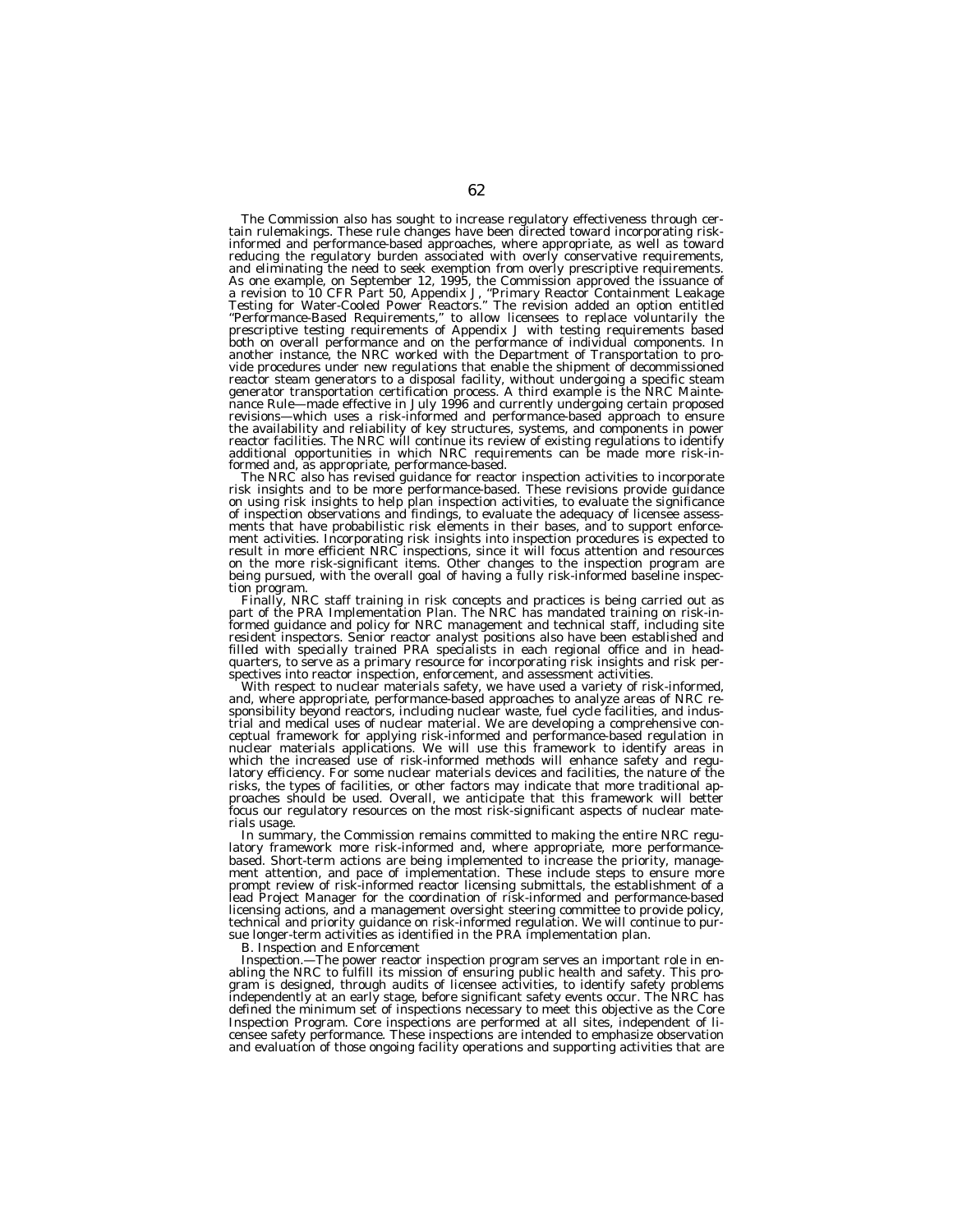most important to reactor safety. The NRC uses additional inspection effort (beyond the core program) on a plant-specific basis to gain additional insights into licensee performance in selected areas in which (1) the core program has identified problems; (2) off-normal events require follow-up; or (3) emerging safety issues require resolution.

In this area, the basic criticisms are summarized as follows:

As nuclear power plant safety and efficiency have improved, regulatory burdens have not decreased in a commensurate manner.<br>The level of inspection effort at reactor power plants does not vary in keeping

with variations in actual plant safety performance.<br>The NRC inspection program focuses on some activities with very low impact on<br>safety.<br>The NRC recognizes that the safety performance of U.S. nuclear power plants has

improved over the past decade as the industry matured. In fact, we believe that NRC oversight has contributed to and helped to maintain that improvement. The average number of NRC inspection hours per plant has been reduced, from 3,100 in 1990 to 2,500 in 1997, and we are evaluating further reductions to the inspection<br>program. However, part of the NRC caution in approaching these reductions is<br>based on past experience—in which, when the NRC reduced its area, some licensees also reduced their vigilance in that area, with the result that<br>performance declined. A recently identified example was the decline in attention<br>that had occurred, across the industry, on maintaining t addition, we note that, while overall safety performance has improved, some plants<br>continue to experience significant problems. These plants require significant agency<br>resources for the identification of safety issues and

tion received by the best performing plants and plants that experienced performance problems, as well as to provide a performance-based allocation of inspection re-sources (beyond the core inspection program). Currently, inspection effort for plants experiencing performance problems significantly exceeds the core inspection pro-

gram. Notwithstanding the changes made to date, we acknowledge the need for addi- tional improvements, and the NRC has both short- and long-term actions underway to address the concern with the inspection program focus, including the focus of the core inspection program. The inspection program has shifted away from programmatic reviews toward a more performance-based approach. The NRC also has initiated several activities to increase the incorporation of risk information into inspection planning and execution. The NRC has issued guidance on risk-informed inspection practices, providing inspectors with expectations and guidelines on (1) the relationships between PRA and defense-in-depth, (2) the integration of non-probabilistic considerations with PRA, (3) the communication of PRA insights to licensees, and (4) the expected level of inspector PRA use. In addition, as mentioned earlier, several training courses have been developed for inspectors and managers, to increase the NRC staff level of understanding on PRA uses in various regulatory applications.

As a longer-term action, the NRC will review its inspection program, including program structure, focus, and requirements/procedures, beginning in October 1998. This review is intended to determine whether the inspection program achieves its intended goals, to identify and eliminate unnecessary inspection requirements, to improve the risk-informed focus, and to improve program efficiency.

*Enforcement.—*NRC enforcement jurisdiction is drawn from the Atomic Energy Act of 1954, as amended, and the Energy Reorganization Act (ERA) of 1974, as amended. The NRC enforcement program supports the NRC safety mission by seeking to prevent, at NRC-licensed facilities, events with impact on public health and safety, through deterrence, through prompt problem identification, and through prompt, comprehensive corrective action.

The NRC Enforcement Policy seeks to support this overall goal, articulated in the NRC Strategic Plan, by addressing non-compliances in a graded approach. The enforcement process begins by categorizing the significance of each violation, within the context of associated inspection findings. Four levels of severity are used to differentiate violations according to their safety significance. Severity Levels I, II, and III are used to characterize violations of significant concern, and violations at these levels (referred to as ''escalated enforcement actions'') also may result in civil pen-alties. Severity Level IV violations, which individually are somewhat less significant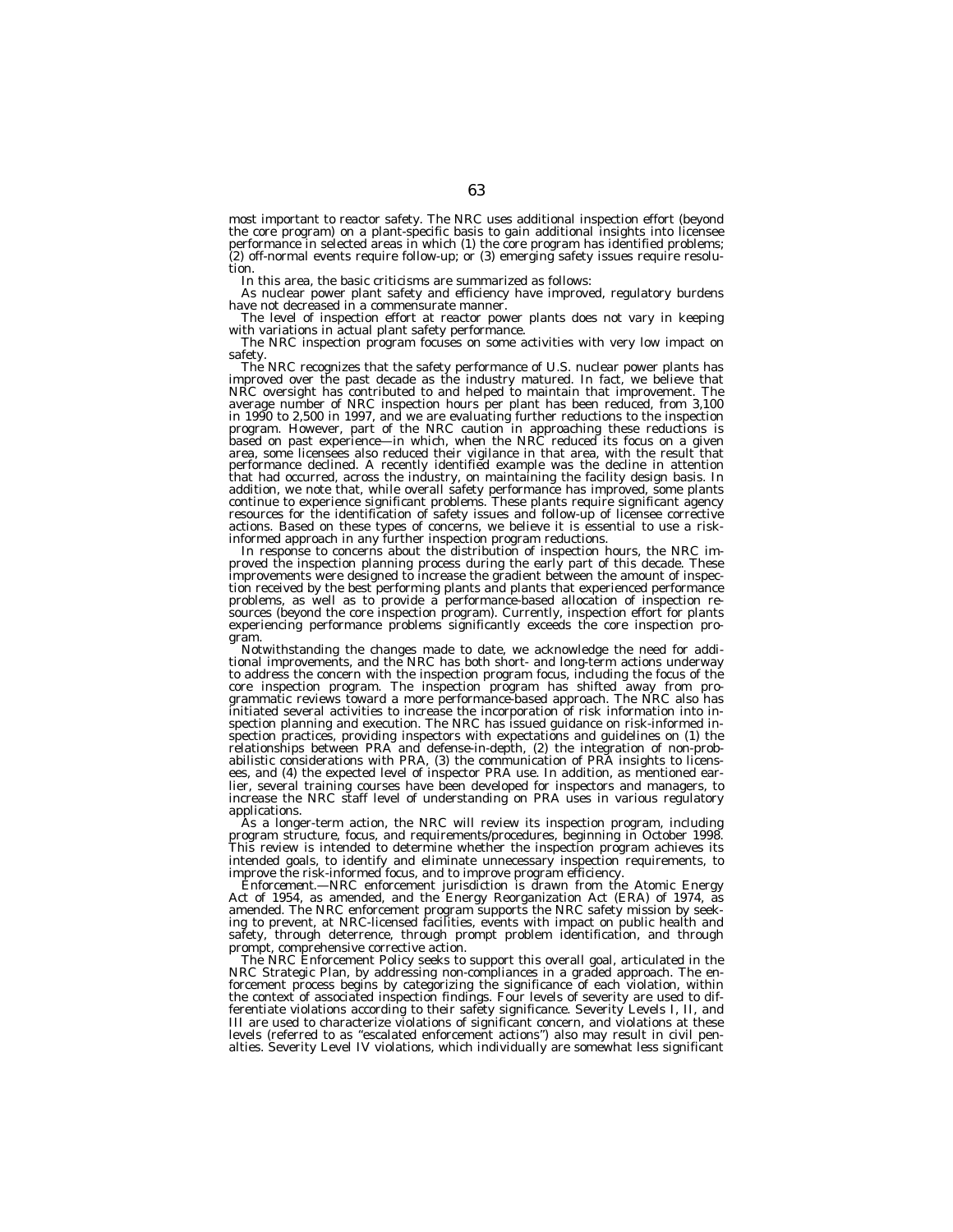(and are referred to as ''non-escalated actions), may result in Notices of Violation, but do not result in civil penalties. Violations considered to be of minor concern do not result in formal enforcement action, and generally are not documented. To provide incentives for licensees to promptly identify and correct problems associated with violations, decisions on whether to issue a civil penalty for a significant violation, as well as decisions on whether to issue a Notice of Violation for a less significant violation, are based largely on the associated licensee efforts to identify and

correct the circumstances that led to the violation.<br>Within this graded approach, it is important to consider that the NRC does not Within this graded approach, it is important to consider that the NRC does not<br>find it appropriate to wait for an event or an actual safety consequence before tak-<br>ing enforcement action. The primary reason for taking acti violations is to identify and correct problems early (as well as to track emergent<br>trends) in the interest of deterring more significant issues. As a result, when evalu-<br>ating the significance of a violation, NRC considers In addition, the NRC considers whether the violation involved repetition, willfulness, pervasiveness, licensee management involvement, or other characteristics that

may make the violation more safety significant.<br>Within this area, the basic criticisms are summarized as follows:<br>The NRC needs to abandon its unsound reliance on an approach that rigidly de-

mands strict compliance with the regulations, regardless of safety significance.<br>Similarly, the NRC focuses unduly on "paper compliance" rather than emphasiz-<br>ing risk-informed considerations.<br>The recent sharp increase in performance.

The cost of responding to violations of low severity is excessive.

NRC civil penalties are excessive.

The NRC enforcement program is overstaffed.

The NRC enforces regulations inconsistently. As stated above, the NRC uses enforcement to emphasize to its licensees the need to prevent violations, and when violations occur, the need to identify and to address the issues associated with them before they manifest themselves as significant events or challenges to safety systems. However, because most of the violations identified are relatively low-level, the majority of enforcement actions issued are low level. The NRC recognizes the resource demands associated with responding to these non-escalated enforcement actions, and has taken several short-term actions to reduce the licensee burden in this area. The efforts underway (some of which merely involve exercising self-discipline in carrying out existing NRC policy) include: (1) ensuring that the NRC staff gives credit for licensee actions in both identifying and correcting violations in deciding whether to cite a low-level violation; (2) not requiring a written response when low-level violations are issued and corrective actions are addressed sufficiently in writing elsewhere on the docket (e.g., in a Licensee Event Report); (3) providing more consistent treatment when multiple violations are identified with a common root cause; and (4) clarifying NRC staff guidance for the treatment of violations identified as the result of licensee corrective actions. In short, the intent is to simplify the disposition of these types of violations. In addition, as part of ongoing efforts, such as the NRC enforcement policy revision and request for public comment issued in May 1998, the NRC will seek to identify other measures to improve consistency and to ensure a safety focus in documenting and dispositioning violations. The intent is to encourage prompt identification of problems, to ensure corrective action commensurate with risk, and not to have problems linger which could have a cumulative safety impact. The intent of enforcement is to improve performance. The short-term and long-term actions the NRC has underway should address the greatest concerns. We are expediting these changes.

The NRC recognizes that civil penalties have increased since the 1995 revision to the Enforcement Policy. A significant factor in this increase appears to be due to increased headquarters involvement in the evaluation process, which has improved region-to-region consistency but also has resulted in the increased identification of situations that warrant escalated action. In general, the NRC believes that its practices involving Severity Level I, II, and III violations and civil penalty assessments are appropriate. However, as part of the improvements discussed in this area, the NRC intends to consider the need for additional changes in the escalated enforcement process.

For licensees and other stakeholders, the area clearly of more concern has been the sharp increase in the number of non-escalated enforcement actions from 1995 to 1997. In fact, the NRC does not believe that this increase reflects a decline in reactor safety performance. Rather, the increase is due, at least in part, to our ef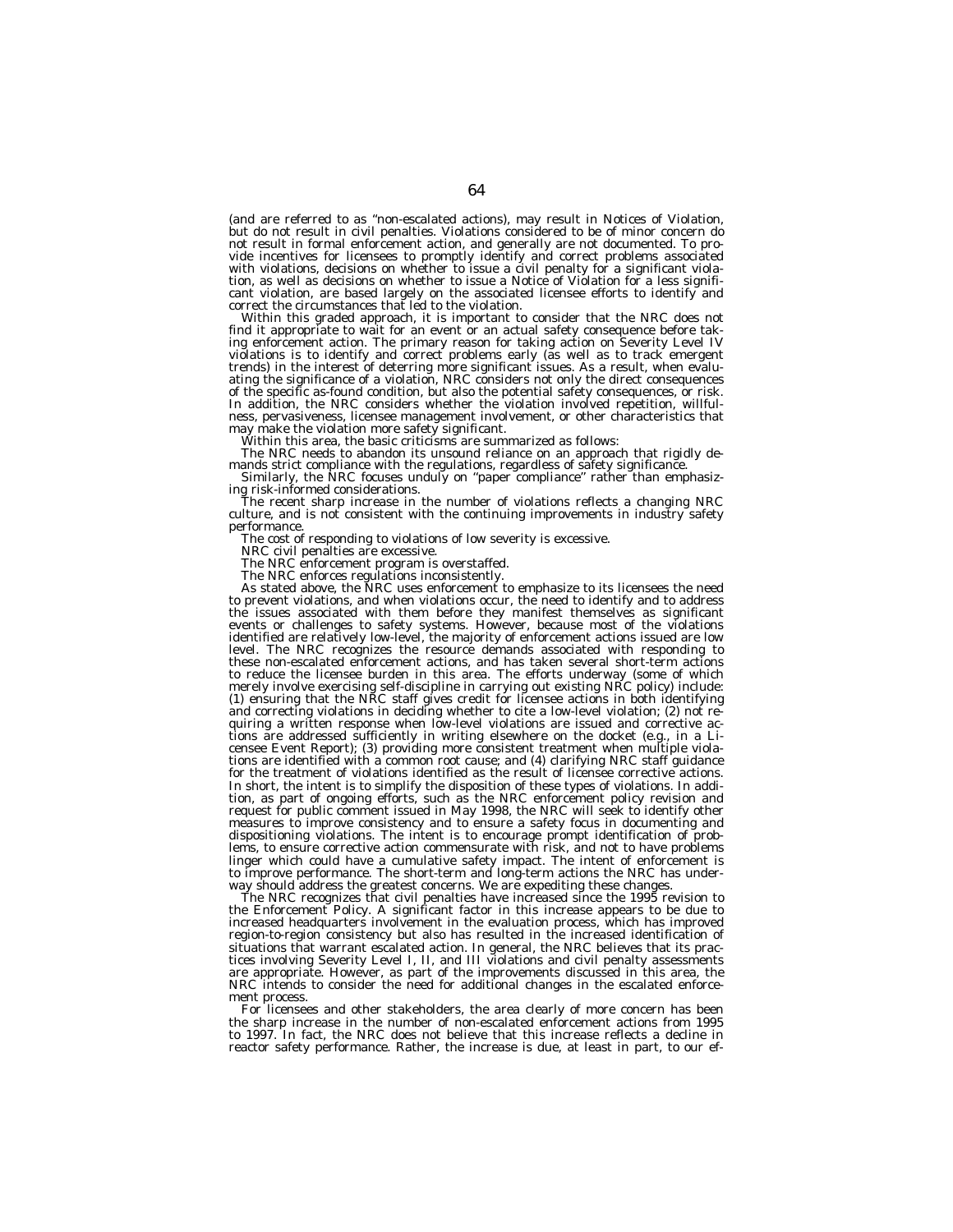forts to improve the quality and consistency of the inspection and enforcement programs and to an increased focus on compliance. Inspection guidance issued in fiscal year 1996 resulted in a significant improvement in the consistency of documenting inspection findings, which in turn resulted in additional violations. Also, following pivotal inspections at the Millstone Station and other facilities, NRC management placed a greater focus on ensuring that the nuclear plant licensing basis has been maintained, including maintaining an accurate Updated Final Safety Analysis Report. Special initiatives, such as maintenance and design inspections, also have con-tributed to the increased number of violations. The unanticipated increase in Severity Level IV violations has led to a sharpened focus on long-standing issues related

The NRC has recognized for some time that the relative consistency of Enforcement Policy implementation associated with Severity Level I, II, and III violations is not demonstrated to a commensurate degree for non-escalated actions. Histori-cally, the level of enforcement staff resources has only allowed oversight of enforcement actions of higher significance. The resulting minimal oversight of low level enforcement activities, typically comprising approximately 90 percent of all enforce-ment actions, has allowed inconsistent enforcement practices to develop. In recognition of this problem, additional staffing was added to the enforcement staff within the past several months, to oversee, in part, the consistency and control of low-level violations. As an additional measure, the NRC has increased the headquarters oversight and coordination of the appeal process for disputing low-level violations issued by NRC regional offices, ensuring the opportunity for a headquarters review of licensee disputes regarding whether a violation actually exists, its severity level, or<br>the appropriateness of the sanction. To ensure consistency in the specific areas of<br>the Maintenance Rule and 10 CFR 50.59, special enfor

the measurement actions.<br>
Additional efforts planned in this area include: (1) further meetings with stake-<br>
holders to obtain additional perspectives on enforcement and to consider the need for further change; (2) improvements to existing guidance on the threshold separat-ing Severity Level IV violations and minor violations; (3) the development of additional guidance on how risk insights should be factored into enforcement decisions, as well as on the use of ''regulatory significance'' in evaluating enforcement actions; (4) additional training on the results of these changes and initiatives; (5) internal audits of the consistency of issuing low-level violations; and (6) closer coordination

between inspection and enforcement activities.<br>*Summary.*—In summary, the NRC is aware of the impact and resource demands<br>that the inspection program place on its licensees, and plans to institute a compartitude in the inspection program. The NRC also is mindful of the licensee burden<br>prehensive review of this program. The NRC also is mindful of the licensee burden associated with NRC enforcement actions. As described above, we will reinforce ex-isting policy provisions and seek additional measures to ensure that enforcement actions are not unnecessarily burdensome, and we will focus on ensuring that NRC enforcement actions are based appropriately on safety significance. Further review of the enforcement program will be conducted as described above. Program changes and training for both inspection and enforcement will emphasize a risk-informed and performance-based approach.

*C. Reactor Licensee Performance Assessment*

Inspection, enforcement, and assessment all play a role in evaluating reactor licensee performance to provide reasonable assurance of the adequate protection of public health and safety. The specific role of assessment is to integrate individual insights, and to arrive at an overall conclusion (broader in scope and/or longer in term) with respect to licensee safety performance. Currently, the NRC uses several processes to assess the safety performance of nuclear reactors, including: (1) Plant Performance Reviews (PPRs), conducted every 6 months by regional managers; (2) Systematic Assessments of Licensee Performance (SALPs), conducted every 12 to 24 months by agency middle managers; and (3) Senior Management Meetings (SMMs), conducted every 6 months by agency senior managers, until recently, when the Commission directed that SMMs be held annually. These processes were developed and implemented at different times over the past 18 years to address specific agency concerns, each intended to strengthen the NRC assessment of plant performance and to identify performance issues, in order to focus agency resources on plants warranting additional inspection, and to ensure that problems are corrected before a serious decline in nuclear safety emerges.

Within this area, the basic criticisms are summarized as follows:

NRC reactor performance assessment processes lack clear, objective assessment criteria.

Specifically, the NRC has no clearly defined criteria for placing nuclear power plants on the NRC ''Watch List.''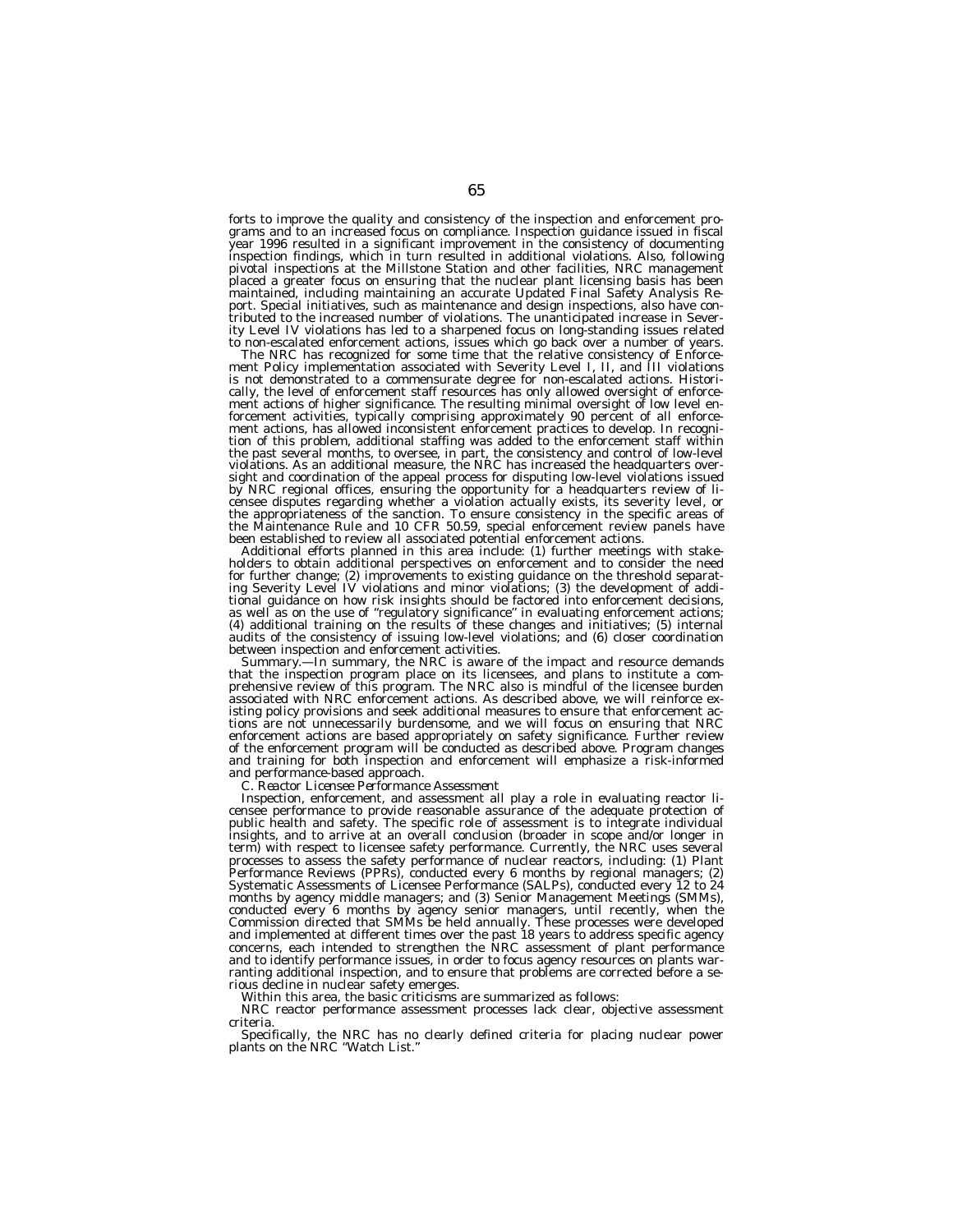NRC reactor performance assessment processes are too resource intensive, both for licensees and for the NRC.

In general, the NRC agrees that these criticisms form the basis of specific agency initiatives that are intended to address these very concerns. These initiatives are discussed below.

In 1996, the Commission directed that a study of the SMM process be performed. A consultant, Arthur Andersen, conducted a study and recommended a number of improvements. Many of these recommendations have been incorporated, including: (1) increased emphasis on objective, quantitative information; (2) development and use of performance indicator trending methodology; (3) increased participation at the SMM to ensure a broad perspective; (4) improved process facilitation at SMMs; and (5) improvements to the quality and format of the data provided to SMM participants.

The focus on increasing the objectivity of the SMM process led to additional scrutiny of the entire NRC function of reactor performance assessment. While each of the NRC assessment processes has been subject to periodic, detailed reevaluation, it became clear that the agency had never conducted an integrated review of the entire assessment function. Recognizing the need for such a broad-scope review, in 1997 the Commission initiated an Integrated Review of the NRC Assessment Process for Operating Commercial Nuclear Reactors (referred to as IRAP). The IRAP was conceived as a two-phase effort, with the objective of the first phase being the development of a single, integrated assessment process that is more objective, more scrutable, and less resource intensive than the current mix of processes. Phase two, scheduled to begin in October 1998, will direct a similar level of scrutiny at the NRC reactor inspection program.

Early in the concept development stage, the NRC met with representatives from the Nuclear Energy Institute (NEI), the Union of Concerned Scientists, and other members of the public to get their views on the objectives, scope, and outputs of NRC assessment. In March 1998, the IRAP team forwarded an initial assessment concept to the Commission for consideration. The Commission directed the NRC staff to solicit public comments on this proposal, and provided general principles for assessment activities. As development of the process continues, the NRC plans to conduct meetings and workshops with the public and the industry, and to discuss possible alternative approaches, including a recent NEI proposal on risk-informed and performance-based reactor licensee oversight.

The current assessment processes depend on both qualitative and quantitative information. Recognizing the value of clear, quantitative assessment criteria, the Commission already has initiated several improvements to the current assessment processes to improve objectivity, consistency, and scrutability. The improvements include: (1) an increased focus on plant safety performance indicators; (2) more systematic processing and comparison of regulatory performance data in the areas of human performance, enforcement, allegations, and risk; and (3) a structured analysis of performance data in a publicly released plant issues matrix (PIM) for each plant.

The NRC will continue to work with its stakeholders to identify and develop quantitative indicators. As progress is made, the shift to a more quantitative set of measures will continue. However, existing high-level quantitative performance indicators are slow to respond to actual declines in safety performance (in some cases involving multi-year response times). Most of the current performance indicators are event-based and do not provide a leading indication of trends in licensee safety performance. GAO reports in the past have been critical of the lack of leading indicators in the NRC performance assessment process. Therefore, although NRC will increase the use of quantitative information, we also will continue to make use of qualitative insights. The Commission has directed the NRC staff to work closely with NEI to determine the merits of their proposal for an assessment process based on quantitative performance indicators. This action is currently in progress.

In addition, as noted above, the SMM has been moved from a semiannual to an annual schedule beginning in fiscal year 1999. This adjustment coincides with other changes to the various NRC assessment processes, and is commensurate with the overall improvement in industry performance and the slow rate of change in the performance of individual plants. This short-term change will result in some resource savings; however, we hope to achieve more dramatic resource savings from the successful development and implementation of the integrated assessment process discussed above, particularly as redundancies in the current processes are identified and eliminated. As these changes are implemented, the NRC periodically will review their effectiveness and continue to solicit stakeholder input on emerging issues of concern.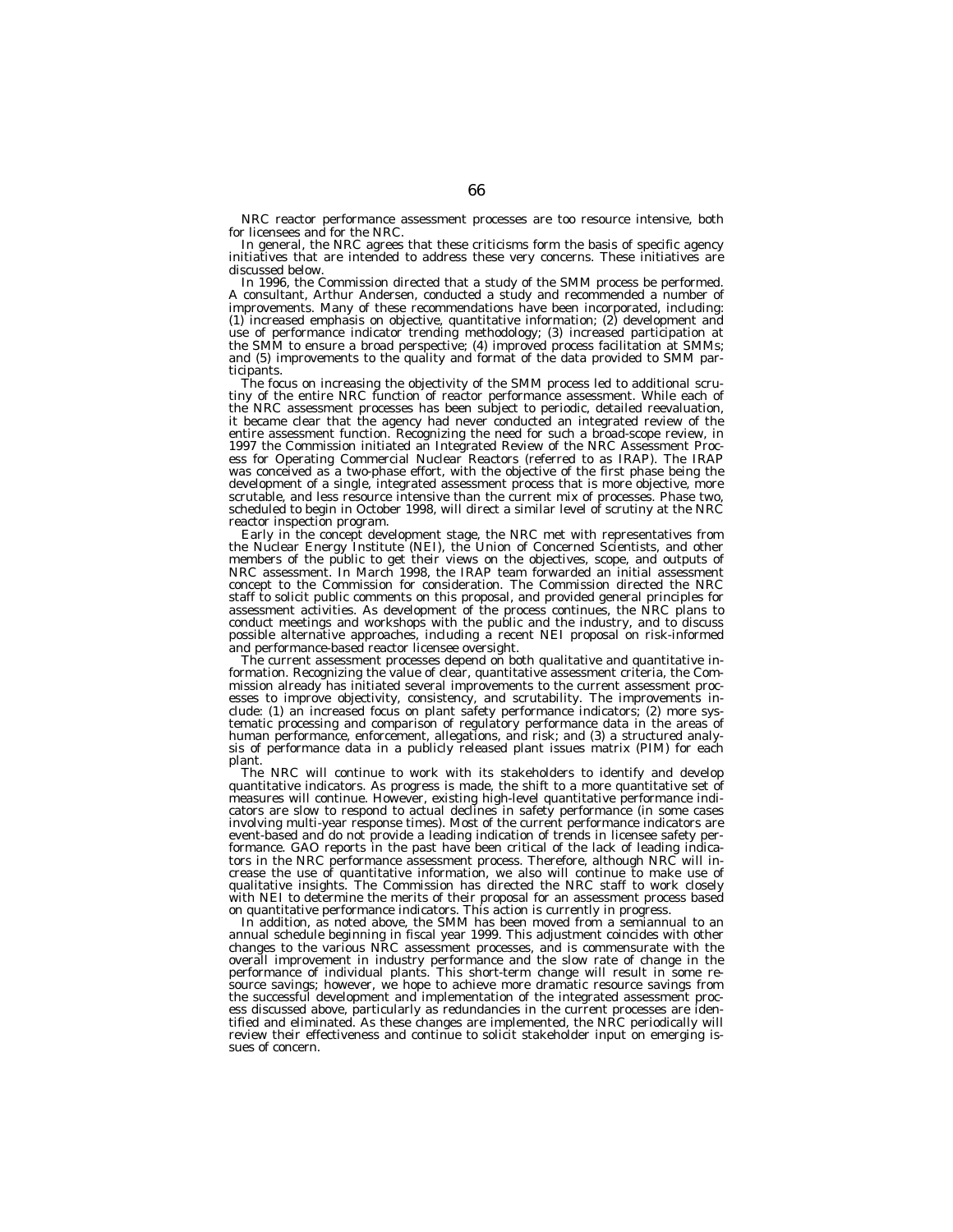Since the inception of the NRC performance assessment processes (following the Three Mile Island Accident), the agency has periodically reviewed, sought stakeholder feedback, and made changes where appropriate. Recent criticisms and selfevaluations indicate that some additional improvements are warranted to improve objectivity and to enhance efficiency and effectiveness, while maintaining the global objective of the current processes—that is, to evaluate reactor licensee safety per-

formance to ensure the adequate protection of public health and safety. *D. Reactor Licensing and Oversight Regulatory Processes.—*The NRC strives to maintain open communications with its stakeholders regarding their concerns related to NRC consistency in implement-ing its regulations. Past NRC actions to address these concerns include: (1) the development and publication of the Standard Review Plan and associated regulatory guides to provide guidance on implementing the regulations; and (2) the Regulatory Review Group and National Performance Review Group studies of regulations and related processes. Other measures, such as the backfit rule (10 CFR Part 50.109), have been designed to balance the NRC focus on protecting public health and safety with the burden of implementing that focus.

The NRC does not, and legally cannot, impose requirements except in accordance ministrative Procedure Act. NRC requirements can only be promulgated in the form of regulations, licenses and license conditions, or orders. However, certain NRC regulatory processes, while not actually imposing legally binding requirements, can be perceived as pressuring a licensee to take actions that exceed regulatory require-ments in order to resolve the immediate situation. Such situations are perceived, at times, as imposing de facto requirements on the licensee, and have been the focus<br>of criticisms that the NRC is over-regulating or creating undue regulatory burden<br>for its licensees. Recent criticisms in this area are summ

The NRC has implemented informal processes that bypass formal procedures, thereby, in effect, imposing requirements inappropriately.<br>The NRC should not impose virtual backfits without a formal backfit analysis.<br>The NRC use

in situations where the NRC is aware that enforcement action could not be supported.

The NRC agrees that a number of regulatory processes should be reevaluated in an effort to ensure they are not creating an inappropriate burden on its licensees and the NRC staff while maintaining an appropriate level of safety. Examples of regulatory processes in which such burdens can originate include NRC generic communications, Confirmatory Action Letters, diagnostic inspections, and the SALP process (discussed in Section IV.C of this testimony).

process (discussed in Section IV.C of the IV.C of the NRC bulletins legally can require that information be provided to the NRC, but legally cannot create a new requirement for a specific course of action to resolve an issue. Generic communications have been used, however, to provide new or clarified interpretations of existing requirements. The NRC recognizes, further, that the production of information itself can be burdensome, and that the actions requested, in some instances, can be construed as the imposition of new requirements. As a result, the NRC has adopted measures that internally challenge the need for each generic communication, and provide the industry and the public with the opportunity to comment on the actions requested and on their cost and safety benefit. In addition, proposed generic letters and bulletins now are reviewed and discussed by NRC executive management at the earliest stages of formulation. These controls are intended to ensure that, if a proposed generic communication is approved for further development, the requested actions and the required response are commensurate with the safety significance of the issue involved. Equally important is the publication of proposed generic letters and bulletins for public comment, to ensure that efforts to reduce unnecessary regulatory burden do not result in inappropriate reductions in safety margins. Ultimately, the Commission is informed prior to the issuance of each generic letter. An NRC self-assessment is in progress which, in part, will focus on the development of generic communications.

If the NRC were to impose on a licensee a new interpretation of an existing requirement without adding a new regulation (for example through a generic letter), the NRC first must meet the requirements of 10 CFR 50.109 relating to plant-specific backfits. In most cases these new interpretations are issued for comment before they are imposed on other licensees. Backfits that require a regulatory analysis must be approved by the NRC Executive Director for Operations before being forwarded to the licensee, and a process exists for the licensee to appeal the imposition of any backfit.

A Confirmatory Action Letter (CAL) is sent by the NRC to a particular licensee to confirm and document a commitment by that licensee to take certain actions in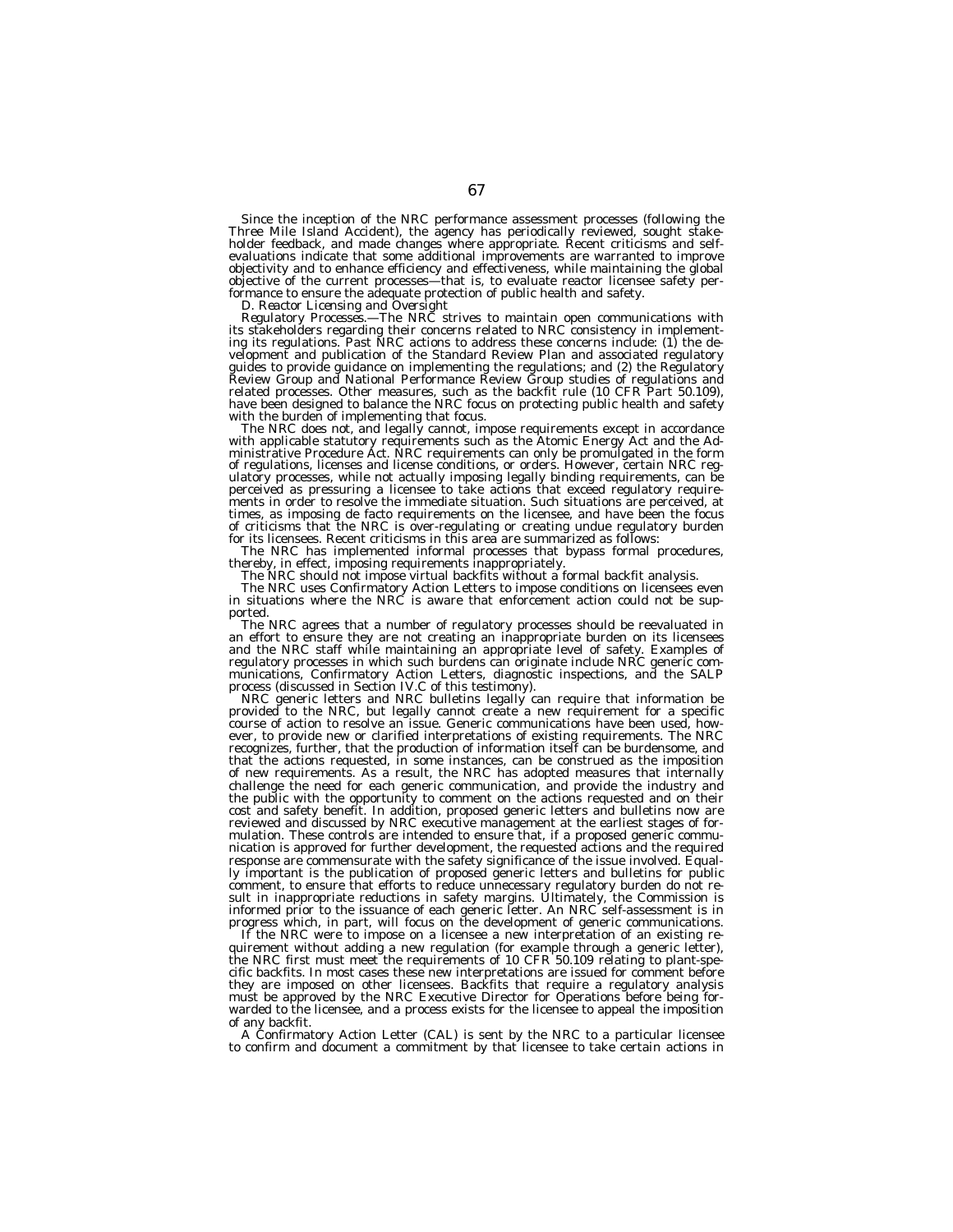response to an identified safety or regulatory issue. Properly used and written, a CAL does not impose legally binding and enforceable requirements. Rather, it documents the NRC understanding of a voluntary licensee commitment to actions that will resolve the issue. The NRC and the licensee should discuss and agree on the actions necessary or appropriate to address the underlying issue. In fact, one of the functions of a CAL is to ensure that no misunderstanding arises about the actions to which the licensee is committing. The licensee is not required to make any commitments, but may choose to do so as a means to resolve the issue without the need<br>for more formal NRC action to address the underlying issue. If the licensee chooses<br>not to commit to actions that resolve the issue, the NR formal action, such as the issuance of an order, to require the licensee to address the underlying issue. The licensee has administrative and legal recourse if it dis-

agrees with the NRC action.<br>Used appropriately, CALs have proven to be an effective regulatory tool to ensure<br>that a licensee promptly addresses identified safety issues. Properly used, CALs<br>should serve the interests of l context, a commitment to an action outside regulatory requirements (or that is perceived to be outside regulatory requirements) may appear to be the most expedient<br>course of action. To ensure that CALs are used in an appropriate manner, the NRC<br>intends to re-emphasize to NRC management and staff the pro of CALs. There also will be increased NRC management oversight of the issuance<br>and implementation of CALs. The NRC also will examine the need for establishing<br>a threshold for issuing a CAL. Licensees are encouraged strongl Commission.

In keeping with its obligations to the public it serves, the NRC conducts its busi- ness in open forums whenever feasible. The NRC will maintain an open dialogue

with the public and industry concerning its regulatory processes.<br>*Design Basis Information*.—In this topical area, the basic criticisms are summa-*Design Basis Information*.—In this topical area, the basic criticisms are summarized as follows:

The NRC has reinterpreted improperly what constitutes design basis information.<br>The NRC review of design baselines is unduly burdensome, and is unproductive<br>in terms of safety benefit.<br>The NRC should define its requirement

To place these criticisms in perspective requires at least a brief historical context. In the mid-to-late 1980's, the NRC identified concerns that certain design basis information was not being maintained properly, and that plant modifications were being made without the licensee having a complete understanding of the plant design basis. These NRC findings heightened awareness in the nuclear power industry of the need to improve the adequacy of design documentation. Many licensees voluntarily initiated extensive efforts to retrieve and reconstitute the design basis information for their plants. To assist the industry in performing design basis improvement programs, the Nuclear Management and Resources Council (NUMARC), the predecessor to NEI, developed guidelines providing a standard framework for licensee programs to improve design basis information.

In late 1991, the NRC evaluated whether rulemaking, guidance, or a policy statement was needed to address this need for licensees to retain accurate design bases information. In August 1992, the Commission issued a policy statement concerning the adequacy and availability of design basis information, stressing the importance of maintaining design basis information and recommending that all power reactor licensees assess the accessibility and adequacy of their design basis documentation. In the same time-frame, the 1991 Regulatory Impact Survey highlighted the regulatory burden on licensees occasioned by NRC team inspections, with the result that, over the next several years, the NRC reduced its effort to conduct specific, design-related team inspections. Instead, issues related to maintaining accurate and accessible plant design documentation were addressed principally as elements of inspection and follow-up of operations-related activities.

During a number of inspections in 1995, inspectors found, in some cases, that design bases were not being maintained or adhered to appropriately. As a consequence of this new information, the NRC recognized that voluntary industry efforts to improve and maintain plant design basis information had not been effective in all cases. In October 1996, the agency issued 50.54(f) letters to power reactor licensees, requesting that they submit information that would provide the NRC added confidence and assurance that facilities were being operated and maintained within their design bases, and that any deviations were being reconciled in a timely man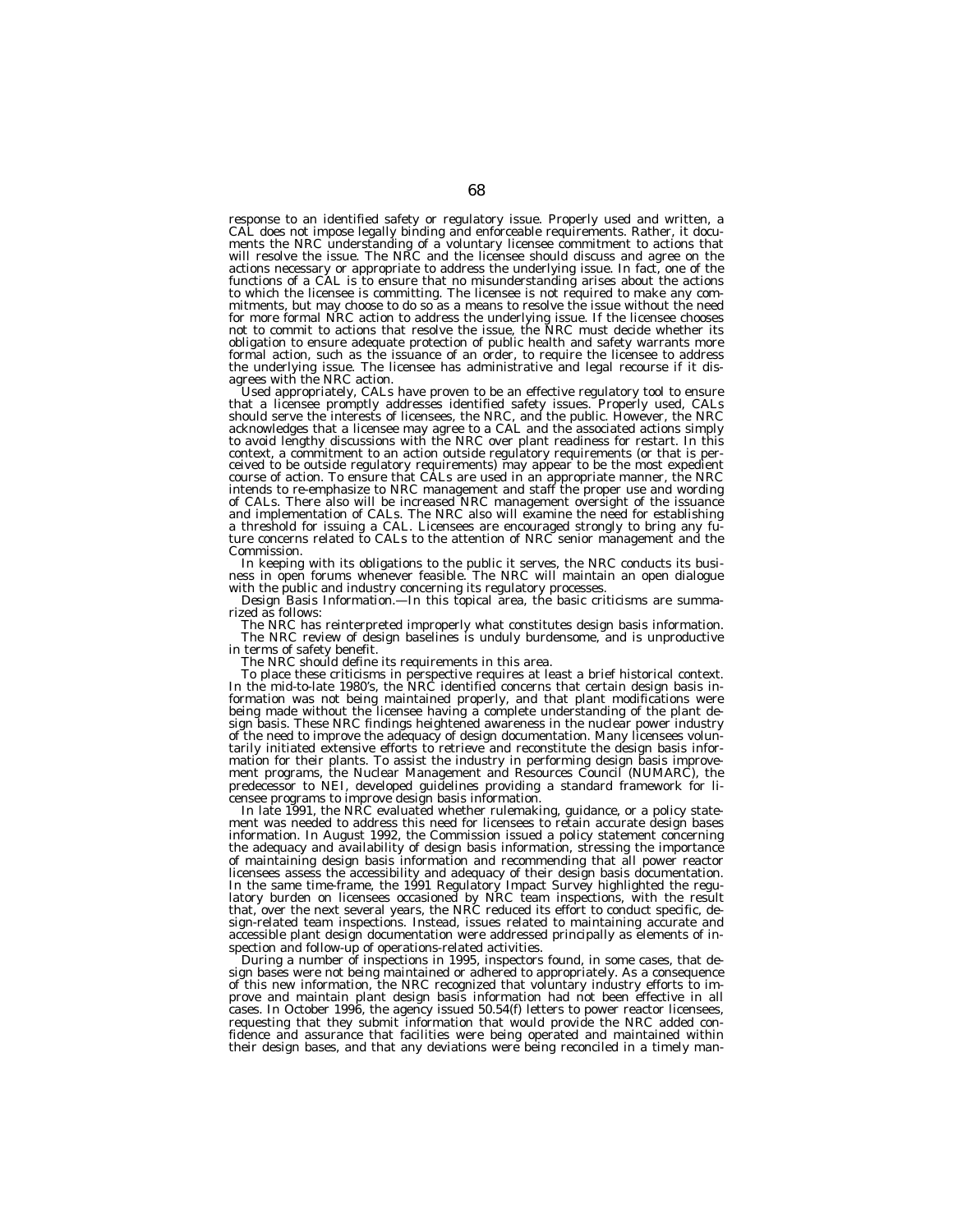ner. Licensee responses were used to prioritize selected team inspections that focused on design issues of risk-significant safety systems. These inspections resulted in significant findings, which included, among other things: (1) plant modifications or evaluations that had resulted in operation outside the design basis; (2) modifications or evaluations resulting in safety systems not being able to perform their intended safety functions; and (3) inadequate testing of safety-related components. Some of the findings resulted in declaring equipment or systems inoperable, requiring plant modifications and resulting in voluntary or technical-specification-required plant shutdown. These findings were detailed to the nuclear power industry in Information Notice 98–22, issued June 17, 1998. Although licensees expended significant resources to document their design bases, significant safety issues were found and corrected that otherwise might have gone undetected.

The NRC has concluded that past efforts may have provided short-term emphases rather than long-term resolution to the issue of adequacy of design-basis information. In addition, initiatives such as risk-informed and performance-based regulation emphasize the importance of a common understanding between the NRC and its licensees on the maintenance and application of design-basis information within the regulatory framework. The NRC believes, however, that a combination of recent and upcoming NRC actions will contribute to the final resolution of this issue.

Among the short-term improvements associated with the plant design basis and the related regulatory framework, the NRC has: (1) issued revised guidance to the industry explicitly discussing the evaluation process to be used in resolving degraded and nonconforming conditions at power reactor facilities; (2) held a Commission-level meeting with the Nuclear Energy Institute (NEI) in June 1998 to discuss issues related to design basis information; and (3) held a working-level meeting with NEI to resolve outstanding issues, with the goal of endorsing NEI guidance that would clarify what types of information should be considered design basis information.

In the longer-term, the NRC intends, as one significant measure, to provide more specificity and flexibility in 10 CFR 50.59, the regulation under which licensees can make changes to their facilities and procedures without NRC approval. The NRC will support the completion of an industry guidance document related to designbasis information. In addition, the NRC intends to develop an Advance Notice of Proposed Rulemaking that would solicit public comment on possible rule changes. These rule changes are intended to clarify which design or analysis deficiencies require reporting, and to specify the timeliness of such reporting.

*Power Reactor License Renewal and NRC Adjudicatory Processes.—*Although the NRC only recently received its first two applications for the renewal of power reactor licenses, preparations for license renewal has been a long-term effort. Within this specific context, as well as more generally, NRC adjudicatory processes have been a target of criticism. The basic criticisms in this area are summarized as follows:

NRC adjudicatory processes take too long, and cost too much.

Specifically, the Atomic Safety and Licensing Board (ASLB) is too costly for the benefit it provides.

Legislative-style hearings should replace NRC adjudication processes.

The review process for power reactor license renewal applications is an appropriate arena in which to implement new adjudicatory procedures.

The Commission has been working to pursue the implementation of measures that would streamline the hearing process—both in anticipation of license renewal applications and in general. The Commission has issued a policy statement clearly delineating Commission expectations with regard to the conduct of adjudicatory proceedings, including license renewal proceedings. In addition, the Commission intends to provide guidance to licensing boards in individual proceedings, to ensure that proceedings are conducted in a fair and efficient manner, and that they result in adequate records for decision. Provisions also have been made for the timely identification of any open generic policy issues for Commission decision, and effective integration of the technical review and adjudicatory schedules. As a result of these actions, the NRC expects to complete the review of the initial license renewal applications, including the safety review, environmental review, and public hearing, within approximately 30 to 36 months from the receipt of the application. Based on that experience, the Commission expects that the review process for subsequent applications will be more efficient. Finally, we recognize that the NRC is unique among Federal health and safety regulators in the degree to which we historically have used judicial trial-type procedures to resolve technical issues. We will examine<br>whether changes (including legislation) would be appropriate to expand our use of<br>more informal or legislative-style hearings in licensi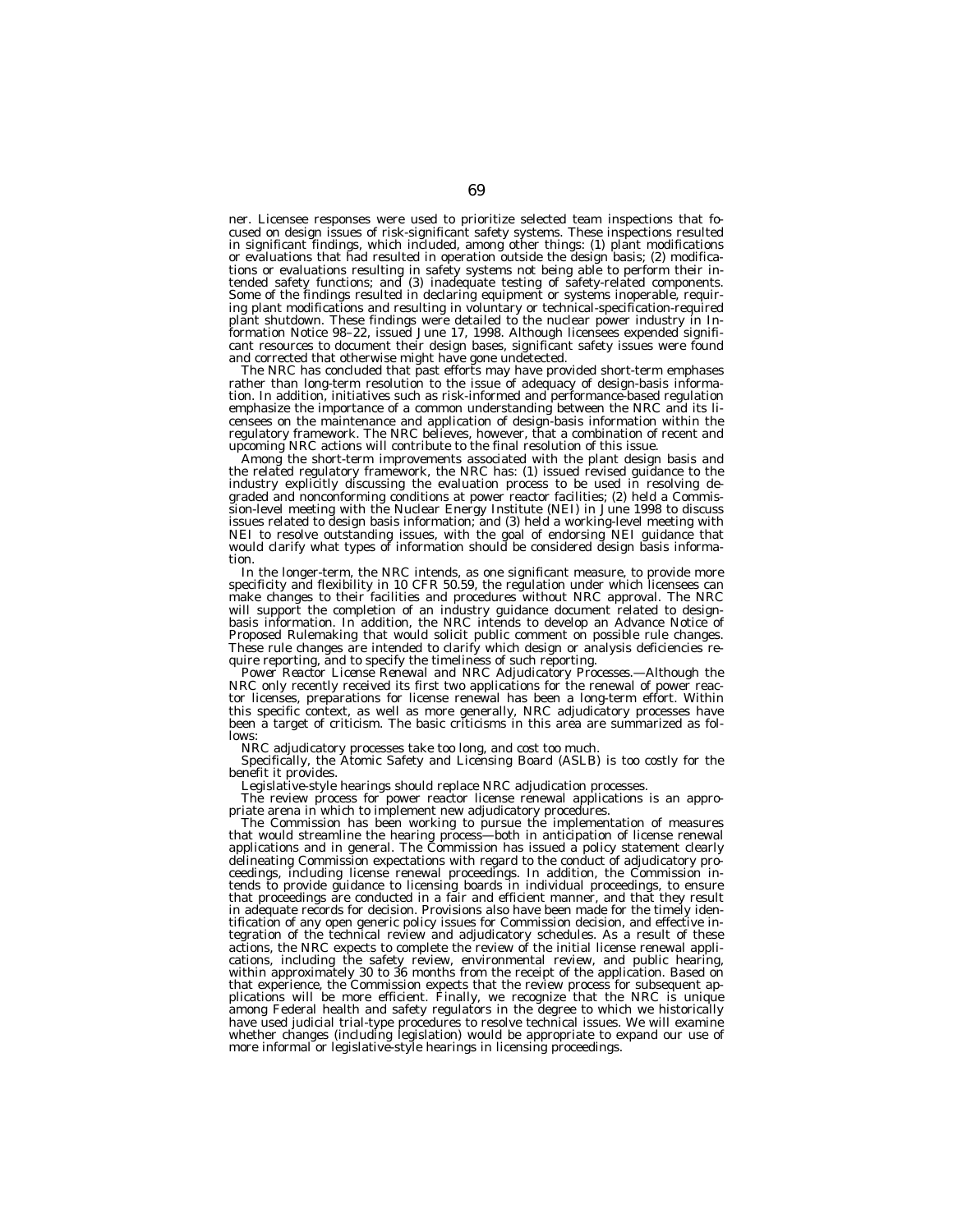In the specific area of power reactor license renewal, the Commission recognizes that permitting plants to operate for an additional 20 years, where appropriate, may be an important factor in ensuring a diverse energy mix for the nation in the future. Nuclear power plants produce approximately 20 percent of all electric power pro-<br>duced in the United States. Approximately 10 percent of the current operating li-<br>censes will expire by the end of 2010, and more than 40 per License renewal also may be important to the economic viability of a utility because of the additional time over which its investment can be amortized.

 $(10 \t{CFR}'$  Part 54) in 1991, to establish the technical and procedural requirements for renewal of operating licenses. Based on initial experience in implementing the rule, the Commission recognized that a more stable and predictable regulatory proc-ess for license renewal could be established, and amended the rule in 1995, to limit the scope of the license renewal review to particular time-dependent design analy-<br>ses, and to aging management of long-lived passive structures, systems, and compo-<br>nents. Additionally, the NRC environmental regulation (1 amended in 1996 to focus our environmental review process for license renewal. This revision streamlined the environmental review process by having a large number of environmental issues addressed in a Generic Environmental Impact Statement, thereby eliminating the need for such issues to be addressed individually by each license renewal applicant.

Up to this point, the industry approach to license renewal has been to submit for NRC approval plant-specific and generic technical reports on specific topics, before submitting complete license renewal applications. This approach was intended to establish a foundation of technical information that a licensee can use to evaluate the feasibility of a license renewal application, and to reference that information later<br>in the application itself. On April 10, 1998, Baltimore Gas and Electric delivered the<br>first license renewal application for their two-u Hatch units. This means that license renewal is no longer a theoretical exercise. Therefore, our focus has changed. The NRC is working to ensure that a disciplined license renewal path exists, fair to all parties involved and focused on the technical

merits of the applications.<br>To that end, the Executive Council of the NRC (comprised of the Executive Director for Operations, the Chief Financial Officer, and the Chief Information Officer) has been tasked to ensure that the implementation of license renewal is a unified and coherent process. These senior managers will focus on three areas: oversight, coordination, and strategic implementation. I reminded the Executive Council to ensure that policy matters warranting Commission attention are promptly identified and communicated to the Commission. In addition, the NRC Chief Financial Officer and Chief Information Officer have been tasked, under the aegis of the Executive Council, with establishing a process for efficiently shifting or refocusing resources, as needed, to ensure a timely license renewal review.

The Nuclear Energy Institute continues to sponsor various industry initiatives for license renewal, and has established an industry working group to address license renewal issues. The NRC has developed new practices and procedures for the conduct of the license renewal reviews. These procedures include specific provisions to identify and prioritize generic technical issues in support of, and without jeopardizing, the aggressive review schedules established for the initial renewal application reviews. These practices also are derived from and build upon the broader improvements to the reactor licensing process, previously described.

In summary, the Commission believes that these measures, including the measures designed to streamline NRC adjudicatory processes, will be effective in ensuring a technically sound but timely process for power reactor license renewal.

*E. Uranium Recovery*

In this area, the basic criticisms can be summarized as follows:

The NRC may have expanded inappropriately the scope of its reviews.

The NRC has interpreted the law inappropriately to limit the use of mill tailings impoundments for other radioactive wastes.

The NRC inappropriately imposes an economic feasibility requirement on some applicants.

The scope of NRC reviews, particularly its authority for regulating the groundwater aspects of in situ leach (ISL) facility operations, is based on the Atomic Energy Act (AEA) provisions for NRC regulation of the production of uranium. The Uranium Mill Tailings Radiation Control Act (UMTRCA) and the National Environ-<br>mental Protection Act of 1969 reinforced the NRC regulatory authority provided by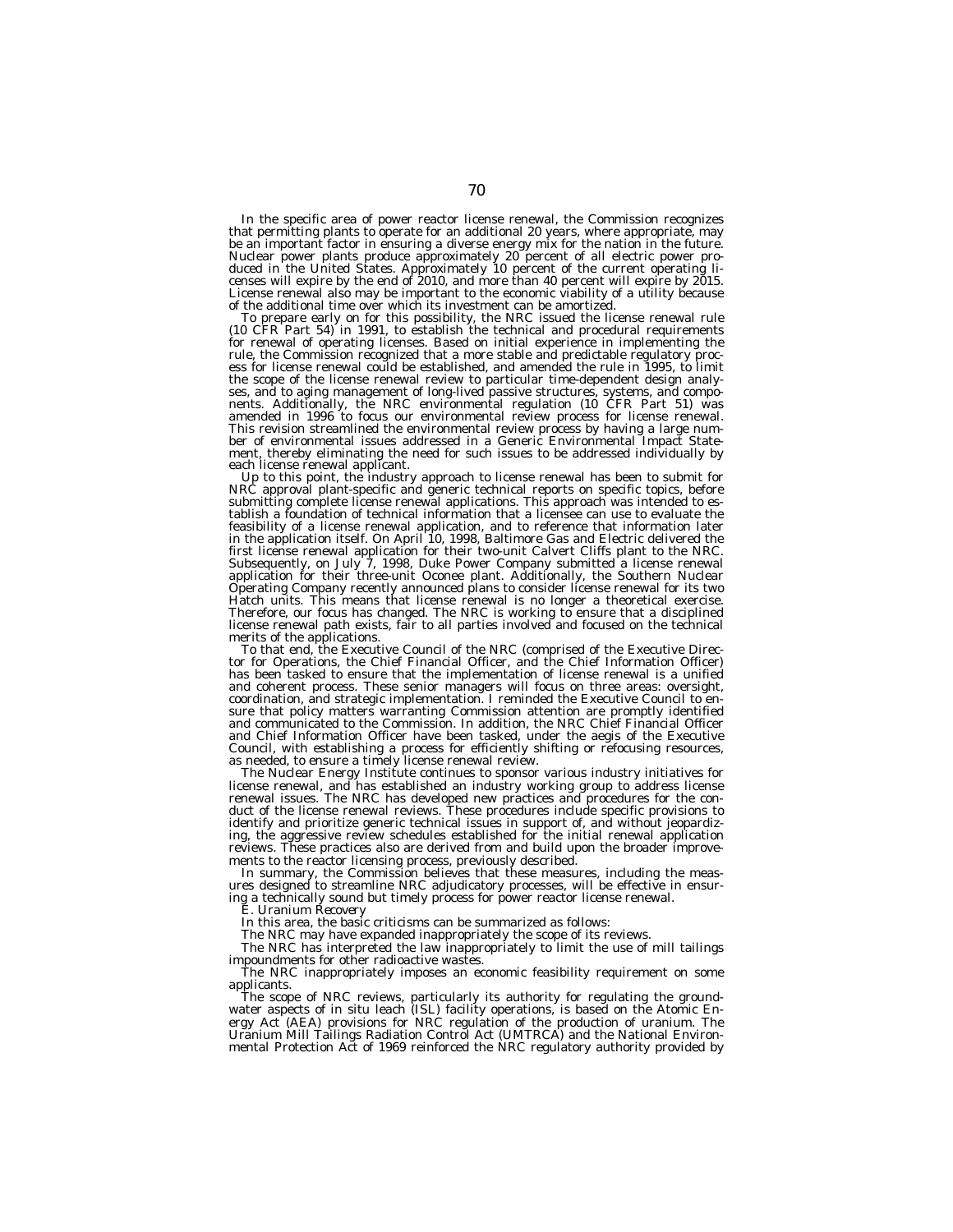the AEA. Currently, the NRC is working with individual States to identify ways in which we can rely on State reviews of ground-water protection at ISL facilities. By doing this, we believe that we can eliminate dual regulation between the NRC and the States.<br>Although the NRC agrees that it can be in the national interest to use mill

Although the NRC agrees that it can be in the national interest to use mill<br>tailings impoundments as disposal sites for AEA waste other than 11e.(2) byproduct<br>material, one consideration should be willingness of the Depart (DOE) to take possession of these sites under current statutes. Under UMTRCA, the long-term custodian (i.e., the State, or the DOE if the State refuses) is only required to take 11e.(2) byproduct material. If other material is placed in the cell, the long-<br>term custodian must agree to take the cell for long-term care. In the past, the DOE has been hesitant to do so, since this could create a situation of perpetual dual regu-lation. The DOE has agreed to allow the disposal of hazardous material at one mill site. However, such disposal required permitting by the U.S. Environmental Protec-<br>tion Agency, and a perpetual indemnification from the licensee guaranteeing clean-<br>up. In September 1995, the NRC staff issued guidance out impoundments. The NRC staff currently is reviewing these criteria, to determine whether they can be made less restrictive without creating a situation in which mill

tailings sites would be subject to dual regulation. The NRC does not impose an economic-feasibility requirement for the processing of alternate feedstock material at uranium mills; however, existing NRC guidance provides that a licensee must certify that it is processing alternate feedstock for its uranium content. The guidance describes plausible grounds for making this certification, which include financial considerations, high uranium content of the alternate feedstock, or other bases.

This issue is of particular concern to the State of Utah, which filed a petition to intervene on an application for processing alternate feedstock. The Utah petition<br>raised concerns that, by taking alternate feedstock, the licensee was operating a<br>low-level waste disposal cell, which was under regulatory material to change its legal definition to 11e.(2) byproduct material. Recently, the NRC has granted a uranium mill authority to process alternate feedstock. As a result of this action, the NRC has received letters of concern from Congressmen James V. Hansen and Merrill Cook; from the Speaker of the State of Utah House and President of the State of Utah Senate; from the County Council in Tooele County, Utah; from the Utah Department of Environmental Quality; and from the Navajo Nation. Because the processing of alternate feedstock material is controversial, and in order to ensure that NRC-licensed uranium mills do not undertake processing of material simply to avoid other regulatory requirements, the NRC requires the cer-tification test discussed above.

These issues have been recently raised to the Commission in a white paper submitted by the National Mining Association (NMA). The NRC believes that additional progress can be achieved on licensee and stakeholder concerns related to uranium recovery facilities. To that end, in early fiscal year 1998, the NRC initiated an evaluation of the entire regulatory framework for uranium recovery facilities. This evaluation includes the issues identified in the NMA white paper. As part of the evaluation, the NRC will hold public meetings in Texas, Colorado, New Mexico, and Wyoming to discuss the regulatory framework for uranium recovery. From this dialogue, the NRC intends to enhance the effectiveness and efficiency of the uranium recovery regulatory program. The NRC staff has prepared and the Commission is reviewing an overarching risk goal for the decommissioning of uranium recovery facilities.

*F. Organization and Management Effectiveness and Efficiency*

In this overall topical area, the basic criticisms can be summarized as follows: The NRC needs a significant, agency-wide review.

The NRC has done little to respond to previous internal and external reviews. NRC staffing should be sharply reduced, particularly in the areas of management and support, human resources, finance, and professional staff. Reorganization to combine groups according to processes would add efficiency.

NRC research efforts should decrease to reflect industry maturity.

NRC involvement in international activities is excessive.

Even with severe budget cuts, NRC staffing would exceed that of the nuclear regulatory bodies of other countries.

In responding to these criticisms, we begin by noting that the NRC is responsible for the regulation of a complex technology and, as a result, one might expect that differing views will exist as to what are the best regulatory solutions to various issues. However, the NRC historically has initiated programs and processes designed to assess its own regulatory requirements and framework, to determine whether ad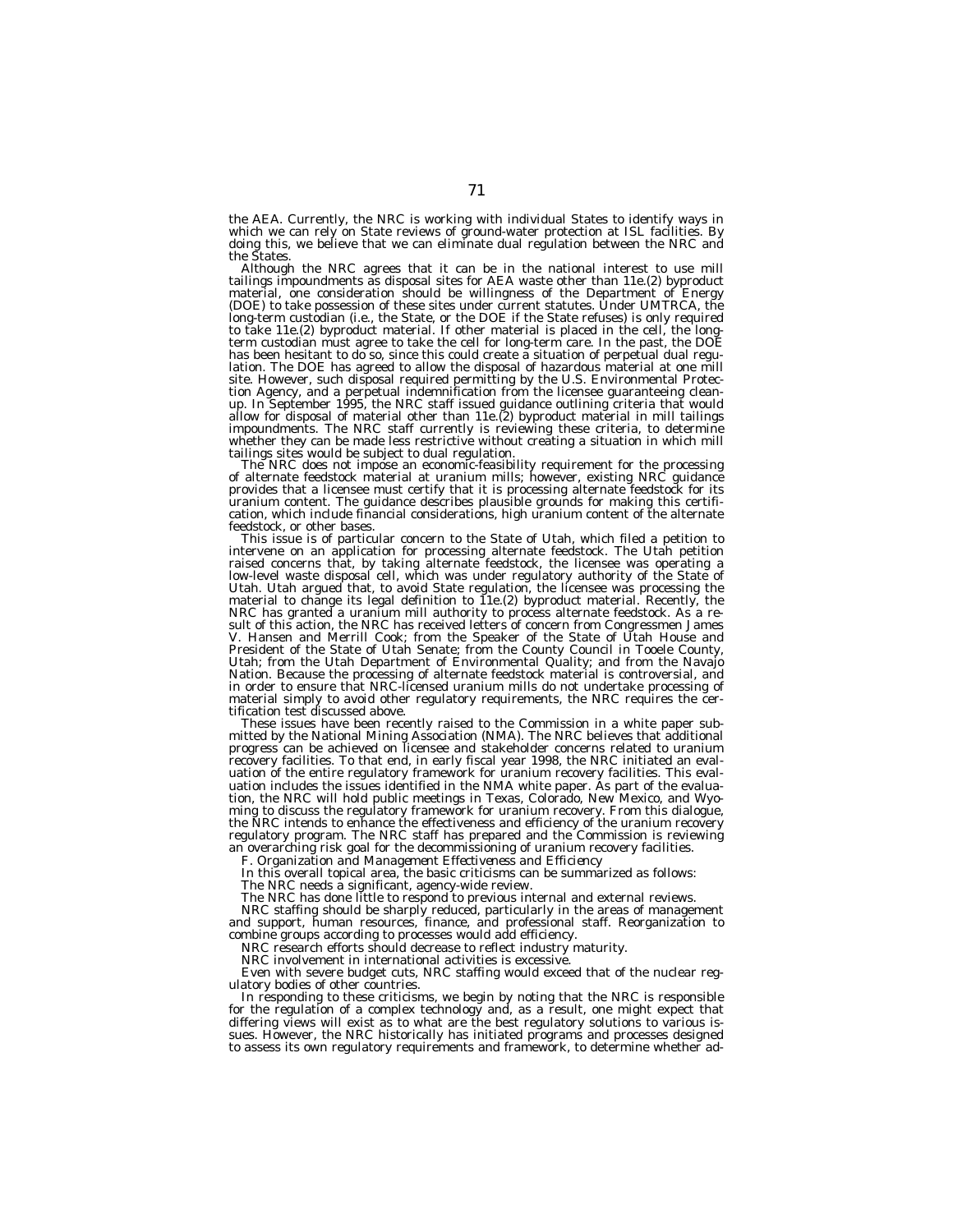justments can be made to improve safety, to reduce unnecessary licensee burden, and to improve NRC efficiency. Particularly in recent years, the Commission has been active in seeking ways to improve its regulatory effectiveness and efficiency.

*Organization and Planning.—*In August 1995, the Commission initiated a Strategic Assessment and Rebaselining review. Designed to be introspective and self-critical, this full-scope analysis explored the relationship of agency programs to Congressionally mandated authorities and responsibilities, with the objective of providing a solid, reliable foundation on which to base a strategic framework for future decisionmaking. This study was used as the foundation for developing the NRC fiscal year 1997–2002 Strategic Plan, the fiscal year 1999 Performance Plan, and program-level outcomes-focused operating plans.

Another NRC organizational tool, a key component in ensuring effectiveness and efficiency, is the agency-wide Planning, Budgeting, and Performance Management Process (PBPM). As a natural outgrowth of the Strategic Assessment and Rebaselining initiative, the PBPM allows the agency to implement the Government Performance and Results Act (GPRA) and other Congressional and Administration initiatives that demand greater accountability for results. The PBPM involves the following four main components:

Setting the strategic direction and performance expectations for the organization;

Determining the programs, resources and planned accomplishments needed to meet those expectations;

Measuring and monitoring performance against the established expectations; and

Assessing performance in light of lessons learned and applying the results.

This builds in accountability for the accomplishment of work, and provides a direct means to refocus work or to re-deploy resources to adjust to emergent or competing demands.

*Information Technology and Information Management.—*The NRC has changed its process for information management and the for the deployment of information technology, and thereby has improved effectiveness and reduced cost. This change is driven by the Clinger-Cohen Act, and more fundamentally by the overall desire of NRC management to identify opportunities for reducing the cost of doing business. Aggressive internal cost improvement activities have reduced NRC operating costs, while still funding needed improved management processes and IT investments.

A number of NRC initiatives have strengthened our management of information technology (IT) and information management. One example is our implementation of a robust Capital Planning and Investment Control process (CPIC), which ensures that NRC IT projects have a strong business case, a demonstrable return on investment, and adequate planning and project management to ensure success. The CPIC process has been used to approve four major IT investments to date: (1) STARFIRE, an integrated resource management system; (2) the NRC Reactor Programs System (RPS); (3) our Agency Documents Access and Management System (ADAMS); and (4) our Personal Computer Refresh system. Three of the four projects are on schedule and on budget. The fourth project, RPS, has identified new requirements due to a business change, and currently is under review for an increased scope and budget.

A second initiative has been the development of an Information Technology Architecture to ensure that IT investments will work together effectively. The NRC has developed a detailed architecture of standards covering not only hardware and telecommunications but also how application systems must work together and share data. We have used this architecture as a framework for studying whether the 13 different types of large-scale computers currently in use could be used more effectively. As a result, we have found a way to move systems so that we can retire an aging and expensive-to-maintain minicomputer. We will continue to use this architecture to ensure the stable operation of the NRC technology infrastructure, and to detect overlap and duplication.

Perhaps the most significant IT initiative is the development of a comprehensive plan for the remediation of all the NRC mission-critical and business-essential systems, to ensure that they will be Year 2000 compliant. [For additional discussion of overall NRC efforts to address the Year 2000 technology problem, see Section V.I.]

*NRC Self-Assessment.—*Self-assessment plays a critical role in NRC organizational and management effectiveness. Through the PBPM, the NRC has sought to institutionalize self-assessment in our normal agency processes. As discussed throughout this testimony, we are continuing to evaluate and reform our technical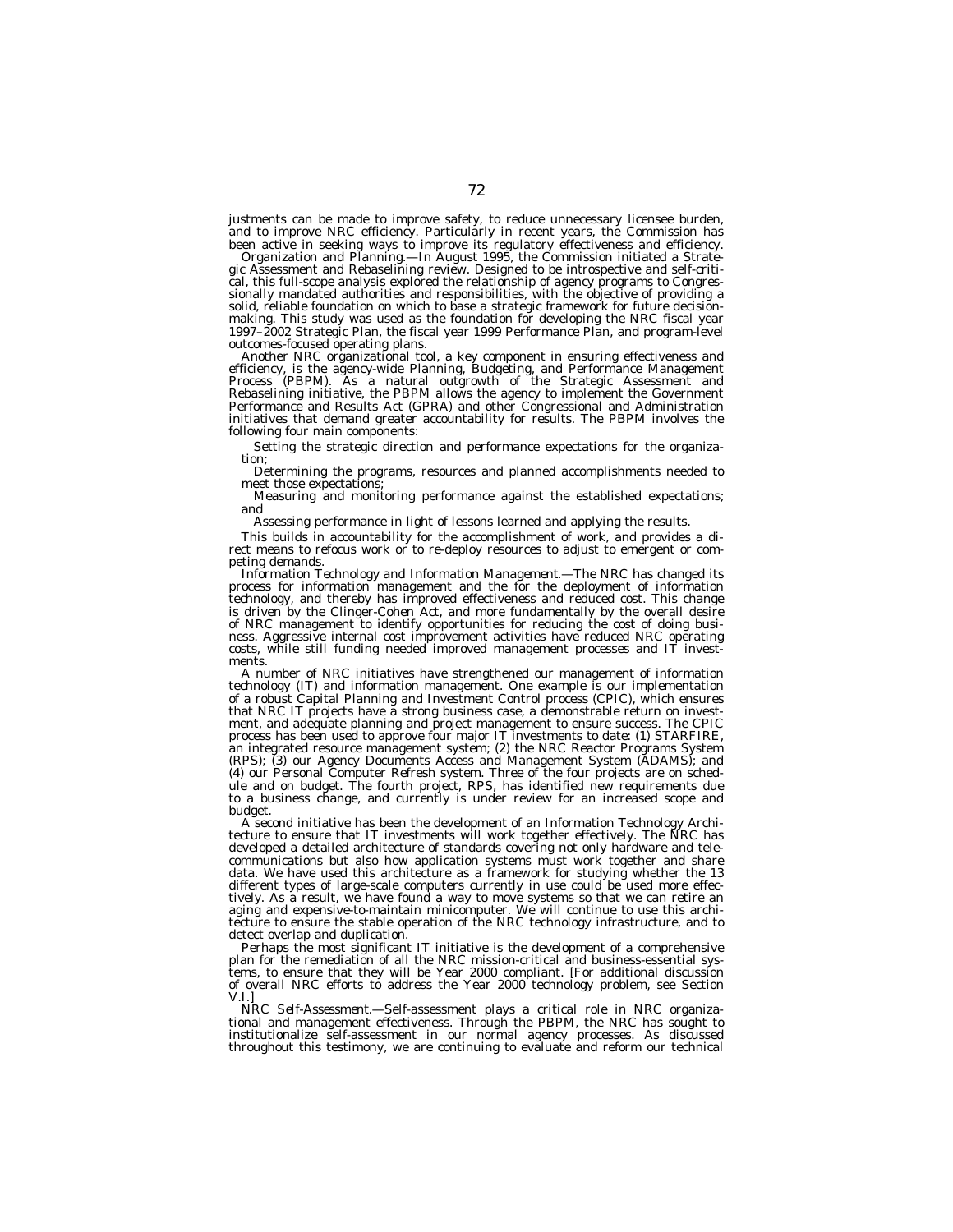and support functions in order to enhance effectiveness and efficiency. In addition to the reactor inspection, enforcement, performance assessment, and licensing reviews already mentioned, our self-assessments to date have led to the restructuring of our research and rulemaking programs to be more responsive to regulatory prior-ities, as well as to the closure of the NRC Walnut Creek Field Office in California to achieve process efficiencies. We have been conducting an interoffice assessment of event analysis activities to eliminate overlap and duplication, and we are preparing to issue an Advance Notice of Proposed Rulemaking that would modify event reporting requirements to make them less burdensome and more risk-informed. Our self-assessments of the NRC research program led to its downsizing by approximately 80 percent over the last 17 years, and we will continue to adjust its content

and resource levels to reflect changes in the industry and in regulatory need.<br>The NRC encourages constructive criticism of its actions, and views this as a<br>means for improving the regulatory process. The NRC Office of Nuc current and important regulatory issues are discussed openly and candidly with the nuclear power industry and the public. Workshops and other public meetings are held regularly to discuss regulatory developments in an open forum. Public comments invariably are sought on major regulatory actions, and the agency currently is working with the industries it regulates on a broad range of regulatory and tech-

nical issues.<br>As a significant example of soliciting stakeholder inputs in a public forum, the As a significant example of soliciting stakeholder inputs in a public forum, the Commission earlier this month hosted a round-table discussion, open to the NRC staff, the industry, Congressional staff, the press, and the g reactor oversight functions and regulatory processes, and was helpful in providing additional insight and perspective on the areas of criticism already discussed.

additional insight and perspective on the areas of criticism already discussed.<br>In addition to these public forums, the Commission has created internal processes<br>to encourage licensees to bring their concerns directly to t agement. The NRC staff also solicits more routine feedback from licensees, to gain a broader view of the effect of NRC activities on the safe operation of nuclear power plants. The NRC evaluates this feedback, along with information from other sources (such as the Institute of Nuclear Power Operations (INPO) or NEI), to determine appropriate follow-up actions. The results are tracked and reported annually to the Commission.

To augment our self-assessment capabilities, we recently obtained the services of Arthur Andersen and Company to look at our PBPM process, focusing on how we conduct self-assessments and program and resources planning in reactor-related programs. This study will be ongoing in fiscal year 1999, and will be expanded to include our support functions.

*Management and Support Staffing.—*In addition to the critical reviews of our program activities, we believe our management and support programs also must be efficient and proportionally sized to our mission functions. Since fiscal year 1994, the NRC has reduced Senior Executive Service managerial positions by 16 percent, from 220 to 185, and we have improved the overall supervisor-to-employee ratio from 1:4 to 1:6 (633 to 402). Reductions in these areas will continue into fiscal year 1999.

*NRC Participation in International Activities.—*With regard to agency participation in international activities, the international activities in which the NRC participates, and which the NRC funds, do in fact contribute to and are beneficial to the regulation of U.S. nuclear power plants, and are not duplicative of activities performed by other groups. As a simple illustration: when considering the population of nuclear power plants based on or derived from U.S. technology, more are operating outside the United States than inside the United States. To make optimal use of this operational experience database requires access to and interaction with the operators and regulators of these facilities, as well as interactions with organizations such as the World Association of Nuclear Operators (WANO). Such insights provide an important input to NRC regulatory activities, and can directly benefit the U.S. nuclear industry when relevant safety issues are surfaced abroad before they surface in U.S. plants. Moreover, with the decline of our research budget, the NRC must leverage its limited resources to obtain the information necessary to respond to emerging safety issues and to industry initiatives.

While there certainly are lessons to be learned from foreign nuclear organizations, the NRC does not believe it is appropriate to size its organization based on foreign organizations. Differences between the size of the NRC professional staff and that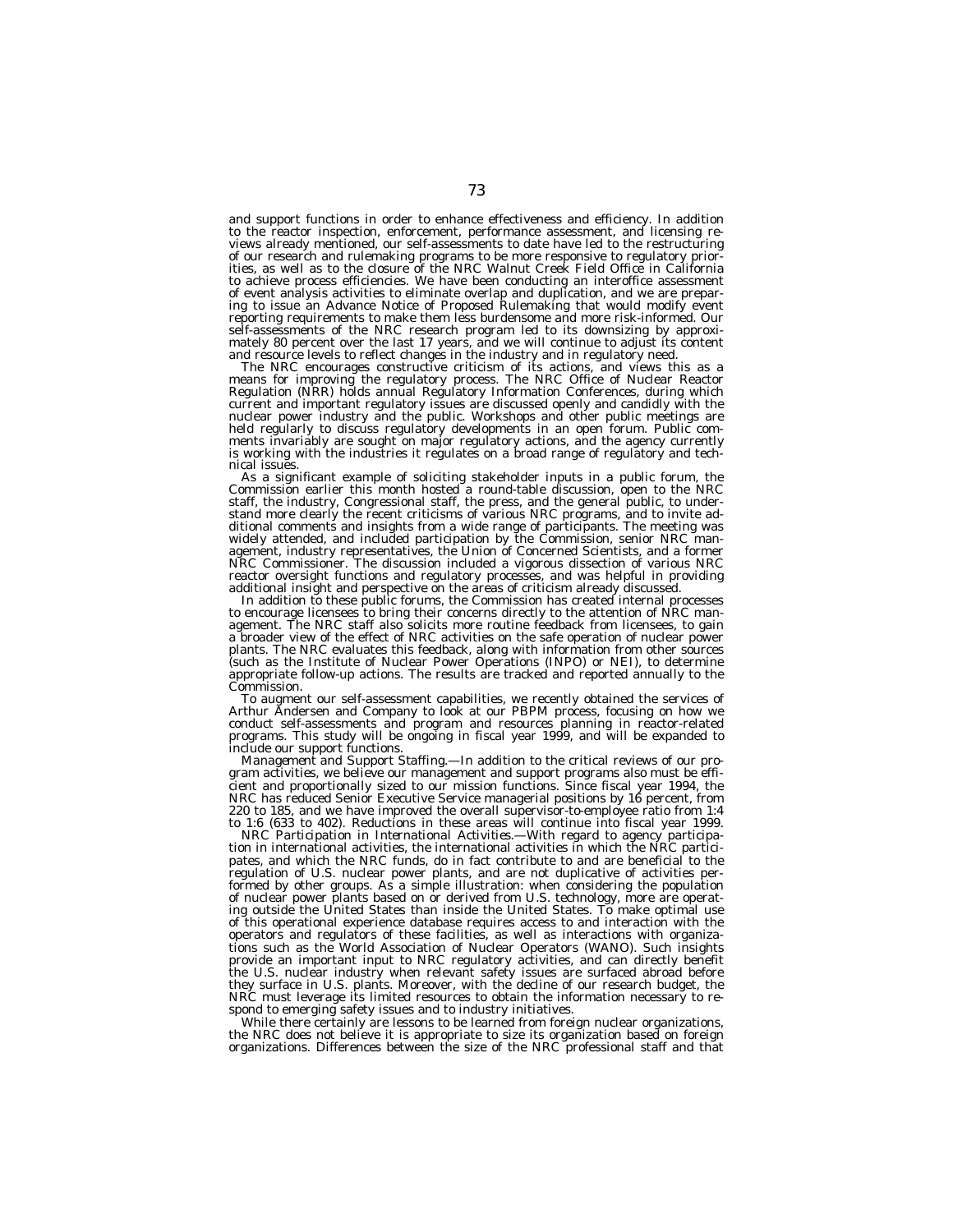of other national nuclear regulatory organizations are due to significant institutional, economic, and legal differences. Some foreign governments divide the responsibility for regulation of nuclear-related activities among several different entities, whereas U.S. law provides the NRC with nuclear safety and regulatory responsibilities for a very broad range of nuclear-related activities. [For additional detail on NRC international programs, see Section V.H of this testimony.]

*Summary.—*In summary, the Commission has made and will continue to make changes to enhance the efficiency and effectiveness of the NRC. To ensure this progress, the Commission will employ its agency-wide Planning, Budgeting and Performance Management process, internal self-assessments, and, as necessary and appropriate, the use of outside consultants. In addition, the NRC will continue to operate in an atmosphere of openness, candor, and a willingness to stimulate feedback and to listen to constructive criticism from its stakeholders.

#### *V. Other Agency Programs and Areas of Focus*

# *A. Electric Utility Deregulation*

The economic deregulation of electric utilities has continued its transition from the wholesale to the retail environment. While the Federal Energy Regulatory Commission (FERC) and the State Public Utility Commissions (PUCs) have the responsibility for rate regulation, several areas of NRC focus also have emerged as the transition to a competitive market has begun to take shape. These are not areas of major resource expenditure for the NRC; however, as utilities restructure internally, as ownership arrangements change, as mergers occur, and as licensees work to control and reduce costs, the NRC must understand and respond appropriately to the effects the that changing business environment could have on nuclear safety. NRC areas of focus related to electric utility restructuring fall under four general headings: (1) any impact of cost-competitiveness on safe nuclear operations; (2) electrical grid reliability; (3) the availability of funds for decommissioning; and (4) license transfers and timeliness of NRC reviews. Several specific actions have been taken in this area. The NRC believes that its regulatory framework is generally sufficient, at this time, to address the restructuring and reorganization that likely will arise as a result of electric utility deregulation.

*Cost-Competitiveness and Safe Nuclear Operations.—*The NRC continues to study possible impacts of cost-competitiveness pressures on safe nuclear operations. NRC safety assessments at some reactor facilities have identified deficiencies that may stem from the economic pressure on a licensee to be a low-cost energy producer, which in turn may limit the resources available for corrective actions and plant maintenance. The NRC is developing measures that could help to identify plants where economic stress may be adversely impacting safety. However, the NRC has not found an overall correlation between cost cutting and a decline in safety performance; rather, in general, the best managed and most cost efficient facilities are those with the best economic and safety performance.

In addition to the potential impact on safe operations, cost-competitiveness could become a factor in nuclear plant license renewal. The impacts here can be complex. In an effort to make nuclear facilities competitive in a deregulated market, in some instances State PUCs have taken steps toward offering limited-time opportunities that would allow utilities to recoup sunk investments in generation. For licensees with a longer-term focus, the financial benefits of license renewal may make the option of continued operation attractive.

*Electrical Grid Reliability.—*Another important area of NRC focus has been electrical grid reliability. In recent years, NRC probabilistic risk assessments have made it clear that a ''Station Blackout'' at a nuclear power station is a major contributor to core damage frequency. The term ''Station Blackout'' is used, in the nuclear power industry, to refer to an event in which a loss of offsite power is coupled with the inability of the onsite emergency diesel generators to provide vital power to plant safety equipment. While the estimated frequency of these events is very low, because of the potential consequences, the possibility of a Station Blackout continues to be an area of NRC focus. The analysis of power reactor experience in this area shows that nuclear generating stations are robust in design and operational standards, allowing them to help stabilize the electrical grid. However, analysis also makes clear that nuclear generating stations are vulnerable to grid disturbances, and especially to loss-of-offsite-power events. Grid reliability governance must take account of these factors. Standards of performance, operational criteria, and training of personnel are oversight issues that all must be addressed as deregulation goes forward. The NRC has established a grid reliability action plan to address concerns regarding the impact of utility deregulation on the reliability of the grid in supplying offsite power to nuclear power plants.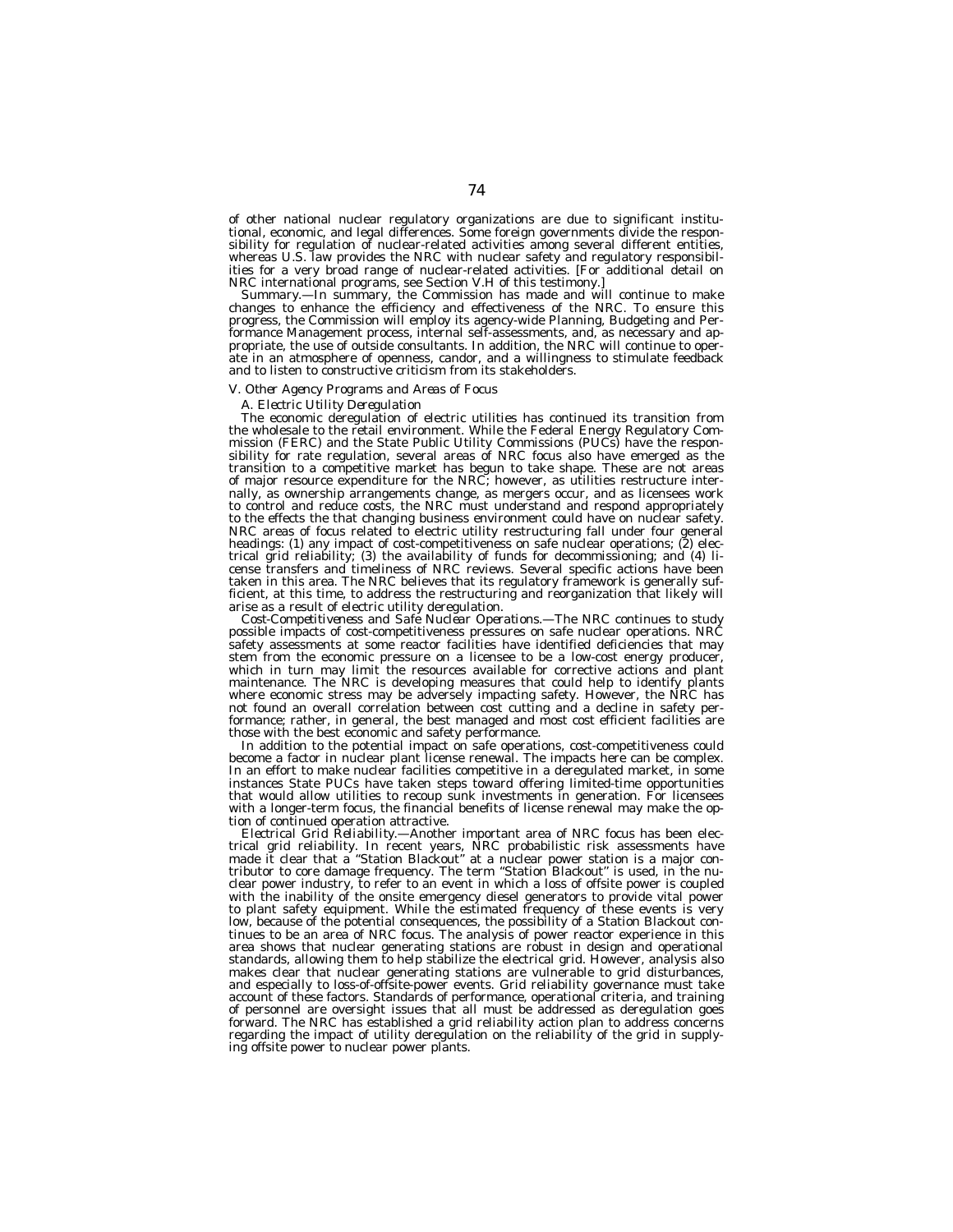To address related issues, the DOE has created a working advisory committee on the reliability of the U.S. electric system. In July 1997, this committee issued a report to the Secretary of Energy recommending that Federal legislation be considered to clarify the authority and responsibility for setting reliability standards, and that the FERC should review the policy, standards, and governance organization of reliability entities. The committee also has issued two draft reports, one relating to technical transmission issues, and the other addressing the roles and responsibilities of independent system operators. The NRC has been coordinating with the DOE, and will continue to monitor closely the impact of electric utility restructuring on grid reliability. In February 1998, the NRC issued an Information Notice enti-<br>tled, "Offsite Power Reliability Challenges from Industry Deregulation."<br>The NRC also has issued a draft report on the evaluation of loss-of

The NRC also has issued a draft report on the evaluation of loss-of-offsite-power events at nuclear power plants for external peer review. This information in this report will be used to evaluate Station Blackout assumptions as they relate to grid

reliability. This evaluation is scheduled for completion in fiscal year 1999.<br>*Decommissioning Funding Assurance*Existing NRC decommissioning regulations<br>require power reactor licensees either to set aside funds periodical sioning costs. As such, by the time a licensee permanently ceases operations at the end of its licensed term, the total amount of funds estimated as needed to complete decommissioning is expected to be available. In the emerging environment of electric utility restructuring, the NRC has had to reevaluate certain aspects of these provi-sions for decommissioning funding assurance, including the NRC definition of ''electric utility,'' the potential impact of new ownership arrangements, and the problem of above-market or ''stranded'' costs. Several specific actions have resulted.

On August 19, 1997, the Commission issued a final policy statement on electric<br>utility restructuring and deregulation. The policy statement indicates that the NRC<br>will continue to conduct its financial qualifications, deco plants; will establish and maintain working relationships with rate regulators (in-cluding the FERC and the State PUCs); and will reevaluate the adequacy of its reg-

ulations in this area.<br>
On September 10, 1997, the NRC issued for public comment a Proposed Rule on<br>
decommissioning funding. The NRC staff has developed a final rule that currently<br>
is being considered by the Commission. funding assurance requirements are clarified for all responsible licensee entities, not<br>merely for "electric utilities." Second, it would allow credit on the earnings from de-<br>commissioning trust funds. Third, to keep the funds and any changes to licensee external trust agreements. Finally, to ensure adequate licensee accumulation of decommissioning funds, the NRC would take additional action as needed on a case-by-case basis, either independently or in cooperation with the FERC and the State PUCs, including the modification of a licensee schedule for accumulation of decommissioning funds.

The NRC also has taken other actions in this area. NRC staff guidance has been developed for reviews of licensee financial qualifications and decommissioning plans, as well as in the area of antitrust reviews. Numerous meetings have been held with industry representatives, State and Federal rate regulators, the financial community, and other stakeholders. Staff-level liaisons have been established where appropriate. The overall effect of these measures has been to improve NRC, licensee, and public awareness on issues related to electric utility restructuring.

*License Transfers and Timeliness of NRC reviews.—*The NRC regulation covering power reactor license transfers, 10 CFR 50.80, prohibits the transfer or assignment of a power reactor license, in any manner, without written Commission consent. The NRC evaluates such transfers to determine whether the proposed transferee is technically and financially qualified to conduct the activities covered by the license. The NRC examination of the financial qualifications of the proposed transferee includes three factors: (1) financial qualifications for operations; (2) decommissioning funding assurance; and (3) antitrust considerations. The NRC also must determine whether the transfer would lead to foreign ownership, domination, or control of the facility.

In the past several years, the NRC has seen an increase in transfer applications, primarily as a result of corporate restructuring actions in anticipation of economic deregulation. The restructuring actions that the NRC has evaluated include: (1) mergers, either between electric utilities or between an electric utility and a company outside the power generation industry; (2) formations of holding companies; (3) sales of ownership shares of nuclear plants; and (4) formations of operating subsidi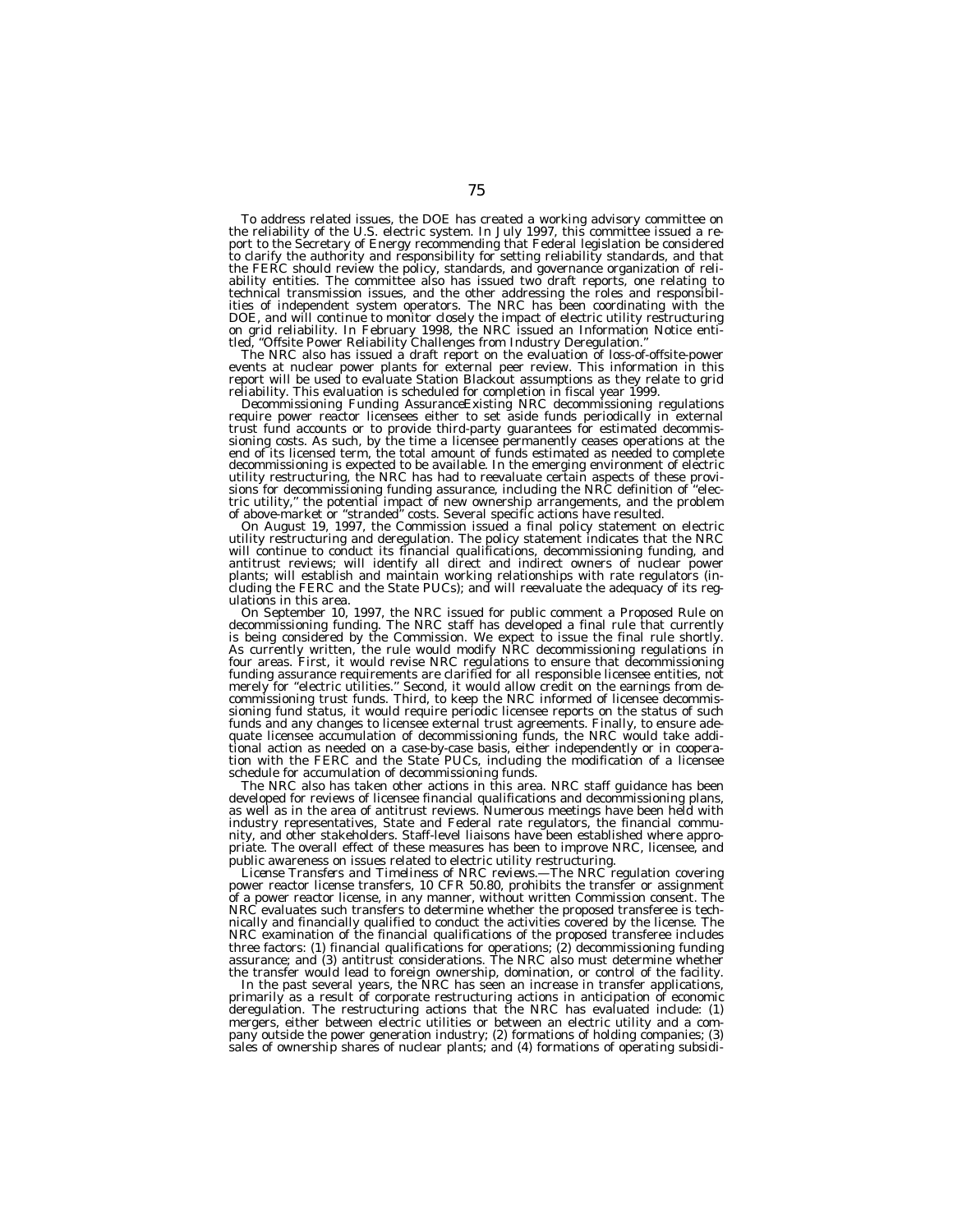aries to run nuclear plants for an owner or owners. With the recent announcement of the sale of Three Mile Island, Unit 1, by GPU Nuclear, Inc. to Amergen, Inc. (a jointly-owned subsidiary of PECO Energy Company and British Energy, Inc.), the NRC likely will be asked to approve the sale of an entire nuclear plant for the first time. The NRC also expects to receive future requests for other types of direct or

indirect transfers (e.g., foint ventures).<br>Because of the variety of current and potential transfer requests, the NRC has<br>evaluated each request based on its particular factual situation. However, the NRC<br>has issued guidan Review Plan on Antitrust Reviews and the draft Standard Review Plan on Power Reactor Licensee Financial Qualifications and Decommissioning Funding Assurance, which we expect to issue as a final report later this year. The NRC also has developed draft criteria for evaluating license transfers to non-owner operators of nuclear power plants. In addition, the NRC staff has met and remains willing to meet with representatives of licensees and/or intended transferees to discuss requirements of the transfer process.

Notwithstanding our current case-by-case approach, virtually all transfer requests have been completed in a timely fashion. We are not aware of any recent transfer requests in which we have caused any delay of completing the transaction. A ''typical" transfer usually can be approved within three to 6 months of receiving the<br>transfer application. NRC approval consists of an order issued by the Director, Of-<br>fice of Nuclear Reactor Regulation, followed by a minister add or change names of licensees) if changes to the license are needed. If a conform-<br>ing amendment to the license is required to reflect administrative changes to the<br>license, such an amendment does not involve a signific some facilities, the staff may conduct a significant changes review, in consultation<br>with the Department of Justice, regarding the antitrust implications of the transfer.<br>No hearing on the antitrust aspects of the transfer other hearings for any of the 45 to 50 transfer applications we have approved in the last 5 years. In view of the fact that NRC antitrust responsibilities tend to duplicate antitrust review responsibilities of other Federal agencies (e.g., the FERC and the Department of Justice), the NRC supports legislation introduced by the Administration to eliminate future NRC antitrust reviews. *B. NRC Certification of Advanced Reactor Designs*

In the past 2 years, the NRC has reached significant milestones in the certifi- cation of advanced reactor designs, and in the implementation of the associated combined licensing process. As far back as the late 1970's and early 1980's, the experi-ence gained in licensing existing U.S. nuclear power plants indicated that the licensing process for new nuclear power plants could be improved in ways that would enhance safety, improve stability, and reduce industry and agency uncertainty by achieving earlier resolution of technical and policy issues. Taking advantage of this insight, however, proved to be an arduous effort that included legislative reform, a Commission Policy Statement on Standardization, extensive litigation, and rulemaking. The overall result has been 10 CFR Part 52, a reformed licensing process that provides for combined licenses, early site permits, and certified standard designs.

In May 1997, the NRC certificated the General Electric Advanced Boiling Water Reactor (GE ABWR) design and the ABB Combustion Engineering System 80+ design. This certification marked the final step in the design certification process, an effort that encompassed both the development and promulgation of Part 52, and that involved the most rigorous technical and safety reviews ever performed for a nuclear plant design. The goals of this process included design standardization, enhanced safety and reliability features, and a more predictable and stable licensing process. Both the ABWR, a 1,350-megawatt boiling water reactor, and the System 80+, a 1,400-megawatt pressurized water reactor, incorporate features that would mitigate the effects of severe accidents.

In addition to these two designs, the NRC is continuing the review process for a third advanced reactor design, the Westinghouse AP600—a 600-megawatt pressurized water reactor that uses passive safety features, employing gravity, natural circulation, convection, evaporation, and condensation for plant protection. The NRC independent AP600 research program played a key role in identifying significant design issues which, if not corrected in time by Westinghouse, would have resulted in significant schedule delays. The NRC research program also helped to resolve issues that were not covered by the vendor test program, and contributed significantly to the overall understanding of the AP600 design.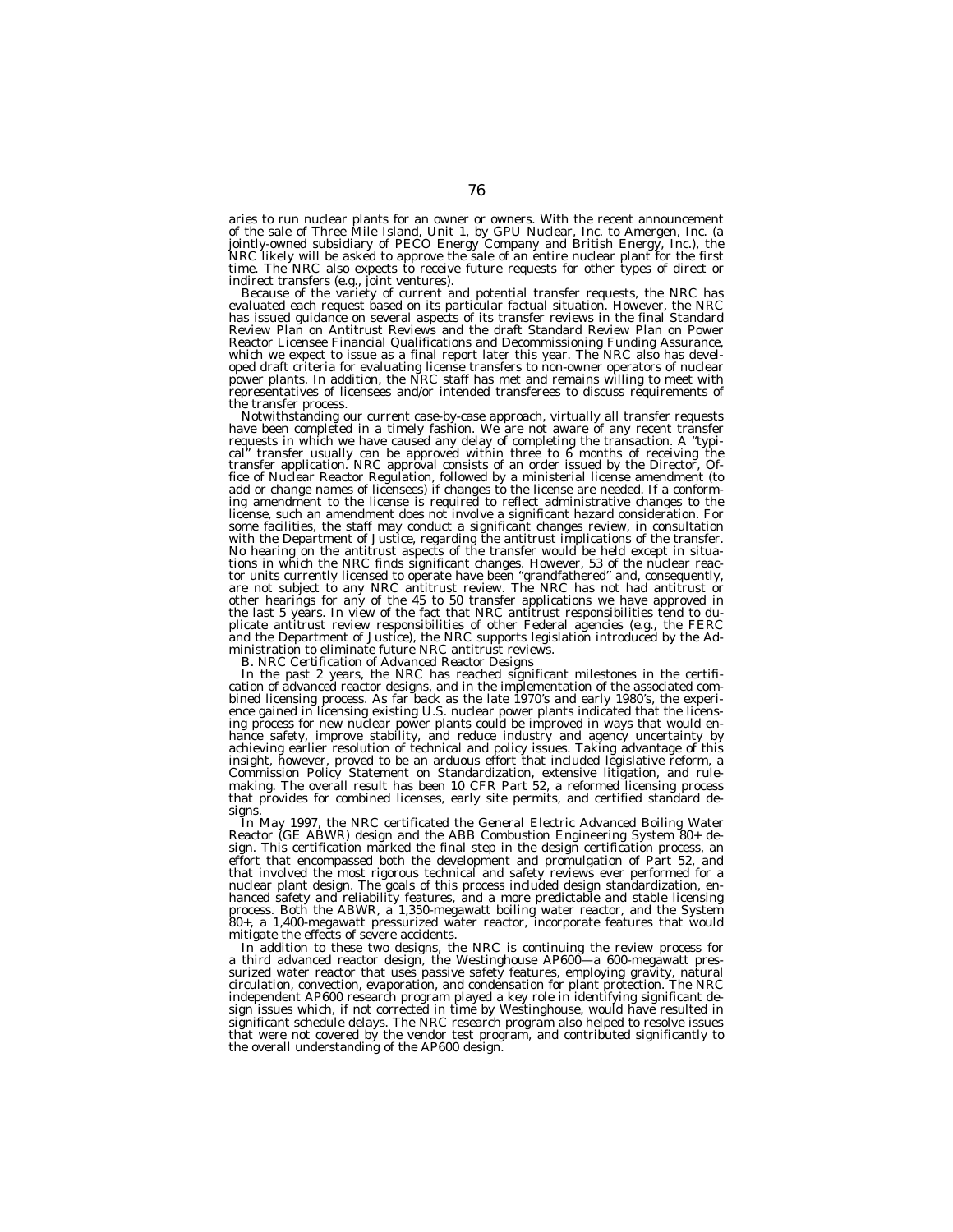The NRC staff has continued to devote a significant level of attention and re-<br>sources toward completing the AP600 review by bringing to closure the remaining<br>technical issues. The NRC staff issued an advanced copy of the Evaluation Report (SER) in May 1998. The Advisory Committee on Reactor Safe-guards (ACRS) also made a concerted effort to expedite its review process, which resulted in issuing the ACRS design approval letter earlier this month. The NRC staff expects to be able to release the final AP600 SER next month, with the Final

Design Approval to follow in September. Even given the advantages of these advanced designs, the Commission recognizes that the timing and likelihood of renewed demand for nuclear construction in the U.S. remains unclear. The design certification process, however, has been effective in providing enhancements to safety in design, drawing from experience in a man-ner that will increase the predictability of the licensing process, and that will ensure

NRC readiness for future licensing actions. *C. Status of the Materials Program Materials Program Initiatives.—*The NRC continues to oversee the safe use of radioactive materials by approximately 5,900 specific medical, academic, industrial,<br>and commercial licensees, and an additional 45,000 general licensees. Key areas of<br>improvement include: (1) the implementation of an action censee accountability of licensed materials; (2) the consolidation of NRC guidance<br>for materials licensees; (3) the revision of Part 35, "Medical Use of Byproduct Mate-<br>rial"; and (4) the revision of Part 70, "Domestic Lic

other regulatory entities, such as Agreement States. The Commission recently approved an action plan to address licensee accountabil- ity for certain kinds of licensed materials encompassing approximately 24,000 devices. The action plan was developed in response to recommendations provided by<br>an Agreement State-NRC working group that evaluated current licensee account-<br>ability of devices. A registration program would require certain

maintain a database of devices possessed by the licensees.<br>The NRC is continuing to streamline the process for handling materials license<br>and amendment requests. The NRC staff is midway through the process of updating<br>and prehensive topical reports for use by materials users. These reports will contain li-<br>censing checklists and audit guidelines to assist licensees in developing their programs. As a result of these efforts, we expect increased clarity on and understanding of NRC requirements, more completeness in license applications and license amendments, and more timely processing and review of licensee submittals. The Commission has completed a multi-phase review of its medical use program,

which included an independent study conducted by the National Research Council for the National Academy of Sciences' Institute of Medicine. As a result of this detailed review, the Commission directed the NRC staff to develop recommendations for revising the 1979 Commission Medical Policy Statement and 10 CFR Part 35, ''Medical Uses of Byproduct Material.'' The revision of Part 35 would achieve several specific improvements, which would include focusing the regulations on medical procedures that pose the highest radiation safety risk, with a subsequent decrease in the oversight and regulatory burden for low-risk activities. The Commission recently approved a proposed rule for publication and solicitation of public comment. This rulemaking has a targeted completion date of June 1999. The Commission used a process that encouraged and facilitated early State and stakeholder involvement in the development of proposed revisions to Part 35.

The Commission also is pursuing a risk-informed and performance-based approach for regulating fuel cycle facilities. In this context, the NRC currently is revising 10 CFR Part 70, ''Domestic Licensing of Special Nuclear Material,'' to increase NRC confidence in the margin of safety at major fuel cycle facilities. Based on current intentions, this revision: (1) would identify appropriate consequence criteria and the level of protection needed to prevent or mitigate accidents that exceed these criteria; (2) would require affected licensees to perform an integrated safety analysis (ISA) to identify potential accidents at the facility and the items relied on for safety; and (3) would require the implementation of measures to ensure that the items relied on for safety are continuously available and reliable.

In the area of Agreement States, the NRC recognizes its shared responsibility to ensure that the regulatory programs of the NRC and Agreement States collectively establish a coherent nationwide effort in the safe use of nuclear materials. The 30 existing Agreement States regulate approximately 16,000 specific and 90,000 gen-eral licensees. The 1997 signing of an agreement between NRC and the Common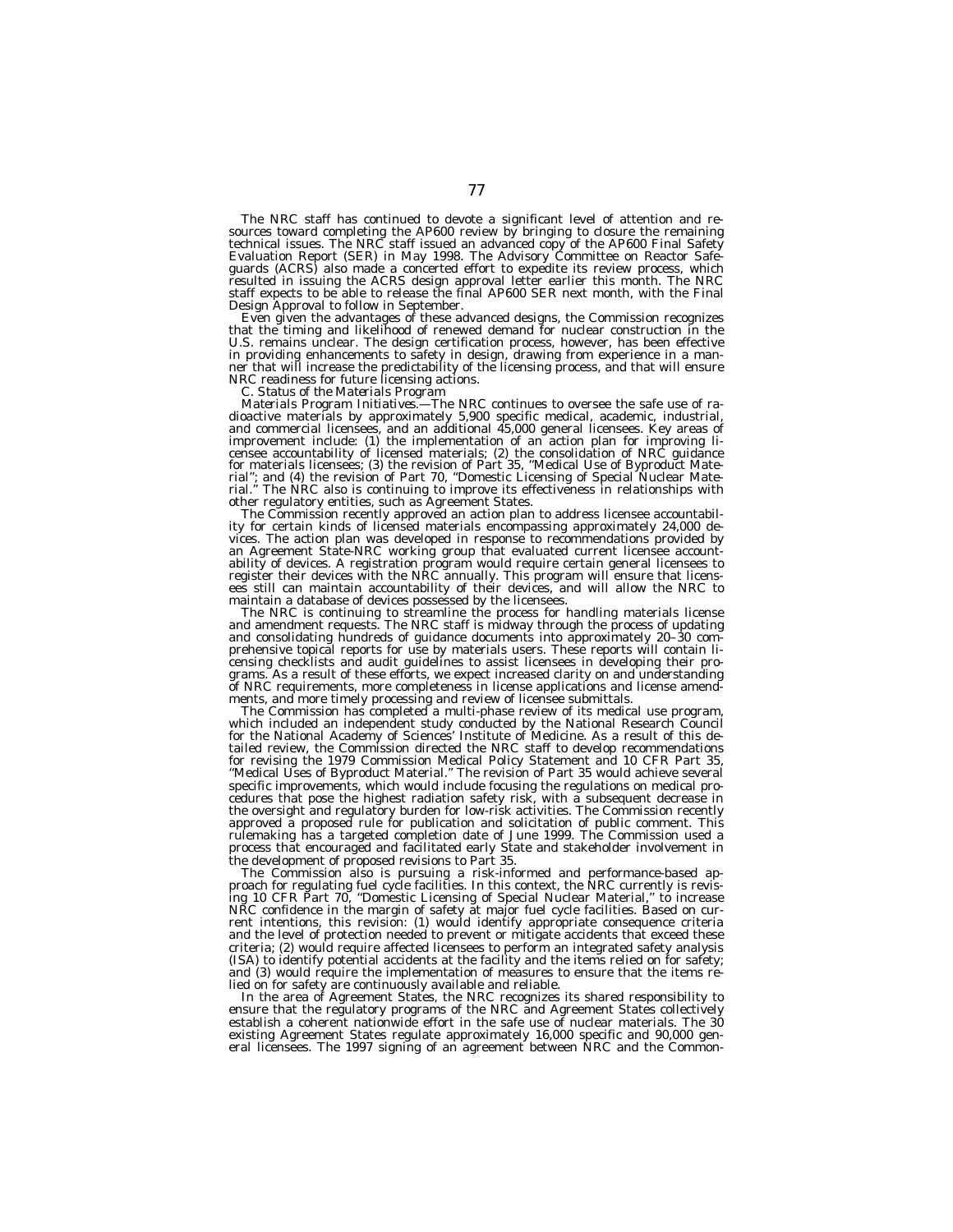wealth of Massachusetts transferred about 425 materials licensees to Massachusetts regulatory oversight. In addition, Ohio (with about 600 materials licenses) is sched-uled to become an Agreement State in fiscal year 1999, and Pennsylvania (with about 800 materials licenses) and Oklahoma (with about 225 materials licenses) cur-

rently are scheduled to become Agreement States in fiscal year 2000.<br>*Oversight of the U.S. Enrichment Corporation (USEC).*—The NRC issued initial<br>certificates of compliance for both USEC gaseous diffusion plants in Novemb and assumed regulatory jurisdiction in March 1997. In January 1998, the NRC issued its first annual report to Congress on the gaseous diffusion plants, including an assessment of facility compliance with regulatory requirements. The NRC will conduct the first recertification in fiscal year 1999, in accordance with the USEC Privatization Act, which requires that the NRC recertify the plants at least once

every 5 years. In addition, the NRC has developed a standard review plan, in coordination with other agencies, for NRC activities specifically related to USEC privatization. The NRC staff has used this standard review plan to address NRC review activities required to support USEC privatization. In accordance with the USEC Privatization Act, USEC has begun the privatization process, and expects to become a private entity early in the second half of this year through an initial offering of stock to the public. The NRC will continue to report annually to the Congress on the status of the USEC plants and their compliance with NRC standards, and will continue to undertake an active, comprehensive inspection program to verify operational safety and review of plant incidents and events. This inspection program will continue to include NRC resident inspectors at each plant.

The NRC also is preparing to review an application from USEC for commercial<br>deployment of the Atomic Vapor Laser Isotope Separation (AVLIS) technology, and<br>is engaging in pre-licensing discussions and reviews in support of

in February 1999. *D. High-Level Waste* In the critical area of managing high-level waste, NRC continues to believe that<br>a permanent geologic repository is the appropriate mechanism for the nation to<br>manage, safely and ultimately, spent fuel and other high-level Waste Policy Act of 1982, as amended, and the Energy Policy Act of 1992, the NRC must consult extensively with the DOE before licensing a repository. The 1987 revisions to the Nuclear Waste Policy Act focused DOE high-level waste repository ef-forts exclusively on the site at Yucca Mountain, Nevada. The NRC has several objectives in this pre-licensing consultation phase: (1) to develop a regulatory framework (regulations and guidance); (2) to ensure that the DOE is aware of the elements comprising a quality license application; (3) to evaluate the adequacy of the site characterization and waste form in the DOE site suitability recommendation to the President; and, (4) ultimately, to determine whether the NRC, through its licensing and oversight processes, can authorize repository construction, receipt of waste, repository operations, and final repository closure and decommissioning.

In order to enhance the effectiveness of the NRC program and in response to budget constraints, the NRC in fiscal year 1996 refocused its high-level waste program on resolution of the ten key technical issues most important to repository safety and, consequently, most important to licensing. These issues cover areas such as groundwater flow, thermal effects, potential disruptive events, container releases, and total system performance. The NRC has continued to make progress toward resolution of these issues, including the documentation of corresponding acceptance criteria and early feedback to the DOE for preparation of its Viability Assessment throughout fiscal year 1996–1998. In restructuring its pre-licensing regulatory program, the Commission has applied a risk-informed and performance-based approach to the performance of a geologic repository system—a system with unique physical characteristics, failure mechanisms, and lifetime. Application of this philosophy has resulted in the development of an integrated regulatory approach under which the key issues important to repository performance and safety will guide the revision of NRC regulations, the development of a Yucca Mountain review plan and independent analytical techniques, and the resolution of issues.

One key technical issue for NRC is the development of a site-specific, performance-based regulation applicable to the proposed repository at Yucca Mountain. Proposed and final regulations are planned for fiscal year 1999 to provide a regulatory framework for the DOE submittal of a license application in 2002. These criteria are being developed to implement health-based standards for Yucca Mountain that are consistent with the recommendations of the National Academy of Science (NAS)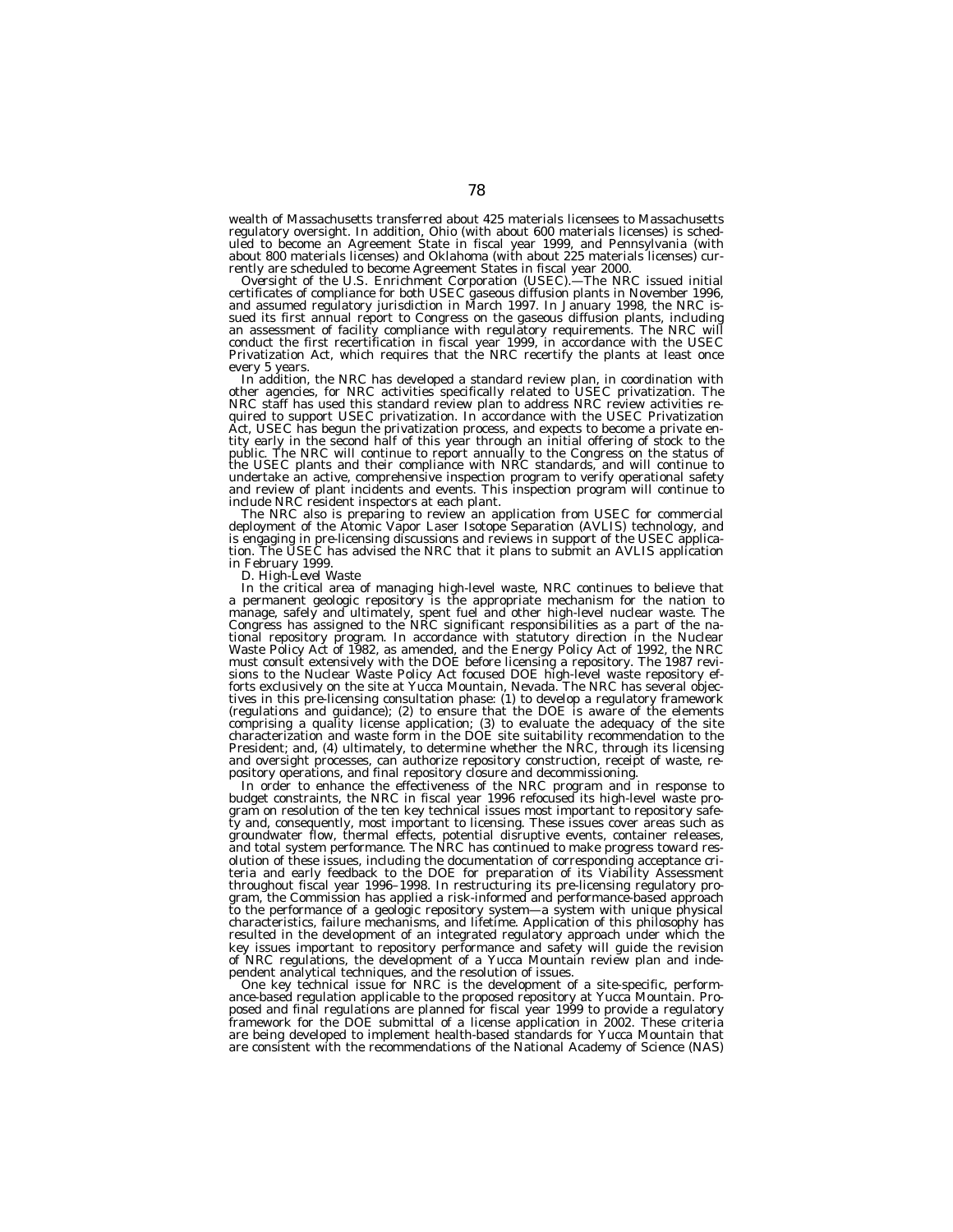in their 1995 technical report on Yucca Mountain, in accordance with the Energy Policy Act of 1992.<br>*NRC Assessment of DOE Progress and Potential for Licensing Success.*—During  $R$ 

fiscal year 1999, the NRC will review the DOE Viability Assessment to identify potential licensing vulnerabilities and any major concerns with DOE test plans, design concepts, and Total System Performance Assessment that, if unresolved, could re-sult in an incomplete or unacceptable license application. While the NRC review of the DOE Viability Assessment is not required explicitly under statute, the NRC ex-pects to be asked to provide its independent licensing view as important input to the decisions that the President and the Congress will make concerning the future of the repository program at the Yucca Mountain site. Moreover, the NRC believes that its views, supported by independent NRC analyses, will contribute to public

confidence in the credibility of the decision-making process.<br>The NRC is encouraged that the DOE now is conducting a performance-based pro-<br>gram to focus on those issues most important to repository safety. In addition, th the role that natural and engineered barriers are expected to play in the containment of radionuclides within the waste package, and in ensuring that the annual dose to persons living near the site is acceptable. The NRC believes that the DOE has made significant progress in its site characterization program for the candidate<br>repository at Yucca Mountain, including the completion of the Exploratory Studies<br>Facility, the recent initiation of the East-West Drift

tion of the repository block, and the surface-based and subsurface testing.<br>
On the basis of what is known today, the NRC is confident that it will be able<br>
to determine, with reasonable assurance, whether spent fuel and o that the NRC is prepared to review a DOE license application for a geologic reposi-tory in a timely manner is a Commission priority. To this end, a credible, technically competent, and adequately funded pre-licensing regulatory program is essential.<br>Potential Issues.—The Commission is continuing to work with the DOE, the Office

of Management and Budget (OMB), the Office of Science and Technology Policy<br>(OSTP), and the Environmental Protection Agency (EPA), to ensure that the EPA high-level radioactive waste standard, when issued, is both appropriate and implementable. However, many issues related to the EPA high-level waste standard are similar to those related to the NRC cleanup rule for sites undergoing decommis-sioning. As a result, the NRC recently wrote to the Senate Committee on Environment and Public Works, suggesting that a legislative solution may be necessary.

The Commission also is aware that the Congress is contemplating new legislation that would alter the national high-level waste program. The Commission agrees with the basic approach taken in both the House and Senate bills, including the use of an all-pathways radiation standard, and believes that both contain the fundamental elements of an integrated waste management system needed for the protection of public health and safety. That being said, however, the Commission recommends that the Congress take particular care that the overall schedule for DOE acceptance of waste for storage at a licensed interim storage facility and its obligation to submit a license application for a permanent repository do not set these two important programs on a collision course with respect to their needs for limited resources. Centralized interim storage and permanent geologic disposal are key elements of the integrated waste management systems laid out in both bills. The development and licensing of each should be afforded sufficient time and adequate funding.

*Status of Spent Fuel Storage.—*Currently, it is primarily the responsibility of licensed utilities to manage the spent fuel from commercial nuclear power reactors. The NRC reviews the designs for and operation of facilities for the storage of spent fuel in fuel pools and independent spent fuel storage installations, primarily located at reactor sites. The NRC has certified 13 cask designs for spent fuel storage under the use of either a general license or as part of a site-specific license—and has certified two cask designs to be fabricated for the transport of spent fuel. In fiscal year 1999, the NRC anticipates reviewing approximately 50 applications for commercial spent fuel transport designs, Department of Transportation and DOE spent fuel transport designs, commercial spent fuel storage designs, and interim storage of spent fuel, including ten independent spent fuel storage installations (ISFSIs), one of which would be a privately owned, away-from-reactor interim spent fuel storage<br>facility. Associated review and inspection activities will ensure that safety and regu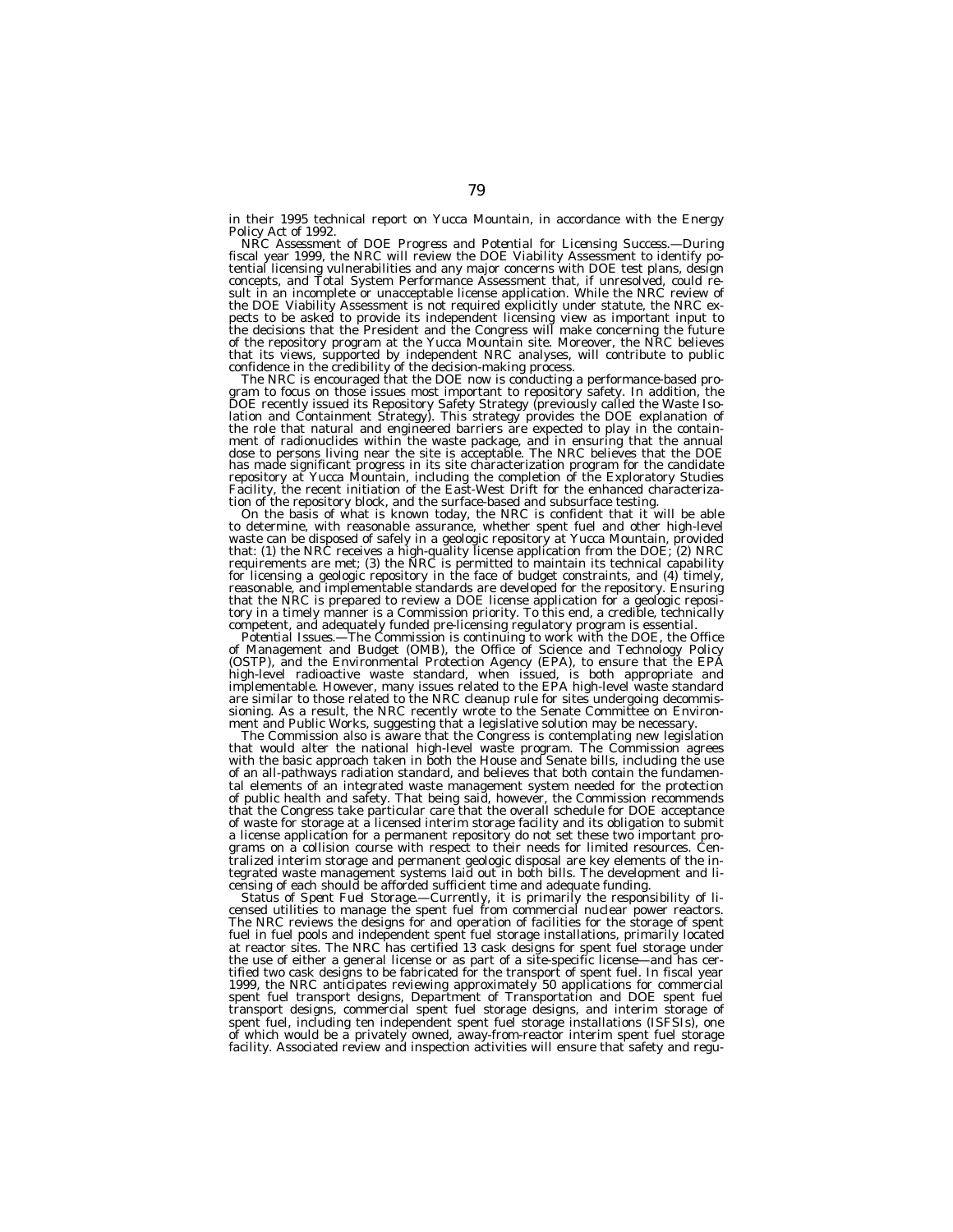latory compliance are achieved and maintained for these designs and installations. Additionally, the NRC will continue its review of a spent fuel dry transfer system, which would allow cask-to-cask transfers and would, among other features, obviate the need for using a spent fuel pool in conducting a transfer, which would facilitate

timely and safe decommissioning of shutdown commercial power reactors. *E. Decommissioning and Decontamination; Clean-Up* Decommissioning Involves removing radioactive contamination in buildings,<br>equipment, groundwater, and soils to such levels that a facility can be released for<br>either unrestricted or restricted use. In addition to the clean ties each year, the NRC is continuing to encourage timely cleanup of approximately 40 more complex material and fuel cycle facility sites through the implementation of its Site Decommissioning Management Plan. Five sites were successfully decom-missioned and removed from the Site Decommissioning Management Plan list in fiscal year 1997. The NRC expects three more sites to be removed each year in fiscal year 1998 and fiscal year 1999. In addition, decommissioning was completed and the operating license terminated for the Fort St. Vrain Nuclear Generating Station, Unit 1, owned by the Public Service Company of Colorado. Except for the independ-

ent spent fuel storage installation, the site was released for unrestricted use.<br>After an extensive rulemaking process that involved several years of enhanced<br>stakeholder interaction through workshops and public meetings, that is consistent with recommendations of national and international scientific organizations. The NRC use of an all-pathways standard is also consistent with the all-pathways approach reflected in the high-level waste bills currently under Congressional consideration. During earlier discussions, the staff of the U.S. Environ-<br>mental Protection Agency (EPA) had expressed concern with certain provisions of<br>the rule, including the lack of a separate groundwater st its proposed final rule on two issues in response to EPA concerns. However, it should be noted that the NRC fundamentally disagrees with the need for a separate groundwater standard. Before finalization of the rule, I met with the EPA Deputy Administrator, on behalf of the Commission, to review the rule and to discuss how the views and concerns that the EPA had expressed might be accommodated in indi-vidual license termination requests from licensees. In addition, we discussed the possibility of developing some type of binding agreement on the finality of NRC li-cense termination decisions.

In August 1997, I sent to Administrator Browner a draft Memorandum of Understanding (MOU) entitled "Consultation and Finality on Decommissioning and Decontamination of Contaminated Sites." This draft MOU identifies the res sites, and specifies the ways in which these responsibilities would be carried out to achieve finality in license termination decisions. Later in August, we received a copy of EPA guidance entitled ''Establishment of Cleanup Levels for CERCLA Sites with Radioactive Contamination.'' This document provides clarifying EPA guidance for establishing protective cleanup levels for radioactive contamination at sites that come under the Comprehensive Environmental Response, Compensation, and Liability Act of 1980 (CERCLA). We were disappointed to see in this guidance the EPA assertion that the dose limits in the NRC final rule generally will not provide a protective basis for establishing preliminary remediation goals for cleanup at CERCLA sites, and that the NRC sites would require further remediation. A principal NRC concern with this guidance and the EPA position is the question of finality for sites that have complied with the NRC or equivalent Agreement State cleanup standards and have had their licenses terminated. To address this concern, the Commission proposed legislation that would amend CERCLA to recognize NRC cleanup standards as sufficiently protective, and that would provide finality to sites that have complied with the NRC or equivalent Agreement State cleanup standards.

In December 1997, I sent a letter to Administrator Browner detailing NRC concerns and comments on the EPA CERCLA guidance. The EPA responded to the NRC-proposed MOU on February 19, 1998, and to NRC comments on the CERCLA guidance on February 20. In reviewing these responses, the Commission found that the EPA was continuing to oppose finality for sites that comply with NRC cleanup standards. Therefore, in April 1998, I again wrote to Administrator Browner, stating that there appear to be fundamental differences between the NRC and the EPA on the basis for protecting public health and safety and the environment, and that the Commission continues to believe, consistent with standards of the international community, that the regulatory approach used by the NRC will be sufficient to en-sure adequate protection of public health and safety and the environment in this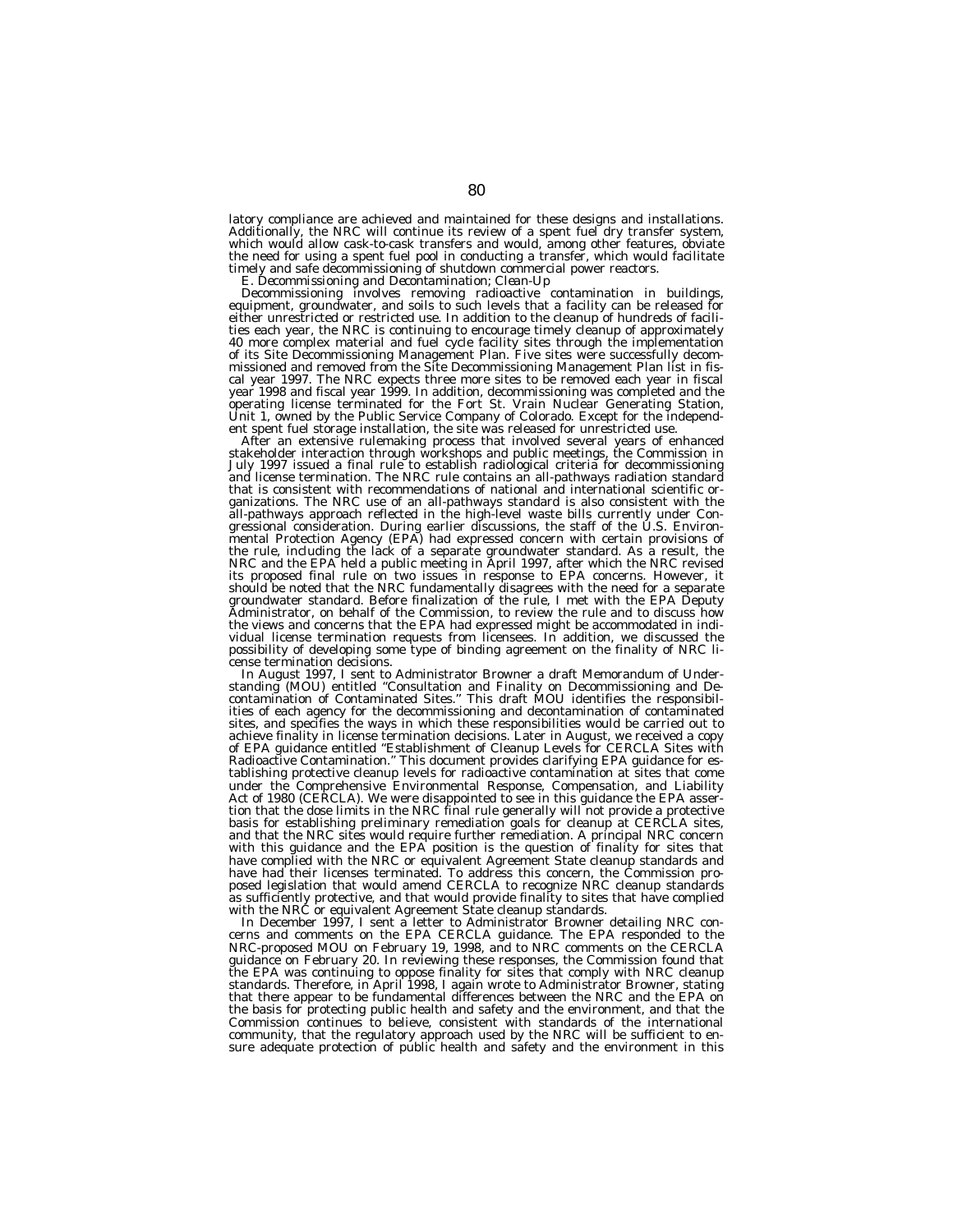area. I also stated that the Commission recognizes that the resolution of the differences between our agencies is a matter of policy that can best be solved by Congressional action. Subsequently, Administrator Browner categorically rejected the NRC legislative approach, and informed me that if an agreement satisfactory to both agencies cannot be developed, the EPA may decide to apply its standards unilaterally and require remediation under CERCLA for NRC sites after they have been decommissioned.

In summary, the NRC supports legislation that would establish finality for sites that comply with NRC cleanup standards. Dual regulation is wasteful of both government resources and the resources of American citizens to whom the regulations apply. Therefore, the Commission supports language comparable to that found in section 810 of H.R. 3000. This provision would effectively prevent later imposition<br>of additional remediation standards or requirements at decommissioned sites that have met the NRC cleanup standards. *F. Work with the U.S. Department of Energy (DOE)*

(DOE). We are positioning the NRC to become, potentially, the external regulator of DOE nuclear activities, and to license DOE privatized facilities. On the basis of a DOE/NRC memorandum of understanding (MOU), a pilot program for the regulation of DOE nuclear facilities has begun. In addition, as part of plans to stabilize the Hanford tank waste through a remediation project, the DOE is proposing to privatize the operation, and to have the NRC license the private enterprise. The NRC has been providing technical assistance and support for this project, including reviews of contractor proposals and the development of a regulatory program, to ensure a smooth transition later in the project for NRC regula DOE on the use of a commercial light-water reactor for tritium production, if the<br>Congress and the Administration support this approach. Finally, we have begun dis-<br>cussions with the DOE regarding NRC involvement in either for disposal of excess weapons-grade plutonium: (1) immobilizing surplus plutonium with high-level waste in ceramic material for geologic disposal, and (2) burning sur-<br>plus plutonium as a component of mixed-oxide fuel in existing commercial reactors.

External Regulation of DOE.—In December 1996, following a report by a DOE Advisory Committee on External Regulation and further study by a DOE working group, the Secretary of Energy announced that the Administration would take certain measures toward giving the NRC the responsibility for the regulation of nuclear safety at nearly all DOE nuclear facilities, phased in ove tion of DOE nuclear safety would increase the assurance of safety, give the public and workers more confidence in the safety of DOE operations, make safety regulation of DOE nuclear facilities more stable, require operations managers to be more accountable for nuclear safety, and minimize redundancy in the safety regulation of DOE nuclear facilities. The NRC evaluation of this concept was part of the NRC Strategic Assessment and Rebaselining initiative. In the course of that evaluation, public comments overwhelmingly favored NRC regulation of DOE nuclear facilities. These two factors—the DOE decision and the public commentary—weighed heavily in the Commission decision to endorse NRC oversight of DOE facilities. In June 1997, the DOE and the NRC agreed to pursue NRC regulation of DOE nuclear facilities on a pilot program basis.

The pilot program is to determine the feasibility of NRC regulatory oversight of DOE nuclear facilities, and to support a decision on whether to seek legislation to authorize NRC regulation of DOE nuclear facilities. On November 21, 1997, DOE authorize ined regulation of DOE huclear facilities. On inovember 21, 1997, DOE<br>Secretary Pena and I (on behalf of the Commission) signed a Memorandum of Understanding (MOU) between the NRC and the DOE that details the specific conditions and activities associated with the pilot program. The MOU objectives include: (1) determining the value added by NRC regulatory oversight; (2) testing various regulatory approaches (for example, licensing and certification); (3) determining the status of DOE pilot facilities with respect to meeting existing NRC requirements, or acceptable alternatives, and identifying any significant safety issues; (4) determining the costs (to both agencies) of NRC regulation; (5) evaluating alternative regulatory relationships, and determining DOE contract changes that might be necessary to provide for NRC oversight; (6) identifying transition issues and solutions; (7) identifying legislative and regulatory changes needed; and (8) evaluating appropriate processes for stakeholder involvement should the NRC assume broad external regulatory authority over DOE nuclear facilities.

The pilot program began in the Fall of 1997 at Lawrence Berkeley National Lab-oratory (LBNL). On-site work for the Lawrence Berkeley National Laboratory pilot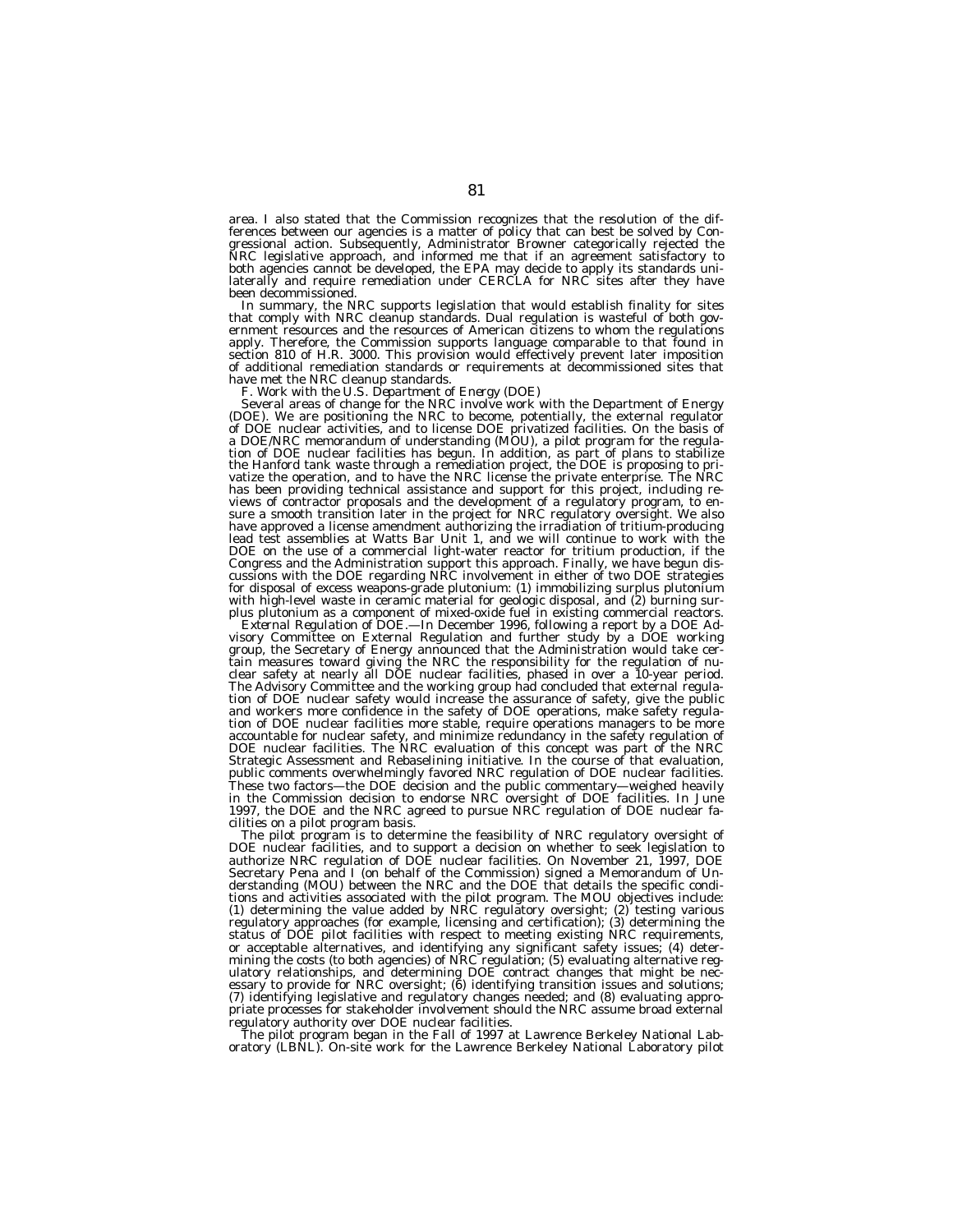was completed on January 15, 1998. No significant safety issues were identified at LBNL. After completing the Berkeley site report, the Commission has requested that the NRC staff prepare a revised MOU, in consultation with the DOE, that would incorporate lessons learned during the process and, if agreed, allow the agen-cies to recommend jointly that the Administration seek legislation promptly for NRC regulatory authority for a specific pilot facility or class of facilities, on the basis of

information gained during a specific pilot.<br>The field work on the second pilot site, the Radiochemical Engineering Develop-<br>ment Center (REDC) at Oak Ridge National Laboratory, was completed in June<br>1998. The tentative con are licensable without significant changes to the facilities or their radiation safety programs. However, several major policy issues have resurfaced recently that could delay completing both reports. These issues are: (1) Who should be the licensee (i.e., the DOE or the contractor)? (2) What, if anything, should be done about legacy ma-terials and buildings? and (3) Should the NRC seek jurisdiction over DOE accelerators and over DOE naturally-occurring and accelerator-produced radioactive materials? The NRC and the DOE are working together to resolve their differences on

these policy issues.<br>The third pilot for fiscal year 1998 is underway at the Savannah River Site Receiving Basin for Offsite Fuels, and is scheduled for completion in late 1998. During<br>fiscal year 1999, the NRC intends to that would provide expanded information on the major objectives previously outlined. In addition, the NRC staff has begun work on draft legislation that would

support NRC oversight of specific facilities.<br>Current DOE Privatization Activities.—The NRC also is participating in the DOE *Current DOE Privatization Activities.*—The NRC also is participating in the DOE Hanford tank waste remediation system project, a major privatization initiative, located on the Hanford Reservation in Richland, Washington. sistent with the NRC regulatory approach, for processing all Hanford tank wastes into forms suitable for final disposal, while protecting the general public, workers, and the environment. The Congress continued to appropriate funding for NRC par-ticipation in this project for fiscal year 1998. To support this phase, the NRC has established a permanent on-site representative on the Hanford site, and continues to assist in the review of initial DOE privatization contractor submittals, as well as in the DOE development of guidance documents for the privatization contractors. Throughout Phase I of this program, the DOE is responsible for regulating the activities of the privatization contractors. However, the ultimate goal of NRC partici-<br>pation is to provide a smooth transition into the DOE-proposed NRC licensing of the privatized contractor. Legislation may be necessary to clarify NRC authority to regulate these activities.

*Tritium Production.—*The evaluation of options for tritium production is another DOE activity that the NRC is supporting. The United States stopped producing tritium in 1988, when the last nuclear weapons production reactor at the DOE Savannah River site was shut down. The most recent projection calls for resumption of tritium production by the end of 2005. To meet this need, the DOE has chosen a dual-path strategy involving the evaluation of the two most promising tritium supply alternatives: (1) to produce tritium in commercial light-water reactors, either through acquisition of reactors under government ownership, or by contracting for target irradiation services under private ownership; and (2) to design, build, and test critical components of an accelerator system for tritium production. It is our understanding that the DOE plans to select one of these approaches by the end of 1998 to serve as the primary source of tritium. The other alternative, if feasible, will continue to be developed as a backup tritium source.11The commercial reactor option has been split into two phases. The first phase, a demonstration phase currently under way at the Tennessee Valley Authority's Watts Bar Unit 1 nuclear plant, involves the irradiation of 32 tritium-producing burnable absorber rods (referred to as a ''lead test assembly''). These rods were placed in the Watts Bar reactor core during the first refueling outage (in the Fall of 1997), following issuance of a license amendment by the NRC. The rods are scheduled to be removed from the core during the Spring 1999 outage and shipped to a DOE facility for post-irradiation examination. We understand that this tritium will not be used for defense purposes. Consistent with Administration and Congressional decisions and guidance, the second phase of the commercial reactor option is the irradiation of up to about 3300 rods in a tritium production core. The DOE expects to submit its tritium production core topical report for NRC review later this summer. Assuming any necessary legisla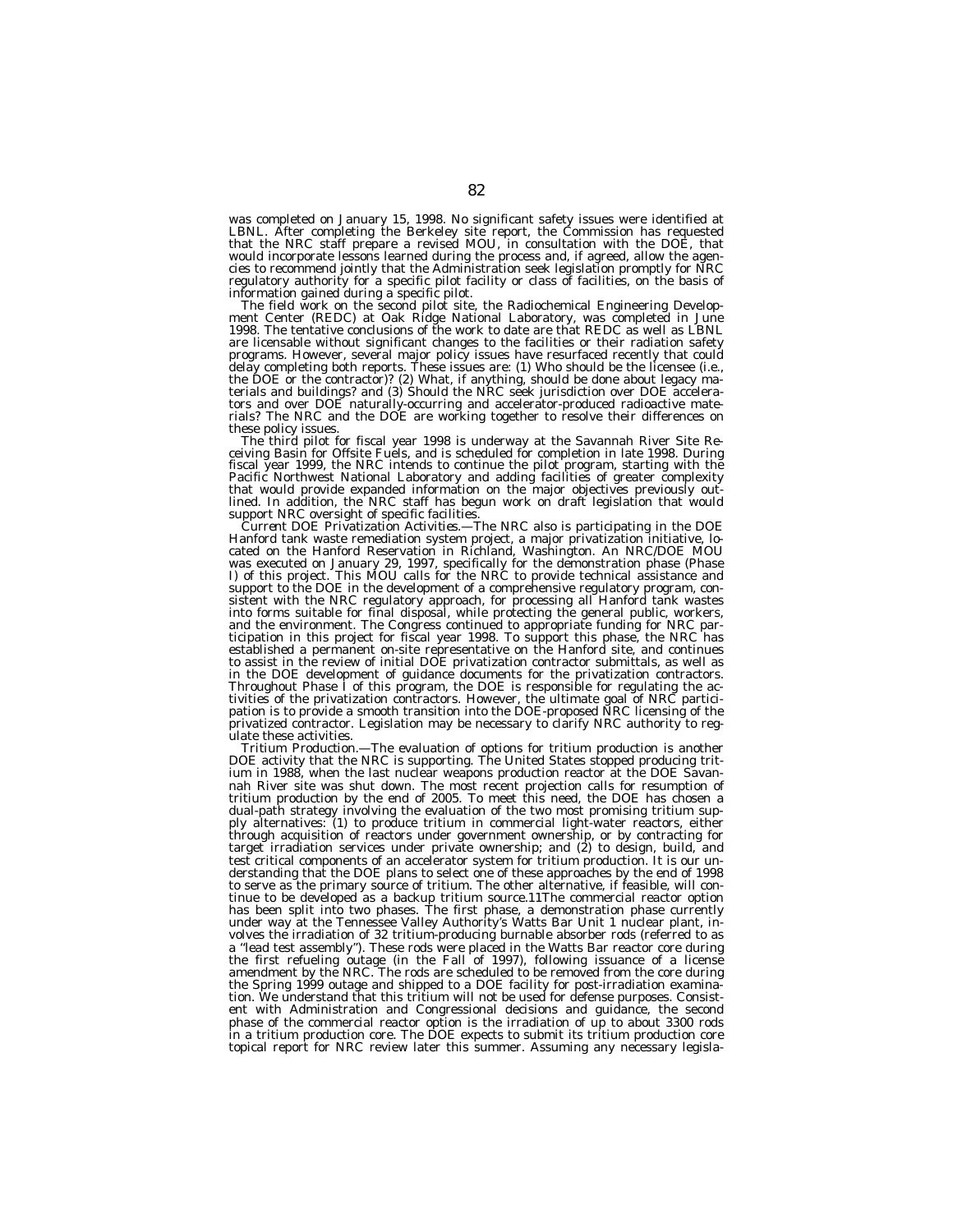tive and programmatic approvals are in place, and the DOE proceeds with its program, a plant-specific application for an amendment to the facility operating license is expected in 1999 or 2000. Under such a scenario, licensees undertaking tritium

production core irradiation would need NRC authorization in 2002 or 2003 in order<br>to meet the DOE requirement for extraction of tritium gas by the end of 2005.<br>*Disposition of Surplus Weapons-Grade Plutonium.*—Under a reim vide assistance to the DOE Office of Fissile Materials Disposition in the review of potential disposition alternatives for plutonium declared excess to the needs of the<br>U.S. nuclear weapons program. In January 1997, the DOE issued its Record of Deci-<br>sion that reflected a dual strategy for plutonium dispo some of the surplus plutonium in ceramic material, after mixing with high-level<br>waste, for disposal in a geologic repository; and (2) burning of some plutonium as<br>a component of mixed-oxide (MOX) fuel in existing commercia fuel fabrication facility would be licensed by the NRC at a DOE-owned facility, and that the MOX fuel would be irradiated in a commercial power reactor. The DOE has announced that its Savannah River site would be the location of the MOX fuel fabrication facility. The referenced reimbursable agreement was modified to cover the<br>NRC costs of NRC assistance in preparing for eventual licensing activities.

We also are reviewing a number of issues that may require legislation, related<br>to the roles of the NRC and the DOE in the MOX fuel program. Some of these issues include: (1) whether such a facility should be regulated by a licensing or a certificate-of-compliance approach; (2) whether the DOE or a contractor (or both) would be the regulated entity; (3) the role of other Fede

To make timely and technically credible regulatory judgements and to anticipate problems of potential safety significance, the NRC must have independent technical expertise and information. Key to providing this capability is the NRC research pro-gram. This program is both confirmatory and anticipatory, and resolves uncertainties associated with the most safety significant regulatory issues. The NRC conducts reactor and plant performance research to provide in-depth examination and understanding in support of other regulatory functions. For example, the recent rebaselining of the reactor source term, under the NRC research program, will facilitate the approval of utility requests for changes to some operational limits. Cur-rent areas of significant research emphasis include high burnup fuel behavior, reactor pressure vessel integrity, steam generator research, environmentally assisted cracking, radionuclide transport, thermal-hydraulic research, severe accident research, probabilistic risk assessment, and environmental qualification of electrical cables.

The NRC routinely seeks opportunities in its relationships with outside organizations, both domestic and foreign, to enter into cooperative research agreements through which it can leverage available research resources. These organizations include other Federal agencies, the Electric Power Research Institute (which conducts research for the U.S. industry), and members of the international regulatory community engaged in nuclear safety research. These agreements result in both the sharing of information and the sharing of research costs, the effect of which is to maximize the use of our research resources, and at the same time to enhance our own research capabilities.

By maintaining a viable research program, the NRC has access to research through approximately 35 active cooperative agreements, as well as through another 45 agreements that are being extended or considered with organizations in more than 25 countries, including countries from the former Soviet Union. Through these agreements, the NRC contributes about \$8 million annually, but receives the benefits of research valued at approximately \$85 million annually. In addition, the NRC receives about \$1.3 million each year in support of its various research programs.

A good example of NRC cooperative efforts and leveraging of research resources is the joint U.S.-Russian research program on radiation health effects, which is being performed under the auspices of the U.S.-Russian Joint Coordinating Committee on Radiation Effects Research (JCCRER). While the studies can involve both U.S. and Russian populations, the initial focus is on the unique opportunities in the southern Urals in Russia, particularly in the vicinity of the Mayak nuclear complex. There, as a result of past poor operating practices and accidents, workers and the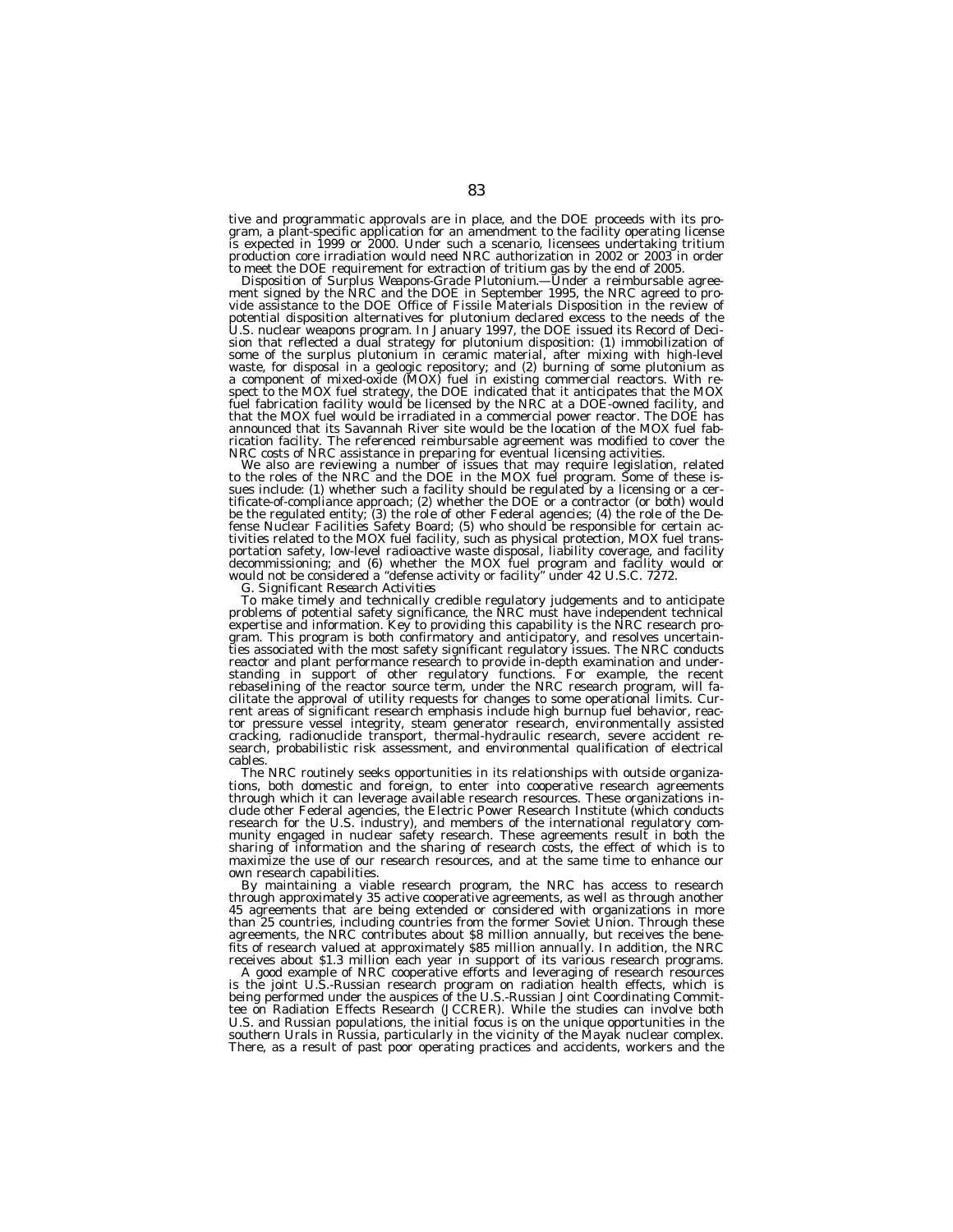surrounding populations were exposed to significant amounts of radiation. The characteristics of these exposures are different in many respects from those for populations previously studied for radiation health effects, such as the survivors of Hiro-<br>shima and Nagasaki.

Present radiation protection standards have been developed by making assumptions on how to extrapolate the risks of deleterious health effects from those observed in populations exposed to short bursts of radiation (such as the atomic bomb survivors) to the chronic exposures that are characteristic in facilities subject to<br>NRC regulation. The studies in the southern Urals will contribute to a better understanding of what models are most appropriate to describe the relationship between low dose rate (chronic) radiation exposures and radiation-induced health effects.

The DOE is the U.S. executive agency for the JCCRER, and the NRC is sponsor- ing a portion of the research. Other Federal agencies participating in the JCCRER

are the EPA, NASA, and DOD. *H. International Cooperation*

*Bilateral and Multilateral Activities*.—The NRC has long maintained a wide-rang-<br>ing program of international cooperative exchanges to ensure the peaceful, safe, and<br>environmentally acceptable uses of nuclear energy in th This cooperation is conducted through a variety of bilateral and multilateral relationships. As the regulator of the world's largest civilian nuclear program, the NRC has broad capabilities to contribute to international programs on nuclear power<br>safety, radiation protection, nuclear material protection control and accounting,<br>waste management, and decommissioning of nuclear facilities. Commission can benefit from the experience and expertise gained by foreign nuclear operations.<br>In supporting U.S. non-proliferation objectives, the NRC is working with the Exec-

utive Branch to facilitate the effective implementation of the Strengthened Safeguards System of the International Atomic Energy Agency (IAEA). The NRC will<br>participate with other involved agencies in the preparations for implementation of<br>the Additional Protocol to the US/IAEA Safeguards Agreement. S

Currently, the NRC is involved in 33 bilateral safety arrangements with other countries on five continents. These relationships provide the framework for providing technical advice and assistance to other countries, as well as for exchanging sig-

nificant safety and research information. *Convention on Nuclear Safety.*—The NRC has worked extensively in the development of the International Convention on Nuclear Safety—the first instrument to address directly the safety of nuclear power plants worldwide. This convention obliges<br>contracting parties to establish and maintain proper legislative and regulatory<br>frameworks to govern safety. The Convention on Nuclear Sa

*I. Year 2000 Systems Corrections*

As a preliminary comment in this area, I would note that on June 12, 1998, I testified on the subject of Year 2000 Readiness of the Utility Industry before the Senate Special Committee on the Year 2000 Technology Problem. In addition, on May 14, 1998, NRC management testified on Year 2000 issues before the Subcommittee on Technology, House Science Committee.

The NRC continues to leverage information technology to provide the capacity needed to manage effectively the regulatory, scientific, administrative, financial, and records data that are vital to fulfillment of the NRC mission. The NRC is fully aware of the challenges we face in ensuring that our computer applications and hardware systems continue to function properly in the year 2000 and beyond, and we have established an aggressive program to address those challenges directly. We estimate that the total cost to the NRC will be \$10.9 million.

The NRC has completed its assessment of the scope of the Year 2000 computer problem as it relates to computer systems that we use directly. We also are communicating with agencies with which we exchange electronic information, to ensure that our data exchange formats will properly represent dates beyond 1999. The NRC has developed an action plan and schedules to ensure that the systems most vital to NRC operations are repaired well before the year 2000, with appropriate repair schedules for systems less critical to mission-related activities. The NRC is pursuing aggressively the certification of Year 2000 compliancy for products and services that we acquire or use from commercial sources. The NRC Year 2000 program is in compliance with the most current Year 2000 program guidance issued by the Office of Management and Budget.

The NRC also is fully aware of the need to address the Year 2000 computer problem in relation to the use of computers in the nuclear industry. To ensure proper focus on this issue by the nuclear power industry, the NRC staff met with the Nu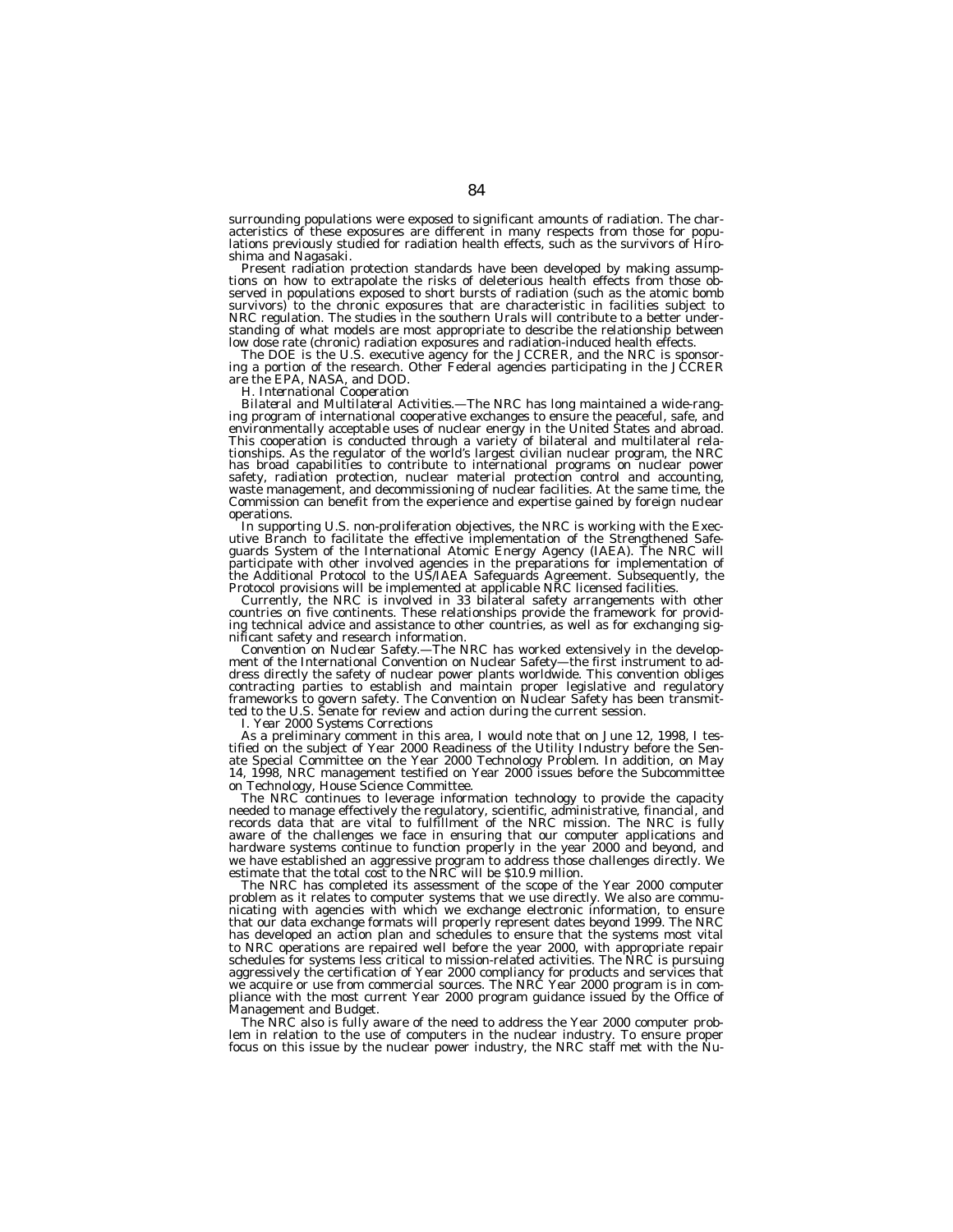clear Energy Institute (NEI) to obtain industry support in addressing the concern. NEI has agreed to initiate an effort on the Year 2000 computer problem and, working jointly with the Nuclear Utilities Software Management Group, has promulgated a guidance document to assist nuclear power plant licensees in developing programs<br>to address this issue effectively. This document, entitled "Nuclear Utility Year 2000 Readiness,'' has been issued to all nuclear power plant licensees, and a related workshop was conducted in November 1997. NEI also met with utility senior executives in November to remind them of the importance of addressing the Year 2000 computer problem at their facilities, and to establish a mechanism for exchange of information among licensees as they implement their programs.

In December 1997, the NRC developed a draft generic letter, entitled ''Year 2000 Readiness of Computer Systems at Nuclear Power Plants,'' to ensure that licensees provide assurance of this readiness. As part of the Federal Register notice soliciting public comment, the NRC requested proposed alternatives to the generic letter, such as a voluntary industry initiative that would satisfy the same intent. The NRC staff has met with the staff of the General Accounting Office (GAO), and factored GAO comments into the final generic letter. The final generic letter was issued to nuclear power plant licensees on May 11, 1998. The generic letter requires licensees to confirm, within 90 days of the date of the letter, that they are pursuing a program to address the Year 2000 problem, and, by July 1, 1999, to confirm that they will be Year 2000 ready or to provide the schedule for remaining actions to achieve readiness. In addition to requiring licensees to report on the existence of Year 2000 programs and to confirm their readiness, the NRC has recommended that licensees establish contingency plans. The NRC will conduct inspections of approximately 12 nuclear power plant licensee Year 2000 programs, on a sample basis, during 1998 and 1999. In addition, the NRC will continue to monitor licensee efforts to address the Year 2000 computer problem through attendance at related workshops and meetings over the next 2 years. We believe that our timetables have been established prudently, allowing consideration of the need to issue shutdown orders (in the unlikely event that a reasonable assurance of safety cannot be concluded) well before the end of 1999, thus allowing for contingency planning on the part of affected utilities.

Over the past year, the NRC has taken a number of actions to ensure that the Year 2000 computer problem will be either eliminated or minimized for its materials licensees as well. We have sent our materials licensees two Information Notices on this problem, as well as conducting on-site and telephone sampling interviews with management from various types of NRC materials licensees. Interviews were conducted with gauge manufacturers, teletherapy device manufactures, fuel cycle organizations, uranium extraction companies, broad-scope medical institutions, and the US Enrichment Corporation gaseous diffusion plants, to identify any additional problems or issues that warranted further action. NRC materials licensee inspectors have been instructed to confirm licensee receipt of NRC Information Notices, to determine whether licensees have identified any potential problems, and to note any corrective actions taken.

## RESPONSES BY THE COMMISSIONERS OF THE NUCLEAR REGULATORY COMMISSION TO ADDITIONAL QUESTIONS FROM SENATOR INHOFE

*Question 1. What is the NRC's plan for continued oversight and inspection at Millstone Unit 3 to ensure safe operation of the plant?*

*Response.* Millstone Unit 3 is on the NRC watchlist as a Category 2 plant, which ensures that it receives increased NRC management oversight until such time as plant performance dictates that a category change is called for. Region I has the responsibility for management oversight and inspection and has assigned a senior NRC manager and staff to implement the inspection program to assure the safe operation of the plant. In addition, the Millstone Restart Assessment Panel, which is comprised of regional and headquarters managers, senior residents, and project managers, will continue, for the foreseeable future, to meet periodically with the licensee, assess Unit 3 performance, and provide input to the inspection program.

# *Question 2. What is the NRC's plan to ensure that Millstone 2 does not reopen until restart is safe?*

*Response.* Millstone Unit 2 continues to remain shut down pending the licensee's completion of its corrective actions and NRC's verification and formal authorization to restart. The licensee has implemented a Configuration Management Plan (CMP) for Unit 2 as its principal program to provide reasonable assurance that design-bases weaknesses have been effectively corrected. COP includes both efforts to un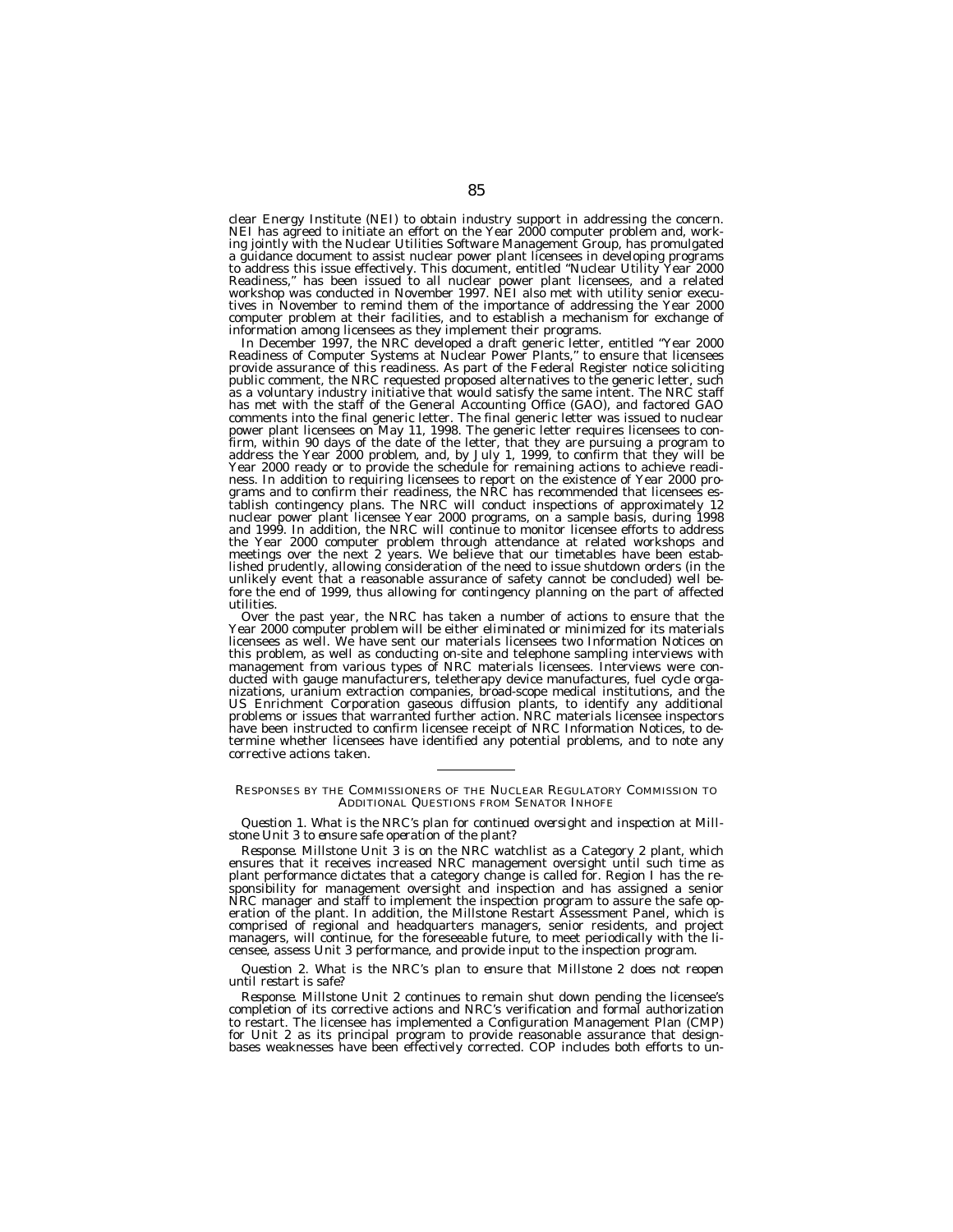derstand the licensing- and design-bases issues and actions to prevent recurrence of those issues. Before NRC can reach a decision to approve restart for Unit 2, the licensee must determine that the plant conforms with applicable NRC regulations, licensing conditions, the Updated Final Safety Analysis Report (UFSAR), and that applicable licensing commitments have been met. NRC must then agree with that

determination.<br>As a result of the NRC issuing a confirmatory order on August 14, 1996, the li-As a result of the NRC issuing a confirmatory order on August 14, 1996, the li-<br>censee was directed to contract with a third party to implement an Independent<br>Corrective Action Verification Program (ICAVP) to verify the ad to establish adequate design bases and design controls. The ICAVP is intended to provide additional assurance, before unit restart, that the licensee has identified and corrected existing problems in the design and configuration control processes. Because of the scope and depth of the corrective actions for Millstone, the date for restart of the Millstone Unit 2 has not been established. NRC's program for assess-ing the corrective actions at Millstone will continue to focus on a thorough examina-

tion of the issues identified in the NRC staff's restart assessment plan.<br>In SECY–97–003, "Millstone Restart Review Process," dated January 3, 1997, the<br>staff provided to the Commission the NRC staff's processes and approa be used to oversee the corrective action programs at the Millstone Nuclear Power<br>Station. The staff is applying the guidelines of NRC Manual Chapter (MC) 0350,<br>"Staff Guidelines for Restart Approval," to the restart approv The NRC restart actions plan for Unit 2 consists of several major elements, including corrective action programs, work planning and control improvements, procedure upgrade programs, quality assurance and management oversight improvements, and completion of ICAVP.

*Question 3. The GAO report included a recommendation that inspection reports fully document the status of the licensee's actions to address identified problems under NRC corrective action requirements.*

*(a) What has the NRC done to respond to this recommendation?*

*Response.* The NRC acknowledged the GAO recommendation and on August 18, 1997 provided following response:

The NRC agrees with the recommendation to improve oversight of licensees' timely resolution of problems. The staff has long recognized the importance of the licensee's corrective actions and has several processes that focus inspection effort and licensee's management attention on this area, as described below:

NRC inspectors currently review the adequacy and timeliness of corrective actions taken by the licensees in response to violations of NRC requirements and deviations from licensing commitments. They document these reviews in inspection reports, which are public documents. These violations and deviations result from nonconformances identified during NRC inspections of the facility or by the licensee's own problem identification process.

NRC inspectors routinely monitor, review, and verify the adequacy of licensee corrective actions. Since licensees annually identify thousands of deficiencies, NRC resource limitations demand that these inspections are performed on a selective basis, focusing on those issues that are most risk- and safety-significant.

In addition, the NRC reviews the licensee's corrective action program at each reactor facility on a periodic basis (Inspection Procedure 40500, ''Effectiveness of Licensee Controls in Identifying, Resolving, and Preventing Problems'') to verify that the licensee is implementing an adequate program.

NRC's enforcement policy specifies appropriate enforcement actions for nonconformances with planned and required corrective actions. Additionally, to encourage licensees to identify and resolve problems, the enforcement policy provides for mitigation of the sanction for timely identification and appropriate corrective actions by the licensee.

Problems identified at the Millstone and Salem plants related to the licensees failure to take prompt corrective action, as noted in the GAO report, indicate this area warrants greater attention from the NRC. The staff has begun a review of its internal processes to identify areas for improvement in assessing the timeliness, prioritization, engineering support, and quality of the corrective actions taken by licensees. Some areas included in the staff's review are the plant performance review, and the senior management meeting (SMM) processes. The agency is strengthening its processes for assessing the effectiveness of a licensee's corrective action program by focusing on what a licensee has done as opposed to what it plans to do. In that regard, the NRC intends to provide additional guidance on how inspectors should close out issues identified in NRC inspection reports. The staff is also developing a process to better identify and track licensing commitments and to verify their implementation.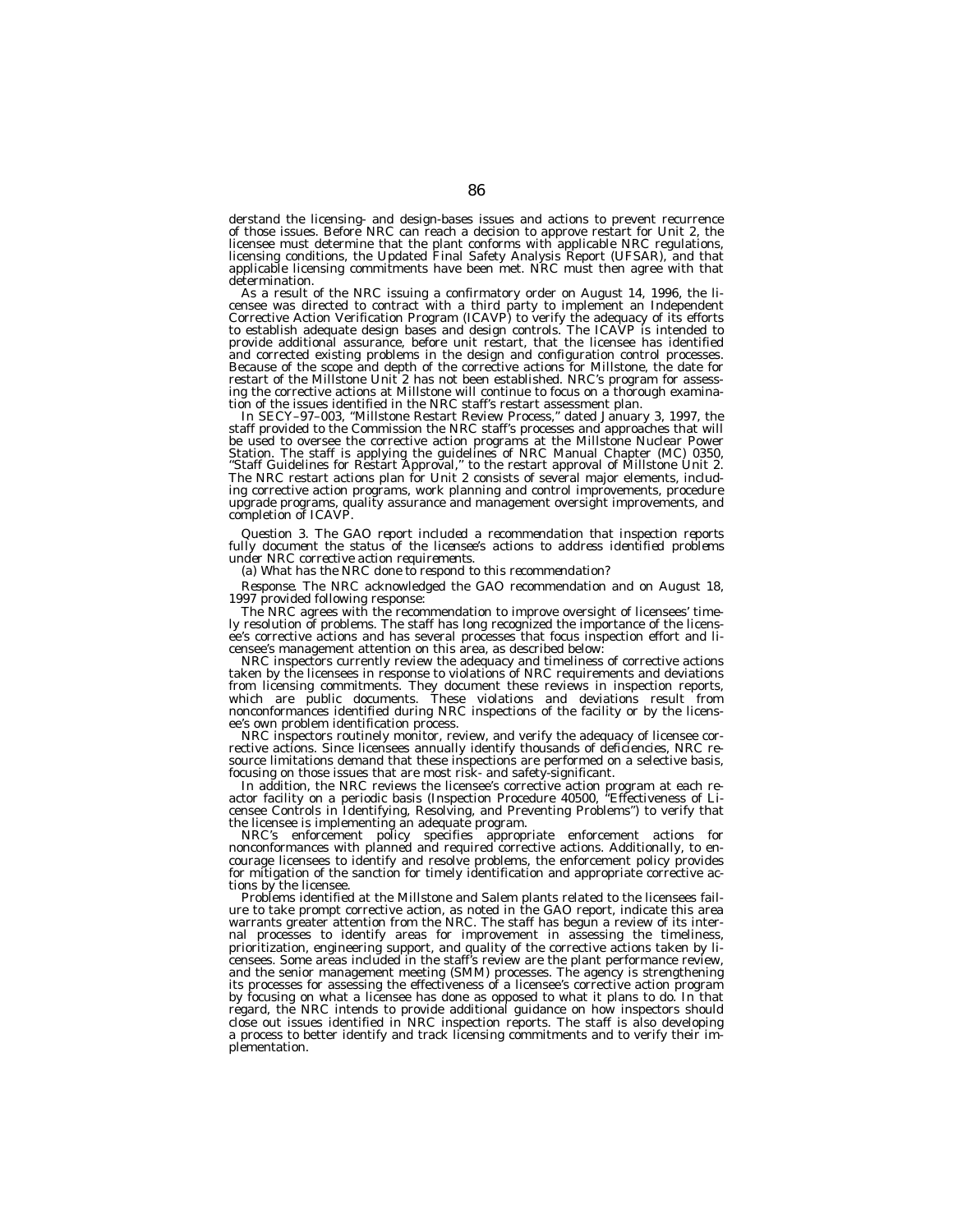While the NRC intends to follow more closely the corrective actions for issues included in inspection reports, the NRC does not agree with the specific recommendation to track and document in the inspection reports the status of corrective actions for all licensee-identified issues. Criterion XVI of 10 CFR Part 50, Appendix B. requires licensees to promptly identify and correct failures, malfunctions, deficiencies, deviations, defective material and equipment, and nonconformances. Given the number of issues identified, the efforts required by the NRC to document and track deficiencies regardless of safety significance, as recommended in the GAO report, would be large and without a commensurate safety benefit.

Based on our response dated August 18, 1997 to the GAO report, NRR prepared draft inspection procedure changes to provide additional guidance on how inspectors should close out issues (severity level IV violations, open and unresolved items) identified in NRC inspection reports. However, because of the recent changes being proposed to the enforcement program which may require no additional NRC review of less risk significant severity level IV violations as long as these issues are captured in the licensee's corrective action program, NRR has postponed implementing the draft procedures. Once the Office of Enforcement's review of how severity level IV violations should be processed by the Agency is completed, NRR will integrate the OE's recommendations into the NRR's guidance on how to close out open issues so that the OE's and NRR's processes are consistent.

*Question 3. NRC's role in future nuclear energy development vis-a-vis DOE. (b) Include detailed plans and schedules for the NRC review of the Calvert Cliffs license renewal and the transfer of ownership of TMI Unit 1.*

*Response.* The technical review plan for the Calvert Cliffs renewal application was forwarded to Baltimore Gas & Electric in a letter dated June 17, 1998. The milestones in the Calvert Cliffs schedule are as follows:

| Calvert Cliffs Renewal Milestone                                                                                                                                                                                                                                                              | <b>Date</b>  |
|-----------------------------------------------------------------------------------------------------------------------------------------------------------------------------------------------------------------------------------------------------------------------------------------------|--------------|
| $\label{p:reco} \begin{minipage}[t]{0.9\textwidth} \begin{tabular}{p{0.5cm}p{0.5cm}p{0.5cm}p{0.5cm}p{0.5cm}p{0.5cm}p{0.5cm}p{0.5cm}p{0.5cm}p{0.5cm}p{0.5cm}p{0.5cm}p{0.5cm}p{0.5cm}p{0.5cm}p{0.5cm}p{0.5cm}p{0.5cm}p{0.5cm}p{0.5cm}p{0.5cm}p{0.5cm}p{0.5cm}p{0.5cm}p{0.5cm}p{0.5cm}p{0.5cm}p$ | 4/10/98      |
|                                                                                                                                                                                                                                                                                               | 4/25/98      |
|                                                                                                                                                                                                                                                                                               | 5/10/98      |
|                                                                                                                                                                                                                                                                                               | 7/9/98       |
|                                                                                                                                                                                                                                                                                               | 9/7/98       |
|                                                                                                                                                                                                                                                                                               | 10/7/98      |
|                                                                                                                                                                                                                                                                                               | 11/21/98     |
|                                                                                                                                                                                                                                                                                               | 12/6/98      |
|                                                                                                                                                                                                                                                                                               | 3/6/99       |
|                                                                                                                                                                                                                                                                                               | 3/21/99      |
|                                                                                                                                                                                                                                                                                               | 4/5/99       |
|                                                                                                                                                                                                                                                                                               | 5/20/99      |
|                                                                                                                                                                                                                                                                                               | 7/19/99      |
|                                                                                                                                                                                                                                                                                               | 11/16/99     |
|                                                                                                                                                                                                                                                                                               | 2/14/00      |
|                                                                                                                                                                                                                                                                                               | before 10/00 |

On July 8, 1998, a Notice of Opportunity for Hearing was published in the Federal Register related to the renewal application for Calvert Cliffs. As of August 10, 1998, one petition for leave to intervene has been received in connection with the Calvert Cliffs renewal application.

The Commission may issue a case-specific order providing further guidance on procedures and scheduling matters.

The NRC also received a license renewal application on July 7, 1998 from Duke Energy Corporation for their three-unit Oconee plant. The staff established similar milestones for the review of the second renewal application, which were forwarded to Duke in a letter dated July 31, 1998.

Both renewal reviews are proceeding as scheduled. NRC management and the NRC License Renewal Steering Committee will meet with BGE and Duke management on August 20, 1998, to discuss the plans and progress on the renewal reviews.

The NRC has not yet received a request from Amergen (a consortium formed by PECO Energy, Inc., and British Energy) to transfer ownership and operating authority of the Three Mile Island, Unit 1, plant. Among other matters, the issue of foreign ownership, domination, or control will have to be addressed in light of the prohibition in the Atomic Energy Act of 1954, as amended, against such interests. Given the unknowns, the NRC has established the following schedule, expressed in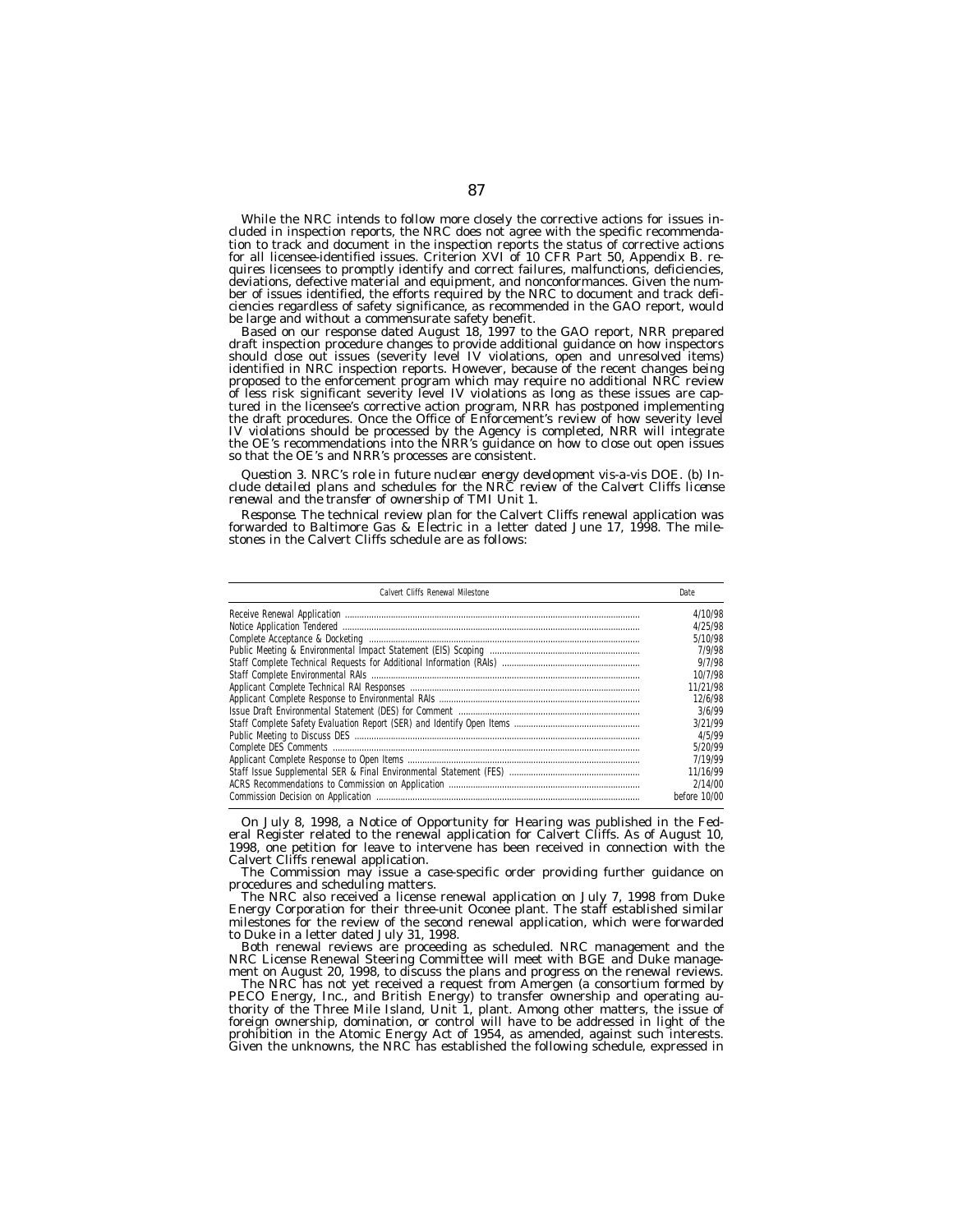terms of weeks following receipt of an application, for review of the license transfer request, including a provision for an adjudicatory process, associated with the purchase of Three Mile Island, Unit 1 (TMI–1) by Amergen, Inc.:

| <b>Milestone</b>                                                                                                                                                                                                                                                                                                                                                                                                                                                                                                                                                                                                                                                                                                                                                                                                                                                                                                                  | *Weeks                   |
|-----------------------------------------------------------------------------------------------------------------------------------------------------------------------------------------------------------------------------------------------------------------------------------------------------------------------------------------------------------------------------------------------------------------------------------------------------------------------------------------------------------------------------------------------------------------------------------------------------------------------------------------------------------------------------------------------------------------------------------------------------------------------------------------------------------------------------------------------------------------------------------------------------------------------------------|--------------------------|
| Complete Acceptance Review; publish Notice of Application and Opportunity for Hearing in Federal Register and                                                                                                                                                                                                                                                                                                                                                                                                                                                                                                                                                                                                                                                                                                                                                                                                                     | $\overline{\phantom{a}}$ |
| Complete preparation and submittal of Commission paper on analysis of policy and legal issues associated with                                                                                                                                                                                                                                                                                                                                                                                                                                                                                                                                                                                                                                                                                                                                                                                                                     | 8                        |
| Complete reviews of decommissioning funding assurance, financial qualifications, technical qualifications, foreign<br>ownership, and antitrust. (Note that the license for TMI-1 was issued under Section 104b of the AEA. As such,<br>the facility and its licensees are "grandfathered" from antitrust reviews.) Issue order (and associated license<br>amendment) approving or disapproving license transfer. If required, also issue Environmental Assessment and<br>Finding of No Significant Impact. (Note that the Commission has determined that any hearing that might be<br>granted in connection with a transfer order need not be completed before the issuance of such order. Pursuant<br>to 10 CFR 50.92, the conforming amendment to the license does not typically involve a significant hazard con-<br>sideration and may take effect upon issuance. However, the order and any conforming amendment are subject | 12                       |
| Complete hearing process, if required.                                                                                                                                                                                                                                                                                                                                                                                                                                                                                                                                                                                                                                                                                                                                                                                                                                                                                            | $***36$                  |

Cumulative weeks following receipt of an application for transfer of ownership<br>\*\* The estimated uration of any hearing that might be held is based upon the Commission's currently applicable Rules of Practice and<br>the recent **provided** 

*Question 3. NRC's role in future nuclear energy development vis-a-vis DOE. (c) Discuss the factors that contributed to delays in regulatory action with Vogtle and LES, and the steps taken to prevent their recurrence.*

*Response.* The Vogtle proceeding involved an application for the transfer of control of the facility's operating license from Georgia Power Company to the Southern Nuclear Operating Company which was challenged on grounds related to the character and integrity of the current and prospective licensee's management. Unlike other proceedings, concurrent with the ongoing licensing proceeding, the intervener had filed a petition under the Commission's regulations requesting that an enforcement action be taken against the licensee based on the same facts asserted as grounds for denying the license transfer. These facts further related to a then ongoing investigation being undertaken by the NRC's Office of Investigations, which entailed a referral to the Department of Justice for consideration of criminal prosecution. Because of the related enforcement aspects, the staff declined to prove the transfer of operating authority and related amendments until completion of the proceeding. The delays in completion of the proceeding likewise stemmed largely from decisions to delay litigation pending resolution of the ongoing investigation. This action was also complicated by the need for the staff to decide whether to take enforcement action. In retrospect, it seems clear that at least some of the delay was not legally compelled.

Louisiana Energy Services (LES) proceeding involved a first-of-a-kind application for a private enrichment facility, involving a technology which had not previously been licensed by the Commission. During both the technical review and adjudicatory process, a number of novel legal and technical issues had to be addressed. With respect to the staff's technical review, it is now apparent that the application submitted by LES was not sufficient to enable the staff's review to be conducted on a timely basis, but that the staff did not aggressively address its shortcomings nor was the applicant fully responsive to staff requests for additional information.

In regard to the LES adjudicatory process, the record developed was complex and involved issues of first impression which, although brought to the Commission's attention, were not resolved in a timely manner. In addition, in an attempt to ensure that all issues were thoroughly addressed, the Licensing Board allowed a large amount of information into the record without insisting on adequate sponsorship by the parties to explain the significance of that information, which then had to be considered by the Board in reaching its decisions. These decisions themselves were ex-

cessively delayed, as the Licensing Board itself has acknowledged. Notwithstanding that both the Vogtle and LES proceedings involved unique considerations not believed likely to recur, the Commission has attempted to address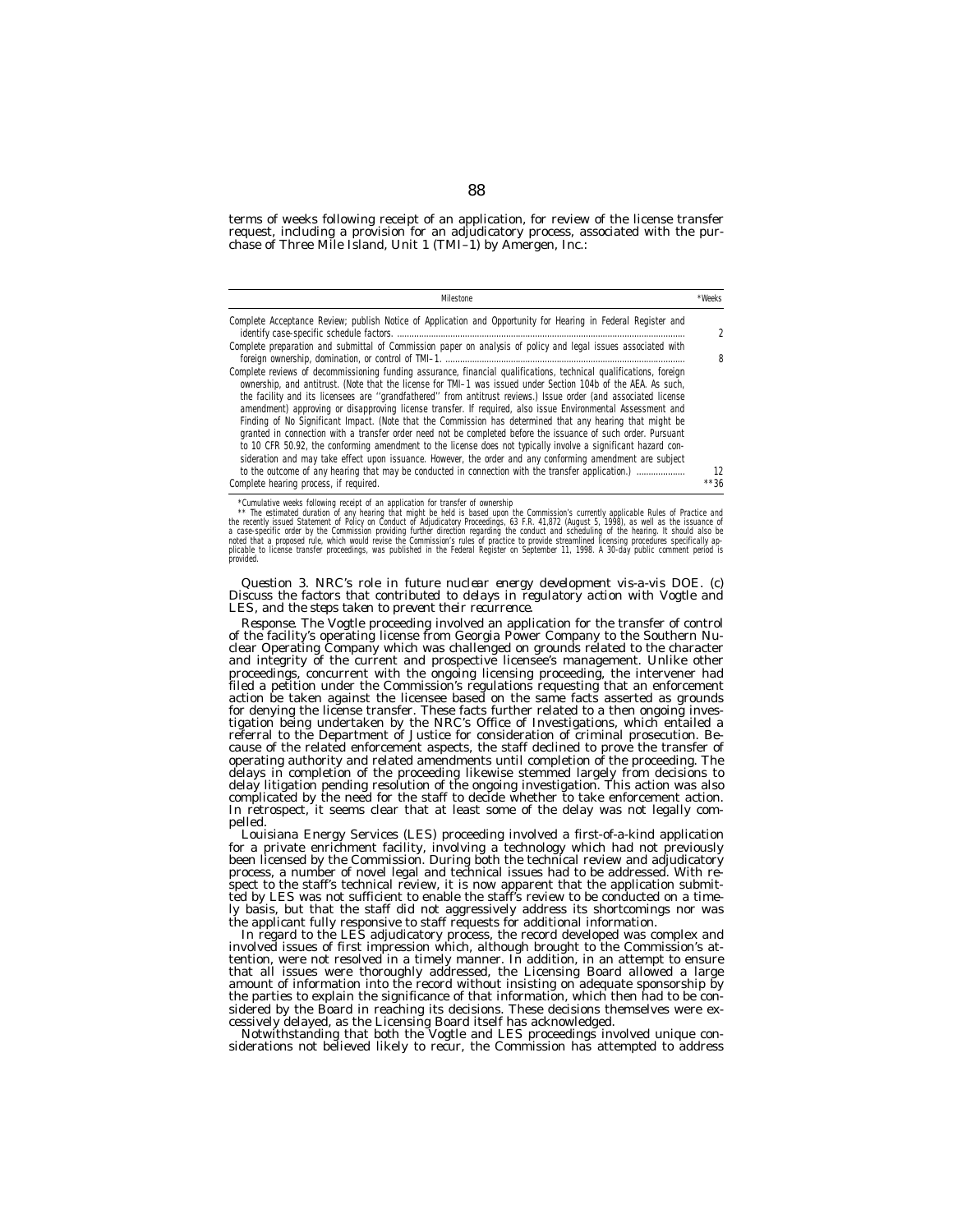sources of potential delay in future licensing actions in several ways. The staff now prepares a detailed review schedule for significant licensing actions such as license renewal, including the need to assure the adequacy of the license application itself and for bringing emerging technical issues to NRC management attention and, if necessary, to the Commission for guidance (both matters which also contributed to the delay of the LES proceeding).

In addition, the Commission has taken steps to streamline the adjudicatory process, while still assuring that a clear and complete record is created. The Commission has commenced a study of the entire hearing process and expects to receive recommendations, including recommendations on the need for legislation, by the end of this year. In the interim, on July 28, 1998, the Commission issued a ''Statement of Policy on Conduct of Adjudicatory Proceedings,'' which provides guidance to the licensing boards, presiding officers and parties to Commission proceedings on how the Commission expects its proceedings to be conducted. The policy statement encourages licensing boards and presiding officers to establish case-specific schedules which are to be followed, to shorten filing and response times where practical, to manage discovery to avoid unnecessary delays in that stage of the adjudicatory process, to make sure that the parties comply with the Commission's regulations governing the submission of admissible contentions, and to issue decisions in a timely manner. It also stresses the obligations of all parties to adhere to the Commission's Rules of Practice and their respective burdens as participants, for example, with respect to submitting contentions and for offering evidence. In addition, the Commission indicated that it will itself carefully and actively monitor ongoing licensing proceedings to ensure that they are conducted expeditiously and that the boards, staff and other parties receive prompt guidance on emerging technical, policy and legal issues, as necessary. Consistent with its desire for expeditious processing of license applications, the Commission, on August 19, 1998, issued and order giving guidance and recommending a schedule to the Licensing Board that will preside over the licensing renewal proceeding for the Calvert Cliffs Nuclear Power Plant. Moreover, it is now considering whether to establish new, informal procedures for license transfer hearings that, if promulgated as a final rule, could, in general, substantially reduce the time for such hearings.

*Question 4. Early warning for plants that exhibit declining safety performance is very important. The GAO report concluded that the NRC needs to make clear how it will respond—including a clear statement on what sanctions will be applied when inspections identify problems. What steps has the NRC taken to address this concern.*

*Response.* The NRC acknowledged the GAO recommendation and on August 18, 1997 provided the following response:

The NRC agrees that the licensee's responsiveness to identified problems is a critical performance criterion. The current NRC inspection and enforcement programs have well-established requirements that focus on this criterion. Recent changes to the SMM process, including development of an SMM nuclear power plant performance evaluation template, have clearly emphasized the importance of evaluating the licensee's responsiveness to identified problems. The staff has recently strengthened the corrective action evaluation criteria found in the ''Staff Guidelines for Restart Approval'' (Inspection Manual Chapter 0350), which is the guidance document used by the staff in assessing plants that are in an extended shutdown as a result of performance issues. In addition, the Commission directed the staff to further improve the SMM process by developing better indicators that can provide a more objective basis for judging whether a plant should be placed on or removed from the NRC Watch List. These improved performance indicators and objective measures will enhance staff's ability to take appropriate regulatory actions including additional enforcement where past enforcement actions have not been effective.

*Question 4. The NRC's enforcement policy already identifies sanctions for licensees that fail to resolve problems within a definitive period. The NRC's enforcement policy provides for matching sanctions for a violation to the safety and regulatory significance of the violation and establishes a graduated system of sanctions that include noncited violations, notices of violations, civil penalties, and orders to modify, suspend, or revoke a license. The NRC imposes more substantial penalties for more significant problems. In determining the significance of a problem and the appropriate enforcement sanction, the established process also takes into consideration (1) the licensee's previous opportunity to identify and resolve the problem and (2) the length of time the problem remained unresolved because of the licensee's failure to take corrective actions.*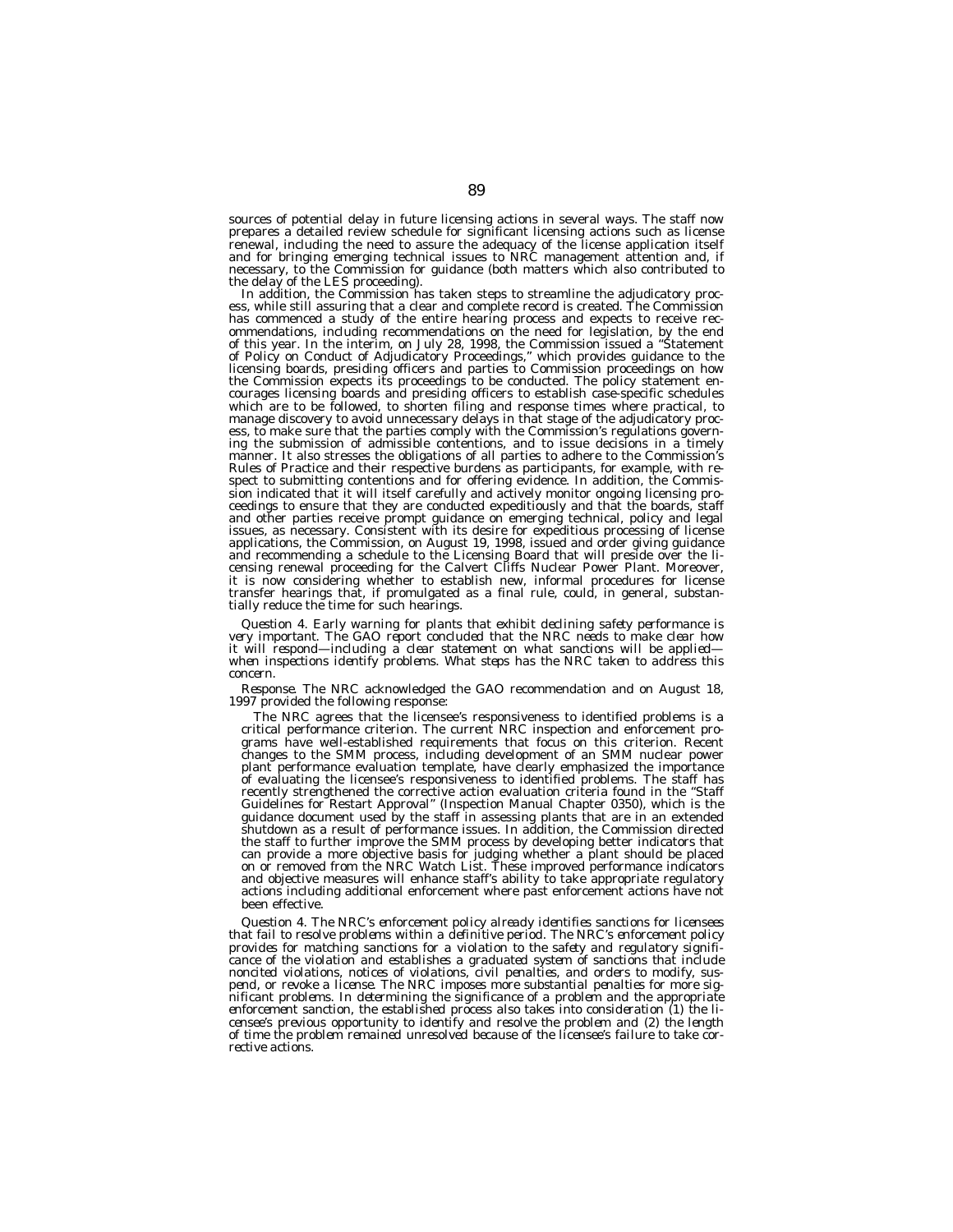*Response.* The enforcement history has been an important consideration in the SMM process. However, enforcement actions are taken on a timely basis and are not delayed until the next SMM. As a part of our effort to improve the SMM and the licensee performance assessment process, we will consider ways to make clear what NRC actions will be considered and applied when problems are not corrected in a timely manner.

*Question 5. NRC's rule containing radiological criteria for license termination set an all pathways dose of 25 millirem/year for the unrestricted release of a decommissioned site. EPA encouraged the NRC to adopt a maximum level of residual contamination of 15 mrem/year with a separate 4 mrem/year ground water standard. EPA Administrator has threatened that EPA would apply the Comprehensive Environmental Response, Compensation, and Liability Act (through Superfund listing) if NRC and EPA do not reach agreement on applicable standards through a memorandum of agreement. Isn't this a classic example of dual regulation?*

*Response.* Yes, this is an example of dual regulation. Fundamental policy differences exist involving the acceptable dose level (25 mrem/y vs. 15 mrem/y) and EPA's belief that a separate pathway standard for groundwater in addition to an all pathways standard is necessary.

NRC published a final rule establishing radiological criteria for decommissioning in July 1997. This rule established 25 millirem per year (mrem/yr) from all potential exposure pathways as the acceptable criterion for release of licensed sites for unrestricted use. The rule also requires that radiation doses be reduced below the rule's dose criterion through the As Low As Reasonably Achievable process. This rule is consistent with international and national scientific recommendations as well as EPA's 1994 draft Federal Radiation Protection Guidance for Federal Agencies. EPA stated that this is not protective of the public health and the environment, and that 15 mrem/yr from all pathways, with separate limits established for groundwater, is necessary. The EPA limits on groundwater would be the Maximum Contaminant Levels (MCLs). EPA would apply MCLs in groundwater, not at tap as specified in 40 CFR 141, National Primary Drinking Water Regulations, which are normally applied to drinking water at the tap. NRC disagrees with the EPA position, as discussed below.

First, the approach suggested by EPA results in the imposition of the Comprehensive Environmental Response, Compensation and Liability Act (CERCLA) risk range on radionuclides without the informed and open discussions that would be part of the rulemaking process to establish such radiation protections standards—a process which NRC completed in 1997. The Commission's final rule is based on considerations of risk, radiation protection principles, national and international standards, and costs compared to associated benefits of cleanup. Second, there is no reason from the standpoint of protection of the public health and safety to have a separate, lower dose criterion for one of the pathways (i.e., groundwater) as long as, when combined, the dose from all pathways does not exceed the all-pathways dose standard. EPA's approach also overlooks the fact that MCLs, which EPA espouses for groundwater cleanup, are not set at consistent risk levels and include some that could result in exposures that exceed NRC's 25 mrem/yr all-pathways dose criterion, as well as others set at small fractions of a mrem. In issuing the final rule, NRC concluded that the final rule not only protects the public health and safety, but also establishes a framework to address the limited number of difficult cases which would otherwise require consideration of case-by-case exemptions. NRC considers that this approach provides adequate protection of the public health and safety and the environment, and constitutes cost effective regulation. NRC is also concerned that EPA's threat to apply CERCLA raises the question of finality for sites that have complied with the NRC or equivalent Agreement State cleanup standards and have had their licenses terminated. NRC considers that it is important to provide for finality in NRC and Agreement State license termination decisions in order to provide licensees and the public with a stable and predictable regulatory framework that is adequately protective of public health and safety and the environment.

In summary, dual regulation by EPA under Superfund is not necessary and is not a good use of limited Government resources and the resources of American citizens to whom the regulations apply.

*Question 6. Is the NRC's radiological criteria for license termination consistent with international standards set by the International Commission on Radiological Protection (ICRP) and the National Council on Radiation Protection and Measurement (NCRP)?*

*Response.* Yes, the NRC's radiological criteria for license termination are consist-ent with standards set by ICRP and NCRP. Applicable ICRP and NCRP findings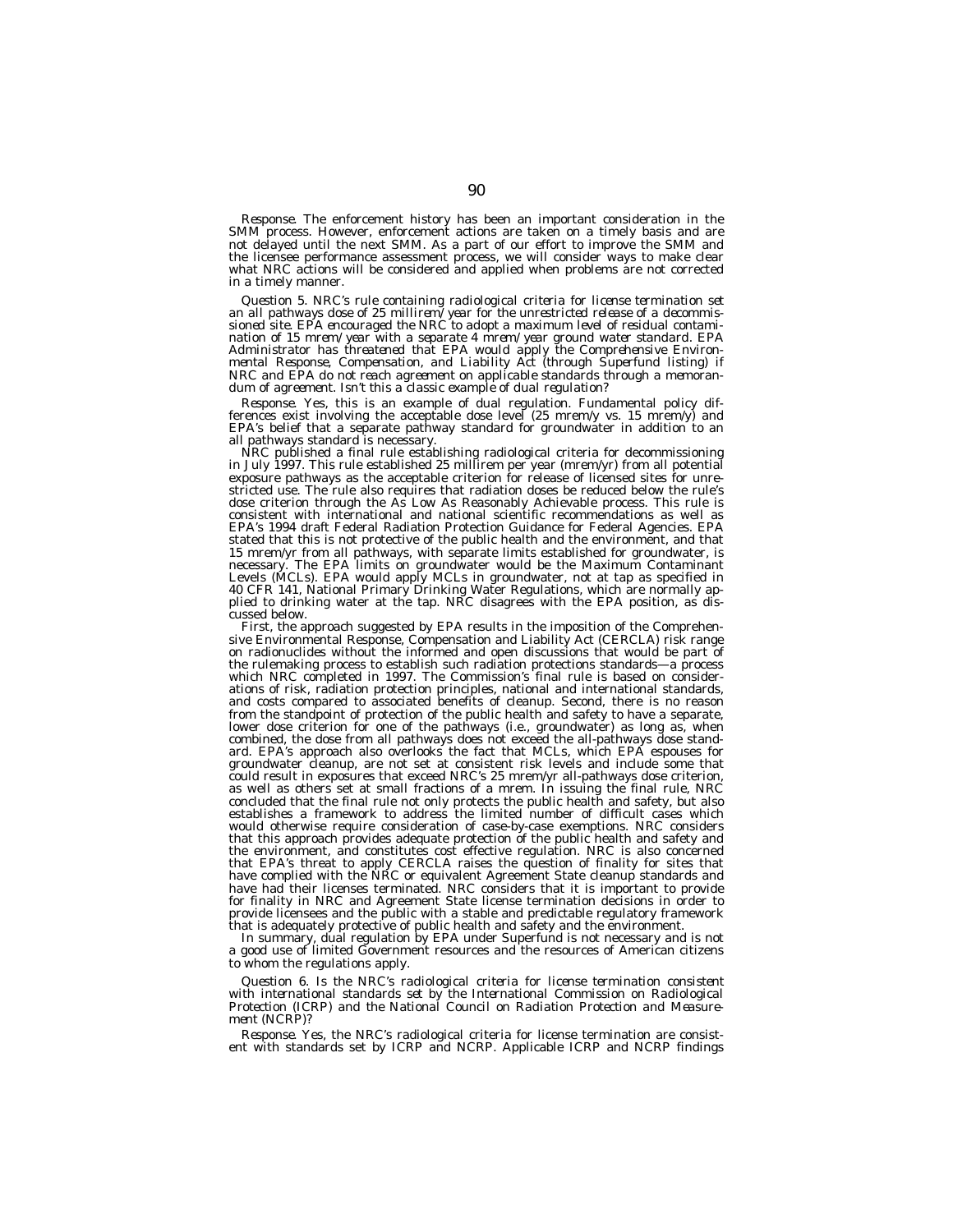are contained in ICRP Publication 60 and in NCRP No. 116, respectively. Based on review of health and societal issues, both documents (while acknowledging the dif-<br>ficulty of setting standards for an "acceptable" public dose limit) arrive at 100<br>mrem/yr from all sources of radiation as a level that can NCRP 116 notes that this value includes a review of risks of mortality faced by the public. The ICRP and NCRP approaches further reduce their 100 mrem/yr limit by<br>the principle of "optimization," which includes considerations of constraints and<br>cost-effectiveness. Specifically, NCRP 116 notes that no sing fraction (of 100 mrem/yr) was presented as a simple alternative to having a site operator investigate all man-made exposures that an individual at the site would be exposed to so as to demonstrate that the total dose does not exceed 100 mrem/yr.<br>The clear implication in this simple alternative is that, if individual sources are constrained to 25 mrem/yr, NCRP believes it likely, given the low potential for multiple<br>exposures, that the public dose limit will be met. Further reductions considering<br>ALARA would still be considered by NCRP 116. It is als ICRP, in its recent Publication 77, identifies 30 mrem/yr as the appropriate individ-

ual dose limit for the disposal of radioactive waste. Using the nationally and internationally adopted principles of setting "individual<br>dose and risk limits" and "optimization of protection" (noted above) and an addi-<br>tional margin of safety to allow for the potential for ex mination.

# *Question 7. (A) Is legislative action necessary to resolve this [dual regulation] prob- lem?*

*Response.* The Commission has tried to develop an understanding with EPA in the form of a Memorandum of Understanding on decommissioning and decontamination of contaminated sites. However, in over a year of effort to reach an agreement, there has not been progress made to date. It has become apparent that EPA's commitment to its current regulatory approach differs significantly from NRC's support of fundamental radiation protection standards, as described in national and international standards, that are based on considerations of risk and costs compared to associated benefits of clean up.

In other words, there are substantial differences between NRC and EPA on the basis for protection of public health and safety and the environment. Among other things, this raises the issue of finality of NRC or Agreement State decisions on license termination. NRC believes that it is important to provide for finality in such decisions thereby establishing a stable and predictable regulatory framework that is adequately protective of public health and safety. Recognizing that dual regulation is wasteful of Government resources and the resources of the American people, the Commission has concluded that the resolution of the differences between the EPA and the NRC with respect to cleanup of radioactive contamination is a matter of policy that can best be solved by Congressional action. The NRC Chairman sent a letter to Senator Chafee on July 16, 1998, recommending that Congress address this issue. A copy of Chairman Jackson's letter is enclosed.

#### ENCLOSURE: LETTER TO SENATOR CHAFEE FROM CHAIRMAN JACKSON

*July 16, 1998*

THE HONORABLE JOHN H. CHAFEE, *Chairman Committee on Environment and Public Works U.S. Senate*

*Washington, D.C. 20510*

DEAR MR. CHAIRMAN: The purpose of this letter is to express the views of the Nuclear Regulatory Commission (NRC) regarding the resolution of the differences between the Environmental Protection Agency (EPA) and the NRC with respect to cleanup of radioactive contamination. We had discussed this matter when I met with you on April 28, 1998 And. as you are aware, the EPA forwarded its views to you via a letter dated March 28, 1998. For the reasons explained in this letter, the Commission believes that the resolution of these differences is a matter of policy that can best be solved by Congressional action.

The NRC is committed to fundamental radiation protection standards, as described in national and international standards. This commitment is reflected in NRC's Rule on Radiological Criteria for License Termination, which was issued on July 21, 1997. The rule was arrived at through an enhanced participator rule-making process and was accompanied by a voluminous environmental impact state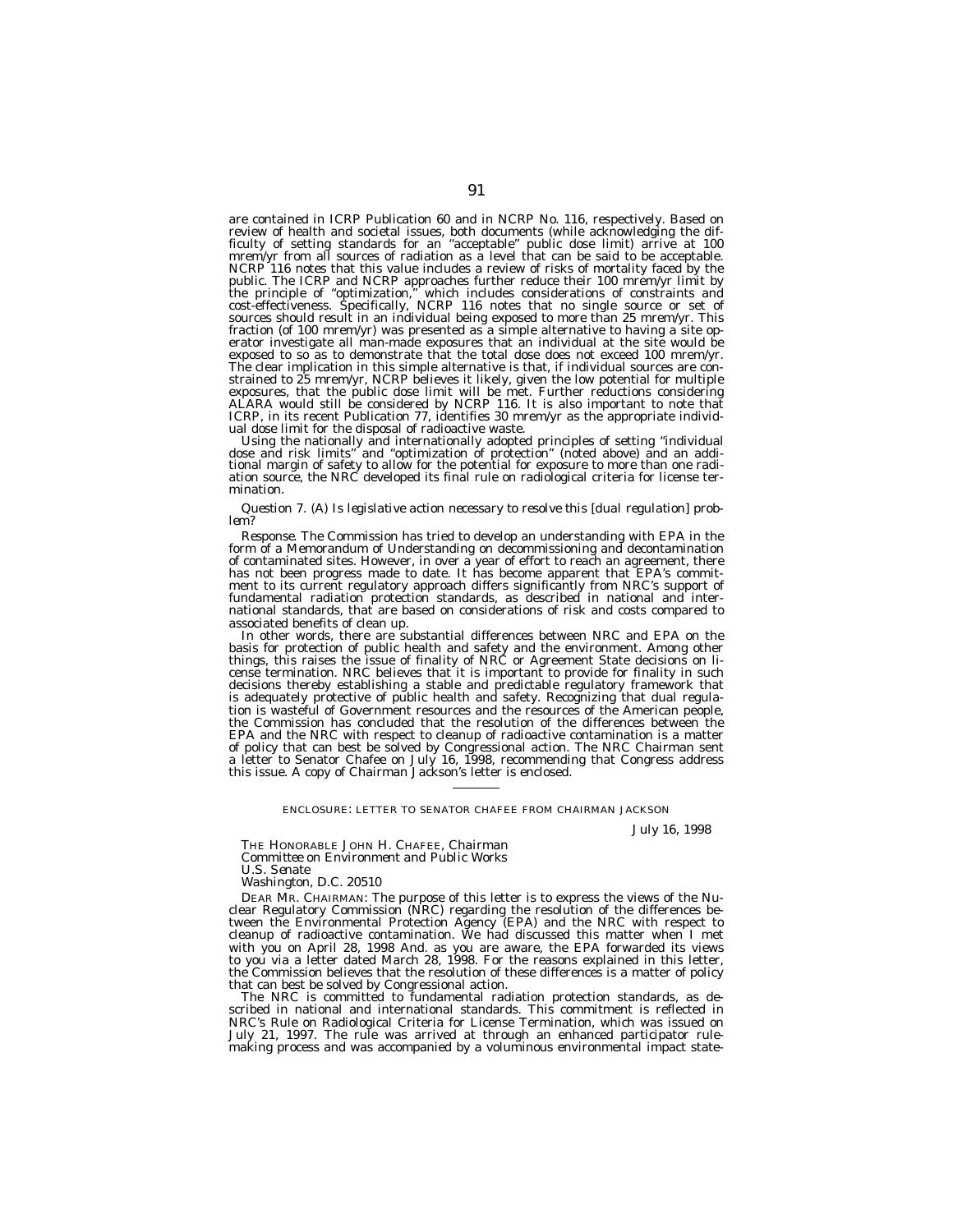ment and extensive regulatory analysis. It is based on considerations of risk, radiation protection principles, national and international standards, and costs compared to associated benefits of cleanup. It uses the principles of setting of an individual dose limit, risk limits, and optimization of protection, plus an additional mar-gin to allow for the potential for exposure to more than one radiation source. NRC's rule includes an all pathways dose criterion of 25 mrem/yr and, additionally, re-quires that doses be reduced below the rule's dose criterion through the ALARA process, which requires NRC licensees to achieve doses to members of the public that are as low as reasonably achievable. Demonstration of compliance with the allpathways dose criterion requires evaluation of the groundwater pathway. The approach of using an all-pathways dose criterion provides a dependable, risk-based standard and is consistent with the recommendations of the National Academy of Sciences, national and international scientific organizations, as well as EPA's 1994

draft Federal Radiation Protection Guidance for Federal Agencies.<br>Nevertheless, EPA questions basic aspects of NRC's Rule on Radiological Criteria<br>for License Termination, maintains that NRC's radiological criteria for lic mination are not protective of public health and the environment, and asserts that if EPA is not satisfied with cleanups conducted to the NRC-established level, EPA may decide to list a previously NRC decommissioned licensee on the National Priorities List. Among other things, this raises the issue of finality of license termination, and possible EPA actions at sites that have complied with the NRC or equivalent Agreement State cleanup standards and had their licenses terminated. We believe that it is important to provide for finality in NRC and Agreement State license termination decisions order to provide licensees and the public with a stable and predictable regulatory framework that is adequately protective of public health and safety and the environment.

safety and the environment.<br>In addition, EPA faults the NRC for not establishing a separate, specific require-<br>ment for groundwater pathways. This ignores the fact that, under the standards es-<br>tablished by the NRC, the do mrem/yr for those cases in which the NRC would permit unrestricted release of the decontaminated site. It also overlooks the fact that maximum contaminant levels (MCLs) established under the Safe Drinking Water Act (SDWA), which EPA espouses for groundwater cleanup, are not set at consistent risk levels (and include some that are above the NRC's dose criterion). Further, the costs of meeting certain MCLs may be excessive compared to the benefits obtained (in some cases, trillions of dollars per individual health effect averted).

Another aspect of NRC's concern with the application of MCLs is EPA's position<br>that it lacks flexibility with respect to setting drinking water standards and MCLs<br>of radionuclides under the Safe Drinking Water Act and, as pensation, and Liability Act of 1980 (CERCLA). It is also EPA's view that application of drinking venter standards in other contexts, such as cleanup standards for radioactive contamination or standards of control for monitoring radioactive waste disposal facilities, has no bearing on the proper setting of the drinking water standard, and that the legislative direction in the SDWA prohibits increasing any groundwater standards, such as MCLs, regardless of what changes in science may indicate. In contrast, NRC is not subject to any statutory prohibition on using the latest methodology or advances in science for limiting radiation doses to individuals or principles established in international agreements in setting standards to maximize protection of the public's health and safety. This difference in legislative mandates further exacerbates the differences between the NRC and EPA on radioactive disposal and cleanup.

We recognize that dual regulation is wasteful of both Government resources and the resources of American citizens to whom the regulations apply. Therefore, we have attempted to reach an understanding with EPA in the form of a Memorandum of Understanding (MOW) on decommissioning and decontamination of contaminated sites. I sent EPA Administrator Browner a draft MOU on the subject on August 6, 1997. In response, on February 19, 1998, EPA sent Its a revised MOU for consideration. After NRC staff reviewed the EPA-revised MOU' the Commission came to the conclusion that fundamental differences exist between our two agencies, on the basis for protection of public health and safety and the environment. These fundamental differences have the potential for severely impacting a number of areas that {all under NRC jurisdiction such as high-level waste, transportation, and use of radioactive material in medicine.

In sum, the Commission believes that Congressional action can best resolve the differences between EPA and the NRC. Further, we continue to believe, consistent with the standards of the international community, that the approach used in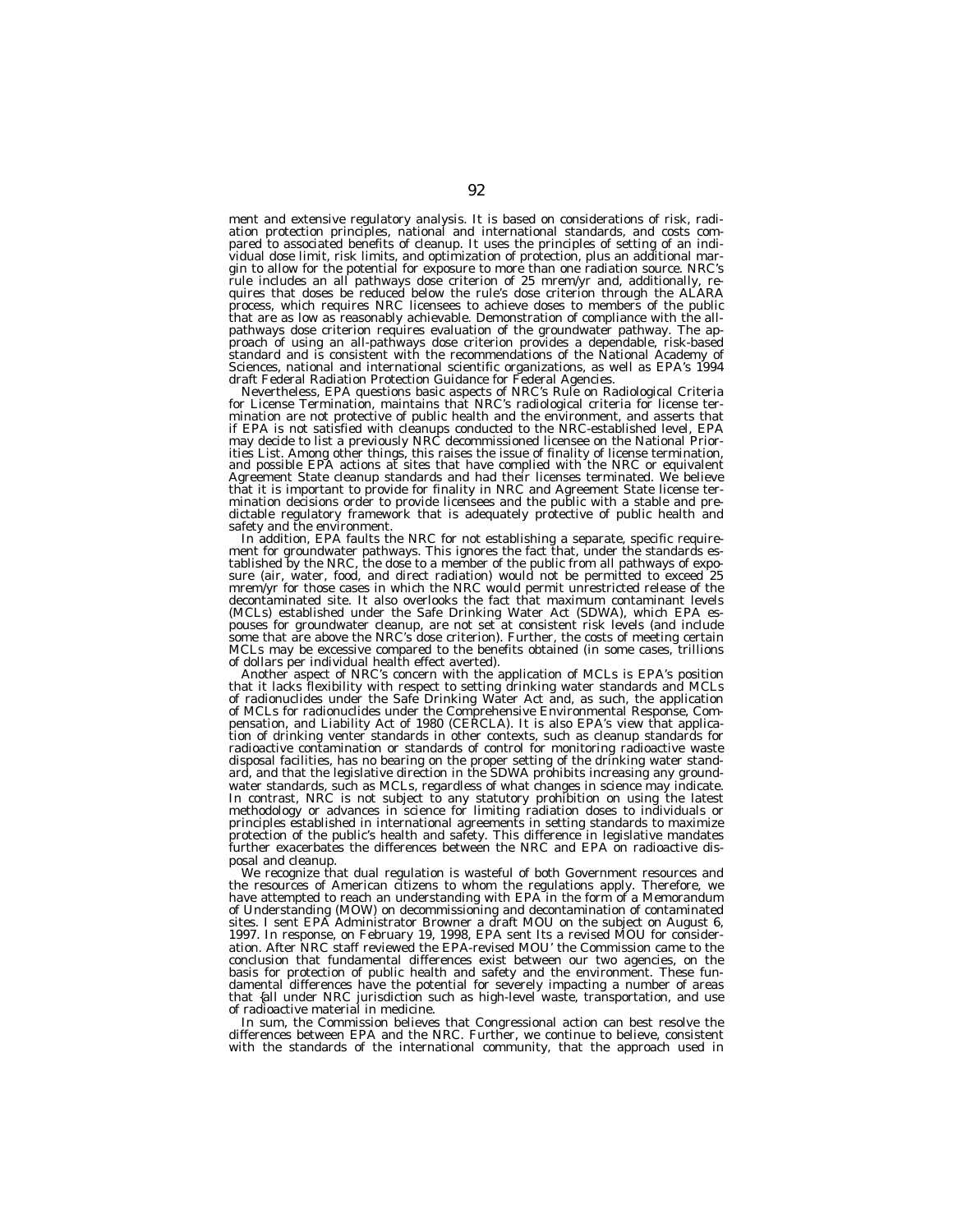NRC's cleanup rule provides all the regulation necessary for adequate protection of public health and safety and the environment. We are aware, of course, that EPA opposes that view, and has expressed a preference for continuing interagency deliberations. However. we believe that the EPA's commitment to its current regulatory approach differs so significantly from NRC's support of fundamental radiation protection standards as described in national and international standards that a Congressional resolution of the differences is desirable.

Sincerely,

#### SHIRLEY ANN JACKSON.

# *Question 7. (B) If so, what action should Congress take to address this problem?*

*Response.* The Commission urges that any legislation reauthorizing CERCLA contain language comparable to that found in section 810 of H.R. 3000. The NRC believes, consistent with the standards of the international community, that the approach used in NRC's Rule on Radiological Criteria for License Termination, issued on July 21, 1997, provides all the regulation necessary for adequate protection of public health and safety and the environment, and we strongly urge support of that approach in legislation for the reauthorization of CERCLA. The rule was arrived at through an enhanced participatory rulemaking process and was accompanied by a voluminous environmental impact statement and extensive regulatory analysis. It is based on considerations of risk, radiation protection principles, national and international standards, and costs compared to associated benefits of cleanup. It uses the principles of setting of an individual dose limit, risk limits, and optimization of protection, plus an additional margin to allow for the potential for exposure to more than one radiation source.

*Question 8. You discussed your NRC Strategic Assessment and Rebaselining effort which is over 3 years old. What are the most serious self criticisms that came out of that self evaluation, and what have you done about them? (page 1)*

*Response.* The most significant self-criticisms concerned (1) the slow progress of moving toward a more risk-informed and performance-based regulatory framework, (2) the excessive duration and effort needed to complete some licensing actions, (3) the efficiency and effectiveness of the inspection, performance assessment and enforcement processes and (4) the less than optimal organizational relationships and responsibilities to support regulatory initiatives.

To address these issues the Agency has, for example, (1) developed guidance documents for risk-informed applications, implemented a senior management oversight committee, and monitored higher priority risk-informed licensing submittals; (2) sought to better define the organizational responsibilities of the Office of Nuclear Reactor Regulation to focus on the timely completion of licensing submittals; (3) worked with industry to identify improvements in our inspection, assessment, and enforcement processes that focus on safety and risk significance; and (4) shifted the responsibility for rulemaking activities from the Office of Regulatory Research to the cognizant Program office to provide a more effective and efficient rulemaking process.

The Strategic Assessment and Rebaselining effort was the initial step in implementing a new planning, budgeting, and performance management process. One of the principal purposes of NRC Strategic Assessment and Rebaselining effort was to identify activities that the NRC engages in, group these activities appropriately, identify potential strategic or direction setting issues associated with these groups of activities, and provide an opportunity for the Commission to define a long term direction for the Agency. Commission decisions, for example, associated with the Strategic Assessment and Rebaselining effort dealt with areas such as oversight of the Department of Energy; risk-informed and performance-based regulation; highlevel waste; the role of industry and public communications. The process provided the Commission with options for reaffirming or changing the direction of the agency. The Strategic Assessment and Rebaselining effort supported the subsequent development of the agencies Strategic Plan, the agency's Performance Plan, and each office's Operating Plan by helping to prioritize activities and identifying areas were process or activities should be eliminated or enhanced. Resources and planned accomplishments were identified to implement the Strategic Plan and as the agency moves forward performance assessment and monitoring will provide feedback to further refine our strategic direction.

Over the last 2 years, critical self-assessments have resulted from implementation of the Commission decisions associated with the Strategic Assessment and Rebaselining effort, from resolution of over 200 process- and implementation-related issues identified during development of the directions setting issues, and from the oversight afforded by the enhanced budgeting and planning process.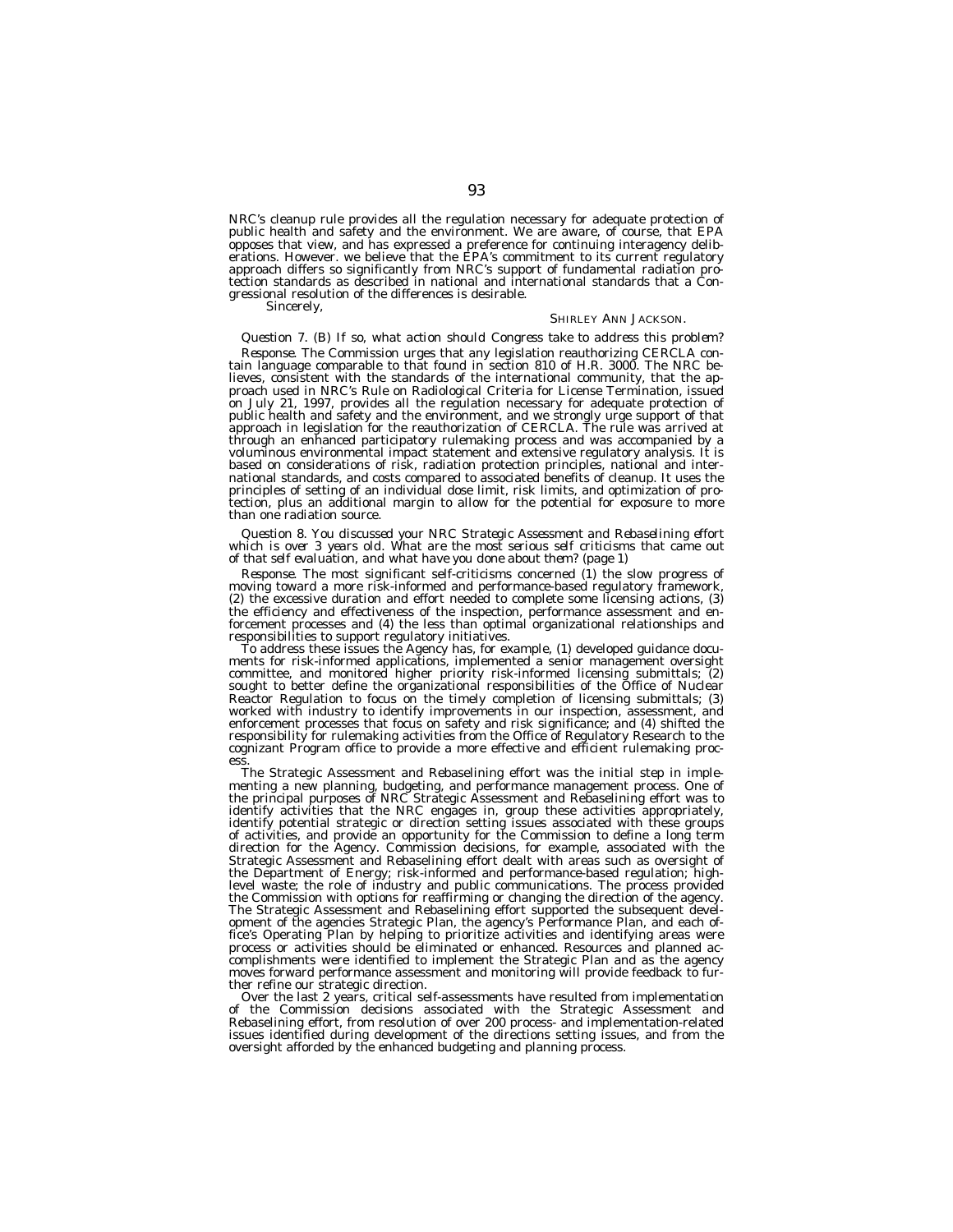Question 9. (A) What are your "clear safety standards"? (page 2) How are they de-<br>fined? How do they relate to the regulations? How are they implemented?<br>(B) How do you ensure the inspectors and reviewers don't go beyond t ty standards''?

*Response.* (At The referenced quotation from page 2 of the statement submitted by the USNRC to this Senate Subcommittee notes that NRC has been criticized for a ''lack of rigor in demanding strict adherence to clear safety standards.'' This criti-cism, in part, is that NRC lacks clear safety standards. The Atomic Energy Act of 1954, as amended, establishes "adequate protection" as the standard of safety on<br>which NRC regulation is based. The Commission's regulations establish the basis for meeting that standard. In addition, regulations require the license (including the Technical Specifications) and Updated Final Safety Analysis Report to provide further plant-specific detail as to the standards that a plant must meet to operate safe-

ly.<br>Some of the Commission's regulations are prescriptive, describing precisely what is required for compliance. However, most of the regulations are based on a recognition that there are multiple means of achieving equivalent degrees of safety. There-<br>fore, the Commission has established guidance documents such as NUREGs, Regu-<br>latory Guides, the Standard Review Plan, and Branch Technic methods of achieving compliance that are acceptable to the Commission. Licensees may propose alternative methods of compliance that provide equivalent degree of safety. Therefore, safety standards are defined by NRC regulation and associated

guidance documents.<br>(B) Assurance that a licensed facility meets the regulations is gained through the (B) Assurance that a licensed facility meets the regulations is gained through the<br>licensing and inspection processes. censes and amendments conducted by technical reviewers are required to follow a set of guidance documents. The Standard Review Plan (NUREG 0800) supplements the various regulatory guidance documents to provide a framework for licensing technical review. A detailed inspection program manual and implementing procedures, the Enforcement Manual, and enforcement guidance memoranda provide guidance for inspectors in evaluating a licensee's implementation of the approved design and ongoing operation of the facility. Additional process guidance is provided in NRR and Region Office Letters and policy memoranda. This guidance is generally available in the public domain.<br>When an NRC manager determines that an inspector or reviewer has made con-<br>When an NRC manager determines that an inspector or reviewer has made con-

clusions that are inconsistent with established guidelines, the manager is expected to resolve the issue and ensure that the assessments and conclusions are consistent with established guidance documents, provide an appropriate characterization of safety aspects of the review, contain no additional policy issues, and communicates the appropriate message to licensees. In the case of inspection reports, inspectors and the licensee meet, prior to publication of the report, to discuss inspection find-ings and provide an opportunity for the licensee to discuss concerns with the agency's assessment. Inspection reports are reviewed by the appropriate level of management prior to being issued to licensee.

In addition to management oversight of the licensing review and inspection pro-<br>grams, both internal NRC policy and the regulations themselves provide opportunities for interested stakeholders to contest the staff's actions. For the industry, perceived NRC staff excesses may be challenged through four processes that monitor concerns raised by licensees. (1) Licensees can report concerns to NRC management during periodic site visits required by Inspection Manual Chapter (IMC) 0102, ''Oversight and Objectivity of Inspectors and Examiners at Reactor Facilities.'' IMC 0102 requires NRC management to make periodic site visits to solicit feedback from their licensee counterparts regarding implementation of the NRC regulatory pro-<br>grams at their facility. Concerns raised by licensees during IMC 0102 visits are<br>evaluated annually with the results reported to the Commissio a formal process to evaluate and resolve licensees' complaints of inappropriate regulatory action by NRC employees. Each procedure requires a determination if the issue should be pursued by the Office of the Inspector General (OIG) or the region. For issues reviewed by the region, the regional administrator approves a course of action including any specific remedial actions. (3) If the issue is referred to the OIG, the matter is handled in accordance with Management Directive 7.4, ''Reporting Suspected Wrongdoing and Processing OIG Referrals.'' (4) A formal process was established in July 1995 for senior power reactor licensee officials to report perceived inappropriate regulatory action directly to the Office of the EDO. Independent of these processes, licensees can informally discuss any concern directly with their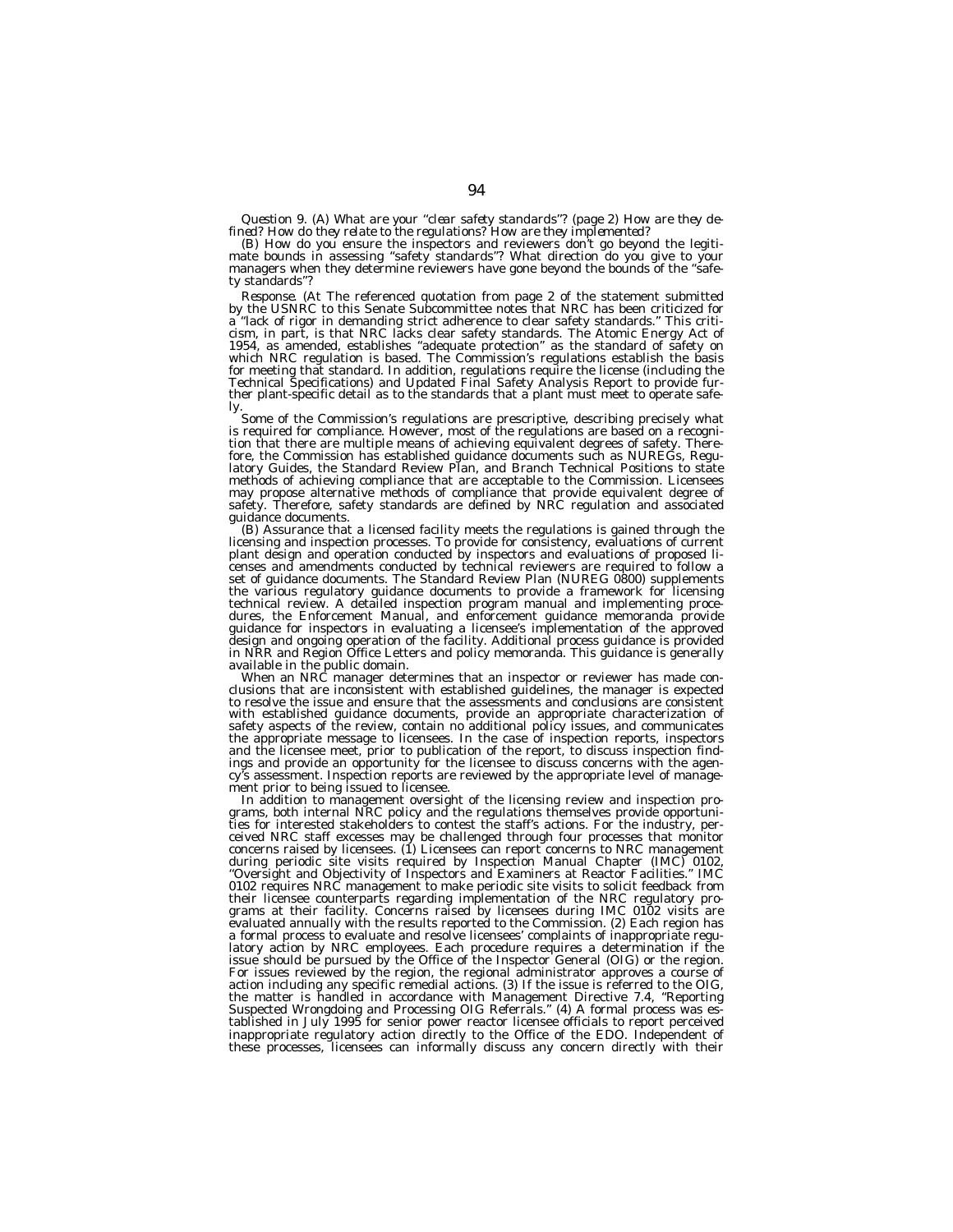counterpart in the regional office or in ERR at any time. In addition, if the staff's action is perceived as being too lenient, any person may file a request pursuant to 10 CFR 2.206 to institute a proceeding to modify, suspend, or revoke a license, or for other such action as may be proper.

*Question 10. What are your objective performance standards? What are your metrics? (page 3)*

*Response.* As discussed in response to Question 9, historically, safety performance has been assessed by NRC judgment of how well a licensee adheres to the safety standards defined by NRC regulation and implemented through licensing processes. The NRC's regulations promulgate requirements ranging from the highly prescriptive, to requirements that are more broadly stated which require supplemental regulatory guidance (e.g. NRC Regulatory Guides and Standard Review Plans) reflecting one or more acceptable implementation alternatives. These Guides are not designed to cover every option, but are instead a yardstick against which to measure alternatives.

Currently, NRC uses processes such as Senior Management Meetings (SMMs), and Plant Performance Reviews (PPRs) to perform a qualitative integrated assessment of licensee performance. Additionally, NRC uses quantitative performance data (such as forced outage rate; number of safety system failures; equipment forced outages; automatic scrams while critical; collective radiation exposure; and number and severity level of recent enforcement actions) at the SMMs to support findings of performance changes.

NRC has initiated efforts to develop and rely on more objective nuclear plant performance indicators for reactor inspection and assessment processes. Several public meetings have recently been held with industry representatives and a major public workshop is scheduled for late September 1998 to discuss industry and NRC perspectives on attaining a more objective performance assessment process which would integrate information sources, including a set of selected performance indicators. This effort is intended to develop a process that will allow transition to a more quantitative set of performance indicators and has near-term deliverable dates in early 1999.

*Question 11. (A) You mention ''improved efficiency''. (page 5) How does NRC measure internal work processes efficiency?*

(B) What expectations have been provided to the staff relative to expected review times?

(C) How successful have you been in improving process times? Have you started measuring process times?

*Response.* The NRC developed a Strategic Plan and a Performance Plan for the Agency and Operating Plans for the individual Agency Offices and Regions. The Office and Regional Operating Plans contain performance plan output measures which in turn contain activity-specific milestones and metrics. The metrics contain standards for quantity, quality, timeliness, and efficiency. Labor rates obtained from the Office tracking systems are typically used to measure the efficiency of the work process. The staff participates in the development of the Operating Plans and the goals set forth in the Operating Plans are being incorporated into staff performance appraisals. Work processes are monitored by management, and as activities are carried out, schedules are adjusted accordingly. Operating Plan standards are being reviewed and improved as needed on a quarterly basis.

Using these standards, the NRC measures review process efficiency several ways including product volume (licensing actions completed), backlog inventory and backlog age demographics.

Expectations regarding expected review time are related directly to the priority assigned to the review. The priority of a review task is determined primarily on the basis of safety significance, risk considerations, and operational impact. However, in some situations, priority is dictated by Commission or EDO directive resulting from policy considerations, or by statutory requirements such as deadlines imposed by rule or regulation. For example, policy considerations have a significant bearing on the priority assigned to review tasks for license renewal. Four levels of review priority are broadly defined in staff guidance. Higher priority work is to be accomplished first; however technical complexity may dictate that the review takes longer than other tasks of low priority and low complexity. Other factors may affect review times are quality of the submittal in support of the proposed action and timeliness of the applicant's response to requests for additional information.

Until recently, the expectations were that 80 percent of licensing action review tasks would be completed within 1 year, 95 percent would be completed within 2 years and all tasks would be completed within 3 years. As a result of a recent Com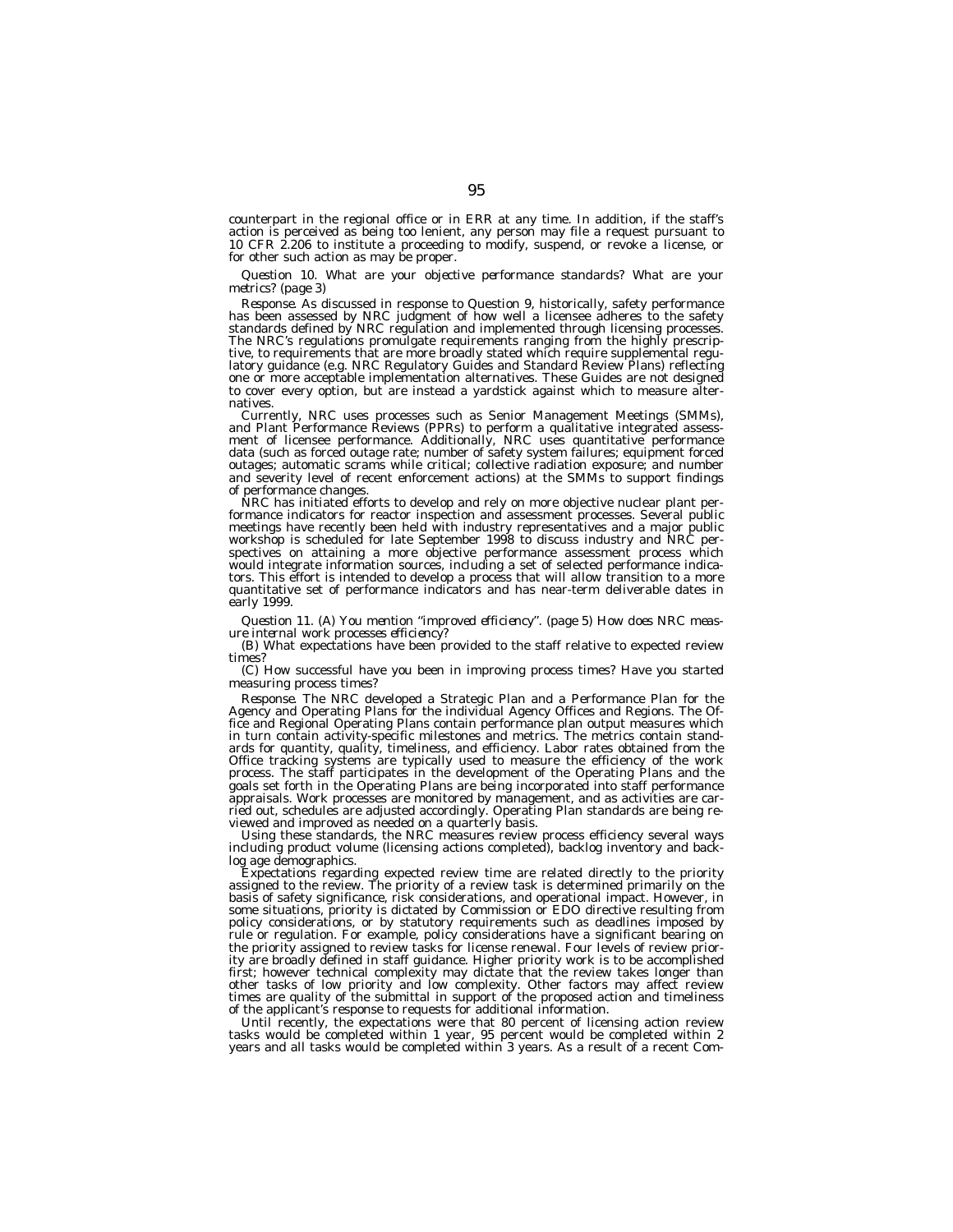mission directive, the expectations have been raised and resources have been applied to achieve the higher expectations. In general, the new expectations are that 95 percent of licensing action review tasks will be completed within 1 year and all tasks will be completed within 2 years.

The number of licensing actions completed, the current inventory, and the actual number and percentage of licensing actions exceeding 2 years are reported to management on a monthly basis. Recently, the volume of licensing actions completed has improved, although the percentage of licensing actions exceeding the age goals has increased somewhat. Thus, we recognize improvements are needed. Management attention is being focused on this area.

The Commission recently challenged the staff to reduce the licensing inventory to a historic low of 700 licensing actions by the end of fiscal year 2000. The NRC's fiscal year 2000 budget proposal will include the resources needed to achieve this goal.

The Regional Offices measure their performance in a similar way by monitoring inspections completed (and associated number of inspection hours completed at each site), timeliness, and quality of inspection and associated assessment reports, and enforcement actions. These indicators have shown continued improvement over the past several months.

*Question 12. You say you are working to make inspection, enforcement and assessment processes better. (page 6) How are you monitoring abuses of these activities?*

*Response.* The NRC interacts regularly with industry groups (NEI and INPO) to gain the group's perspective on various regulatory issues. Additionally, the NRC has four processes that monitor concerns raised by licensees. Independent of these processes, licensees can informally discuss any concern directly with their counterpart in the regional office or in NRR at any time. (1) Licensees can report concerns to NRC management during periodic site visits required by Inspection Manual Chapter (IMC) 0102, ''Oversight and Objectivity of Inspectors and Examiners at Reactor Facilities.'' IMC 0102 requires NRC management to make periodic site visits to solicit feedback from their licensee counterparts regarding implementation of the NRC regulatory programs at their facility. Concerns raised by licensees during IMC 0102 visits are evaluated annually with the results reported to the Commission. (2) Each region has a formal process to evaluate and resolve licensees' complaints of inappropriate regulatory action by NRC employees. Each procedure requires a determination if the issue should be pursued by the Office of the Inspector General (OIG) or the region. For issues reviewed by the region, the regional administrator approves a course of action including any specific remedial actions. (3) If the issue is referred to the OIG, the matter is handled in accordance with Management Directive 7.4, ''Reporting Suspected Wrongdoing and Processing OIG Referrals.'' (4) A formal process was established in July 1995 for senior power reactor licensee officials to report perceived inappropriate regulatory action directly to the Office of the EDO.

*Question 13. You talk about ''plants experiencing performance problems.'' (page 6) How do you judge performance? What metrics do you use? How do they relate to safety?*

*Response.* Historically the NRC has judged plant performance through the integration of a combination of performance indicators such as the frequency and severity of plant events, and the results of NRC inspections including enforcement history. Such information available to the NRC is brought together for review of each plant on a six month cycle (Plant Performance Review) to adjust regional inspection resources and to detect adverse trends potentially stemming from programmatic weaknesses. Additionally, senior agency managers meet annually (recently changed to an annual Senior Management Meeting [SMM]), previously was semiannual to review plants whose poor performance may warrant increased NRC senior management attention and overall agency resource expenditures. Quantitative data are used at these senior management meetings to support findings of performance changes. This evaluation process integrates quantitative and qualitative performance measures such as Plant Performance review findings, safety inspection findings, enforcement history, safety equipment performance history, Licensee Event Reports, number of allegations received, and trend plots of some of these indicators. However, performance assessment processes in general have not relied solely on these data to determine outcomes, but have utilized a diversity of NRC participants to help achieve consistency across plants, regions, and time. The level of safety performance by any specific plant is determined through the assessment processes noted above. Changes to these processes within the last year have included an effort to make the bases for their outcomes more clear, such as publishing the Plant Is-<br>sues Matrix (basis for PPR outcome) and minutes of the SMMs. Additionally, the<br>Commission recently authorized suspension of the Systematic A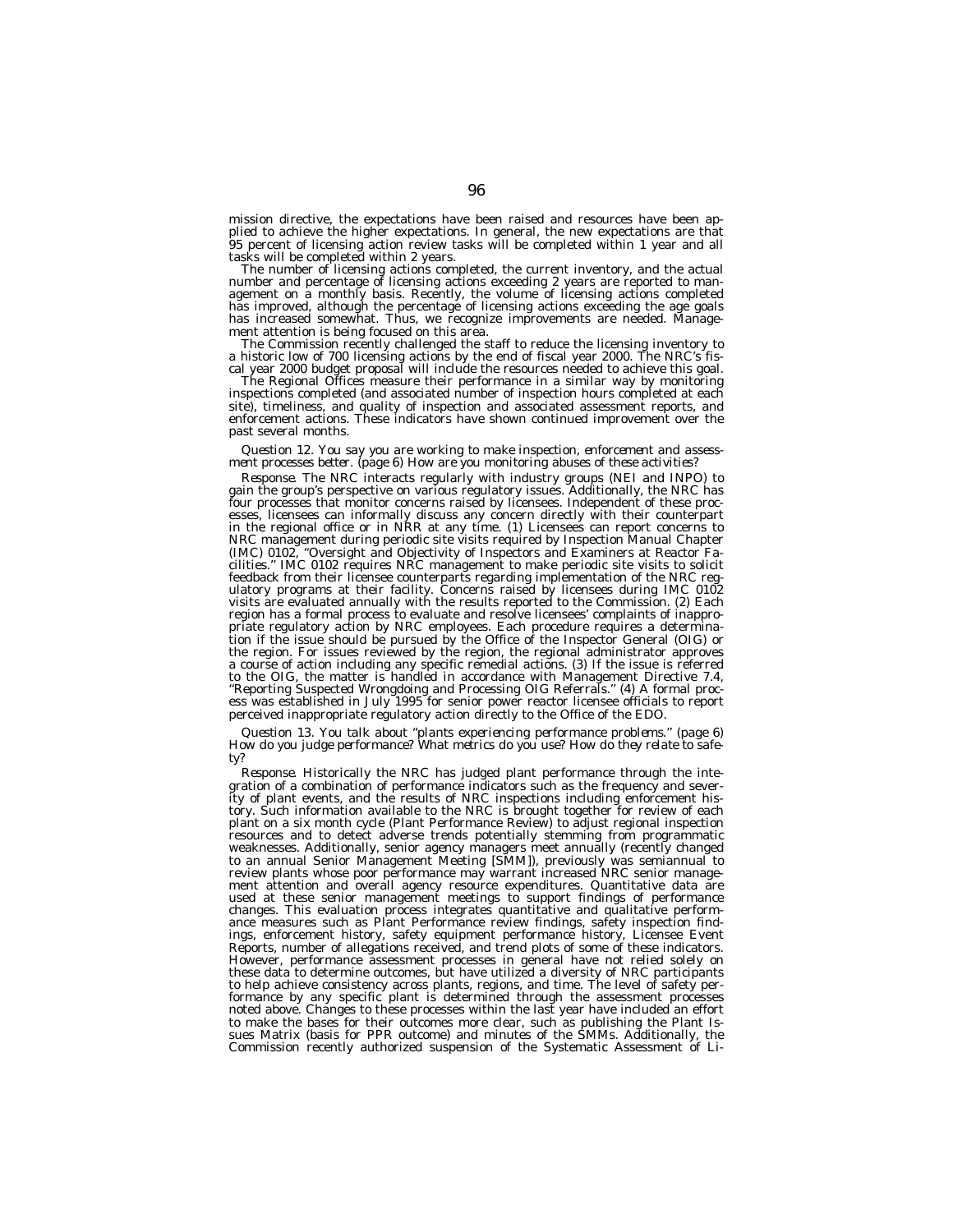censee Performance in order to allow additional resources to be devoted to development of a new assessment process. The NRC initiative includes input from industry and public participation, to determine if safety performance can be more directly tied to measurable indicators, where such indicators can be shown to be closely aligned with plant risk.

# *Question 14. (A) You state that you have ''adopted measures that internally chal- lenge the need for each generic communication.'' How have you done that?*

*Response.* The internal challenge on the need for a generic communication is done in a series of reviews with an increasing level of management involvement based on its overall significance. As a first step, a multidisciplinary staff level review of a potential problem is performed by the Events Assessment Panel with representatives from the offices of Nuclear Reactor Regulation (NRR), Analysis and Evaluation of Operational data (AEOD), and Office of Regulatory Research (RES). This panel reviews the need for each generic communication and suggests the appropriate type of communication.<br>
Generic letters and bulletins require senior management approval. In an August

7, 1998 memorandum, the director of NRR provided guidance to the staff regarding the need to brief senior management before preparing a generic letter or bulletin. The briefing must show the safety benefit achieved compared to the burden imposed on licensees and staff is justified before the generic communication is allowed to proceed through a defined review process. Next, the Committee to Review Generic Requirements (CRGR) conducts a structured review of all proposed generic letters and bulletins in accordance with an established process intended to assure there is ''value-added'' from the particular communication. At this stage, the office of General Counsel reviews the document and if requested it is forwarded to the Advisory<br>Committee on Reactor Safeguards (ACRS).

Public comments on the draft generic letter or bulletin are sought through Fed- eral Register Notice. The Commission also reviews significant final communications before issuance. (See the response to question No: 61 for the various types of NRC communications).

#### *Question 14. (B) How have you applied the backfit rule to these communications?*

*Response.* Generic letters and bulletins only request actions and do not impose re-<br>quirements. Licensees have the option to propose alternate actions or take no action<br>with appropriate justification. The backfit rule (10 apply until the point at which a backfit is required by rule or order. However, new generic positions in documents such as bulletins, generic letters and regulatory guides are internally reviewed as potential backfits to ensure that they meet the

standards of the backfit rule before they are issued.<br>In the course of preparing bulletins and generic letters, as described in the an-<br>swer to question in 14a, NRC staff must prepare a package for CRGR review that<br>provide for it being an adequate protection or compliance backfit pursuant to 10 CFR 50.109(a)(4), rather than a backfit pursuant to 10 CFR 50.109(a)(2). Furthermore, the bulletin or generic letter itself must contain a backfit discussion which provides<br>the rationale for the NRC staff finding. The CRGR reviews all draft bulletins and<br>generic letters to ensure that the regulatory basis f finds that a proposed staff position involves a backfit pursuant to 10 CFR 50.109(a)(2), the CRGR will recommend to the Executive Director for Operations disapproval of the proposed staff position. Further effort on the bulletin or generic letter will cease, pending referral of the matter to the Office of Nuclear Regulatory<br>Research to conduct a backfit analysis pursuant to 10 CFR 50.109(c), in accordance<br>with the directives and guidance of NUREG/BR-0058 and

Question 15. How will you avoid your staff pressuring licensees "into actions in<br>excess of regulatory requirements"? (page 9) What sanctions will you put in place?<br>What recourse method will you provide utilities to challen

*Response.* The NRC implements numerous actions to train its staff as to expected professional performance, including the area of inappropriate staff pressure. Stand-ards for staff professionalism and behavior are addressed in the ''NRC Principles of Good Regulations'' and in the NRC technical staff performance expectations issued to each employee. These requirements are reinforced by senior NRC managers in the course ''Fundamentals of Inspection'' and related refresher courses and in resident counterpart meetings, workshops, and training courses. Additionally, the NRC actively solicits feedback from licensees to promptly identify and resolve any im-proper staff actions. In July 1995 the Commission issued a policy statement to es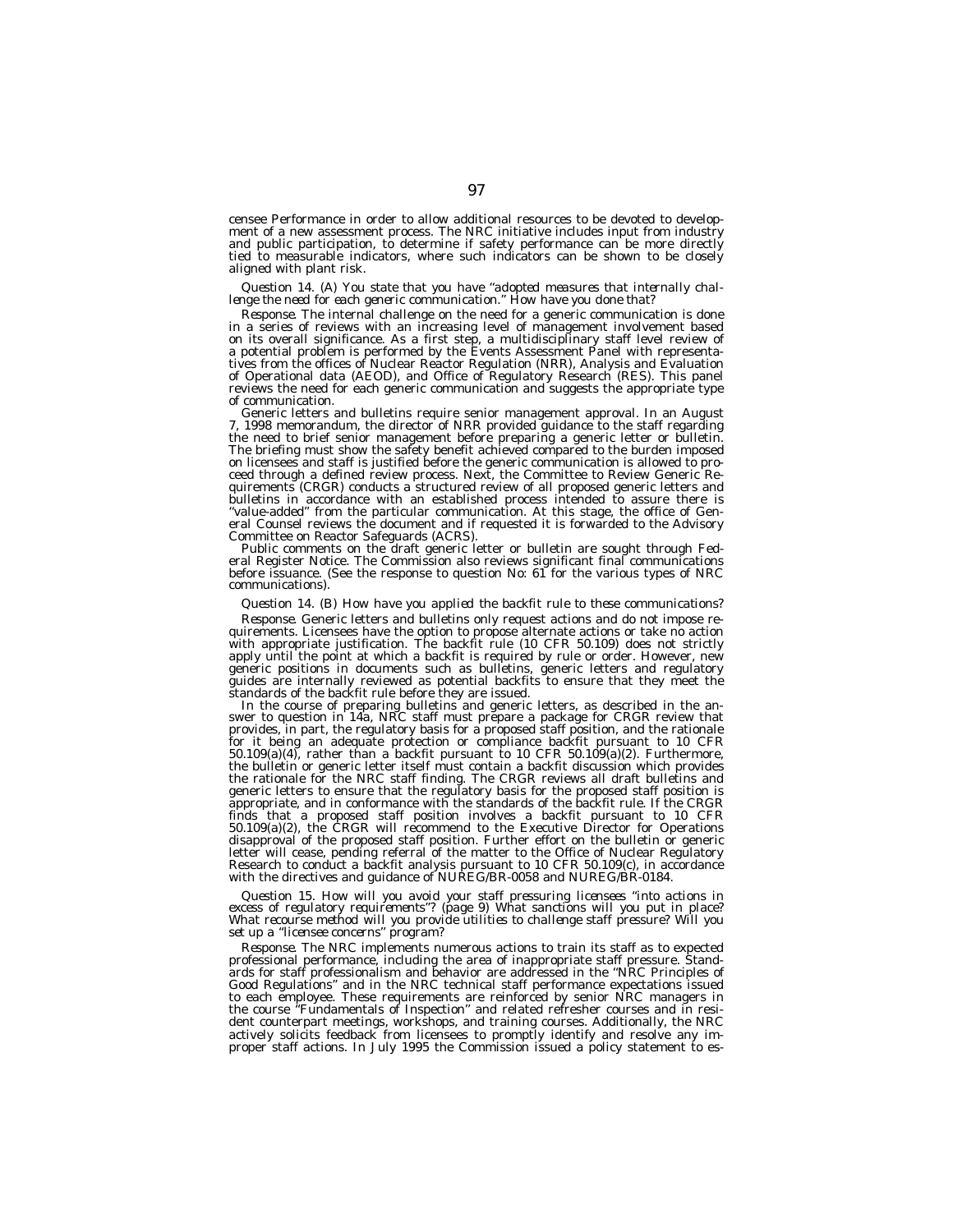tablish clearly its expectation for the NRC staff and licensees to have open and professional communication at all organizational levels. In the policy, the Commission also encouraged licensees to raise issues regarding inappropriate regulatory action<br>by a member of the NRC staff.

by a member of the NRC staff.<br>Licensees can informally discuss any concern directly with their counterpart in<br>the regional office or in NRR at any time. As noted in response to questions No.<br>9 and No. 12, licensees have se and seek recourse, including concerns regarding staff pressure. Licensees can report concerns to NRC management during periodic site visits. Inspection Manual Chapter (IMC) 0102, ''Oversight and Objectivity of inspectors and Examiners at Reactor Facilities'' requires NRC management to make periodic site visits to solicit feedback from their licensee counterparts regarding implementation of the NRC regulatory programs at their facility. Concerns raised by licensees during IMC 0102 visits are promptly addressed and subsequently evaluated annually with the results reported to the Commission. Additionally, each region has a formal process to evaluate and resolve licensees' complaints of inappropriate regulatory action by NRC employees. The procedures require a determination of whether the issue should be pursued by the Office of the Inspector General (OIG) or the region. For issues reviewed by the region, the regional administrator approves a course of action including any specific<br>remedial actions. If the issue is referred to the OIG, the matter is handled in accord-<br>ance with Management Directive 7.4, "Reporting S essing OIG Referrals.'' Finally, in July 1995, a formal process was established for senior power reactor licensee officials to report perceived inappropriate regulatory action directly to the Office of the EDO. Regarding sanctions, if an issue is substantiated, agency management develops a plan, including a schedule for implementation, to execute remedial actions; communicates the findings and concerns to the employee; and initiates a corrective action plan, which depending upon the severity of the issue, could include personnel action.

*Question 16. You state that the NRC is adopting a risk-informed, performancebased approach to rulemaking (page 5) and you cite two examples: (1) Appendix J. Option B and (2) the Maintenance Rule. What other regulations have been modified or do these ''examples'' represent all that has been accomplished so far?*

*Response.* The Commission has worked, and is continuing to work, to achieve an appropriate balance between deterministic and risk-informed regulations and between prescriptive and performance-based regulations. The two rulemakings were cited as examples of performance-based regulatory initiatives. In fact, in several rulemakings that have been conducted over the past few years, the Commission has considered and taken a risk-informed and/or performance-based approach when making rule changes. In the reactor area, requirements associated with anticipated transients without scram events (10 CFR 50.62), loss of alternating current electric power (10 CFR 50.63), technical specifications (10 CFR 50/36), and changes to the required frequency of FSAR updates (10 CFR 50.71), appropriately incorporated risk-informed, performance-based concepts.

NRC's existing HLW and LLW disposal regulations, 10 CFR 60 and 10 CFR 61 respectively, are both risk-informed and performance based. Recent revisions to 10 CFR Parts 34, ''Licenses for Industrial Radiography and Radiation Safety Requirements for Industrial Radiographic Operations,'' and 36, ''Licenses and Radiation Safety Requirements for Irradiators,'' were developed using risk information. The revision to Part 34 incorporates a number of changes that provide greater flexibility to radiographers in a number of performance review areas. In addition the Commission, in revising 10 CFR Part 35, ''Medical Use of Byproduct Material,'' is restructuring it into a risk-informed, more performance-based regulation. Modifications to Part 39, ''Licenses and Radiation Safety Requirements for Well Logging,'' using risk information are currently ongoing to address newer technology. There have been several revisions to 10 CFR Part 20, ''Standards for Protection against Radiation,'' which are risk-informed and performance based. These include revision to the doses received from individuals administered radioactive material and released in accordance with 35.75, revision of the monitoring criteria for declared pregnant workers and minors, and radiological criteria for release of sites for restricted or unrestricted use.

The staff is developing new regulations specific to Yucca Mountain for disposal of high level waste in a geologic repository using a risk-informed, performance-based approach. The staff is revising 10 CFR Part 70, ''Domestic Licensing of Special Nuclear Material'' to make it move risk-informed and less prescriptive based on risk

insights gained from regulating these types of facilities for several decades.<br>The staff is revising 10 CFR Part 72, "Licensing Requirements for the Independ-<br>ent Storage of Spent Nuclear Fuel and High-Level Radioactive Wa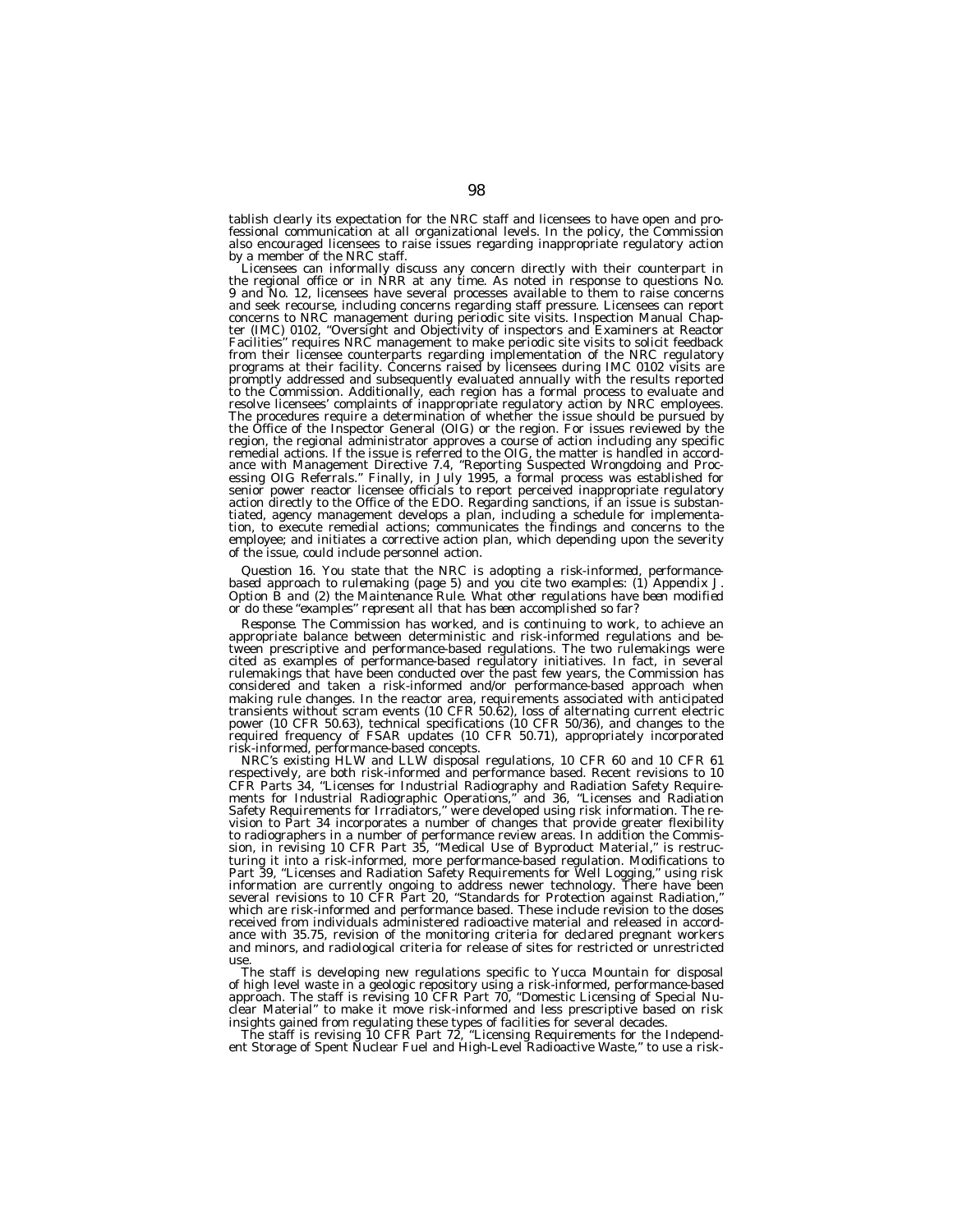informed approach regarding the seismic criteria for siting independent spent fuel storage installations. The staff is also revising 10 CFR 50.59 and 72.48 concerning the processes controlling licensee changes, tests, and experiments to take a more risk-informed approach.

The NRC worked with the Department of Transportation to provide procedures under new regulations that enable the shipment of decommissioned reactor steam generators to a disposal facility, without undergoing a specific steam generator transportation certification process. Moreover, the staff is taking into account risk information in its assessment regarding the technical adequacy of shipping the Trojan reactor vessel intact with its internals.

As other regulations are revised or developed, the staff has been directed to consider whether a risk-informed and/or performance-based approach can be adopted.

*Question 17. With respect to enforcement, you state (page 7) that the increase in non-escalated violations stems from a concerted effort to improve consistency across the agency. Striving for consistency in a process that is inconsistent with industry performance does not appear to be a good use of NRC resources. What other remedies are you contemplating to fix this problem?*

*Response.* The NRC has taken several short-term actions to address the non-escalated enforcement process and ensure that enforcement related activities are based upon safety significance. The proposed changes are also expected to reduce the licensee burden in this area. The efforts underway (some of which merely involve exercising self-discipline in carrying out existing NRC policy) include: (1) ensuring that the NRC staff gives credit for licensee actions both in identifying and correcting violations in deciding whether to cite a low-level violation; (2) not requiring a written response when low-level violations are issued and corrective actions are addressed sufficiently in writing elsewhere on the docket (e.g., in a Licensee Event Report); (3) providing more consistent treatment when multiple violations are identified with a common root cause; and (4) clarifying NRC staff guidance for the treatment of violations identified as the result of licensee corrective actions. In short, the intent is to simplify the disposition of these types of violations. The NRC's Office of Enforcement issued enforcement guidance memorandum (EGM 98–006) on these issues on July 27, 1998, and subsequently provided training to key staff.

In addition, as part of ongoing efforts, such as the NRC enforcement policy revision and request for public comment issued in May 1998, the NRC will seek to identify other measures to improve consistency and to ensure a safety focus in documenting and dispositioning violations.

The NRC held a public meeting with stakeholders on September 3, 1998, to solicit input on possible enforcement policy revisions. A revision of non-escalated enforcement policy is expected to be presented to the Commission in October for their approval. The NRC staff is expected to develop additional guidance on regulatory significance by late Fall of this year and thresholds for low-level and minor violations at the end of this year. The NRC staff plans on developing risk-informed examples for inclusion in the supplements of the enforcement policy in the Spring of 1999. The NRC staff also expects a proposal from NEI for changes in escalated enforcement policy and will review that proposal and report to the Commission in the Spring of 1999.

*Question 18. On page A-20, you state the number of NRC inspection hours per plant has been reduced from 3100 in 1990 to 2500 in 1997. This is a decrease of about 20 percent. However, the number of FTEs devoted to reactor safety was 1480 in 1990 and 1499 in 1997, an increase of 1 percent. Please explain where these reduced inspection hours went? Why didn't the total number of FTEs decrease in response to reduced inspection activity?*

*Response.* The Reactor Safety and Safeguards level of effort of 1480 FTE (fiscal year 1990), referred to in the question, reflects the office of Nuclear Reactor Regulation (NRR) and Regional effort in support of the Nuclear Reactor Safety Program. The NRC Budget for that year was developed organizationally, whereas the fiscal year 1997 budget was developed programmatically. Therefore, the FTE level of 1499 in fiscal year 1997 includes not only NRR and Regional support efforts, but also 5 additional NRC offices contributing to the Nuclear Reactor Safety Program. In fiscal year 1997, the FTE associated with just NRR and Regional effort is 1187 FTE, which when compared to 1480 FTE in fiscal year 1990 represents approximately a 20 percent reduction and is consistent with the reduction in the inspection hours.

*Question 19. On page 7, you should state that the agency intends to improve guidance on factoring risk into enforcement decisions. Is it true that the current enforce-ment policy only allows risk insights to increase civil penalties, but can't be used to*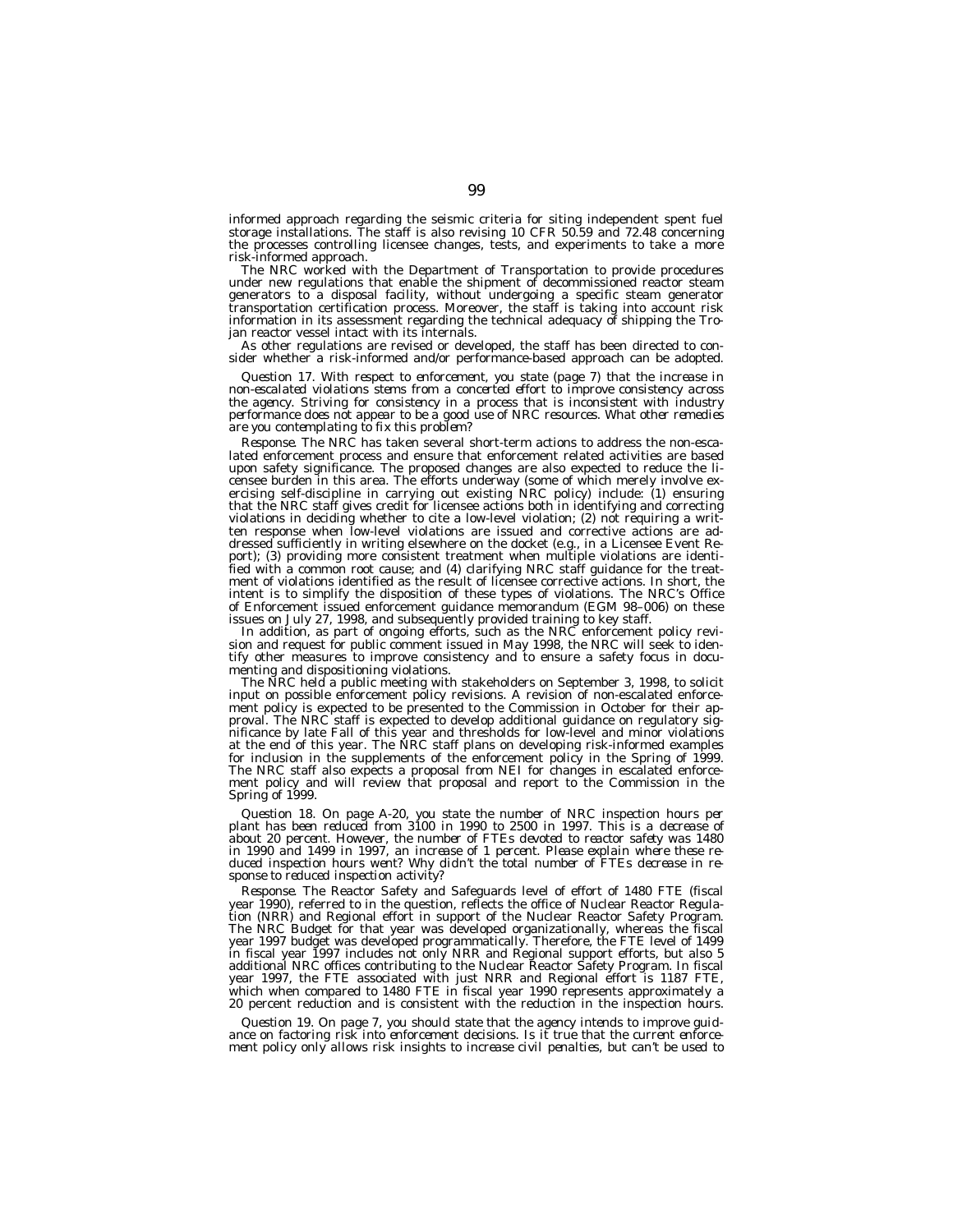# *decrease the severity level of a violation? If so, how can this ''one-way'' approach be truly risk-informed?*

*Response.* It is not true that the enforcement policy does not allow risk insights to decrease the severity level of a violation. The enforcement policy states that the first step of the enforcement process is to evaluate the relative importance of each violation, including both the technical and regulatory significance (e.g., repetition, willfulness, pervasiveness). The enforcement policy was revised on December 10, 1996, to clarify that technical significance includes both actual and potential consequences and that risk is an appropriate consideration in evaluating the technical significance of a violation. The Statements of Consideration stated:

In analyzing risk, the NRC recognizes the uncertainties associated with risk assessment. Generally, qualitative rather than quantitative risk assessments are made given the number of variables associated with risk assessment. Risk should be a consideration in proposing enforcement actions, but not necessarily determinatative. In developing higher civil penalties, the Commission intends to consider, where appropriate, assessing separate civil penalties for each violation that is aggregated into a Severity Level II problem.

The staff issued additional guidance on risk considerations in enforcement actions in an enforcement guidance memorandum (EGM 97–011), dated June 6, 1997. The guidance states that risk is a relevant consideration in enforcement decisions concerning severity levels, appropriateness of sanctions, and the exercising of enforcement discretion. It also stated that the staff should continue to balance risk information against the guidance currently provided in the enforcement policy and the enforcement policy supplements. Judgment must be exercised in the use of risk significance as a factor in decisions regarding the appropriateness of the sanction. While there may be cases where, due to increased risk significance, it is appropriate to escalate both the severity level and the sanction in order to convey the correct regulatory message to the licensee and the use of enforcement discretion may be warranted to reach the proper enforcement action, it may also be appropriate to reduce levels of enforcement due to low risk significance. This guidance document did not address this aspect of using risk information and the staff is currently revising its enforcement manual to make this clear.

While a higher severity level and sanction may be warranted for violations that have greater risk significance, it may be appropriate to consider a lower severity level or enforcement action for issues that have low risk significance. As stated before, risk is only one component in the consideration of the appropriate severity level. Severity level considers actual consequence, potential consequence (risk), and regulatory significance. Therefore, a violation with little or no actual safety consequence and lower risk significance may still pose a significant regulatory concern and warrant a higher severity level and/or sanction. In deciding whether a violation should be categorized at Severity Level III or IV, risk significance is considered. In some cases, the matter may be so minor, it need not be cited. Low risk does not excuse noncompliance. If a licensee believes an issue is of low risk and not worthy of being a requirement, the licensee may seek a change to the requirement. However, compliance is required until the requirement is.

Finally, it is important to recognize that risk insights have an opportunity to influence agency action from the point of identification in the inspection process through the point of disposition in the enforcement process. As more risk-informed and performance-based approaches are applied to the agency's regulatory process and inspection activities, these approaches will be inherently factored into the enforcement process.

*Question 20. We understand that the enforcement policy was removed from the regulations and is now a Commission Policy Statement. Given that it is no longer burdened with the constraints of your rulemaking process, why will it take you 6 months to revise your own policy that is within your control to change?*

*Response.* First, as a point of clarification, from October 7, 1980, when the NRC enforcement policy was first published and codified in the Code of Federal Regulations (CFR) at 10 CFR Part 2, Appendix C, up until June 30, 1995, when it was removed, the Commission maintained that the enforcement policy was a policy statement and not a regulation. The enforcement policy was included in the Code of Federal Regulations to provide widespread dissemination. The enforcement policy was removed from the regulations in 1995 (60 FR 34380) after concerns were raised that it could inadvertently be considered as a regulation instead of a policy statement. The enforcement policy was subsequently published as NUREG-1600 to ensure continuing widespread dissemination.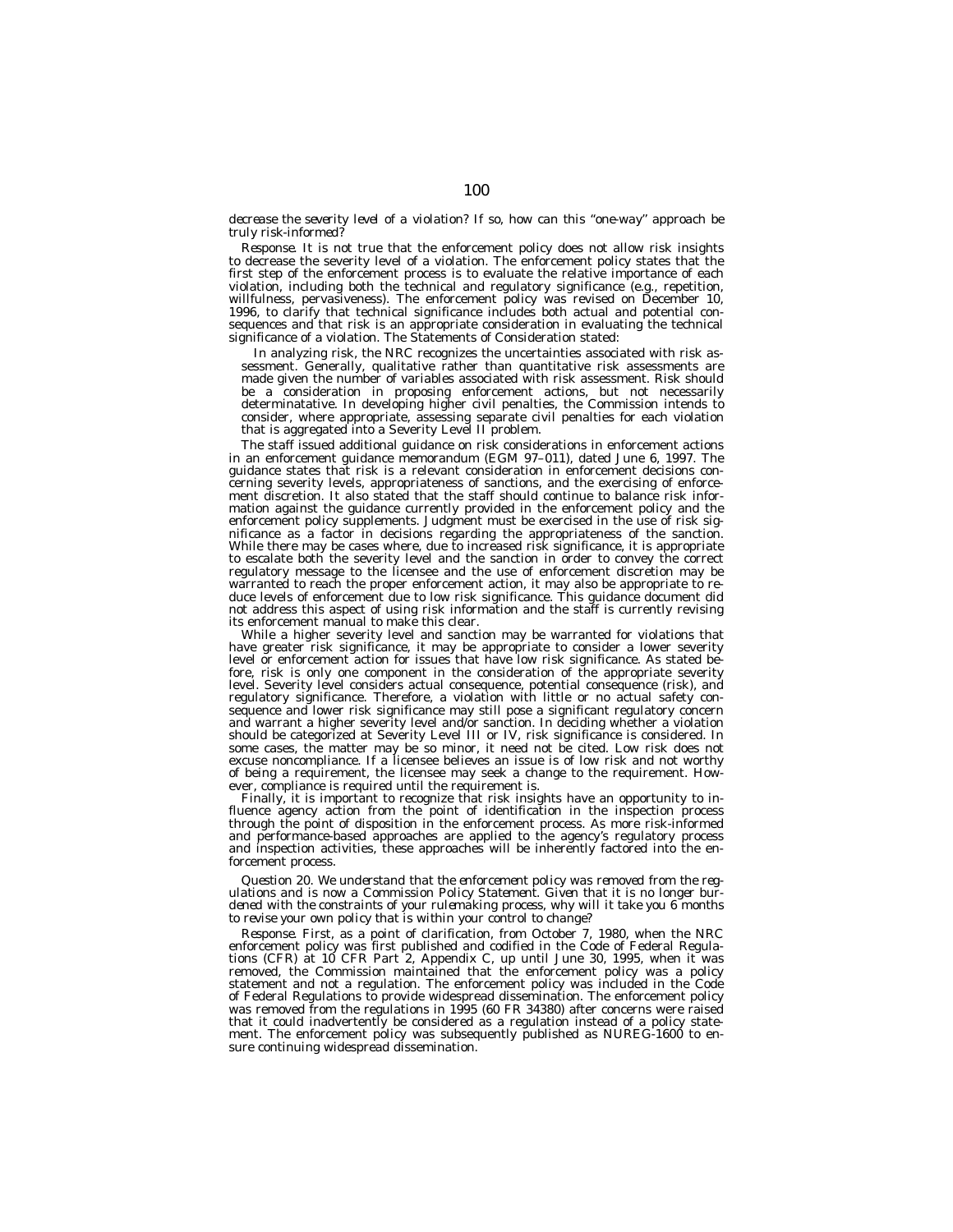It is true that as a policy statement, the Commission has more flexibility in revis- ing its enforcement procedures than if it were a regulation. However, the Commission recognizes the importance of this policy statement and judiciously revises it after appropriate analysis and consideration. More than ever, the Commission recognizes the need to solicit input from its stakeholders to ensure meaningful outputs and outcomes from any proposed policy revisions. The agency staff met with its stakeholders to discuss its enforcement policy, with an emphasis on non-escalated enforcement, on September 3, 1998. The Commission intends to move forward as expeditiously as possible in making appropriate revisions to its enforcement policy as described in response to Question 17 and in providing training to its staff.

*Question 21. On page 11, you note that the proposed fiscal year 1999 appropria- tions level will reduce your budget request by at least \$17.8 million, causing you to curtail inspection and reactor oversight programs, curtail safety research and sub-stantially reduce many support activities. Given that \$17.8 million is only 3.5 percent of your requested budget, please explain why this small reduction would have such a dramatic impact on these programs. Why can't this small reduction be absorbed by eliminating low value programs and activities?*

*Response*. A reduction of \$17.8 million represents a challenging reduction for the agency to absorb. The NRC budget has been declining over the past several years. As measured in constant fiscal year 1993 dollars, the NRC Federal pay raise, unbudgeted costs in carrying out personnel reductions, and Commission decisions since the budget was submitted to add resources in areas such as control of orphan sources, speeding licensing reviews, development of a recycle rule,<br>dry cask storage reviews, preparation for an AVLIS enrichment plant application,<br>etc. The NRC budget has little flexibility, and reducti priority activities.

#### ANSWER OF COMMISSIONER DIAZ

In my view the NRC can improve its processes to ensure that no reduction in ade- quate protection of public health and safety results if these reductions are effected. Even with the contemplated reduction, planned programmatic changes and improved processes can still assure adequate protection.

Question 22. (A) On page A-15, you state that the Commission has approved the<br>development of guidelines for applying Safety Goals and their subsidiary objectives<br>in plant-specific regulatory activities. When will the safet *the regulations on a generic basis?*

*Response.* The Commission's Safety Goal Policy Statement was issued in 1986. As indicated therein, and in the Commission's June 15, 1990 Staff requirements Memorandum, the original intended use was for examination of regulations and other generic matters, and not for making plant-specific decisions. The staff presently does<br>apply safety goal considerations in the regulatory analyses conducted on all pro-<br>posed reactor rulemakings or generic requirements. This sion's regulations were in place prior to issuance of the Safety Goal Policy and, therefore, were not assessed in light of that policy. Accordingly, the NRC is cur-rently considering options for reviewing all reactor regulations with respect to their safety significance (considering factors such as the Safety Goal Policy) and will decide in the near future on a course of action.

# *Question 22. (B) Why is this activity limited to just plant-specific regulatory actions and not the regulations themselves?*

*Response.* The Commission's Regulatory Analysis Guidelines already require consideration of Safety Goals in imposing new generic requirements, including changes in regulations. The development of new guidelines referenced on page A-15 refers to extending the existing policy on a plant-specific basis. As discussed in the response to Question 22(A), the Commission is considering options for assessing all reactor regulations with respect to their safety significance.

*Question 23. (A) In your oral testimony, you stated that you have asked the industry to submit rulemaking petitions to make reactor regulations risk-informed. Why, when the NRC is responsible under the Atomic Energy Act for promulgating requirements to establish adequate protection, do you think this is the industry's responsibility?*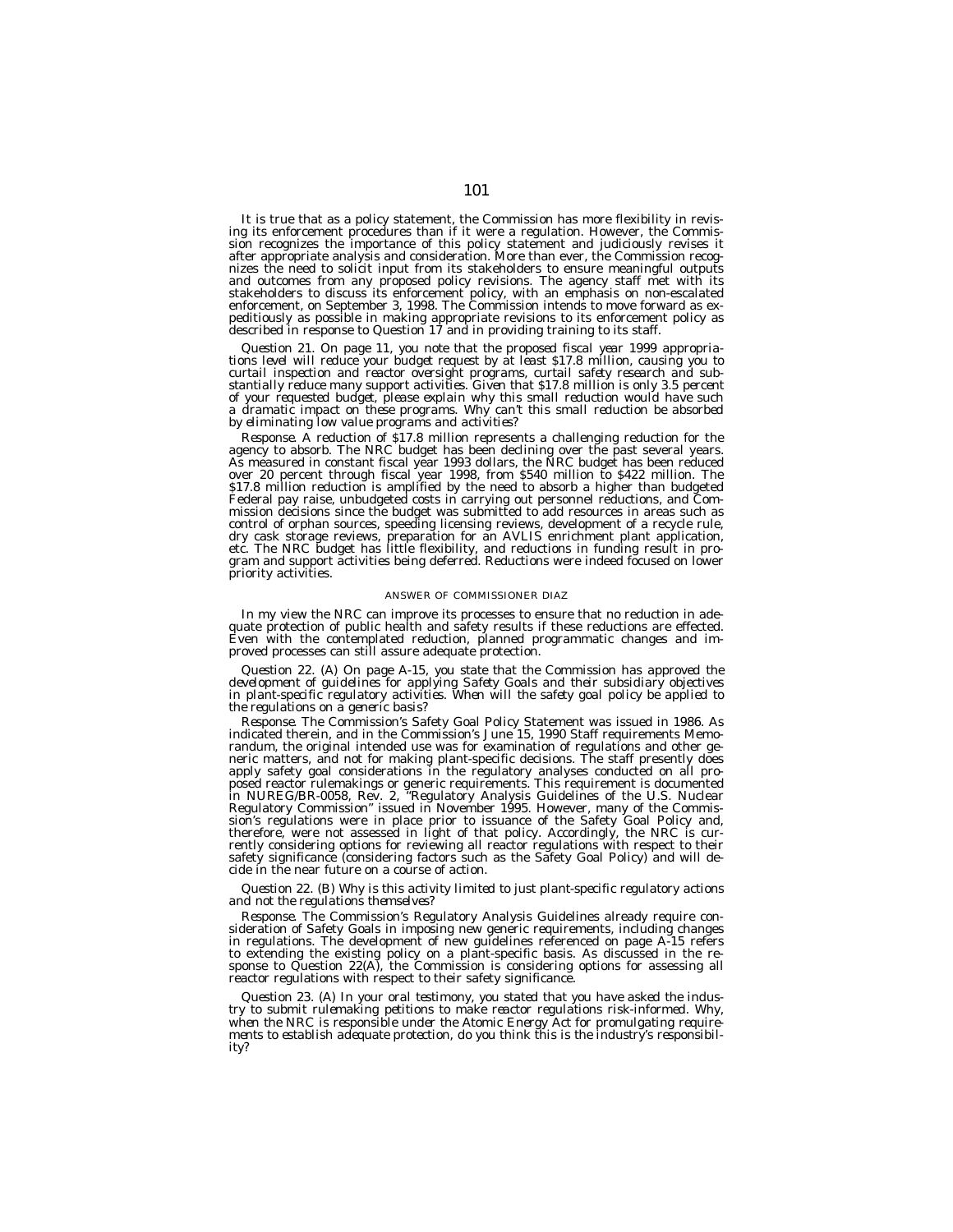*Response.* The NRC is responsible for promulgating requirements for adequate protection, and the existing requirements are sufficient for this purpose. The NRC does not rely on rulemaking petitions to initiate rulemaking. However, we operate in an open forum and always encourage public, including industry, input to our processes. From the perspective of nuclear safety, it is vital that licensees of nuclear power plants play a large and integral role in the development of safety requirements because licensees have prime responsibility for ensuring the safe design, construction and operation of their facilities. From the perspective of regulatory policy, it is vital that the NRC seek the views of all stakeholders that will be affected by new requirements. One consequence of not doing this in an effective way with respect to the nuclear industry can include a drawn out rulemaking process due to a protracted dialogue over numerous technical and process issues or resultant requirements that are overly prescriptive and burdensome. Lessons learned from previous rulemaking activities indicate that soliciting rulemaking petitions from our stakeholders provides an important opportunity to consider and understand stakeholder priorities and help ensure the efficient use of both industry and NRC resources.

# *Question 23. (B) What effort is underway within the NRC to identify regulations that can be made risk-informed and changed by the agency?*

*Response.* The agency is currently in the process of revising the event reporting requirements for nuclear power reactors contained in 10 CFR 50.72 and 50.73 (1) to reduce or eliminate the reporting burden associated with events of little or no safety significance, and (2) to better align the rules with the NRC's current needs, including (a) revising reporting requirements based on importance to risk and (b) extending the required reporting times consistent with the need for prompt NRC action. The NRC has requested public, including industry, comments on these rules and any other reporting requirements that can be risk-informed or simplified. An advance notice of proposed rulemaking was published in the Federal Register on July 23, 1998. A public meeting on the subject was held on August 21, 1998. The proposed rule is scheduled to be published on April 2, 1999, and the final rule is scheduled to be published on January 7, 2000.

In addition, we have initiated rulemaking to revise rules on source terms; maintenance; and changes, tests, and experiments (10 CFR 50.59).

We also plan to institute an interoffice review which will take a fresh look at items including the NRC regulations, and will also consider the results from the NEI Whole Plant Pilot initiative and recommendations from the Center for Strategic and International Studies project to assess the NRC's efforts to improve its reactor regulatory process. The staff is preparing an options paper for Commission decision on modifying Part 50 to be risk-informed.

*Question 24. (A) On page A-16, you state that each of the pilot risk applications (inservice inspection, inservice testing, graded QA and technical specifications) have proven successful at specific power reactor licensees. As of the date of the hearing, how many plants in each area have received approval by the NRC to apply the approach?*

*Response.* One plant (the South Texas Project, the pilot plant) has received approval for their graded QA program, and four plants (San Onofre Nuclear Generating Station, the South Texas Project, Fitzpatrick, and Fermi 2) have received riskinformed technical specifications amendments. In addition, the Commanche Peak inservice testing pilot review has been completed since the hearing date. Several pilot applications for risk-informed inservice inspection are in an advanced state of review and are scheduled for completion by January 1999.

## *Question 24. (B) What is your measure of ''success''?*

*Response.* The NRC considers the pilot activities to be successful when they resolve significant technical and process issues that would otherwise be an issue in the review of each subsequent plant specific submittals. Pilot reviews provide licensees with ''up front'' guidance for planning and preparing proposals to the NRC and allow the NRC an opportunity to improve the efficiency of its review procedures. Pilot activities are considered to be complete when the NRC takes a formal action with respect to the pilot proposal such as issuance of a license amendment, promulgation of a new or revised requirement, or acceptance of a program or process via completion of an inspection. The ultimate success of the pilot activities will be measured by how the industry and NRC apply lessons learned to improve the regulatory processes, to reduce unnecessary burden and review time for future risk-informed submittals, and to proceed more rapidly toward more risk-informed, performancebased regulatory approaches.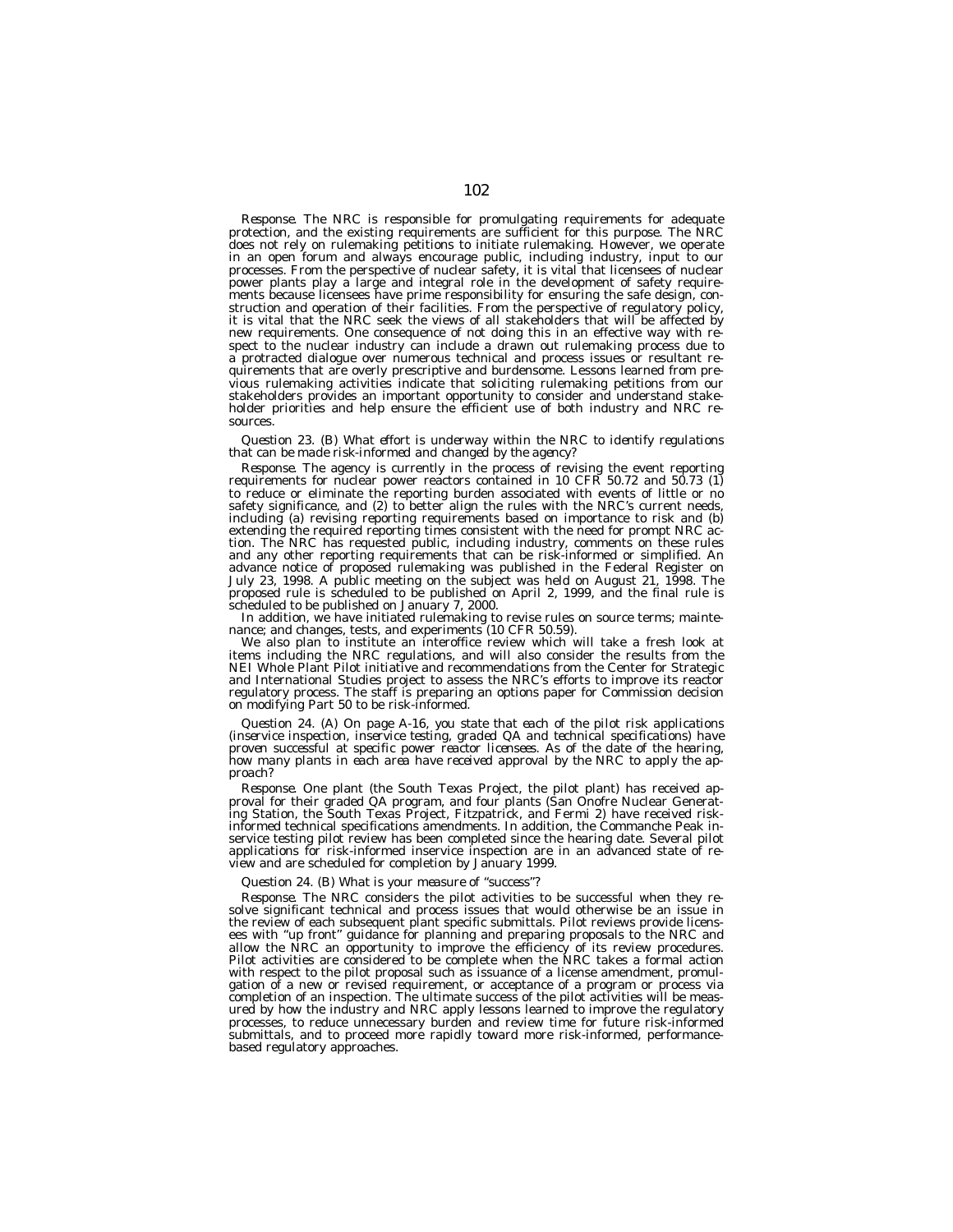*Question 24. (C) Does the industry agree that these pilot applications were successful?*

*Response.* Several industry representatives have expressed dissatisfaction publicly with aspects of the pilot applications. Industry concerns have, in general, been associated with the extended duration, the level of detailed information, and the resources necessary to support the pilot activities. One licensee, after completing a graded quality assurance pilot application, expressed concerns that they were unable to realize the expected implementation benefits, in part, because of other regulatory requirements. The NRC will continue to solicit feedback of the effectiveness of both our pilot activities and our transition to more risk-informed and performance-based approaches. While we recognize the industry dissatisfaction with some of the pilot activities, we continue to believe that the ultimate success of the pilot activities will be measured by how the industry and NRC apply lessons learned to improve the regulatory processes, to reduce unnecessary burden and review time for future risk-informed submittals, and to proceed more rapidly toward more risk-informed, performance-based regulatory approaches.

# *Question 25. (A) Why did the pilot risk applications take 4 to 6 years to complete when no rulemaking activity was required?*

*Response.* Although the pilot activities did not culminate in promulgation of requirements, they have been linked with the development of new NRC procedures and policies, and industry guidance documents which required resolution of a number of complex and difficult technical issues applicable to all risk-informed licensing reviews. The most significant issues include: (1) developing a risk-informed framework and acceptance guidelines that could be applied in plant specific licensing decisions, including the pilot applications; (2) defining and articulating the scope and quality of a PRA being used to support a licensing proposal; and (3) developing a practical approach to address uncertainty in PRAs. The process for resolving these issues included the development of candidate resolutions through recommendations by the NRC staff, review and consideration of the various options by the Commission and its independent advisory groups, and review and comment by the public. As regulatory positions were being established through this process, licensees were asked to supplement their original pilot risk proposals with information to address these positions. Although this process has been time consuming, and at times inefficient, the NRC staff believes that it was necessary to ensure a coherent and predictable process for conducting licensing reviews that satisfy all of the objectives of the Commission's policy statement on the use of PRA (i.e., to enhance the process for making safety decisions, to make more efficient use of agency resources, and to remove unnecessary burdens on licensees).

Clearly, future reviews of risk-informed licensing actions will have to be more timely than the pilot applications were. The NRC has committed to several actions to expedite the review process by increasing the priority for risk-informed licensing action reviews. Allocation of staff resources will be based on potential safety benefits of the action, and on potential savings of staff and licensee resources. In addition, a lead project manager (PM) for the coordination of risk-informed, performancebased licensing actions has been identified. This lead PM will identify, monitor, and coordinate risk-informed licensing actions; keep track of the review schedules; help identify problems that may require management attention; and coordinate followup actions (if any). Also, the management oversight steering committee on PRA has been reestablished to provide policy, technical, and priority guidance on risk-informed regulation; the committee consists of the NRC Office Directors from the Office of Nuclear Reactor Regulation, the Office of Nuclear Regulatory Research, the Office of Analysis and Evaluation of Operational Data, and the Office of Nuclear Material Safety and Safeguards. Finally, a risk-informed licensing panel is assisting in focusing management attention, as necessary, on risk-informed licensing actions.

# *Question 25. (B) What incentives are there for the industry to propose risk-informed changes to the regulations themselves given this track record?*

*Response.* NRC discussions with the industry indicate that the industry sees riskinformed initiatives as a viable approach to reducing costs and regulatory burdens while maintaining or even improving safety. The Commission's PRA Policy Statement, staff training, and activities to develop guidance on using risk-informed approaches have all served to make the increased use of risk information in the regulatory process a reality. In addition, the management oversight steering committee on PRA will help ensure a more disciplined, timely process by providing policy, tech-<br>nical, and priority guidance on risk-informed regulation. The NRC is now in a posi-<br>tion to work efficiently and effectively with the in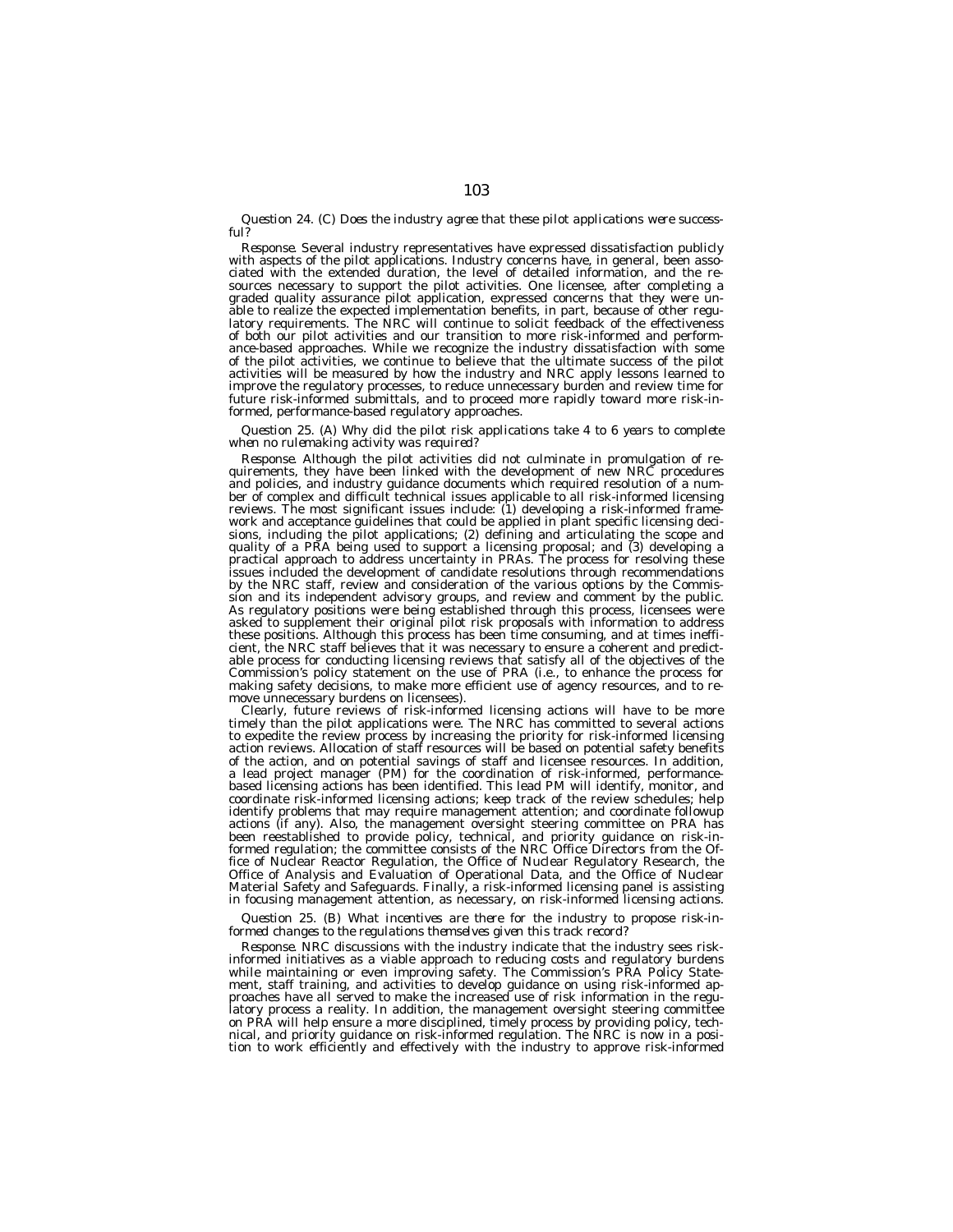applications which enhance or maintain safety while reducing unnecessary regulatory burden.

Question 26. On page A-18, you state that the NRC has revised guidance for reactor inspection activities to incorporate risk insights and to be more performance-<br>based. When were these improvements promulgated? What result

Response. Inspection Manual Chapter 2515 "Light Water Reactor Inspection Program Operations Phase" Appendix C<br>gram Operations Phase" Appendix C "Use of Insights Derived from Probabilistic<br>Risk Assessment (PRA)" was revised implementation guidance for inspectors. More than 2 years prior, when it was first determined that new inspector guidance was needed, it was also determined that this guidance alone would not be sufficient to effect a significant change in the way the inspection program was conducted. Therefore, the approach taken was four-pronged: 1) revise the inspection manual guidance, 2) expand the application-oriented PRA training designed specifically for the inspector (2 weeks in length), 3) train and qualify ten experienced inspectors (Senior Reactor Analysts) in advanced PRA techniques and locate two SRAs in each regional office and two at headquarters, and 4) require a 3-day PRA training course directed toward all NRC technical managers and supervisors. To date, 1) inspection guidance has been issued, 2) inspector training commenced in January 1998, and with one class scheduled each quarter we are on track to have at least one resident inspector so trained at each reactor site by the end of fiscal year 1998, 3) all SRA positions have been filled and only two SRAs remain in training, and 4) training for two-thirds of the managers and supervisors is expected to be complete by the end of fiscal year 1998 with the remainder complete by the end of fiscal year 1999 Insufficient time has passed to directly measure results from these efforts in the day-to-day conduct of the inspection program. Our expectation is that as more people are trained, the published implementation guidance will be more effectively implemented. Furthermore, we are currently planning to restructure the inspection program on a more risk-informed<br>basis in 1999 to more quickly achieve a risk-informed focus of our inspections.

However, results to date have been achieved predominantly through the activities of the SRAs. These individuals are actively involved in regional assessments of the significance of operating events and proposed enforcement actions, in providing plant-specific risk insights during the various integrated performance review processes, in providing advice and expertise to assist other regional inspectors with inspection planning and, when necessary, leading inspection teams.

Question 27. On page A-19, you state that core inspections are performed at all<br>sites, independent of licensee safety performance. What considerations have you given<br>to reducing core inspections for plants with good perfor

*Response.* The core inspection program is the minimum inspection effort that is performed at a site to confirm licensee performance and identify potential problems in the early stages. When an event or issue requires additional inspection to the core inspection program, regional initiative inspection is performed in those functional areas where licensee performance has been rated as not meeting Systematic Assessment of Licensee Performance (SALP) of 1 (the highest rating for a good performing licensee). Regional management may recognize a licensee's good performance and self-assessment capability by reducing the scope of NRC inspection effort for regional initiatives. Since the core program is the minimum inspection effort performed by NRC at good performing licensees, reduction of inspection effort for li-censee self-assessment for the core is not currently allowed. Recently, the NRC formed a task force to redefine the core inspection program, with the goal of making it more effective, efficient, and risk-informed. This effort is being conducted together with a similar effort regarding the NRC's plant performance assessment process. Both of these efforts will define what plant performance indicators are important from a risk perspective and where such performance data can be obtained. Performance indicators and/or licensee self-assessment data will be used in determining the level of NRC inspection activity.

*Question 28. (A) On page A-20, you state that there was an ''across the industry'' decline in attention to maintaining the facility design basis. If this is so, why did you stop your A/E inspections?*

*Response.* In 1997 and 1998 the NRC performed A/E inspections at 20 facilities. These facilities were selected for inspection based upon several factors including the age of the facility, probabilistic insights, problem plant status, performance in the engineering area, and the licensee response to the agency's 50.54(f) letter on adequacy and availability of design bases information. This letter had been sent in Oc-tober 1996 to all plants after design basis issues had arisen at Millstone, Maine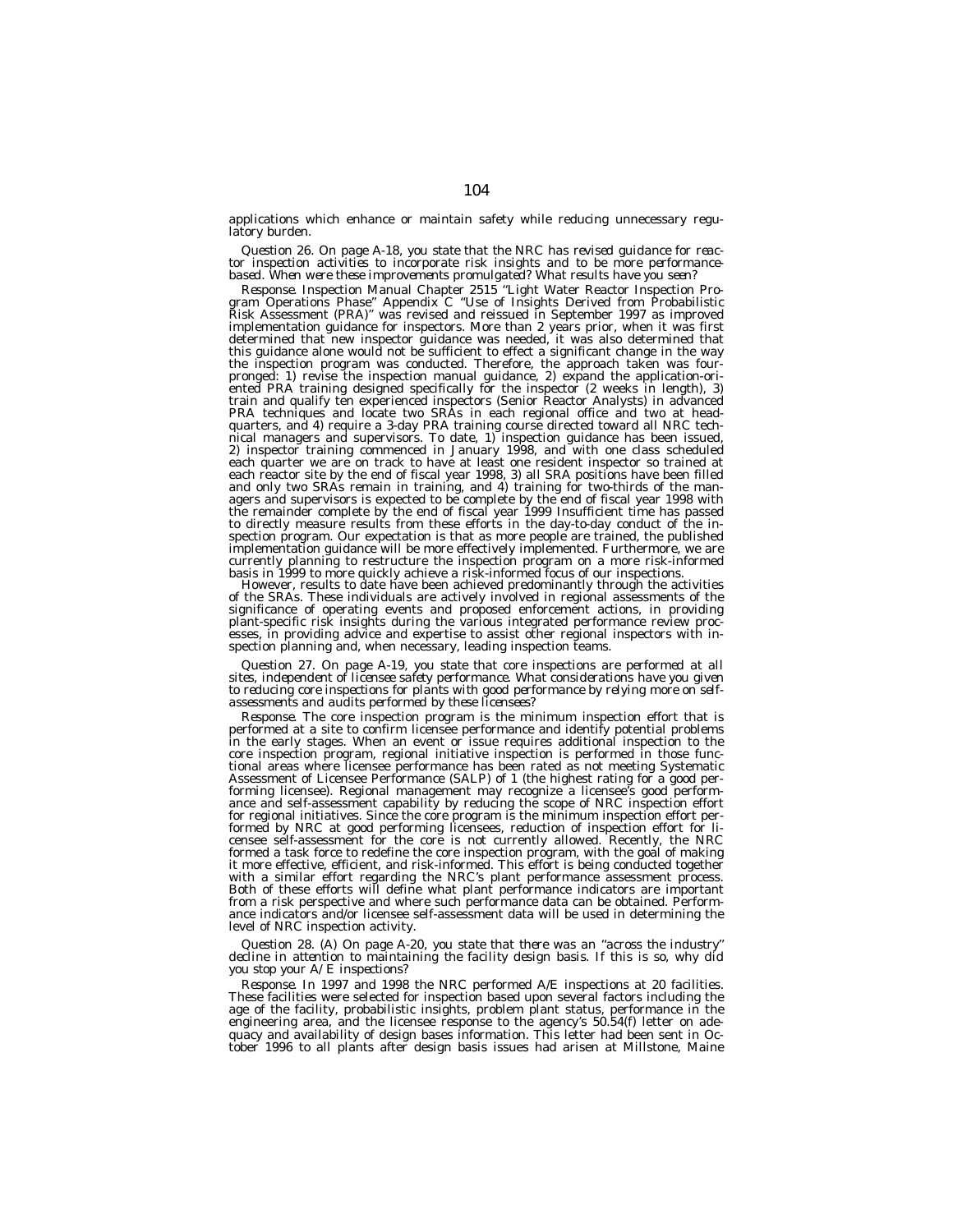Yankee, Haddem Neck and Crystal River. Selections were also made to assess engineering at plants where Regions had concerns regarding engineering performance. Based on the selection process, 20 facilities were selected where NRC had potential concerns about design basis issues. From these 20 inspections, the NRC gained a general understanding of the extent and safety significance of design basis issues across the industry. This was documented for the initial 16 inspections in Information Notice 98–22, ''Deficiencies Identified During NRC Design Inspections.'' The inspections were stopped because the program had fulfilled its objectives of (1) ensuring the safety of those facilities where design basis issues were of potential concern and (2) providing the NRC generic information from which decisions could be made on the need for future regulatory action in this area and because the body of the results from the A/E inspections did not establish an across-the-industry decline in attention to, or maintenance of, the facility design basis. The NRC does recognize that the lack of completeness and availability of design basis information is not necessarily equivalent to design safety issues.

While the resource-intensive  $A/E$  inspections were terminated, the NRC plans to continue inspections of design basis issues as resources permit at other plants identified by NRC reviews of licensee responses to the October 1996 50.54(f) letter. While the 20 A/E inspections addressed the highest priority plants, the remaining design basis inspections will utilize a less intrusive inspection procedure, IP 93809, ''Safety System Engineering Inspection,'' which was developed in response to the design bases concerns. Since the mid 1980's, the NRC has conducted various types of safety system design basis inspections such as Safety System Functional Inspections, Electrical Distribution System Functional Inspections, and Service Water System Operational Performance Inspections. These inspections have focused on the adequacy of safety system designs and conformance of the facility with the design basis. The A/E inspections were not a new concept but represented a short time increase in focus of the design area.

#### CHAIRMAN JACKSON'S ADDITIONAL STATEMENT

I support the staff view that there had been a general decline in attention to facility design and licensing bases. As a result of the A/E inspections and licensees' responses to the 10 CFR 50.54(f) letter, licensees appeared to have appropriately focused attention on maintaining facility design bases. Therefore, the A/E inspections accomplished their objectives, and were replaced by a less intrusive inspection: ''Safety System Engineering Inspection.''

*Question 28. (B) What was the safety significance of this lack of attention at a typical facility? If the safety significance of design basis deficiencies was low, what does this tell you about the safety focus of your requirements?*

*Response.* Of the initial 12 A/E inspections, one plant (D.C. Cook) elected to shut down two operating units because of concerns identified during the inspection. Four other plants (TMI, Perry, H. B. Robinson, and Vermont Yankee) were issued Notices of Violation at a Severity Level lilt These significant violations were issued because of the lack of assurance that safety systems were able to perform their intended functions under certain conditions. For more recent A/E inspections, there have been some inspection findings that appear to represent similar inadequacies relative to the ability of systems to perform their intended safety functions. These findings are currently being evaluated in accordance with the enforcement process. For some recent inspections licensees have self-identified equally significant problems on their own prior to the inspection. These A/E inspections showed that the industry, with the noted exceptions, did not have serious safety problems as a result of designbasis issues. While the inspections did identify the need for additional definition, documentation and compliance, adequate protection of public health and safety was not compromised. Given these findings, the NRC staff believes the safety focus of our requirements was appropriate.

## CHAIRMAN JACKSON'S ADDITIONAL STATEMENT

While it is true that the majority of A/E team inspections did not identify significant safety problems at the facilities inspected, the significance of the errors identified at D.C. Cook, Three Mile Island, H.B. Robinson, Perry, and Vermont Yankee indicate the importance of maintaining design basis information, and the configuration of a given facility, up-to-date and accurate. Further, the results of the A/E team inspections relate only to the specific population of facilities inspected, not the industry as a whole. Significant design basis issues have been identified, both by NRC and licensees, outside of the A/E team inspection process. Examples include design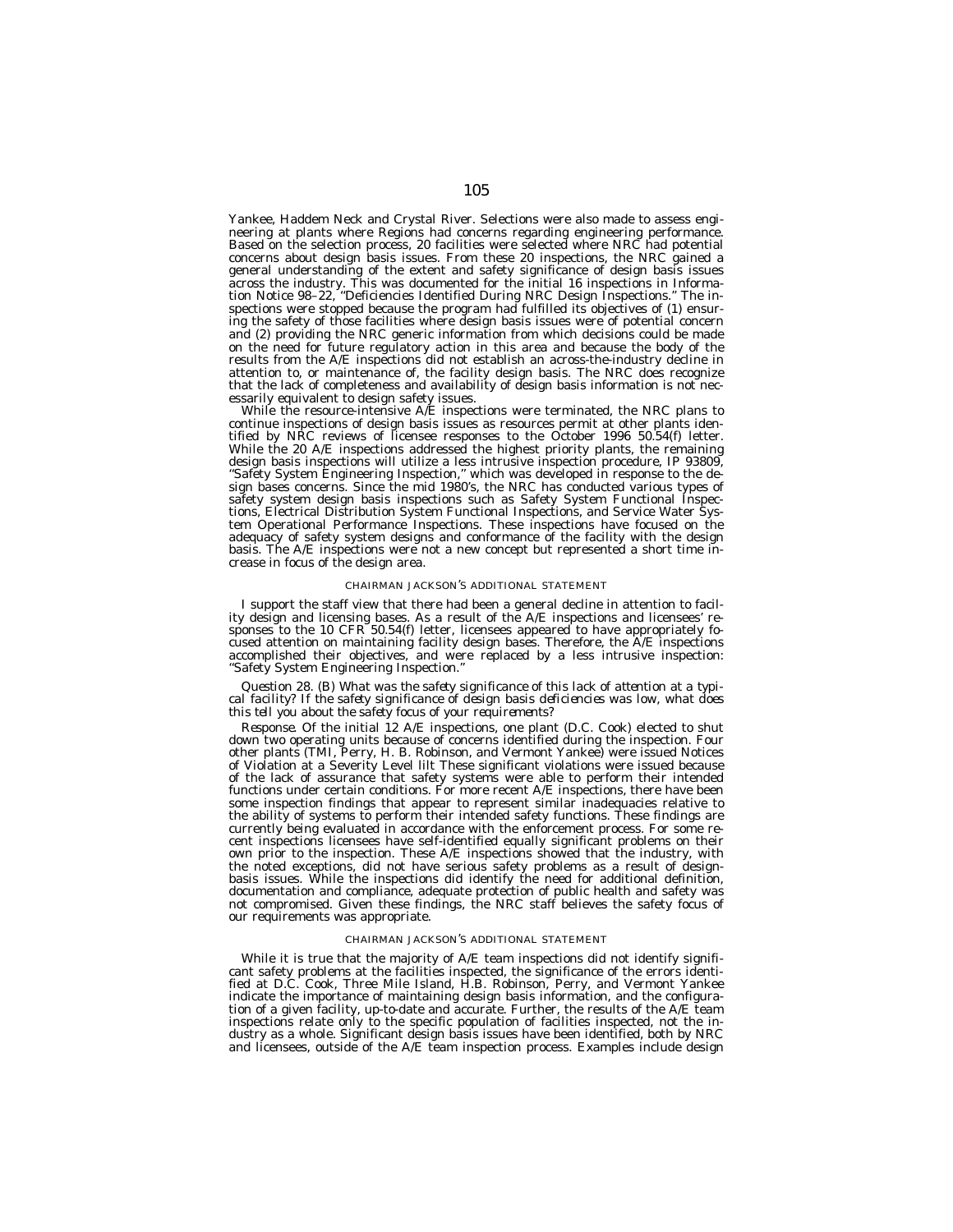and licensing basis issues at Crystal River 3, Millstone, Haddam Neck, and Maine Yankee.

Question 29. In response to an oral question regarding the Tim Martin Associates<br>study, you indicated that comparisons between NRC staffing levels per reactor to lev-<br>els for other countries could not be made because other *external sources to augment their program. Your fiscal year 1999 budget estimate*

(B) Do you plan to conduct any studies of foreign regulatory programs to determine<br>how consistent your ratios are with theirs? If not, why not?

*Response.* The unavailability of, and disparities in, data concerning key elements of foreign regulatory processes make it extremely challenging to develop reliable information which would yield practical insights for assessing whether NRC's regulatory approach requires disproportionate resources compared to foreign countries. However, we are in the process of trying to develop a comparison and will provide it to the Committee.

*Question 29a. In response to an oral question regarding the Tim Martin Associates study, you indicated that comparisons between NRC staffing levels per reactor to levels for other countries could not be made because other countries use manpower from external sources to augment their program. Your fiscal year 1999 budget estimate shows that 40 percent of your budget is for contractor support. How many contractor FTEs are included in this amount?*

*Response.* The NRC uses contractor support in areas where it is economically ben-<br>eficial. This includes using contractors to provide expertise where it does not exist<br>within the NRC and would not be cost beneficial to hi These services procured through contracts include areas such as administrative support, information technology systems support, and technical and scientific analysis. It is estimated that in fiscal year 1999, the NRC budget would support approximately 850–900 contractor employees. This reflects the number of people performing work supported by NRC's contractor support funding. This figure should be viewed as an estimate of the level of effort involved with NRC activities at any one time, although there is considerable movement within the mix of activities and individuals. Civil servant staffing levels are estimated across the government as full-time equivalents (FTE) based on a standard calculation of available hours to be worked. It cannot be assumed that an agency's FTE level represents the number of people on the payroll at any time.

*Question 30. What steps does the Commission intend to take to ensure that licensing proceedings, like the license transfer proceeding associated with the sale of TMI Unit 1, remain focused only on issues directly pertinent to the subject of the proceeding (e.g., in the case of the TMI Unit 1 sale, the technical and financial qualifications of the prospective owner/operator)?*

Response. The Commission has been engaged in an ongoing process to streamline<br>licensing proceedings including those associated with license transfers. In connec-<br>tion with license transfers, the Commission's regulations re the technical and financial qualifications of the proposed transferee to the extent appropriate to the authority being sought in the transfer application; a review of anti-trust matters may also be needed. Among the more important matters, the staff reviews the financial qualifications and decommissioning funding assurance provisions made by the proposed transferee. In this regard, a Standard Review Plan (SRP) on Power Reactor Licensee Financial Qualifications and Decommissioning Funding Assurance reviews, now before the Commission, provides a plan of action for how the NRC staff will evaluate, among other areas, license transfer requests under 10 CFR 50.80, with focus on the issues of (1) transferee's financial qualifications and (2) methods by which the transferee will provide decommissioning funding assurance acceptable to the NRC. By adhering to the SRP, the staff's review should remain focused on issues directly pertinent to the evaluation of the technical and financial qualifications of the prospective owner/operator.

The NRC has received and processed about 45 license transfer requests over the past 5 years. Depending on the accuracy and completeness of the transferee's application, the NRC staff has typically completed its review of the financial qualifications and decommissioning funding assurance aspects of the proposed transfer within 2 months of receipt of the application. With environmental assessment notices and preparation and execution of orders approving the transfer, the total approval process typically takes about 3 months. However, atypical applications may take longer, particularly if unusual issues of antitrust or foreign ownership, domination, or control are involved. There is also the possibility that a hearing request filed by an intervener could extend the overall process, although the Commission, in 15392,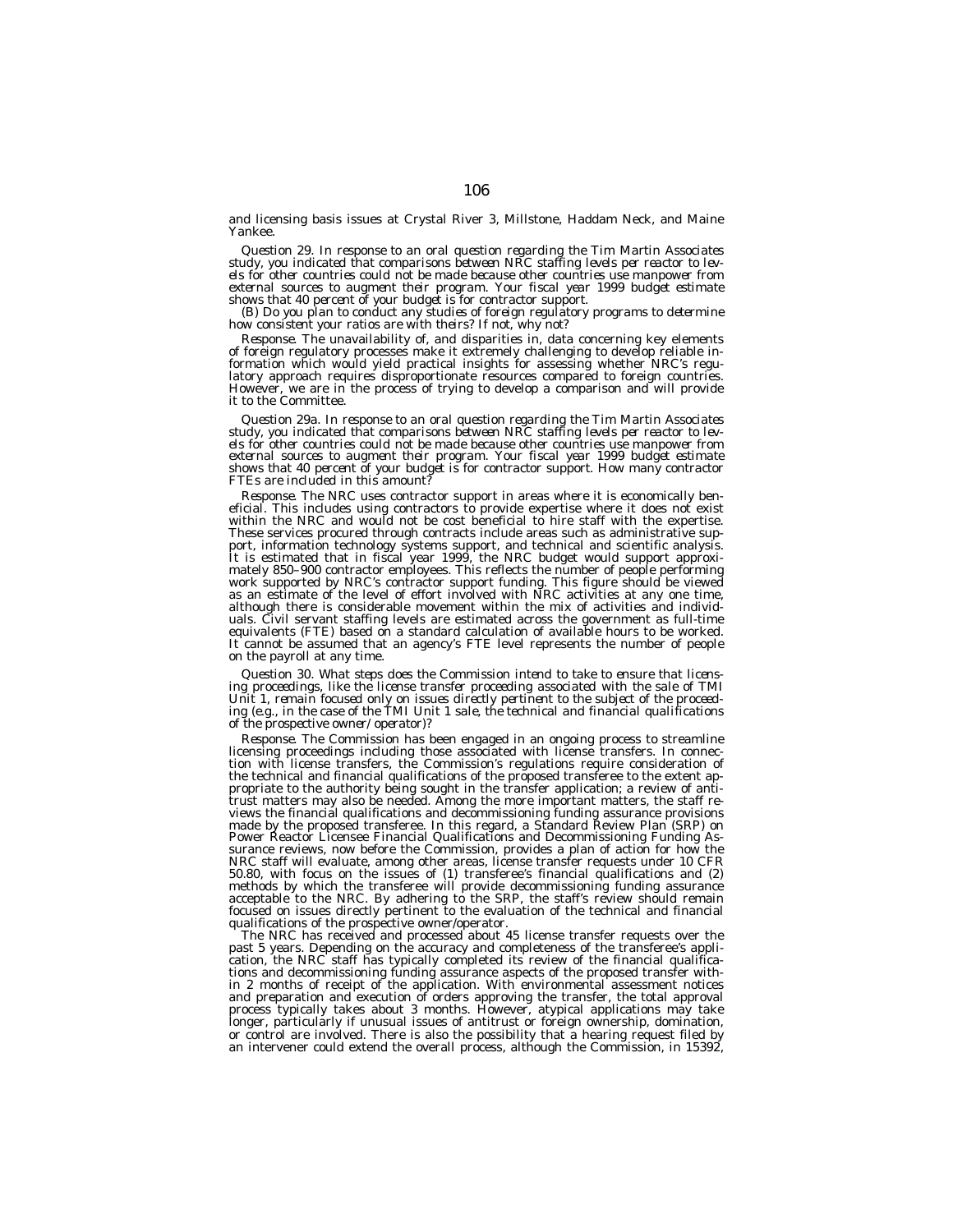determined a hearing need not be held prior to action on the transfer application itself once the staff has otherwise completed its review of the application. The SRP also generally addresses reviews required under the Atomic Energy Act

The SRP also generally addresses reviews required under the Atomic Energy Act<br>of 1954, as amended (AEA), to determine whether proposed transferees are owned,<br>dominated, or controlled by foreign entities. However, because f sues are case-specific and because there remain difficult policy and legal issues that are contingent on the specifics of each transfer application, the NRC intends to evaluate this issue as specific transfer requests are submitted. The staff is also pre-

In addition, the NRC issued a final SRP on Antitrust Reviews in December 1997, which contains a detailed description of the review process of the antitrust concerns that the NRC is required to evaluate under Section 105 of the AEA. In the NRC's license transfer reviews, antitrust considerations have not been a significant issue. Nevertheless, because of the requirements in the AEA for coordination with the De-partment of Justice, the potential remains for an uncontested ''significant change'' antitrust review to take 9 months or more. An antitrust review contested by<br>interveners may well take longer. In the specific case of the TMI Unit 1 sale, the<br>facility has a license issued under Section 104b of the AEA, an from antitrust reviews.

The NRC staff is also developing a plan of action and milestone schedule for those future transfer requests that involve previously unevaluated technical qualifications issues or which involve transfers to non-owner operators.

Finally, on September 11, 1998, the Commission published in the Federal Register for a 30-day comment period a proposed rule that would establish new, informal procedures for license transfer hearings that, if promulgated as a final rule, could, in general, substantially reduce the time for such hearings. The Commission has also expressed its support for legislation which would remove the Commission's role in antitrust reviews (part of the President's electric utility restructuring legislation) and for legislation which would repeal the foreign ownership and control provisions of sections 103b and 104b of the Atomic Energy Act for utilization facilities.

*Question 31. The Federal Energy Regulatory Commission recently completed a four month study to evaluate ways to streamline the agency's activities to more effectively address the needs of the industries it regulates. FERC announced that it will implement improvements identified in the study including (1) bench marking FERC activities; (2) promoting competitive markets through a pre-filing process to reduce agency processing time; (3) implementing collaborative pre-filing procedures to achieve earlier resolution of issues and more timely decisions; and (4) establishing a structure for gathering and considering proposals for policy changes. On their face, these are innovative approaches some of which could be adopted by the NRC.*

*(A) What actions will the NRC take to develop way to reduce processing staff time, to engage in more collaborative activity with the industry, and to implement more efficient methods to accomplish the agency's regulatory mission?*

*Response.* During a licensing workshop with the industry on July 20 and 21, 1998, the NRC staff discussed the possibility for using collaborative pre-filing procedures to achieve earlier resolution of issues and more timely decisions. The NRC staff has committed to work further with the industry to evaluate means of implementing a number of concepts discussed at the workshop to improve process efficiency. In developing a collaborative pre-filing process, the NRC staff remains sensitive to the need to ensure a process that is open and accessible to the public.

In addition, the Commission encourages the industry to work together to develop collaborative solutions to issues that affect large groups of facilities. Such collaboration has been accomplished through the Nuclear Energy Institute, the Electric Power Research Institute, vendor owners' groups and other ad hoc organizations. Such collaborative efforts on the part of industry have proven effective in resolving significant issues while reducing resource allocations for both the industry and the NRC staff.

The NRC has been interacting with its stakeholders through its public meeting process, and has increased the frequency of its public meetings with its stakeholders, including the industry. The NRC has asked the Nuclear Energy Institute to provide proposed rulemakings in areas believed by industry to be in need of regulatory reform and has committed to give a high priority to these areas One example area where there is priority attention given industry concerns is the acceleration of the implementation of risk-informed and performance-based regulation. Another is licensing and rulemaking of dual-purpose cannisters for spent fuel.

The NRC is using its Strategic Assessment and Rebaselining process as a basis for its self-assessment processes and for the implementation of more efficient meth-ods for accomplishing the agency's regulatory mission. Reorganizations are being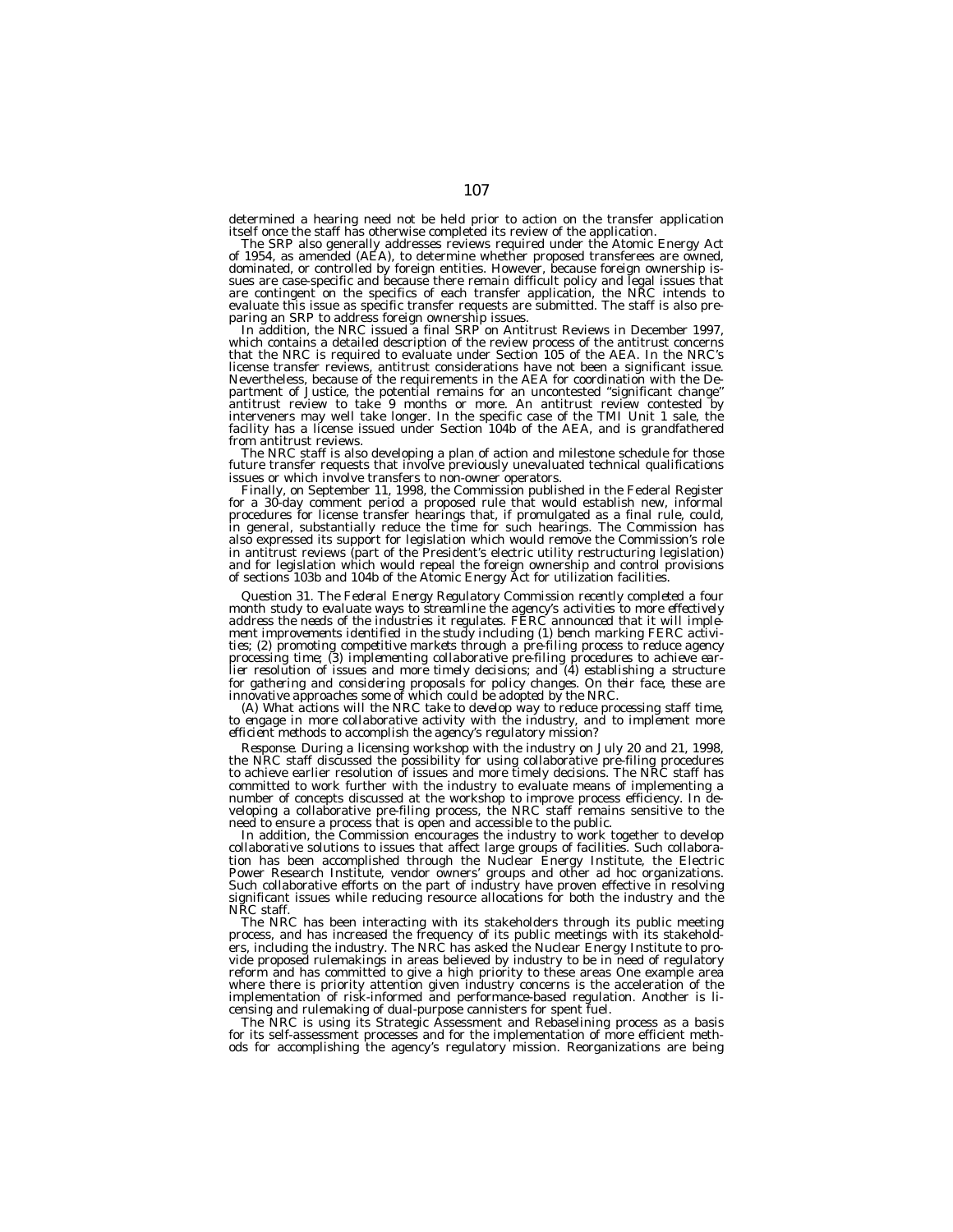implemented which will streamline the operation of the offices and realign and consolidate office functions. The Operating Plans for each office are being used to benchmark performance, and these are updated on a quarterly basis.

To reduce processing staff time, NMSS is using or developing standard review plans (SRPs). Management is strengthening its oversight of staffs implementation of these plans to ensure that issues are pertinent and are not overly conservative.<br>In addition to documenting application deficiencies, NMSS is now meeting with applicants to ensure that both parties have a clear understanding of what NMSS seeks. NMSS' immediate goal is to have no more than two rounds of questions on an application; NMSS' long term goal is to make guidance and SRPs sufficiently clear that application submittals will be acceptable without additional questions.

NMSS is already engaged in collaborative activity with industry and with the De- partment of Energy. For example, NMSS has involved industry representatives and NEI in the development of the new medical rule, 10 CFR Part 35, and in the revi-sion to the fuel cycle facilities rule, 10 CFR Part 70. In the waste management area, NMSS meets extensively with licensees, other Federal agencies, and the public. More specifically, NMSS has worked extensively with DOE for more than a decade to ensure that both agencies have a common understanding of the requirements and information being developed for licensing a high-level waste repository.

NMSS is actively implementing more efficient methods to accomplish the agency's regulatory mission through activities such as continued expansion of the electronic process for material license application submittal, review, and evaluation; and consolidation and updating of guidance documents. As mentioned above, NMSS is increasing the use of meetings with licensees and applicants to supplement written communications. Experience is showing that these meetings significantly increase the efficiency of NMSS interactions with the licensee community.

The Commission has moved to streamline the adjudicatory process, while still ensuring that a fair hearing is conducted and a clear and complete record is created. The Commission has commenced a study of the entire hearing process and expects to receive staff recommendations by the end of this year on specific changes that would make NRC proceedings more efficient and timely. The Commission expects that this study will specifically address the question of need for legislation to streamline the hearing process as well as the viability of rulemaking, without legislation, to streamline that process.

In the interim, the Commission has developed and issued a ''Statement of Policy on Conduct of Adjudicatory Proceedings'' which provides guidance to the licensing boards and parties to Commission proceedings on how the Commission expects its proceedings to be conducted. The Policy Statement encourages licensing boards to establish and adhere to case-specific schedules, to shorten filing and response times where practical, to manage discovery to avoid unnecessary delays in that stage of the adjudicatory process, to make sure that the parties comply with the Commission's regulations governing the submission of admissible contentions, and to issue decisions in a timely manner. The Statement further makes it clear that the Commission itself will carefully and actively monitor ongoing licensing proceedings to ensure that they are conducted expeditiously and that the boards, staff and other parties receive prompt guidance on emerging technical, policy and legal issues, as necessary.

Consistent with the desire for expeditious processing of licensing actions, the Commission on August 19, 1998, issued an order giving guidance and recommending a schedule to the Licensing board that will preside over the licensing renewal proceeding for the Calvert Cliffs Nuclear Power Plant and a similar order on September 15, 1998 for the Oconee license renewal proceeding.

The Commission has also published for comment a proposed rule that would establish new, informal procedures for license transfer hearings that, if promulgated as a final rule, could, in general, substantially reduce the time for such hearings.

Finally, the Commission has directed the staff to seek legislation that supports the NRC's reading of section 189a of the Atomic Energy Act to reflect the reading that formal adjudications are not required. Further, with the anticipated application from USEC for the AVLIS uranium enrichment process expected early next year, the NRC will consider seeking legislation that would modify section 193's inflexible approach to hearings.

*Question 31. (B) Does the Commission have any plans to implement a bench marking process? If so, please provide the schedule for implementation.*

*Response.* The NRC has contracted with Arthur Andersen and Company to (1) conduct an assessment of the Office of Nuclear Reactor Regulation programs and activities to ensure that they are derived in response to strategic goals and that they achieve their intended purpose in an effective and efficient manner, and (2)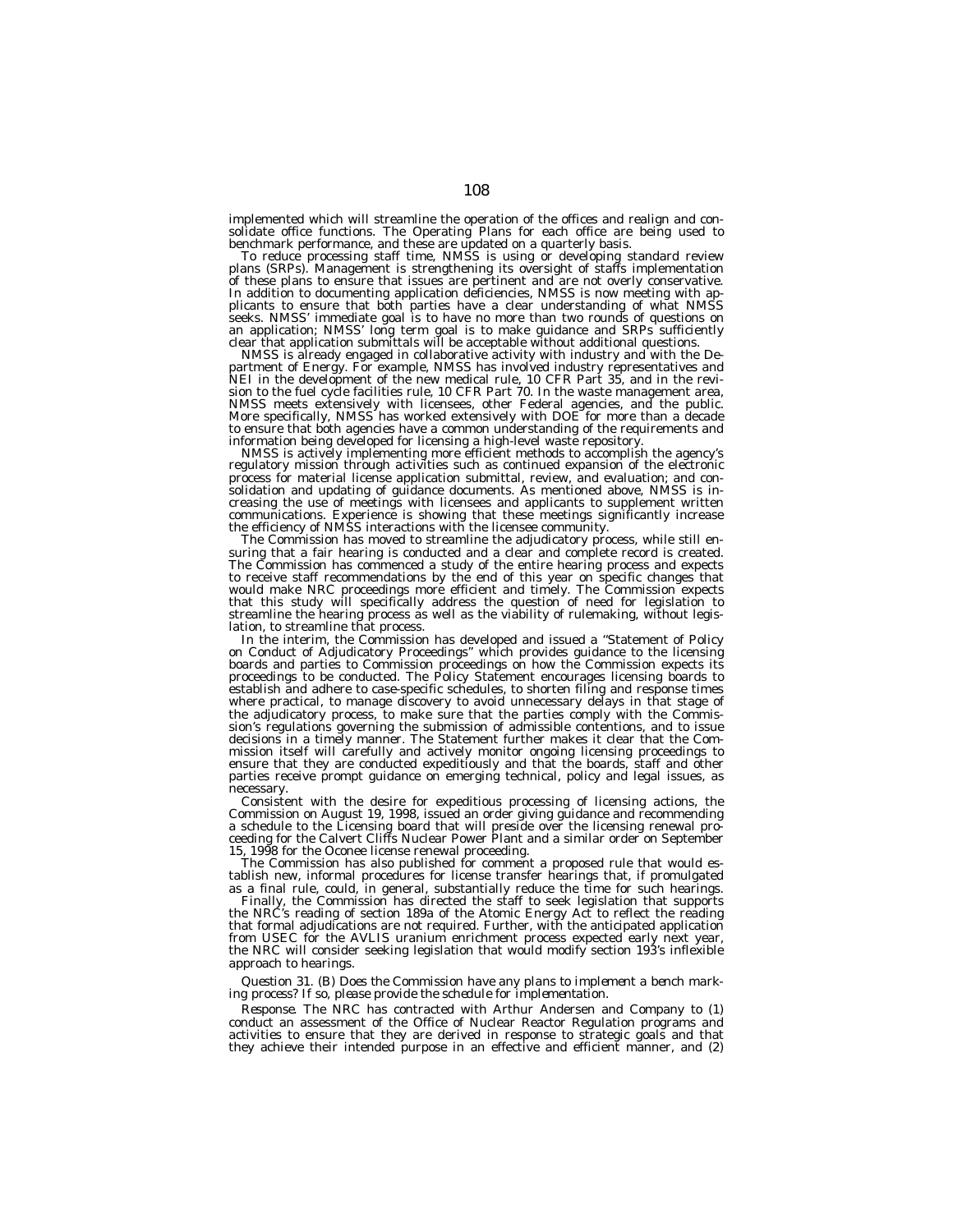evaluate the NRC's current practices for developing and executing its planning, operating plan, budgeting, program assessment and performance measures and monitoring practices and processes. As part of the assessment, Arthur Andersen and<br>Company will evaluate how NRC performs these activities in recognition of best<br>practices in both the public and private sectors. The NRC also fiscal year 1999, an evaluation of its support activities using an experienced contractor (e.g., Arthur Anderson and Company). This task will also include a comparison<br>of NRC's support activities to the best practices in b the Department of Transportation to gain information on other Federal agency program effectiveness.

Question 32. Many past reviews point out consistent problems with the NRC's regulations and administration of the regulatory system. These reviews include the Kemeny Report (1979), the Rogovin Report (1980), the Regulatory *mon to the reviews include: the NRC's highly prescriptive regulation/lack of perform-ance-based regulation; the failure to focus NRC resources on higher priority safetyrelated issues; the pervasive subjectivity in NRC regulatory decisions and processes; the failure to exercise adequate management control and oversight of NRC staff; the significant overlap and duplication of roles and responsibilities within the NRC; and the intrusiveness of NRC regulatory processes that add little to the safely margin of nuclear plants. We are concerned that these problems were identified almost two dec-*

ades ago and still have not been effectively addressed.<br>
(A) What action will the Commission take to ensure that these long standing problems will be permanently corrected?<br>
(B) Please describe each action or activity desi

*Response.* Since the early 1990's, the NRC has initiated programs and processes that have, as a principal goal, reviewed our current regulatory requirements to determine whether they can be modified or eliminated to improve safety, reduce unnecessary licensee burden, or improve staff efficiency. Included among these efforts were the National Performance Review for all areas, the Regulatory Review Group for reactor-related areas and the Business Process Reengineering process for mate-rials-related areas. These efforts and others would show that NRC has attempted to address a number of industry concerns. However, we did not progress to the extent we had hoped in improving our regulatory processes and programs. Currently, we are trying to learn from the mistakes in the past and establish processes that are scrutable and adequately balance safety and concerns about unnecessary regu-

latory burden.<br>While not all of the issues or problems in each of the reports in the question have been resolved, much work has been done. Many of the actions described in re-sponses to these and other Congressional questions are actions that were initiated prior to the July 30, 1998 Authorization hearing. However, these same responses show that change is needed and that much effort remains.

show that change is needed and that much effort remains.<br>The Chairman, on behalf of the Commission, has issued an August 7, 1998 memo-<br>randum to the Executive Director for Operations raising concerns about several is-<br>sues an August 25, 1998 memorandum replied to the concerns and described a number of issues that need to be resolved with corresponding milestones and dates for when<br>the actions are to be completed. This "plan" for improving regulatory processes and<br>programs is considered to be a living document and wil basis. We recognize we need to improve, and we are aggressively seeking solutions to these and other concerns and will continue to look for ways to improve NRC's performance.

*Question 33. For the past 3 years, the Chairman has provided the other Commis- sioners Staff papers and other information only after the Chairman reviewed the papers and/or information and changes requested by the Chairman have been made. This appears to be contrary to Congress's deliberate decision in the Energy Reorganization Act to create a Commission rather than a single administrator to establish the NRC policies.*

*(A) How does this approach advance the Commission's ability to manage the NRC in a timely and efficient manner?*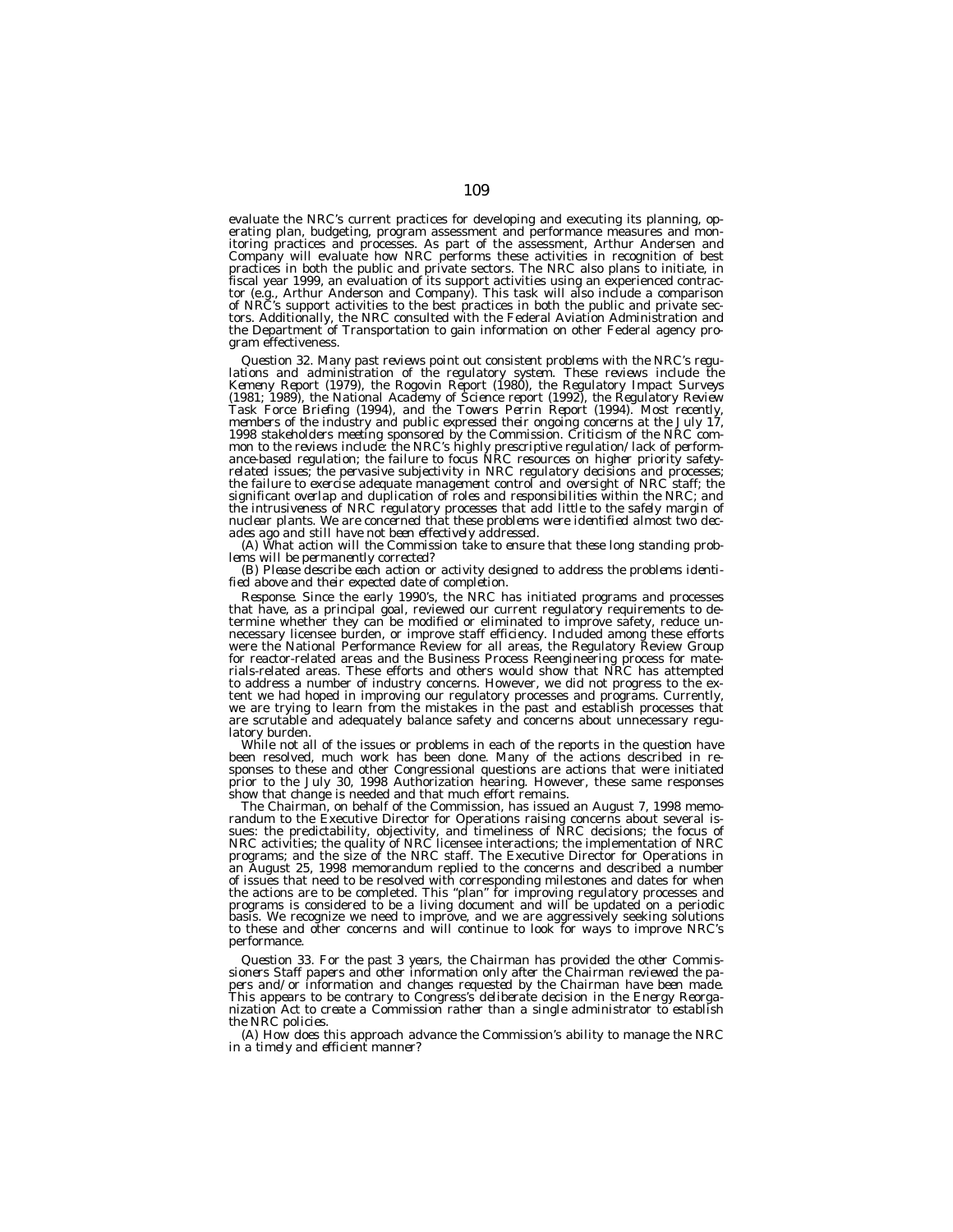*(B) What action will be taken to ensure that each Commissioner is fully informed about agency policy matters without first being filtered through the Chairman's office?*

## ANSWER OF CHAIRMAN JACKSON

It is true that the Energy Reorganization Act of 1974 created the Nuclear Regulatory Commission (NRC) and the commission format to establish NRC Policies. As<br>Chairman I have worked to fully comply with the statutes underly order to do so I believe it is important to recognize that Reorganization Plan No. 1, passed by Congress in 1980 (1980 Plan) made changes to the organizational

The 1980 plan states under section 2 (b) of the Plan, "[t]he Chairman... shall be responsible to the Commission for *developing ''policy planning and guidance for consideration by the Commission*.'' (Emphasis added.) The House Report 96–1043 leading up to the Plan at page 4 states: ''without a central authority to focus agency objectives, Commissioners have been able to follow individual interests without the appropriate coordination required in the development of policy.'' The Senate Report 96–790 leading up to the Plan at page 13 notes that ''[t]he amendments [to the Plan] will free him [the Chairman] to be the chief architect of NRC policy and the focal point for development of consensus on the demanding and highly complex issues considered by the Commission.'' Thus, the review of draft papers allowed the Chairman to carry out the function of *developing* policy guidance before it was presented to the Commission for consideration, as the central authority to focus agency objectives and as the chief architect of policy, as Congress intended. The intent of this approach was to ensure that all policy options were considered and assessed for the Commission. The review by the Chairman did, in some cases, result in the addition of policy options. However, there were no reviews which resulted in changes which eliminated options presented by the staff. The approach in no way precluded the Commission from having ''equal responsibility and authority'' in the decision the Commission made on the paper, nor was it intended to stifle the flow of information to the Commissioners. In fact the process was intended to enhance the Commission policy review and consideration. *See* Energy Reorganization Act of 1974, section  $201^{\circ}$ (a)(1).

The Commission has recently reexamined the approach for policy development and determined that modifications were needed. Effective June 30, 1998, the Commission approved revised internal Commission procedures that are being implemented which state:

'The Chairman and the Executive Director for Operations, through the Chairman, are responsible for ensuring that the Commission is fully and currently informed about matters within its functions (Id., Section 2(c)) [of the Reorganization Plan No. 1 of 1980]. The Chairman shall ensure *prompt and full delivery of original information* with any changes thereto, including draft SECYs and COMs, except preliminary information for development of Section 2(b) [of the Reorganization Plan No. 1 of 1980] proposals and estimates [i.e., proposals for reorganization of the major offices within the Commission, the budget estimate for the Commission, and the proposed distribution of appropriated funds according to major programs and purposes] unless expressly requested by the Commission. The Executive Director for Operations reports for all matters to the Chairman (Id.; Section 4(b)) [of the Plan].'' (Emphasis added.) NRC Internal Commission Procedures at p. 1–5.

To clarify the papers (i.e., SECYs and COMs) mentioned in the above reference, the primary decision-making tool of the collegial Commission is the written issue paper submitted by the staff and is best known as a SECY paper. The Commission also receives memoranda from the staff, and at times a staff memorandum may contain a recommendation or seek guidance from the Commission. This type of memorandum is known as a COM. See NRC Internal Commission Procedures at p. II– 1.

#### ANSWER OF COMMISSIONER DIAZ

This question appears to call principally for a response from the Chairman. Chairman Jackson is providing her individual response on her intent and past practice regarding the transmission of NRC staff papers and/or information to the other Commissioners after her review and the execution of her requested changes. Thus, I am not in a position to comment fully or endorse the Chairman's response. I provide this separate response as an individual Commissioner. As the question indicates, the flow of information to the full Commission is closely related to the Congressional decision to establish a collegial decision-making body rather than a single administrator. In creating a multi-member body, with staggered terms and diverse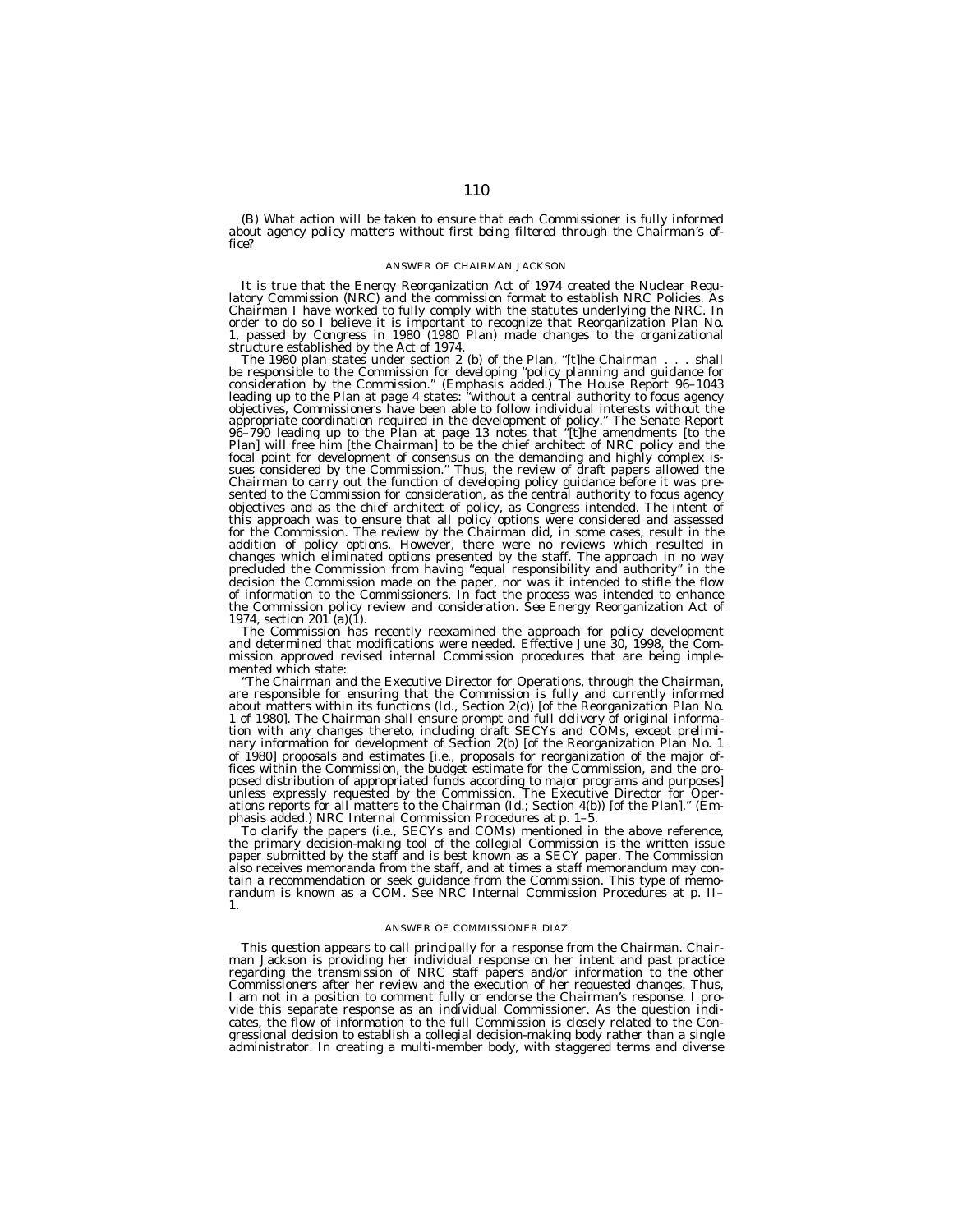party affiliation, Congress has provided the necessary checks and balances for decision-making. The collegial decision-making structure promotes full and fair consideration of complex nuclear tissues and thus addresses sensitive public concern regarding the use of nuclear energy. The free flow of information to the Commission has long been understood to be critical to the Commission's deliberative function. The principle of full access to information for each Commissioner has been a part of nuclear regulation since 1955. The Energy Reorganization Act of 1974 continued to provide that each member of the Commission ''shall have full access to information relating to the performance of his duties or responsibilities'' and Reorganization Plan No. 1 of 1980 charges that ''[t]he Chairman, and the Executive Director for Operations, through the Chairman, shall be responsible for insuring that the Commission is fully and currently informed about matters within its functions." These statutory directives provide important underpinnings for an effective Commission. Unless the Commissioners are fully and currently informed, they cannot properly exercise their responsibility for policy formulation (including management policy), most rulemaking, and oversight of the agency. The full Commission's access to the staff's independent and sometimes diverse views allows for better-informed Commission decisions. It also enhances the ability of each Commissioner to articulate and consider differing positions and makes more transparent to the Commission the Chairman's actions in the performance of her functions. Therefore, I have requested and supported actions that would assure the sharing of the staff's papers and analyses with the full Commission when such information is made available to the Chairman. By its revisions to the Internal Commission Procedures, the Commission took steps to return to the status quo ante so as to ensure that each Commissioner is fully and currently informed and fully able to discharge his or her duties. As a consequence of adherence to these procedures, the public will have the benefit of assurances of adequate protection resulting from the diversity of judgment that is expected of this collegial body. The revised Internal Commission Procedures actually enhance the Chairman's ability to discharge the Chairman's responsibility ''to the Commission for developing policy planning and guidance for consideration by the Commission'' in accordance with section 2(b) of Reorganization Plan No. 1 of 1980. The legislative history of Reorganization Plan No. 1 of 1980 quite plainly expresses the Congressional intent that the Chairman's coordinating role does not justify delay in transmitting information forwarded by the staff as information relating to the Commission's functions. See, ma., S. Rep. 96–790, 96? Cong., 2d Sess. at 7–9, 18, 1920 (1980). While the Chairman and the NRC staff need not share administrative details on a daily basis or preliminary development of budgetary and reorganization proposals for the Commission's consideration unless specifically requested by the Commission, transparency in the broader development of non-routine matters of policy assists the Chairman and the staff in keeping the Commission fully and currently informed and helps avoid oscillations in policy setting and regulation. Therefore, as Congress intended, the agency and each Commissioner best discharge their responsibility to the country when all Commissioners have early and complete knowledge of key policy issues and proposals.

## ANSWER OF COMMISSIONER MCGAFFIGAN

I was concerned with the Chairman's prior review of staff papers before they were submitted to the Commission. For that reason I supported the revision to Commission procedures which was finalized on June 30, 1998. Under the new procedures staff papers will be submitted to the Chairman and all Commissioners simultaneously. This process appears to be working well in its first 3 months and has enhanced dialogue on policy matters between the staff and the Commission as a whole.

Under the revised Commission procedures, each Commissioner should be informed about agency policy matters directly by the staff without filtering through the Chairman's office. However, the Reorganization Plan of 1980 gives the Chairman primacy in certain matters, for example, presentation of proposed budgets for the Commission, presentation of proposals for reorganization of major offices, serving as official spokesperson for the Commission, etc. In these areas, the Chairman by statute serves as a filter to the Commission. The goal of the collegial Commission process is to ensure, even in these cases, that the Commission is fully and currently informed. In the case of budget preparation, for example, the Chairman in my 2 years on the Commission has taken by all reports unprecedented steps to make transparent both her proposal and various scenarios that are options to modify her proposal. I have been very satisfied with the Chairman's efforts to ensure Commissioners are fully informed in budget matters and her willingness to make further incremental improvements in the budget preparation process.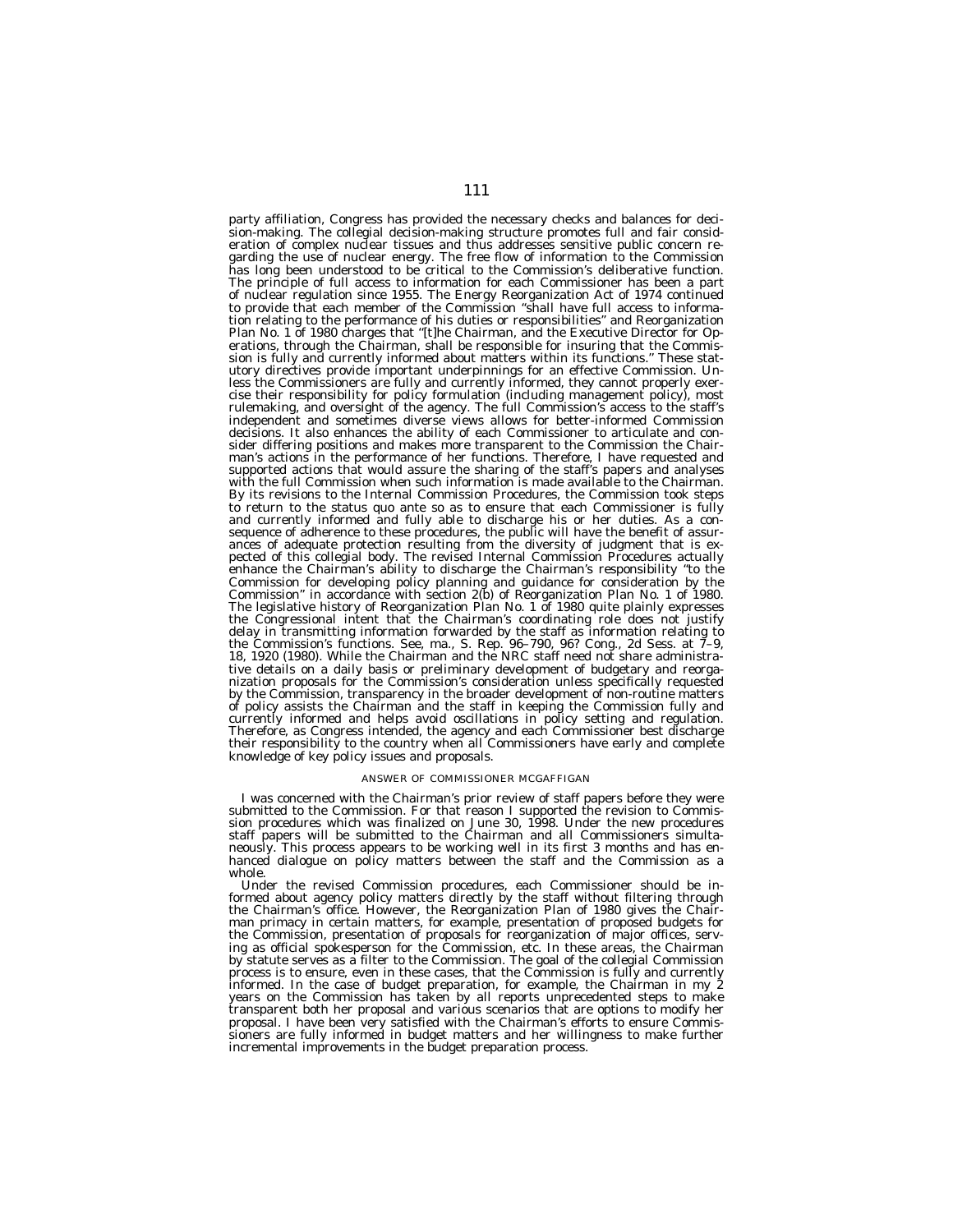*Question 34. We understand that at the stakeholders meeting held on July 18, 1998, that you alluded to a mechanism for remedying the situation where licensees pay for agency services that do not benefit licensees. These services amount to \$56.2 million and include:*

• *International cooperative safety programs and international safeguards activities*

- *Agreement state oversight*
- *Site decommissioning management plan activities not recoverable under 10 CFR 170*
- *Fee exemption for nonprofit educational institutions*
- *Licensing and inspection activities associated with other Federal agencies*
- *Cost not recovered from Part 171 for small entities*
- *Regulatory support for agreement states*
- *Decommissioning/reclamation*
- *(A) What is the actual fee reduction you will propose?*

*Response.* The Commission has determined that reducing the percentage amount the NRC must recover through fees accomplishes the goal of reducing the financial burden on NRC licensees attributable to fairness and equity issues while allowing the NRC to budget for activities which support necessary government functions or national policy requirements. We have notified the Office of Management and Budget that if Congress does not enact such legislation in fiscal year 1999, the Commission intends to develop, as part of our fiscal year 2000 budget request, a legislative proposal to revise the Omnibus Budget Reconciliation Act of 1990 (OBRA-90) to reduce the percentage amount of budget authority that the NRC is required to collect in fees. Based on previous work, the collection requirement could be revised to remove 10 percent of the agency's budget authority from the fee-based category, in addition to amounts appropriated from the Nuclear Waste Fund and for regulatory reviews and other assistance provided to DOE.

*Question 34. (B) What changes will be made in the NRC's budget to accommodate the fee reduction? If the basis is a percentage reduction, how does this percentage relate to actual expenses for these activities?*

*Response.* If legislation is enacted to exclude additional costs from fee recovery, the NRC's budget request will continue to include the resources necessary to accomplish our mission, including those activities excluded from fee recovery. Fee collections would approximate the amount appropriated, less the excluded amounts. For example, if NRC's (non-high-level waste, non-DOE) budget is \$450 million and \$45 million is excluded from fee recovery, fee collections would be approximately \$405 million.

It is expected that 10 percent of the total budget would be close to the budgeted amounts for these activities. The NRC's intent is to provide a simple yet accurate process for estimating the amount we expect to expend in these areas. The amount is not the same each year and is dependent upon such factors as the number of licensees, the number of Agreement States, and the number of licensees that meet the agency criteria for a small entity.

*Question 34. (C) Does the proposed fee reduction include all of the activities described above as currently comprising the 56.2 million.? Will overhead costs associated with these activities also be eliminated?*

*Response.* Yes, all the previously mentioned activities comprise the existing fairness and equity concern categories. As a point of clarification, the categories of budgeted costs that raise fairness and equity concerns include all international activities (except import/export licensing activities), not just those described above, and only generic decommissioning and reclamation activities (specific licensing and inspection activities related to decommissioning and reclamation are charged to the specific licensee receiving the service). We expect that a 10 percent reduction would include funding required for these activities and would provide stability.

Where appropriate, the estimated amounts include a portion of associated overhead and agency general and administrative costs, and therefore would be excluded from fee recovery.

## *Question 34. (D) Where will the funds come from to pay for these services if they are excluded from user fees?*

*Response.* Amounts off the fee base are not be collected by the NRC to offset the agency's budget. The excluded costs would be included in the net amount appropriated to the agency from the general fund. Legislation could also be enacted to revise the IOAA to allow NRC to change other Federal agencies for services rendered (i.e., Part 170 fees).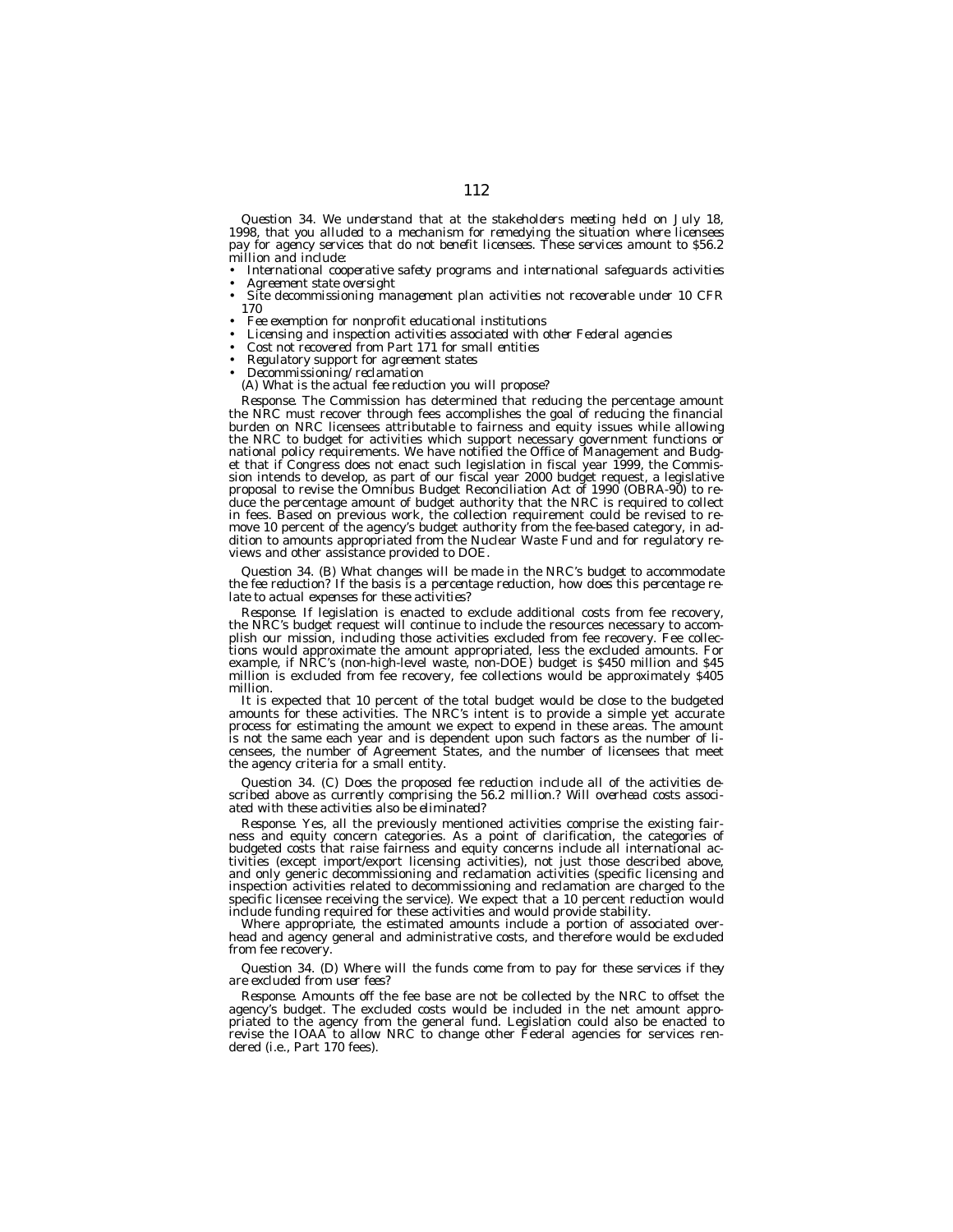*Question 34. (E) How will your proposal ensure that licensees will not pay for these activities in the future?*

*Response.* The NRC's fees are established by regulation to meet, but not exceed, the legislatively required fee recovery amount. It is the agency's intent that any feereduction proposal it submits be used to modify the OBRA-90, or similar legislation enacted by Congress, and therefore remain in effect as long as that legislation is in effect.

*Question 35. (A) Please explain why action to address NRC's fee inequities has been delayed for more than 5 years. What is the Commission doing to rectify the NRC's fee inequities?*

*(B) Please identify each action NRC has taken to address any concerns raised by Office of Management and Budget regarding the NRC fee structure.*

Response. Absent legislative relief, the Commission has limited ability to remedy<br>any inequities in its fee structure because it is required to collect approximately 100<br>percent of its budget in fees. The NRC has taken sev

- Identified fairness and equity concern categories in the February 1994 Report to Congress on NRC Fee Policy, indicating that legislation was necessary to address
- these concerns. The recommended legislation was not enacted.<br>• In fiscal year 1995, acted under existing fee laws to help to mitigate the fairness<br>and equity concerns by treating costs for these activities similar to overh
- distributing the costs to the broadest base of NRC licensees. Established a policy to obtain reimbursement for services provided to other Federal agencies when such reimbursements are authorized by law.<br>• Obtained appropriation legislation which removed from the fee base certain costs
- incurred as a result of regulatory reviews and other assistance provided to the De-<br>partment of Energy and other Federal agencies.
- partment of Energy and other Federal agencies. Initiated a study in 1997 which led to changes in NRC's fiscal year 1998 fee rule to shift cost recovery for certain activities from annual fees to specific fees for services. For example, effective with the fiscal year 1998 final fee rule, the NRC is assessing fees to the major licensees to recover the full cost of resident inspectors. In addition, costs incurred within 30 days after the issuance of an inspection
- As part of the Strategic Realignment and Baselining initiative (DSI 21) in late 1996, updated the information presented in the 1994 Report to Congress on NRC Fee Policy, and posed the policy issued again to the Commission. Based on that update and subsequent information, the Commission notified OMB in June, 1998, that the NRC intends to propose, as part of its fiscal year 2000 budget submission, legislation which would reduce the portion of our budget authority that the NRC is required to collect in fees, if Congress does not enact such legislation in fiscal year 1999. In the past, the OMB has advised that such legislation, which would address fairness and equity concerns, would be inconsistent with the President's budget.
- Continuing ongoing studies that may impact the fiscal year 1999 fee rule.

*Question 36. The NRC has stated that a portion of its 3 percent increase in its budget is attributable to an \$8.9 million increase in contractor support. Excluding the \$2.5 million related to high-level waste activities, please provide a detailed description of how the remaining \$6.4 million for contractor support is allocated.*

*Response.* The net increase of \$6.4 million is primarily attributable to the following arenas:

| ARFNA                    | <b>COMMENTS</b>                                                                                                                                               | \$M |
|--------------------------|---------------------------------------------------------------------------------------------------------------------------------------------------------------|-----|
| Nuclear Materials Safety | Increased requirements to support United States Enrichment Corp.'s Atomic<br>Vapor Isotope Separation (AVLIS) facility licensing review;.                     | 22  |
|                          | Initiate program to register Licensees' devices and continue development of the<br>Licensing and Inspection Online System;.                                   |     |
|                          | Develop, revise and improve procedures in the Agreement States program Fund<br>effort for developing trend analysis of material licensee safety performance;. |     |
|                          | Evaluate nuclear materials event experience on a risk performance basis;<br>Expand support for investigation of harrassment and intimidation cases            |     |
| Nuclear Waste Safety     | Support review of increase in number of spent fuel storage and transportation<br>licenses.                                                                    | 0.8 |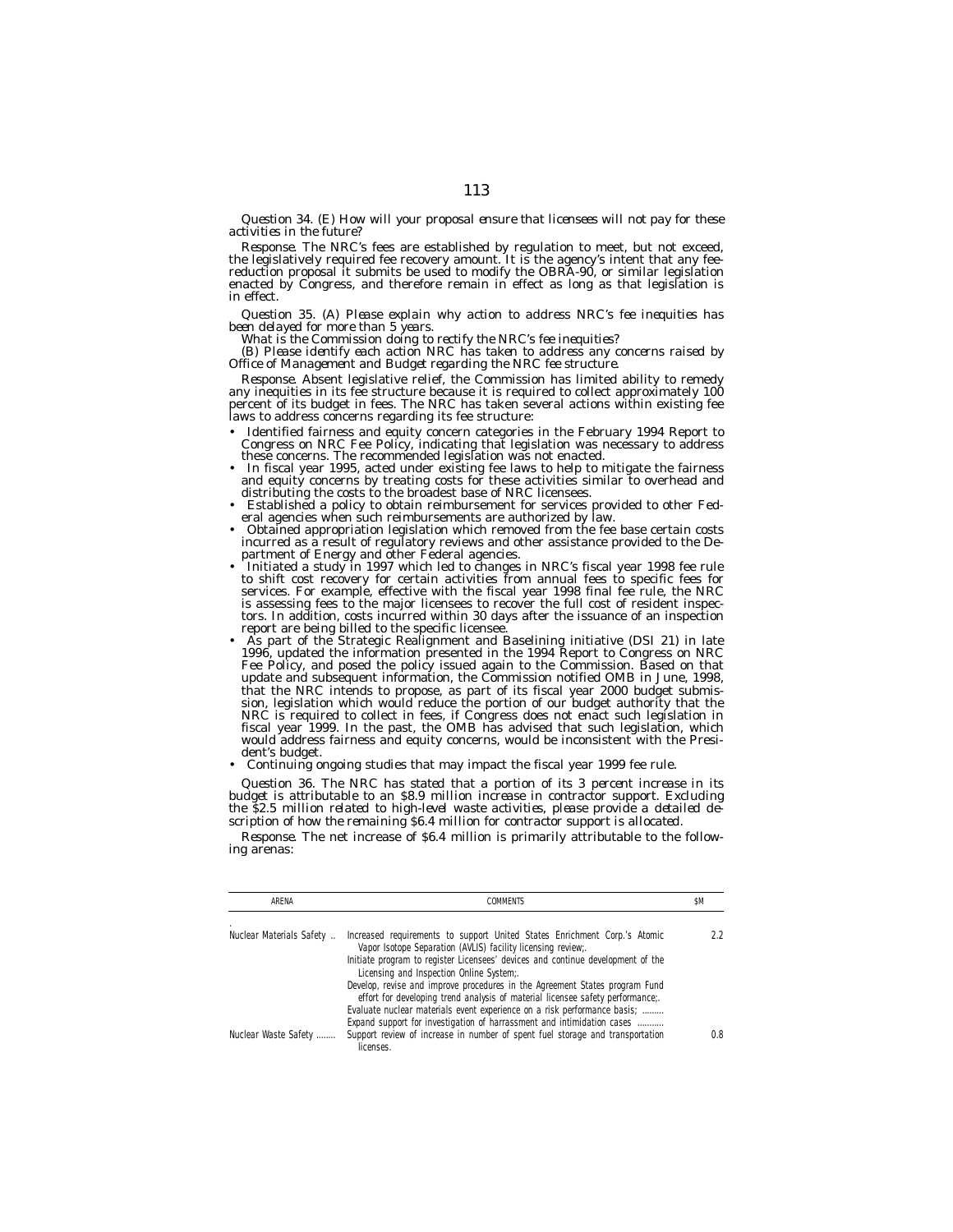| ARENA                                                              | <b>COMMENTS</b>                                                                                                                                                                                                                                                                                                                      | \$M    |
|--------------------------------------------------------------------|--------------------------------------------------------------------------------------------------------------------------------------------------------------------------------------------------------------------------------------------------------------------------------------------------------------------------------------|--------|
| Common Defense and Se-<br>curity and International<br>Development. | Additional costs to support the Nuclear Materials Management Safeguards Sys-<br>tems.                                                                                                                                                                                                                                                | 0.5    |
| Protecting the Environment                                         | Increased support for decommissioning activities due to additional plants en-<br>tering decommissioning status:.<br>Increased requirements for decommissioning research and regulation develop-<br>ment related to transportation process.                                                                                           | 1.7    |
| Management and Support                                             | Increased rent for Headquarters and regional offices, and increased building<br>and maintenance operations:.<br>Increased Information Technology requirements for user technical support,<br>maintenance and operation of agency information systems;.<br>Continued development of agency-wide integrated resource management system | 3.5    |
| Reactor Safety                                                     | Reduced contractor support for power reactor inspection activities;<br>Reduced support for reactor performance assessment and data analysis activi-<br>ties:<br>Reduced contractor support for analysis of operational experience data based<br>on strengthening agency civil service resources.                                     | $-2.4$ |
| Inspector General                                                  |                                                                                                                                                                                                                                                                                                                                      | 0.1    |
|                                                                    | <b>TOTAL</b>                                                                                                                                                                                                                                                                                                                         | 6.4    |

*Question 37. Other agencies that use a fee-based system allocate a much higher percentage of their fees to specific services. Yet the NRC fee schedule collects approximately 80 percent of the total fees for generic activities. Approximately only 20 percent of NRC fees are allocated for discrete services. In response to a question by Congressman Schaefer, the NRC has said that reasons for the low percentage of its fees being allocated to specific services include (1) NRC inability to recover costs for providing specific services to most Federal agencies and for infrastructural services rendered to Agreement States; (2) exemption of nonprofit educational institutions from fees; and (3) a reduction in fees for small businesses. These activities only account for \$56.2 million of the 80 percent generic fees collected.*

*(A) What agency activities are supported by the remaining \$304 million in generic fees?*

*Response.* As required by OBRA-90, the agency first recovers fees for services under the IOAA, and the remainder of the budget authority is to be recovered through annual fees. In addition to the costs for generic activities (such as direct program costs for rulemaking, research, and maintenance of an incident response center), the annual fees also include costs of activities that are not recovered from IOAA fees assessed to applicants and licensees (such as contested hearings, responses to allegations, and investigations). The agency has previously requested public comment on assessing IOAA fees for these activities, but the comments received did not support changing the current policy. The Commission is taking steps to shift the balance away from annual fees to fees for specific services. Several changes to the Commission's fee policy were made in the fiscal year 1998 fee rule that result in additional activities being subject to specific licensing and inspections fees, such as full cost recovery for resident inspectors and costs expended for inspection activities that occur within 30 days after an inspection report is issued. The agency is currently undertaking a comprehensive review of other activities for potential cost recovery as fees for services to be included in the fiscal year 1999 proposed fee rule for public comment.

*Question 37. (B) What steps are you taking to significantly increase the percentage of fees allocated to discrete services so that the benefits derived from NRC activities are more visible to the regulated community?*

*Response.* The Commission is taking steps to shift the balance away from annual fees. Several changes to the Commission's fees were made in the fiscal year 1998 fee rule that result in additional activities being subject to specific licensing and inspections fees, such as full cost recovery for resident inspectors and costs expended for inspection activities that occur within 30 days after an inspection report is issued. We are currently undertaking a comprehensive review of other activities for potential cost recovery as fees for services to be included in the fiscal year 1999 proposed fee rule for public comment.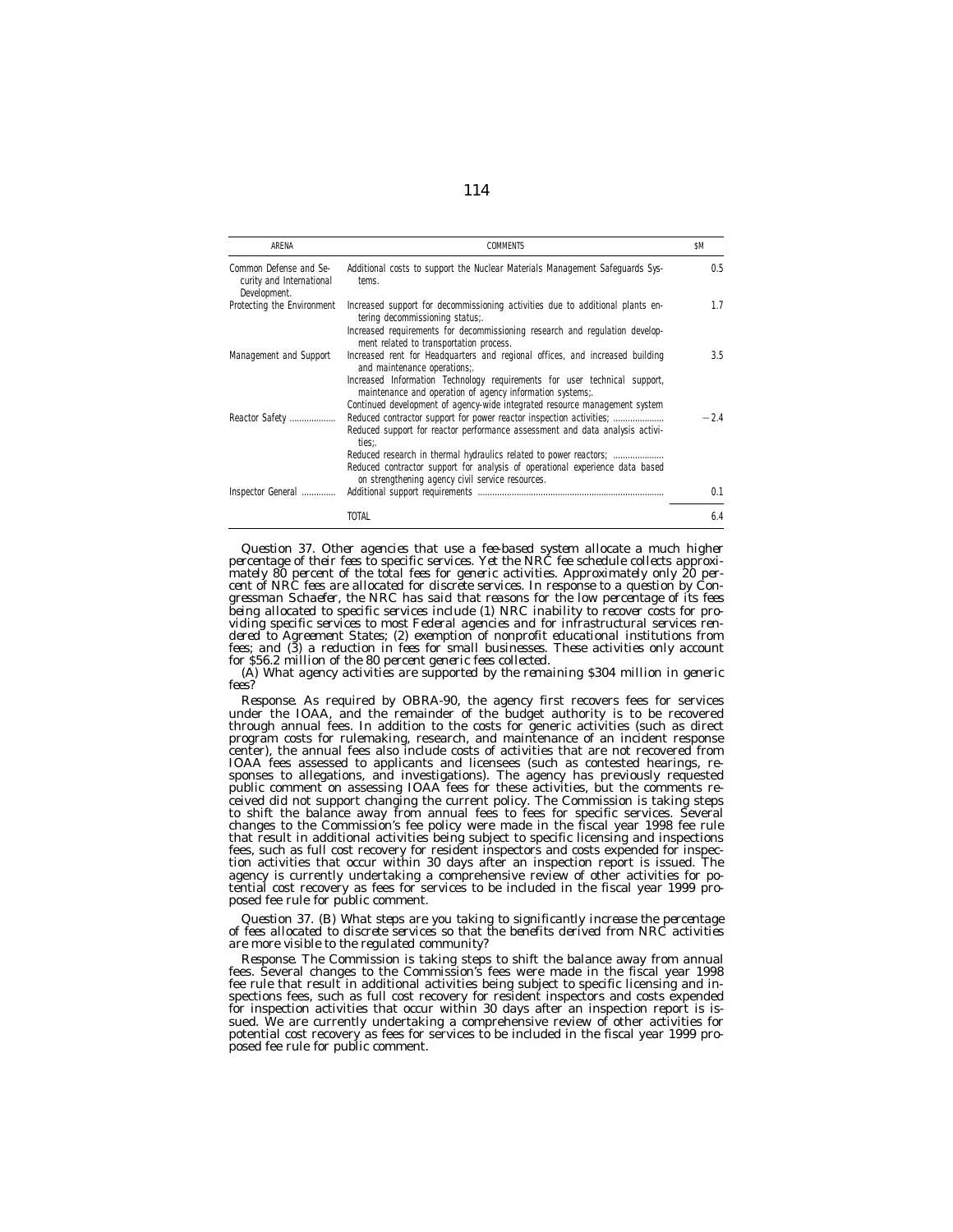*Question 38. \$97 million of the NRC's fiscal year 1999 budget is designated for contractor fees for Management and Support. In response to a question by Congressman Schaefer on the management and support services that must be contracted for, the NRC identified as examples services for elevator maintenance and software upgrades. Excluding elevator maintenance and software upgrades, what accounts for the \$97 million in contractor fees?*

*Response.* The remaining \$95 million for Management and Support primarily represents the agency's investment in information technology, information management, human resources, administrative services, and financial management. The funding for these activities are as follows:

|                                                                                                         | \$ Million |
|---------------------------------------------------------------------------------------------------------|------------|
| Rental payments on Headquarters and regional offices/ facilities operations and support                 | 25.5       |
| Telecommunications support, including local and long distance telephone services, Internet service pro- |            |
|                                                                                                         | 8.2        |
| Support and maintenance of financial systems, including financial audit services, maintenance of fi-    |            |
|                                                                                                         | 7.9        |
|                                                                                                         | 7.0        |
|                                                                                                         | 5.9        |
|                                                                                                         | 5.5        |
| Records management (Preservation, disposition, storage, collections, access) and library operations     | 4.8        |
|                                                                                                         | 4.6        |
|                                                                                                         | 3.3        |
|                                                                                                         | 3.3        |
| Contract support services that provide specialized adjudicatory support, transcript services, and other |            |
|                                                                                                         | 3.0        |
|                                                                                                         | 2.5        |
|                                                                                                         | 1.8        |
|                                                                                                         | 1.8        |
|                                                                                                         | 1.7        |
|                                                                                                         | 1.1        |
|                                                                                                         | 1.0        |
|                                                                                                         | 1.0        |
|                                                                                                         | 1.0        |
|                                                                                                         | 0.7        |
| Other Human Resources activities (recruitment and personnel record management)                          | 0.7        |
|                                                                                                         |            |
| Inspector General investigations, audits, evaluation and assessment, and information technology activi- |            |
|                                                                                                         | 0.7        |
|                                                                                                         | 0.6        |
|                                                                                                         | 95.0       |

*Question 39. Much of the work performed by NRC Office of Research appears to be duplicative of research performed by industry and government national laboratories.*

*(A) How does the NRC determine the value of the research performed by the Office of Research?*

*Response.* NRC does not duplicate industry research. The answer to part (c) of this question discusses this. The NRC determines the value of research performed by the Office of Research in terms of its contributions to the quality and timeliness of regulatory decisions made by the NRC. Eighty percent of our research directly supports regulatory decisions made by NRC's licensing offices. The other 20 percent is anticipatory. It is focused on the potential safety implications of new technology and emerging safety issues to improve NRC effectiveness and to position NRC to respond to agency initiatives.

A key contribution of the Office of Research lies in the identification of risk significant vulnerabilities early and the development of the technical basis for resolution of such issues before they become a threat to public health and safety. The identification of the significance of pressurized thermal shock events for nuclear reactors and the development of the technical basis for regulatory requirements to mitigate undesirable consequences illustrates the value of the NRC's research. Its value is also measured in terms of the long term strategic perspective that it brings to the identification and resolution of safety issues independent from the operational focus of the licensing offices. For example, without the ground breaking work done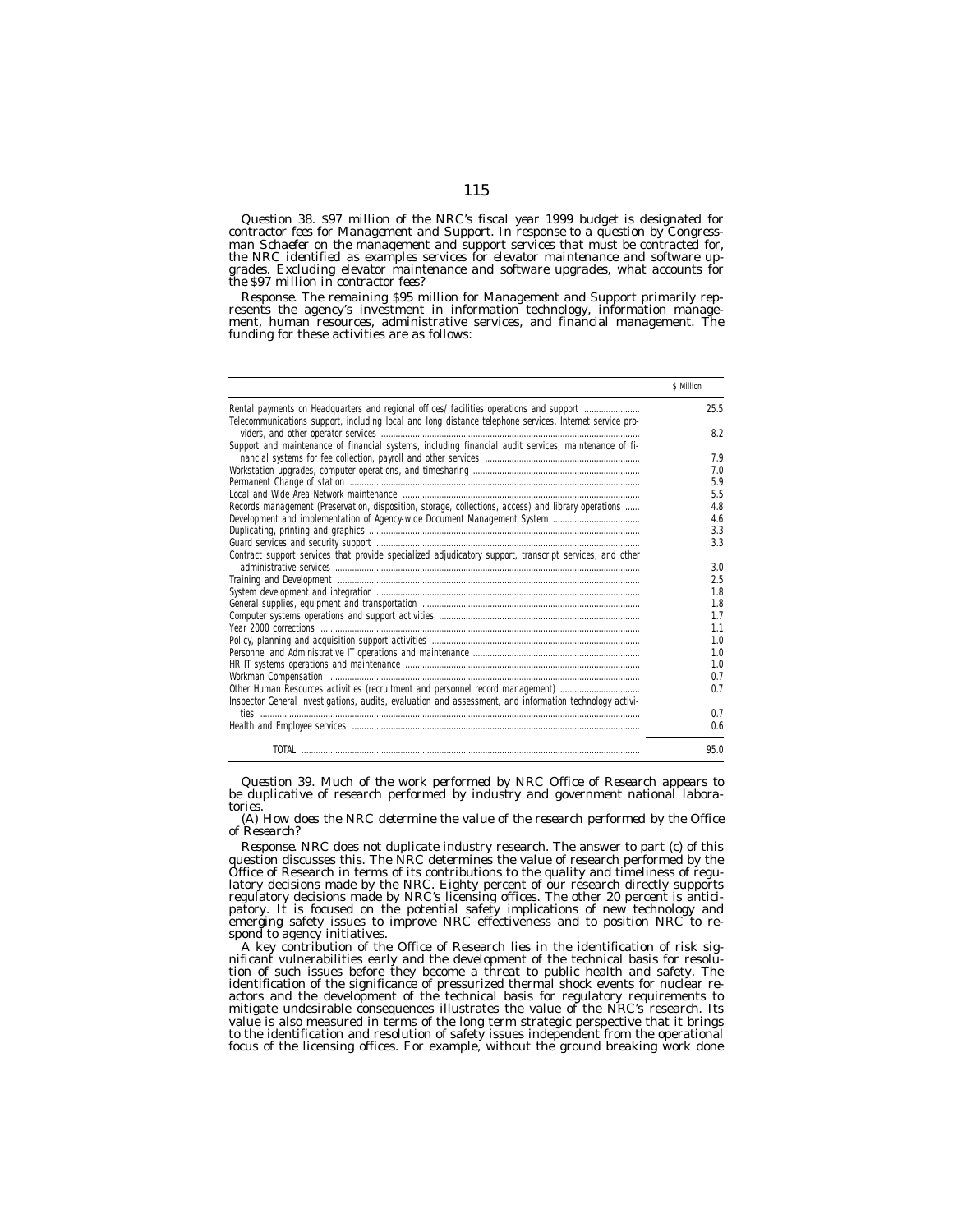by the Office of Research in the field of probabilistic risk assessment, the technical basis would not exist for moving to a risk-informed regulatory approach. Another important contribution lies in the elimination of the need for excessive conservatism in licensing decisions which results from gaps in regulatory knowledge. For exam-ple, the Piping Integrity Research Program provided the technical basis and promulgated an amendment to 10 CFR Part 50 Appendix A, General Design Criteria elimi-nating the requirement to consider dynamic effects of double ended pipe failure for qualifying piping systems. This led to the elimination of massive pipe whip re-<br>straints in nuclear power plants. Similarly, the research program provided the tech-<br>nical basis for the Emergency Core Cooling System (ECCS) basis for risk-informed and performance based requirements which can allow licens-ees more flexibility in achieving compliance with NRC regulations and encourage use of cost-effective alternatives. For example, licensees may now utilize risk-in-formed methodologies that extend testing and inspection intervals as a result of NRC research. The Office of Research also adds value by keeping pace with new technology such that the regulatory process does not impede the incorporation of such new technology in nuclear plants. In this regard, the Office of Research's High<br>Burn-Up Fuel Program is directed at developing a technical basis for reviewing in-<br>dustry's proposal to use advanced fuel designs in a ti

burn-up limits resulting in economic benefits.<br>
As a result of an increasingly competitive environment, the nuclear power indus-<br>
try is now focusing on increased performance by utilizing new technology and taking<br>
advanta having a vigorous independent research program that will allow the agency to make

sound regulatory decisions relative to these initiatives. Listed below are additional examples of where NRC's research program has added value by enhancing safety by reducing risk at a justified cost, reducing burden on 34 licensees, and by providing a technical basis for credible and timely regulatory decisions. Estimates on the order of magnitude of the outcomes, in risk reduction or cost savings, are several hundreds of millions of dollars for the nuclear industry.

- The PRA research program led to the development of regulatory guides that lay out the process, principles and guidance for licensees to make risk-informed changes to their licensing basis-in-service testing (RG 1.175), graded Quality As-surance (RG 1.176), and technical specifications (RG 1.177). A regulatory guide on
- risk-informed inservice inspection is nearing completion.<br>• The Pressure Vessel Safety research program provided the technical basis for a<br>regulation (10 CFR 50.66) and regulatory guide (1.162) accepting thermal anneal-<br>in
- tron irradiation. The Piping Integrity research program provided the technical basis for staff's ac-ceptance of weld overlay repairs off BWR piping as a permanent repair, avoiding costs to replace recirculation piping; resolved concerns over reductions in fracture toughness of cast stainless steel; and provided realistic predictive models for use<br>in evaluating these materials in lieu of very conservative methods put forward by
- a reactor vendor. The Mechanical Engineering research program provided experimental results that identified the potential for certain safety-related motor-operated valves to fail under design basis loadings. This led the staff to issue Generic Letter 89-10 and to require licensee programs to evaluate their motor operated valves to assure<br>their operatility under the design basis conditions.
- their operability under the design basis conditions. The Severe Accident research program provided the resolution of the hydrogen combustion issue for all large dry containments resulting in averting the installation of hydrogen igniters on these containments; developed the technical basis for backfitting the requirement for hardened vents in BWR Mark I containments; resolved concern for direct containment heating for large dry containments; and updated the source term (NUREG-1465) which will allow operational improvements and cost savings.
- The Decommissioning research program developed the technical bases for a regu-latory guide, and accompanying NUREGs, to support a rule that established radiological criteria for license termination, and based on results of NRC's research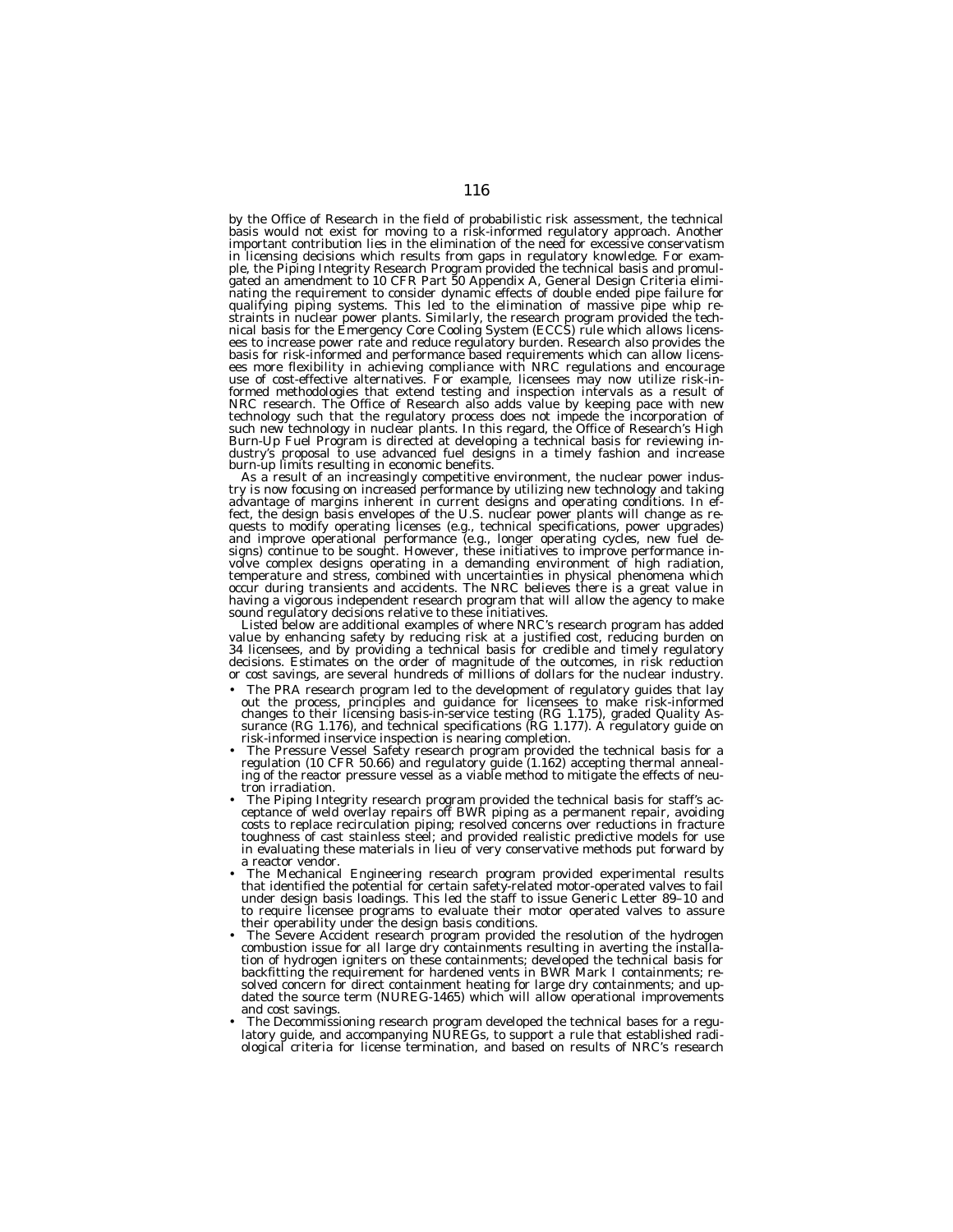program, assisted licensees in conducting radiological surveys and dose assessments. It is expected that these tools will enable many of NRC's licensees to move through the decommissioning process at substantial cost savings from the past with case-by-case decommissioning.

*Question 39. Much of the work performed by NRC Office of Research appears to be duplicative of research performed by industry and government national laboratories.*

*(B) What efficiency improvements has the NRC considered applying to the Office of Research?*

*Response.* NRC is pursuing a number of measures to become more efficient in conducting research. Among them are:

- Seeking every opportunity to obtain needed resource information through cooperative research programs with industry, the Department of Energy and with foreign countries. Through these cooperative programs NRC has, in the past, and will continue in the future, to highly leverage its funds, and thereby obtain valuable research results at a fraction of what the cost would be if NRC pursued the work unilaterally. Reducing the number of contracts being administered by the Research staff through consolidation of smaller contracts into larger ones targeted at centers of excellence.
- Performing more analytical work using the NRC research staff, in lieu of contracting for these services, when it is cost effective to do so.
- Reducing the Generic Safety issue resolution staff in research by utilizing staff resources in the Office of Analysis and Evaluation of Operational Data to help prioritize and analyze issues.
- Applying PC based computer technology to both our technical and administrative work to achieve both staff and dollar savings.
- Consolidating several computer codes for the analysis of thermal hydraulic transients into a single, easy to use code which will, in the future, reduce maintenance costs by \$1.7M per year and will consume less staff time to run the codes.
- Using internet-based collaborative computing technology and video-conferencing to reduce travel costs.

It should be noted that the NRC research program has been reduced substantially over the years to recognize (a) changes in the industry, (b) the fact that there are no new reactor license applications, (c) the minimal demand for advanced reactors, 35 and (d) that licensees and vendors perform their own analyses as part of their submittals. Seventeen years ago, the research budget was over \$200M and 5 years ago it was over \$100M. Today that same budget is under \$50M, reflecting a purchasing power of less that one-tenth of what it was 17 years ago.

*Question 39. Much of the work performed by NRC Office of Research appears to be duplicative of research performed by industry and government national laboratories.*

*(C) What consideration has the NRC given to assigning the NRC Office of Research to conduct peer reviews of research performed by the industry so as not to duplicate industry research?*

*Response.* NRC does not duplicate industry research. In each of our areas of research we maintain an awareness of related research being planned and conducted by the industry, both domestically and internationally through personal contacts at the staff level and through more formal joint workshops. NRC's research is either of an independent confirmatory nature or is anticipatory research looking at potential or emerging issues to better understand their safety implications. Sometimes, because the NRC and industry are conducting research in similar areas, it may appear to be duplicative when it is not. A good example of this situation is the work NRC and industry are doing with respect to steam generator tube degradation and rupture.

Relative to steam generators, as appropriate for a regulator, the NRC's research program is addressing (1) independent verification of the capabilities of non-destructive examination techniques currently in use, (2) and the development and validation of models used to predict the failure of degraded steam generator tubes, and (3) the likelihood of that failure resulting in a stable leak versus a full rupture of the tube. To fulfill their primary responsibility for safety, industry efforts are more directed to developing new inspection techniques and to developing methods for mitigating the degradation. However, there are common interests in many of these areas. Consequently, the NRC, the Electric Power Research Institute, and some foreign organizations are forming a collaborative research effort to share information, and cofund activities to avoid duplication and minimize costs.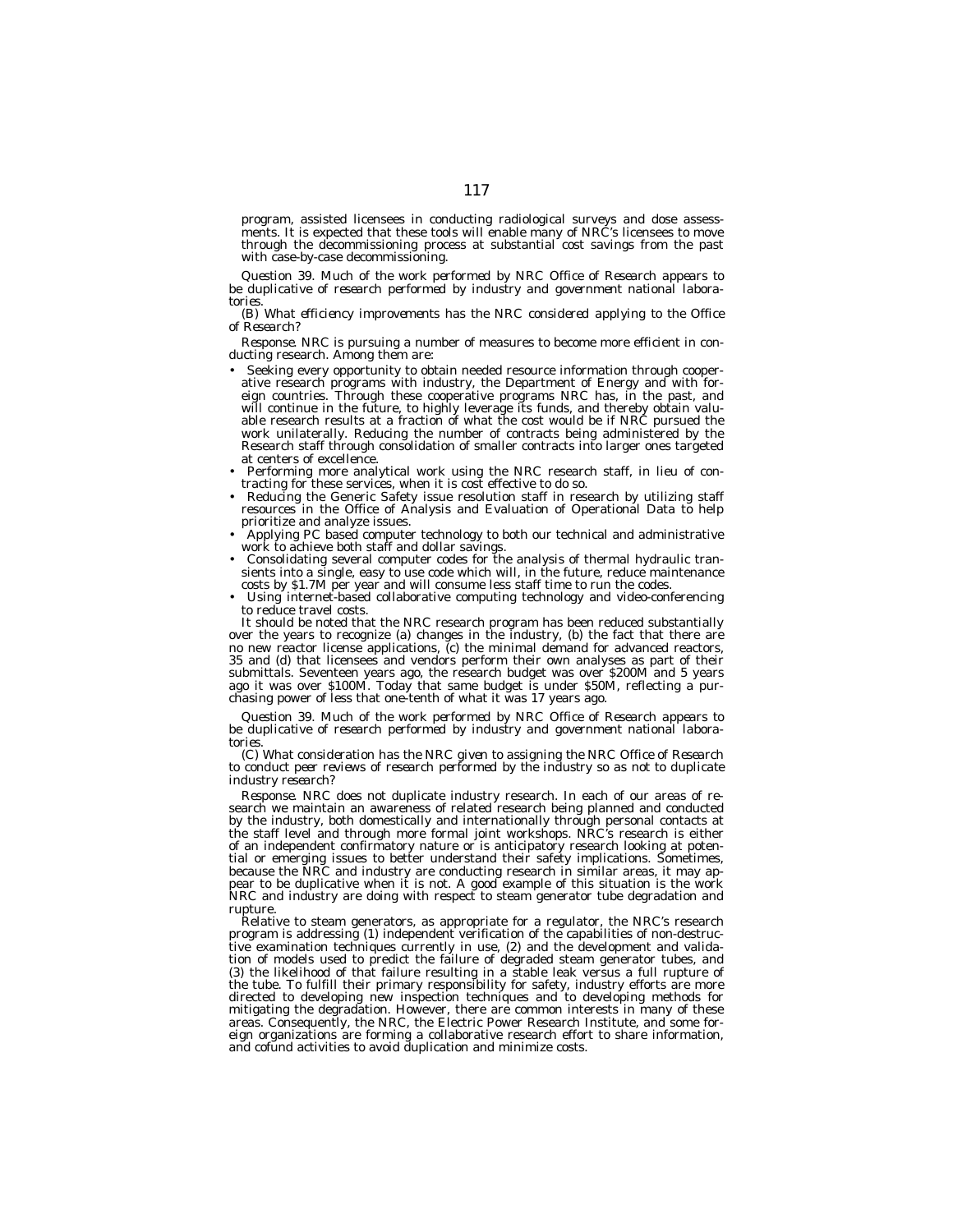NRC has a Memorandum of Understanding with EPRI and our staffs meet peri-<br>odically to coordinate our respective research efforts. We also meet periodically with<br>the Department of Energy for the same purpose. These meetings we cooperate when possible and avoid duplication of effort. In addition we have approximately 35 active Cooperative Bilateral Research Agreements, as well as another 45 Cooperative Research Agreements that are being extended or considered with organizations in more than 25 countries.

Question 40. The Office of Research's responsibility for rulemaking activities has<br>been transferred to the Office of Nuclear Reactor Regulation.<br>(A) Prior to this transfer, what percentage of the Office of Research budget!

*Response.* Prior to the rulemaking transfer, the fiscal year 1998 budget for the Of-<br>fice of Nuclear Regulatory Research had 13.1 percent of its FTE and 4.2 percent of its contract support/travel funds allocated to the rulemaking function.

Question 40. The Office of Research's responsibility for rulemaking activities has<br>been transferred to the Office of Nuclear Reactor Regulation<br>(B) What changes have been made in the Office of Research budget to reflect th

*Response.* Twenty-six FTE and contracts with a value of approximately \$2.0M were transferred from the fiscal year 1998 research budget to the budgets of the Office of Nuclear Materials Safety and Safeguards, the Office of Nuclear Reactor Regu-lation and the Office of Administration. These transfers moved all of the resources for research rulemaking activities into these three offices.

*Question 41. The Office of Research expends funds to evaluate phenomenological sequences associated with severe accidents for which there is virtually no empirical data. This lack of data results in high uncertainty in the results, potentially leading to more and more research.*

*Given the low likelihood that a definitive determination about phenomenological sequences can be made, what is the benefit of continuing to expend resources in this area of research?*

*Response.* Severe accident research has been conducted is to obtain data on phenomena associated with low probability events and for which little if any data exists<br>from operating experience. Although an extensive severe accident research program<br>was conducted in the past, most of the research progra understanding of the severe accident phenomena to support needed regulatory deci-<br>sions. As part of this determination, programs have not been continued when it was<br>determined that there was a low likelihood that further r ditional benefit in resolving severe accident issues or when bounding assumptions could be used to account for the continued uncertainty in understanding the phe-nomena. As progress has been made in understanding severe accident phenomena, the NRC severe accident research program has brought a number of issues to closure and therefore, has been substantially reduced over the past several years. Program results have been used to develop analytical tools to predict the course and consequences from such low probability accidents. The current program focuses primarily on maintaining and consolidating the existing analytical tools which preserve the knowledge and understanding resulting from previous severe accident research. At this time only a small portion of our current severe accident research budget is for experimental work and this is directed at improving our analytical tools where such improvements will support the resolution of remaining severe accident safety issues.

*Question 42. (A) In response to a question by Congressman Schaefer, the NRC indicated that it will commit 25 FTEs to review each license renewal application. Yet, a response to another question indicated that a portion of the NRC's budgeted \$8.9 million in contractor fees will go to contractor support to review reactor license renewal applications. Given the relatively narrow scope of the license renewal application, 25 FTEs would seem to be sufficient to review each license renewal application on a relatively abbreviated schedule.*

*Please provide the job task analysis upon which the decision to allocate 25 FTEs to each license renewal application was based?*

*Response.* A formal job task analysis is not the appropriate tool to estimate the resources necessary to support the review process for a license renewal application. The NRC's process for controlling the review of a license renewal application is contained in NRR Office Letter No. 805, ''License Renewal Application Review Process.'' This office letter describes the process steps for the review of an application, the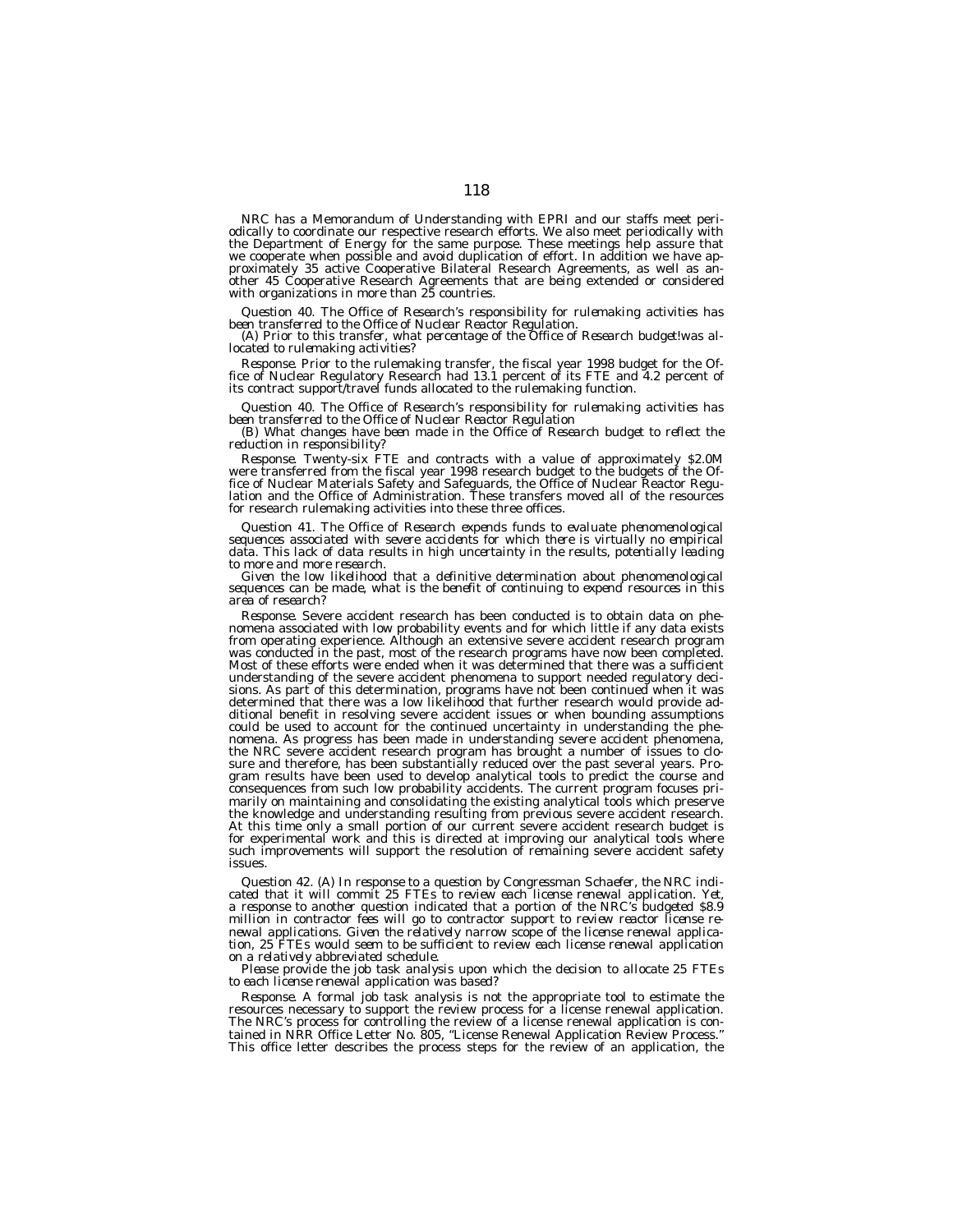responsibilities of staff organizations involved in the review, and provides a method for identifying and implementing lessons learned from the review of the first applications. Based on the experience gained from the review of the first applications, the Commission expects that the review process for subsequent renewal applications will be more efficient. Our current estimate is that it will take approximately 22 direct FTE to review each license renewal application.

The NRC has established plant-specific schedules to ensure that reviews of license renewal applications are completed within 30–36 months of receipt of the applica-tion, including any hearings. The milestones in the schedules are as follows:

| Milestone                                                                                                                                        | Weel       |
|--------------------------------------------------------------------------------------------------------------------------------------------------|------------|
|                                                                                                                                                  |            |
|                                                                                                                                                  |            |
|                                                                                                                                                  |            |
|                                                                                                                                                  |            |
|                                                                                                                                                  |            |
|                                                                                                                                                  | 24         |
|                                                                                                                                                  | 30         |
|                                                                                                                                                  |            |
|                                                                                                                                                  | 44         |
|                                                                                                                                                  | 46         |
|                                                                                                                                                  | 48         |
|                                                                                                                                                  | 54         |
| Public meeting to discuss DES<br>Complete DES comments<br>Applicant complete response to open items<br>Applicant complete response to open items | 62         |
|                                                                                                                                                  | 78         |
|                                                                                                                                                  | 90         |
|                                                                                                                                                  | 120        |
|                                                                                                                                                  | $20 - 146$ |

The milestone schedules and the detailed process described in Office Letter No. 805 were used to determine the resources needed to complete the review of a re-newal application. The model developed describes the tasks and corresponding milestones and evaluates the functions and expertise necessary to complete the review. Resources are currently being allocated to meet the milestone schedules.

*Question 42. (B) What contractor services are anticipated to be needed for license renewal reviews that cannot be performed by the 25 FTEs?*

*Response.* Contractor services are used to provide specialized technical expertise not available on the staff. For the review of license renewal applications, contractor services are used primarily for the resolution of generic issues and for performing environmental assessments. Only a small portion of the \$8.9 million increase in NRC's contract assistance funding is allocated to the review of license renewal applications (approximately \$11OK per application per year).

*Question 42. (C) Given that there are to be 25 FTEs and contractor support assigned to each license renewal application, why will it take the staff 18 months to issue the Safety Evaluation Report?*

*Response.* Upon receipt of a license renewal application, the NRC (1) reviews the technical information contained in the application for compliance with the applicable regulations, (2) assesses potential environmental impacts in accordance with the requirements of the National Environmental Policy Act, (3) performs verification inspections of selected site-specific programs and activities credited for license renewal, and (4) participates in adjudicatory hearing activities, if a hearing is requested. Experience has shown that initially submitted applications do not always contain all the information necessary for the NRC to make the findings required for issuance of a license, requiring additional time for the NRC to request additional information from the applicant, the applicant to prepare and submit the information, and the staff to review the submitted information. The schedule also reflects the necessary public participation in the environmental review which occurs during the same period. The NRC's schedule integrates these activities, conducting them in parallel to the maximum extent possible to ensure an expeditious review.

*Question 43. (A). Despite many revisions to the NRC's enforcement program since its inception in 1980, the industry and the Union of Concerned Scientists continue to criticize the NRC for its failure to correct the many problems that have been identified. These problems include failing to properly focus NRC and licensee resources on*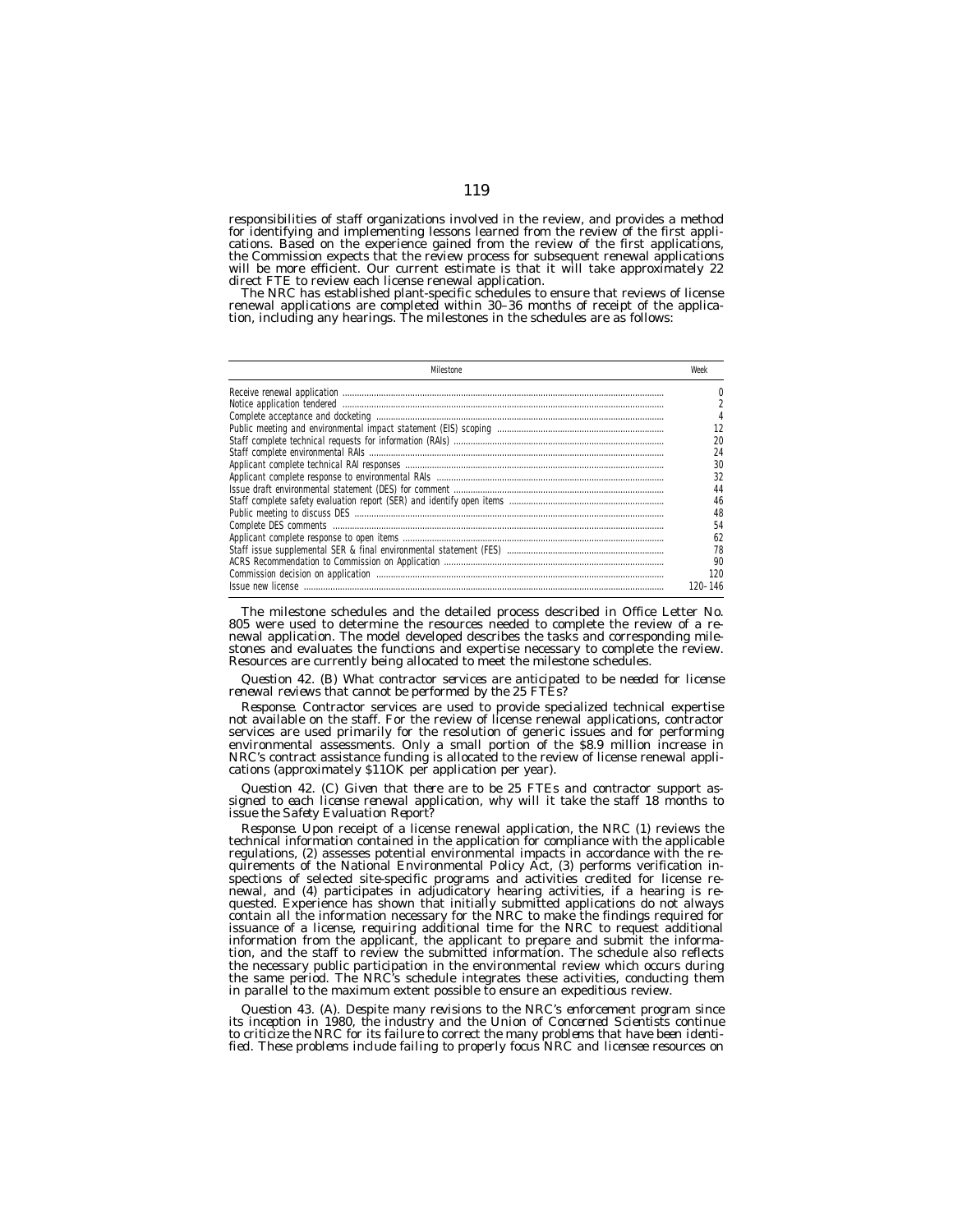*issues most important to safe plant operation; aggregating violations to support a* higher violation level or civil penalty; extrapolating programmatic deficiencies from<br>a given event or violation; and basing enforcement decisions on subjective, undefined<br>terms such as "regulatory concern" and "regulatory

*the NRC make significant revisions to eliminate these deficiencies. What steps will the NRC take to ensure that each enforcement action is directly related to safety significance of the noncompliance?*

Response. Noncompliances vary in their degree of safety, safeguards, or environ-<br>mental significance; for that reason, the enforcement policy provides a graduated<br>system of sanctions, varied according to the technical sign potential consequences) and the regulatory significance. This graduated system ap-pears both in the range of severity levels assigned to different violations, and in the availability of different enforcement actions (e.g., Non-Cited Violations (NCVs), No-tices of Violation (NOVs), civil penalties, and orders). Maintaining a safety focus was addressed in the 1995 enforcement program reassessment (NUREG-1525) and the recent 1998 enforcement program review (NUREG-1622).

Modifications have been made to the enforcement policy to assist the staff and in-<br>dustry in maintaining a safety focus. For example, Section IV of the enforcement policy provides that minor violations not be the subject of formal enforcement action and not normally be documented in inspection reports. When sufficient information regarding a licensee's corrective actions exists on the docket, the NRC may waive a licensee's response to an NOV. Civil penalties are no longer proposed for repetitive Severity Level IV violations, unless the repetitive violation is such that it warrants<br>classifying the matter as a Severity Level III violation. The enforcement policy con-<br>tinues to provide that Licensee-identified and co be dispositioned as NCVs, provided they meet the remaining criteria for discretion in the policy.

in the policy. In a Staff Requirements Memorandum (SRM) dated August 25, 1997, the Com- mission outlined a general approach to safety and compliance. The discussion stated:

As commonly understood, safety means freedom from exposure to danger, or pro-<br>tection from harm. In a practical sense, an activity is deemed to be safe if the per-<br>ceived risks are judged to be acceptable. The Atomic Energ lation is based. In the context of NRC regulation, safety means avoiding undue risk or, stated another way, providing reasonable assurance of adequate protection for the public in connection with the use of source, byproduct and special nuclear materials.

While there is agreement on the need to maintain a safety focus, disagreements may occur as to the safety significance of any particular violation. In the view of the NRC, a violation need not always result in an actual impact to the public or to an employee (e.g., a release of radioactive material to the public or an employee overexposure to radiation) before it is considered significant. In resolving differing views on safety significance, considerations should include all aspects of safety significance as applied to enforcement, including the actual safety consequence, the potential safety consequence, and the regulatory significance. Violations may be indicative of performance that could have consequence or potential consequences if not corrected, and therefore have regulatory significance. These include willful violations, false statements, programmatic issues, repetitive violations, and cases where it is fortuitous that a more significant violation did not occur with actual consequences.

As noted in the Commission-approved discussion on safety and compliance in a August 1997 SRM on the subject:

Safety is the fundamental regulatory objective, and compliance with NRC requirements plays a fundamental role in giving the NRC confidence that safety is being maintained. NRC requirements, including technical specifications, other license conditions, orders, and regulations, have been designed to ensure adequate protection which corresponds to ''no undue risk to public health and safety''—through acceptable design, construction, operation, maintenance, modification, and quality assurance measures. In the context of risk-informed regulation, compliance plays a very important role in ensuring that key assumptions used in underlying risk and engineering analyses remain valid.

Given the misperception that safety significance is always synonymous with actual consequence, additional enforcement guidance was provided directing that correspondence transmitting escalated enforcement actions indicate whether the issue was safety significant because of the actual or potential consequence or because of the regulatory significance (e.g., repetitive, willful, programmatic, etc.), or because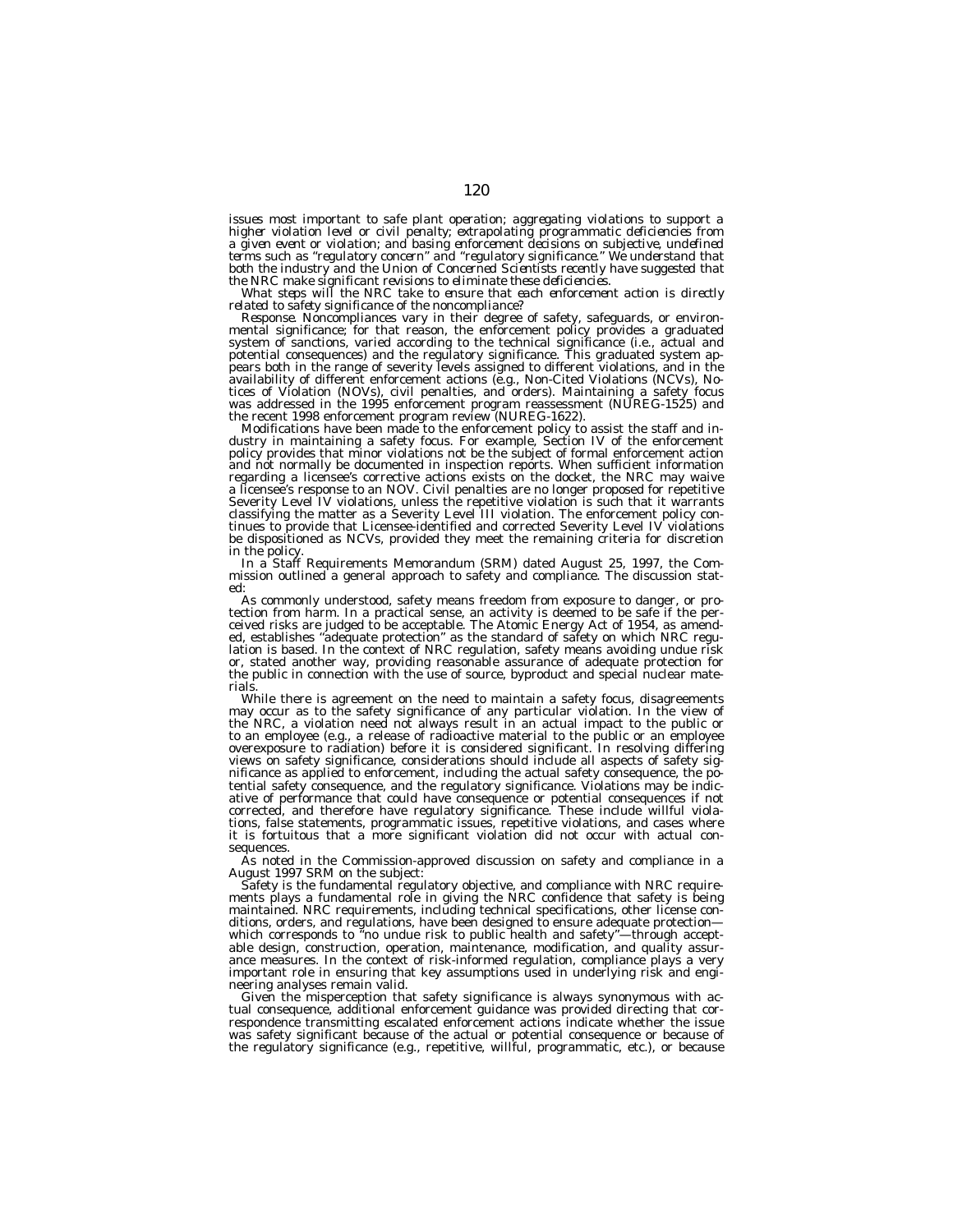of a combination of these issues. In addition, the NRC is currently working on clarifying the term regulatory significance and evaluating whether it should be included as a component of safety significance.

*Question 43. (B) What actions will the NRC take to ensure that enforcement action is based on specific, objective and, as feasible, risk-informed criteria?*

*Response.* Future efforts to improve the enforcement program include: (1) further meetings with stakeholders to obtain additional perspectives on enforcement and to consider the need for changes to the enforcement program, with the short-term focus on non-escalated enforcement, as described in response to Question 17 and longer term focus on escalated enforcement, including consideration of a forth coming NEI proposal, (2) developing additional guidance on thresholds for low-level and minor violations, (3) developing additional guidance to consider risk in enforcement deci-sions and the use of regulatory significance for significant enforcement actions, (4) conducting additional training describing the guidance for these changes and initia-tives for staff involved in inspection and enforcement activities, (5) auditing the consistency of issuance of low-level violations, and (6) developing closer coordination between inspection and enforcement activities.

*Question 43. (C) What actions will the NRC take to eliminate enforcement actions based on subjective judgments?*

*Response.* As stated before, the NRC will continue to develop additional guidance to consider risk in enforcement decisions and the use of regulatory significance for significant enforcement actions. Additional training d these changes will be conducted for the staff. While there is a commitment to minimize subjectivity and increase objectivity and predictability, the enforcement process by its nature and the breadth of NRC licensed activities requires the exercise of judgment and discretion. Thus, all subjectivity cannot realistically be eliminated.

*Question 43. (D) What action will the NRC take to incorporate into its enforcement program progressive enforcement approaches used by other Federal agencies with public health and safety responsibilities?*

*Response.* The NRC reviewed other enforcement programs and policies as part of<br>its 1995 program assessment. Most recently, the NRC met with Federal Aviation<br>Administration (FAA) senior representatives on July 27, 1998, to ment programs and approaches suggested by industry. Like the NRC's enforcement<br>program, many of the FAA programs also consider issues of identification, corrective<br>action, and whether violations were committed willfully. W in the approaches, differences in the regulated programs may not make some of the approaches appropriate for the NRC. Although industry suggested that the NRC consider enforcement approaches employed by the Occupational Safety and Health Administration (OSHA), the NRC has not looked into the OSHA program because of the significant differences in the NRC and OSHA regulatory approach. Specifically, OSHA does not have licensees and OSHA does not generally perform routine, periodic inspections of entities that are subject to their regulations. We have also discussed enforcement approaches with the Environmental Protection Agency (EPA) and the Department of Transportation. NRC will continue to evaluate other enforcement approaches as part of broader potential changes being considered.

*Question 44. In light of the significant strides the industry has made in achieving sustained safe plant performance over the past several decades, we are concerned about the NRC's enforcement statistics for 1997. For example, both NRC and industry indicators confirm a continuing trend of safe performance and improving reliability. Yet the NRC issued 50 percent more violations to the industry between 1996 and 1997; and the NRC issued 92 percent more violations since 1990. Of significant concern is that most of these violations (1427 of 150—?) were for noncompliances determined by the NRC to be of low safety significance. Since 1995, the NRC has also issued 66 percent more non-cited violations and deviations, i.e., enforcement action for matters that, by definition, are predominantly administrative. The NRC's enforcement approach seems to require licensees to apply considerable resources to processing low safety significant enforcement actions, thereby diverting NRC and licensee attention from potentially more safety significant issues.*

*(A) What actions will the NRC take to ensure that its enforcement process recognizes sustained good performance by the industry?*

*Response.* The NRC's enforcement program currently recognizes good performance by the industry in both its escalated and non-escalated programs. If a licensee displays good performance by identifying and correcting non-repetitive low-level viola-<br>tions, the NRC dispositions the issues as Non-Cited Violations (NCVs): an adminis-<br>trative tool to document and track the issue that does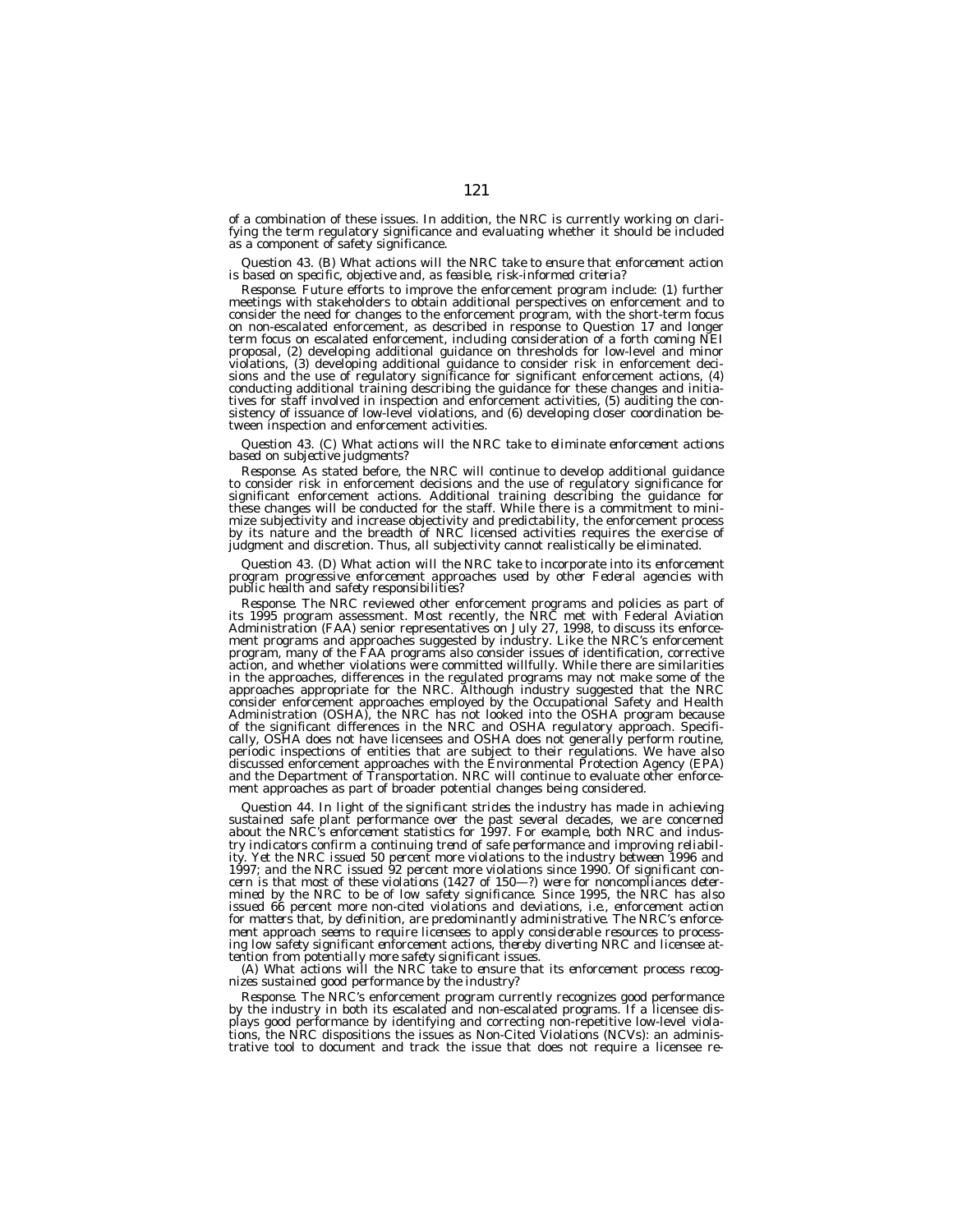sponse. In the escalated program, if a licensee has not had escalated enforcement action within a 2-year or 2-inspection period (whichever is longer), the decision or whether or not a civil penalty will be proposed is based solely on whether the licensee's corrective actions were prompt and comprehensive. In addition, notwithstanding the normal enforcement process, the enforcement policy provides the necessary flexibility to recognize good overall sustained performance by reducing or refraining from<br>issuance of a civil penalty to a Notice of Violation through the exercise of enforce-<br>ment discretion (i.e., Section VII.B.3, "Violation

Enforcement is an integral part of the NRC and NRC stakeholder effort to develop a licensee performance assessment process that makes increased use of objective performance indicators. As this process is developed and implemented, the enforce-ment program will be modified to incorporate the new methodologies and ensure that both NRC and licensee resources are directed to the more safety significant issues.

*Question 44. (B) What action will the NRC take to ensure that its enforcement action does not force the licensee and the NRC to focus resources on nonsafety significant matters.*

*Response.* As stated before, efforts are underway to reinforce existing guidance and policy to (1) give credit for licensee actions in both identifying and correcting violations in deciding whether to cite a low-level violation, (2) not require a written response when low-level violations are issued and corrective actions are sufficiently addressed in writing elsewhere on the docket, e.g., in a Licensee Event Report, (3) provide more consistent treatment for multiple violations with common root causes, and (4) clarify guidance for violations identified as a result of licensees' corrective actions. As a result of ongoing efforts, such as the review of the NRC enforcement<br>program issued in April 1998 (NUREG-1622, "NRC Enforcement Policy Review"),<br>the NRC recognizes that improvements can and must be made in it on safety and on consistency in its treatment of violations, especially the thresholds for low-level violations. Special enforcement review panels were established to re-view all potential Maintenance Rule and 10 CFR 50.59 escalated and non-escalated enforcement actions for consistency of approach and determination of safety signifi-cance. In addition, future efforts include: (1) further meetings with stakeholders to obtain additional perspectives—on enforcement and to consider the need for changes to the enforcement program, (2) developing additional guidance on thresholds for low-level and minor violations, and (3) developing additional guidance to consider risk in enforcement decisions and the use of regulatory significance for significant enforcement actions.

# *Question 44. (C) Please provide a schedule for completion of all actions cited above to revise the NRC's enforcement program.*

*Response.* The NRC issued an Enforcement Guidance Memorandum (EGM 98– 006) on July 27, 1998, that reinforced existing guidance and policy on not citing licensee-identified and corrected nonrepetitive violations, waiving licensee's responses when corrective action information is already on the docket, and treatment of multiple violations and violations identified as a result of a licensee's corrective actions (items (1)-(4) in the previous question). The NRC held a public meeting with stakeholders on September 3, 1998, to solicit input on possible enforcement policy revisions. A revision of nonescalated enforcement policy is expected to be presented to the Commission in October for their approval. The NRC staff is expected to develop additional guidance on regulatory significance by late Fall of this year and thresholds for low-level and minor violations at the end of this year. The NRC staff plans on developing risk-informed examples for inclusion in the supplements of the enforcement policy in the Spring of 1999. The NRC staff also expects a proposal from NEI for changes in escalated enforcement policy and will review that proposal and report to the Commission in the Spring of 1999.

*Question 45. (A) The NRC has stated that it takes enforcement action to ''send a message'' regarding the ''regulatory significance'' of a violation as well as the agency's underlying ''regulatory concerns.'' Neither ''regulatory significance'' nor ''regulatory concern'' is a defined term, and therefore both are extremely subjective. Particularly given the nature of enforcement action, using these terms as the basis for enforcement action would seem inappropriate.*

*How does the NRC distinguish between regulatory significance and regulatory concern as a basis for taking enforcement action?*

*Response.* Noncompliances have varying degrees of safety, safeguards, or environmental significance. The enforcement policy provides a graduated system of sanc-tions, varied according to the technical significance (i.e., actual and potential con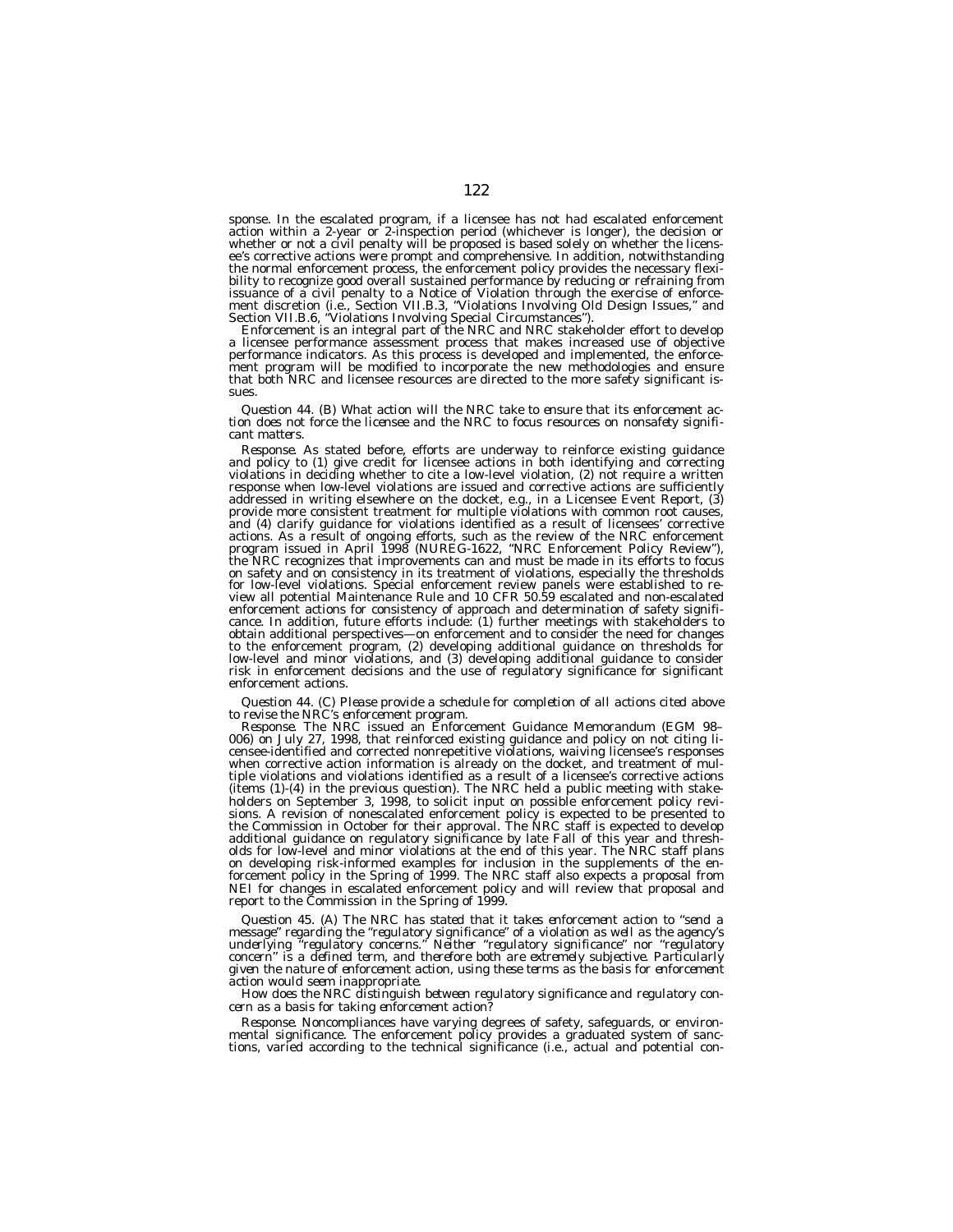sequences) and the regulatory significance. Regulatory significance, while not ''defined, '' has traditionally been understood to involve issues that have the potential for impact on safety, such as programmatic failures, repetitive violations, willful violations, reporting failures, licensees' refusal to comply, and management involve-ment. The NRC reviews each case on its own merits to ensure the severity of the violation is characterized at the level best suited to the significance of the particular violation.

When an issue is evaluated and categorized at the Severity Level III level, by definition it is, "cause for significant regulatory concern."  $\frac{1}{1}$  As a regulator mandated to ensure that the civilian uses of nuclear ma out with adequate protection of public health and safety, we are concerned when a system designed to perform a certain safety function would fail to operate under certain circumstances if called upon to work. Defense in depth and acceptable margins of safety are at the foundation of the NRC regulatory process. We are also con-cerned when a worker falsifies a surveillance test because our regulatory program is based on licensees and their contractors and employees acting with integrity and communicating accurately. At an individual level, instances of willful misconduct reduce the NRC's confidence that if these individuals were subsequently involved in licensed activities, the activities would be conducted in a manner that adequately protects the public health and safety. At a higher level, instances of willful misconduct may also raise questions about the potential pervasiveness of the problem

and the licensee's ability to establish a safety-conscious work environment.<br>The regulation of nuclear activities does not always lend itself to a mechanistic<br>treatment. Judgment and discretion must be exercised in determi levels of violations and the appropriate sanction. As such, to ensure consistency,<br>technical accuracy, and balanced views, issues that may be categorized at Severity<br>Level 111 are addressed in enforcement review panels wit Regulation. Special scrutiny is given to those cases that include issues that have regulatory significance (e.g., programmatic failures, willful violations, repetitive violations, etc.).

# *Question 45. (B) What actions will the NRC to eliminate undefined terms such as ''regulatory concern'' or ''regulatory significance'' from its enforcement process?*

*Response.* The Commission recently requested that the staff develop a definition and explanation of ''regulatory concern'' and ''regulatory significance'' for possible inclusion in the enforcement policy. The staff will also review the advantages and disadvantages of the current inclusion of regulatory significance'' as a component of safety significance. The NRC staff is expected to report back to the Commission in the late Fall.

#### *Question 45. (C) What is the NRC's criteria for ''sending a message'' through the enforcement process?*

*Response.* The NRC does not have any defined criteria for ''sending a message'' through the enforcement process. Instead, the enforcement policy is structured to provide a graduated approach to noncompliances and provides examples of noncompliances at various levels of significance to aid the staff in developing the appropriate enforcement sanction for a given set of facts and circumstances. However, the regulation of nuclear activities in many cases does not lend itself to a mechanistic treatment. Accordingly, the NRC's enforcement process provides that judgment and discretion be exercised in determining the severity levels of violations and the appropriate sanction as provided in Section VII, to ''ensure that the resulting enforcement action appropriately reflects the level of NRC concern regarding the violation at issue and conveys the appropriate message to the licensee.''

Enforcement actions are legal sanctions based on noncompliances with legal requirements. The byproduct of a cohesive enforcement action is an effective communication tool. Enforcement action transmittal letters communicate with a range of audiences, some more familiar than others with the inspection findings. While the primary audience is the involved licensee, secondary audiences may include site management, corporate officials not directly involved in nuclear activities, other licensees with similar activities, NRC staff, the media, and interested members of the public. Enforcement actions can serve a valuable purpose in making sure that licensees understand the importance of compliance. Incentives are provided to identify and correct violations. There is also a deterrent purpose. As such, enforcement actions should be constructed to convey the regulatory message derived from applying the enforcement policy to the circumstances of the particular case. The NRC has

<sup>1</sup>Section IV of the Enforcement Policy, NUREG-1600, Rev. 1.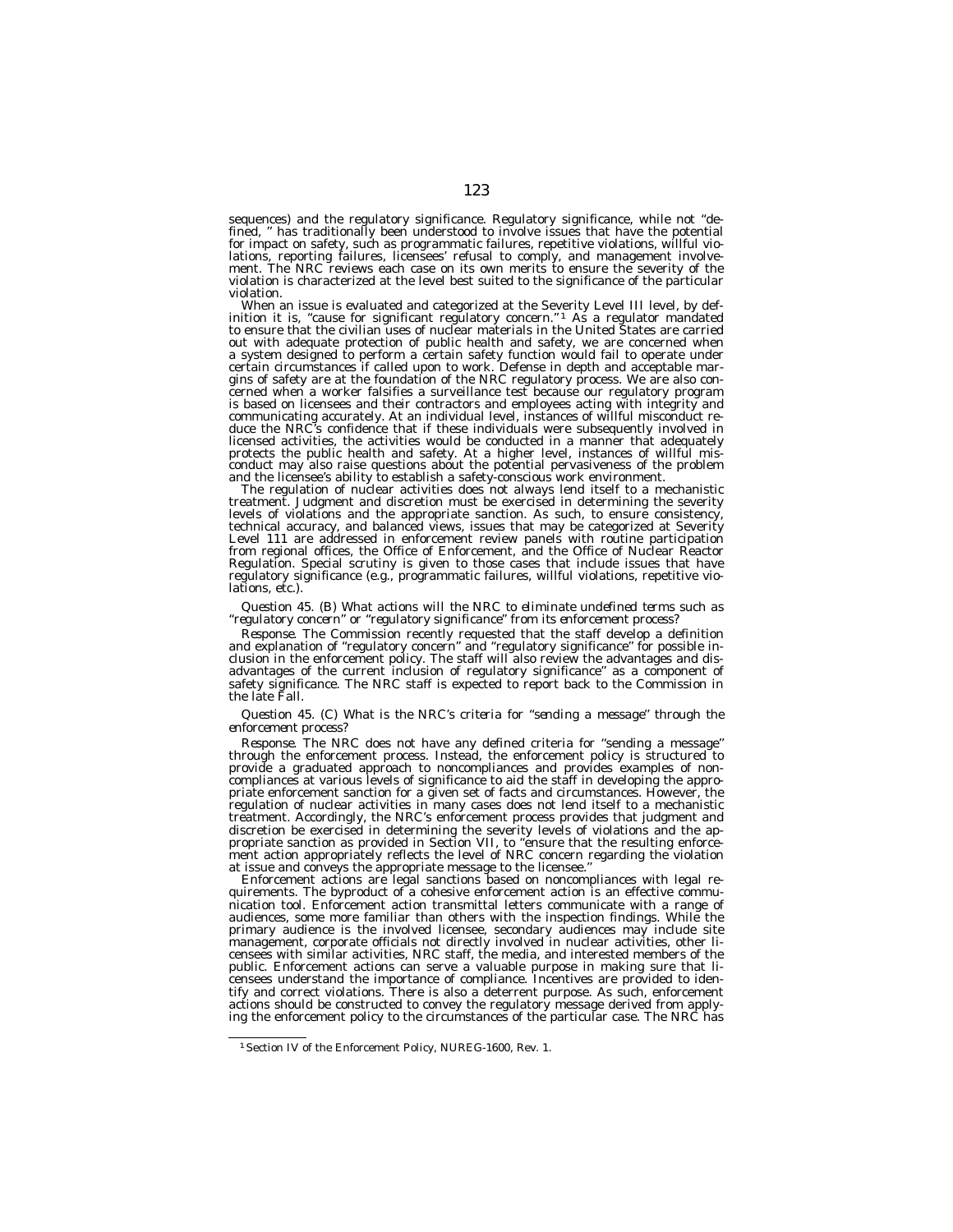encouraged, for instance, including a description of the licensee's corrective action, to give credit where good action has been taken. By emphasizing those aspects of licensee performance that the NRC considers important, other licensees gain ideas on how to improve their performance in similar areas. In addition, the letters may address the need to avoid violations, the need to be responsive to opportunities to identify violations, the need to reverse past poor performance and sustain good per-formance, the significance of multiple violations, the impact of violations of extended duration, and the need to maintain high standards of integrity.

*Question 46. The NRC states that its Enforcement Policy encourages licensee to self identify and correct noncompliances. Yet the NRC may impose a 100 percent penalty if either the licensee does not identify or satisfactorily correct a noncompliance. The Enforcement policy also provides for the imposition of a 200 percent penalty if the licensee neither identifies nor corrects the noncompliance. This approach appears to*

*be very punitive. How does withholding extraordinary punishment ensure licensee self identification and correction of noncompliances.*

*Response.* The current civil penalty assessment process is not limited to the consideration of two factors, identification and corrective action. Instead, the assessment process considers four decisional points, involving past performance, identification, corrective action, and those issues that may warrant exercising enforcement discretion.

The first decisional point addresses whether the violation is the first escalated enforcement action that the licensee has had during the past 2 years or past two inspections. If the licensee has not had any past escalated actions, the assessment process then addresses the promptness and comprehensiveness of the licensee's corrective actions and then whether there are special circumstances that may warrant discretion. In this scenario, the issue of identification is not considered. In other words, even if the NRC identified the violation, this strategy is designed to provide flexibility for licensees who have traditionally been good performers. This strategy also places a premium on corrective action.

On the other hand, if a licensee has had past escalated actions, the process addresses whether the licensee should be given credit for actions related to identification and corrective actions and then whether there are special circumstances that may warrant discretion. In this scenario, the staff believes a base civil penalty<sup>2</sup> is appropriate if the licensee only warrants credit for either self-identification or corrective action because the process reflects that the licensee has had a history of escalated action. However, even if a licensee has had a history of past actions, under the assessment process, a licensee would not normally be subject to a civil penalty if it identified and corrected the current violation. As stated before, this strategy gives more weight to the licensee's current performance and provides incentives to identify and correct violations.

In addition to the civil penalty assessment process, the Enforcement Policy provides incentives to identify and correct violations by exercising discretion and reducing or refraining from issuing sanctions for (1) violations identified during extended outages, (2) violations involving old design issues, (3) violations identified as a result of corrective actions being taken in response to previous violations, (4) violations involving certain discrimination issues where the licensee, without government intervention, provides a remedy to the person discriminated against and takes comprehensive corrective action.

The purpose of the NRC enforcement program is not to penalize licensees or maxi- mize penalties, but to emphasize the need for licensees to prevent violations and, when they occur, to identify and correct them before events occur with potential impact on the public. Compared to the numbers of licensee personnel, NRC has very few inspectors available to confirm compliance with regulations. Licensee employees are in the best position to identify noncompliances based not only on their numbers, but also by their thorough knowledge of the facilities. This capability can be rewarded by avoidance of Notices of Violation or complete mitigation of civil penalties when licensee self-identification reveals violations and the violations are corrected and reasonable actions are taken to prevent recurrence.

*Question 47. The NRC states that it rewards licensees through the enforcement process ''by avoidance of Notices of Violation or complete mitigation of civil penalties*

<sup>&</sup>lt;sup>2</sup>It should be noted that most enforcement actions for reactor licensees include Severity Level III violations or problems and that the base civil penalty at this level is  $$55,000$ ; half the amount allowed by statute. T tion per day.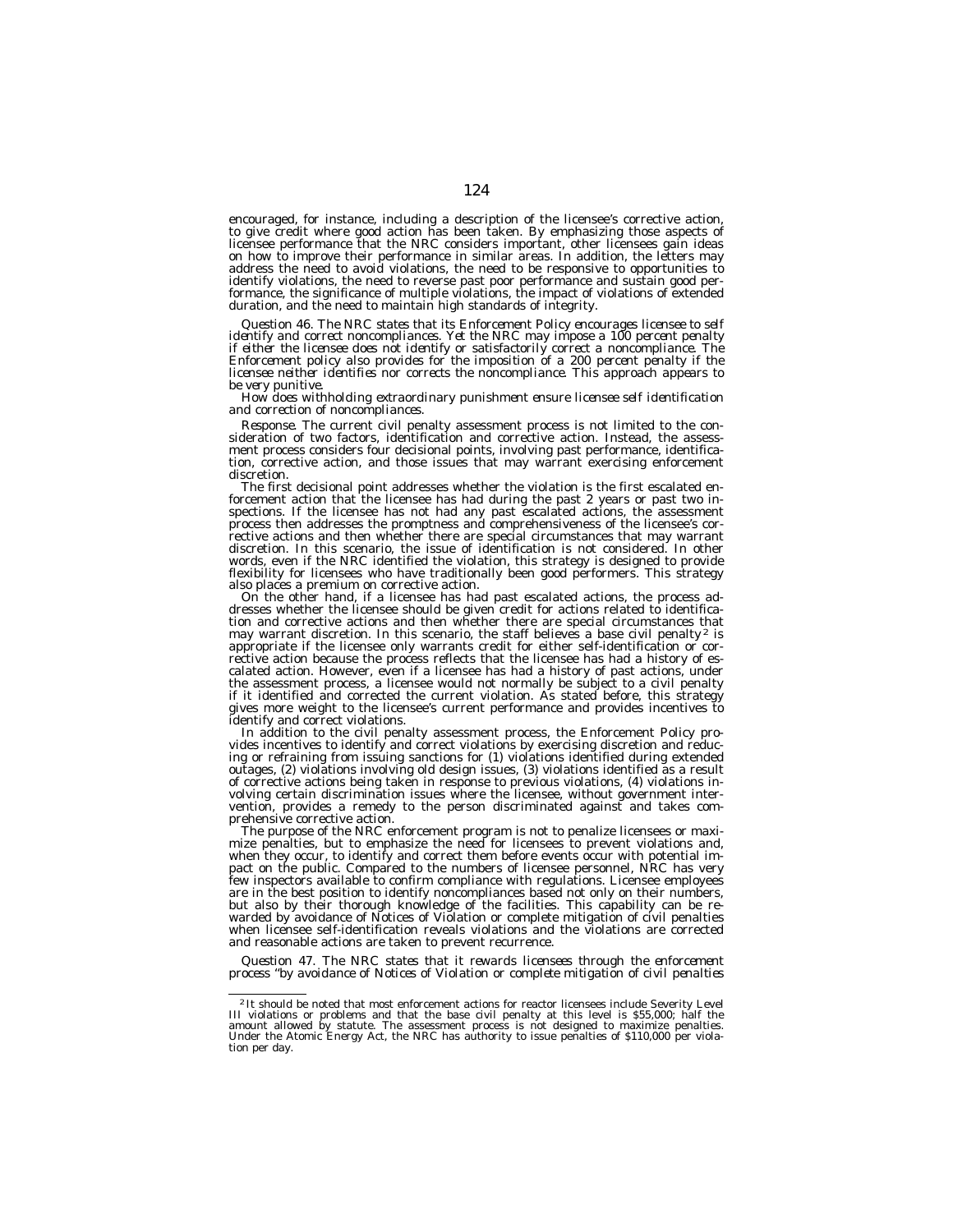*when licensee self identification reveals violations, the violations are corrected and reasonable actions are taken to prevent recurrence.'' Yet, in response to a question by Congressman Schaefer, the NRC indicates that 40 percent of the level four violations issued in 1997 were self-identified.*

*If these violations also were satisfactorily corrected, why was enforcement action nevertheless taken?*

*Response.* As a point of clarification, during 1997, approximately 40 percent of Severity Level IV violations were not formally cited through mitigation discretion. A NonCited Violation documents a noncompliance in an inspection report for tracking purposes, but does not result in a formal enforcement action or require a licensee response. It is recognition that while no violation is acceptable, the licensee took positive action by identifying and correcting the violation. Avoidance of formal enforcement action with the burden of a response may provide incentives to identify and correct violations without NRC involvement.

*Question 48. The NRC takes enforcement action for low safety significant violations because ''in different circumstances the occurrence of the same or a similar violation may be more significant because of the coincidence of other factors.'' This seems to provide the NRC staff with an unlimited opportunity to conjure up scenarios that may be extremely far afield from the original violation. Please list all violations where this has been the basis for the imposition of enforcement action in 1997–1998.*

*Response.* The NRC does not maintain a list where this particular factor has been the basis for enforcement actions. Development of such a historical list would require manual review of inspection reports and would involve significant resource expenditures. The underlying basis of nonenforcement actions is the failure to comply with legally binding regulatory requirements. The manner in which a violation is dispositioned (i.e., escalated or non-escalated action, or Non-Cited Violation) is based on an assessment of its safety significance. Safety significance, as used in the enforcement program includes consideration of the actual consequence, the potential consequence, as well as other factors that may represent regulatory significance, e.g., repetition, willfulness, pervasiveness. Severity Level IV violations by definition are less serious than Severity Level III violations (''cause for significant regulatory concern''), but are of more than minor concern; i.e., if left uncorrected, they could lead to a more serious concern. Evaluating and categorizing the severity of violations requires judgment. The key to a fair assessment is that the facts be weighed and reasonable scenarios be considered. For example, the failure to post a high radiation area that has changing dose rates (such as a fuel transfer canal) may not result in an actual consequence on a given occasion because of the position of the fuel. However, it is reasonable to conclude that the same failure to post the high radiation area could just as easily result in an overexposure on another occasion due to the new position of the fuel. The failure to perform a post-maintenance test on a pump does not result in an actual consequence when the pump was properly serviced and restored. However, it is reasonable to conclude that the same failure on another pump could result in an actual consequence, such as the pump failing to operate when called upon to perform its safety function, had the pump been inoperable when returned to service.

*Question 49. (A) We understand the NRC is engaged in an effort to review its assessment process, including the Senior Management Meeting (Watch List process) and the Systematic Assessment of Licensee Performance. We also understand that the vote sheets on the staff's request to issue the revised assessment process for public comment suggest that the Commission had significant concerns about the revised process.*

*When do you expect the evaluation of the assessment process to be completed?*

*Response.* By January 1, 1999, the NRC staff will have completed the evaluation of the assessment process and will have made recommendations to the Commission for improvements to the process. Resolution of public, industry, NRC staff and Commission comments play an integral part in the recommendations for improvement. The public comment period for improvements to the performance assessment process will end in October 1998.

*Question 49. (B) Given that the industry has suggested an alternative assessment approach, is the NRC working with the industry to address their concerns?*

*Response.* Yes, the NRC is working with the industry to develop improvements to the assessment process. Several meetings have been held with representatives of the Nuclear Energy Institute to review the NEI proposal for an alternative assessment approach. Further, the NRC held a public workshop in September 1998, during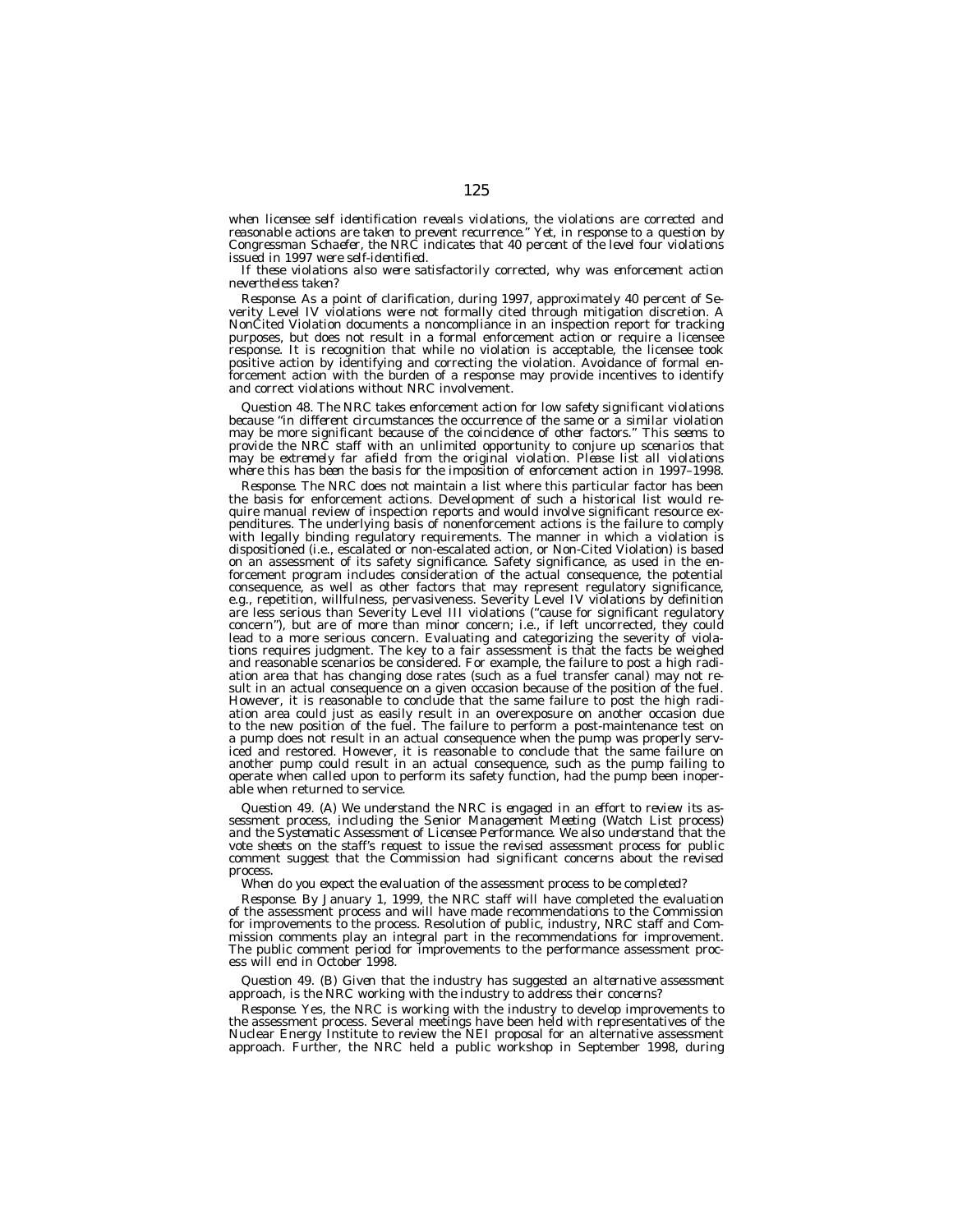which the NRC staff worked with members of the industry and public to develop improvements to the assessment and regulatory oversight processes.

Question 50. A primary concern expressed about the NRC's current assessment<br>process is the lack of definition of what constitutes acceptable performance. Adding<br>to this concern are the assessment's subjectivity, lack of ob *safety focus, and overemphasis on enforcement actions. (A) How does the NRC's assessment process address each of these concerns?*

*Response.* The NRC is currently working with industry, the public, and other stakeholders to develop a revised assessment process. A 4-day public workshop is scheduled for September 1998 to expedite development of the improvements and to seek stakeholder input. The proposed improvements will be provided to the Commission in early January 1999 for approval. The assessment process improvements will be directed at increasing the use of objective, risk-informed (where possible) performance indicators in the NRC assessment process. This will decrease subjectivity, add objective indicators, and increase safety focus. This will also reduce the emphasis on enforcement actions. The goal is to reduce the influence of enforcement actions on the assessment process such that enforcement actions would override performance indicator results in only very limited circumstances.

*Question 50. (B) Does the NRC's process eliminate the ''Watch List'' as it currently exists?*

*Response.* The effectiveness of the NRC "Watch List" is being evaluated. It is possible that the proposal in early January 1999 will include a recommendation to either modify or eliminate the "Watch List," but the Commiss this decision.

*Question 50. (C) Will the revised assessment process change the NRC's inspection and enforcement processes to improve the safety focus of each of these oversight activities? If so, please describe the contemplated changes.*

*Response.* Review efforts are underway to identify improvements to the inspection and enforcement processes that will increase their safety focus. Changes to the NRC's inspection and enforcement process will be coordinate assessment process to improve the safety focus and integration of all three processes. Changes being contemplated include developing and implementing a risk-informed baseline inspection program and improving the safety foc NRC programs and procedures.)

*Question 51. We understand that the NRC's initial proposal for its revised assessment process included review of licensee management effectiveness. Among the items cited for review were ''organizational environment, shared perception of the organization including the traditions, values, customs, practices and socialization processes.'' Although the review of these features is not explicitly included in the revised assess-ment approved for public comment, SECY 98–045 states that the staff intends to continue to assess ways to evaluate management effectiveness.*

*What NRC regulation requires it to review licensee management effectiveness?*

*Response.* The NRC's regulations do not explicitly require the evaluation of plant management.

After several recent reviews of this area, the NRC has decided that it will continue its practice of conducting performance-based inspections by observing the conduct of operations, the material condition of the plant, the performance of licensee personnel, the quality of engineering work, and the licensee's performance in problem identification and resolution. The NRC will continue to examine operational events to identify root causes, such as human error, design deficiencies, and administrative controls. The process for assessing plant performance will continue to be based on inspection findings, enforcement actions, operational events, and performance indicators. It has been and will remain the NRC's practice to conduct performance-based inspections in all areas of facility operation and design and, on the basis of the inspection results, to draw conclusions about the effectiveness of the licensee's management to the extent that it relates to safe operation of the facility.

In its May 30, 1997, report entitled, ''Nuclear Regulation: Preventing Problem Plants Requires More Effective NRC Action,'' the General Accounting Office (GAO) stated that NRC does not have an effective process for ensuring that licensees maintain competent management in their nuclear plants. In addition, the GAO recommended that the assessment of management's competency and performance be a mandatory component of NRC's inspection process.

In response to the GAO report and as part of the NRC's effort to improve the Sen-ior Management Meeting process, the staff investigated the development of manage-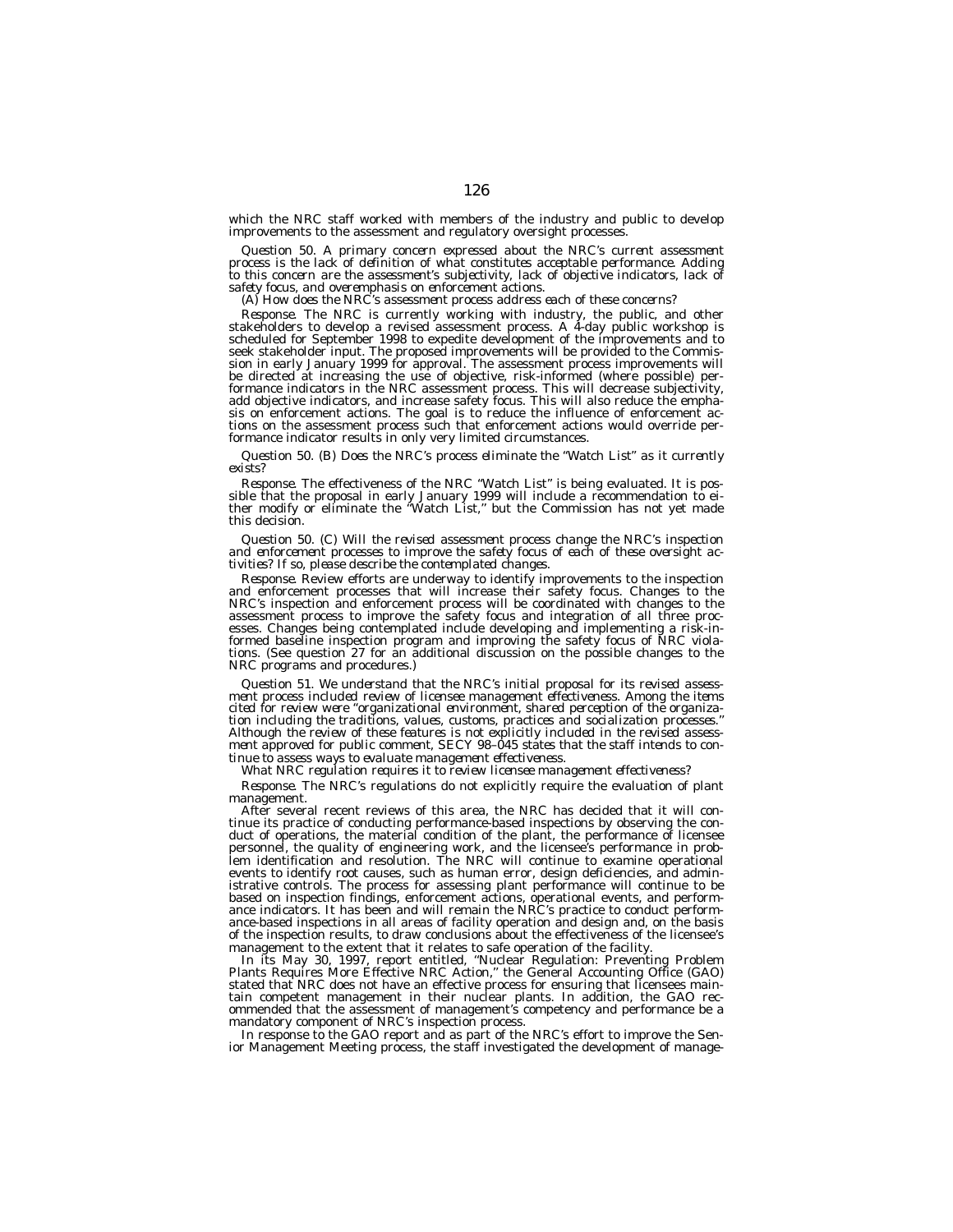ment performance assessment tools for improving the current plant performance evaluation methodology as stated in SECY 98–045. This effort included two one-week-long workshops in August 1997 and December 1 997 involving NRC staff and experts from the research community. While the consensus of the workshop participants was that management and organizational factors do influence human performance and hardware operation, it was also decided that a management assessment based on the current inspection program data would not likely result in a leading indicator of plant performance or in a comprehensive and direct assessment

of licensee management performance. On March 26, 1998, the staff proposed to the Commission in SECY-98–059, five options for assessing the performance and competency of licensee management and delineated associated policy issues for the Commission's consideration and comment. This paper followed up on the views expressed in the staff's earlier paper, SECY-98–045. The options were summarized as follows:

1. Continue to conduct performance-based inspections in all areas of facility operation design; however, do not attempt to infer or articulate conclusions regarding the performance or competency of licensee management.

the performance or competency of licensee management.<br>2. Infer licensee management performance from the results of the current per-<br>formance-based inspection program on overall plant performance. Strengthen guid-<br>ance to i ment.

3. Assess the performance of licensee management through targeted operational performance inspections using specific inspection procedures, trained staff, and contractors.<br>4. Assess the performance of licensee management by evaluating and document-

ing management performance attributes as part of the routine inspection program. Implement the necessary regulations. Revise the inspection, staff training, and qual-

ification programs accordingly.<br>5. Assess the competency of licensee management by evaluating management<br>competency attributes using specific inspection procedures, trained staff, and con-<br>tractors. Implement the necessary

and qualification programs accordingly.<br>After considering the five options contained in SECY-98–059, the Commission ap-<br>proved only those elements of Option 2 associated with the current staff practice of<br>proferring licens ment performance or competency as an input, and that the inspection program should focus on performance-based inspection findings. In addition, the Commission approved the elimination of any fiscal year 1998 resource expenditures specifically directed toward developing a systematic method of assessing management performance and disapproved any use of fiscal year 1999 or fiscal year 2000 resources for these purposes.

As a result, the NRC staff is currently implementing the inspection program as outlined, in part, by Option 2, which requires no additional inspection effort or resources above those required for implementing the original inspection program. The NRC staff will continue its practice of conducting performance-based inspections by observing the conduct of operations, the material condition of the plant, the performance of licensee personnel, the quality of engineering work, and the licensee's performance in problem identification and resolution. The NRC will continue to examine operational events to identify root causes, such as human error, design deficiencies, and administrative controls. The process for assessing plant performance will continue to be based on inspection findings, enforcement actions, operational events, and performance indicators. It has been and will remain the NRC's practice to conduct performance-based inspections in all areas of facility operation and design and, on the basis of the inspection results, to draw conclusions about the effectiveness of the licensee's management to the extent that it relates to safe operation of the facility.

Finally, the NRC staff is currently exploring improvements to the process for assessing plant performance. This effort is known as the integrated review of the assessment process (IRAP). A trial application of this process was conducted in the spring of 1998 and utilized an updated version of the NRC Plant Performance Template, which consisted of five performance categories (see response to GAO Recommendation 2, dated January 28, 1998). However, the assessment area regarding management effectiveness was not included on the basis of the Commission's approval of only those elements of Option 2 associated with the current staff practice of inferring licensee management performance. The staff will continue using the NRC Plant Performance Template for the evaluation of the remaining five perform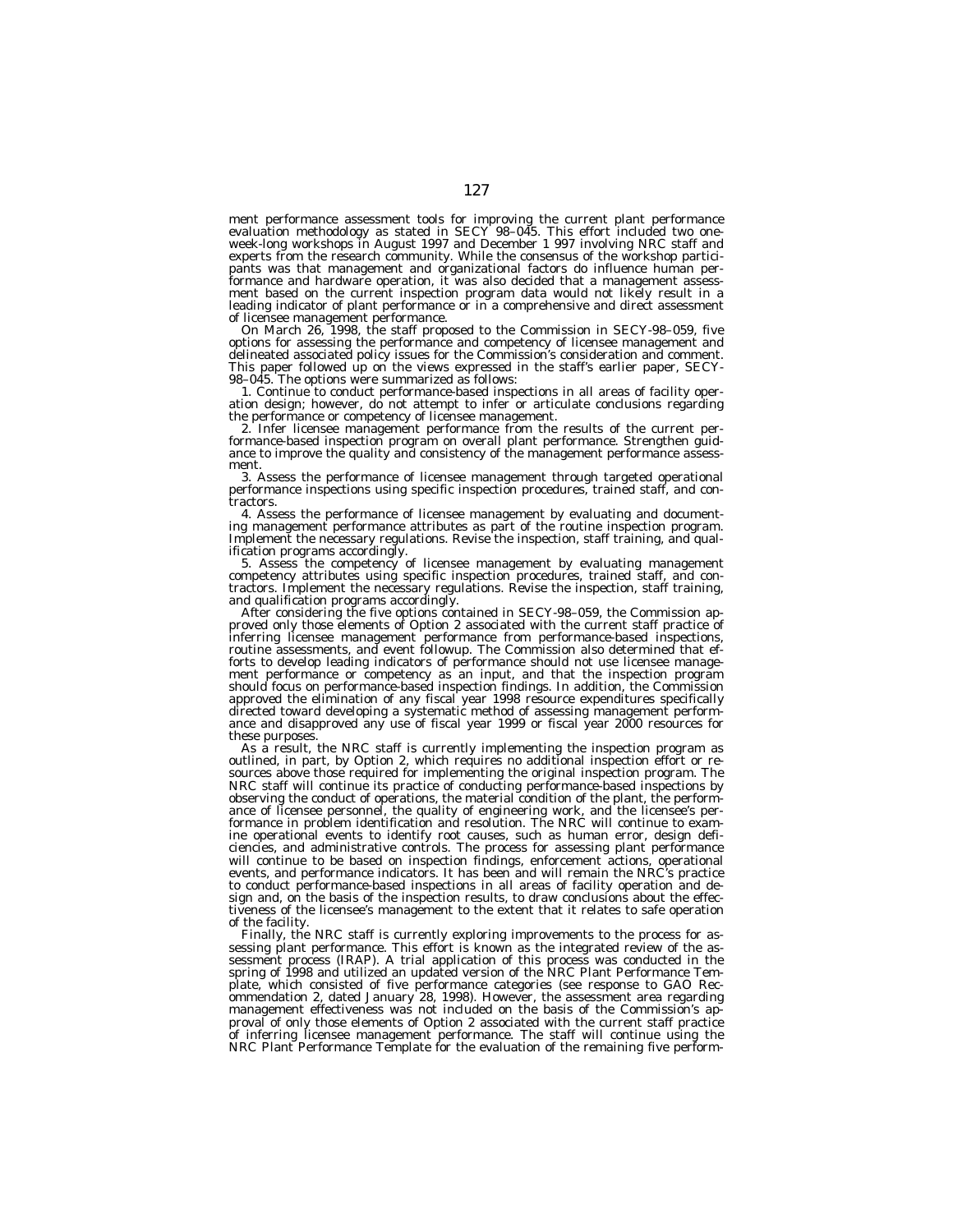ance categories and the results will be discussed during public workshops scheduled for the fall of 1998.

*Question 52. In addition, the NRC stated in response to Congressman Schaefer's questions that the staff has identified ''regulatory excellence strategies'' to improve the NRC's regulatory program.*

*(A) Please list each regulation eliminated or modified under these programs since 1990.*

*Response.* Prior to 1992 the NRC did not categorize rulemakings as to whether they might be safety enhancements or promulgated to provide additional regulatory flexibility or burden relief. However, what follows is a list of rulemakings specifically focused on providing power reactor licensees with additional regulatory flexibility and burden relief. Over that same period, 1992 through 1997, the NRC promulgated approximately 50 rulemakings affecting nuclear power reactor licensees. 45 Hence, as can be seen from the list below, about half of NRC's reactor rulemaking effort is directed at regulatory flexibility and burden relief.

#### BURDEN REDUCTION/REGULATORY REFORM/ADDED FLEXIBILITY RULEMAKINGS PUBLISHED FINAL IN:

## *1992*

Frequency of Radiological Effluent Reports, Part 50.36a

Frequency of FSAR Updates, Part 50.71

Frequency of Design Change Reports, Part 50.59

Use of Fuel with Zirconium Based Cladding, Part 50.44, 50.46, Appendix K

Partial Withdrawal of NRC Information Collection Requirements for Fitness For Duty Programs, Part 26

Disposal of Waste Oil by Incineration

#### *1993*

Monitoring the Effectiveness of Maintenance at Nuclear Power Plants, Part 50.65a.3

#### *1994*

Changes to Random Testing Rates for Fitness to Duty Programs, Part 26

Renewal of Licenses and Requalification Requirements for Licensed Operators, Part 55

#### *1995*

License Renewal, Part 54

License Renewal for NPPs; Scope of Environmental Effects, Part 51

Procurement of Commercial Grade Items by Nuclear Power Plant Licensees, Part 21

Performance-Based Primary Reactor Containment Leakage Testing for Water-Cooled Power Reactors, Part 50) (Part 50, Appendix J. Option B)

Change To Nuclear Power Reactor Security Requirements Associated With Containment Access Control, Part 73.55 (d)(8)

Physical Security Plan Format Changes, Parts 50, 70

Incorporate TS Criteria, Part 50.36

Radiation Protection Requirements; Amended Definitions and Criteria, Parts 19, 20

#### *1996*

Codes and Standards for Nuclear Power Plants (ASME Code, Section Xl, Division 1

Subsection IWE and Subsection IWL), Part 50

Constraint Level for Air Emissions of Radionuclides, Part 20

Decommissioning of Nuclear Power Reactors, Part 50

Reactor Site Criteria; Including Seismic and Earthquake Engineering Criteria for Nuclear Power Plants, Parts 50, 52, 100

#### *1997*

Reduction In Nuclear Power Reactor Security Requirements Associated With Insider Threat, Part 73.55

Design Certification for Advanced Boiling Water Reactor (ABWR) AND SYSTEM 80+, Part 52

Radiological Criteria for License Termination of Nuclear Facilities, Parts 20, 30, 40, 50, 51, 70, 72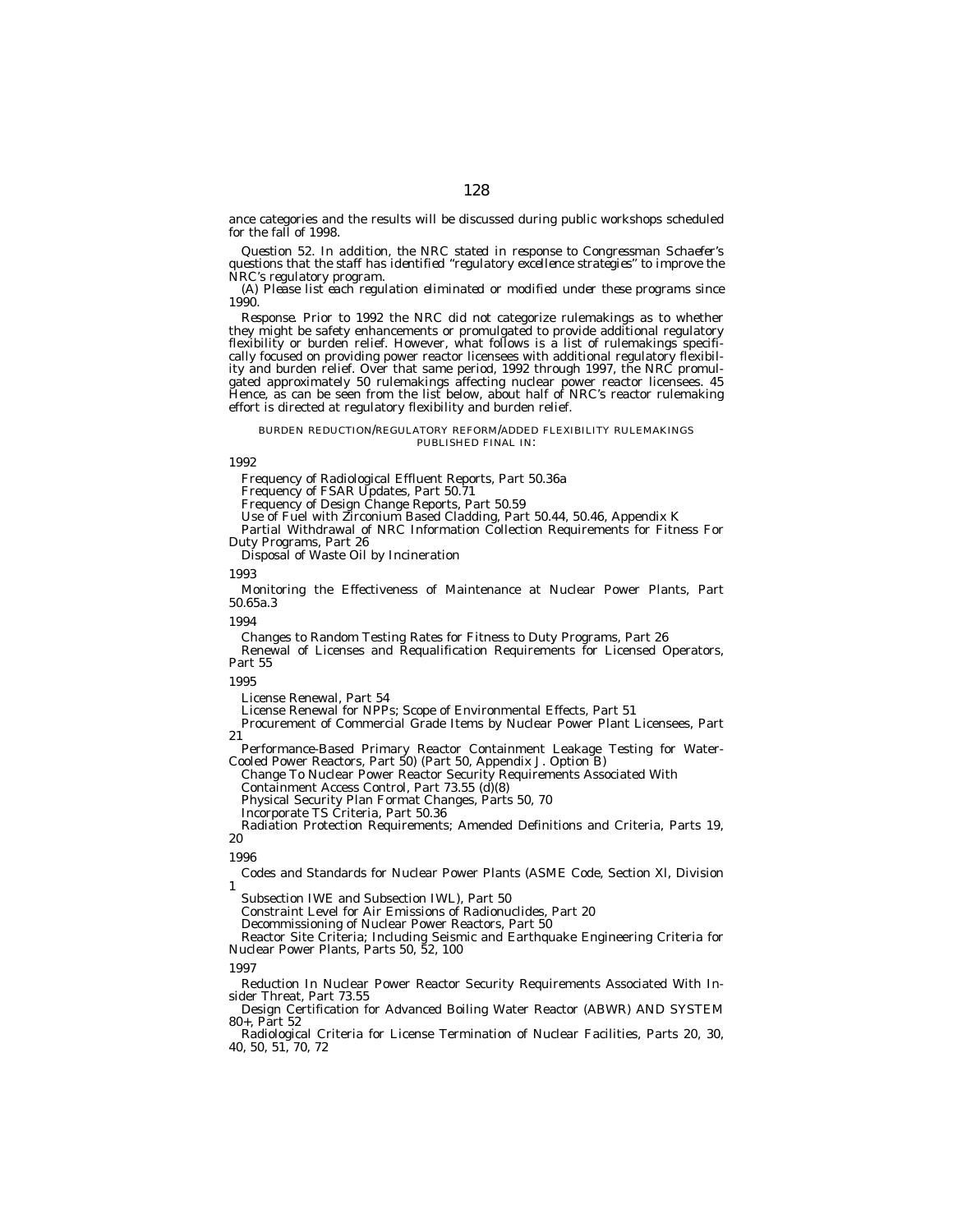Revision to Nuclear Power Reactor Decommissioning Financial Assurance Implementation Requirements, 10 CFR 50.2 and 10 CFR 50.75 final rule sent to the Federal Register for publication—week of September 21, 1998

Audit Frequency for Emergency Planning and Security, Part 50, PRM-50–59, PRM-50–60 final rule to be sent to the Federal Register for publication by December 1998

#### *Question 52. (B) Please describe in detail the actions that have been taken as a result of the implementation of the ''regulatory excellence strategies.''*

*Response.* In April 1998, the NRC staff presented to the Commission a draft Excellence Plan describing in detail 13 strategies intended to improve the effectiveness and efficiency of the NRC. The Commission considered that, in light of the changes in the NRC's planning, budgeting, and performance management process that have occurred as a result of the Government Performance and Results Act of 1993, there was no need to maintain the Excellence Plan as a separate formal agency document. The staff was directed to ''sunset'' this plan as a separate document, and activities from these strategies were integrated into the various operating plans of the organizational entities responsible for each strategy.

Consistent with this approach and the description of the strategies in the draft Excellence Plan, significant activities are ongoing in the following areas:

Improvement of the reactor inspection program

*1998*

- Improvement of the licensing support and regulatory oversight of operating reactors
- Use of risk insights to enhance safety decision making, make more efficient use of NRC resources, and reduce burden on licensees 46
- Improvement of the medical regulatory program by modifying 10 CFR Part 35 to be more risk-informed and performance based
- Development of a process to identify candidate issues for improving the effectiveness and efficiency of rules, standards, regulatory guidance, and their application Increase in the effectiveness and efficiency of the regulatory process by expediting evaluation of industry initiatives and promoting more rapid adoption of consensus standards
- Assessment of core capability needs by comparing requirements to current availability
- Assessment of the effectiveness, including integration and data sharing, of information systems supporting NRC's major business areas
- Improvement of the information systems supporting resource management (STARFIRE)
- Improvement of information systems supporting document and records management (ADAMS)
- Improvement of information systems supporting the reactor inspection and licensing programs (Reactor Program System—RPS)

*Question 53. In response to a question by Congressman Schaefer, the NRC stated that there is an initiative to transition to more risk-informed and, when appropriate, performance based regulatory approaches. What has the agency done to apply risk information to add, remove or modify NRC regulations? Please list all regulations that have been added, removed or modified using this process since 1990? 1994?*

*Response.* Since the first nuclear reactor PRAs, the NRC has increasingly used risk information to prioritize and resolve safety issues and has issued reactor-related regulations directly related to risk insights: requirements for reduction of risk from anticipated transients without scram events for light-water-cooled nuclear power plants (10 CFR 50.62, April 1989) and loss of alternating current power (10 CFR 50.63, June 1988). PRA played a key role in the System 80+ and ABWR designs, for which standard design certifications were issued (Appendices A and B to 10 CFR Part 52, May 1997). In 1995, the Commission issued a policy statement to declare the agency's commitment to increased use of PRA methods and insights in its reactor regulatory activities. The NRC has taken a risk-informed or performancebased approach in the following reactor-related rulemakings: promulgation of performance-based containment leakage testing requirements (10 CFR 50 Appendix J. option B. September 1995), requirements for monitoring the effectiveness of maintenance at nuclear power plants (10 CFR 50.65, July 1996), changes to the required frequency of FSAR updates (10 CFR 50.71 (e)(4), August 1992), and technical specifications (10 CFR 50.36(c)(2)(ii)(D), July 1996).

In the materials area, the NRC used risk information in 1990 to develop its policy on Below Regulatory Concern, whose purpose was to reduce burdens on industry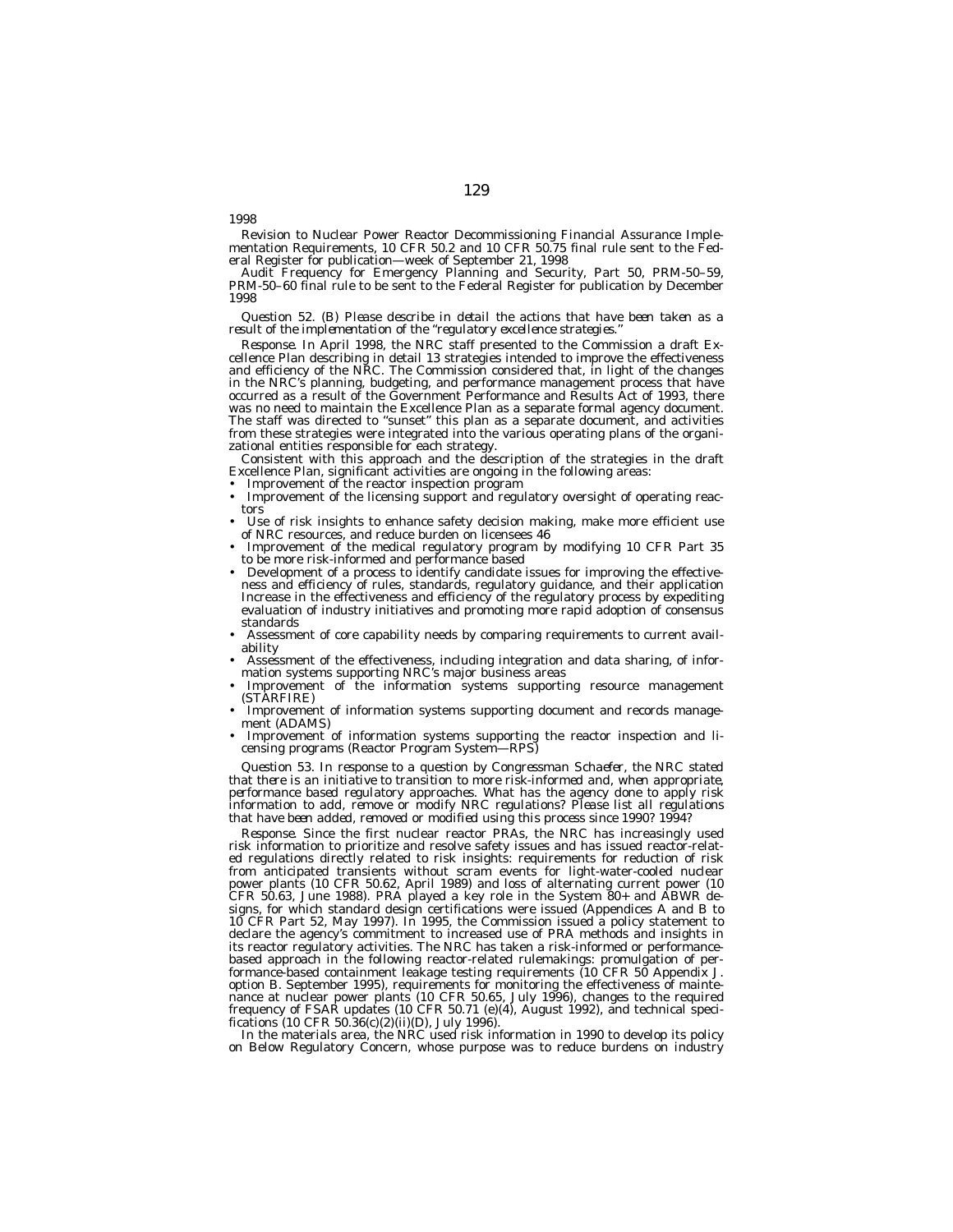while continuing to protect public health and safety. (This policy was later rescinded at the direction of Congress.)

The Commission is working to achieve an appropriate balance between deterministic and risk-informed regulations and between prescriptive and performancebased regulations. The overarching 10 CFR Part 20, ''Standards for Protection against Radiation,'' contains quantitative radiation protection standards that apply to all licensees. These standards establish limits on allowable doses (which can be converted to risk) and are implemented using a fundamentally performance-based approach. Thus, the central standards on which all nuclear materials regulation is ultimately based are implemented at a first level using a risk-informed, performance-based regulatory approach. There have been several revisions to 10 CFR Part 20, which are risk-informed and performance based. These include revision to the criteria for the safe release from hospitals of individuals who have been administered radioactive material, revision of the monitoring criteria for declared pregnant workers and minors, and radiological criteria for decontamination and decommissioning.

Recent revisions to 10 CFR Parts 34, ''Licenses for Industrial Radiography and Radiation Safety Requirements for Industrial Radiographic Operations,'' and 36, ''Licenses and Radiation Safety Requirements for Irradiators,'' were developed using risk information. In addition the Commission, in revising 10 CFR Part 35, ''Medical Uses of Byproduct Material,'' is restructuring it into a risk-informed, more performance-based regulation. Modifications to Part 39, ''Licenses and Radiation Safety Requirements for Well Logging,'' using risk information are currently ongoing to address newer technology. For some uses of byproduct material, such as radiography, medical uses, irradiators, and well logging, there is both a potential for and a history of overexposures. Therefore, while these regulations are risk-informed, there are situations that require prescriptive requirements for higher risk activities.

The following materials-related regulations were published between 1990 and 1993:

| Title                                                               | <b>Publication Date</b> | <b>FRN Notice</b> |
|---------------------------------------------------------------------|-------------------------|-------------------|
| Use and Preparation of Radiopharmaceuticals For Diagnosis, Therapy, | 8/23/90                 | 55 FR 34513       |
| Standards for Protection Against Radiation (Part 20)                | 5/21/91                 | 56 FR 23360       |
| Twenty-Four Hour Notification of Incidents For Non-Rectors          | 8/16/91                 | 56 FR 40757       |
| Licenses and Radiation Safety Requirements for Large Irradiators    | 2/09/93                 | 58 FR 7715        |

The following materials-related regulations have been published since 1994:

| Title                                                                 | <b>Publication Date</b> | <b>FRN Notice</b> |
|-----------------------------------------------------------------------|-------------------------|-------------------|
| Change to Part 40, Appendix A Uranium Tailings Regulation; Conform-   |                         |                   |
|                                                                       | 6/01/94                 | 59 FR 28220       |
| Use And Preparation of Radioparmaceuticals For Diagnosis Therapy, or  | 12/02/94                | 59 FR 61767       |
| Notification of Incidents or Accidents, 10 CFR Part 72                | 12/14/94                | 59 FR 64283       |
| Preparation, Transfer for Commercial Distribution, and Use of Byprod- |                         |                   |
| uct Material for Medical Use, Revised Final Rule, Part 32             | 1/04/95                 | 60 FR 322         |
| Administration of Radiopharmaceuticals to The Wrong Patient, Part 35  | 9/20/95                 | 60 FR 48612       |
| Criteria For Release of Patients Administered Byproduct Material 10   |                         |                   |
|                                                                       | 1/29/97                 | 62 FR 4120        |
| Radiography and Radiation Safety Requirements For Radiography Op-     |                         |                   |
|                                                                       | 5/28/97                 | 62 FR 28948       |
|                                                                       | 7/21/97                 | 62 FR 39058       |
| Medical Use of Carbon-14 For the Detection of Helicobacter Pylori-    |                         |                   |
|                                                                       | 12/2/97                 | 62 FR 63634       |
| Requirements for Shipping Packages Used to Transport Vitrified        |                         |                   |
|                                                                       | 6/15/98                 | 63 FR 32600       |
| Revision of Prototype Testing Requirements for Watches Containing     |                         |                   |
|                                                                       | 6/17/98                 | 63 FR 32969       |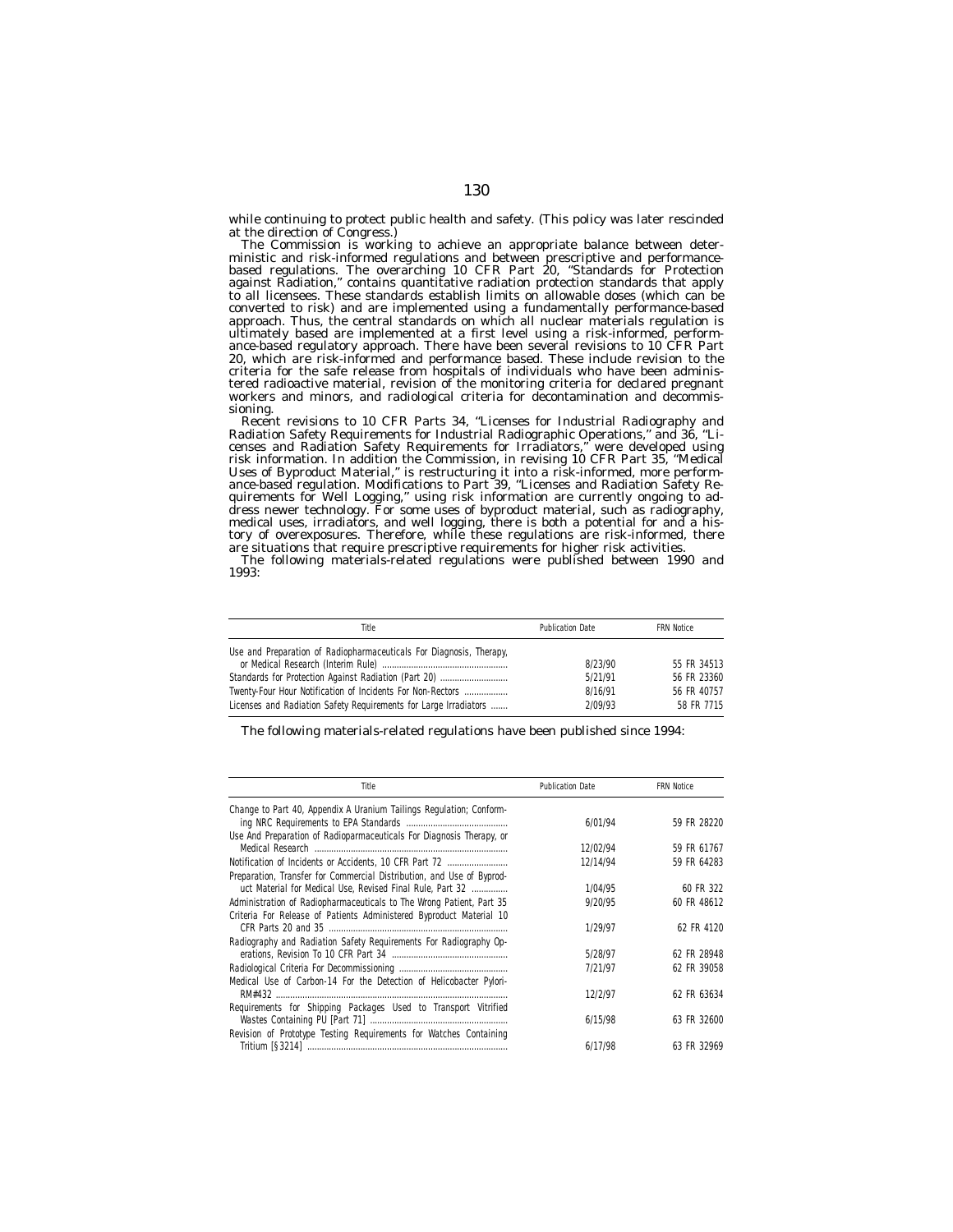| Title                                                                 | <b>Publication Date</b> | <b>FRN Notice</b> |
|-----------------------------------------------------------------------|-------------------------|-------------------|
| Minor corrections, clarifying changes and a minor policy change [Part |                         |                   |
| 201                                                                   | '/23/98                 | 63 FR 39477       |

*Question 54. The NRC has stated that where requirements exist that have no safely benefit, are duplicative, unnecessary or unnecessarily burdensome, the NRC can and should take action to modify or remove such requirements.*

*Will the NRC conduct a review of each of its regulations to identify those that should be eliminated based upon the above criteria?*

*Response.* Over the past several years, the NRC has conducted a number of regulatory and burden reduction rulemakings in several areas including license renewal, decommissioning, and standard design certification. However, at present resources do not permit the NRC to undertake a systematic section-by-section assessment and 48 possible revision of its portion of Title 10 of the Code of Federal Regulations. Nevertheless, the NRC remains committed to continuing efforts to modify or eliminate regulations to improve safety, reduce unnecessary licensee burden and improve staff efficiency; for example, the ongoing revisions of 10 CFR 50.59 and Part 35 and use of a revised source term. The Commission recently increased rulemaking resources available to the Office of Nuclear Reactor Regulation (NRR) in the revised fiscal year 1999 and the proposed fiscal year 2000 budgets to increase burden reduction rulemakings. Accordingly, the NRC intends to continue discussions and seek new opportunities to work with the industry on regulatory requirements which may need reevaluation as potential candidates for burden relief.

*Question 55. The NRC recently issued the results of a survey on NRC safety culture and climate. Some of the information obtained through that survey seems to indicate that the Commission and senior management does not have the full support of the staff in many of the important initiatives the Commission has identified as top priorities. For example, only 32 percent of NRC employees believe that the agency's increased focus on risk-informed performance based regulation would improve the agency's regulatory effectiveness.*

*(A) What steps will the Commission take to obtain the support of NRC staff in order to carry out the Commission's stated intent to focus on risk-informed performance based regulation?*

*(B) What steps will the Commission take to address the fact that only 25 percent of NRC employees believe that NRC senior management is doing a good job in implementing programs and processes for improving regulatory effectiveness?*

*(C) What steps will the Commission take to address the fact that only 24 percent of NRC employees believe that NRC senior management is doing a good job in providing the tools and resources required for improving regulatory effectiveness?*

*(D) What steps will the Commission take to address the fact that only 15 percent of NRC employees believe that NRC senior management is doing a good job of using employee input to improve regulatory effectiveness? (E) What steps will the Commission take to address the fact that only 20 percent of NRC employees believe that NRC senior management is doing a good job ''leading by example'' in the area of regulatory effectiveness?*

*Response.* We recognize that the support and endorsement of the NRC staff will be critical to success in implementation of more risk-informed and performancebased regulation. Our implementation plans in this regard will focus on clear and extensive communication between staff and management and solicitation of staff input on effective implementation strategies.

The results of the safety culture and climate survey were only recently presented to the staff by the Inspector General's (IG's) contractor. The staff has been reviewing the individual results and the Executive Director for Operations has directed that a plan of action be formulated by the end of this year. An interim review is scheduled for the end of October and Office Directors and Regional Administrators have been asked to provide input by the end of September. We are currently developing an internal communications plan which has as its primary goals, communicating the need for change and soliciting active interaction and participation by the staff in the change proces.

Clearly, the broad implications of the survey are that NRC senior managers have a substantial challenge ahead to engage the staff in meaningful improvements to regulatory effectiveness.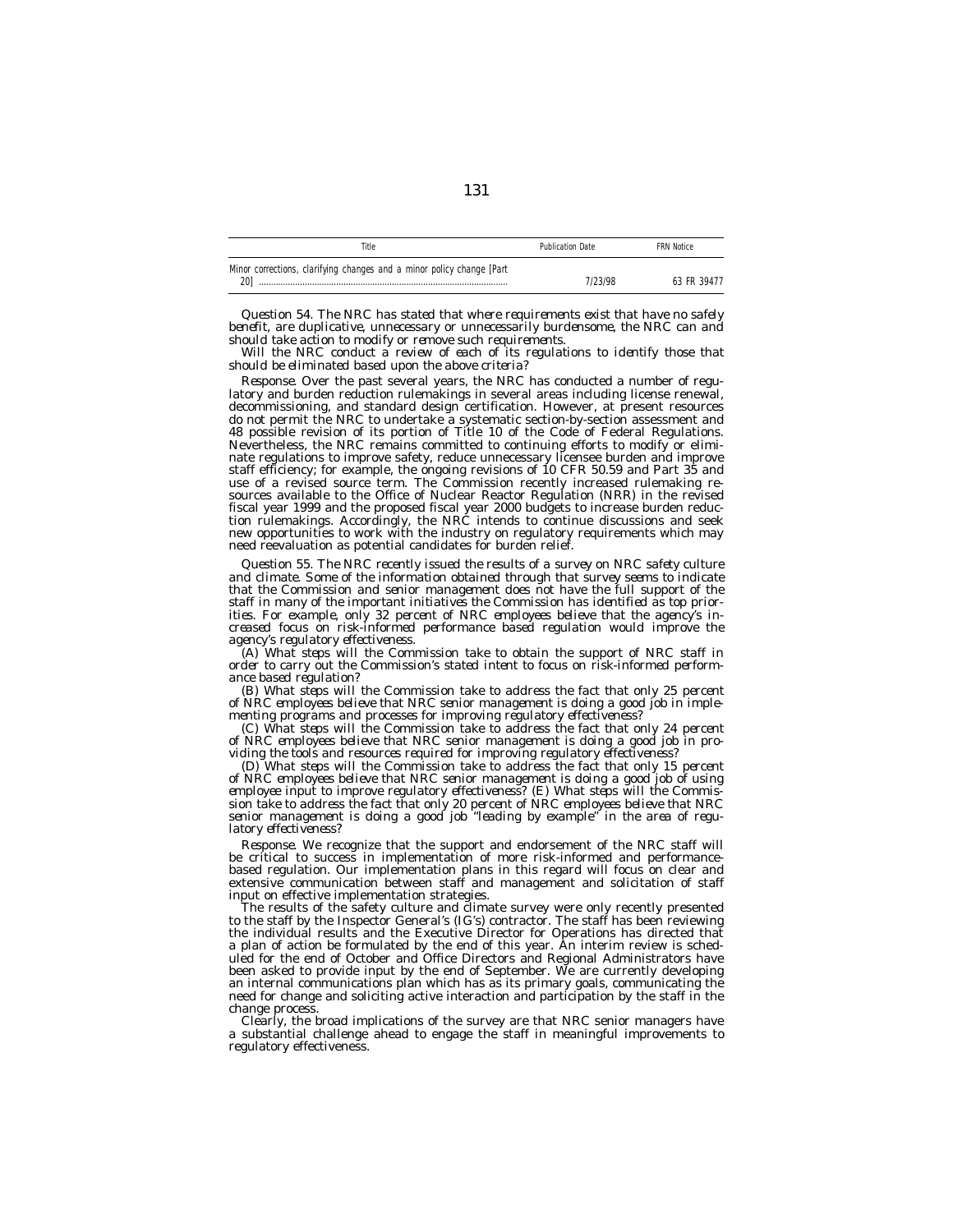*Question 56. The NRC has been subjected to significant criticism for the length of time it has taken to render decisions in licensing actions. The Louisiana Enrichment Services, L.P. (LES) application for a uranium enrichment facility license is a recent example of the breakdown of the NRC's licensing process. As a result of delay in the NRC licensing process, LES recently withdrew its license application after spending more than \$30 million to prepare and process it and participating in the licensing process for more than 7 years. The NRC's failure to resolve LES's licensing issues in a timely manner occurred despite the fact that Congress had amended the Atomic Energy Act specifically to mandate the use of a streamlined, one stage licensing process for uranium enrichment facilities like the one proposed by LES. Given that there are now license renewal applications being submitted, we are very concerned that the*

*same delays not be experienced by those applicants. (A) What action will the NRC take to address the obvious need to reform its licensing process so that future license applicants will not be subjected to the same delays and lack of discipline experienced by LES?*

*Response.* The slow pace and delays that characterized the Louisiana Energy<br>Services (LES) proceeding had many causes. In retrospect it is clear that in several<br>49 ways the NRC could have done a more efficient job. The Co closed) has taken initial action to ensure that the licensing process will function more effectively in future proceedings of this nature, and the Commission plans further steps, described later in this response.<br>Nevertheless, the problems that delayed LES cannot all be attributed to "lack of

Nevertheless, the problems that delayed LES cannot all be attributed to "lack of<br>discipline" or defects In the licensing process. The LES proceeding involved a first-<br>of-a-kind application for a private enrichment facility had to be established by the Commission at the outset, and it turned out that these were not always easy to apply. During both the technical review and adjudicatory process, a number of novel legal and technical issues had to be addressed. Setting more precise standards and providing clearer guidance at the beginning would have reduced subsequent litigative controversy. These needs are now recognized, and the "lesson learned" will be applied in future licensing actions.

With respect to the staff's technical review in the LES proceeding, it is now apparent that the application submitted by LES was not sufficient to enable the staff's review to be conducted on a timely basis. While the NRC staff could have addressed the application's shortcomings more aggressively, the applicant was not fully responsive to staff requests for additional information.<br>In regard to the LES adjudicatory process, several issues of first impression were

brought to the Commission's attention but were not always resolved in a timely manner. In addition, in an attempt to ensure that all issues were thoroughly addressed, the Licensing Board allowed a large amount of information into the record, without insisting on adequate sponsorship by the parties to explain the significance of that information. This material then had to be dealt with by the Board in reaching its decisions, which were in turn delayed. Even allowing for the complexity of the case, however, the Licensing Board's decisions in LES were excessively delayed, as the Licensing Board itself has acknowledged. Recent directives by the Chief Ad-<br>ministrative Judge of the Atomic Safety and Licensing Board Panel that the Board's<br>judges should not allow into evidence unsponsored and un

should substantially reduce this problem. The Commission has attempted to address sources of potential delay in future li- censing actions in several ways. The staff now prepares a detailed review schedule for significant licensing actions such as license renewal, including the need to ensure the adequacy of the license application itself and for bringing emerging tech-nical issues to NRC management attention and, if necessary, to the Commission for guidance (both matters which also contributed to the delay of the LES proceeding). In addition, the Commission has moved to streamline the adjudicatory process, while still ensuring that a fair hearing is conducted and a clear and complete record is created. The Commission has commenced a study of the entire hearing process and expects to receive staff recommendations by the end of this year on specific changes that would make NRC proceedings more efficient and timely. The Commis-sion expects that this study will specifically address the question of need for legislation to streamline the hearing process as well as the viability of rulemaking, without legislation, to streamline that process.

The NRC will seek legislation that supports the NRC's reading of section 189a of the Atomic Energy Act to reflect the reading that formal adjudications are not required. Further, with the anticipated application from USEC for the AVLIS uranium enrichment process expected early next year, the NRC will consider seeking legislation that would modify section 193's inflexible approach to hearings.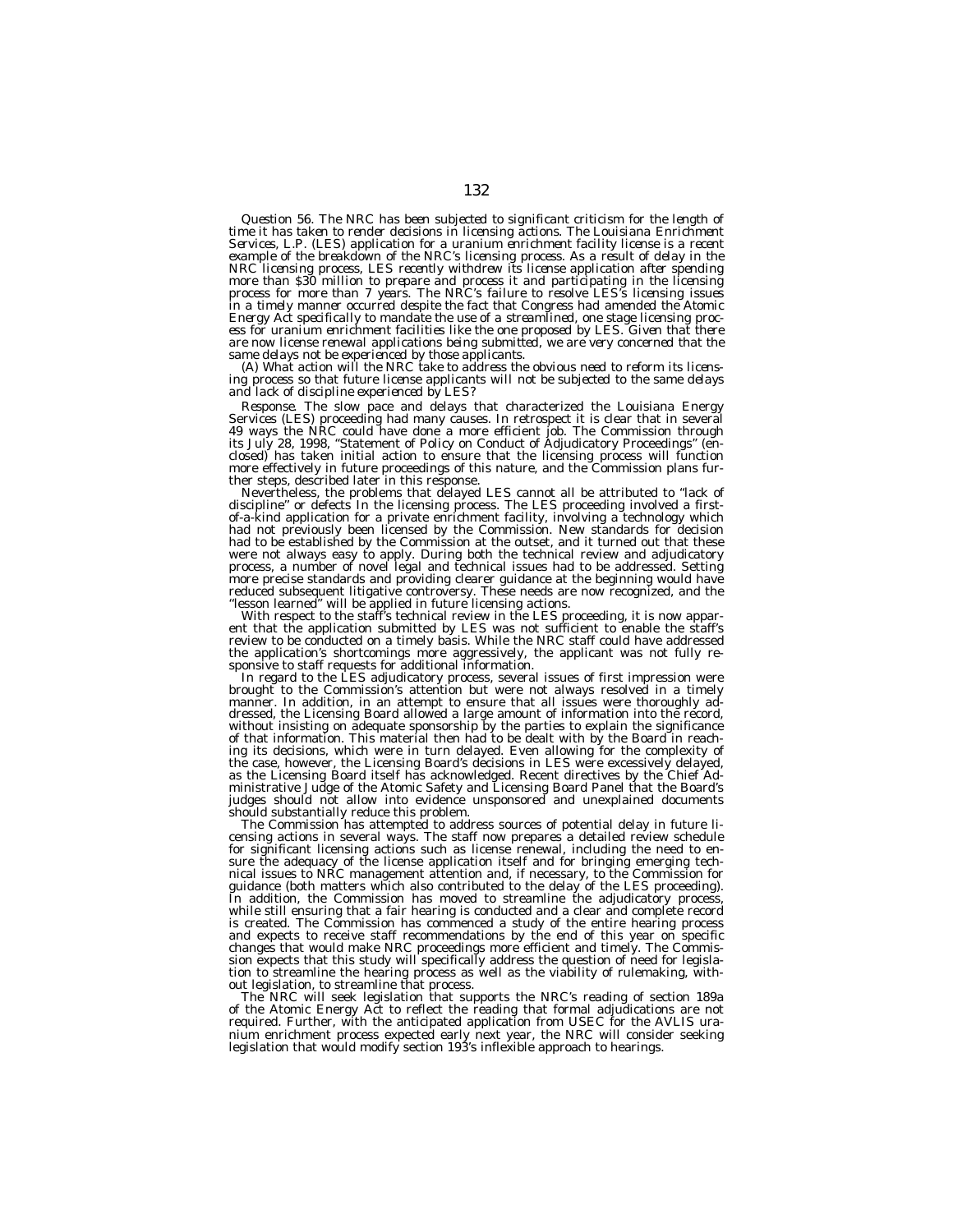In the interim, as noted above, the Commission has developed and issued a ''Statement of Policy on Conduct of Adjudicatory Proceedings'' which provides guidance to the licensing boards and parties to Commission proceedings on how the Commission expects its proceedings to be conducted. The Policy Statement encourages licensing boards to establish and adhere to case-specific schedules, to shorten filing and response times where practical, to manage discovery to avoid unnecessary delays in that stage of the adjudicatory process, to make sure that the parties comply with the Commission's regulations governing the submission of admissible con-tentions, and to issue decisions in a timely manner. It also stresses the obligations of all parties to comply with the Commission's Rules of Practice as well as their other obligations as participants, such as, with respect to submitting contentions

and offering evidence.<br>The Policy Statement further makes it clear that the Commission itself will care-<br> $\frac{d}{dt}$ fully and actively monitor ongoing licensing proceedings to ensure that they are conducted expeditiously and that the boards, staff and other parties receive prompt guidance on emerging technical, policy and legal issues, as necessary. Consistent<br>with the desire for expeditious processing of license applications, the Commission<br>50 on August 19, 1998 issued an order giving guidance and ule to the Licensing Board that will preside over the licensing renewal proceeding for the Calvert Cliffs Nuclear Power Plant. On September 15, 1998, the Commission issued a similar order to govern the license renewal proceeding for Oconee Nuclear<br>Station, Units 1, 2 and 3. Moreover, the Commission has published a proposed rule<br>that would establish new, informal procedures for license could substantially reduce the time for such hearings.

## ENCLOSURE: STATEMENT OF POLICY

#### UNITED STATES OF AMERICA NUCLEAR REGULATORY COMMISSION

## COMMISSIONERS: SHIRLEY JACKSON, CHAIRMAN; NILS J. DIAZ; EDWARD MCGAFFIGAN, JR.

#### STATEMENT OF POLICY ON CONDUCT OF ADJUDICATORY PROCEEDINGS CLI-98–12

#### *I. Introduction*

As part of broader efforts to improve the effectiveness of the agency's programs and processes, the Commission has critically reassessed its practices and procedures for conducting adjudicatory proceedings, within the framework of its existing Rules of Practice in 10 C.F.R. Part 2, primarily Subpart G. With the potential institution of a number of proceedings in the next few years to consider applications to renew reactor operating licenses, to reflect restructuring in the electric utility industry, and to license waste storage facilities, such assessment is particularly appropriate ensure that agency proceedings are conducted efficiently and focus on issues germane to the proposed actions under consideration. In its review, the Commission has considered its existing policies and rules governing adjudicatory proceedings, recent experience and criticism of agency proceedings, and innovative techniques used by our own hearing boards and presiding officers and by other tribunals. Although current rules and policies provide means to achieve a prompt and fair resolution of proceedings, the Commission is directing its hearing boards and presiding officers to employ certain measures described in this policy statement to ensure the efficient

conduct of proceedings.<br>The Commission continues to endorse the guidance in its current policy, issued in 1981, on the conduct of adjudicatory proceedings. Statement of Policy on Conduct of Licensing Proceedings, CLI-81–8, 13 NRC 452 (May 20, 1981); 46 Fed. Reg. 28, 533 (May 27, 1981). The 1981 policy statement provided guidance to the Atomic Safety and Licensing Boards (licensing boards) on the use of tools, such as the establishment and adherence to reasonable schedules and discovery management, intended to reduce the time for completing licensing proceedings while ensuring that hearings were fair and produced adequate records. Now, as then, the Commission's objectives are to provide a fair hearing process, to avoid unnecessary delays in the NRC's review and hearing processes, and to produce an informed adjudicatory record that supports agency decision making on matters related to the NRC's responsibilities for protecting public health and safety, the common defense and security, and the environment In this context, the opportunity for hearing should be a meaningful one that focuses on genuine issues and real disputes regarding agency actions subject to adjudication. By the same token, however, applicants for a license are also entitled to a prompt resolution of disputes concerning their applications. The Commission emphasizes its expectation that the boards will enforce adherence to the hearing procedures set forth in the Commission's Rules of Practice in 10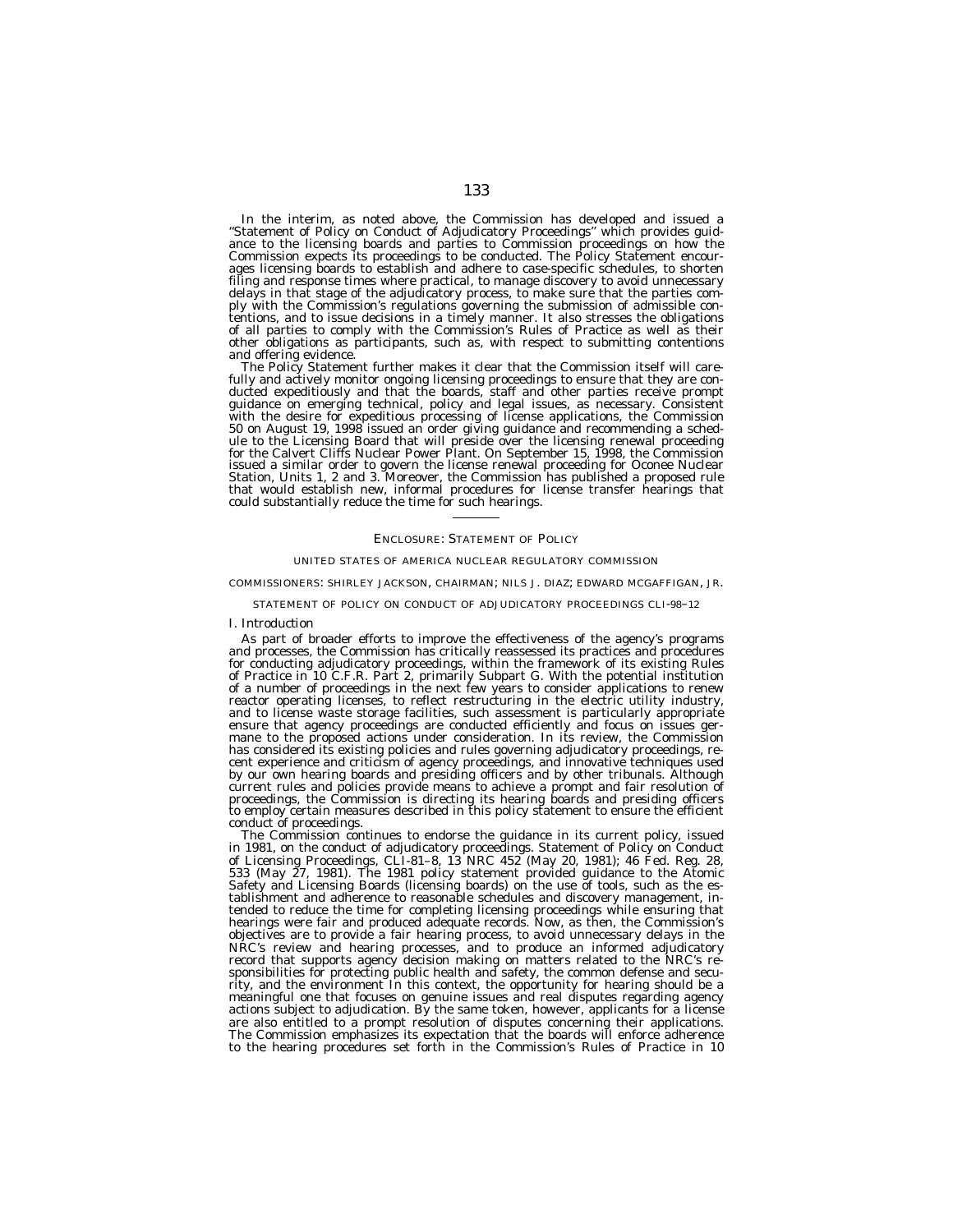C.F.R. Part 2, as interpreted by the Commission. In addition, the Commission has identified certain specific approaches for its boards to consider implementing in individual proceedings, if appropriate, to reduce the time for completing licensing and other proceedings. The measures suggested in this policy statement can be accomplished within the framework of the Commission's existing Rules of Practice. The Commission may consider further changes to the Rules of Practice as appropriate to enable additional improvements to the adjudicatory process.

## *II. Specific Guidance*

Current adjudicatory procedures and policies a latitude to the Commission, its licensing boards and presiding officers to instill discipline in the hearing process and ensure a prompt yet fair resolution of contested issues in adjudicatory proceedings. In the 1981 policy statement, the Commission encouraged licensing boards to use a number of techniques for effective case management including: setting reasonable schedules for proceedings; consolidating parties; encouraging negotiation and settlement conferences; carefully managing and supervising discovery; issuing timely rulings on preheating matters; requiring trial briefs, prefiled testimony, and cross-examination plans; and issuing initial decisions as soon as practicable after the parties file proposed findings of fact and conclusions of law. Licensing boards and presiding officers in current NRC adjudications use many of these techniques, and should continue to do so.

As set forth below, the Commission has identified several of these techniques, as applied in the context of the current Rules of Practice in 10 C.F.R. Part 2, as well as variations in procedure permitted under the current Rules of Practice that licensing boards should apply to proceedings. The Commission also intends to exercise its inherent supervisory authority, including its power to assume part or all of the functions of the presiding officer in a given adjudication, as appropriate in the context of a particular proceeding. See, e.g., Public Service Co. of New Hampshire (Seabrook Station, Units 1 and 2), CLI-9–3, 31 NRC 219, 229 (1990). The Commission intends to promptly respond to adjudicatory matters placed before it, and such matters should ordinarily take priority over other actions before the Commissioners.

#### *1. Hearing Schedules*

The Commission expects licensing boards to establish schedules for promptly deciding the issues before them, with due regard to the complexity of the contested issues and the interests of the parties. The Commission's regulations in 10 C.F.R. §2.718 provide licensing boards all powers necessary to regulate the course of proceedings, including the authority to set schedules, resolve discovery disputes, and take other action appropriate to avoid delay. Powers granted under section 2.718 are sufficient for licensing boards to control the supplementation of petitions for leave to intervene or requests for hearing, the filing of contentions, discovery, dispositive motions, hearings, and the submission of findings of fact and conclusions of law.

Many provisions in Part 2 establish schedules for various filings, which can be varied ''as otherwise ordered by the presiding officer.'' Boards should exercise their authority under these options and 10 C.F.R. §2.718 to shorten the filing and response times set forth in the regulations to the extent practical in a specific proceeding. In addition, where such latitude is not explicitly afforded, as well as in instances in which sequential (rather than simultaneous) filings are provided for, boards should explore with the parties all reasonable approaches to reduce response times and to provide for simultaneous filing of documents.

Although current regulations do not specifically address service by electronic means, licensing boards, as they have in other proceedings, should establish procedures for electronic filing with appropriate filing deadlines, unless doing so would significantly deprive a party of an opportunity to participate meaningfully in the proceeding. Other expedited forms of service of documents in proceedings may also be appropriate. The Commission encourages the licensing boards to consider the use of new technologies to expedite proceedings as those technologies become available.

Boards should forego the use of motions summary disposition, except upon a written finding that such a motion will likely substantially reduce the number of issues to be decided, or otherwise expedite the proceeding. In addition, any evidentiary hearing should not commence. before completion of the staff's Safety Evaluation Report (SER) or Final Environmental Statement (FES) regarding an application, unless the presiding officer finds that beginning earlier, e.g., by starting the hearing with respect to safety issues prior to issuance of the SER, will indeed expedite the proceeding, taking into account the effect of going forward on the staff's ability to complete its evaluations in a timely manner. Boards are strongly encouraged to expedite the issuance of interlocutory rulings. The Commission further strongly en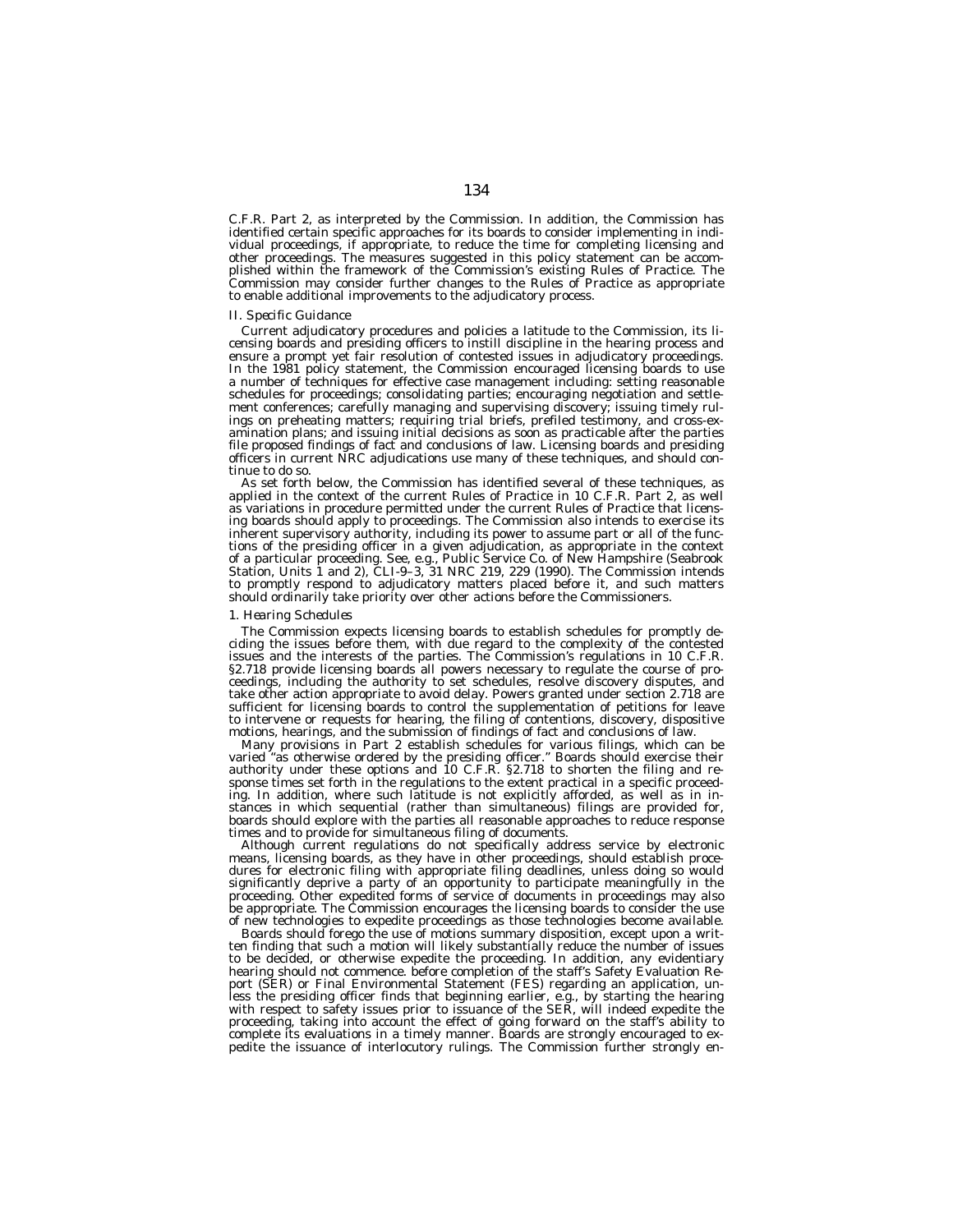courages presiding officers to issue decisions within 60 days after the parties file the last pleadings permitted by the board's schedule for the proceeding.

Appointment of additional presiding officers or licensing boards to preside over discrete issues simultaneously in a proceeding has the potential to expedite the process, and the Chief Administrative Judge of the Atomic Safety and Licensing Board Panel (ASLBP) should consider this measure under appropriate circumstances. In doing so, however, the Commission expects the Chief Administrative Judge to exercise the authority to establish multiple boards only if: (1) the proceeding involves discrete and severable issues; (2) the issues can be more expeditiously handled by multiple boards than by a single board; and (3) the multiple boards can conduct the proceeding in a manner that will not unduly burden the parties. Private Fuel Storage, LL.C. (Private Fuel Storage Facility), CLI-9-7, 47 NRC-(1998).

The Commission itself may set milestones for the completion of proceedings. If the Commission sets milestones in a particular proceeding and the board determines that any single milestone could be missed by more than 30 days, the licensing board must promptly so inform the Commission in writing. The board should explain why the milestone cannot be met and what measures the will take insofar as is possible to restore the proceeding to the overall schedule.

## *2. Parties' Obligations*

Although the Commission expects its licensing boards to set and adhere to reasonable schedules for the various steps in the hearing process, the Commission recognizes that the boards will be unable to achieve the objectives of this policy statement unless the parties satisfy their obligations. The parties to a proceeding, therefore, are expected to adhere to the timeframes specified in the Rules of Practice in 10 C.F.R. Part 2 for filing and the scheduling orders in the proceeding. As set forth in the 1981 policy statement, the licensing boards are expected to take appropriate actions to enforce compliance with these schedules. The Commission, of course, recognizes that the boards may grant extensions of time under some circumstances, but this should be done only when warranted by unavoidable and extreme circumstances.

Parties are also obligated in their filings before the board and the Commission to ensure that their arguments and assertions am supported by appropriate and accurate references to legal authority and factual basis, including, as appropriate, citation to the record. Failure to do so may result in material being stricken from the record or, in extreme circumstances, in a party being dismissed.

#### *3. Contentions*

Currently, in proceedings governed by the provisions of Subpart G, 10 C.F.R.  $\S2.714(b)(2)$ (iii) requires that a petitioner for intervention shall provide sufficient information to show that a genuine dispute exists with the applicant on a material issue of law or fact.<sup>3</sup> The Commission has stated that a board may appropriately view a petitioner's support for its contention in a light that is favorable to the petitioner, but the board cannot do so by ignoring the acquirements set forth in section 2.714(b)(2). Arizona Public Service Co. (Palo Verde Nuclear Generating Station, Units 1, 2, and 3), CLI-91–12, 34 NRC 149, 155 (1991). The Commission reemphasizes that licensing boards should continue to require adherence to section  $2.714(b)(2)$ , and that the burden of coming forward with admissible contentions is on their proponent. A contention's proponent, not the licensing board, is responsible for formulating the contention and providing the necessary information to satisfy the basis requirement for the admission of contentions in  $10^{\circ}$ C.F.R. §2.714(b)(2). The scope of a proceeding, and, as a consequence, the scope of contentions that may be admitted, is limited by the nature of the application and pertinent Commission regulations. For example, with respect to license renewal, under the governing regulations in 10 C.F.R. Part 54, the review of license renewal applications is confined to matters relevant to the extended period of operation requested by the applicant. he safety review is limited to the plant systems, structures, and components (as delineated in 1D C.F.R. §54.4) that will require an aging management review for the period of extended operation or are subject to an evaluation of time-limited aging analyses. See 10 C.F.R. dd 54.21 (a) and (c), 54.29, and 54.30. In addition, the review of environmental issues is limbed by rule by the generic findings In NUREG-1427,

<sup>&</sup>lt;sup>3</sup>"[A]t the contention filing stage, the factual support necessary to show that a genuine dis-<br>pute exists need not be in affidavit or formal evidentiary form and need not be of the quality necessary to withstand a summary disposition motion''. Rules of Practice for Domestic Licensing Proceedings—Procedural Changes in the Hearing Process, Final Rule, 64 Fed. Reg. 33, 168, 33, 171 (Aug. 11, 1989).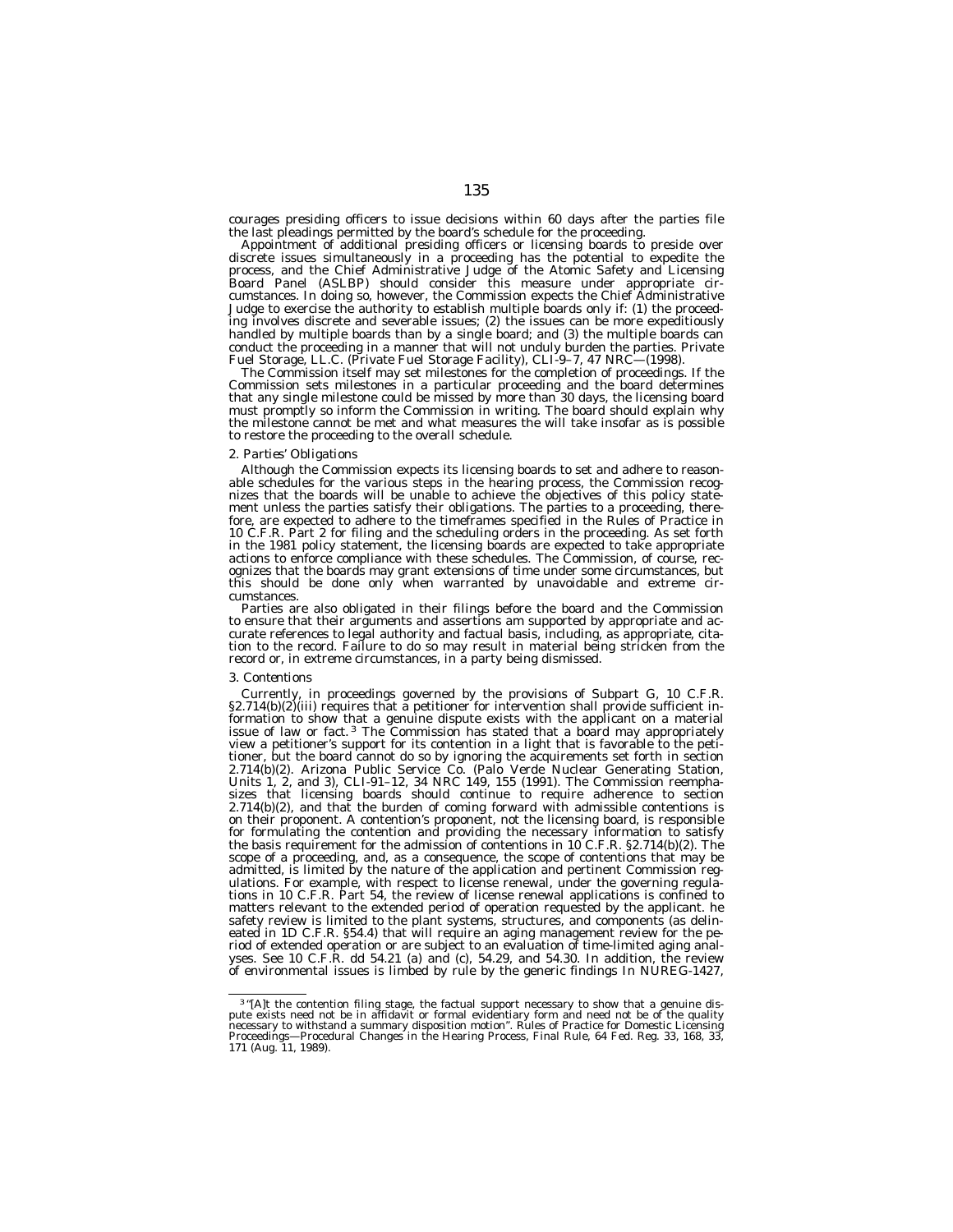''Generic Environmental Impact Statement [GEIS) for License Renewal of Nuclear Plants.'' See 10 C.F.R. §§55.71(d) and 51.95(c).

Under the Commission's Rules of Practice, a licensing board may consider matters<br>on its motion only where it finds that a serious safety, environmental, or common<br>defense and security matter exists. 10 C.F.R. §2.760a. Such cised only in extraordinary circumstances. If a board decides to raise matters on its own initiative, a copy of its ruling, setting forth in general terms its reasons, must be transmitted to the Commission and the General Counsel. Texas Utilities Gener-ating Co. (Comanche Peak Steam Electric Station, Units and 2), CLI-81–24, 14 NRC 614 (1981). The board may not proceed further with *sua sponte* issues absent the Commission's approval. The scope of a particular proceeding is limited to the scope of the admitted contentions and any issues the Commission authorizes the board to raise *sua sponte.*

Currently, 10 C.F.R. § 2.714a allows a party to appeal a ruling on contentions only if (a) the order wholly denies a petition for leave to intervene (i.e., the order denies the petitioner's standing or the admission of all of a petitioner's contentions) or (b) a party other than the petitioner alleges that a petition for leave to intervene or a request for a hearing should have been wholly denied. Although the regulation reflects the Commission's general policy to minimize interlocutory review, under this practice, some novel issues that could benefit from early Commission review will not be presented to the Commission. For example, matters of first impression involving interpretation of 10 C.F.R. Part 54 may arise as the staff and licensing board begin considering applications for renewal of power reactor operating licenses. Accordingly, the Commission encourages the licensing boards to refer rulings or certify questions on proposed contentions involving novel issues to the Commission in accordance with 10 C.F.R. §2.730(f) early in the proceeding. In addition, boards are encouraged to certify novel legal or policy questions related to admitted issues to the Commission as early as possible in the proceeding. The Commission may also exercise its authority to direst certification of such particular questions under 10 C.F.R. §2.718(i). The Commission, however, will evaluate any matter put before it to ensure that interlocutory review is warranted.

## *4. Discovery Management*

Efficient of the pretrial discovery process is critical to the overall progress of a proceeding. Because a great deal of information on a particular application is routinely placed in the agency's public document rooms, Commission regulations already lima discovery against the staff. See, e.g., 10 C.F.R. §§2.720(h), 2.744. Under the existing practice, however, the staff frequently agrees to discovery without waiving its rights to object to discovery under the rules, and refers any discovery requests it finds objectionable to the board for resolution. This practice remains acceptable.

Application in a particular case of procedures similar to provisions in the 1993 amendments to Rule 26 of the Federal Rules of Civil Procedure or informal discovery can improve the efficiency of the discovery process among other parties. The 1993 amendments to Rule 26 provide, in part, that a party shall provide certain information to other parties without waiting for a discovery request. This information includes the names and addresses, if known, of individuals likely to have discoverable information relevant to disputed facts and copies or descriptions, including location, of all documents or tangible things in the possession or control of the party that are relevant to the disputed facts. The Commission expects the licensing boards to order similar disclosure (and pertinent updates) if appropriate in the circumstances of individual proceedings. With regard to the staff, such orders shall provide only that the staff identify the witnesses whose testimony the staff intends to present at hearing. The licensing boards should also consider requiring the parties to specify the issues for which discovery is necessary; If this may narrow the issues requiring discovery.

Upon the board's completion of rulings on contentions, the staff will establish a case file containing the application and any amendments to it, and, as relevant to the application, any NRD report and any correspondence between the applicant and the NRC. Such a case file should be treated in the same manner as a hearing file established pursuant to 10 C.F.R. §2.1231. Accordingly, the staff should make the case file available lo all parties and should periodically update it.

Except for establishment of the case file, generally the licensing board should suspend discovery against the staff until the staff issues its review documents regarding the application. Unless the presiding officer has found that starting discovery against the staff before the staffs review documents are issued will expedite the hearing, discovery against the staff on safety [issues may commence upon issuance of the SER, and discovery on environmental issues upon issuance of the FES. Upon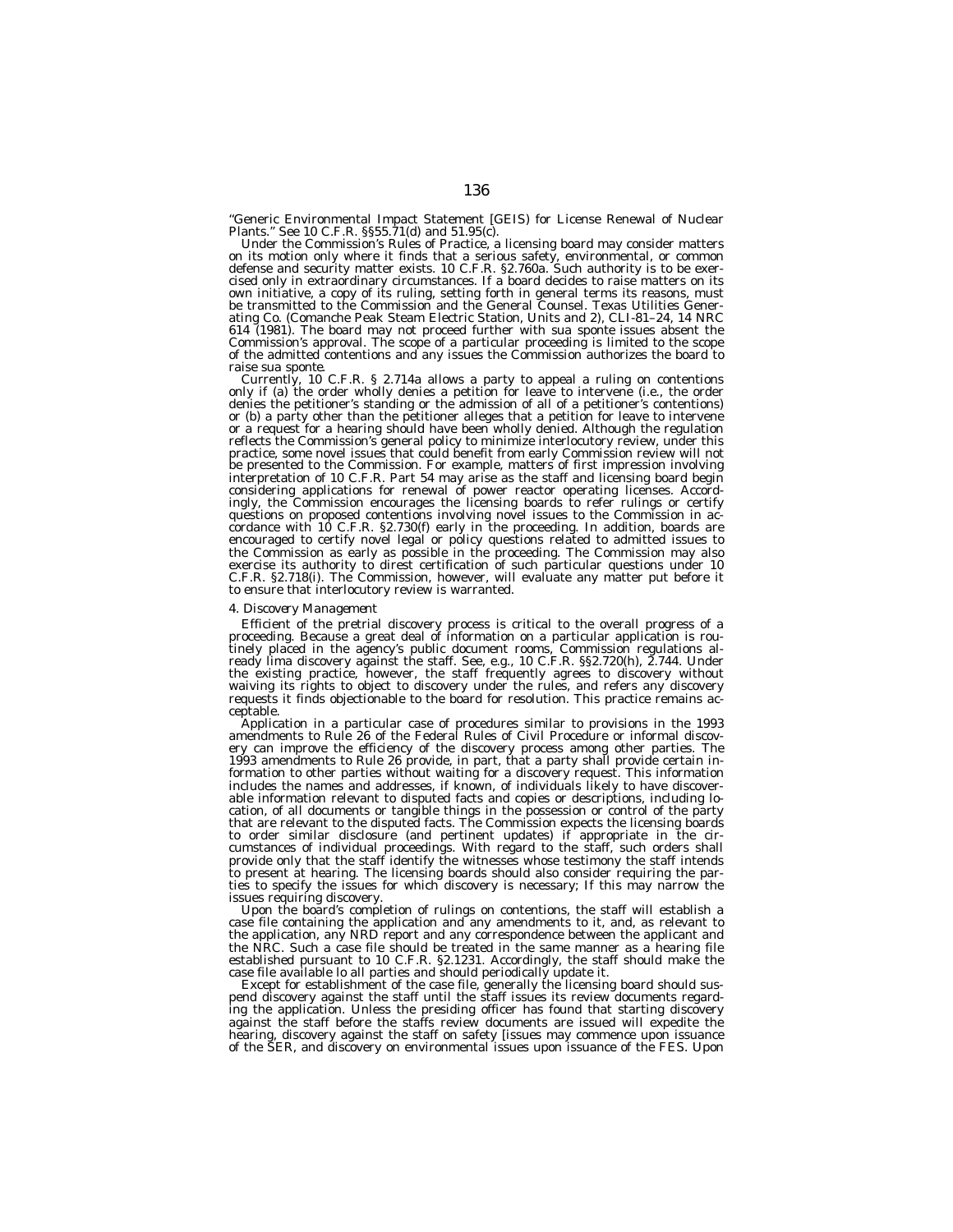issuance of an SER or FES regarding an application, and consistent with such limitations as may be appropriate to protect proprietary or other properly withheld information, the staff should update the case file to include the SER and FES and any supporting documents relied upon in the SER or FES not already included in the file.

The foregoing procedures should allow the boards to set reasonable bounds and schedules for any.remaining discovery, e.g., by limiting the number of rounds of interrogatories or rdepositions or the time for completion of discovery, and thereby reduce the time spent in the pre-hearing stage of the hearing process. In particular, the board should allow only a single round of discovery regarding admitted contentions related to the SER or the FES, and the discovery respective to each document should commence shortly after As issuance.

#### *III. Conclusion*

The Commission reiterates its long-standing commitment to the expeditious completion of adjudicatory proceedings while still ensuring that hearings are fair and produce an adequate record for decision. The Commission intends to monitor its proceedings to ensure that they are being concluded in a fair and timely fashion. The Commission will take action in individual proceedings, as appropriate, to provide guidance to the boards and parties and to decide issues in the interest of a prompt and effective resolution of the matters set for adjudication.

Dated at Rockville, Maryland, this 28th day of July, 1998

*For the Commission*

# ANNETTE VIETTI-COOK, *Assistant Secretary of the Commission.*

*Question 57. The NRC has been subjected to substantial criticism for its handling of the license transfer proceeding for Plant Vogtle. While we understand that some of the inordinate length of the Vogtle proceeding was due to the NRC Staff's on-going review of allegations, the fact remains that it took four and one-half years after the application was submitted for the license to be granted—and the proceeding actually was terminated without a decision by the Atomic Safety and Licensing Board through a settlement. We expect the rate of license transfer requests to increase as the electric utility industry, including the nuclear industry, begin operating in a competitive environment. For example, PECO Energy and British Energy recently announced plans to buy the Three Mile Island (TMI) nuclear plant. In approximately 90 days, PECO is expected to file with the NRC its application to transfer TMI's license to PECO. PECO has a long standing history of solid performance as nuclear licensee. Assuming that there is no public health and safety issue disclosed during the license transfer process, these facts would seem to suggest that the NRC could conduct a relatively speedy licensing process.*

*(A) Has the Commission issued guidance to the Atomic Safety and Licensing Board Panel directing Boards to limit the scope of license transfer, license amendment and license renewal proceedings to pertinent issues? Please provide the guidance.*

*Response.* At present the Commission's adjudicatory proceedings for the transfer, amendment, or renewal of licenses are conducted pursuant to the Commission's Rules of Practice in 10 C.F.R. Part 2. In the event that a hearing request is filed by an intervener, the Commission's regulations and practice require that the subject matter of the hearing be limited to issues that are pertinent to the licensing action under review. On July 28, 1998, the Commission issued a ''Statement of Policy on Conduct of Adjudicatory Proceedings'' (henceforth, ''Policy Statement'') In the Policy Statement, the Commission noted specifically with respect to license renewal:

''The scope of a proceeding, and, as a consequence, the scope of contentions that may be admitted, is limited by the nature of the application and the pertinent regulations. For example, with respect to license renewal, under the governing regulations in 10 C.F.R. Part 54, the review of license renewal applications is confined to matters relevant to the extended period of operation requested by the applicant. The safety review is limited to the plant systems, structures, and components (as delineated in 10 C.F.R. 54.4) that will require an aging management review of the period of extended operation or are subject to an evaluation of timelimited aging analyses. See 10 C.F.R. 54.21(a) and (c), 54.29 and 54.30. In addition, the review of environmental issues is limited by rule by the generic findings in NUREG-1427, ''Generic Environmental Impact Statement (GEIS) for License Renewal of Nuclear Plants'' See 10 C.F.R. §§55.71 (d) and 51.95(c).

Thus, the Commission has directed that the issues for hearing include only those necessary to resolve genuinely controverted issues of law and fact raised by the participants that are material to the Commission's ultimate decision whether to ap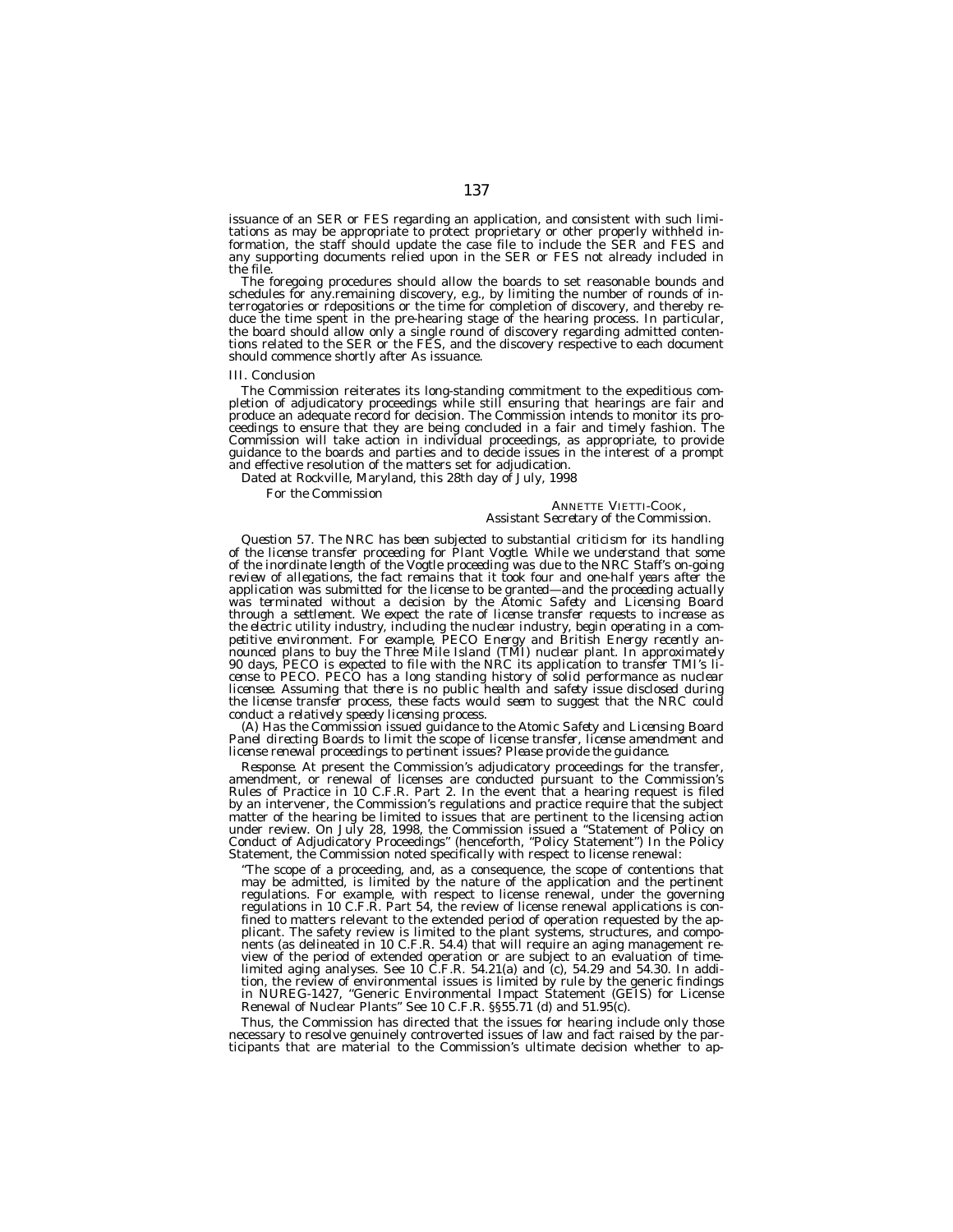prove the application in question. The Policy Statement also reiterates limits on the Licensing Board's ability to introduce issues on their own by requiring Commission approval for the admission and litigation of such *sua sponte* issues.

The Commission also has the authority under existing statutes to issue an order approving a license transfer during the pendency of a hearing request. License amendments associated with a license transfer similarly may be issued and made effective prior to the completion of a hearing if the NRC makes a finding under section 189a.(I)(A) that the amendments involve ''no significant hazards consideration.''

On September 11, 1998, the Commission published in the Federal Register for a 30-day comment period a proposed rule that would establish new, informal procedures for license transfer hearings that, if promulgated as a final rule, could, in general, substantially reduce the time for such hearings.

*Question 57. (B) Has the Commission issued any guidance to the Atomic Safety and Licensing Board Panel setting out schedules in licensing cases or directing Boards to do so? Please provide the guidance.*

*Response.* The July 28, 1998 Policy Statement notes that ''[t]he Commission expects licensing boards to establish schedules for promptly deciding the issues before them, with due regard to the complexity of the contested issues and the interests of the parties.'' Boards are encouraged to exercise their authority ''to shorten the filing and response times set forth in the regulations ''to the extent practical in a specific proceeding.'' The Policy Statement also provides that the Commission itself may set milestones for the completion of proceedings and the Commission will monitor compliance with the milestone schedules. The Commission has taken this step in the license renewal proceeding recently initiated by the Baltimore Gas & Electric Company's application to renew the operating licenses for its Calvert Cliffs Nuclear Power Plant Units 1 and 2. In an order issued August 19, 1998, the Commission directed the Licensing Board to set a schedule for any hearing granted in this proceeding that will establish as a goal the Issuance of a Commission decision on the pending application in about  $2\frac{1}{2}$  years from the time the application was received (April 1998). In this order, the Commission also provided guidance concerning specific milestones for the conclusion of significant steps in the adjudicatory proceeding. For example, the Commission directs the Licensing Board to complete its decision on intervention petitions and contentions within 90 days of the date of the Commission's order. The order then sets additional milestones in the event that a hearing is granted and further directs that "the Licensing Board should not grant requests for extensions of time absent unavoidable and extreme circumstances.'' Consistent with the Policy Statement, the Commission's order in the Calvert Cliffs license renewal proceeding directs the Licensing Board to inform the Commission promptly in writing if any single milestone could be missed by more than 30 days, together with an explanation why the milestone cannot be met and the measures the Board will take to restore the proceeding to the overall schedule. On September 15, 1998, the Commission issued a similar directive with regard to the licensing renewal proceeding for Oconee Nuclear Station, Units 1, 2, and 3.

*Question 57. (C) What oversight process has the NRC established to ensure that Commission's scheduler directions are adhered to by Atomic Safety and Licensing Boards?*

*Response.* The July 28, 1998, Statement of Policy declares:

The Commission itself may set milestones for the completion of proceedings. If the Commission sets milestones in a particular proceeding and the board determines that any single milestone could by missed by more than 30 days, the licensing board must promptly so inform the Commission in writing. The Board should explain why the milestone cannot be met and what measures the Board will take insofar as is possible to restore the proceeding to the overall schedule. In a casespecific order issued on August 19, 1998 in the Calvert Cliffs license renewal proceeding the Commission provided guidance regarding milestones for the conclusion of significant steps in the adjudicatory proceeding in the event that a hearing is granted and directed the Licensing Board to inform the Commission promptly if it appears that any single milestone could be missed by more than 30 days, to explain why the milestone cannot be met, and to specify the measures the Board will take to restore the proceeding to the overall schedule. (See the response to the previous question and attached order CLI-98–14).

In addition, agency adjudicatory proceedings are closely monitored by the Office of Commission Appellate Adjudication which may recommend issuance of Commission orders during the course of a proceeding to give the licensing board guidance.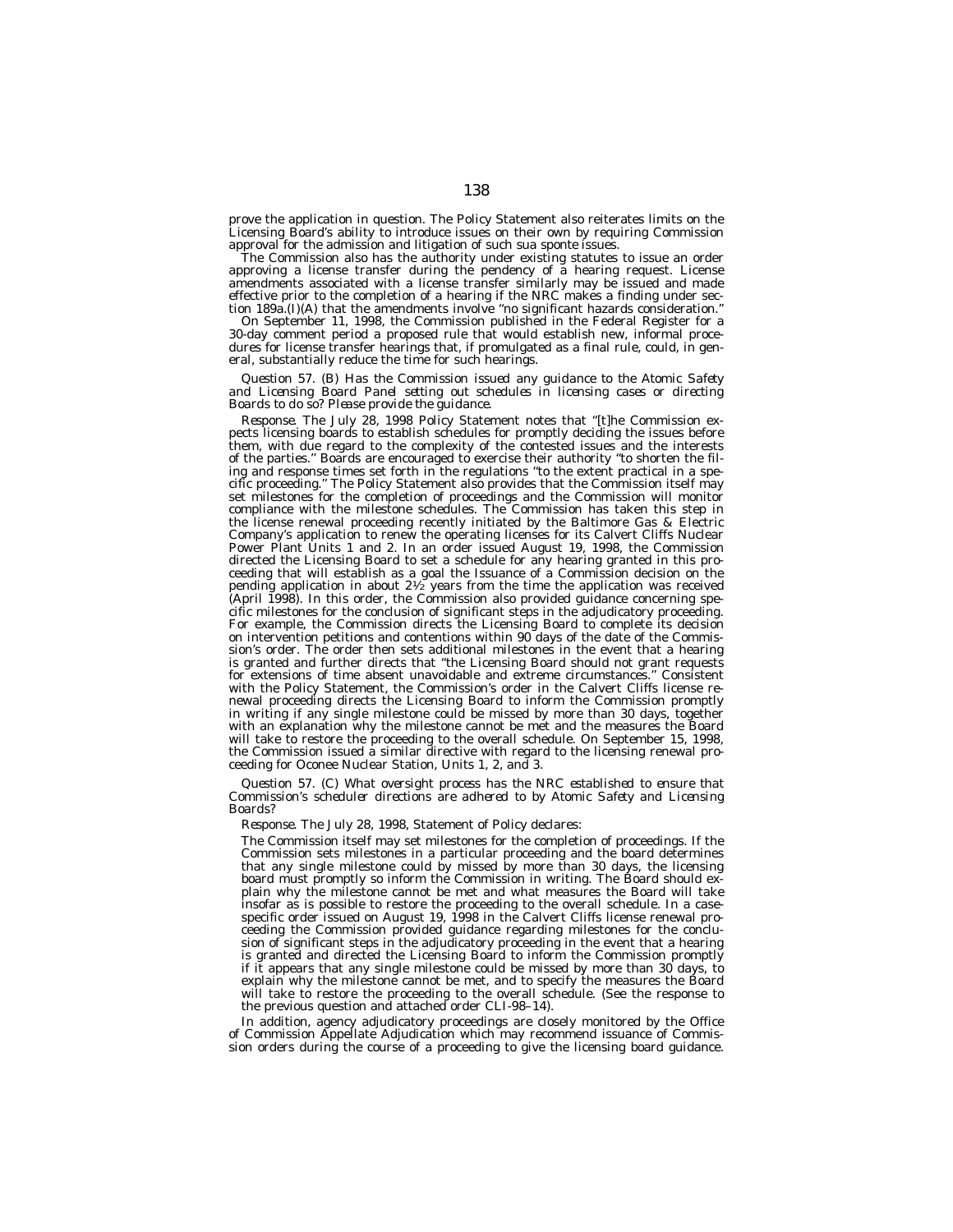*Question 57. (D) Will the Commission review the performance of the Atomic Safety and Licensing Board Panel and its individual members? If such a review has been conducted, when was that review performed? What actions have been taken based upon the review?*

*Response.* The Chairman, in consultation with the Commission, each year prepares the annual performance appraisal of the Chief Administrative Judge, Atomic Safety and Licensing Board Panel. To keep the Commission apprised of the Panel's activities, the Chief Administrative Judge prepares a written report for the Commission each month which provides the status of ongoing proceedings. In addition, the Chief Administrative Judge periodically meets with individual Commissioners, including the Chairman, to discuss procedural matters. Under the Administrative Procedure Act, discussion of substantive matters pending before a Licensing Board is generally barred in these meetings. The Commission, of course, acting in its adjudicatory capacity, has the opportunity to review each decision issued by a Licensing Board, provide guidance, and correct any errors. It would be inappropriate for the Commission to provide performance appraisals for Atomic Safety and Licensing Board members as this could be perceived as compromising the independence of our administrative judges, thereby reducing public confidence in the NRC licensing process. In 5 U.S.C. 4301(2)(d), Congress has exempted Administrative Law Judges from the performance appraisal requirement and the Commission has chosen to do the same for its Administrative Judges because they perform the same functions as Administrative Law Judges.

*Question 57. (E) Please provide a schedule for completion of all changes the NRC will implement to ensure that its licensing process does not impede the business/corporate decisions made by nuclear utilities to address the competitive environment.*

*Response.* On September 11, 1998, the Commission published in the Federal Register for a 30-day comment period a proposed rule that would establish new, informal procedures for license transfer hearings that could substantially reduce the time to complete such hearings. These procedures would be designed to provide for public input in the event of requests for a hearing on a license transfer application, while at the same time providing an efficient process that recognizes the time sensitivity and typical nature of the issues normally present in transfer cases.

Pursuant to the Commission's direction, the Office of the General Counsel (OGC) is also reviewing the entire hearing process to identify those areas where legislation might be needed or useful to address the hearing process and to identify additional areas for rulemaking to simplify and streamline the hearing process. OGC will forward its analysis and recommendations to the Commission by the end of 1998.

The NRC will seek legislation that supports the NRC's reading of section 1 89a of the Atomic Energy Act to reflect the reading that formal adjudications are not required. Further, with the anticipated application from USEC for the AVLIS uranium enrichment process expected early next year, the NRC will consider seeking legislation that would modify section 193's inflexible approach to hearings.

*Question 58. (A) The NRC has participated in several pilot projects (ISI/IST) to apply risk insights. However, it has taken the NRC 4 years to develop implementation guidance for the application of the risk insights. The industry is concerned about the lack of timeliness on the part of the NRC. Please explain why it has taken more than 4 years to develop implementation guidance for these applications?*

*Response.* As discussed in the response to question No. 24, the primary reason that the risk-informed pilot licensing activities have taken longer than other past pilot licensing activities is that they have been linked with the development of new NRC procedures and policies, which required resolution of number of complex and difficult technical issues applicable to all risk-informed licensing reviews. The most significant issues include: (1) developing a risk-informed framework and acceptance guidelines that could be applied in plant-specific licensing decisions, including the pilot applications; (2) defining and articulating the scope and quality of a PRA being used to support a licensing proposal; and (3) developing a practical approach to addressing uncertainty in PRAs. The process for resolving these issues included the development of candidate resolutions with recommendations by the NRC staff, review and consideration of the various options by the Commission and its independent advisory groups, and review and comment by the public. As regulatory positions were being established through this process, pilot licensees were asked to supplement their original proposals with information to address these positions. While this process has been time consuming, the NRC staff believes that it was necessary to ensure a coherent and predictable process for conducting licensing reviews that sat-isfied all of the objectives of the Commission's policy statement on the use of PRA,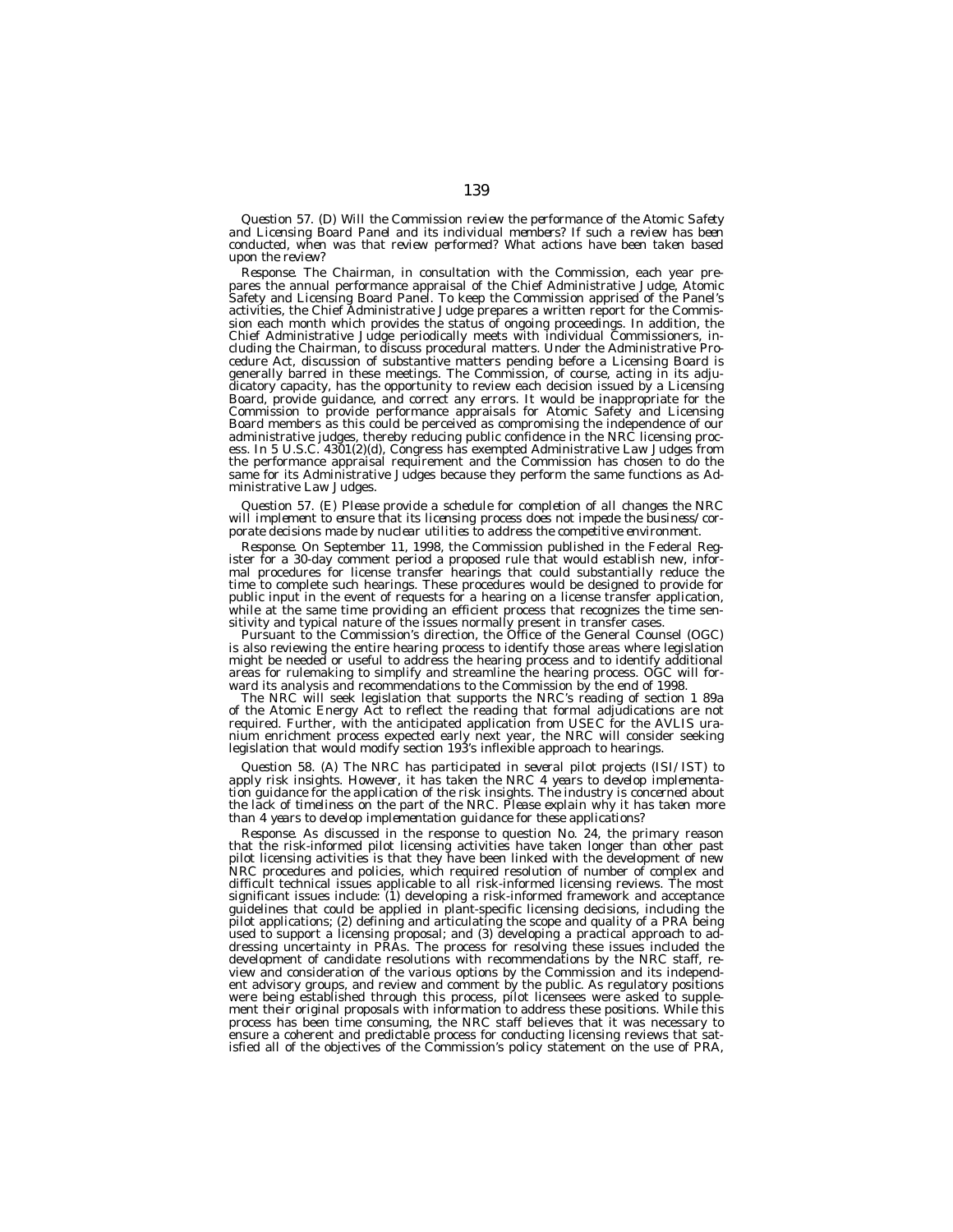i.e., to enhance the process for making safety decisions, to make more efficient use of agency resources, and to remove unnecessary burdens on licensees.

*Question 58. (B) What actions will the NRC take to streamline its process for those applicants who seek to use the implementation guidance?*

*Response.* The NRC committed to several actions to expedite the review process by increasing the priority for risk-informed licensing action reviews. Allocation of staff resources will be based on potential safety benefits of the action, and on potential savings of staff and licensee resources. In addition, a lead project manager for the coordination of risk-informed, performance-based licensing actions has been identified. This lead PM will identify, monitor, and coordinate risk-informed licensing actions; keep track of the review schedules; help identify problems that may require management attention; and coordinate followup actions (if any). Also, the management oversight steering committee has been reestablished to provide policy, technical, and priority guidance on risk-informed regulation. Finally, a risk-informed licensing panel is assisting in focusing mangement attention, as necessary, on risk-informed licensing actions. A schedule has been laid out for completing the most significant licensing reviews in the response to the Chairman's tasking memo.

*Question 59. The NRC has been subjected to significant criticism regarding its failure to fully consider and apply the backfit rule as it develops and imposes staff positions, e.g., hot shorts, spurious actuations.*

*(A) How does the Commission ensure that NRC staff properly applies the backfit rule?*

*Response.* The NRC has established procedures 4 and programmatic controls to ensure that the staff properly applies the backfit rule for power reactors, Title 10, Code of Federal Regulations, Section 50.109 (10 CFR 50.109). For example, the Commission-approved Charter of the Committee to Review Generic Requirements (CRGR) establishes specific agency controls for generic backfitting actions (those that apply to multiple plants) and NRC Management Directive 8.4 (Manual Chapter 0514), ''NRC Program for Management of Plant-Specific Backfitting of Nuclear Power Plants,'' establishes additional controls for plant-specific backfitting. Individual Offices and Regions are responsible for identifying and justifying potential generic and plantspecific backfits, before they are imposed. The Director of the Office for Analysis and Evaluation of Operational Data (AEOD) is responsible for oversight of the backfitting programs, including conducting audits, providing training and obtaining industry feedback on the effectiveness of the NRC's nuclear regulatory backfitting process.

The CRGR, an independent Committee of senior managers from several offices, reviews proposed generic backfits and provides a recommendation to the EDO as to whether the proposed actions should be issued, modified, or withdrawn. In addition, a key element to developing and imposing well justified generic requirements is openness and responsiveness to the stakeholders. Therefore, the NRC has implemented the practice of issuing proposed generic actions for public comment. The Commission urges stakeholders to actively participate in the public comment process for proposed generic actions. This is helpful to the NRC in developing carefully thought out, well justified, risk-informed, and less prescriptive regulatory requirements, since the staff must address public comments, modify the proposal as appropriate, and resubmit it for a formal review by the CRGR.

The CRGR submits an annual report to the Commission on the value added to the NRC mission by its activities, including the result of a self-assessment, and input from various stakeholders. This report includes the highlights of the CRGR members' visits to nuclear facilities to obtain feedback on how the backfitting process is working. This report also includes the highlights of the CRGR Chairman and staff periodic meetings with industry-supported organizations to obtain industry feedback on the effectiveness of the backfitting process.

<sup>&</sup>lt;sup>4</sup> NUREG-1409, "Backfitting Guidelines," dated July 1990, contains staff guidance on implementing the requirements of 10 CFR 50.109. NRC backfitting procedures and staff guidance for menuications are included, in the Comm latory Commission Generic Communications Regarding Nuclear Reactor issues" (MC 0720);<br>NRR Office Letter No. 500, Revision 2, "Procedures for Controlling the Development of New and<br>Revised Generic Requirements for Power Rea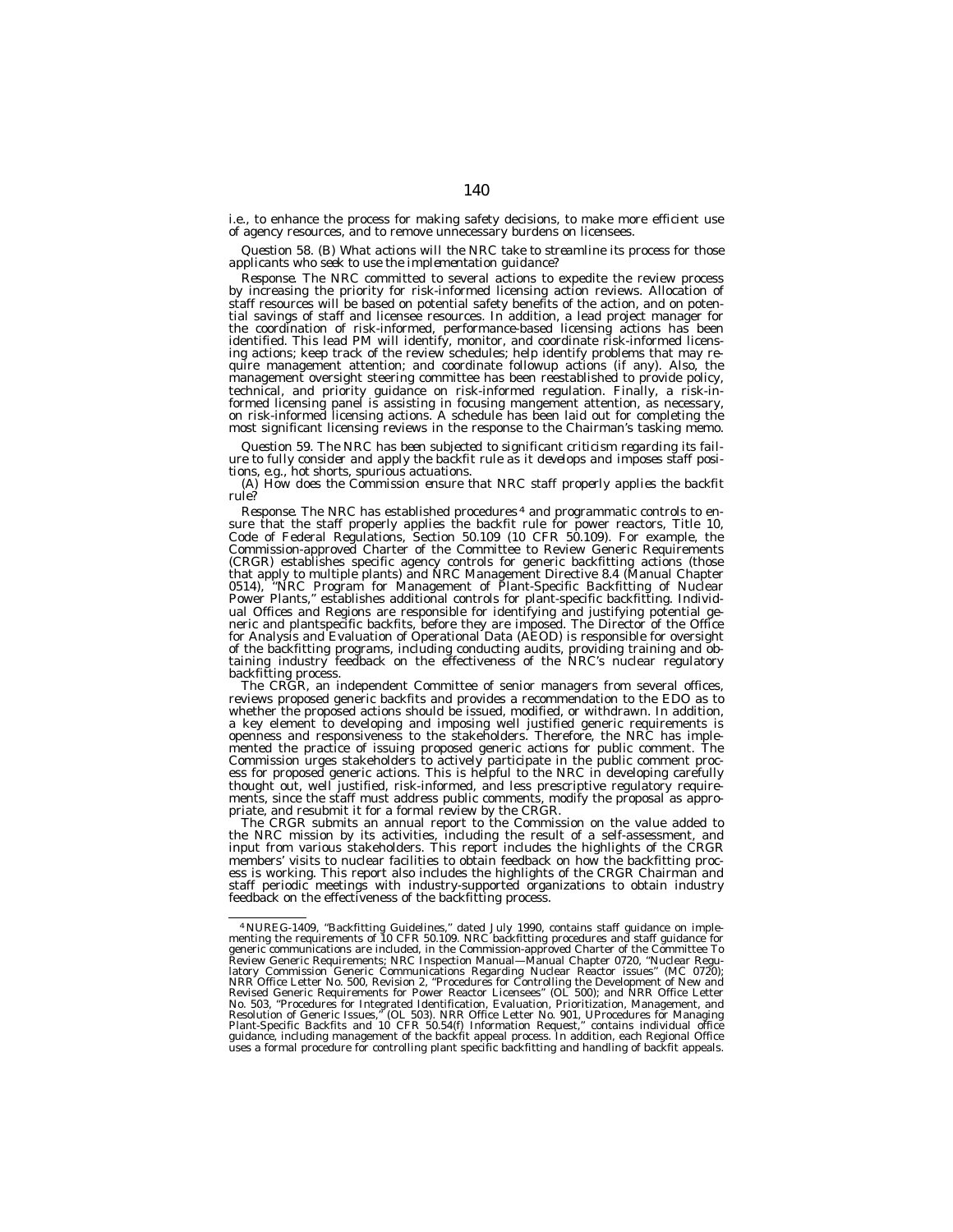Notwithstanding the NRC backfit procedures and programmatic controls, the Commission has been made aware of industry concerns via the meetings with industry representatives discussed above. Some concerns result from the licensing review process through requests for additional information. Although specific details have not been provided, the general concern has been provided to senior managers in NRR who are responsible for ensuring that unauthorized plant specific backfits are not imposed in the licensing review process. Some concerns result from inspection activities. Last year, the Commission expanded the scope of the CRGR Charter to include review of inspection guidance. Some concerns arise because of industry misunderstanding regarding actions that are authorized (i.e., justified as an information request, a compliance backfit, and/or a cost-justified substantial safety improvement backfit). This indicates a need for additional workshops with industry representatives and, although such workshops are not currently scheduled, they will be planned in the near future. Currently an independent NRC panel is reviewing a formal backfit appeal from Maine Yankee, and recommendations for further improvements in the backfit management process may be forthcoming from that review. In early September, NRC and NEI Senior Managers met on issues of mutual interest, including the backfit rule. In addition the staff backfit training and audit activities which are planned for fiscal year 1999 may indicate additional specific areas in need of improvement. Where needed improvements are identified, we will take appropriate corrective action.

Regarding the examples cited, the generic technical and safety issues associated with hot shorts and spurious actuations are expressly covered by existing regulatory requirements. Specifically, the NRC regulatory requirements for fire protection address the potential for nuclear power plant fires to cause hot shorts and specify that such circuit failures shall not prevent the operation or cause the maloperation (spurious actuation) of components required to achieve safe shutdown. The NRC staff is working in cooperation with the Nuclear Energy Institute and other nuclear power industry representatives to resolve these issues. To date, these efforts have been within the scope of the existing regulation and have not resulted in any potential generic or plant-specific backfits. If future actions to fully resolve these issues involve potential backfits, the staff will follow its established backfitting procedures before they are imposed.

#### *Question 59. (B) What programs are in place to train NRC personnel about the applicability and use of the backfit rule?*

*Response.* Backfit training is included in the initial training and qualification of new resident inspectors. In addition, the AEOD staff has periodically provided backfit training to both the headquarters and the regional technical personnel and audited the plant-specific backfitting programs of their offices. Backfit training involved presentations and dialogue during seminars and regional inspector counterpart meetings. The training was reinforced by reviews of applicable regulation and staff guidance (e.g., the backfit rule (10 CFR 50.109) and NUREG-1409, ''Backfitting Guidelines'') and specific agency procedures (e.g., the CRGR Charter, NRR office procedures, and NRC Inspection Manual—Manual Chapter 0720), and by conducting four regional NRC-industry workshops on the backfitting process. Backfit audits involved an assessment of the backfitting practices of each region/office by detailed reviews of their records and by conducting interviews with the backfit coordinators and managers, including the Regional Administrators. A database of plant-specific backfits and backfit appeals is maintained and used to assist in auditing the process.

Backfit training for the headquarters staff was last conducted 4 years ago. Until fiscal year 1996, the regional periodic training and auditing were conducted annually; however, at that time it was decided that the objectives could be met by conducting these activities every other year. Because of resource constraints, the scheduled fiscal year 1998 regional training and auditing were not conducted. It is expected that the headquarters and the regional backfit training and audits will be completed during fiscal year 1999.

## *Question 59. (C) What action will the NRC take to ensure that the backfit appeal process provides an opportunity for an impartial review of the licensee complaint?*

*Response.* The NRC urges licensees to exercise their right to appeal any action that they consider to be a backfit that was not identified and justified as such, or an identified backfit for which the justification is inadequate. However, in the past dozen years there have been very few appeals.

A plant-specific backfit appeal is reviewed by a panel appointed by the cognizant regional administrator or office director. The panel members are NRC managers who are knowledgeable of the backfitting process and the technical issues at hand,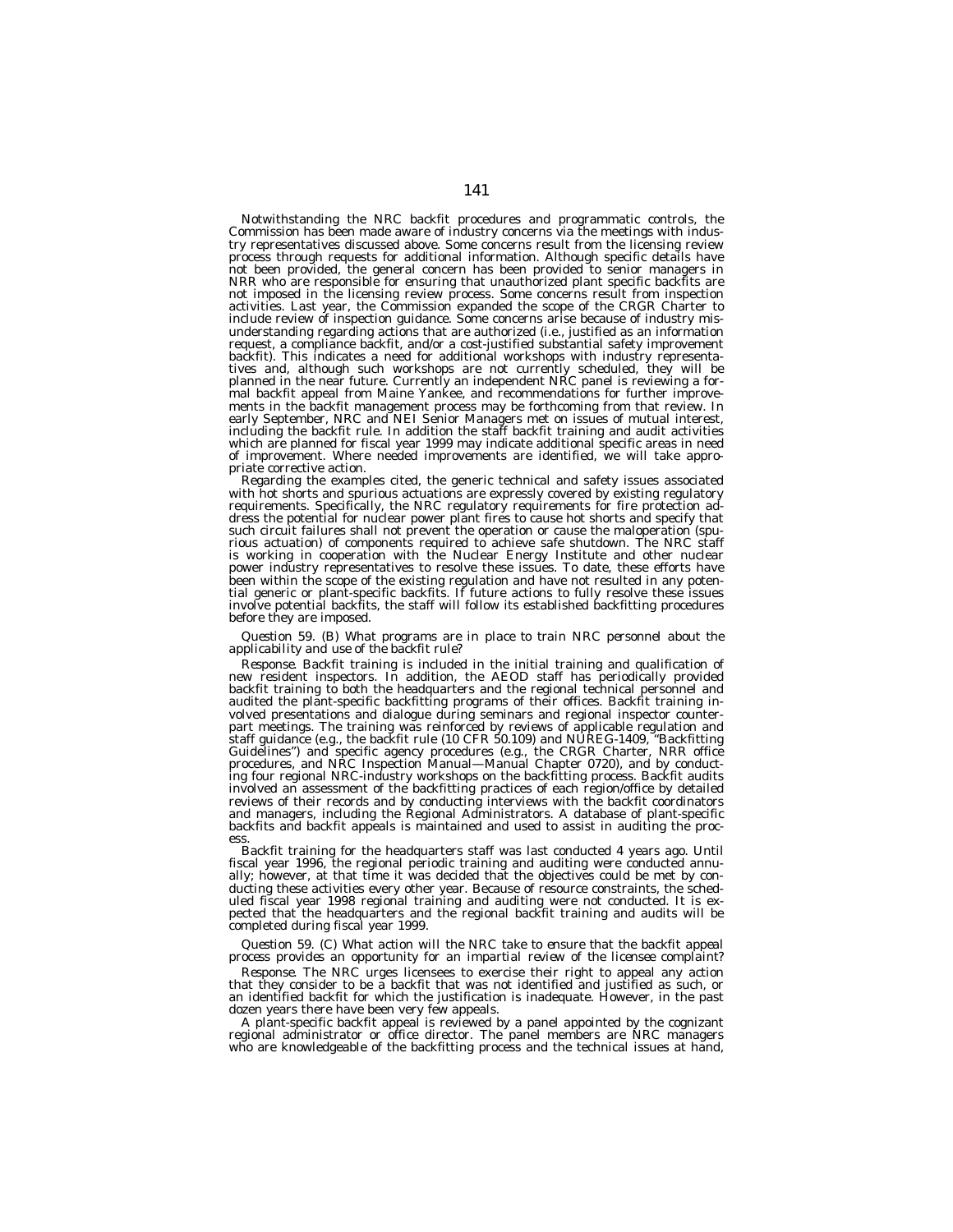and who have not been involved in the decision-making process involving the issue in question. The panel reviews the issue being appealed and provides its recommendation to the office director or regional administrator. In case of an unfavorable decision, the licensee may appeal to the EDO.

Generic backfits may be appealed to the Director of the Office of NRR or to the EDO. Typically, such an appeal would be referred to the CRGR to review the matter and provide a recommendation to the EDO.

The NRC is aware that power reactor licensees are generally hesitant to initiate a formal backfit appeal out of concern that doing so may adversely impact their relationship with the NRC. However, the NRC encourages the licensees to exercise the backfit appeal process, as it is an important and an integral part of the regulatory process. It can provide the NRC with valuable opportunities to address licensee concerns, assess adequacy and effectiveness of its own backfitting activities, sensitize the staff, and assure an effective backfit management process in the future. The EDO and the Office of the Inspector General stand ready to deal with any evidence that staff objectivity was affected by a licensee exercising their right to appeal the improper imposition of a new staff position or requirement.

# *Question 60. (A) How does the NRC ensure that when a staff member identifies an ''agency position'' it has been reviewed by senior NRC staff or the Commission?*

*Response.* Documented products such as licensing actions and inspection reports receive management review prior to issuance. Part of this review is to ensure that any regulatory decision is consistent with agency direction, and that there are no new ''agency positions.'' If individual reviews are raising concerns that are not documented and are new positions, the response that follows for part B of this question would be applicable.

# *Question 60. (B) What oversight mechanism has been established to ensure that licensees are not asked to take action beyond NRC regulatory requirements?*

*Response.* The NRC has four processes that monitor concerns raised by licensees about pressures to take action beyond regulatory requirements. (1) Licensees can report concerns to NRC management during periodic site visits required by Inspection Manual Chapter (IMC) 0102, ''Oversight and Objectivity of Inspectors and Examiners at Reactor Facilities.'' IMC 0102 requires NRC management to make periodic site visits to solicit feedback from their licensee counterparts regarding implementation of the NRC regulatory programs at their facility. Concerns raised by licensees during IMC 0102 visits are evaluated annually with the results reported to the Commission. (2) Each region has a formal process to evaluate and resolve licensees'' complaints of inappropriate regulatory action by NRC employees. Each procedure requires a determination if the issue should be pursued by the Office of the Inspector General (OIG) or the region. For issues reviewed by the region, the regional administrator approves a course of action including any specific remedial actions. (3) If the issue is referred to the OIG, the matter is handled in accordance with Management Directive 7.4, ''Reporting Suspected Wrongdoing and Processing OIG Referrals.'' (4) A formal process was established in July 1995 for senior power reactor licensee officials to report perceived inappropriate regulatory action directly to the Office of the EDO. Independent of these processes, licensees can informally discuss any concern directly with their counterpart in the regional office or in NRR at any time.

*Question 60. (C) What protection has the NRC provided for licensees against any perceived or actual regulatory retaliation they experience? How does the NRC measure whether such protection is effective?*

*Response.* As discussed in the response to the previous question, the NRC has four processes that monitor concerns raised by licensees. Although the NRC does not have a formal metric for measuring program effectiveness, the NRC does not tolerate any regulatory retaliation against its licensees. Any retaliation should be reported promptly to the appropriate Office Director, the Executive Director for Operations, the Inspector General, or the Commission itself so the matter can be promptly addressed by senior agency management. The processes described in Question 60(B) are also available to detect any potential retaliation and to assess whether these mechanisms are effective.

*Question 61. The NRC issues administrative letters, information notices, bulletins and generic letters. Each of these communications have significant impact on licensees because they become, de facto, equivalent to regulatory requirements. It would appear that by issuing these communications, the NRC is not following the formal pro-cedures required by the Administrative Procedures Act for imposing regulatory re-*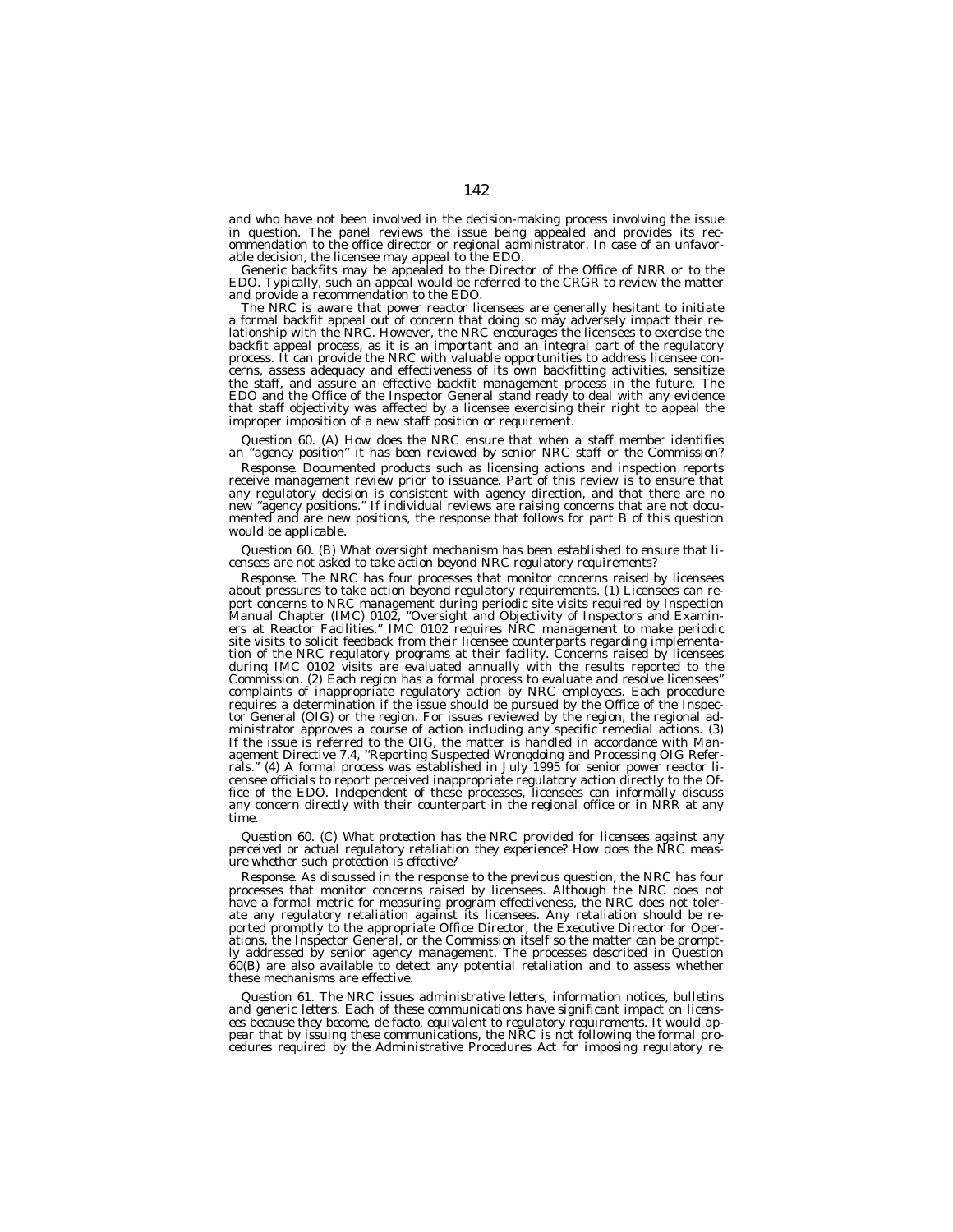#### *quirements. What oversight does the Commission exercise to ensure that these communications do not impose additional regulatory requirements?*

*Response.* Generic communications issued by the NRC have different purposes. Administrative letters and information notices contain no requirements. Administrative letters inform licensees of administrative procedure changes relating to the im-plementation of NRC regulations. Information notices (INs) are used to bring significant safety, security, or environmental information to the attention of licensees. INs are not used to convey or imply new requirements. Administrative Letters and INs do not require response from licensees.<br>Bulletins and generic letters are a type of generic communication based on an ex-

Bulletins and generic letters are a type of generic communication based on an existing requirement that transmit information to, requests specified action by, and requires a written response in accordance with Section 182a tinuing actions. Generic letters may request that analyses be performed or descriptions of proposed corrective actions be submitted regarding matters of safety, safeguards, or environmental significance. Generic letters ma analyses or technical information may be on a voluntary basis or required in accord-<br>ance with Section 182a, Atomic Energy Act of 1954, as amended, and 10 CFR 50.54<br>(f). Generic letters are also used to provide staff techn

viously communicated or broadly understood.<br>Generic letters and bulletins require senior management approval. In an August<br>7, 1998 memorandum, the director of NRR provided guidance to the staff regarding the need to brief senior management before preparing generic letter or bulletin. The briefing must show the safety benefit achieved compared to the burden imposed on licensees and staff is justified before the generic communication is allowed to pro-ceed through a defined review process. Next, the Committee to Review Generic Requirements (CRGR) conducts a structured review of ale proposed generic letters and bulletins in accordance with an established process intended to assure the ''valueadded'' from the particular communication is justified. At this stage, the office of General Counsel reviews the document and if requested it is also forwarded to the Advisory Committee on Reactor Safeguards (ACRS). Industry comments are sought through a publication in the Federal Register. The Commission also reviewed the proposed final document before issuance.

*Question 62. During the July 17, 1998, roundtable discussion held by the NRC, former Commissioner Remick stated that the use of ''Confirmatory Action Letters has* grown by leaps and bounds recently, and these are viewed as convenient techniques<br>to obtain changes that the staff wants done, while getting around the backfit rule,<br>the regulations and the Commission." Commissioner Remmic

- *What is the relative safety significance of the individual actions being confirmed? Are the actions, in effect, new requirements?*
- *Where are the actions specified in the regulations?*
- *Do the actions meet the criteria of the backfit rule?*
- *Is the letter truly ''confirmatory?''*

*(A) Does the Commission intend to review recently issued Confirmatory Action Letters against these criteria?*

*Response.* Following the Commission's appearance before the Senate Subcommittee on Clean Air, Wetlands, Private Property, and Nuclear Safety on July 30, 1998, the Chairman issued a tasking memorandum directing the staff to identify, define, and prioritize those areas which support our long term performance goals and which will receive near-term attention. A review of our Confirmatory Action Letter process and criteria has been included in the response to the Chairman's tasking memorandum. As part of this effort, the Commission will integrate the criteria suggested by Commissioner Remick in a review of recently issued Confirmatory Action Letters. 60

*Question 62. (B) Please provide the results of your review.*

*Response.* The results will be provided following completion of the review. The results of the review are scheduled to be provided in January 1999.

*Question 62. (C) What is the current criteria used to determine whether to issue a Confirmatory Action Letter?*

*Response.* The current criteria used to determine whether to issue a Confirmatory Action Letter (CAL) are found in NUREG/BR-0195, Revision 1, ''NRC Enforcement Manual.'' As stated in Chapter 4.6 of the NRC Enforcement Manual: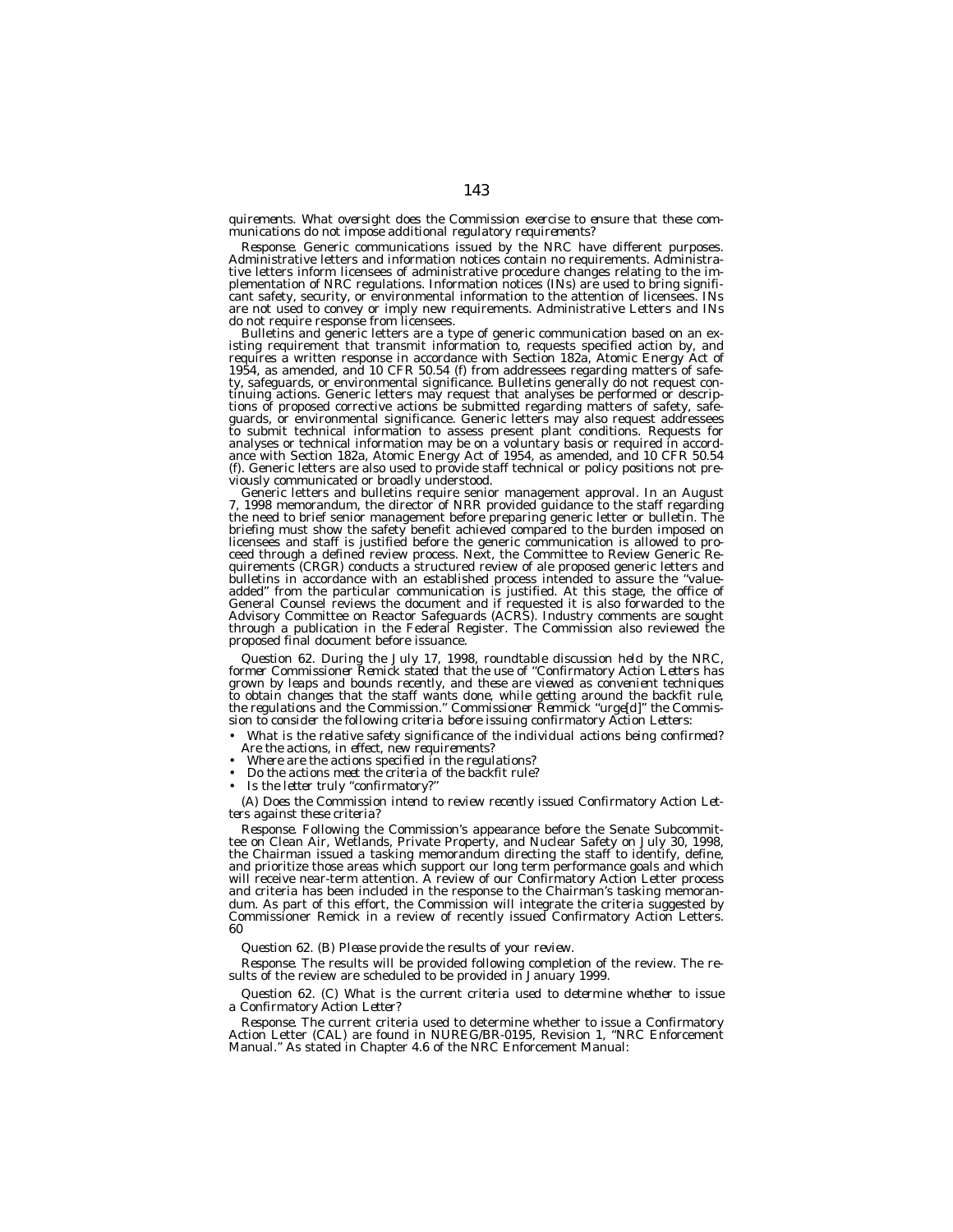''CALs are letters issued to licensees or vendors to emphasize and confirm a licensee's or vendor's agreement to take certain actions in response to specific issues. The NRC expects licensees and vendors to adhere to any obligations and commitments addressed in a CAL and will issue appropriate orders to ensure that the obligations and commitments are met. CALs are normally used for emergent situations where the staff believes that it is not necessary or appropriate to develop a legally binding requirement, in light of the agreed-upon commitment. CALs are flexible and valuable tools available to the staff to resolve licensee issues in a timely and efficient manner.

# *Question 62. (D) Does the Commission intend to change the criteria for issuing future Confirmatory Action Letters?*

*Response.* The Commission will determine the need to change the criteria for issu-<br>ing CALs following completion of the above review of recently issued CALs. A dising CALs following completion of the above review of recently issued CALs. A discussion of this decision will be provided with the results of item (A) in January 1999.

# STATEMENT OF NILS J. DIAZ, COMMISSIONER, NUCLEAR REGULATORY COMMISSION

Mr. Chairman, members of the Subcommittee, I appreciate the opportunity to appear before you with Chairman Jackson and my colleague, Commissioner McGaffigan, to add my individual statement, which I request be included as part of the record of the Commission testimony at this hearing. It is my understanding that the hearing will focus on how efficiently NRC is conducting its operations.

The United States Senate has asked for solutions to several issues facing the NRC; budgetary constraints have been proposed, yet requisite health and safety performance must be maintained. The Commission's testimony reflects many new and ongoing initiatives, as well as recent actions of the Commission, that I fully support. There is little doubt that the Commission is acting on many fronts to become more efficient, more focused on risk, and less burdensome. In the coming fiscal year, the Commission, and I hope it is a full Commission, must and will take many steps in this direction.

There is no doubt that much good has been done using a solid core of precepts that center around a deterministic adequate-protection base. Yet, there are areas in which I wish to express my particular perspective on recent and current agency performance and our future course because I believe fundamental changes are needed, can occur and must occur to keep our regulatory processes in step with advancements in technology, safety assessment methodologies, and the new competitive environment.

To embody solutions within resource availability, the NRC has to systematically establish a state-of-the-art regulatory structure that is consistent with the NRC's mission, the policies of the U.S. Government, and the needs of its people: a regulatory fabric that clearly reflects, defines and implements Adequate protection of health and safety'' without unbending fear of change and its associated impacts.

The NRC's mission is carried out by a mandate to license and regulate nuclear activities. From my vantage point, the key elements of this mission have been achieved, when final results are used as the performance measuring stick. In the area of achieved nuclear reactor safety, the country has done exceedingly well, especially in the last 10 years. But adequacy of results is only one measure, albeit the key one, of the overall performance of health and safety regulatory agencies in the United States of America. In this context, it is worth recalling that one of the declared purposes of the Atomic Energy Act is ''to make the maximum contribution to the general welfare, subject at all times to the paramount objective of making the maximum contribution to the common defense and security;'' the NRC, as an instrument of this policy, has the duty to foster attainment of these objectives in a balanced fashion, within our established mandate.

The NRC needs to assure that the uses of nuclear energy and radiation are conducted within the envelope of ''adequate protection of health and safety'' so the nation benefits from each and every one of the regulated activities. Many present questions and criticisms of this agency's performance stem from the fact that this envelope and its margins of safety have not been well defined, or are rigidly applied, especially when viewed in light of the 1998 state-of-the art. The existing regulatory envelope, old and very conservative with many archaic requirements that flow from it, limits the ability of the agency to optimize its performance. The NRC needs to use today's best available knowledge so as to govern and direct activities in proportion to the health and safety risks they impose, and to do so with only necessary burden. The cost of regulatory burden is paid by the people of this country, and it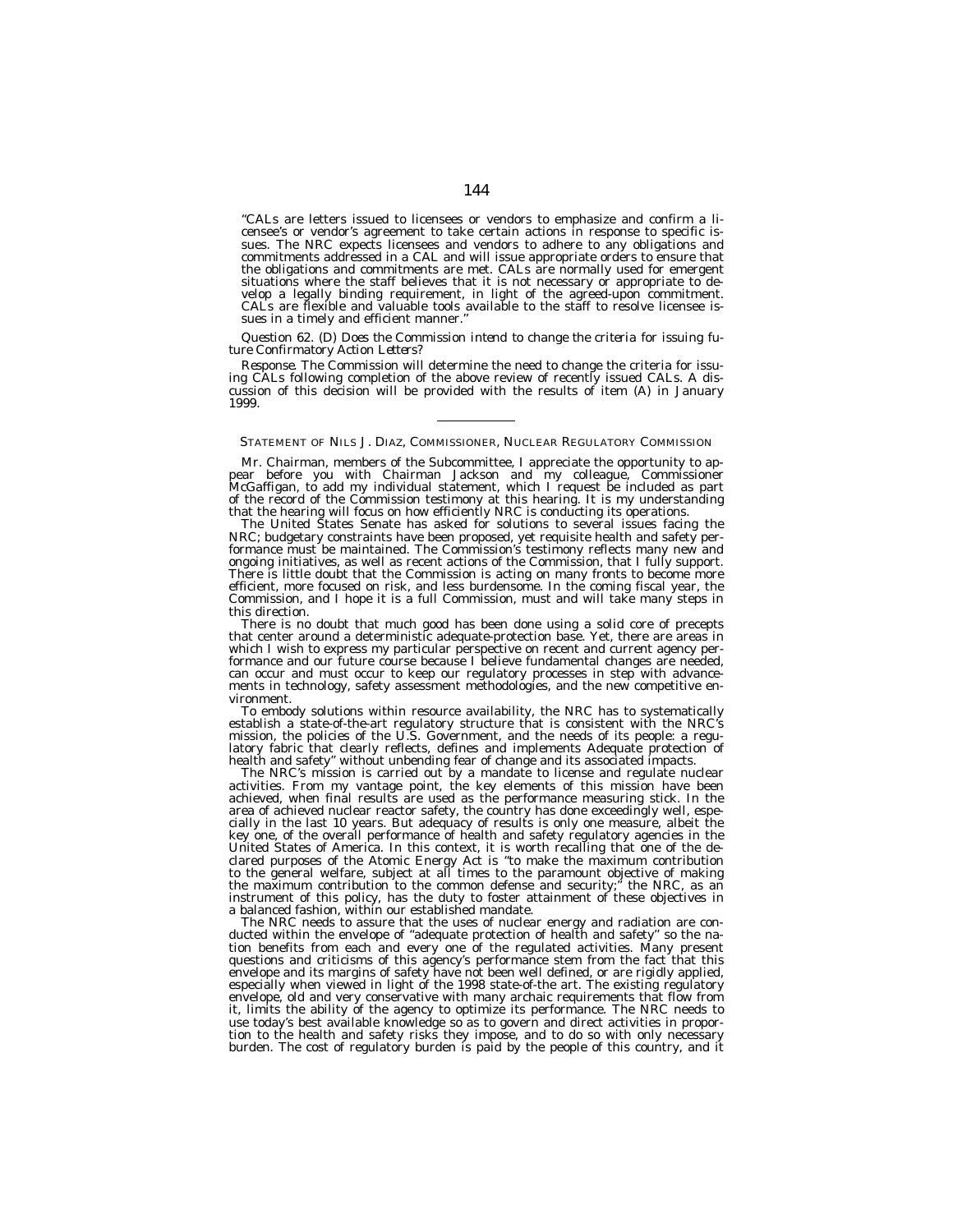is widely accepted that excessive burden undermines general welfare. Regulatory requirements without enhancement of safety need to be eliminated in a timely fashion, and those with little significance have to be placed in the appropriate resource and enforcement focus. Much needs to be done to accelerate the advancement of rules and regulations and their implementation and enforcement using present know-how, with due consideration of risks, and balance between costs and benefits. Therefore, the agency needs to fix:

the compendium of rules and regulations, based on old scientific, technological and legal bases, that do not adequately meet the needs of 1998; and the delivery system that ranges from sound, structured regulation, to a not-so-objective ''good guy'' or ''bad guy'' framework, to attempts to control or manage regulated entities.

I would interject that the NRC's activities have been and are well-intentioned, and the majority produce good results. Notwithstanding the intention, the resulting enhancement of safety is sometimes questionable, and the costs are frequently large. In my view, the Commission took important steps to correct its course in the past year when it assumed responsibility for the acceptability of the results of the Senior Management Meeting and the NRC Watch List, and when it decided not to directly assess licensee management performance and licensee corporate culture.

In the context of implementation of our regulations, it is probably good to learn from TMI and Millstone, from 1979 and 1996. The NRC was not prepared for TMI. TMI was a significant safety event. Our lessons-learned provided good safety fixes, but there was also costly overreaction. Indeed, the NRC tried for years afterward to control and manage beyond the level of adequate protection. Maybe that was inevitable because it was a big event, albeit devoid of public health and safety consequences. The NRC was not prepared for Millstone, and it should have been. There was no significant safety event. In fact there were a limited number of issues with safety significance—but there was a pervasive lack of sound corrective actions and failures to address employee concerns. Also, these issues arose against a backdrop of the Commission having not clearly defined what constituted safety. It was the concern, probably correct, that the Millstone units were poorly managed, and that we, the NRC, had not previously done our job to correct the regulatory deficiencies that drove the Millstone actions. I believe the NRC overreacted, specifically in response to design bases issues, because it has not developed a regulatory structure in which requisite performance is proportional to risk.

Risk assessment is very much a part of the nuclear business and the use of risk information is much talked about. Yet, after over 20 years, it is more a promise than a fait accompli. The NRC staff is ambivalent about it, the industry is ambivalent about it, and the Commission has been ambivalent about it. I believe it is no longer sensible to conduct our regulatory responsibilities without risk-informed assessment and decision-making. And if being risk-informed means systematically relinquishing the status quo or the comfortable design basis framework, I propose we do it sooner, rather than later. However, the industry has to buy into it and be convinced of the benefits.

I believe the proposed Senate authorization is sufficient to maintain NRC's functions and to generate change. Profound changes might eventually be costly up-front, but the efficiencies eventually realized will be multiplied in their effects on a safe operating nuclear power industry.

In the context of the above statement, the following key areas of disagreement with the agency testimony were not resolved within the time frame for submittal to the Subcommittee:

1. The testimony states (p. 11, last paragraph, last sentence):

''The present reduction, if carried out, will require the NRC to reduce its planned fiscal year 1999 programs by at least \$17.8 million. As a result, the NRC will cut back on its reactor inspection and reactor oversight programs, curtail selected safety research, eliminate studies of nuclear materials operating experience, and substantially reduce many of its support activities.'

I proposed to replace that sentence with the following:

''If these reductions are effected, the NRC shall improve its processes to ensure that no reduction in adequate protection of public health and safety will result.''

I believe that the overall message of the paragraph is that we will not have adequate resources, with the contemplated reductions, to modify the agency regulatory approaches along the lines discussed in the testimony, and the planned reduction will seriously and adversely affect important health and safety programs. The case for that message has not been made to me. Indeed, it is my informed view that planned programmatic changes and improved processes can assure adequate protec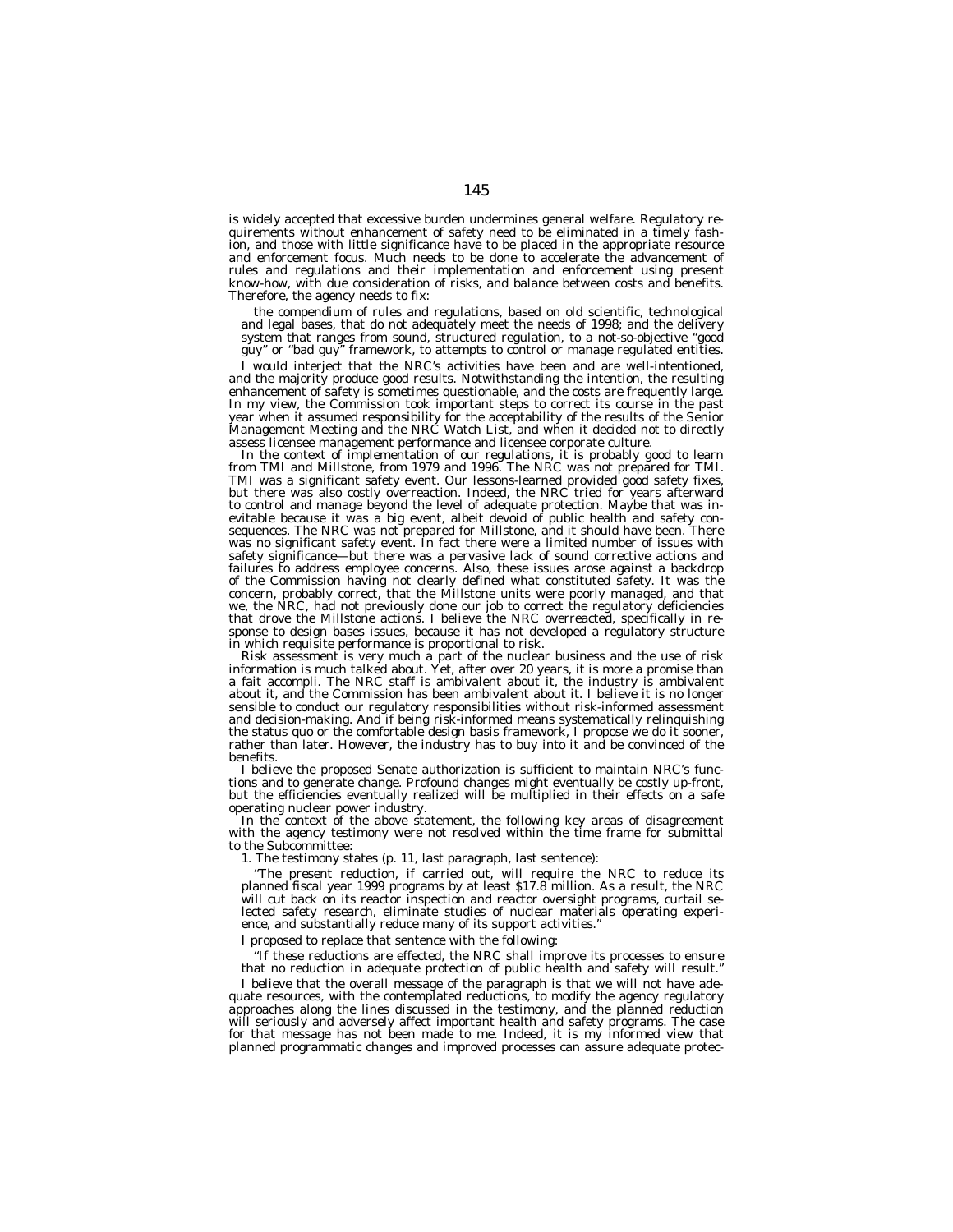tion within the contemplated reduction, and that this important message needs to be conveyed.

2. The testimony states (p. 6, 2nd full paragraph, 1st line):

''While the NRC believes that the basic focus and emphases of its inspection and enforcement programs are sound, we agree that improvements are needed in both areas.''

I proposed deleting the first clause because nearly everyone, including the Commission itself, seems to be in agreement that highlighted problems and issues warrant further major reviews and fundamental changes in both areas. Therefore, I believe the basic focus and emphases of inspection and, more so, enforcement, are not ''sound''; in fact, accelerating changes in these areas support this last proposition.

3. The Appendix includes the following statement (p.A–5, 2nd full paragraph):

''In addition, in reviewing the criticisms that have been directed at the NRC regulatory processes, it is important both for the NRC and for our stakeholders to keep in mind that the basic processes under criticism are the same processes that have resulted in the licensing and operation of 110 safe nuclear power plants. Today, 104 plants are operating to produce 20 percent of our nation's electricity, with an enviable record in terms of protecting the health and safety of the American people. That should not be taken to imply, by any means, that NRC processes are or should be above criticism—far from it. It does, however, suggest that caution should be exercised in making sweeping changes to ensure that seemingly desirable improvements, made in the interest of increased efficiency or diminished regulatory burdens, do not turn out to have unforeseen adverse effects on the overall objective of ensuring nuclear safety.

I objected to this paragraph because it appears to imply that robust changes could have adverse effects on nuclear safety. It is difficult to conceive of changes to NRC requirements that would not be rigorously safety-scrutinized; changes need to be made to enhance regulatory efficiency without raising thresholds or decreasing overall requisite safety. Furthermore, the point that the same basic processes were used to license and operate nuclear power plants—for 30, 25 or 20 years—is supportive of the need to change them for responsiveness to present scenarios: many are no longer current or consistent with each other.

4. The Appendix includes the following statement (p. A–20, 2nd paragraph, 5th line):

"A recently identified example was the decline in attention that had occurred, across the industry, on maintaining the facility design basis.''

I proposed deletion of this sentence. I do not believe the case has been made that there was an across-the-industry decline in attention to, or maintenance of, the facility design basis. The completeness and the availability of design basis information are not necessarily equivalent to design safety issues.

5. The Appendix includes the following statement (p. A–36, first partial paragraph, beginning in 7th line):

''These inspections resulted in significant findings, which included, among other things: (1) plant modifications or evaluations that had resulted in operation outside the design basis; (2) modifications or evaluations resulting in safety systems not being able to perform their intended safety functions; and (3) inadequate testing of safety related components. Some of these findings resulted in declaring equipment or systems inoperable, requiring plant modifications and resulting in voluntary or technical-specification-required plant shutdown. These findings were detailed to the nuclear power industry in Information Notice 98–22, issued June 17, 1998. Although licensees expended significant resources to document their design bases, significant safety issues were found and corrected that otherwise might have gone undetected.''

I recommended that this portion of the paragraph be replaced by the following: ''These inspections showed that the rest of the industry, overall, did not have safety problems as a result of design basis issues. While the inspections did identify the need for additional definition, documentation, and compliance, it should be emphasized that safety was not compromised. This result underscores the mismatch that exists between the NRC's current regulation/regulatory processes and protection of public health and safety. This mismatch can be eliminated through the use of risk-informed, and where appropriate, performance-based inspections.''

My essential point was that the testimony suggests that there were industry-wide, significant safety problems and widespread compromises of overall safety. However, I believe the results of NRC inspections do not support that conclusion and that sig-nificant deficiencies were only found in a few plants. The Architect/Engineer (AK)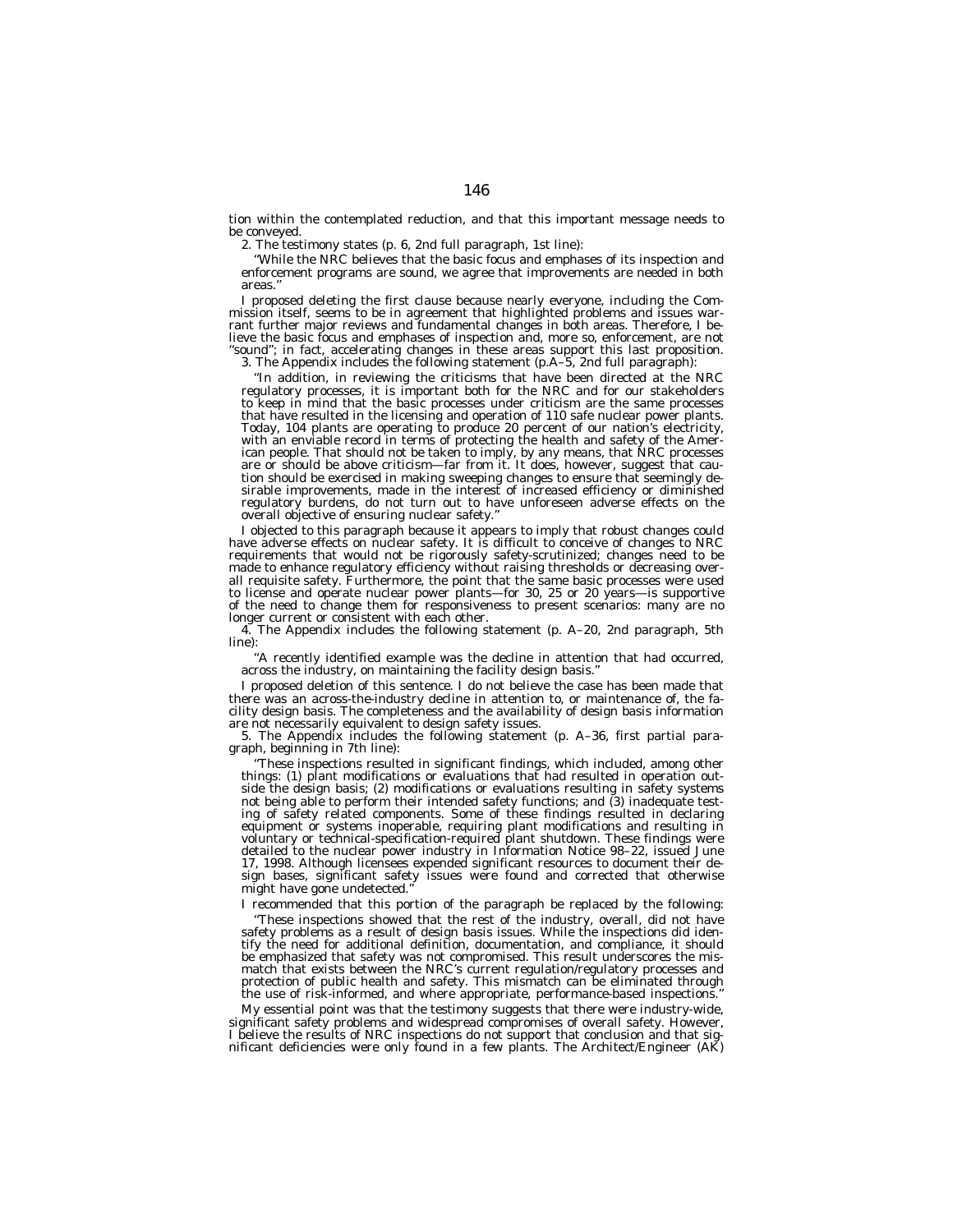inspection effort referred to in this passage was terminated because the resource expenditure was not justified by the safety findings. This further supports my conclusion on item 4 above. Our own Inspector General concluded (OIG/97A–01 at 8):

''We believe that while recent regulatory actions and requirements may have enhanced NRC's confidence in Licensees' design control practices, they may not necessarily produce a safety benefit commensurate with their cost to the industry to implement and the agency to enforce.''

''While compliance with regulatory requirements is important, in a time of diminishing resources NRC needs to focus on those areas which provide the greater safety benefit. Emphasizing strict adherence to all NRC requirements, some of which may not be safety significant, may result in an ineffective use of resources.''

I have tried to provide the Subcommittee with my perspective and understanding on some important areas of the Commission's testimony. I would like to take the opportunity to pledge that I will work for change, not for change's sake, but for safe-'s sake and for the well-being of the country.

I appreciate the opportunity to present my views and would be pleased to answer any questions that you may have.

#### STATEMENT OF JOE F. COLVIN, PRESIDENT AND CHIEF EXECUTIVE OFFICER NUCLEAR ENERGY INSTITUTE

Mr. Chairman, Ranking Member Graham and distinguished members of the subcommittee, my name is Joe Colvin. I am president and chief executive officer of the Nuclear Energy Institute. The Institute is responsible for setting policy on matters affecting the nuclear energy industry, including Federal regulatory practices that influence day-to-day operations of nuclear power plants. NEI represents more than 275 companies, including every U.S. utility licensed to operate a commercial nuclear reactor, their suppliers, fuel fabrication facilities, architect and engineering firms, labor unions and law firms, radiopharmaceutical companies, universities and international nuclear organizations.

I would like to thank the committee for considering the nuclear energy industry's views on this matter, particularly in light of the industry's long-standing recommendation for comprehensive reform of Nuclear Regulatory Commission's regulatory regime. As the industry's policy leader, NEI is committed to ensuring the continued, safe operation of more than 100 nuclear power plants amid a changing marketplace. Today, the focus is on nuclear power plant regulations, but concerns about reform are issues that apply to all licensees.

My testimony will provide a historical account of NRC's attempts at reform, but more importantly reiterate the need for a new regulatory process that continues to protect public health and safety, but is more efficient, less intrusive and less costly. The shift to a new regulatory framework should recognize the appropriate balance of risk insights and safety, and lessons learned from four decades of consistently improved performance.

The safety, reliability and economic performance of U.S. nuclear power stations have improved dramatically during the past two decades, yet the NRC's regulatory programs and oversight have failed to recognize these changes. Assessment, inspection and enforcement policies are inconsistent with the industry's high level of performance. The NRC's comprehensive regulatory approach remains focused on an old paradigm-the assumption that licensees will not maintain compliance or make required safety improvements unless enforcement actions are taken routinely in response to noncompliance. Recent operating and safety statistics prove otherwise. By any set of standards, including the NRC's Office for Analysis and Evaluation of Operational Data, the industry's safety record supports a fundamental change in the NRC regulatory process. The agency, however, operates under an outdated regulatory process that is mired by conflicting regulatory interpretations that often circumvent the formal rulemaking process. NRC enforcement action focuses on strict compliance, and its inherently subjective concept of ''regulatory significance'' is misplaced and has the potential to adversely affect safety. The commission also suffers from chronic delays in issuing licenses and responding to other industry petitions.

The NRC must undergo comprehensive regulatory reform that includes safety-focused regulations, consistent guidelines for meeting these regulations, efficient inspections to verify compliance, and a balanced enforcement program to respond to noncompliance. In doing so, the agency should adopt the best practices and efficient processes identified and in use at other Federal agencies that have undergone similar reform. The NRC has already begun this effort in some aspects of its regulatory scheme, and the industry commends the commission's work, under the leadership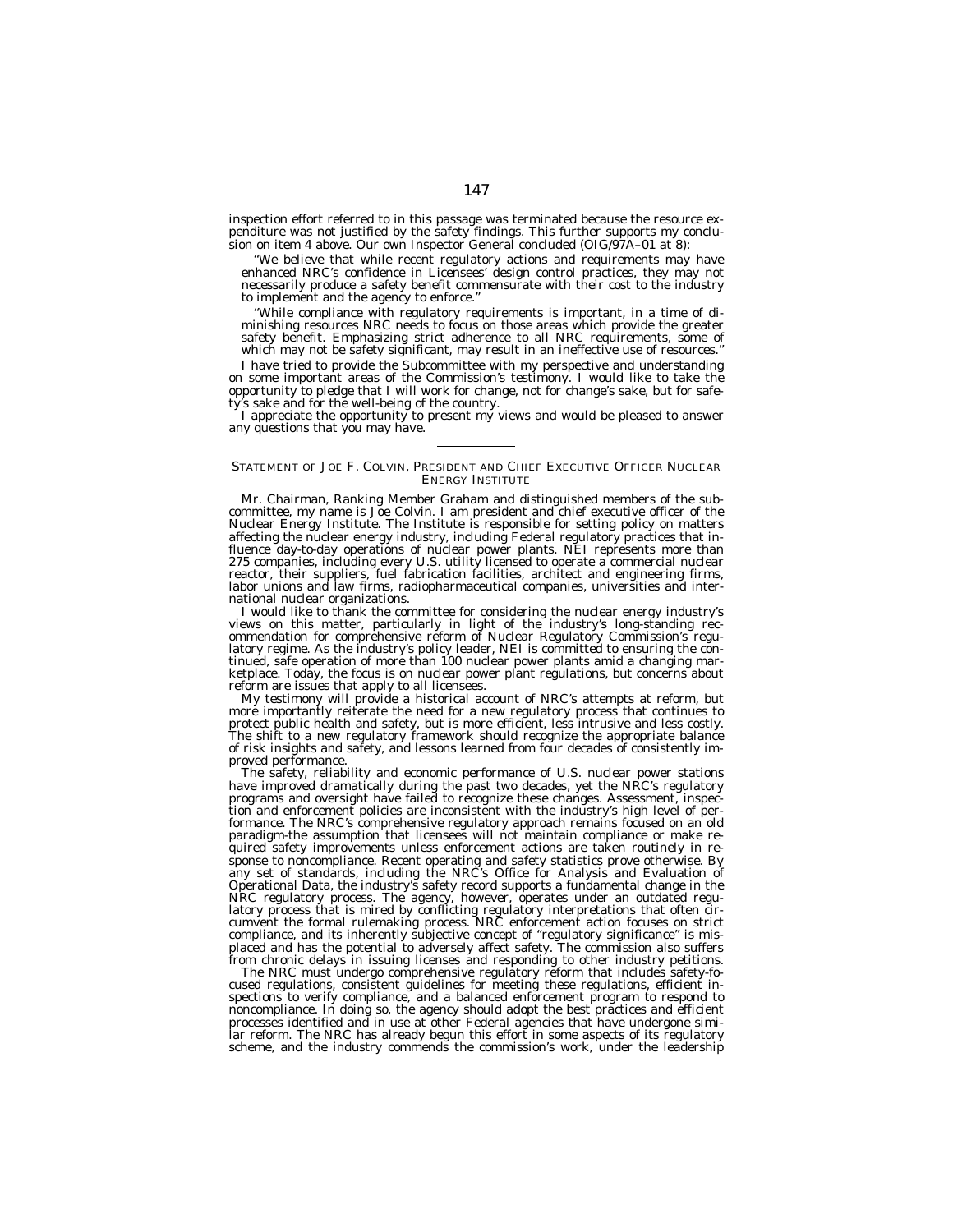of Chairman Shirley Ann Jackson, on many fronts, such as license renewal rule. There also are signs that the NRC is considering revamping its highly subjective plant assessment process to one based on objective criteria.

#### *Introduction*

Nuclear energy is America's leading source of emission-free electricity, supplying nearly 20 percent of our power at a competitive price. The industry has more than 40 years of operating experience in the United States and is the global leader in nuclear safety. Since the early 1970's, nuclear power has strengthened the diversity and security of our energy supply, powered economic development and helped raise our quality of life. More than 435 nuclear power plants produce 17 percent of the world's electricity. Nuclear energy's clean air benefits also are a significant factor in many developed countries' plans to meet emissions reductions outlined in the Kyoto Protocol.

The nuclear energy industry consistently has supported the NRC's mission as a strong and credible regulator. Safety is and always will be the industry's first priority, and a strong, credible regulator is essential to instill public trust and confidence in our industry. But effective and efficient regulation that protects public health and safety should be accomplished through a regulatory approach that focuses on safety and allows industry and the NRC to allocate resources to those areas most important to safety.

As the United States makes the transition to a competitive market for electricity production and distribution, our most significant business uncertainty is not the cost of fuel, such as natural gas, or changing environmental requirements on emissions that may increase the cost of, or limit production from, fossil fuel sources. The most significant area of uncertainty is the NRC's inconsistent, outdated regulatory process, its drain on the agency budget and utility resources, and its failure to focus directly on regulations that are most important to protecting public health and safety.

As states confront the dual challenges of industry competition and stringent emissions reductions requirements, energy officials increasingly are recognizing the ''hidden value'' of the continued operation of emission-free energy sources. Nuclear energy's transition to a competitive market will depend, in part, on the NRC's ability to adapt to the same changing environment and how swiftly the agency responds to nuclear power plant license transfers and other licensee petitions to the agency.

History, however, demonstrates that the agency is slow to change. At its best, the agency has shown a willingness only to embrace short-term, piecemeal reform. At its worst, the agency has not responded to numerous, independent recommendations for integrated, systemic change. The NRC also has undertaken a number of self-assessments and industry reviews, but none have resulted in significant change in NRC process or culture.

Congress has the opportunity to provide the necessary impetus for change through ongoing oversight and guidance that would sustain fundamental reform of the NRC's regulatory process. Just as the industry has made a significant transition in the way it operates in a competitive market, the NRC must replace an outdated regulatory framework with one that is safety-focused and responsive. As part of this need for fundamental change, Congress should ensure that the agency is successfully on the path of implementing meaningful reforms. NRC's past reluctance to initiate a self-directed reform program demonstrates this need for continued congressional oversight. Given the onset of electricity competition, reform of the regulatory process must be accomplished without delay.

Regardless of the transition to a competitive electricity market, the NRC-like all Federal agencies-is obligated to provide the least intrusive, most efficient and most cost-effective regulation commensurate with protecting public health and safety. The NRC has an obligation to electricity consumers and the industry to follow the lead of other Federal agencies in undertaking reform that reflects today's business environment.

For example, the Federal Energy Regulatory Commission (FERC) announced on June 10 that it recently completed a 4-month study about how to streamline the agency's procedures to keep pace with rapid industry changes. The agency intends to enhance the timeliness of its decisions and focus more resources on market issues. FERC Chairman James Hoecker describes the reform effort as ''our way of acting strategically to make regulation efficient and beneficial where it is required and less intrusive or even unnecessary where it is not ...The commission must embrace the culture of customer service and advanced technology into which regulated com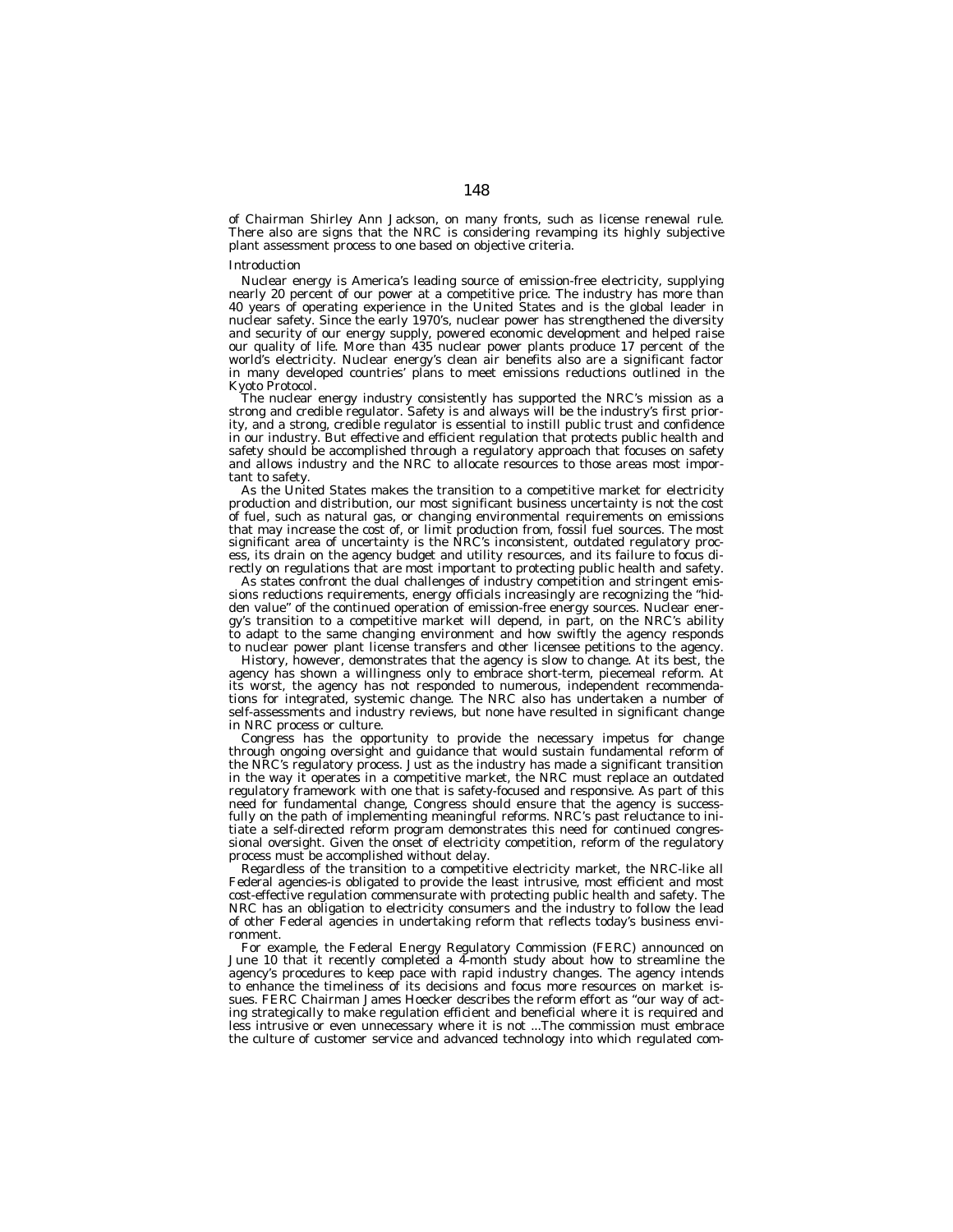panies are swiftly being drawn.<sup>1"</sup>1 FERC intends to implement operating changes in phases during the next 2 years.

# *Congressional Recognition of Need for Regulatory Reform*

The industry applauds this committee's oversight, including today's hearing to examine a sensible, meaningful approach toward reform of the NRC's regulatory process. We encourage your ongoing direction of the commission's regulatory reform activities. Similarly, Senate appropriators have undertaken a broad examination of the regulatory process as part of the Federal budget review. The Senate Appropriations Committee in June sent a strong message to the NRC about persistent weaknesses in its implementation and enforcement of regulatory requirements.

The committee noted that six major reviews of the agency since 1979 have revealed common criticisms, including: ''the NRC's approach to regulation is punitive rather than performance based, licensees are forced to expend considerable resources on regulations that are not related to safety, the NRC is unnecessarily prescriptive, licensees fear retribution for criticism, there are not specific criteria for important NRC actions such as placing a reactor on the watch list, and the NRC focus on paper compliance is not related to and can distract from safety activities.''

The committee added that it ''is concerned that the NRC has done little to respond to these reviews and believes that a major review should be undertaken to improve the efficiency of the NRC and the manner in which it oversees public health and safety." As part of this review, NRC was directed to issue monthly reports on the progress of its licensing and regulatory duties.

More telling, perhaps, of the committee's dissatisfaction is its recommendation to limit extension of the agency's user fee to 1-year increments, rather than the NRCrequested 5-year authorization. The NRC's authority to assess licensees for 100 percent of budgetary expenses expires in fiscal year 1998. The industry supports the 1-year reauthorization to provide an opportunity for continuing oversight until Congress is satisfied with improvements in the regulatory system.

The nuclear energy industry applauds the Senate appropriators' vigilance and also urges this committee to support the 1-year reauthorization of NRC's user fee collections until the agency successfully implements regulatory reform. Congress also should require the NRC to measure its success at implementing overall regulatory reforms and regularly report its progress to this committee.

#### *NRC Reform: A History of False Starts*

An unacceptable lag time has developed between the understanding that regulatory reform must take place at the NRC and a serious attempt to accomplish it. Nearly 20 years have past since the first NRC review recommended the need for a shift in the agency's regulatory process.

In 1979, the President's Commission on the Accident at Three Mile Island provided one of the first accounts of the need for regulatory improvement. The so-called Kemeny commission was appointed by President Carter to review the accident at the Three Mile Island nuclear power plant. 2 One of its conclusions-that ''NRC tends to focus industry attention narrowly on the meeting of regulations rather than on a systemic concern for safety'' remain relevant today.

The Kemeny Commission also noted ''a preoccupation [by NRC] with regulations . . . We are convinced that regulations alone cannot assure safety. Indeed, once regulations become as voluminous and complex as those regulations now in place, they can serve as a negative factor in nuclear safety.

At least five other independent reviews of the NRC's regulatory practices echo the Kemeny report's conclusions. The agency's own internal examinations also have found fault with NRC practices. For example, a 1981 Regulatory Impact Survey by senior NRC management reviewing the safety impact of regulatory activities determined that, ''notwithstanding the competence and good intentions of the [NRC] staff... the [slow] pace and nature of regulatory actions have created a potential safety problem of unknown dimensions."<sup>3</sup>

A chronology of recommendations to reform the regulatory process and false starts on the part of NRC at reform are attached to this testimony (Attachment A). These recommendations include:

<sup>1</sup>Federal Regulatory Commission news release, ''Commission Plans Major Changes to Keep Pace with Regulated Industries," June 11, 1998.<br><sup>2</sup> Report of the President's Commission on the Accident at Three Mile Island," October 1979.

<sup>3</sup> NUREG-0839, 1981: ''A Survey by Senior NRC Management to Obtain Viewpoints on the Safety Impact of Regulatory Activities from Representative Utilities Operating and Constructing Nuclear Power Plants.''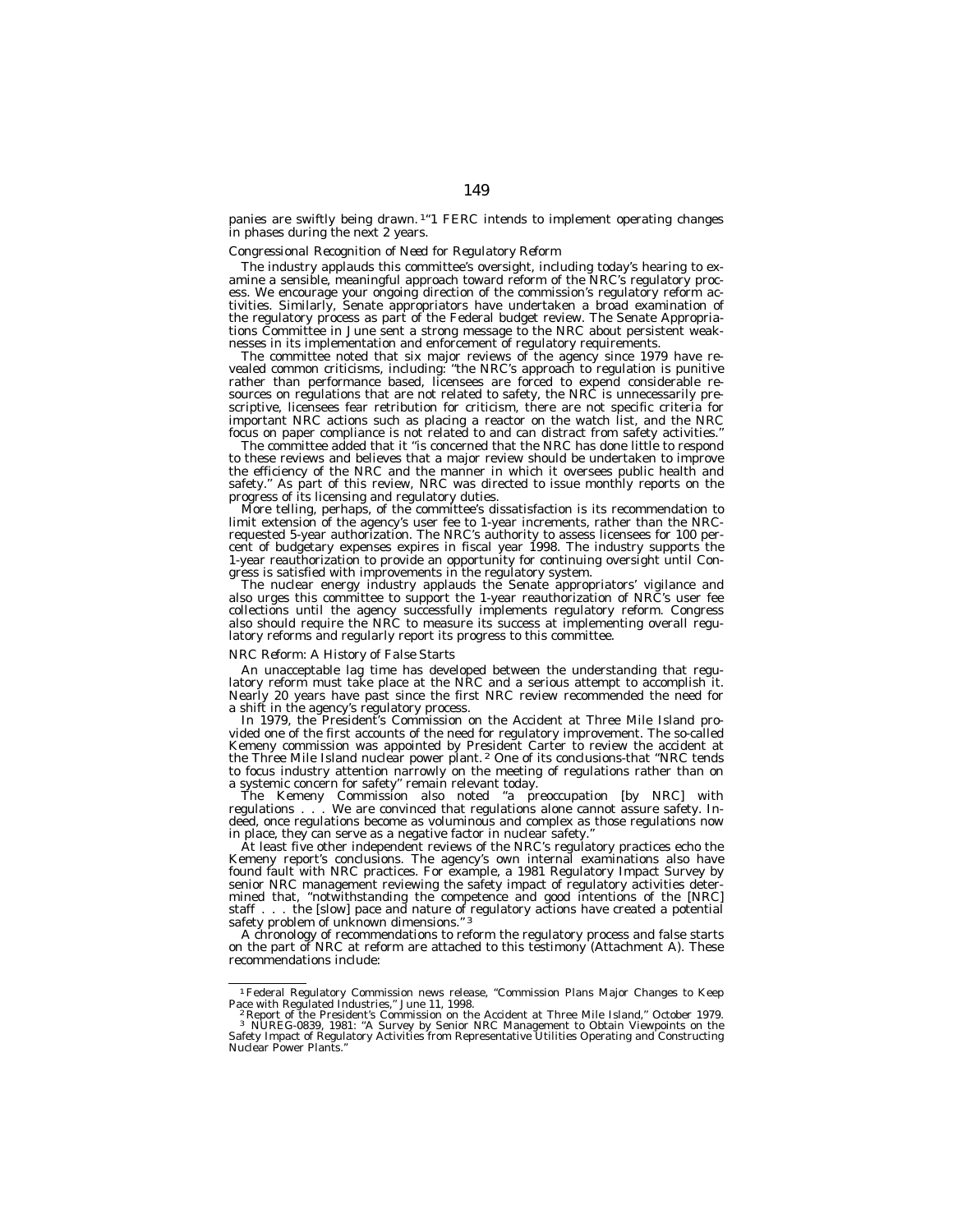• An Oct. 15, 1986 letter from the chairman of the Advisory Committee on Reactor Safeguards to the NRC chairman. The ACRS chairman said that NRC staff ''has a tendency to regulate in an economically wasteful fashion.''

A Nov. 24, 1989 letter from the chairman of the Advisory Committee on Reactor Safeguards to the NRC chairman addressed coherence in the regulatory process. The letter described a "problem of the regional administrators, who sometimes have practices that differ from each other, and from headquarters. In the end, it is the regional administrators with whom a licensee has the most contact, and who embody NRC in the field, and there are too many cases in which their dicta go well beyond the policies set by the commission [NRC].''

• A 1989–90 Regulatory Impact Survey found that ''licensees acquiesce to NRC requests to avoid poor numerical Systematic Assessment of Licensee Performance ratings and the consequent financial and public perception problems that result, even if the requests require the expenditure of significant licensee resources on matters of marginal safety significance.''

• A 1992 National Academy of Sciences study concluded that ''an obstacle to continued nuclear power development has been the uncertainties in the Nuclear Regulatory Commission's licensing process.''

• A 1994 industry study conducted by Towers Perrin found that NRC's regulatory practices did not increase the safety margin at nuclear power plants. Nuclear licensees also reported an increase in ''pressure to take actions not required by regulation.

A chart attached to this testimony (Attachment B) further demonstrates that NRC's regulatory weaknesses have been repeatedly identified for reform through independent reviews.

#### *Regulatory Process In Need of Systemic Improvement*

NRC's regulatory programs and enforcement policy are inconsistent with the industry's high level of operating performance. As a result, agency and industry resources are consumed by matters that have low safety significance, including a dramatic rise in enforcement actions where there is no tie to safety.

The industry applauds the commission's work on many fronts, such as the license renewal rule, and there are signs that the NRC is considering revamping its highly subjective plant assessment process to one based on objective criteria. Nonetheless, immediate, fundamental changes in policy and culture are necessary to ensure that a tightly focused regulatory system is established and effectively implemented.

At every turn, NRC's regulatory procedures are overly prescriptive-a process rooted in the 1950's, when knowledge about nuclear safety and nuclear plant operating experience was evolving. In 1979, regulations for operating nuclear power plants were complex and prescriptive. Rather than heeding the Kemeny Commission's recommendations, the regulations and regulatory requirements have become even more complex today.

The complexity of regulatory requirements stems in part from the different vehicles NRC uses to issue guidance. However, NRC's informal, subjective guidance imposes obligations on licensees without undergoing the notice and comment procedures established by the Administrative Procedures Act. These practices include:

• Issuing informal guidance through generic NRC communications that utilities feel obligated to follow, and confirmatory action letters that provide specific recommendations to plant operators concerning corrective action. These letters and guidance ultimately become regulatory obligations.

• Examples of NRC's subjective practices include determining which plants should be placed on the watch list and rating plants through the systematic assessment of licensee performance.

These practices often are confounded by conflicting interpretations from NRC's re-gional offices. At an NRC roundtable discussion earlier this month, Dr. Zack Pate, chairman of the World Association of Nuclear Operators, said ''Headquarters and regional personnel routinely, every day, indeed every hour, impose requirements on the plants that the Commission or the EDO or other senior managers would not support if in each instance you knew what was happening. Time and time again over these past 18 years that I have been observing, when such examples are brought to the attention of an individual commissioner or the EDO, you [NRC management] find the situation to be just as unreasonable as I do, but this continues. The Towers-Perrin study, conducted some 4 years ago, illustrates this problem quite clearly, even dramatically.''

<sup>&</sup>lt;sup>4</sup> Nuclear Regulatory Review Study, "Final Report," p. 3.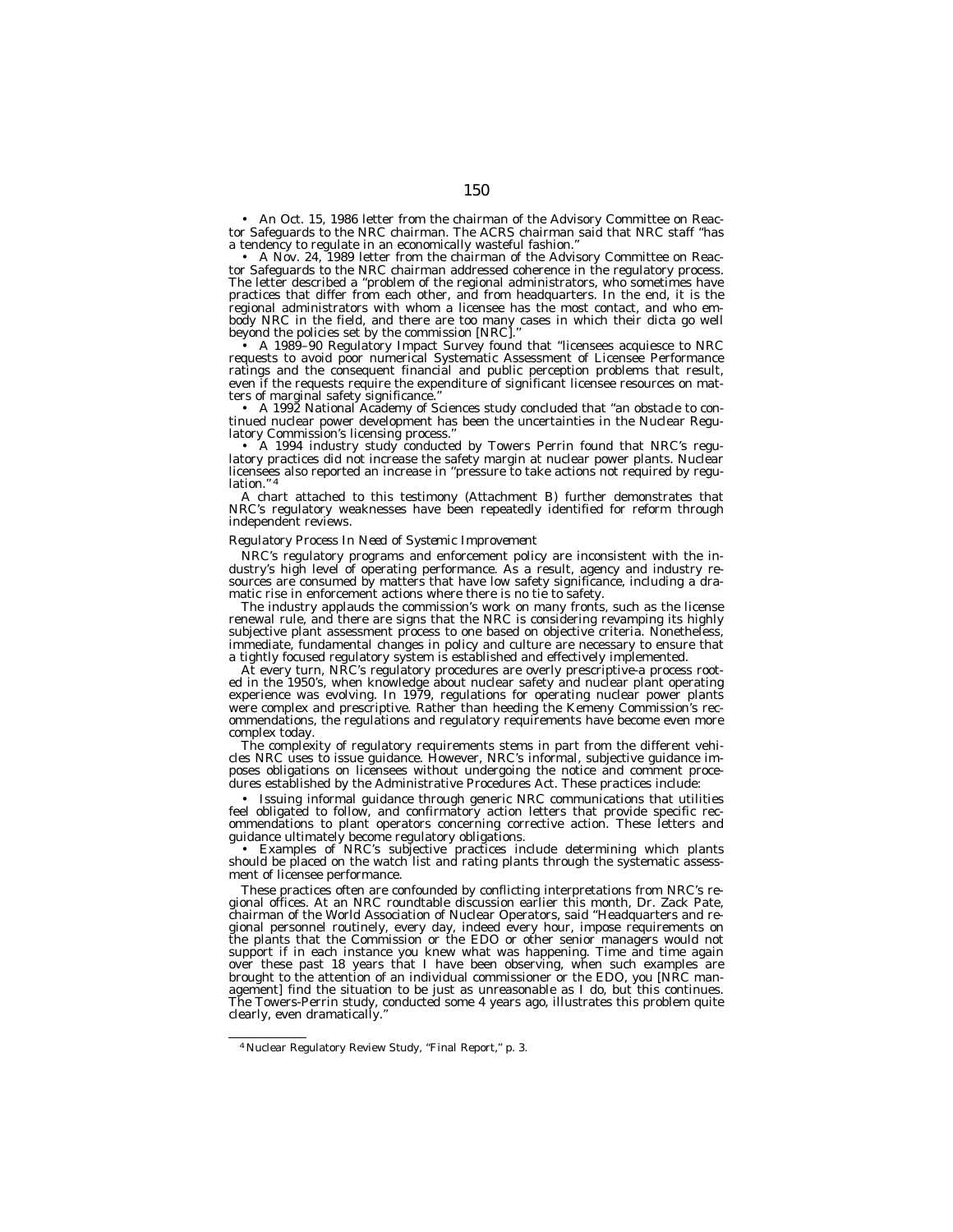The NRC's regulatory inconsistencies also contradict the Clinton Administration's regulatory reform initiative. Executive Order 12866, issued in 1993, envisions a Federal regulatory system that ''protects and improves health, safety, environment and well-being without imposing unacceptable or unreasonable costs on society.

#### *Far More Burden, No More Benefit*

NRC's emphasis on strict adherence to requirements that lack safety significance has created a regulatory environment that suffers from a lack of prioritization. Licensees are penalized based on regulation to a zero-defect threshold at a time when industry safety reliability and economic performance are at an all-time high. 5 Regulating to a zero-defect threshold results in a broad spectrum of requirements that presumably are equally important, and ultimately, detract from the important safety mission.

The regulatory disconnect also is recognized by Wall Street. A June report from Moody's Investor Service takes note of the NRC's heavy regulatory burden and its bearing on the industry's future. ''Despite safety performance records that are at an all-time high, continued close scrutiny by the Nuclear Regulatory Commission also<br>represents a challenge for all nuclear utilities."<sup>6</sup>

Another industry concern stemming from NRC's varying guidance mechanisms is that regulation should be consistent with NRC's backfit rule, which requires that new interpretations of existing regulations or newly issued regulations must be reviewed under 10 CFR 50.109 to determine if they are necessary to preserve adequate protection or to bring a plant into regulatory compliance. If neither of those conditions are met, then NRC regulations require backfits to undergo a cost-benefit analysis demonstrating that such an action will result in a substantial increase in public safety and be cost beneficial.

The methods used to determine the cost-benefit analysis by the NRC can, and have, justified nearly any new regulation imposed by the agency. For example, the NRC takes ''averted on-site costs'' into consideration in the cost-benefit calculation of a new regulation. This, in effect, is an assumption of the economic loss to a licensee due to a plant shutdown-the cost of replacement power, labor, etc., that could be incurred if such a regulation was not in place. This ''benefit'' is then used to justify the imposition of a new regulation that could not be justified otherwise. This results in the licensee committing budget and resources to implement a regulation not needed for safety.

Equally troubling to NRC licensees is the lack of relative priority given to nonsafety related compliance issues by the agency staff both at headquarters and in the regions. There is widespread agreement by the industry and the commission that nuclear safety would be enhanced by a more objective prioritization of available resources based on the objective safety significance. There is a high level of safety in the industry today. And while the industry certainly can accomplish the most important safety goals, it should not be required to devote the same level of resources to non-safety significant requirements.

The agency's inconsistent approach to the regulatory process and shifting interpretation of some regulations makes it difficult for utilities to consistently prioritize activities subject to NRC regulation. Adopting a performance-based regulatory framework would permit utilities to focus resources on areas that are most important to the continued protection of public health and safety.

#### *No Margin For Error*

The industry recognizes that the NRC has conducted a number of reviews of the enforcement policy during the past 4 years,  $\frac{7}{1}$  with the intent of improving its effectiveness and implementation. While some productive changes have resulted from NRC's redesign, the agency continues to isolate its review of the enforcement process from overall reform. Yet in order for NRC's enforcement procedures to be truly effective, they must be part of an integrated, comprehensive regulatory framework. That framework must include safety-focused regulations, consistent guidelines for meeting these regulations, efficient inspections to verify safety-based compliance and a balanced enforcement program to respond to noncompliance when it affects safety.

<sup>5</sup> For example, in 1997, the median value for unplanned automatic shutdowns at nuclear power plants was 0 per 7,000 critical hours, down from 7.3 in 1980, according to the 1997 World<br>Association of Nuclear Operators Performance Indicators.<br>"Moody's Investor Service, Special Comment, "Restructuring Reduces Fa

tion for Nuclear Utilities," June 1998.<br>7The latest revisions to the enforcement policy, NUREG-1600, "General Statement of Policy<br>and Procedure for NRC Enforcement Actions," were published May 13 in the Federal Register.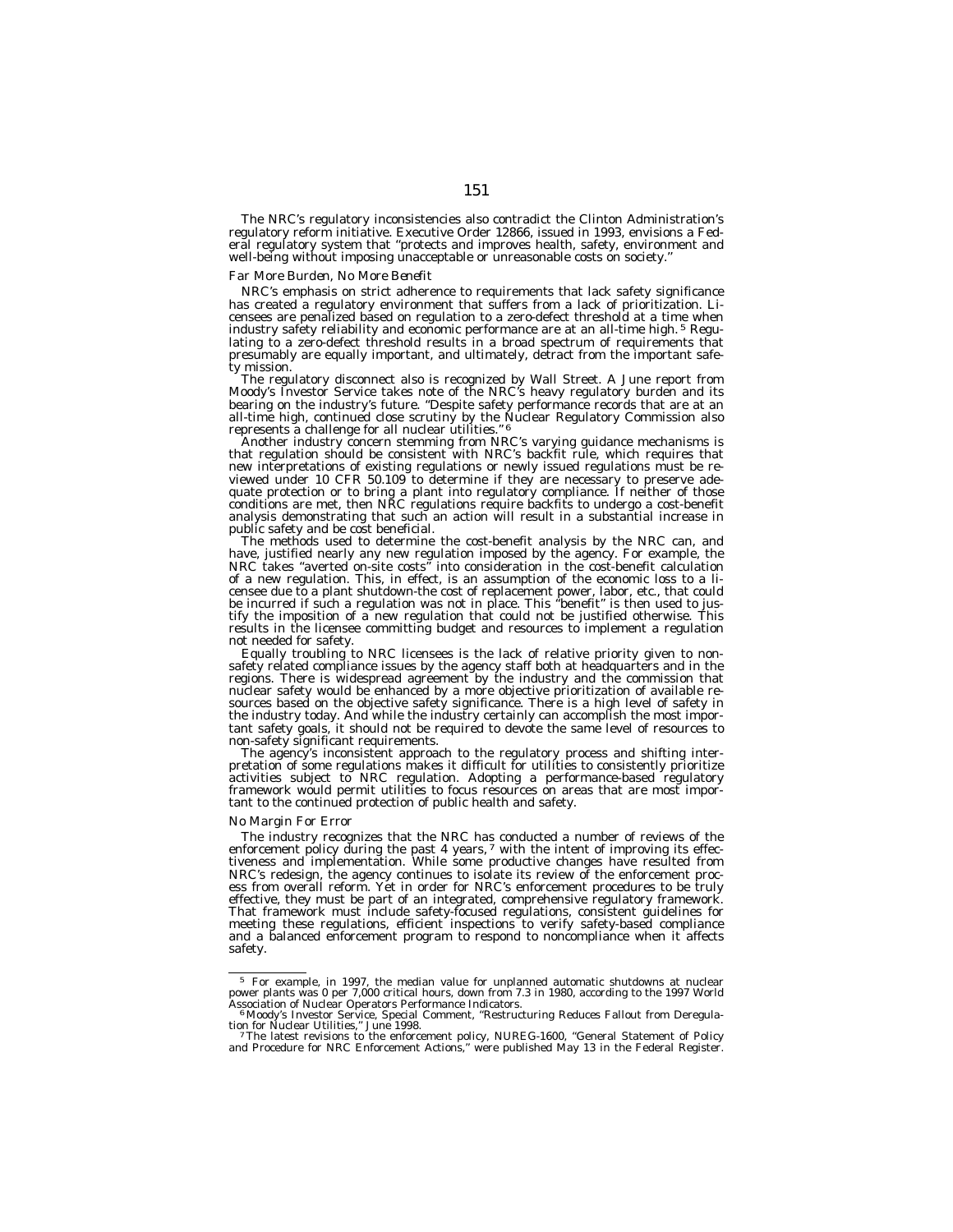Despite the industry's long-standing recommendation to reform the enforcement process, NRC remains wedded to the view that unless enforcement action is taken, licensees will not take steps to maintain safety. This approach is not only outdated based on industry performance, but it also is rooted in the agency's assessment process, which focuses in part on the number and types of violations NRC or licensees report.

In the past 2 years, the industry has witnessed a sharp spike in the total number of violations, despite improvements in industry safety trends. For example, NRC imposed 50 percent more industry violations (1,519) in 1997 than a year earlier. This increase belies the performance of the industry and underscores the disconnect between the inspection process and the NRC's goal of assuring adequate safety in the sense that the industry spends significant time on areas of compliance that have a relatively low impact on safety. This process of responding to low-level violations must be revamped so that the industry and NRC can maintain their focus on safety significant issues.

The Union of Concerned Scientists (UCS) told the commission recently that the largest problem with inspection enforcement and assessment is tied to ''how the NRC classifies the plant's performance, or how it predetermines the plant performance. If a plant is in good standing, then it gets good inspections. It gets good enforcement action, and it gets good performance assessment. If the NRC places that plant into the regulatory distress category, then all these things drop off the board, and there's a step change virtually overnight into the other category.'' UCS safety engineer David Lochbaum told the commission that ''the plant's status did not change overnight, just the NRC's perception of that plant. What in the past apparently was written up as a non-cited violation is now being cited as a violation. The standard shouldn't change. If there were problems before, they should have been reported as problems before. If they're not problems today, they shouldn't be reported as problems today. There's something wrong with that kind of performance.''

# *Response to Violations with Low Safety Significance*

Of the 1,519 violations in 1997, 1,417, or more than 90 percent, fell into the category of least safety significance-severity level IV. Often, these violations have little relevance to a plant's overall performance. The following examples illustrate these flaws:

- In May 1997, NRC inspectors noticed three-ring binders resting above a main control room panel at a nuclear plant and issued a level IV violation.<sup>8</sup> According to the NRC, the binders could have posed a potential safety problem if they became dislodged during an earthquake.
- Another utility was cited because a diesel generator proved to be more robust than regulatory guidelines required. 9
- NRC issued a level IV citation to a nuclear plant for failing to mark a procedure in an operations manual with a double asterisk. 10

Despite their relatively low safety significance, severity level IV violations nonetheless demand a timely response. A timely response, however, demands resources. And a plant operator has no choice but to divert these resources away from matters that may be of greater safety concern. In effect, the NRC is managing a plant's priorities when it issues severity level IV violations with a train of paperwork and corrective action.

The industry believes other flaws exist within NRC's enforcement procedure, such as the aggregation of violations.

# *Combining and Elevating Violations*

The NRC often aggregates violations that it believes arise out of the same circumstances or that share common root causes and combines them to impose a violation of a higher severity level. For example, several relatively minor violations can become a severity level III candidate.

<sup>&</sup>lt;sup>8</sup>NRC Inspection No. 97–06, May 16, 1997. Instead of instructing the plant operator simply<br>to move the binders, the inspector cited the plant. The utility had failed to conduct a written<br>evaluation to ensure that the bin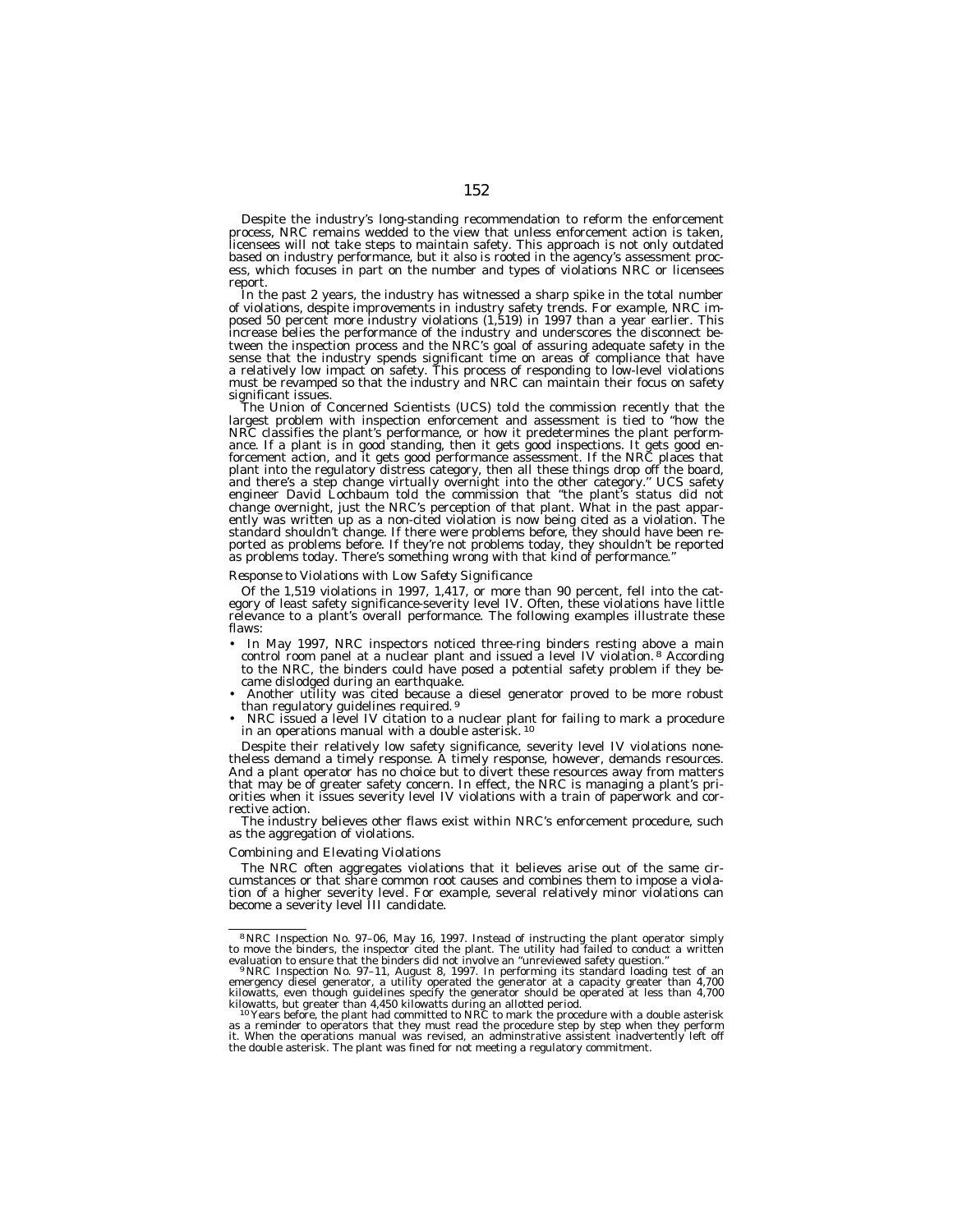In 1997, the NRC significantly increased its practice of aggregating minor violations, thereby elevating or "escalating" the level of violations, industry data demonstrates. The number of aggregated violations cited in an most three times that of 1990. Many licensees believe that aggregation is used to unduly inflate the perceived significance of problems that are of themselves not

A November 1997 aggregated violation illustrates this point. <sup>11</sup> NRC cited a nuclear power plant where a control switch on a backup emergency diesel generator<br>was improperly positioned. The utility received six separate procedural violations relating to the failure to correct the switch position error and record it in an operating<br>log. Collectively, the violations became a severity level III violation.

In another case, during a period between July 1994 and July 1995, a utility's salt<br>service water system recorded temperatures that exceeded the design bases. The NRC did not identify those temperature changes until 1997, when the agency issued seven violations to the utility. At no time prior to the citation's issuance had NRC notified the plant that the agency determined its temperature variations were in excess of plant requirements. The violations were combined and escalated to a severity level III violation, which includes a \$55,000 fine.

The NRC's use of aggregation is problematic because of its inherent subjectivity and the discretion it inserts into the enforcement process. Are minor problems linked? Should they be aggregated? Do they reflect a broad performance problem? These are questions that have less to do with the actual violations and their consequences, and more to do with individual perceptions of licensee programs, processes and performance.

# *Licensing Reviews and Staff Changes Mired in Bureaucracy*

NRC requires agency approval prior to a wide range of industry activities. Many, such as licensing applications and corporate license transfers, are accepted as priorities for review. Other requests, such as those seeking code relief for plant repairs, rank low in NRC consideration.

However, industry experience proves that a priority in the queue doesn't necessarily translate into timely review. Despite NRC pledges of expedience, many industry requests are subject to unreasonable delays. Such inaction can prevent private companies from safely meeting the needs of the marketplace-often at considerable expense. As a result of delay in the NRC licensing process, Louisiana Enrichment Services, L.L.P. withdrew its application after spending \$34 million and more than 7 years participating in the licensing process.

The Louisiana company in April withdrew its NRC application for a license to construct and operate the Claiborne Enrichment Center. ''The inability of the licensing process to operate in a predictable, efficient and timely manner'' was the driving factor in abandoning the fuel enrichment project, LES President Roland Jensen told the NRC. LES had filed its application with the NRC on Jan. 31, 1991, with the expectation of operating the nation's first privately owned nuclear fuel enrichment facility by 1996.

The NRC failed to resolve LES's licensing issues in a timely manner despite the fact that Congress, as part of the Energy Policy Act of 1992, amended the Atomic Energy Act expressly for that purpose-to mandate a streamlined, one-stage licensing process for uranium enrichment facilities.

Evidence of NRC inaction abounds in other areas.

Portland General Electric Co. is awaiting an NRC decision on its application to ship a reactor vessel with internal components intact to a low-level radioactive<br>waste disposal facility in Hanford, WA. <sup>12</sup> The company submitted its application in the summer of 1996 in hopes of meeting a summer 1998 shipment date. After significant delays on NRC's part, PGE has been forced to delay its shipment until 1999.

Portland General Electric proposed the shipment to significantly limit worker exposure to radioactive elements within the reactor vessel that otherwise would be dismantled for shipping. In addition, PGE's proposed method-a practice the Navy routinely uses in shipments <sup>13</sup>—would save \$14 million in decommissioning costs.

Today, PGE still awaits NRC action.

In the past, the NRC also has been slow to authorize nuclear plant license transfers. An NRC decision on Georgia Power Co.'s request to transfer its Vogtle power

<sup>&</sup>lt;sup>11</sup> NRC Inspection No. 97–10, Nov. 7, 1997.<br><sup>12</sup> Portland General Electric Co. submitted an application for exemption from Part 71 to ship

the Trojan reactor vessel with internals intact to the Hanford low-level waste disposal site.<br><sup>13</sup>The Navy conducts approximately nine shipments of reactor vessels a year to the Hanford<br>disposal facility.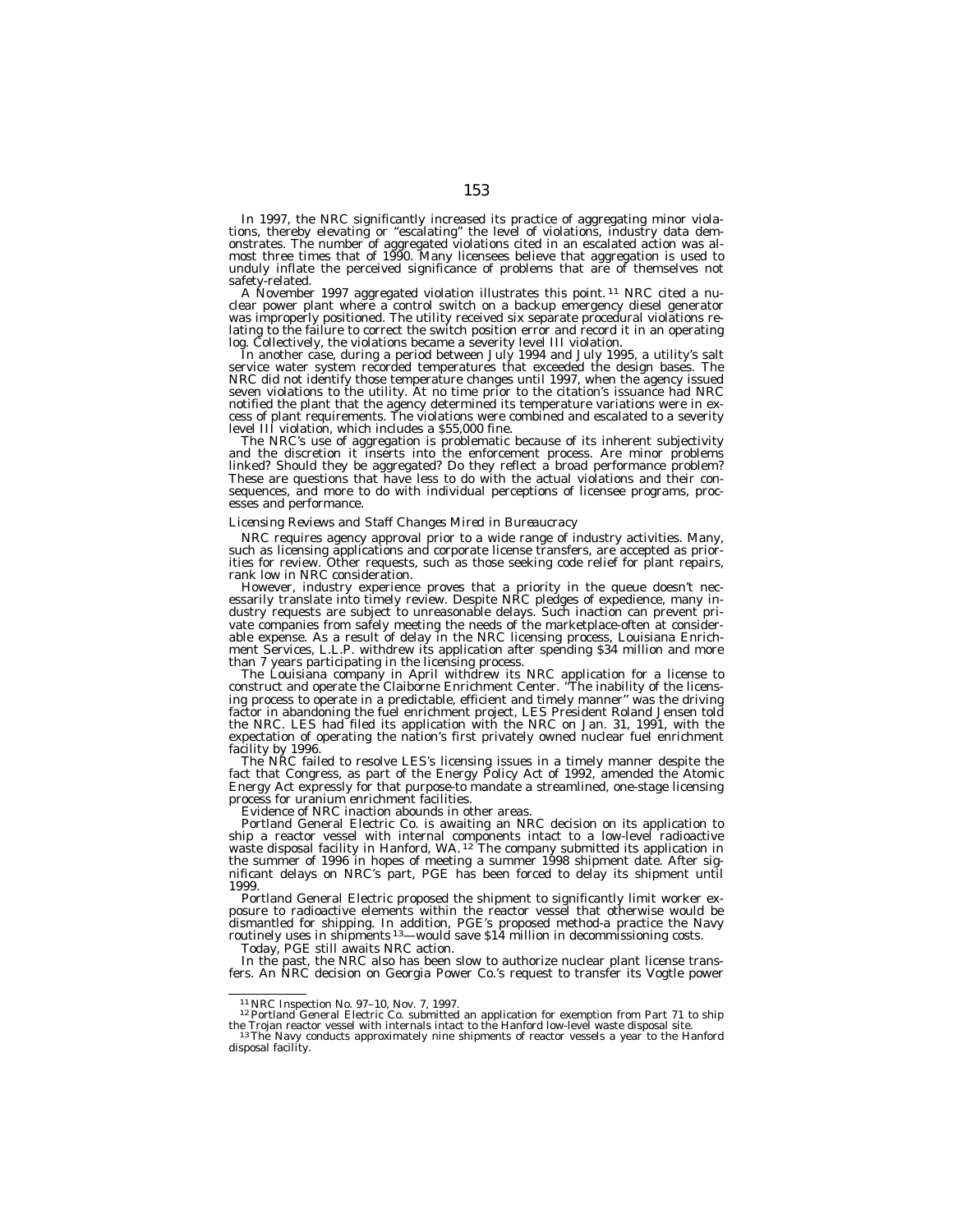station license to the Southern Nuclear Operating Co. as part of a corporate reorganization took more than 4 years. 14

Both companies are subsidiaries of the Southern Company. The transfer did not entail a change in Vogtle's staff or management structure.

The Vogtle experience serves as fresh evidence that the NRC's licensing procedures are in need of revision to respond to today's high level of plant operating performance and the emerging business climate. The NRC must instill proper focus and discipline to its licensing procedures for commercial nuclear facilities. In a competitive market, electric companies' success will be measured in part by the speed with which they can respond to business decisions. NRC's license transfer process must strike a balance between the need to ensure corporate resources are adequate to safely operate a nuclear power plant and the new business paradigm in the electricity market.

As retail competition emerges, more electricity generation facilities of all types will be bought and sold, thereby requiring a timely license review to keep pace with industry changes. For example, GPU Nuclear, Inc. announced earlier this month that it has reached agreement in principle to sell Three Mile Island (TMI) Unit 1 to AmerGen Energy Co., jointly owned by PECO Energy Co. and British Energy. The sale-the first of an operating nuclear plant in the United States-will require regulatory approval and license transfer. Several agencies, including the NRC, will review the sale during the next 12 to 24 months.

Similar transactions of electric generating facilities are expected to follow as the retail market continues to evolve.

#### *Creating Regulatory Burdens At Safety's Expense*

Safety is the nuclear energy industry's top priority, and we recognize the statutory responsibility that the NRC has to assure adequate protection of public health and safety. However, the industry is concerned that the NRC has created a regulatory environment in which the agency's overly conservative, compliance-oriented approach compromises attention to safety.

In a 1997 audit, the NRC's Office of Inspector General recognized a conflict between the commission's goal of focusing on issues of greatest safety significance and actual resources devoted to verifying license compliance with regulations of limited safety benefit. 15 The report, which focused on NRC events surrounding refueling practices at Northeast Utilities' Millstone Unit 1 that were outside of the plant's design bases, concluded that the commission should adopt a risk-informed, performance-based regulatory system-that is, a system that measures an acceptable level of risk and weighs plant performance or outcomes accordingly.

Concerns at Millstone prompted the NRC in October 1996 to seek assurances that all nuclear power plants were operated and maintained in accordance with their design bases. Licensees were given 3 months to respond.

NRC's request carried the weight of a formal rule and utilities worked diligently to respond to the detailed request for information ranging from engineering design and configuration control processes to a plant's procedure for identifying problems<br>and implementing corrective actions. <sup>16</sup>

While the agency estimated the letter would require a licensee's staff to spend 400 hours to respond to the letter, licensees devoted an average of 2,000 staff hours per plant, according to industry estimates. As one utility told the NRC, ''We have expended considerable efforts to collect, compile and evaluate data." One licensee assigned a 30-member team that spent 15,000 man hours responding to risk significant systems reviews-only one of the five areas in which NRC requested informa-tion. 17 Another utility reviewed 105 separate plant systems to assure conformance with the design bases.<sup>18</sup>

In addition to the time devoted to respond to the letter, some utilities said their efforts to verify conformance with design bases requests and reconcile deviations cost millions of dollars.

<sup>&</sup>lt;sup>14</sup> An intervenor used the license transfer proceeding to address a complaint about management at the electric company. The licensing authority allowed this to sidetrack the transfer process and destroy the discipline of

Adequacy and Availability of Design Bases Information."<br><sup>17</sup>Feb. 12, 1997, North Atlantic Energy Service Corp. response to NRC request for Seabrook Station's reply to 10 CFR 50.54(f) letter. 18Text Corp. response to 10 CFR 50.54(f) letter for Crystal River Unit<br><sup>18</sup>Feb. 8, 1997, Florida Power Corp. response to 10 CFR 50.54(f) letter for Crystal River Unit

<sup>3.</sup>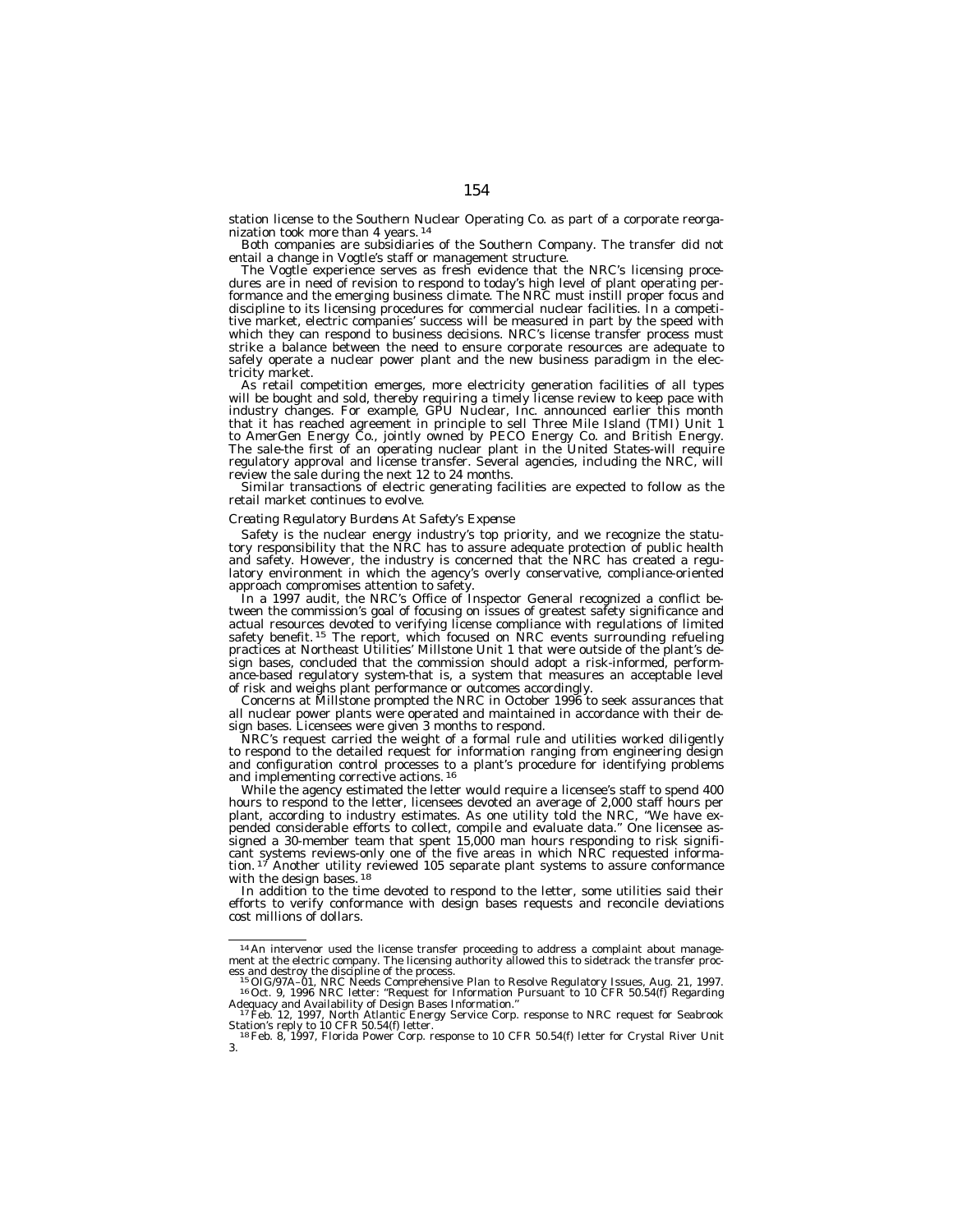Indeed, the NRC Inspector General's audit said, ''NRC needs to recognize the cost to verify compliance with regulatory requirements may not produce commensurate safety benefits.

More importantly, however, the exercise revealed virtually no safety significant findings while diverting valuable plant resources from increasing plant safety.

A survey by the NRC's Office of Analysis and Evaluation of Operational Data (AEOD) further supports this point. AEOD reviewed 1997 design bases events covered under 10 CFR 50.72 and 10 CFR 50.73. Of the 296 events recorded, only two events could have had an impact on-and an extremely low probability of affecting public health and safety. What's more, 28 percent of the events cited occurred at the Millstone, Point Beach and Crystal River plants, which were shut down at the time.

This type of regulation continues to focus on compliance and prescriptive procedures about how outcomes should be achieved at plants, rather than the actual outcomes. The industry strongly supports the NRC's attempts to move toward risk-informed, performance-based regulation that would focus on plant results and sharpen the safety focus. To that end, the agency must expedite its transition to this new regulatory system.

#### *Conclusion*

Recent events concerning NRC enforcement, compliance, reporting and licensing procedures have demonstrated persistent weaknesses in the agency's regulatory system. The NRC's regulatory procedures clearly are broken and are in desperate need of a fix.

In order to regulate more effectively, the NRC must undergo fundamental reform so that agency activities are more attuned to the experience and improvement gained from 40 years of nuclear energy operation and the rapid changes affecting the industry it regulates. NRC Commissioner Edward McGaffigan accurately portrayed the need to revamp the regulatory process during a 1997 meeting of all NRC employees. ''The old model of a ponderous industry dealing with ponderous state utility commissions and a ponderous regulator [is] not going to be viable for very much longer,'' Commissioner McGaffigan said.

Just as the industry has made a significant transition in the way it operates in a competitive market, the NRC must replace an outdated, ineffective regulatory framework with one that is objective, safety-focused and responsive. The agency can achieve these goals by adopting risk-informed and performance-based concepts in its regulatory.

Under risk-informed regulation, the NRC would use nuclear power plants' operating experience and analytical tools, such as the probabilistic safety assessment (PSA), to match design and operational issues with their relative importance to public health and safety. The NRC currently employs a prescriptive and deterministic regulatory approach that does not rely on plant operating experience or PSAs.

NRC's new regulatory culture also should embrace a performance-based approachthat is, regulation that focuses on results as the primary means for oversight-not procedures. Performance-based regulation demonstrates the following attributes:

• Measures of plant and license performance;

• Objective criteria to assess performance, such as performance history; and

• Flexibility for licensees to determine how they can best meet the performance criteria.

While the NRC must immediately undertake fundamental change, Congress should take the following steps:

• Authorize the agency's budget in 1-year increments until the committee is satisfied that the agency is successfully implementing meaningful reforms. Long-standing issues and problems have been identified in six major reviews since 1979, but the commission has not responded to these reviews. The NRC's program should include benchmarks to measure the progress that the agency is making the transition to a more effective agency.

• Congress should require that the NRC report its progress at regular intervals, and Congress should hold regular oversight hearings to ensure reform is undertaken expeditiously.

• Congress should require an independent study of the effectiveness of NRC programs, as well as management and staff.

The industry is committed to working with the commission in a partnership that is built on trust, cooperation and the common goal of protecting public health and safety. In recent months, the commission has demonstrated a good-faith effort to move forward with critical reform. The industry is encouraged by these actions and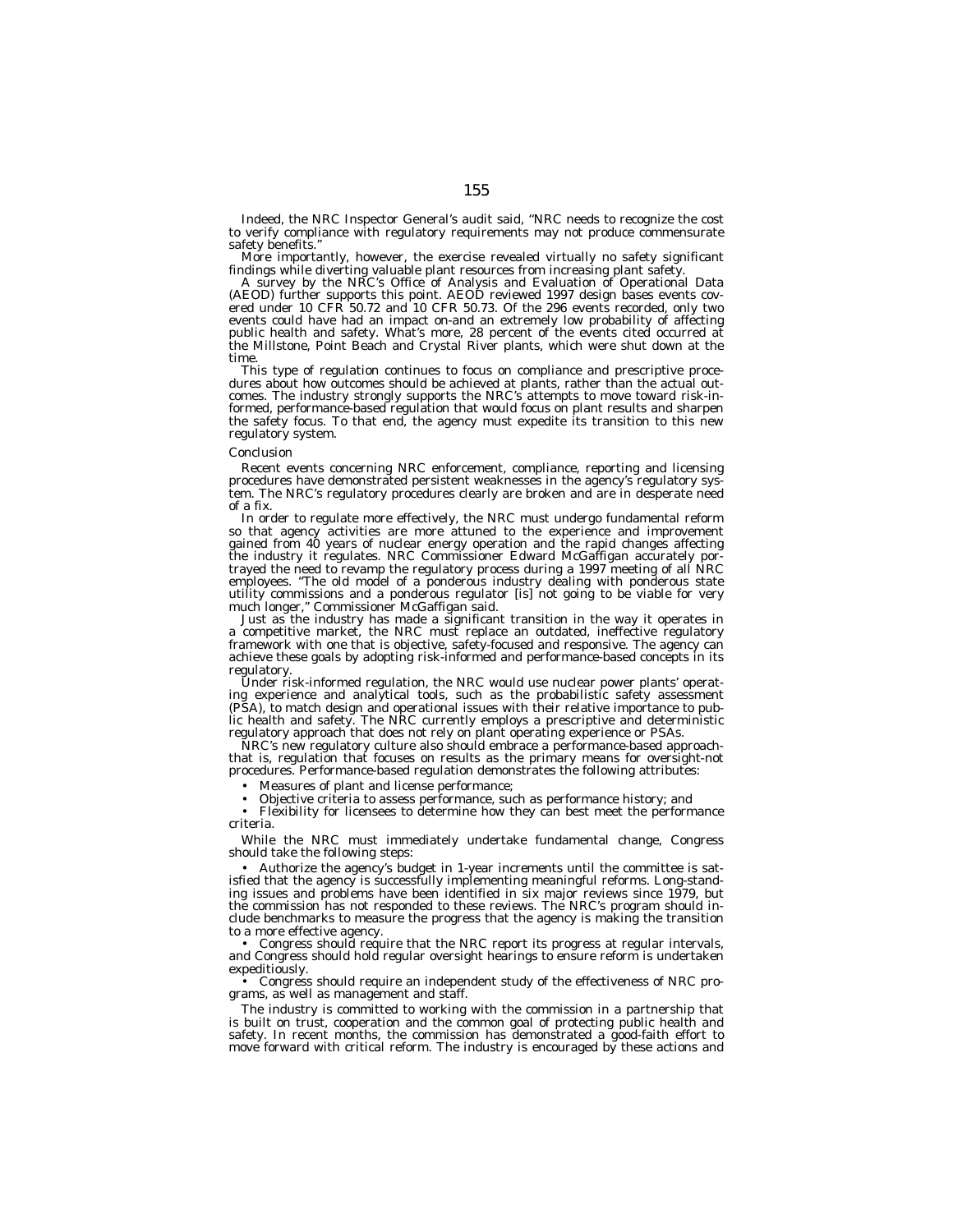offered the NRC eight areas of regulatory improvement. A similar version of the suggested improvements is attached to this testimony (Attachment C).

Nuclear power is one of our most important energy sources, and will be even more vital as we strive to meet future energy and environmental goals that are inextricably linked. In the same context, the NRC-like most other Federal agencies-must undergo fundamental change in the way is regulates our industry so that it is focused on those regulations that are important to safety and responsive to emerging issues. This reform is vital for the nuclear industry will continue to provide broad benefits to society, including electricity for 65 million American households that rely on these facilities to produce their electricity.

# ATTACHMENT A

#### **CHRONOLOGY**

#### *A. The President's Commission on the Accident at Three Mile Island (The Kemeny Report), October 1979*

#### KEY EXCERPTS

1. ''The existence of a vast body of regulations by NRC tends to focus industry attention narrowly on the meeting of regulations rather than on a systematic concern safety. Furthermore, the nature of some of the regulations, in combination with the way rate bases are established for utilities, may in some instances have served as a deterrent for utilities or their suppliers to take the initiative in proposing measures for improved safety.''

2. ''We note a preoccupation with regulations. It is, of course, the responsibility of the Nuclear Regulatory Commission to issue regulations to assure the safety of nuclear power plants. However, we are convinced that regulations alone cannot assure safety. Indeed, once regulations become as voluminous and complex as those regulations now in place, they can serve as a negative factor in nuclear safety. The regulations are so complex that immense efforts are required by the utility, by its suppliers, and by the NRC to assure that regulations are complied with.''

# *B. NUREG–0585, ''TMI–2 Lessons Learned Task Force Final Report,'' October 1979*

# KEY EXCERPTS

3. ''This opportunity has led us to a critical scrutiny of NRC safety policy. What we have found is that prescriptive and narrow licensing requirements only add to the quilt work of regulatory practice and do little to directly address the nation's heightened concern for the safety of nuclear power plants.''

4. ''The Commission should undertake with the staff the development and articulation of clear criteria to define the basic safety goal for nuclear power plant regulation. Since this goal will be used as a benchmark by the staff in defining new regulatory requirements, definitive policy guidance should also be developed regarding the threshold for backfitting of new requirements to existing plants. The Task Force believes that the goal should be supplemented where possible with qualitative reliability or risk criteria, with limitations being place on their use to assure that such criteria do not impede the capability for timely decisionmaking.''

#### *C. ''Three Mile Island—Report to the Commissioners and to the Public'' (Rogovin Report) January 1980*

#### KEY EXCERPTS

5. ''We have found in the Nuclear Regulatory Commission an organization that is not so much badly managed as it is not managed at all. . . Obviously, one of the Commission's functions is to manage and set policy for its staff. But in practice, the Commission has isolated itself from the NRC staff. The Commission does not directly supervise the staff's day-to-day work.''

6. ''More surprising than that the Commission spends very little time managing or setting goals for the NRC staff if the fact that until recently it has spent very little time as a Commission deliberating or deciding any of the broad or important issues relating to reactor safety. . . lnstead it appears that the Commission has traditionally spent the bulk of its meeting time on dozens of specific, isolated safetyrelated matter, on personnel and budgetary matter, administrative chores, and such issues as export licensing.''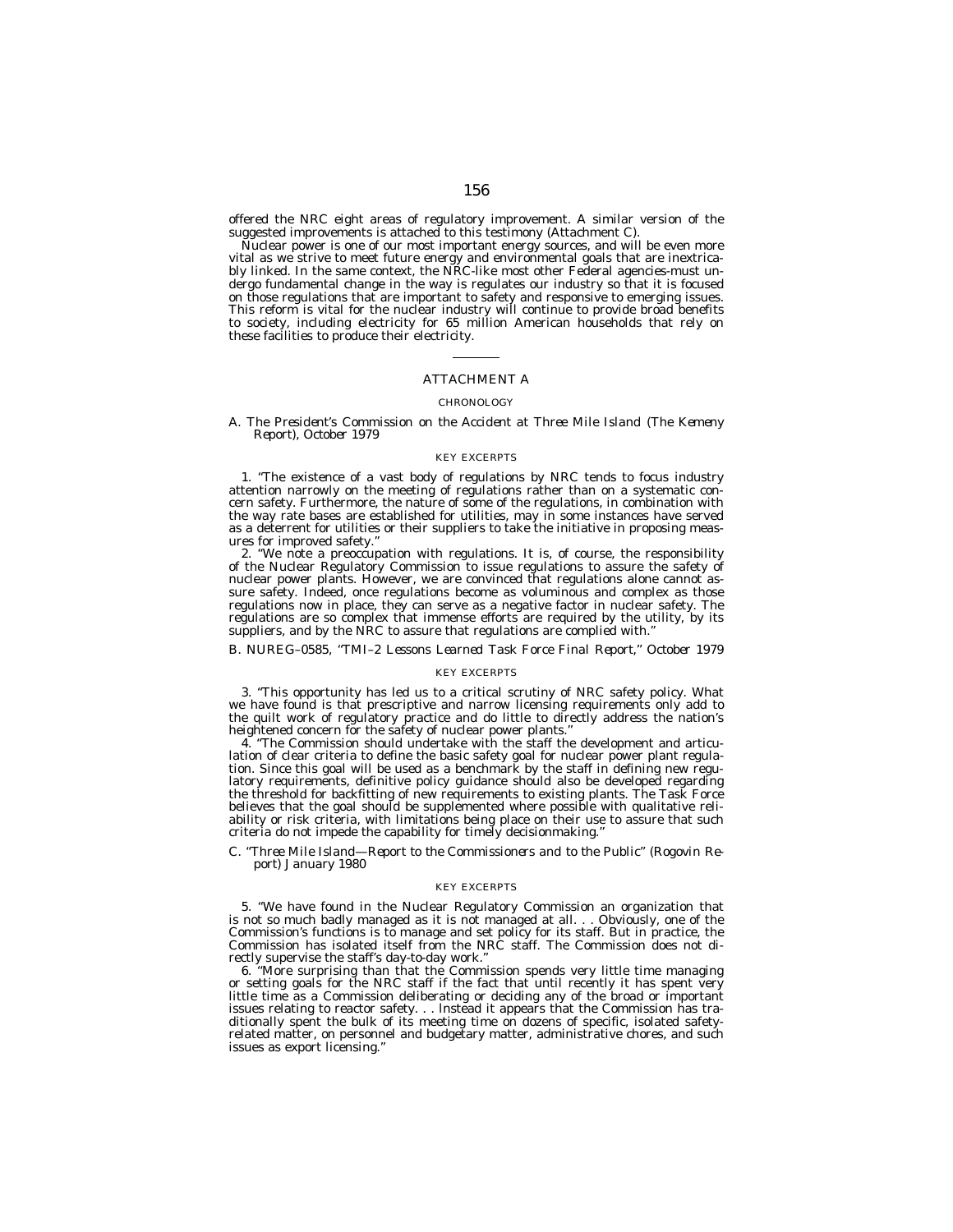# *D. Regulatory Impact Survey of 1981, NUREG–839 (''A Survey by Senior NRC Man- agement to Obtain Viewpoints on the Safety Impact of Regulatory Activities from Representative Utilities Operating and Constructing Nuclear Power Plants'')*

#### EXECUTIVE SUMMARY OF COMMENTS

7. "A major issue identified is the imposition of requirements. Licensees consider the NRC system of imposing requirements to be "out of control" (generic letters, bulletins, circulars, notices, orders, rule changes, NUREG

letins, circulars, notices, orders, rule changes, NUREGs, Regulatory Guides)."<br>8 "The licensees consistently commented that they no longer manage their own<br>resources or set their own priorities. They assert that NRC functi posed requirements on NRC-required schedules. It was the licensees' view that NRC does not live in the real world of planning and scheduling.

#### SURVEY FINDING

9. ''It is the finding, notwithstanding the competence and good intentions of the (NRC) staff, that the pace and nature of regulatory actions have created a potential safety problem of unknown dimensions.

E. Report of the Regulatory Reform Task Force on Nuclear Licensing Reform<br>(DRAFT), November 1982 (A report prepared by the Regulatory Reform Task)<br>Force, a group comprised of senior NRC personnel to review the reactor lice *process at the request of NRC Chairman Palladino)*

#### KEY EXCERPTS

10. ''The suggestion has been made that undisciplined backfitting may have made nuclear plants more difficult to operate and maintain and, hence, may have had an adverse effect on the public health and safety. It has been variously suggested that backfitting leads to less than optimal design arrangements; that it compels personnel to constantly face the uncertainties associated with change and perpetual re-training; that it sometimes requires a high level of construction, creating distraction and, therefore, a negative effect on operation. . .

F. "Report of the Edison Electric Institute on Nuclear Power", February 1985 (An Industry Task Force comprised of the Chief Executive Officers of seven utilities,<br>Messrs T. Justice Moore, Jr. (Chairman), Virginia Electric *nia Edison Company; William B. Ellis, Northeast Utilities; William S. Lee, Duke* Power Company; Donald W. McCarthy, Northem States Power Company; Mar*shall McDonald, Florida Power & Light Company; John J. Keamey, Edison Electric Institute; developed this report for the industry. Its results were communicated to the NRC).*

#### FINDINGS & RECOMMENDATIONS

11. "[u]nder present regulatory and institutional arrangements, no American electric utility would consider ordering a new nuclear power plant. The costs and risks<br>of nuclear development in the United States have become un

12. One specific recommendation was the ''[e]xamination of the management structure of the NRC with the objective of improving the organization's effectiveness and efficiency.''

#### *G. ''A Report on the Management Structure of the Nuclear Regulatory Commission,'' June 1986 (Prepared for Edison Electric Institute)*

13. ". . . new commitments for nuclear energy plants essentially stopped about the time the Commission was formed. Every civilian nuclear energy plant ordered after the Commission was established has either been canceled or placed on indefinite deferral. While many factors contributed to this drop-off in commitments to nuclear energy, the organizational structure of the Commission is viewed as one contributor to the unpredictability and lack of stability in the Federal safety licensing process. Without predictability and stability, the nation's utilities are unable and unwilling to call on new nuclear energy plants to fill the energy needs of a growing economy.''

*H. ''Leadership in Achieving Operational Excellence'', August 1986 (A report for the U.S. Nuclear Utility Industry, developed by: Lelan F. Sillin, Jr, past Chairman Northeast Utility, past Chairman of INPO; Marcus A Rowden, former Chairman of the NRC; Eugene P. Wilkinson, first President of INPO: [The Sillin Report])*

14. ''We note, in this regard, the comparative description of the U.S. nuclear regulatory approach with that followed in six foreign countries surveyed for the NRC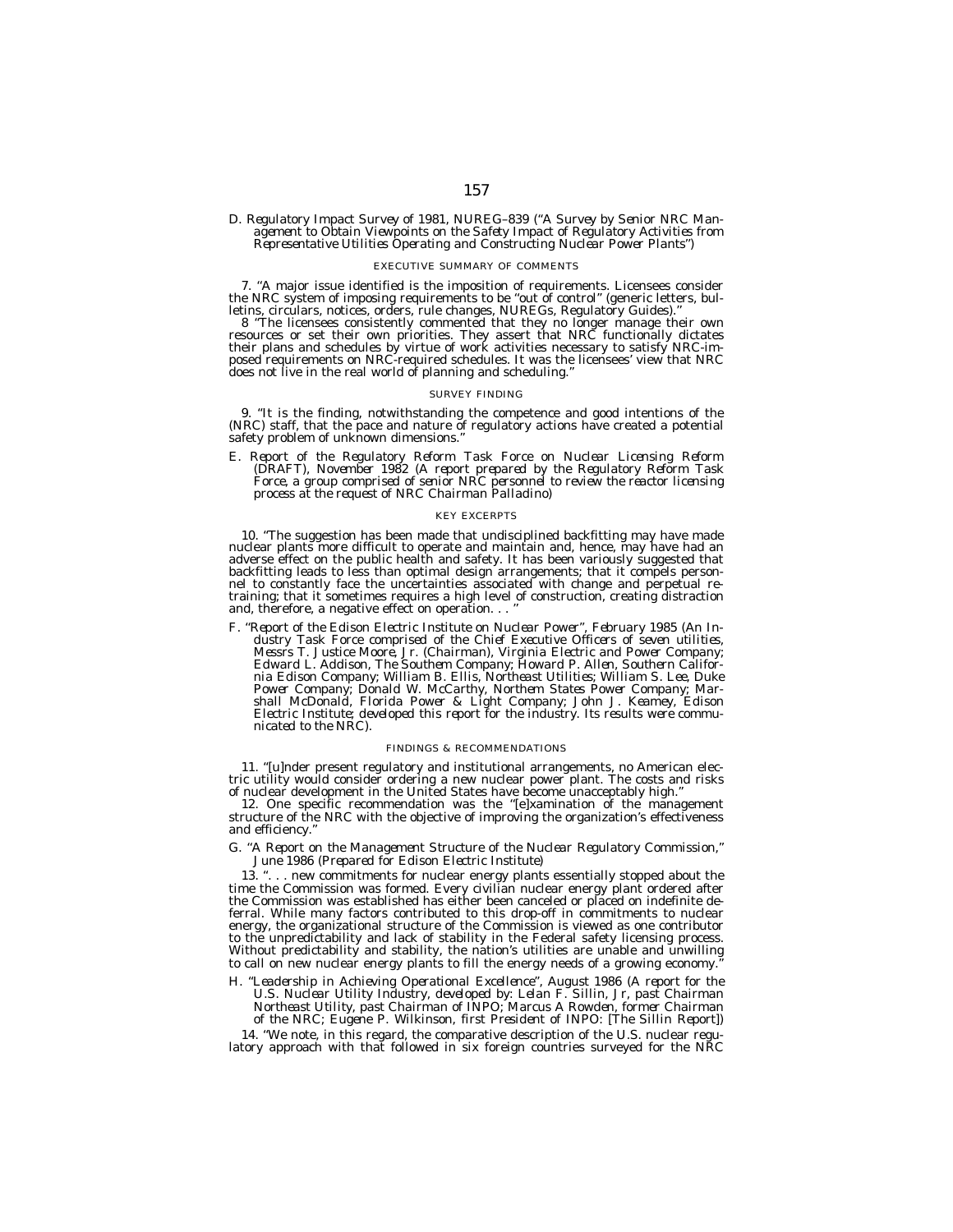whose nuclear regulatory programs, from a safety standpoint, have been as successful as ours but are far less contentious (Canada, the Federal Republic of Germany, France, Japan, Sweden, and the United Kingdom).\* In these foreign programs, more confidence and greater reliance is placed on the facility operator to assure the public health and safety; the regulatory body follows a markedly less prescriptive approach in setting safety requirements; and the relationship between regulator and regu-

lated is characterized by collaboration in pursuing common safety aims.<br>15. The prescriptive nature of the U.S. nuclear regulatory process has created an<br>unsatisfactory working interface—one which encourages licensee\_depen NRC directives rather than licensee safety initiative. The post-TMI Kemeny Com-mission was sharply critical of this state of affairs.''

16. ''The hard fact is that the operators of these licensed plants are in the best position to assure their safe and reliable functioning; regulation, no matter how competently and rigorously applied, cannot assume this role. That reality should be a prominent factor in the shaping of regulatory policy affecting the quality of the industrylNRC interface.''

# *I. Letter from the Chairman of the Advisory Committee on Reactor Safeguards to the Chairman of the Nuclear Regulatory Commission, dated, October 15, 1986*

This letter cites a range of weaknesses in the NRC, including:

17. ''There is a lack of direction within the Agency. The (proposed) planning process, no matter how well done, will not be executed well because the Commission has trouble, first, in articulating its priorities and second, in getting them implemented.''

18. ''It (the staff) has a tendency to regulate in an economically wasteful fashion, NRC must accept its share of the blame that backfitting has been necessary and very expensive, that QA/QC requirements lead to very high costs, that ''nuclear power has priced itself out of the market'' in the words of one utility representative, and so on. In some cases it has established unduly conservative, expensive, sometimes unnecessary regulations (e.g., 10 CFR Part 21-Reporting of Defects and Noncompliance). The Staff builds in conservatism discipline by discipline and parameter by parameter, rather than being as realistic as the technology will support and then adding an appropriate factor of safety at the end. It seemingly does not act on the results of safety research (if in the direction of relaxation), and requirements once established are seldom relaxed. The Staff seems frequently not to arrive at practical, cost-effective ways to solve problems.

19. "There is a adversarial relationship between the Agency and the regulated that sometimes detracts significantly from the ability of the Agency to operate in an effective and efficient manner.''

20. ''It (the NRC) lacks the ability to regulate in a fashion which builds confidence and trust in the regulator. It has not exercised adequate discretion in avoiding relatively needless modification and backfits, although the performance of the Committee to Review Generic Requirements (CRGR) has been very encouraging. (There is a need to bring more operating experience to the Staff and to improve the Agency's understanding of the operational nuances of the plants that it regulates.) We are told by industrial representatives that industry will not build new plants until it has confidence that a stable, predictable regulatory situation exists.'

21. ''It (the NRC) has developed a regulatory system that is so comprehensive, and frequently so prescriptive, that both the NRC and many of the operating utilities have come to believe, or act as though they believe, that compliance with the regulations is itself sufficient to assure safety. The assumption that regulations and safety are synonymous may be dangerous and should be reexamined.''

*J. Letter from the Chairman of the Advisory Committee on Reactor Safeguards (ACRS) to the Chairman of the Nuclear Regulatory Commission regarding coherence in the regulatory process, dated November 24, 1989*

#### **EXCERPTS**

22. ''As we have observed in a number of the referenced reports, the NRC seems to suffer increasingly from a lack of coherence in the formulation and implementation of its regulatory strategy. . . . .It seems to us axiomatic that regulation will be most effective in support of nuclear safety—our common objective—if it is coherent and defensible, and thereby understood and respected by those who are regulated.''

23. ''There is the problem of the Regional Administrators, who sometimes have practices that differ from each other, and from Headquarters. In the end, it is the Regional Administrators with whom a licensee has most contact, and who embody NRC in the field, and there are too many cases in which their dicta go well beyond the policies set by the Commission.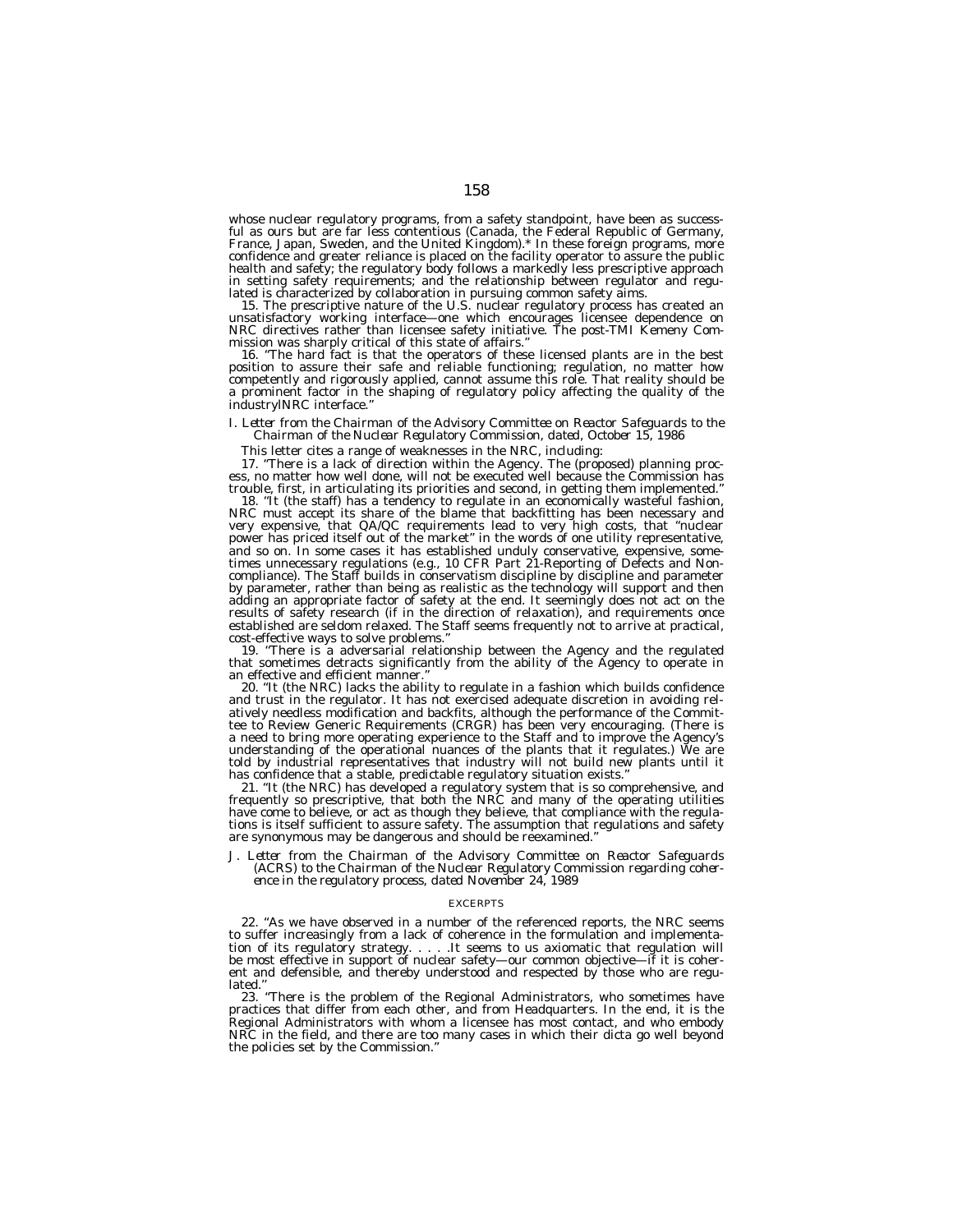# *K. Letter from the Chairman of the ACRS to the Chairman of the NRC regarding the status of the SALP process, dated December 21, 1989*

24. ''The SALP ratings are extremely important to the licensee, for both economic and other reasons; it is therefore essential that the process through which they are determined be as objective and credible as it is possible to make it. We recognize that there is not available a set of fully objective performance indicators and that any rating system must therefore have an element of subjectivity. It is then doubly important that the procedures incorporate a set of credible checks and balances to minimize the effect of the personal predilections of the board members.

Instead we learned from this briefing that the process is almost entirely (we were told 80 percent) in the hands of the Regional Administrator, who not only appoints most of the board from among his own personnel, but is even free to reject an [sic] SALP rating he doesn't like, and reconstitute the board as he wishes. The rating therefore provides still another weapon for the Administrator to enforce his personal views, effectively free of restraint. There is no appeal procedure. Even with the best of Regional Administrators this strikes us as unwise, with the worst it could make a mockery of coherent regulation.

During our briefing, we were variously told that the purpose of an SALP rating is to advise the Regional Administrator (though he signs it), and then to help him advise the licensee. At the end it wasn't clear which. We were also told that a licensee must exhibit a steady improvement to keep his SALP rating constant, then that he needn't, and finally that he did. If true, that is not consistent regulation. Improvement toward what end? You may wish to read the transcript of our meeting.

We could continue, but the message is that your staff has created a process which is out of control. If indeed all the questions we asked have reasonable answers, they were not known to the responsible staff elements, even during a prepared briefing devoted to the subject.

On this isolated example of incoherence, we think you should make a clear statement of the purpose of SALP ratings, insist that your staff implement that purpose and no other, insist that the staff not use the ratings as weapons to enforce obedience to idiosyncratic policies that are not yours, greatly dilute the Regional autarchy in the process, and institute a workable set of checks and balances. Abuses of SALP abound and they bring no credit to the regulatory process.

We also believe that this is a sufficiently important problem to justify consideration of suspension of the program and issuance of no new SALP ratings until enough reform measures are instituted to lend credibility to the process.

# *L. Regulatory Impact Survey of 1989/90, draft NUREG 1395 (''Industry Perceptions*

*of the U.S Nuclear Regulatory Commission on Nuclear Power Plant Activities'')* The Executive Summary of the report on this survey, prepared by the NRC staff, identifies the "principal themes of the survey" as:

25. ''NRC so dominates licensee resources through its existing and changing formal and informal requirements that licensees believe that their plants, though not unsafe, would be easier to operate, have better reliability, and may even achieve a higher degree of safety, if they were freer to manage their own resources" and,

26. ''licensees (utilities) acquiesce to NRC requests to avoid poor numerical Systematic Assessment of Licensee Performance (SALP) ratings and the consequent financial and public perception problems that result, even if the requests require the expenditure of significant licensee resources on matters of marginal safety significance.''

### *M. Letter from a member of the Advisory Council on Reactor Safeguards to NRC Chairman Kenneth M. Carr regarding coherence in the regulatory process, February 15, 1990*

27. ''It is almost as if the NRC were created to be incoherent. There are five Commissioners and five statutory offices. There are many branches and five Regional Offices, with a kind of matrix management tying it all together. Regulatory power is spread throughout, resulting in a melange of technical positions, regulatory guides, generic letters, policy statements, undocumented pressures, enforcement actions, etc. The mechanisms for providing incentive to the various elements of the staff to test their actions in the light of Commission objectives are inadequate. Indeed those objectives are not always easy to determine, for reasons that need no elaboration here. This is not to say that anyone is deliberately misbehaving, only that too many are free to proceed in the light of their own best judgment.''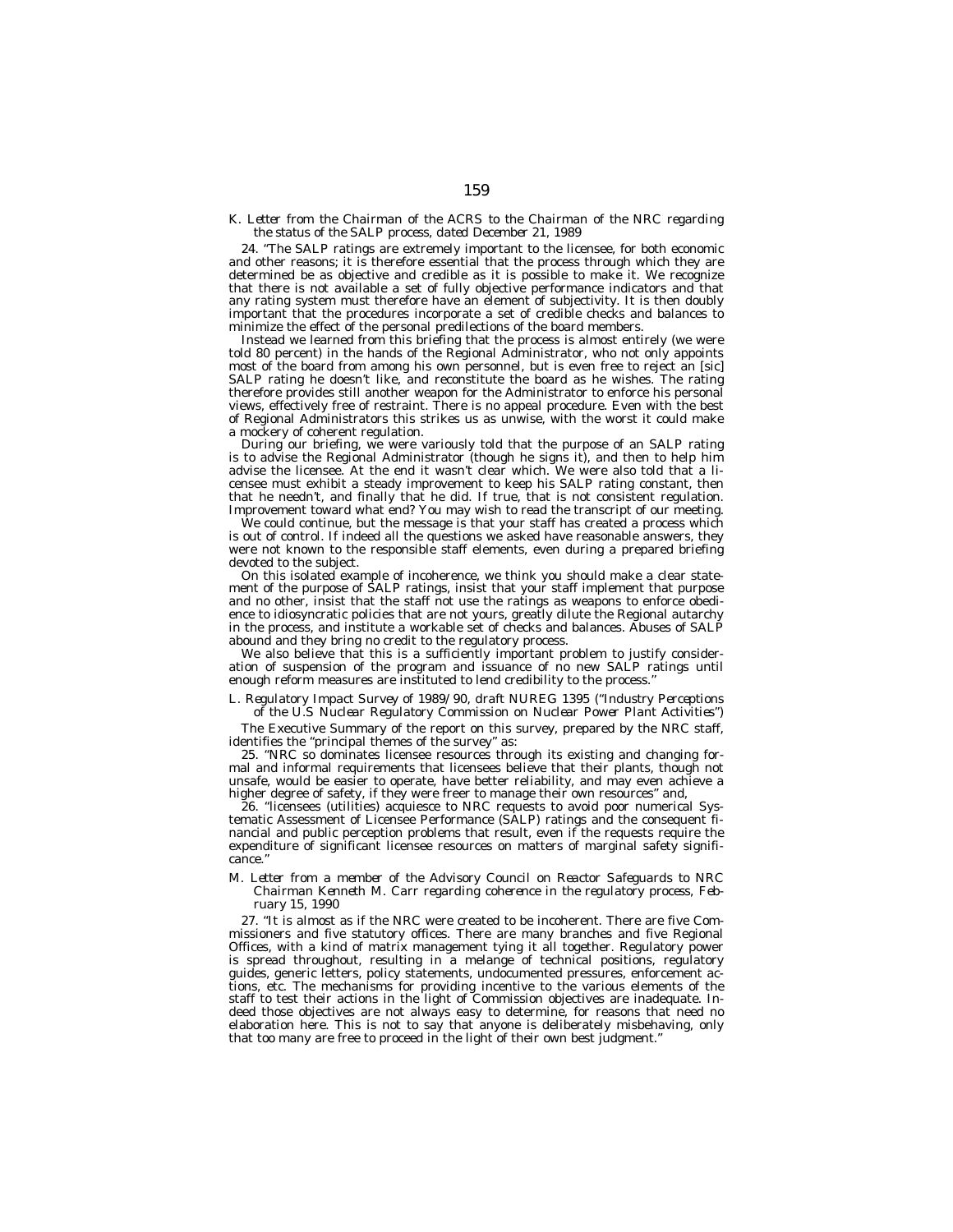# N. Letter from a member of the Advisory Committee on Reactor Safeguards to the<br>five NRC Commissioners, entitled "Impact of the Regulatory Failure to Recognize<br>the Law of Diminishing Returns," July 13, 1990

28. The situation depicted in NUREG-1395 has many facets and manifestations,<br>but in principle the morass of associated difficulties stems primarily from the lack<br>of coherence among the NRC staff members and from their igno minishing Returns. That law is as immutable as the Law of Gravity. The particular corollary which is—and has been increasingly ignored in the regulation of operating nuclear power plants is that the extra effort necessary to achieve further imposed ''improvement'' in any one aspect of such a multipronged endeavor will at some point become detrimental to effective—and safe—achievement of the objectives of the endeavor as a whole. In my judgment the point where the continuing search for<br>further "improvement" became counterproductive was reached some time ago with<br>respect to many aspects of nuclear power plant operation."<br>29.

and ever-worsening aspect of the implementation of NRC requirements that has be-<br>come detrimental to the safe operation of all nuclear power plants. The symptoms<br>of this problem and many of its associated difficulties are the utility comments recorded at length in Appendix A (109 pages) to NUREG–1395,<br>"Industry Perceptions of the Impact of the U.S. Nuclear Regulatory Commission on<br>Nuclear Power Plant Activities" (Draft Report dated March 49

30. ''The current results of this chronic situation include:

• Frustration and resentment on the part of utility personnel at all organizational levels,

• Ever-growing, yet eternally overloaded, plant and plant support organizations. This leads to blurred lines of authority and accountability, to less effective communication, and to impaired understanding and cooperation between support groups,

• Creation of vastly more extensive procedures, training programs, correspondence and paper work of all sorts, reviews and audits, recordkeeping and futility of commitment ''control'' processes,

• Greater opportunities for (and probability of) violations and ''lack of respon-siveness''; thus, ''justification'' for imposition of more ''improvements,''

• Reduced opportunity and motivation for people to "stop and think" rather than to "do it by rote,

• Increased concentration on the relatively probable and probably trivial, at the expense of the relatively improbable, but potentially serious.

In my personal judgment such a situation constitutes the basis for real and immediate concern as to the detrimental effects on nuclear safety of current NRC staff practice with respect to operational ''improvements'' at nuclear power plants.''

*O. Survey of NRC Staff Insights on Regulatory Impact, SECY 90–250, dated July 16, 1990*

(In followup to the survey of utility personnel cited in item L above, the NRC Commissioners asked for this survey of the NRC staff The results were reported to the Commissioners by the Executive Director of Operations in SECY 9?250 Key excerpts follow.)

31. ''In general, an underlying observation expressed by most of the (NRC) staff surveyed, regardless of the specific NRC program being discussed, was that licensees are extremely sensitive to NRC activities and sometimes acquiesce to avoid confrontations that could create the perception that they are unresponsive. To this extent, licensees are vulnerable to potential abuses of regulatory authority.''

32. ''In addition to this general observation, the following more specific principal themes emerged:

a. Many of those surveyed felt that the NRC does not consider the cumulative impact of requirements on licensees and does not adequately communicate to licensees the priority of each new requirement.

b. Many of those surveyed stated that the volume and scheduling of NRC activities onsite, particularly team inspections, significantly impact licensees.

c. To a lesser extent, persons surveyed expressed the view that a continued loss of experienced professionals has depleted the knowledge and experience base of the NRC. Examples vere cited where a lack of experience, training, or careful management oversight resulted in an unnecessary impact to licensees

# *P. Letter from the Advisory Council on Reactor Safeguards to Chairman Kenneth M. Carr regarding the reevaluation of the SALP program, September 12, 1990*

33. ''We have concluded that the recommended programmatic changes are appropriate and generally consistent with the objectives that have been defined for the program. However, we do not believe that these changes go far enough. . . We be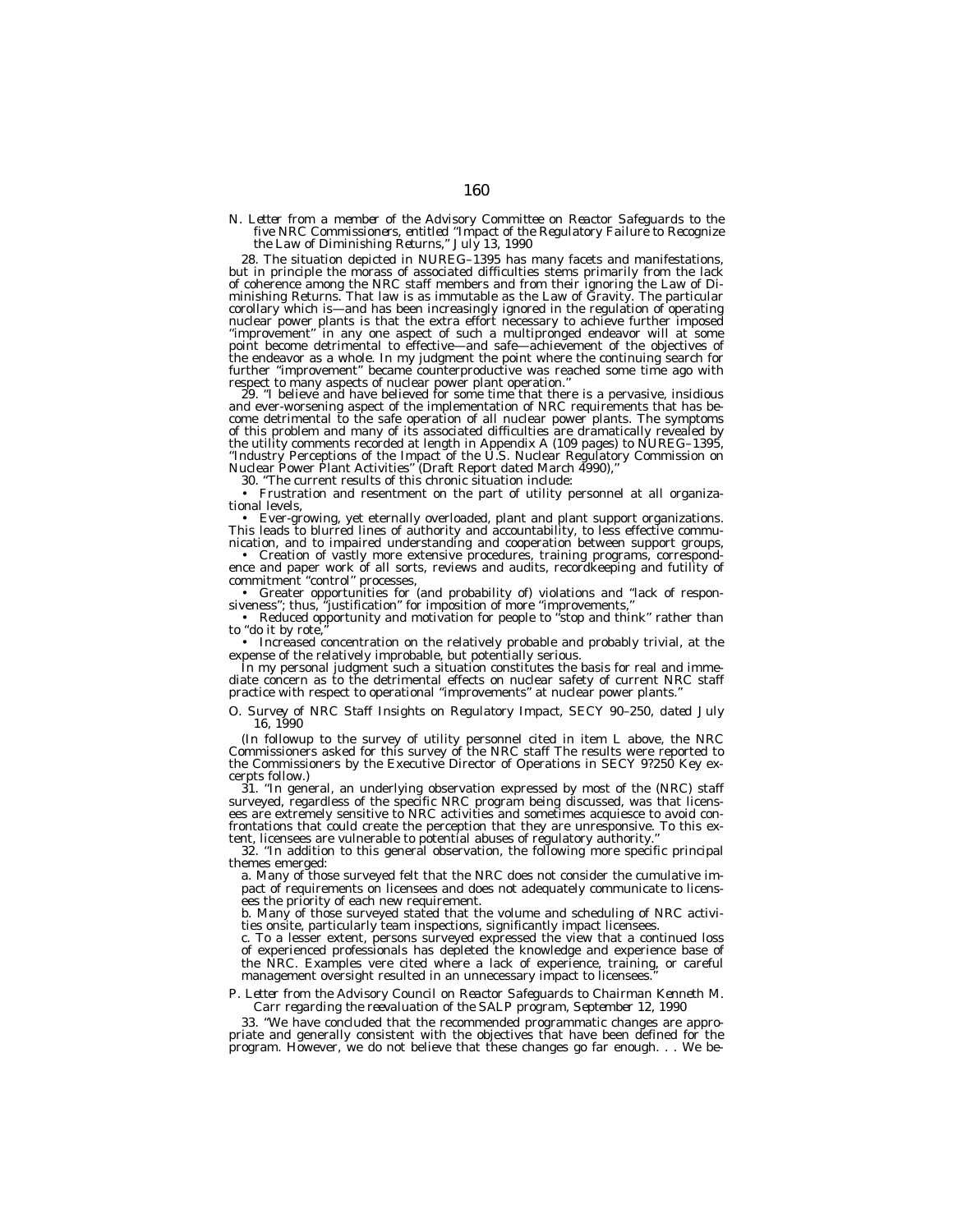lieve that such changes are needed in the interest of improving the overall coherence of the agency's regulatory process. This view is strongly supported by the regulatory impact surveys of both licensees and staff members

*Q. Presentation to the NRC Commissioners on the State of the Industry, October 26, 1990 (A presentation to the NRC Commissioners by a NUMARC panel comprised of Messrs. Eugene R. McGrath, Chairman and Chief Executive Office of Consolidated Edison Company of New York and Chairman of NUMARC; John C.* Brons, Executive Vice President of New York Power Authority; Byron Lee, Presi*dent and Chief Executive Officer of NUMARC, and Joe F. Colvin, Executive Vice President of NUMARC.)*

#### COMMENT BY THE CHAIRMAN OF NUMARC

34. "The results we have achieved so far working together in the areas of maintenance and procurement are, unfortunately, not the rule. Frankly, the view from the trenches is not so good. The cumulative impact of regulation and enforcement by the NRC and I mean both headquarters staff and the regional offices—is significant, and not always conducive to our efforts to improve our operations and our striving for excellence.

*R. Letter from the President of the Institute of Nuclear Power Operations to the Chairman of the Nuclear Regulatory Commission, dated December 11, 1990*

#### OPENING PARAGRAPHS

35. ''As you are aware, there is a long-standing concern over the potentially adverse impact of this nation's regulatory process, particularly the cumulative impact on utility management's responsibilities and prerogatives related to nuclear safety. This concern has been raised in various reports in the past, including:

• Report of the President's Commission on The Accident at Three Mile Island (Kemeny Commission Report), October 1979

• Three Mile Island—A Report to the Commissioners and to the Public (Rogovin Report), dated January 1980

• A Survey by Senior NRC Management to Obtain Viewpoints on the Safety Impact of Regulatory Activities from Representative Utilities Operating and Constructing Nuclear Power Plants, August 1981

• Leadership in Achieving Operational Excellence, The Challenge for all Nuclear Utilities (Sillin Report), August 1986

Similar concerns were expressed in ACRS letters on coherence in the regulatory process and reevaluation of the SALP program (dated November 24, 1989; December 21, 1989; and September 12, 1990.)

The regulatory impact surveys conducted by the NRC in 1989 and 1990 focus on this same theme. These surveys include the following:

• Industry Perceptions of the Impact of the U.S. Nuclear Regulatory Commission on Nuclear Power Plant Activities (NUREG–1395—Draft Report, March 1990)

• Results of Industry Survey on Licensee Management Involvement in Inspections and Audits (SECY–90–205, June 7, 1990)

• Survey of the NRC Staff Insights on Regulatory Impact (SECY–90–250, July 1990)

Most recently NUMARC and industry executives described these same types of concerns in their October 26, 1990 meeting with the Commissioners.

The central problem discussed in these documents and the NUMARC briefing is consistent with the information INPO is receiving from our interactions with utilities and at the nuclear plants.''

*S. Letter from NUMARC on behalf of the industry in response to a request for comments on SECY–90–347, ''Regulatory Impact Survey Report,'' January 28, 1991*

36. ''Unfortunately, the corrective actions proposed in SECY–90–347 fall short of addressing the significant, long-standing and pervasive problems in the regulatory process identified by the survey and will not correct the underlying causes of those problems. The recommended actions fail to address the two principle themes that were developed by the staff from licensee concerns with current NRC regulatory activities and attitudes.

37. ''From our evaluation of the comprehensive survey information documented by the NRC we conclude that the underlying element is the need for improvement in the overall management effectiveness of the NRC in order to achieve appropriate management discipline and accountability over NRC regulatory activities and actions.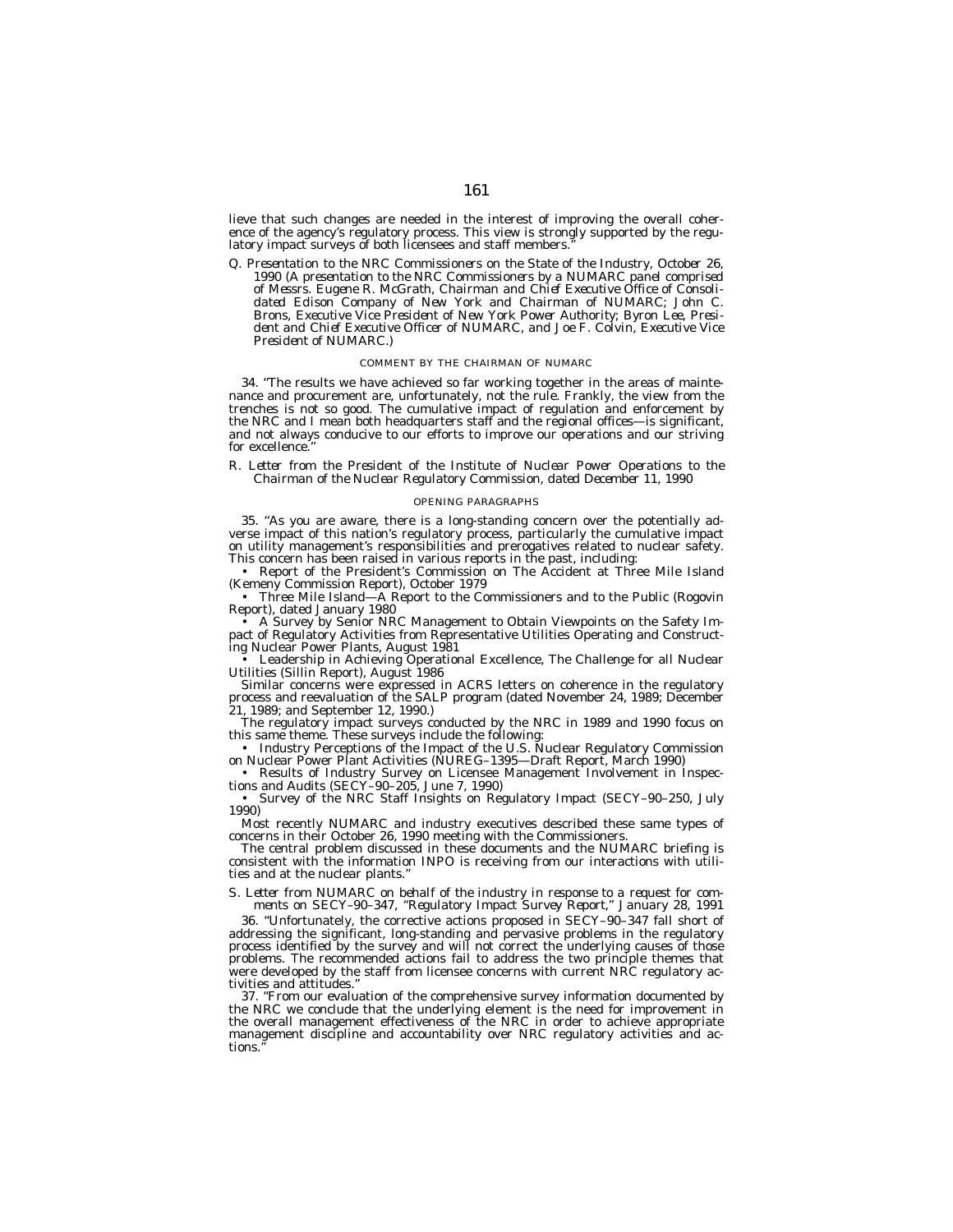38. ''. . . we encourage the Commission to take advantage of this unique opportunity to address the fundamental, long-standing institutional and regulatory problems and we encourage the Commission to consider the use of outside assistance to evaluate and assess management effectiveness.''

### *T. Staff Requirements Memo on SECY–91–172, ''Regulatory Impact Survey Report— Final,'' December 1991*

#### KEY EXCERPTS

39. ''The Commission requests that the staff prepare annual updates on progress of implementing the activities described in this paper. The program assessments should evaluate lessons reamed from the success or failure of different efforts, and from licensee assessments of these efforts.''

40. ''In the area of generic communications in which a new staff position is articulated or through which staff seeks additional licensee commitments (as opposed to simply disseminating knowledge gained from operational experience), the Commission should be apprised of such communications prior to their issuance. . . since generic communications do not provide formal notice and comment opportunities, efforts should be made in such canes to solicit the views of interested groups.''

41. ''The staff should undertake a comprehensive review of SALP results to determine whether appropriate QA controls are in place to ensure consistent and reliable evaluations. The review should: include an analysis of both intra- and inter-regional consistency of standards, procedures and results; address the mechanisms present to ensure that a national standard is present and the temporal implications (''rising expectations") are precluded; and evaluate whether sufficient controls are in place to ensure that individual inspector findings and opinions cannot unduly influence the final evaluations.

#### *U. National Academy of Sciences Study: Nuclear Power—Technical and Institutional Options for the Future, 1992*

#### CONCLUSIONS & RECOMMENDATIONS

42. ''Nuclear Regulatory Commission

An obstacle to continued nuclear power development has been the uncertainties in the Nuclear Regulatory Commission's (NRC) licensing process. Because the regulatory framework was mainly intended for light water reactors (LWR) with active safety systems and because regulatory standards were developed piecemeal over many years, without review and consolidation, the regulations should be critically reviewed and modified (or replaced with a more coherent body of regulations) for advanced reactors of other types. The Committee recommends that NRC comprehensively review its regulations to prepare for advanced reactors, in particular, LWRs with passive safety features. Their view should proceed from first principles to develop a coherent, consistent set of regulations.

The Committee concludes that NRC should improve the quality of its regulation of existing and future nuclear power plants, including tighter management controls over all of its interactions with licensees and consistency of regional activities. Industry has proposed such to NRC.

The Committee encourages efforts by NRC to reduce reliance on the adversarial approach to issue resolution. The Committee recommends that NRC encourage industry self-improvement, accountability, and self-regulation initiatives. While Federal regulation plays an important safety role, it must not be allowed to detract from or undermine the accountability of utilities and their line management organizations for the safety of their plants.

#### *V. Letter from Jack Brons, New York Power Authority, to Chairman Ivan Selin, September, 1992*

43. ''The theme develops the point that significant procurement, storage, installation, surveillance, inspection, quality control, engineering and administrative licensee resources are diverted to issues that do not contribute significantly to safety. This is not only wasteful but is shown to contribute to safety degradation.''

44. ''Sometimes the details of the regulations go even beyond the situation I have described thus far. In the details of the ATWS rule was a requirement for diversity. That is, the hardware was not only required to be ''safety grade'' but also redundant trains had to have components from different manufacturers.—This of course requires separate engineering, drawings, procedures, multiplies stock requirements, and in the increased complexity, opens the door for error. The industry, supported by the BWR owners group and the equipment designers, specifically appealed this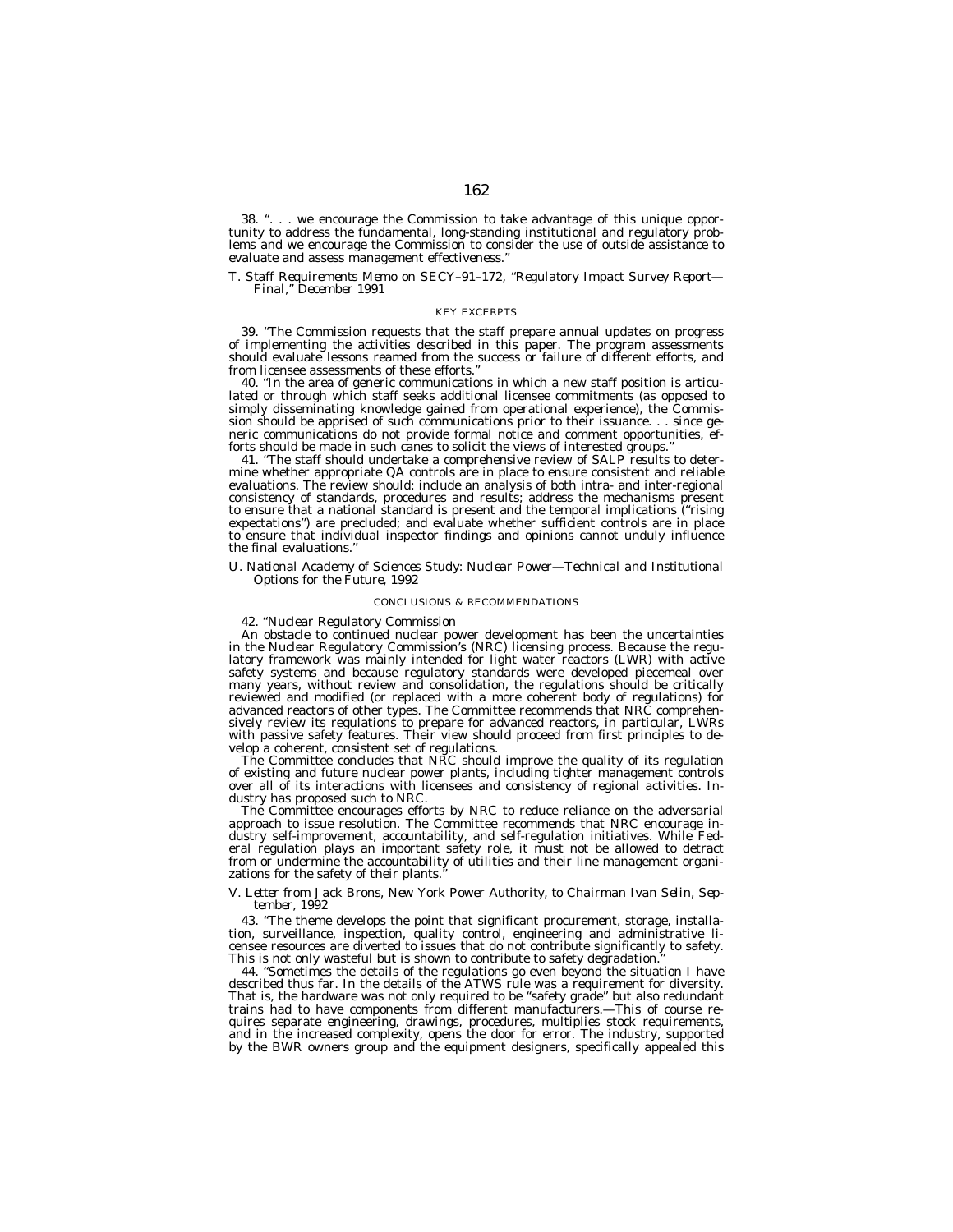expensive nuance at several levels with the NRC staff and ultimately gave up at the EDO level. The value added to plant safety was never demonstrated."

the EDO level. The value added to plant safety was never demonstrated."<br>45. "On a daily or weekly basis, issues of regulatory compliance interpretation at<br>this level of importance, or less, occupy the attention of the util with the Resident or NRC inspectors at the regional level. . . If a licensee chooses<br>to disagree with the inspector, resident or regional official, he is frequently viewed<br>as uncooperative or it is pointed out that SALP 1

# *W. Letter from Mr. Nicholas S. Reynolds, Esq. Winston & Strawn, to Counsel, U.S. Nuclear Regulatory Commission, dated October 9, 1992*

#### **EXCERPTS**

46. Concerning the SALP process, ''A process for assessing licensee performance against subjective criteria exceeding legal requirements appears, on its face, to be unlawful. Under the Atomic Energy Act (''Act''), the NRC generally has authority unlawful. Under the Atomic Energy Act ("Act"), the NRC generally has authority to establish binding standards governing the activities of licensees by only three means: rules, regulations or orders.''

47. ''Therefore, it is NRC rules, regulations and orders, adopted pursuant to the Act and in accordance with the procedural dictates of the Administrative Procedure Act (''APA''), that dehme standards of licensee performance. In contrast, NRC actions that compel licensees to take extra measures as a result of SALP evaluations usually are not founded on requirements prescribed through rulemaking or by an order. Rather, these extra measures are driven by the Staff s subjective evaluation criteria. In order to be deemed an acceptable performer, a licensee must satisfy these non-regulatory expectations, these ''phantom'' requirements.''

48. ''So postured, the SALP Program appears to exceed the authority the NRC under the Act (Atomic Energy Act). . . . In addition, NRC implementation of the SALP Program seems to be inconsistent with the APA. Specifically, the NRC, in assessing licensee performance on a case-by-case basis against standards that are not themselves law, and which indeed exceed what is the law—duly promulgated NRC regulations. SALP assessments substantially affect NRC licensees. Such assessments are action forcing. In practical terms, they compel new measures and commitments of licensee resources

49. ''In general, the SALP Program, even with the revisions currently under discussion—remains an essentially subjective process for rating licensee performance on the basis of undefined criteria in excess of regulatory requirements. As a result, licensees are driven to make commitments of substantial resources simply to achieve better SALP scores, with no demonstrated correlation to compliance with regulatory requirements or enhancement of public health and safety. Moreover, SALP has the added effect of encroaching on licensee management prerogatives by inviting the NRC Staff to ''second-guess'' and, at times, preempt management decisionmaking.

50. ''The SALP Program, as implemented, appears to exceed NRC's lawful authority under the Atomic Energy Act, circumvent the Administrative Procedure Act, bypass the NRC's own backfilling rule (10 CFR 50.109), and premise regulation on vague and evolving standards.''

#### *X. Letter from the President, Nuclear Management and Resources Council (NUMARC) to the Chairman, U.S Nuclear Regulatory Commission, dated October 20, 1992*

51. ''The definitions of the SALP categories and the pressure from the NRC and the financial regulators to improve from a Category 3 rating ''an level of performance'' to a Category 1 rating—''a superior level of performance''—inevitably affects the allocation of licensee resources. The ostensible identification of strengths and weaknesses in SALP reports and assignment of specific SALP numerical "grades, notwithstanding full compliance with all applicable regulations, results in pressure for performance to escalating standards that are far in excess of regulatory compliance. While the industry is committed to strive for excellence, this commitment to excellence cannot, and should not, be managed and directed by anyone other than the licensee. NRC pressure on individual areas, based on subjective judgments, interferes with the industry's overall progress toward excellence and is unwarranted—the NRC's statutory responsibility is to assure compliance with formally issued regulations. As indicated by the NRC staff in the conclusions of NUREG–1395, interference by the NRC into areas of utility management and NRC domination of licensee resources could actually be detrimental to our mutual goal of plant safety.

52. ''Thus, as implemented, the SALP process is inherently flawed. The SALP process is subjective, establishing grades based upon opinion rather than on estab-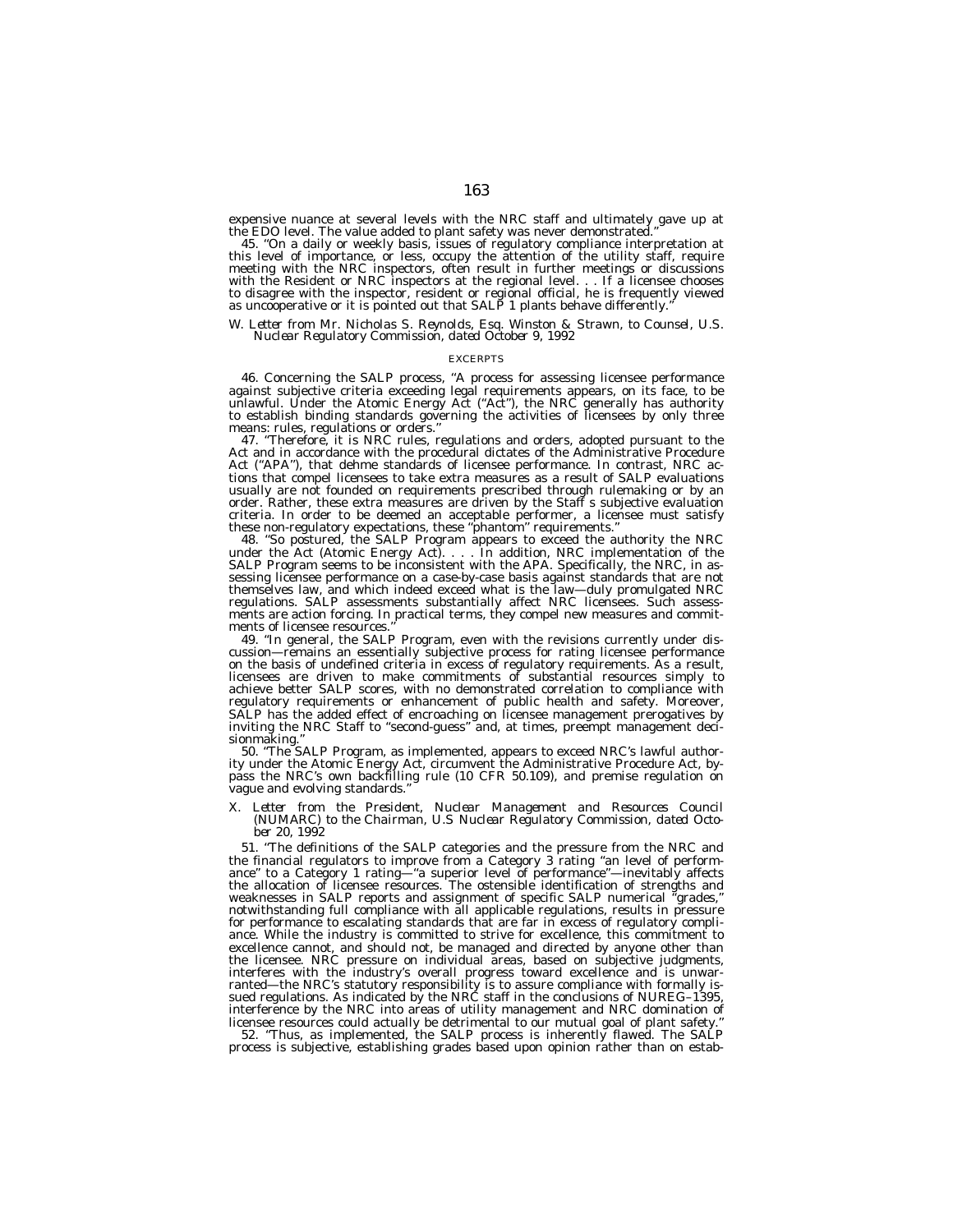lished and consistent criteria. This results in a ''moving target'' for utilities, pushing licensees beyond the scope of existing, formal regulations, even though the Commission has directed the staff, in a December 1991 Staff Requirements Memo (SRM), to ensure that the ''rising expectations'' of the process are precluded.''

*Y. ''Regulatory Review Group Charter' provided to Commission through memo from James Taylor, EDO, in response to Commission request (COMIS–92025—Regulatory Review), December 1992*

#### PURPOSE

53. ''A detailed review should be conducted specifically for those regulations or implementation practices which appear to go beyond that which is required for ''adequate protection.'' In conducting this detailed review, special attention will be placed on the feasibility of substituting unnecessarily prescriptive requirements and guidance with performance based requirements and guidance founded on risk insights. Revision of appropriate requirements and guidance in this manner should result in increased overall industry flexibility in plant operations without impacting reactor operational safety and may in fact contribute to operational safety.''

# *Z. Draft Report of the Regulatory Review Group providing the findings of the Group's comprehensive and disciplined review of power reactor regulation and related processes, programs and practices—submitted for public comment, May 28, 1993*

#### KEY EXCERPTS

54. ". . . a deficiency was found to exist in the regulations governing the processes that control changes to programs adopted by licensees to implement the regulations. . . The Review Group found that the word ''commitment'' lacked both a definition and a defined change mechanism and that the plans listed have no fixed standard above which a licensee can make changes on its own volition. The lack of definition of commitment and the lack of a fixed standard for plans leave uncertain the degree of autonomy that licensees can exercise in carrying out their safety function. Additionally, the opportunity for informal backfitsto occur as part of the review and inspection processes is enhanced by the lack of definition and standard. The contribution to regulatory burden from past commitments beyond what is required by the regulations is potentially large. . .

55. ''In the past, numerous generic letters were issued (in 1980, 113 were issued) to address programmatic resolution of specific items or very large issues, such as TMI action items. As a result of what has been considered a proliferation of generic communications (as identified by the industry over the past several years, including during the Regulatory Impact Survey), three major weaknesses with the implementation of generic communications were recognized. These were: (1 ) the staff rarely considered the cost of the request in the generic letter; (2) the industry had no opportunity to comment or participate in the technical resolution of an issues until the requests for information were spelled out in the generic letter; and (3) there was not always a clear tie from the requested action to the regulations.''

# *AA. Letter from NUMARC to the NRC Regulatory Review Group submitting comments on the group's report, July 1993*

56. ''We endorse the central theme in the report that most of the apparent inflexibility in regulatory requirements does not reside in the regulations, but rather in the implementing practices and associated guidance documents. The over-emphasis on implementing practices often has created an inflexible environment where the methods of compliance have taken on greater significance than the legal requirements themselves. This environment, in tum, results in unnecessary expenditures of NRC and industry resources without commensurate safety benefit. Before performance-based regulatory approaches can be developed and successfully implemented, a clear distinction between formal regulatory requirements and informal regulatory guidance must be established, both in principle and practice.

We also endorse the implicit finding of the report that, all too often, informal regulatory mechanisms are employed as substitutes for formal regulatory requirements. . . burdens should not be imposed on licensees that are not necessary to ensure an adequate level of protection or where the costs, both direct and indirect, of a proposed NRC action do not provide a commensurate safety benefit, thereby distracting licensees from more safety-significant actions.''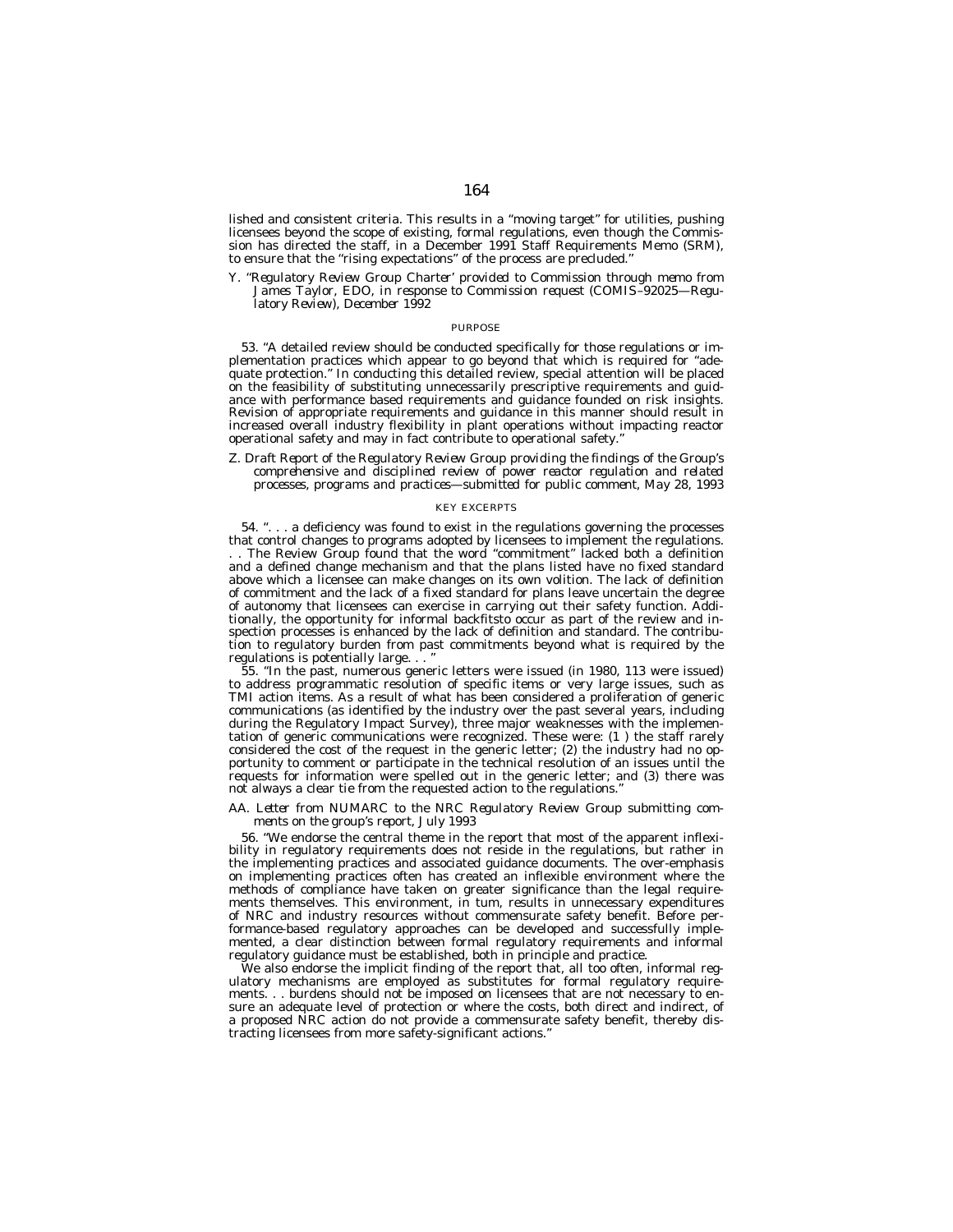# *BB. Report of Regulatory Review Group (Final), August 1993*

**Attachment** 

Illustrative Chronology of Repeated Criticisms of the NRC

# **SUMMARY**

57. ''The Regulatory Review Group has conducted a comprehensive and disciplined review of power reactor regulation and related NRC processes, programs, and practices for their implementation. In conducting this review, special attention was placed in the feasibility of substituting performance-based requirements and guidance founded on risk insights for existing prescriptive ones. 1 he Review group then went beyond specific documents and examined the processes that use and generate documents with the view that the documents are a product of a process. This examination of processes included industry's role and their potential roles. The findings and recommendations of the Review Group focused on identifying specific problems, their causes and achievable solutions.''

Note: The NRC action plan to implement the Regulatory Review Group report has not yet been released to the public. Any NRC corrective actions that have been proposed to address identified problems are, therefore, unknown at this time.

| Issue/Conclusion                                                                                                                                                             | Task Force<br>Central<br>Review<br>$s(e^{i\theta})$<br><b>Briefing</b> | of Science<br><b>Academy</b><br>$(1992)^{61}$<br>National | Regulatory<br>Impact<br><b>Survey</b><br>(1989) | Regulatory<br>Inpact<br>Saray<br>(1981) | $(1980)^{4}$<br>Rogorin<br>Report | (iij)<br>Keneny<br>Report |
|------------------------------------------------------------------------------------------------------------------------------------------------------------------------------|------------------------------------------------------------------------|-----------------------------------------------------------|-------------------------------------------------|-----------------------------------------|-----------------------------------|---------------------------|
| Actual NRC Regulatory Practices Conflict With Its Publicly Stated Approach                                                                                                   | ×                                                                      | ×                                                         | ×                                               | ×                                       |                                   |                           |
| NRC's approach to regulation is negative and punitive rather than performance-based                                                                                          | ×                                                                      | ×                                                         | ×                                               | ×                                       |                                   |                           |
| Licensees expend significant resources on non-regulations that are not related to safety                                                                                     | $\boldsymbol{\times}$                                                  | ×                                                         | ×                                               | ×                                       | ×                                 |                           |
| The NRC is often highly prescriptive                                                                                                                                         | ×                                                                      | ×                                                         | ×                                               | ×                                       | ×                                 | ×                         |
| The NRC has involved itself in issues that go far beyond regulation and has encroached extensively<br>upon licensee management prerogative                                   | ×                                                                      | ×                                                         | $\times$                                        | ×                                       |                                   |                           |
| The NRC performs assessments based on subjective criteria                                                                                                                    | $\mathbf{\times}$                                                      | ×                                                         | ×                                               | ×                                       | ×                                 |                           |
| Most licensees are reluctant to discuss concerns with the NRC due to fear of retribution                                                                                     |                                                                        | $\times$                                                  | $\boldsymbol{\times}$                           | ×                                       |                                   |                           |
| Inconsistent and Subjective Regulation has Significant Undesirable Consequences                                                                                              | $\times$                                                               | ×                                                         | $\boldsymbol{\times}$                           | ×                                       |                                   |                           |
| Since interpretation of regulations is essentially left to each individual at the NRC, they are<br>inconsistently applied and the NRC seems reluctant to enforce consistency | $\times$                                                               | $\times$                                                  | ×                                               | ×                                       | ×                                 |                           |
| Criteria for Watch List placement or removal are unclear and undocumented                                                                                                    |                                                                        |                                                           | ×                                               | ×                                       |                                   |                           |
| The NRC Does Not Exercise Adequate Management Control And Oversight Of Itself                                                                                                |                                                                        | ×                                                         | ×                                               | ×                                       |                                   |                           |
| Significant overlap, duplication and conflict in roles and responsibilities within NRC                                                                                       | ×                                                                      | ×                                                         | $\boldsymbol{\times}$                           | ×                                       | ×                                 | ×                         |
| NRC does not appear to manage its personnel effectively or hold them accountable                                                                                             |                                                                        | ×                                                         | ×                                               | ×                                       | $\times$                          | ×                         |
| The NRC's Actions In The Public Arena Are Counterproductive To Sound Regulation And<br>Public Trust                                                                          |                                                                        |                                                           | $\boldsymbol{\times}$                           | $\times$                                |                                   |                           |
| Through its public interactions, the NRC projects a picture of the nuclear industry to the general<br>public that is often inaccurate, incomplete or misleading              |                                                                        |                                                           | $\boldsymbol{\times}$                           | ×                                       |                                   |                           |
| Recent NRC Practices Add Little Improvement To The Safety Margin Of Nuclear Plants                                                                                           | ×                                                                      | ×                                                         | $\times$                                        | ×                                       |                                   |                           |
| NRC focus on unimportant detail and non-safety activities diverts management attention and<br>resources from important plant issues                                          | ×                                                                      | ×                                                         | ×                                               | ×                                       | ×                                 | ×                         |
| The NRC Is Unable To Address Its Own Management Problems                                                                                                                     |                                                                        |                                                           | $\boldsymbol{\times}$                           | ×                                       | ×                                 | ×                         |

Note: (a) Study scope was limited and may not have reviewed items not marked with an "X."

"Nuclear Regulatory Review Study," Final Report, Towers-Perrin, October 1994. Source: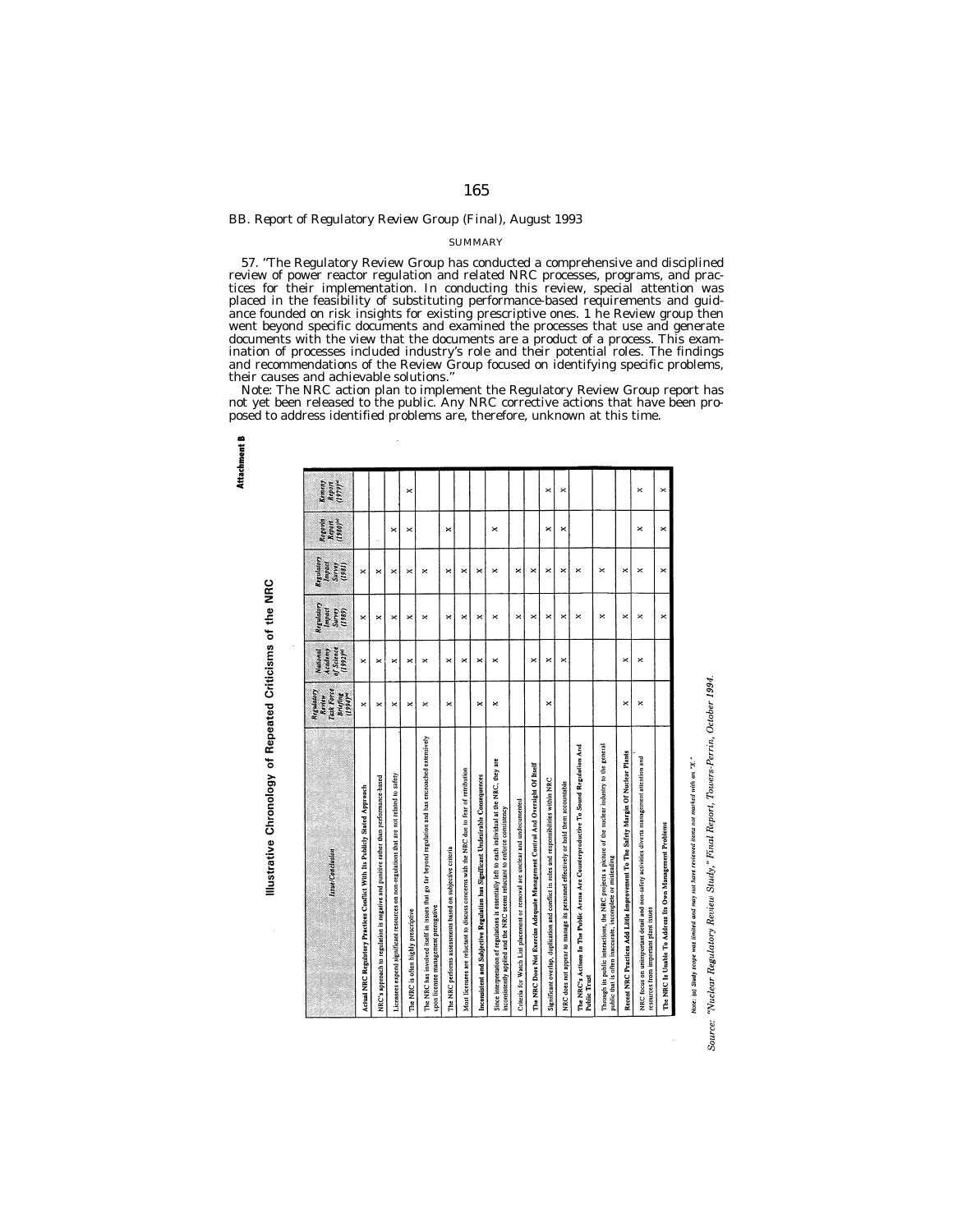# ATTACHMENT C

Nuclear Energy Industry Recommendations For Improving NRC's Regulatory Culture

NRC needs a new plant assessment process that:

• Objectively measures the safety performance of nuclear power plants through quantitative measures:

• Accurately communicates the safety performance of nuclear power plants to<br>the public and other stakeholders;<br>and<br>priate and when regulator action is appropriate.<br>and when regulator action is appropriate.<br>NRC's enforcemen

safety performance; and<br>• Violations of low safety significance consume NRC and industry resources.<br>Minor discrepancies should not be cited, but rather, recorded in inspection reports.

NRC must expedite risk-informed, performance-based regulation.<br>The nuclear industry shares NRC's vision of the potential benefits of this ap-

proach; and<br>• The current NRC approach is too slow and creates a reluctance on the indus-

• The following examples illustrate this point:<br>• NRC staff took 4 years to issue regulatory guides for in-service inspections, in-<br>service training and graded quality assurance—all are obvious improvements in<br>safety and e

**Safety** and efficiency. The industry's proposed "whole-plant" risk study is in jeopardy of being can-<br>celed because the NRC staff is unable to act in a timely manner on even the simplest proposed item to extend post-trip hydrogen sampling times. NRC needs strict application of the backfit rule.

• NRC staff routinely impose new, applying the backlit rule; and<br>• The discipline provided by the backlit rule should be applied to decommission-<br>ing issues and reflect the reduced risk posed by plants in a defueled condit

NRC should conduct a task analysis of work processes to ensure timely action and effective use of resources.<br>• NRC takes an inordinate length of time to process licensing actions, complete enforcement activities, and promu three to 4 years to certify dry storage containers. NRC should eliminate duplication of effort. Examples include:

• The industry has established effective programs for evaluating events and compiling performance data; • NRC should review licensee self assessments rather than conducting redundant inspections.

NRC must expedite the certification of dry storage containers.<br>• Twenty-five plants will lose full core offload capability by 2000 if they cannot

expand pool storage or use dry storage technology.<br>• Container certifications take three to 4 years. The agency should ensure the 1-year goal for certification.

# RESPONSES BY JOE F. COLVIN TO ADDITIONAL QUESTIONS FROM SENATOR INHOFE

*Question 1.* The GAO has concluded that the competency of a nuclear plant's man-agement is perhaps the most critical factor in safety performance. This conclusion makes basic sense. What are the views of Panel II members on this matter? How best can the GAO recommendation be implemented, including by the NRC?

*Response.* The safe operation of a nuclear power plant requires effective design, engineering, operation, and maintenance by people. Management's role is to provide the training, tools and equipment, processes, procedures and direction that will allow people to do their jobs. To determine whether management is competent, one must answer the following questions: (1) Are the managers properly qualified to perform their jobs? and (2) Are the managers actually achieving safe performance?

The NRC appropriately has established qualification requirements for key safety positions at nuclear power plants, including (among others) plant managers, man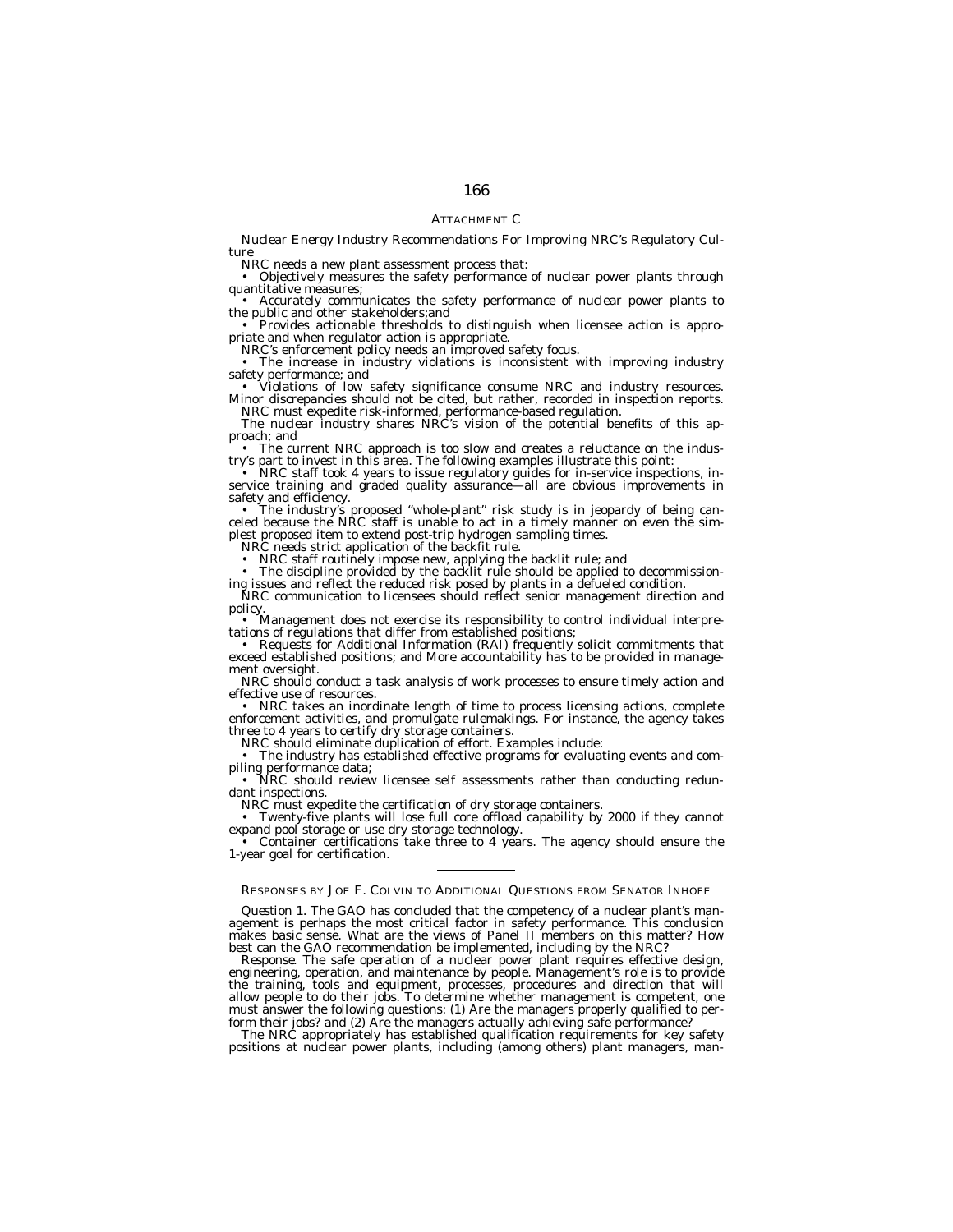agers of operations, maintenance, radiation protection, quality assurance, and shift supervisors, who are directly responsible for controlling the condition of the plant.<br>These qualification requirements include education, training and years of experi-<br>ence. The utilities comply with these requirements, an

properly qualified to perform their jobs.<br>Management is effective if the safety results for which they are responsible are<br>consistently achieved. If the results are not achieved, management effectiveness<br>may be the cause, that the cause was defective equipment or some factor outside the control of man-<br>agement.

The GAO recommendation to assess management competence assumes that there is an accepted model of how managers should think and act. There is no such model. Different management styles and models appear and disappear, are proclaimed to<br>be the "true way" and then abandoned when the next fad appears. For example, one<br>can recall such approaches as " management by objectives," "ze science has not been able to identify what style of management, or set of management attributes, predict success, or failure.

This is not to say that utilities do not attempt to provide their managers with<br>"soft" management skills. They do. Utility executives understand the importance of<br>management and provide training to help managers make optim

The GAO recommendation was not well thought out and should be rejected.<br>The best way to implement the GAO recommendation (to assess management formance results, rather than trying to measure subjective and poorly defined at-<br>tributes for management decisionmaking. [Case in point: Who was a more effective<br>manager—General Eisenhower or General Patton? Both generals cation and experiences, but each had totally different management styles. Yet, each general achieved his respective objectives.] The only way to know if management

is effective is by reviewing performance against objective standards and outcomes.<br>Industry and the NRC are in the process of defining some objective, safety-based this process would identify the extent to which safety standards were being met. In addition, trending methods are included that would provide early warning of a decline in safety performance.

*Question 2.* You have expressed general agreement that the Watch List process—<br>by which the NRC is supposed to provide an early warning about problem plants—<br>is not working well. What specific changes would you recommend process?

*Response.* The current Watch List process does not provide clear safety guidelines or define safety requirements for the evaluated categories. The NRC's plant assessment process does a credible job of identifying the lower performing plants in the industry, but does not determine if this level of performance impacts safety. We have reviewed the safety performance data of plants recently placed on the Watch List and find that their safety performance is better than the best performing plants in 1985. As overall industry performance has improved, as shown in the attached<br>WANG 1997 Performance Indicators, the threshold for being placed on the Watch<br>List has increased. While it is appropriate for the industry to improving performance, it is not appropriate for the regulator to continually change performance standards.

This very subjective process results in placing a plant on the Watch List with substantial consequences. A plant expends an average of \$200 million per reactor after being placed on the Watch List. Much of these funds are spent on issues that have little or no impact on plant safety, but are expended to satisfy the regulator that aggressive action is being taken. This condition causes two perverse impacts: (1) it diverts licensee resources from matters that have higher safety significance and (2) it usually causes a drop in company stock values and bond ratings, putting further financial pressure on the company.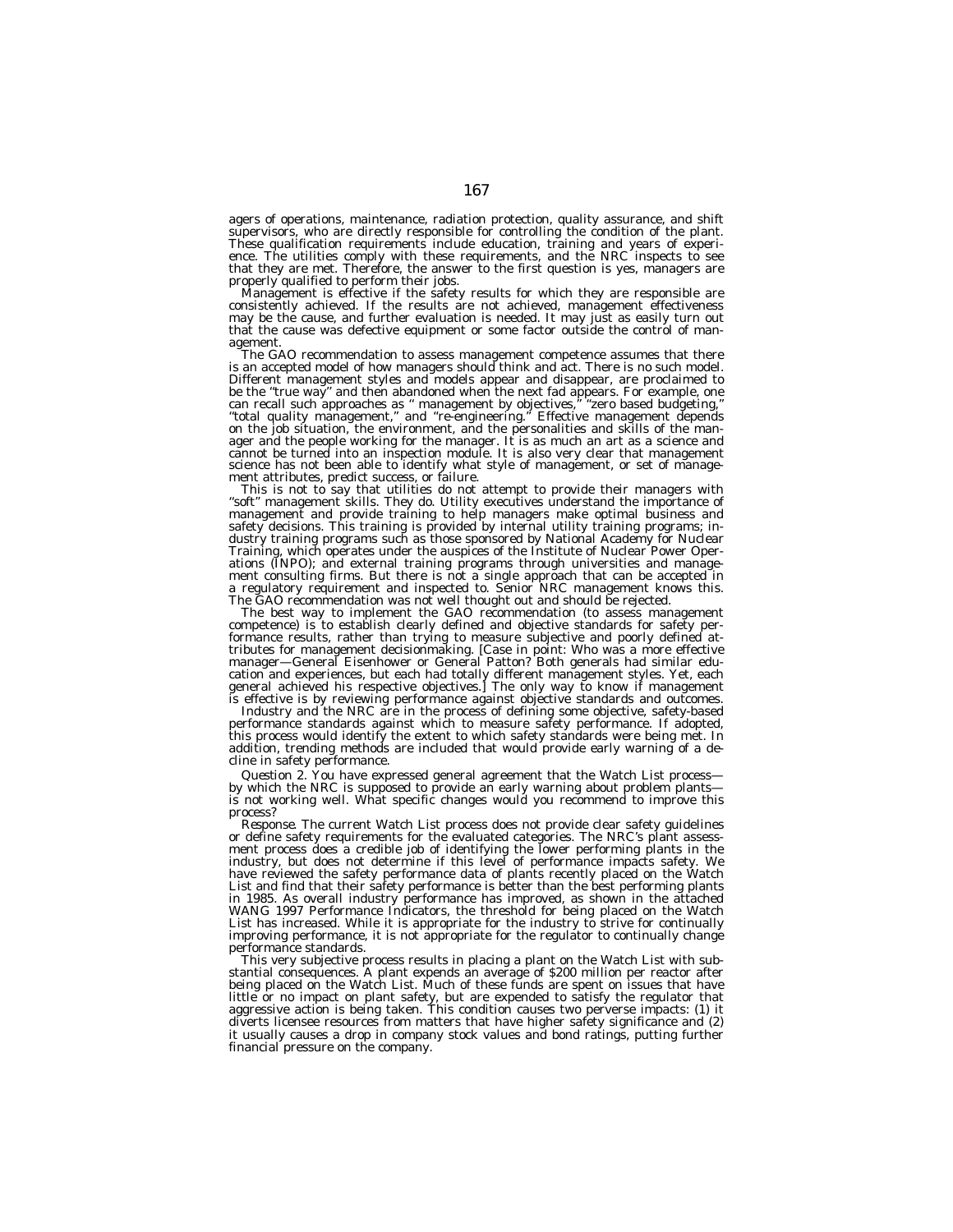The industry has proposed that the Watch List program be replaced by a process<br>that establishes clear, objective safety performance standards with defined thresh-<br>olds for regulatory action. The process also provides an op fully acceptable safety performance in which minimal regulatory action is needed. Performance below the operating band would result in increased NRC inspection activity. The bottom of the operating band is set at a value which still provides a high margin to public health and safety and provides ample time for the NRC to increase its oversight. The approach is described in the attached paper ''A New Regulatory Oversight Process'' (draft 8/6/98).

Adopting the approach outlined in the paper would provide clear, objective safety performance standards, provide early warning of plant safety problems, and eliminate the uncertainty and ''surprise'' associated with the current process. This approach would be a more effective way of achieving the objectives of the Watch List (identifying declining plant performance to allocate NRC resources) without its inherent weaknesses.

#### STATEMENT OF JAMES T. RHODES, CHAIRMAN AND CHIEF EXECUTIVE OFFICER THE INSTITUTE OF NUCLEAR POWER OPERATIONS

Thank you, Mr. Chairman. I am James T. Rhodes, chairman and chief executive of fleer of the Institute of Nuclear Power Operations, INPO, based in Atlanta, Georgia. The purpose of my testimony is to briefly outline INPO programs to promote safe and reliable operation of commercial nuclear power plants, and discuss how these efforts are complementary to but independent of the Nuclear Regulatory Commission; to discuss recent nuclear industry performance; and to summarize some of the more important challenges facing the commercial nuclear power industry in this country.

#### *The Institute of Nuclear Power Operations*

The mission of the Institute of Nuclear Power Operations is to promote the highest levels of safety and reliability—to promote excellence—in the operation of nuclear electric generating plants. INPO was formed by the U.S. nuclear utility industry in 1979. In carrying out this mission, INPO does not engage in public, media or legislative activities to promote nuclear power.

INPO is a nonprofit, technical organization, with all U.S. utilities that operate commercial nuclear power plants being a member. In addition to these domestic member utilities, nuclear operating organizations in 15 other countries, and 12 nuclear steam supplier and architect-engineering and construction firms from around the world, participate in INPO's international and supplier participant programs, respectively. To ensure credibility with its members and with the Federal Government, INPO maintains its independence with respect to any individual member and with respect to government agencies.

To carry out its mission, INPO has four cornerstone programs:

- On-site evaluations of each operating nuclear plant in the United States
- Training, and the accreditation of training programs, for key plant personnel

• Analysis of events and communication of lessons learned from such events; and • Assistance to members in a broad range of areas pertaining to nuclear plant

operations The Institutional Plan for the Institute of Nuclear Power Operations and our 1997

Annual Report provide additional details about INPO's programs and are attached to my written testimony (Attachments A and B).

# *INPO's relationship to NRC*

INPO is independent from, but it's role is complementary to, the NRC. The ultimate goal of both organizations is the same—to protect the health and safety of the public by helping ensure safe nuclear plant operations. However, the means by which we strive to achieve that goal are quite different.

The President's Commission on the Three Mile Island Accident—the Kemeny Commission-observed in 1979 that strict NRC safety regulations are necessary for nuclear safety, but, standing alone, those regulations are not sufficient for nuclear safety. The Commission stated in its report to President Carter that: ''We are convinced that regulations alone cannot assure safety.'' What was needed alongside the NRC's basic regulations was for the men and women who run our country's nuclear plants to have a deep commitment to excellence in the pursuit of nuclear safety. This professional commitment to excellence simply cannot be mandated by regulations, no matter how strict. INPO was created to help build this commitment, and it has done so. Accordingly, INPO was not created to supplant the regulatory role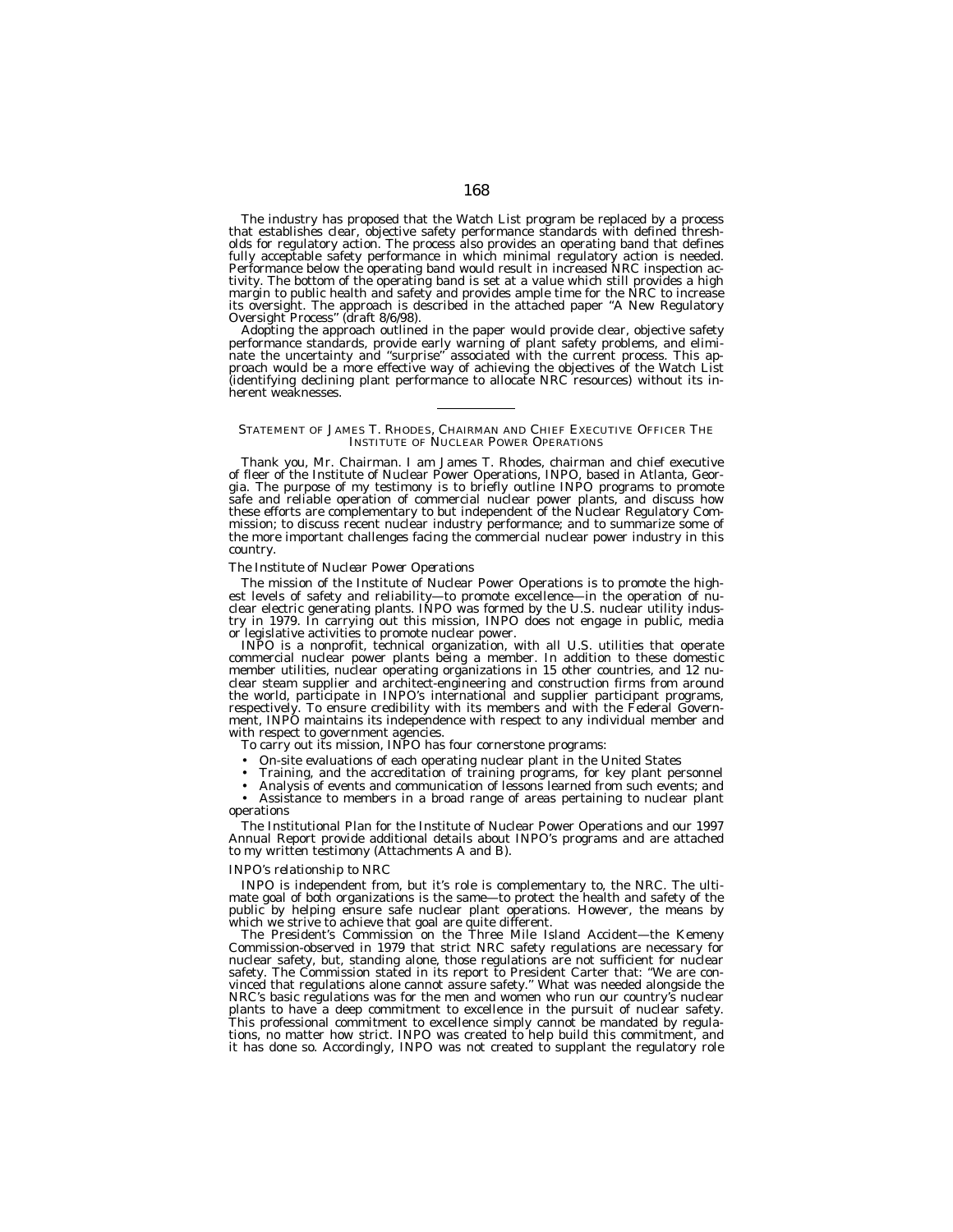of the NRC, but to provide the means whereby the industry could, acting collectively, make its nuclear operations safer and more reliable. INPO recognizes that a strong and capable regulator is in the best interest of nuclear safety and the nuclear industry.

# *Summary of industry safety performance*

Over the past decade our country's nuclear plants have become safer and more reliable. This improvement is reflected in a set of 10 objective, performance-based safety performance indicators the U.S. commercial nuclear power industry uses to monitor the safety and reliability of nuclear plants. This set of indicators has been<br>adopted by the World Association of Nuclear Operators, and is now used worldwide.

I won't today discuss each performance indicator in detail—a listing of the indicators is provided in the INPO Annual Report included as an attachment to my written testimony.

An example is safety system performance.<br>This indicator monitors the availability of three important standby safety systems at nuclear plants. The industry's goal is to encourage a high state of readiness, with at least 85 percent of these systems meeting specific year 2000 goals for availability in excess of 97 percent. As you can see, the industry trend shows significant improvement. The 1997 value represents strong performance well exceeding the year 2000 goal.

Another example is the performance indicator index, which is a weighted composite of the individual indicators. This graph of the performance indicator index illus-<br>trates the industry's dramatic overall improvement since

trates the industry's dramatic overall improvement since 1985.<br>Another important indicator of improved industry performance is the trend of significant events at nuclear power plants. This trend is based on data from the N able achievement.

These are examples of the significant performance improvement the industry has achieved over the past 12 years. Now, let me conclude my testimony with a brief summary of current and future nuclear industry challenges.

#### *Current and Future Industry Challenges*

Primarily due to impending economic deregulation of electric utilities, the com- mercial nuclear utility industry faces strong competitive pressures that are forcing unprecedented change. Many factors are involved, but the bottom line for the nuclear industry is that nuclear plants must operate not just safely and reliably, but also economically, to compete with alternative energy sources such as coal and natural gas. Nuclear plants that can achieve a high level of safe, reliable performance will succeed; those that cannot, will not survive.<br>Although the industry has demonstrated a clear, sustained trend of improvement

over more than a decade, we must consider the potential impact of the current economic and regulatory environment on the industry. We believe the NRC needs to carefully evaluate its methods and processes to ensure they are effective in light of the improved industry performance. The agency plays an important role in the commercial nuclear power industry. We believe this role can best be served if the NRC focuses on issues that directly relate to public health and safety, minimizing any subjective, non-safety-related regulation that distracts both NRC and utility resources. Additionally, there must be close connection between the expectation of the Commission and senior officials at NRC and what actually happens in the field at the utility and plant interface. This last subject was addressed in more detail by Dr. Zack T. Pate, at the July 17, 1998 public meeting on stakeholder concerns, and I will not repeat his comments here. However, a copy of that transcript will be submitted for the record.

Subject to your questions, this concludes my testimony. Thank you.

#### RESPONSES OF JAMES T. RHODES TO ADDITIONAL QUESTIONS FROM SENATOR LIEBERMAN

*Question 1.* ''The Government Accounting Office (GAO) has concluded that the competency of a nuclear plant's management is perhaps the most critical factor in safety performance. This conclusion makes basic sense. What are the views of Panel II members on this matter? How best can the GAO recommendation be imple-

mented, including by the NRC?"<br>*Response.* 1.a. With respect to the first portion of the question, "What are the<br>views of Panel II members on this matter (the importance of the competency of nu-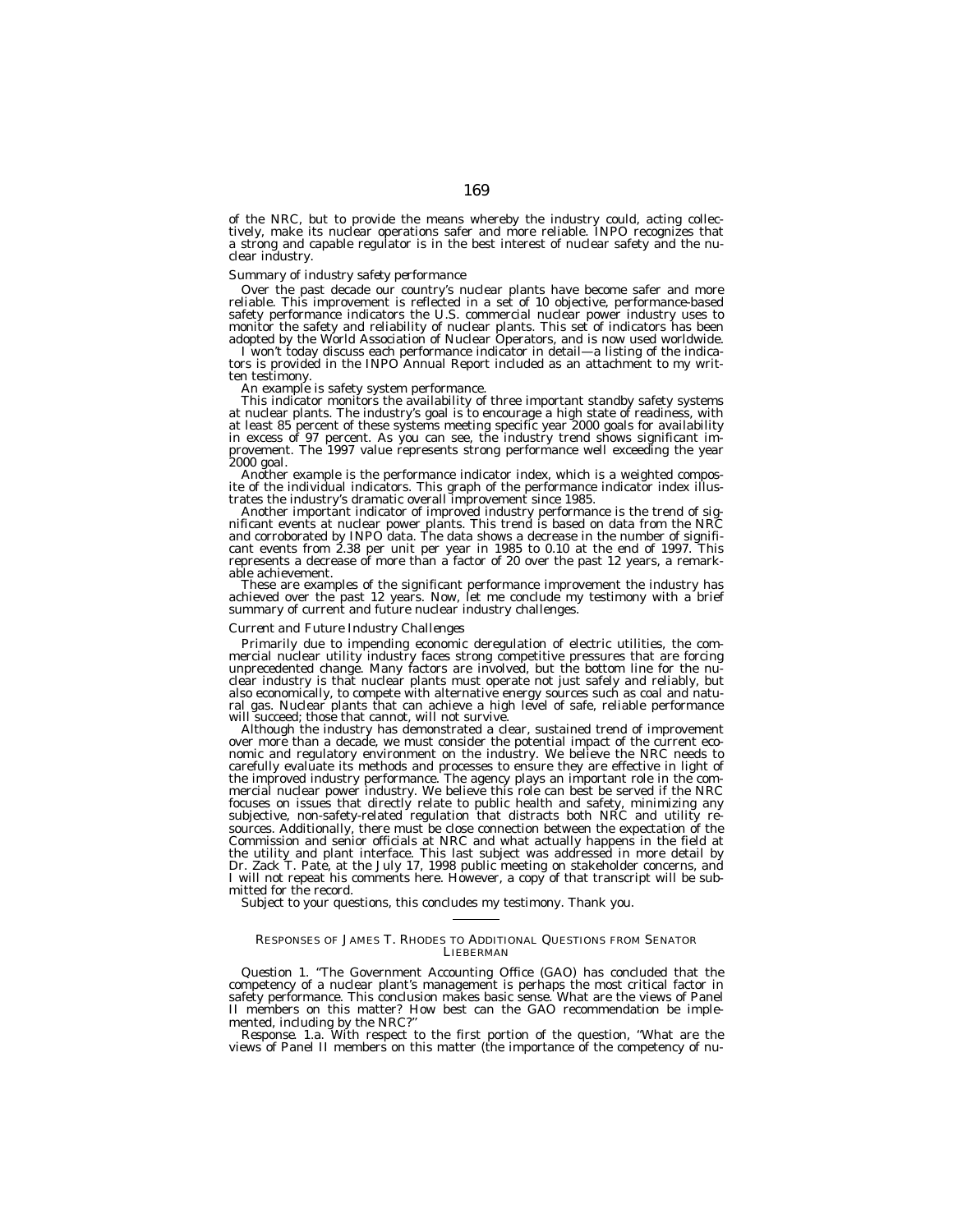clear plant management)?,'' it is the opinion of Institute of Nuclear Power Operations (INPO) that competency of management is only one of several key factors that are important to safe reliable nuclear power plant performance.

Competency, as used here, is defined as technical qualifications and experience needed by incumbents in key management positions. Such qualifications and experience have been established by the industry and documented in plant technical specifications and American National Standards Institute (ANSI) qualification standards. They are normally attained by formal education, plant specific training and experience, and other training to be completed prior to, or shortly after, assuming key management positions.

Utility management reviews the technical qualifications of candidates they intend to promote to key positions. They compare the individuals' education, training, and experience against the established standards for the positions. They then take steps to ensure appropriate education, training, and experience is attained prior to placing the individuals in the positions.

As part of their Standard Review Plan, the Nuclear Regulatory Commission (NRC) staff routinely reviews technical qualifications of managers assuming key positions.

It is considered that the technical qualifications required of key managers and the process to help ensure only technically qualified individuals are placed in key management positions is well established, exercised, and verified.

1.b. With respect to the second part of the question, ''How best can the GAO recommendation be implemented, including by the NRC?''

The recommendation referred to is, ''Require that the assessment of management's competency and performance be a mandatory component of NRC's inspection process.''—(GAO report, ''Nuclear Regulation: Preventing Problem Plants Requires More Effective NRC Action'' dated May 30, 1997)

Competency is addressed in the answer to question l.a. above and is therefore not repeated here.

Performance of managers once in key positions is the second part of this question. Our experience at INPO has shown us that there are many management styles in place at nuclear plants, and no one style is correct for all plants. What is important is not what management style is used but how well key managers work together to achieve safe, reliable plant operations. Accordingly, in the INPO evaluation process, we do not look at management style but at the effectiveness of the management team. The best measure of such effectiveness is overall plant performance. INPO provides feedback to utility senior management on overall plant performance, noting areas of strength and areas where management can be more effective.

The best way to evaluate management competency and performance is to establish clearly defined, objective standards for safe, reliable plant performance. Then, measure management performance against how well these objective standards are met. Trying to measure performance against subjective attributes of what makes a manager effective is not considered useful for the NRC or any other external organization.

Over the years, INPO has established clearly defined, objective standards of excellence for plant operations. It is to these standards that INPO evaluation teams measure plant performance.

For the NRC, we believe the objective standards for safe and reliable plant operations being developed by the industry, as documented in the Nuclear Energy Institute (NEI) draft paper entitled ''A New Regulatory Oversight Process,'' go a long way to establish objective standards to which the NRC should measure how well basic public health and safety is protected. (It should be noted that these standards are different from INPO's standards of excellence. However, it is appropriate that these two independent organizations [NRC and INPO], with complementary but different missions, use different standards to measure plant performance.)

The paper, which has been provided to you by NEI, describes industry recommended, objective, safety-based performance standards. It recommends these standards be used by the NRC to measure plant safety performance with respect to public health and safety. If adopted, this new process will help identify the extent to which these standards are being met. In addition, trending methods are included to help provide early warning of declines in safety performance, giving the NRC time to respond to such declines before they adversely affect public health and safety.

As it looks at revising its regulatory oversight process, it is our opinion that the NRC should consider in detail the concepts presented in the NEI draft paper. If the proposed process were adopted, this action should go a long way in addressing the GAO recommendation concerning NRC's assessment of management performance.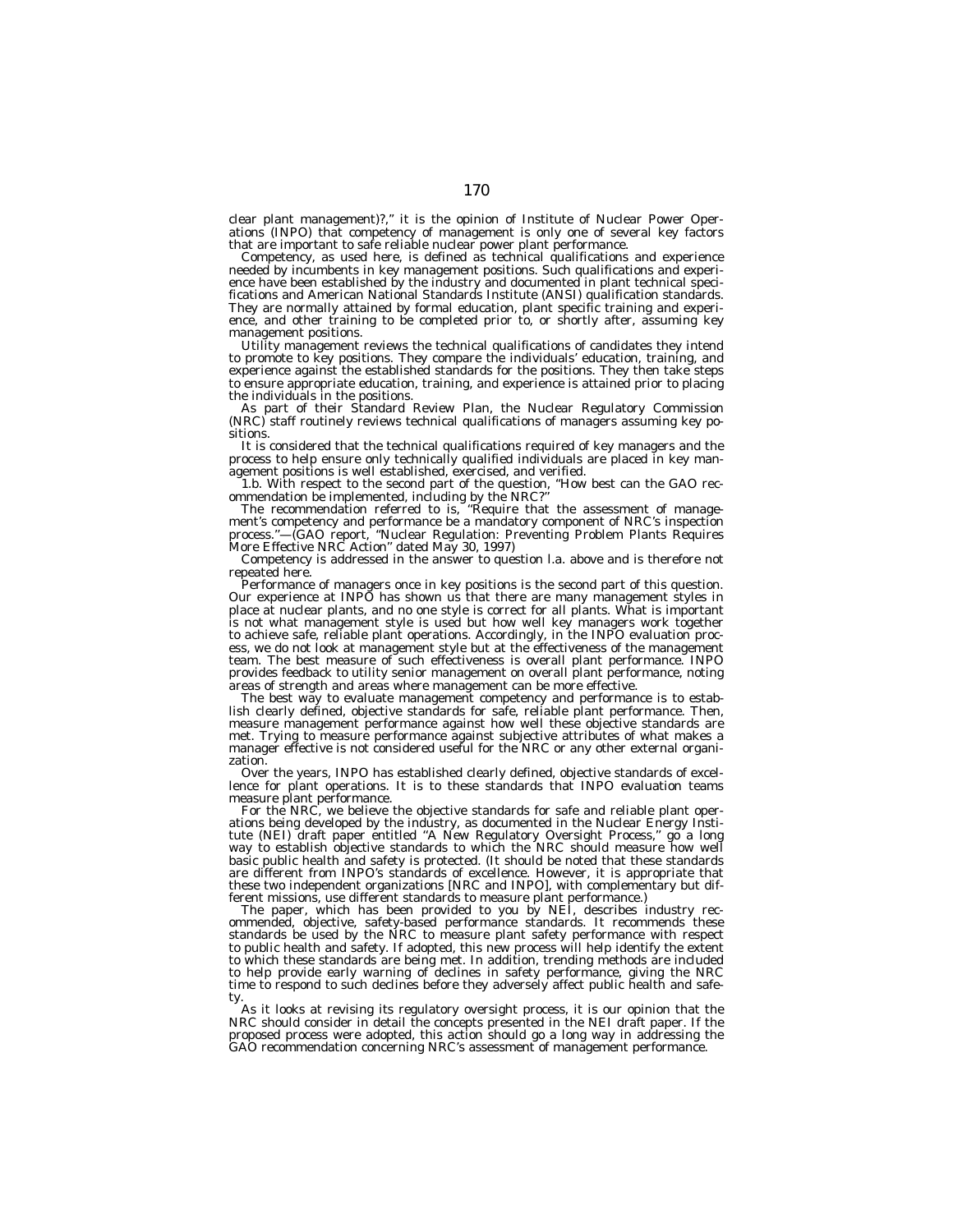*Question 2.* "You have expressed general agreement that the Watch List process—<br>by which the NRC is supposed to provide an early warning about problem plants—<br>is not working well. What specific changes would you recommend process?"<br>Response. The industry's primary concern with the Watch List process is the lack

of definition of what constitutes a decline in performance warranting placement on the list. By every objective measure, including the performance indicators used by the NRC, safety performance of the industry has improved steadily over the years. In fact, the safety performance of recent watch list plants is better than most topperforming plants in 1985. Yet, the Watch List contained up to 13 plants within the

As discussed in the answer to question l.b., we believe the standards for safe, reliable plant operations being developed by the industry, as documented in the NEI draft paper entitled ''A New Regulatory Oversight Process,'' go a long way to establish objective standards to which the NRC should measure how well basic public health and safety is protected, and the need for a specific "watch list" will be eliminated.

STATEMENT OF GARY JONES, ASSOCIATE DIRECTOR, ENERGY, RESOURCES, AND SCIENCE ISSUES, RESOURCES, COMMUNITY AND ECONOMIC DEVELOPMENT DIVISION, GENERAL ACCOUNTING OFFICE

#### NUCLEAR REGULATORY COMMISSION: PREVENTING PROBLEM PLANTS REQUIRES MORE EFFECTIVE ACTION BY NRC

Mr. Chairman and Members of the Subcommittee: We are pleased to testify on how the Nuclear Regulatory Commission (NRC) oversees the nuclear power industry. Among other things, NRC is responsible for ensuring that the operation of the nation's 103 commercial nuclear power plants occurs in a manner that adequately protects public health and safety. Identifying nuclear plants with safety problems and making sure that their owners-the licensees correct safety problems promptly are essential to NRC's safety mission. This becomes even more critical as NRC begins to regulate safety in an environment of electricity deregulation.

Our testimony is based on our May 1997 report about preventing problems at nu-clear power plants.1 Our testimony discusses how NRC defines nuclear safety, some of the causes for weaknesses in how NRC oversees nuclear plants that have problems, and the challenges ahead for NRC safety regulation.

In summary, our 1997 report points out that the Congress and the public need confidence in NRC's ability to ensure that the nuclear industry performs to high safety standards. While our report did not make judgments about the safety of nuclear plants or the appropriateness of NRC's current regulatory structure, the many safety problems identified at plants we examined raised questions about whether NRC's regulatory program was working as it should, and we made recommendations to strengthen it. Specifically we found that:

NRC assumes plants are safe if they operate as designed and follow NRC's regulations. However, all three facilities we examined-the Millstone Nuclear Power Station in Connecticut, the Salem Generating Station in New Jersey, and the Cooper Nuclear Station in Nebraska-were operating outside of their approved designs. NRC reasoned that these plants were still safe because the many safety features and systems built into a plant's design provide an adequate margin of safety. However, changes made to plants over time, such as replacing components with different parts and reconfiguring systems, can alter a plant's design, thus potentially affecting how certain safety systems might work in an emergency. NRC has found other plants that are not operating as designed and is exploring the reasons that the licensees have not maintained current information on their design changes and have not examined the impact of such changes on the safe operation of plants. Ambiguity over ''how safe is safe'' arises because NRC does not have an effective way to quantify the safety of plants that deviate from their approved designs.

The three nuclear plant facilities that we examined had longstanding safety problems, and NRC did not take aggressive action to ensure that the licensees fixed their safety problems in a timely way. These problems ranged from failures of equipment to work properly when tested, to weaknesses in how licensees' conducted their maintenance programs. As a result, the plants' conditions worsened, reducing safety margins. NRC staff repeatedly extended the amount of time it allowed the

<sup>1[</sup>Nuclear Regulation: Preventing Problem Plants Requires More Effective NRC Action (GAO/ RCED–97–145, May 30, 1997).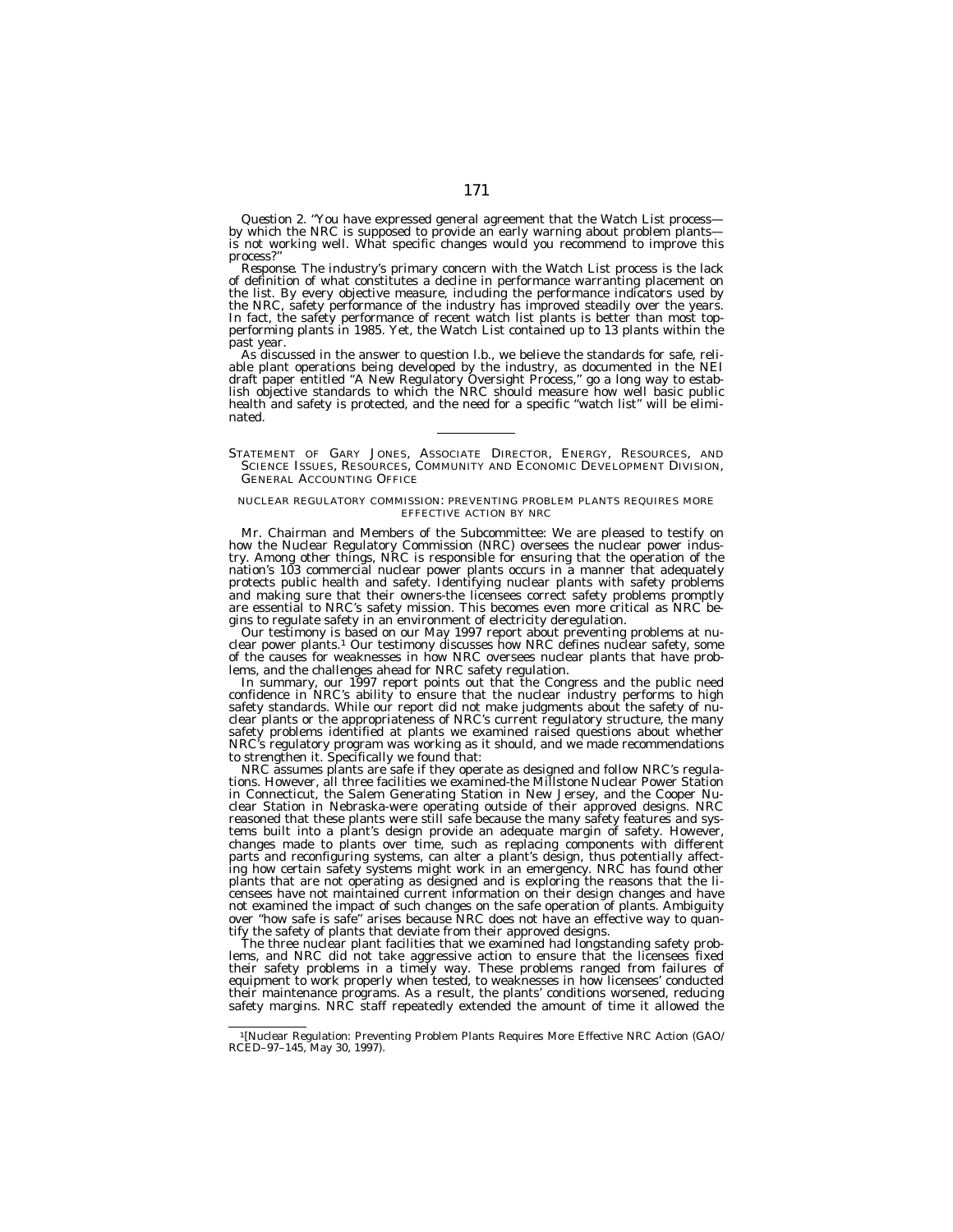plants' operators to make corrective actions. In addition, although nuclear industry and NRC officials agree that the competency of a nuclear plant's management is a critical factor in safety performance, in the early 1990's, NRC eliminated management assessment in streamlining its inspection guidance. Furthermore, NRC was slow to place plants with declining performance on its ''Watch List,'' which is a tally of plants whose declining performance trends require closer regulatory attention.

NRC faces many challenges to make its regulatory program work as effectively as it can, particularly in light of major changes taking place in the nuclear industry. As the electric utility industry deregulates, safety margins may be compromised when licensees cut costs to stay competitive. According to one utility industry study, as many as 37 of the nation's nuclear sites are vulnerable to shutdown because production costs are higher than the projected electricity prices in the market. Decisions that NRC will be making include how safe is safe, and what should be the nuclear plant regulatory approach of the future. NRC's regulatory approach needs to be anchored in goals and objectives that are clearly articulated, and performance measures that hold NRC managers as well as licensees accountable.

#### *Background*

Commercial nuclear plants in the United States operate in 31 states and provide about 20 percent of the nation's electricity. Five states (Connecticut, New Jersey, Vermont, South Carolina, and Illinois) rely on nuclear power for about half of their electricity. NRC licenses the construction and operation of nuclear power plants, which are owned and operated by both public and private utility companies; develops, implements, and enforces the rules and regulations that govern nuclear activities; inspects facilities to ensure compliance with legal requirements; and conducts research to support its programs. NRC's fiscal year 1998 budget authorization is \$472.8 million, and it has requested \$488.6 million for fiscal year 1999. Its staff of about 3,000 is responsible to five Commissioners appointed by the President and approved by the Senate. About 55 percent of NRC's professional staff are dedicated to nuclear reactor activities.

### *NRC Does Not Precisely Define Nuclear Plant Safety*

Determining the safety of plants is difficult because NRC does not precisely define it. Instead, NRC presumes that nuclear plants are safe if they operate within their approved designs (design basis) and meet NRC's regulations. However, NRC's regulations and other guidance do not provide either the licensees or the public with the specific definitions and conditions that define the safety of a plant. As a result, NRC does not have an effective way to quantify the safety of plants that deviate from their approved designs or violate regulations. Determining a plant's safety condition is, therefore, a subjective judgment.

NRC reasons that the many safety features and systems built into a plant's design provide an adequate margin of safety, even when some of them are not working properly. System redundancies-the duplication of a plant's safety systems, structures, and components provide in-depth protection to help prevent an accident from releasing radiation to the public. This concept, also known as defense-in-depth, forms the foundation of NRC's confidence that nuclear plants are safe, even those that may be shut down for safety problems.

The conditions found at Millstone in 1996, however, challenged NRC's confidence that it can rely on licensees to ensure that the plants are operating within their approved design basis. A special NRC inspection team found a number of significant equipment problems and concluded that the licensee had not consistently met its license and regulatory requirements. NRC's inspectors were unaware of the extent of these problems-some of which were not reported by plant managers-and thus discovered that the Millstone plants were operating outside their design bases. As a result of the conditions found at Millstone and at other nuclear plants, NRC is now reemphasizing the need to determine if plants are still operating within their design bases. The safety significance of design basis issues are hard to quantify because NRC does not precisely define safety. Perceptions of safety levels and risk are subjective and are not always consistent from inspector to inspector. Several current and former NRC inspectors told us that they cannot easily distinguish a safe plant from an unsafe one, and that the guidance on when to shut down a plant does not cover all situations.

NRC has incomplete knowledge about the extent to which nuclear plants are operating within their design basis. Since the mid-to-late 1980's, NRC has found that some licensees were not documenting changes made to their plants that could affect their approved design basis. However, it was not until October 1996, after the problems were discovered with Millstone, that NRC required licensees to certify that their plants were operating within the plant's design basis. To follow up on licens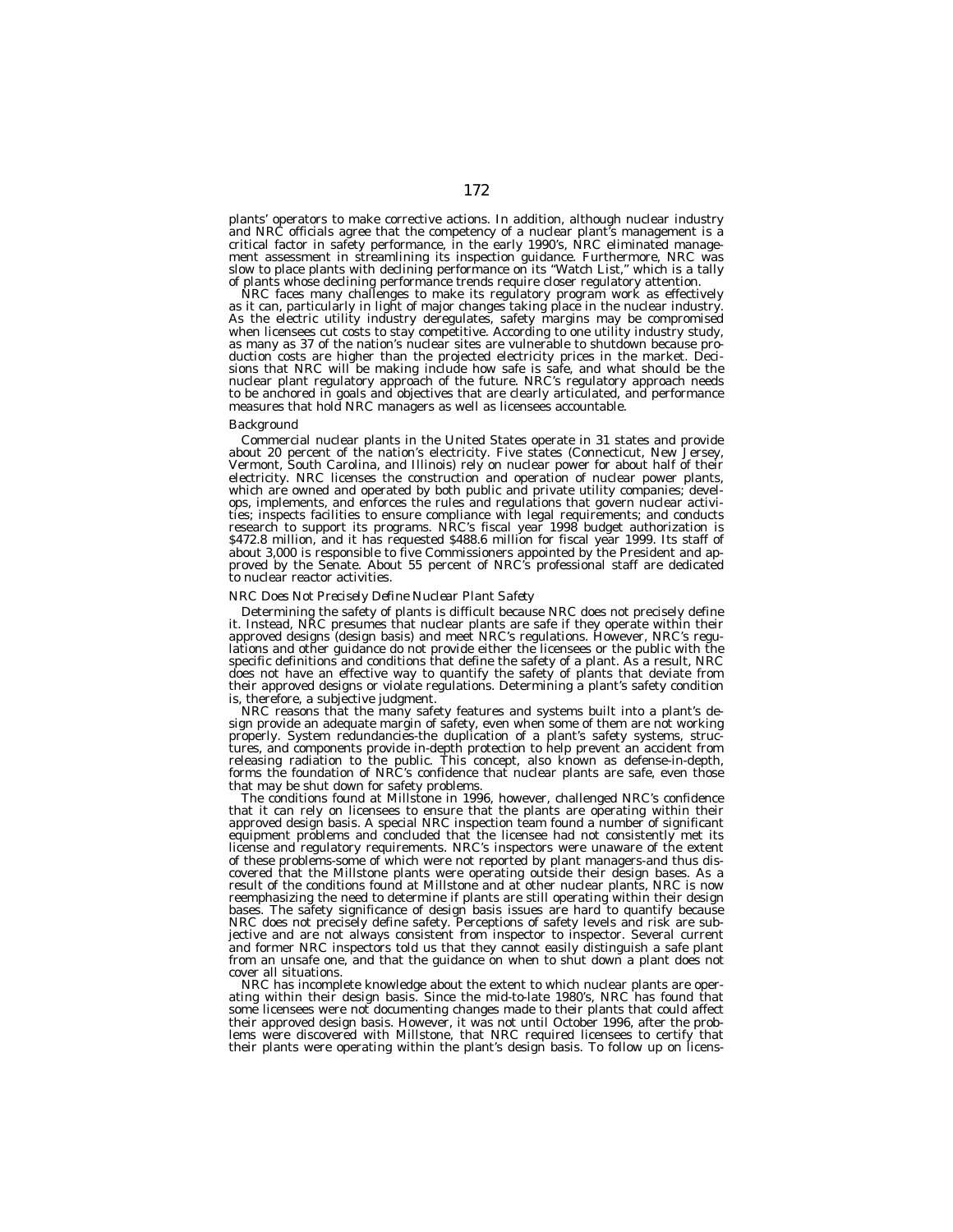ees' certifications, as of May 1998, NRC had inspected 16 sites to verify that the plants were operating under the terms and conditions of their licenses.2 Generally, NRC found that some utilities had not maintained current information on the design basis and had not examined the impact of modifications on safe plant operations. NRC identified significant problems during these inspections, including instances in which licensees had not properly tested safety related components, and had made errors in their analyses for how emergency cooling systems would work during a potential accident. NRC has concluded that the majority of the problems resulted from errors in the original design or from design modifications, inadequate testing, and discrepancies in documentation.

#### *NRC Is Not Effectively Overseeing Problem Plants*

Identifying and correcting safety deficiencies are among the licensees' most important responsibilities, and these are a major focus of NRC's nuclear plant inspection program. NRC's regulations require that nuclear plants have an effective program to ''assure that conditions adverse to quality . . . are promptly identified and corrected.'' And NRC places importance on evaluating plants' corrective action programs to ensure that they will lead to timely correction of the identified problems.

For the three facilities with a history of poor performance that we examined (Millstone, Salem, and Cooper), we found that the licensees failed to fix their substantial and recurring safety problems in a timely manner. Most of these problems were equipment failures. At Salem, for example, an air control system and a water pump motor had not worked properly for over 6 years. NRC allowed these licensees repeated opportunities to correct their safety problems, by relying on licensees' corrective action plans that were never fully completed, by accepting management's promises to fix problems (though these promises were not always met), and by using enforcement actions too late to effect change. For example, some of the problems causing the 1994/1995 shutdown of the Cooper Nuclear Station dated to the plant's first start-up in 1974-problems Cooper's management should have addressed years earlier, according to the NRC inspectors we interviewed. An NRC audit reported that the plant managers were ''living with problems, not fixing them'' and that ''ineffective self-assessment" and a "weak corrective action program" characterized operations. However, NRC allowed Cooper to restart its reactors after the 1994/1995 shutdown on the basis of the licensee's promises to fix these recurrent problems and contingent upon Cooper's monitoring of its own progress. After showing improvements over several months, the plant's performance quickly declined. Then NRC discovered that many of the safety problems that Cooper's management had promised to correct had not been corrected.

Another tool NRC uses to obtain compliance with its regulations is its enforcement program of fines and sanctions, which is designed to correct violations promptly, deter future violations, and encourage licensees to operate their plants safely. However, NRC was very slow imposing fines on the three plants we examined.

Salem's fines were levied by NRC well after the plants were in periods of significant decline, and at the time our report was issued, NRC still had not completed its enforcement action against Millstone for violations that were first discovered in 1995. NRC can also prevent shutdown plants from restarting until all of their safety deficiencies are addressed, but this action sometimes has occurred long after plants' deficiencies were documented.

We recommended that NRC aggressively act on identified problems and then document what it will do if safety problems go uncorrected. NRC's Chairman has complained about the consequences of NRC's patience with some problem licensees, adding that the Commission is reviewing its internal processes to strengthen its ability to identify and act on licensees' corrective action programs. NRC officials agree that they need to do a better job of making licensees fix their problems, and will bring licensees' unresponsive to corrective actions to the attention of NRC's senior managers.

#### *Management Competency Critical to Safety*

The nuclear industry and NRC officials widely agree that Me competency of a nuclear plant's management is perhaps the most critical factor in safe performance. NRC's audits and reviews frequently cite management weaknesses as the major cause of the declining performance at nuclear plants. For example, NRC cited a ''poor management safety culture,'' ''weak management oversight of engineering programs,'' a ''fragmented approach'' to resolving problems, and a failure to provide an

<sup>2</sup>These represent sites that NRC has identified for follow up inspections.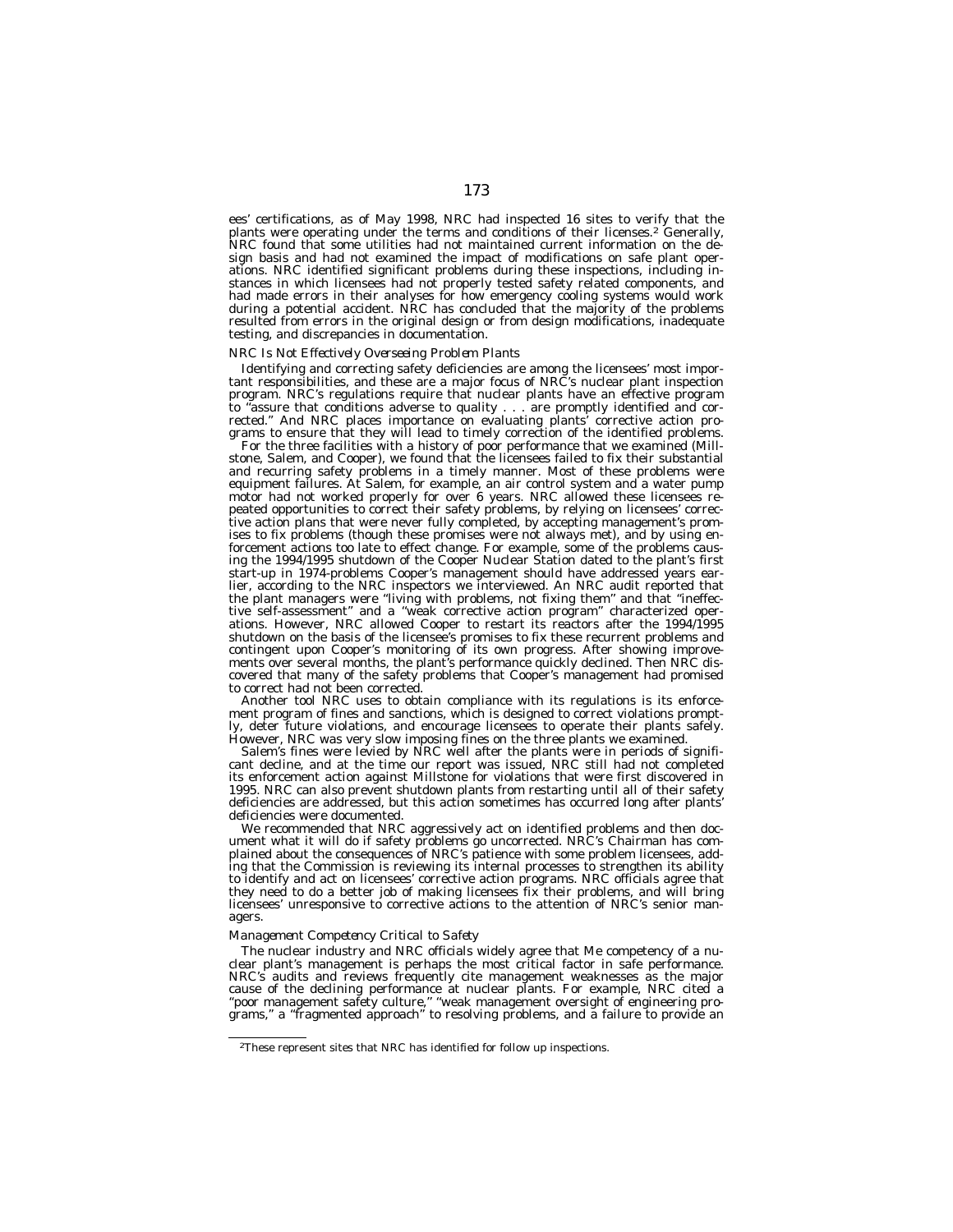"adequate level of oversight"<sup>3</sup> as underlying causes for deteriorated conditions at Cooper. Similarly, safety problems found at the LaSalle and Zion nuclear plants in Illinois in January, 1997, were attributed by NRC to weak management processes and a lack of managements involvement.

Yet, despite the importance of competent management, NRC does not have an effective process for ensuring that licensees maintain it for their nuclear plants. NRC does not assess management in its plant inspection program, and individual inspection reports specifically avoid any references to management's competency. NRC's references to management weaknesses are usually made retrospectively, and often only after a licensee admits to such deficiencies, or by NRC audit teams or special investigations-long after the NRC has lost the opportunity to give an early warning about potential management weaknesses. NRC's guidance to its inspectors once contained a management assessment component, but this was eliminated in the early 1990's when NRC streamlined its inspection process.

Although NRC's regulations do not require the evaluation of plant management before a license to operate a nuclear plant can be issued, NRC must determine if the prospective licensee is ''technically and financially qualified to engage in the activities authorized by the operating license.'' Because such qualifications could also reflect on a licensee's overall ability to manage a facility competently and safety, we recommended that NRC assess management competency and performance as part of its inspection process. A 1996 report to NRC by Arthur Andersen also points out the importance of evaluating management, particularly for NRC to be effective in actively assessing plant performance. The report recommended that NRC hire experts or train staff to evaluate management's performance and changes in management.

NRC agrees that management's competency is critical to a licensee's operational safety performance and told us that its existing evaluation processes draw conclusions about the effectiveness of licensees' management. NRC staff have proposed options to assess the performance and competency of licensees' management, which include changes in inspection procedures, more staff training, and use of consultants. But the Commission rejected these options in June 1998, and instead directed NRC staff to continue with the current practice of inferring licensee performance from existing plant inspections and other routine assessments. The Commission also withdrew resources specifically directed at developing a systematic method to assess licensees' competency and management. While we are continuing to study NRC's rationale for its decision as part of our ongoing work, we continue to believe that evaluating licensees' management competency as part of plant inspection would provide a important early warning of potentially unsafe practices.

#### *Early Intervention Could Result In Fewer Problem Plants*

NRC's process to focus attention on those plants with declining safety performance—the semiannual Senior Management Meeting—needs substantial revisions to achieve its purpose as an early warning tool. NRC collects enormous amounts of information on nuclear plants, both from its own inspectors and from the nuclear plant licensees. Taken together, these sources provide NRC with a database to measure and monitor plants' safety conditions and safety performance. Despite this database, NRC has been slow to identify and place problem plants on its ''Watch List.'' The Watch List is NRC's tally of plants whose declining performance trends require closer regulatory attention. Yet, the List is an important early warning tool for NRC to target its regulatory emphasis, allowing small problems to be corrected before they lead to costly shutdowns.

The Salem and Millstone plants were under discussion by NRC for 3 to 4 years before they were placed on the Watch List in 1996 and 1997, respectively. NRC discussed the Cooper facility as a problem plant but never placed it on the Watch List, even though it was eventually shut down for safety reasons. As of May 1997, when we did our analysis, 41 plants, or more than a third of the nation's nuclear power plants, had been placed on the Watch List by NRC since 1986. Twenty-four plants had been on the list for 2 or more years. However, about half of the plants on the Watch List were known by NRC to be poor performers long before being listed. Moreover, the Arthur Andersen report identified 10 plants that were not placed on the Watch List but whose performance indicators were similar to those that are listed.

This inconsistency has been attributed, in part, to the lack of specific criteria for making decisions on a consistent basis, the subjective nature of the process, and some NRC managers' confusion about their role in the process. Industry and private

<sup>3</sup>Supplemental Plant Performance Review, NRC (95–04, Oct. 3, 1995).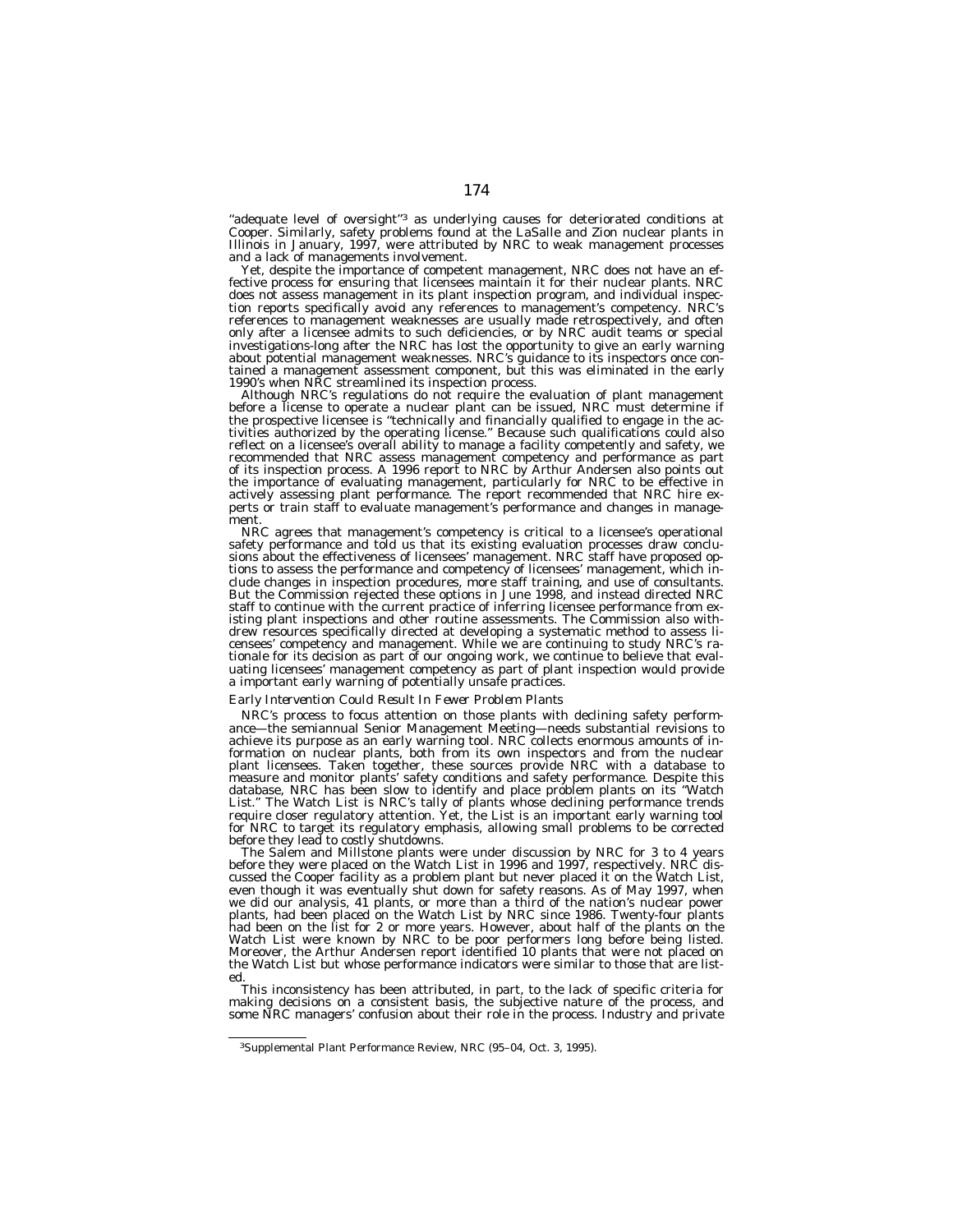interest groups alike have criticized NRC for not having specific criteria with which to decide when plants should be placed on the Watch List.

NRC acknowledges that it should do a better job of identifying plants deserving attention for and listing on the Watch List. NRC is developing a new process for assessing plants' performance. Among other things, the new process would eliminate the Watch List, replacing it with a process that would include a decision model or criteria so that, according to NRC, its actions are predictable, informed regarding risk, simple, nonredundant, and efficient. NRC expects to publish the proposed process for comment early in August 1998, and hopes it will be in place by 1999.

# *Challenges NRC Faces Regulating in an Evolving Environment*

At the heart of safe operations is holding the licensees accountable for fixing their plants' problems more promptly and addressing management issues more directly. However, changing NRC's culture will not be easy. The need to ensure that NRC's regulatory program works as effectively as it can is extremely important, particularly in light of mayor changes taking place in the nuclear industry.

NRC officials are concerned that as the electric utility industry is deregulated, safety margins may be compromised as licensees cut costs to stay competitive. As an example, an independent auditor's review of the Millstone plant in 1996 noted that the need to trim costs in the face of future competition resulted in managers' choosing to defer maintenance and allow backlogs of corrective actions to grow, eventually creating a situation that led to a shutdown and several hundred million dollars worth of repairs.

Several estimates have been made about the number of plants that might no longer be economically competitive. A private research report concluded that because competition will result in lower electricity prices in the future, as many as 37 of the nation's nuclear sites are vulnerable to shutdown because production costs are higher than the projected electricity prices in the market.4 Together, these sites represent over 40 percent of the U.S. nuclear generating capacity.

For those plants that will continue to operate, NRC reports that the nuclear industry has matured to the point that plants have been in operation long enough for aging to be a major issue that can affect cost and safety. Aging, which affects all of a plant's systems and components, can bring conditions causing safety concerns that, if not appropriately addressed, could require licensees to shut down plants. Already, two plants have formally requested a license extension and others plan to operate beyond their original 40 year operating lives.

NRC is moving to ''risk-informed'' and ''performance based'' reactor regulation, which aims to focus regulatory resources on areas of the highest safety significance and its regulatory framework more results oriented. It is also making changes to the Senior Management Meeting process. These changes illustrate an effort by the current Chairman and Commissioners to improve NRC's ability to help ensure safe operation of the nation's nuclear power industry as well as address industry concerns regarding excessive regulation.

Questions that NRC will be facing include how safe is safe, what will the future NRC regulatory approach be, and what level of resources will be needed to regulate the Department of Energy's nuclear facilities? Whatever NRC decides in answering such questions needs to be anchored in goals and objectives that are clearly articulated and performance measures that hold NRC managers as well as licensees accountable. In addition, NRC needs reliable information on which to determine safe operations, training for its staff, and an enforcement structure that clearly lays out a range of sanctions that it will impose on the basis of the potential seriousness of the safety problems found.

A framework within which NRC can accomplish its missions has been provided by the Government Performance and Results Act of 1993. The Results Act requires Federal agencies to develop goals, objectives, strategies, and performance measures in the form of strategic and performance plans. In our review of NRC's first annual performance plan, which covers the program activities set out in its fiscal year 1999 budget5, we noted that the plan could provide a clearer picture of the intended performance across NRC and better discuss the strategies and resources the agency will use to achieve its performance goals. For example, nuclear reactor safety is a ''strategic arena'' in NRC's strategic plan. While the plan lists specific strategies NRC will use against licensees that fail to meet regulatory standards, including

<sup>4</sup>Nuclear Power Plant Shutdowns and Implications for Future Natural Gas Demand, Washington International Energy Group (Feb. 1997). 5<br>5Results Act: NRC's Annual Performance Plan for Fiscal year 1999 (GAO/RCED-98–195R,

May 27, 1998)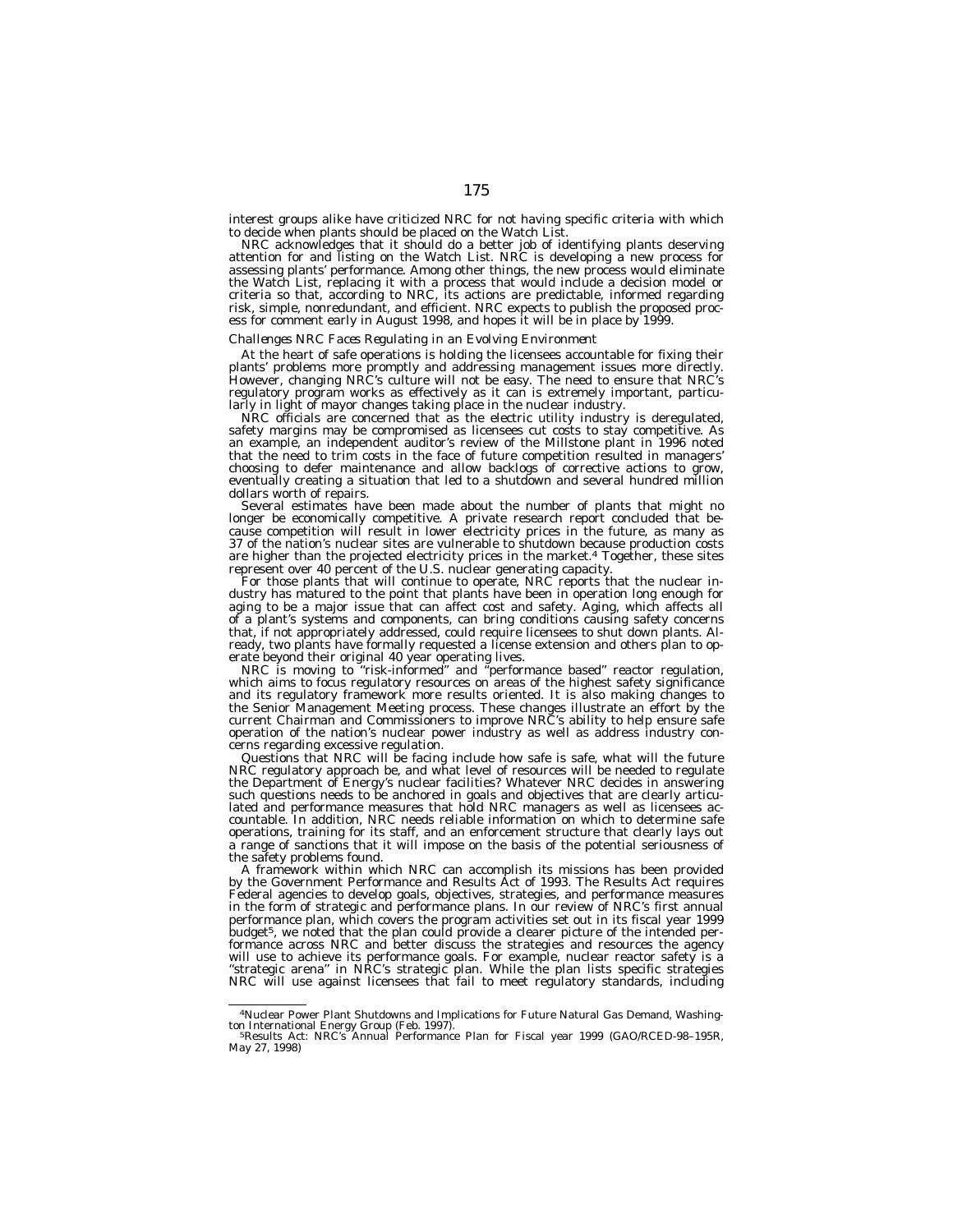halting operations if licensee performance falls below an acceptable level<sup>6</sup>, NRC has not developed specific criteria for ''acceptable.'' Moreover, the performance plan does not provide confidence that the agency's performance information will be credible. The development of strategic and performance plans is a dynamic process. As the Congress and NRC gain more experience in setting goals and measuring results, better information will be available to evaluate progress towards improving NRC performance.

Mr. Chairman and Members of the Subcommittee, this concludes our statement. We would be pleased to respond to any questions you may have.

#### RESPONSES BY GARY JONES TO ADDITIONAL QUESTIONS FROM SENATOR LIEBERMAN

Question 1. The GAO has concluded that the competency of a nuclear plant's man-<br>agement is perhaps the most critical factor in safety performance. This conclusion<br>makes basic common sense. What are the views of Panel II me ter? How best can the GAO recommendation be implemented, including by the NRC?

*Response.* We recognize that there are technical challenges posed by assessing management factors as part of the NRC inspection process. To assess management, professionals with the proper training and experience would be needed, along with objective criteria for making judgments. Arthur Andersen, a consulting firm hired by NRC to recommend ways to improve how NRC conducts its plant safety assess-ments, noted the importance of management, stating that ''To assess plant performance proactively, the NRC needs to remain fully aware of plant management activi-ties.'' 1 In their 1996 report to NRC, Arthur Anderson recommended that NRC hire experts or train staff to evaluate management performance and changes, which they viewed as necessary steps to allow NRC to be more proactive. They also noted that by evaluating management factors (and other factors as well), NRC would be better positioned to identify problems earlier, which would in turn reduce safety risks to the public and lead to an earlier and less costly resolution of problems. We agree with Andersen's recommendations.

However, in responding to our report (Nuclear Regulation: Preventing Problem Plants Requires More Effective NRC Action (GAO/RCED–97–145, May 30, 1997), NRC rejected our recommendation to include a management assessment component as part of their ongoing plant inspection process. While NRC agreed that licensees' management is ''instrumental'' in the licensee's operational safety performance, they told us that they studied the matter and decided that a management assessment would ''not likely result in a leading indicator of plant performance. . . .'' NRC staff presented options for including a management assessment component in their inspection process to the Commission. The Commission also decided not to use licensee management performance or competency as a leading indicator measure.

*Question 2.* You have expressed general agreement that the Watch List process by which the NRC is supposed to provide an early warning about problem plants is not working well. What specific changes would you recommend to improve this process?

*Response.* The Watch List is an important outcome of NRC's Senior Management Meeting (SMM). The SMM process was created in 1986 for the purpose of providing NRC with an early warning on plants exhibiting declining performance. SMM meetings, which are held twice every year, include NRC's senior managers from headquarters and regional directors. Data on plant performance are drawn from NRC's performance indicator program and from inspection and audit reports so that senior managers can take steps to prevent the problems at these plants from worsening. A plant's inclusion on the Watch List can lead to more oversight by NRC in the form of additional inspections, letters to licensees expressing NRC's concern about declining performance, or other actions. Being on the Watch List also brings significant public attention to the plant.

As we reported, the Watch List has not produced a consistent inventory of plants with performance problems. The Millstone and Salem plants exhibited clear performance declines long before NRC placed them on the Watch List in 1996 and 1997, respectively. Salem was placed on the Watch List after they were forced to shut down for safety problems. Millstone was shut down several times before they

<sup>6</sup>Only once has NRC issued an order to shut down an operating plant, at Peach Bottom, Penn. in 1987. On other occasions, NRC has issued such orders only after the licensees had suspended

operations.<br>"Recommendations to Improve the Senior Management Meeting Process, Arthur Andersen<br>(Dec. 30, 1996).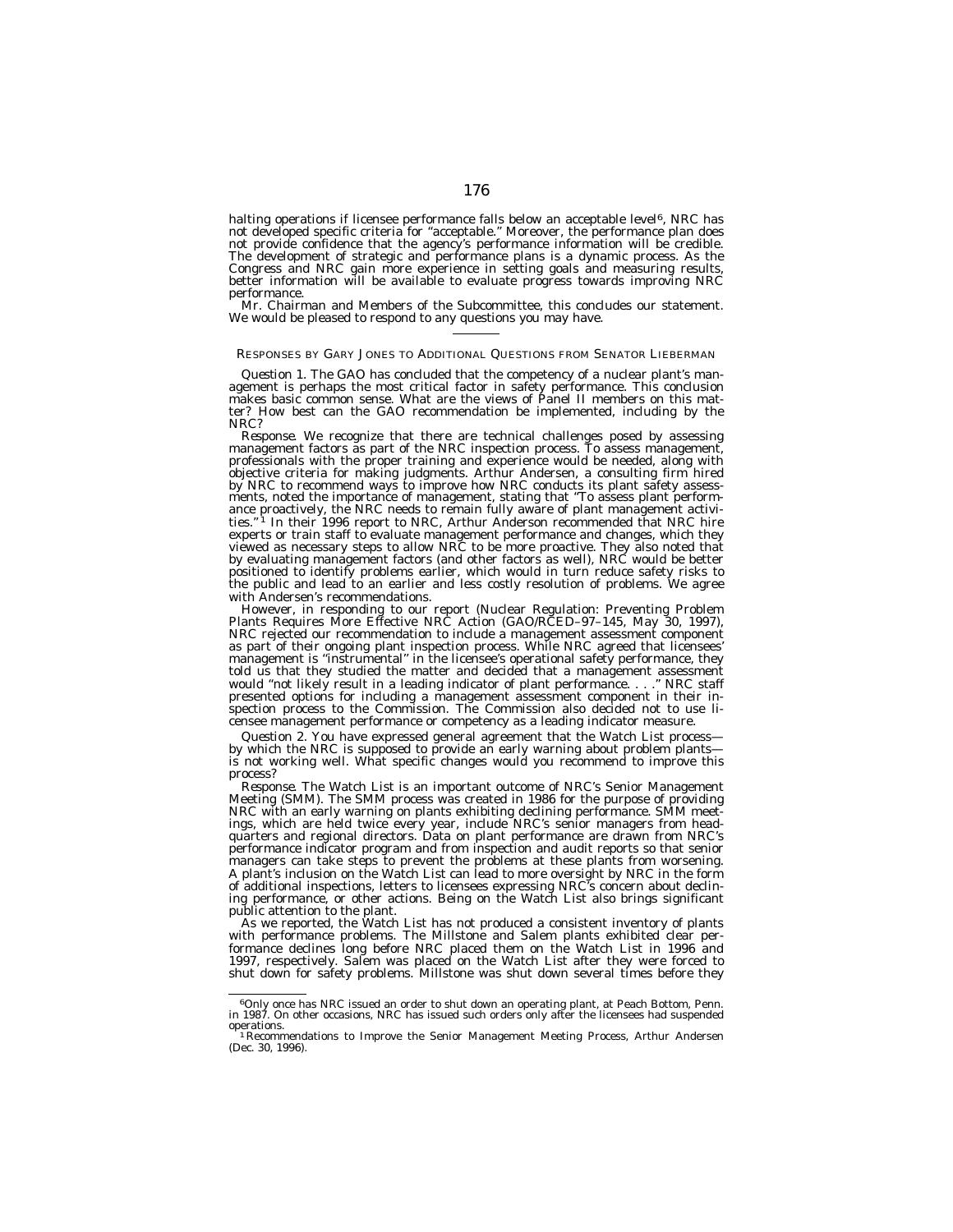were placed on the Watch List. Thus, the Watch List actions were far too late to achieve the objective of ''early identification of declining performance.'' Still other plants, such as Washington Nuclear Power II, had performance indicators that were consistently worse than some plants on the Watch List. In fact, Arthur Andersen identified 10 plants that were not placed on the Watch List but whose performance

indicators are similar to the average of those on the Watch List. We recommended that NRC inspection reports should fully document for all plants the status of the licensees' actions to address identified problems under NRC's corrective action requirements, including timetables for the completion of corrective actions and how NRC will respond to nonconformance with planned actions.

We also recommended that NRC should make licensees' responsiveness to identified problems a major feature of the information provided to the participants of the Senior Management Meetings, including how NRC will respond if problems go uncorrected. For example, NRC should describe the range of sanctions that it will impose on the licensees on the basis of the potential seriousness of their failure to resolve problems within a predetermined time. These sanctions should range from assessing fines to involuntary shutdown of the plant.

Arthur Andersen reported findings that parallel our observations, noting that many procedural problems prevent the process from working as intended. These problems include a lack of rigor and discipline in the process; unclear criteria for placing plants on the Watch List; and the confusion among some NRC managers about their role in the process. Also noted was the highly subjective nature of the process.

NRC agreed with us and told us it is taking steps to improve its performance indicators to allow more timely regulatory responses. However, the effectiveness of these steps remains to be seen. An equally important consideration is how NRC will react to plants with declining safety performance, once they are identified. This is where we found significant problems at the plants we examined. NRC allowed these plants to deteriorate before taking strong action. In some cases, NRC imposed fines years after the licensee was found deficient.

NRC agrees it should have been more vigilant in cases where plants were found to be in a declining safety condition, but continues to believe they have the authority and tools to hold licensees accountable. We continue to believe our recommendations are needed to ensure that NRC meets its basic responsibility to protect the safety and health of the public.

RESPONSES BY GARY JONES TO ADDITIONAL QUESTIONS FROM SENATOR INHOFE

*Question 1.* Ms. Jones written testimony states ". . . we [GAO] recommend that NRC assess management competency and performance as part of its inspection process.''

What NRC regulation would the NRC be implementing by assessing license management competency?

What other Federal health and safety agencies assess the management competency of the regulated industry?

What criteria are used by other Federal health and safety agencies to assess management competency?

*Response.* The NRC has well established regulations pertaining to the inspection of commercial nuclear power plants in support of its statutory responsibility to ''provide adequate protection to the health and safety of the public.'' We believe that plant inspections should encompass the important conditions that impact plant safety, so that licensees and NRC managers can take actions when appropriate. Because both the NRC and the nuclear industry agree that management performance is ''instrumental'' to safe operations, factors relating to management effectiveness would help make the plant inspection process more effective. In their report to the NRC, Arthur Andersen reported that the NRC needs to be more proactive, and recommended that instead of evaluating the leadership and operational causes of past events, the NRC should evaluate ''economic, management and operational factors in order to prevent future events.''

At one time, NRC did include a management performance component as part of their inspection program. And Arthur Andersen has suggested a way in which NRC can include a management assessment component in their existing inspection process.

NRC collects from licensees substantial information on the safety operations of nuclear plants. From these data, NRC tells us they ''infer'' management performance. Indeed, NRC makes substantial public comments about the competency of nu-clear plant licensee management, often concluding that management problems are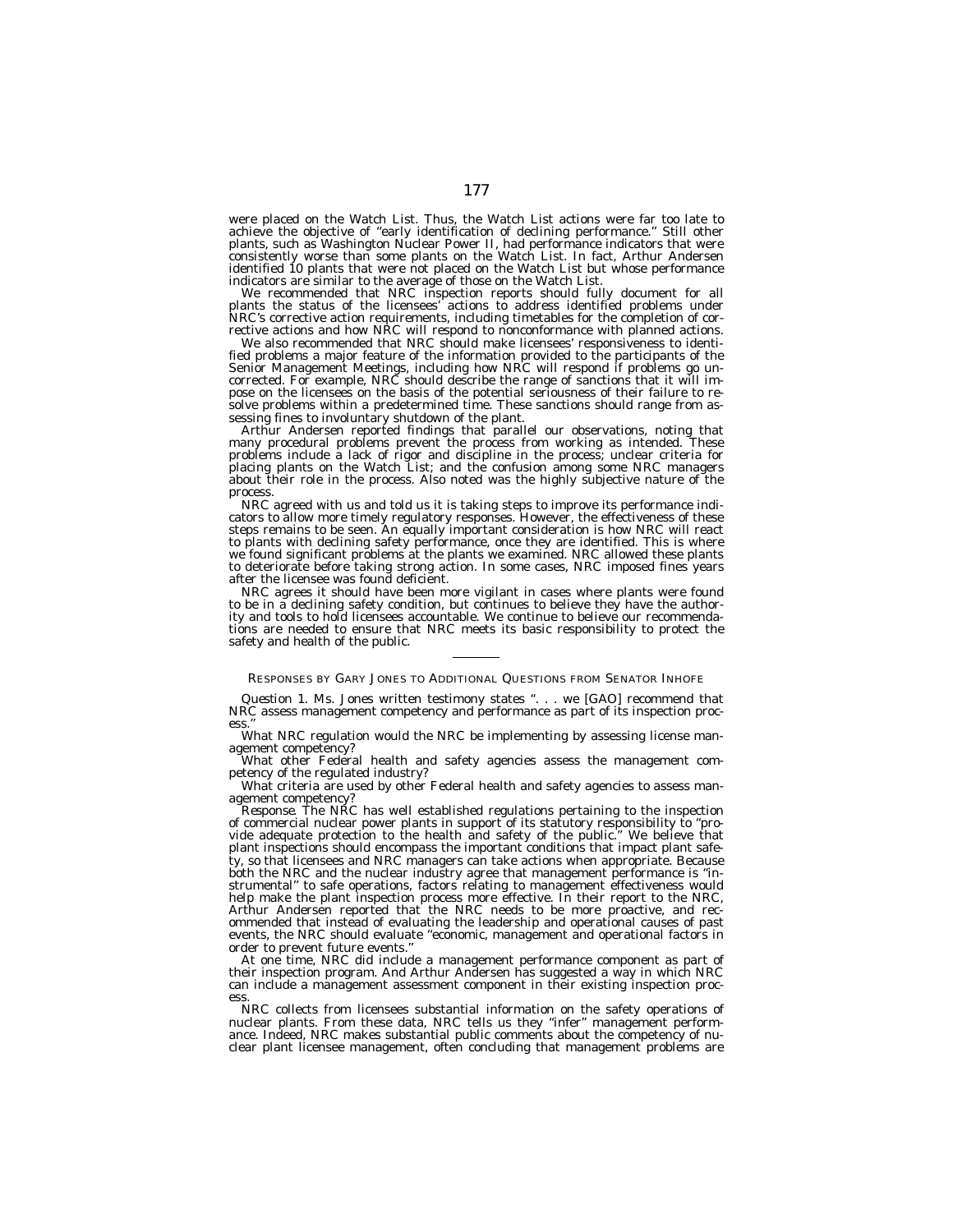the main reason for declining performance. For example, NRC's audits made many references to management's performance in the Commission's reviews of why condi-<br>tions deteriorated at Cooper, including a "poor management safety culture." "weak tions deteriorated at Cooper, including a "poor management safety culture, management oversight of engineering programs,'' a ''fragmented approach'' to prob-lem resolution, and failure to provide an ''adequate level of oversight.'' 2 At Salem, NRC's audit reports also cited the licensee's management as a cause of safety problems.

Additionally, the NRC Chairman stated that the ". . . . recent events at Maine Yankee . . . resulted in a failure to indentify and promptly correct problems arising in areas that management viewed, not always correctly, as having low safety significance."<sup>3</sup> NRC senior managers have also stated that the principal reasons for the safety performance problems found at the LaSalle and Zion nuclear plants in minois were weak management processes and a lack of management involvement.

Since NRC does not hesitate to draw conclusions about management competency after the fact, we believe that such observations could also be made during the inspection process, which is the most opportune point at which potential safety related causes can be addressed. Acting on performance problems by addressing their causes before conditions worsen is the key to keeping the industry safe. Preventing problem plants from worsening also avoids the enormous costs associated with poor performing plants.

Regarding the experience in other regulatory agencies, we focused our review on how NRC meets its responsibilities to help ensure safe operation of the nations' commercial nuclear plants. We used as criteria the statutes NRC operates under and the regulations it promulgates to implement those statutes. As a result, we did not compare NRC to other agencies.

*Question 2.* The GAO report entitled, ''Preventing Problem Plants Requires More Effective NRC Action,'' (GAO/RCED–97–145, at 17) states: ''Both industry and NRC officials have advised us that management competency is considered the licensee's responsibility and that NRC lacks the skills and experience to properly assess management.''

What Federal health and safety agency has employees who are currently trained to perform management competency assessments of the industry the agency regulates?

Specifically, what training have those employees received to qualify them to assess management competency of the industry the agency regulates?

*Response.* Because our focus was how the NRC meets is safety responsibilities, we did not examine how other agencies regulate. We do recognize the technical challenges posed by assessing management factors. To assess management, professionals with the proper training and experience would be needed, along with objective criteria for making judgments. We also believe that gauging management factors is critical to the goal of the early identification of the problems in nuclear plants.

*Question 3.* If the NRC was to make a negative determination regarding management competency (on a basis other than educational and technical qualification), can the NRC require the licensee to remove the employee from NRC licensed activity or in any way change the employee's employment status?

If the NRC makes a negative determination regarding management competency (on a basis other than educational and technical qualification) and requires the licensee to remove the employee from NRC licensed activity or to in any way change the employee's employment status, shouldn't the NRC also be responsible for defending the licensee in a wrongful termination or other employment-based suit brought by the employee?

*Response.* The NRC has established procedures for ensuring that licensees address deficiencies cited in inspection reports. The finding of a management deficiency, if it were part of an inspection finding, would likely be treated like any other finding. The action required would depend on the safety significance of the finding, and how the licensee plans to respond. We are not aware of the NRC ordering licensees to change their management, even in those cases where they have publically announced that management deficiencies were the cause of safety problems.

*Question 4.* Ms. Jones written testimony states: ''. . . we continue to believe that evaluating licensees' management competency as part of plant inspection[s] would provide a[n] important early warning of potentially unsafe practices.''

<sup>&</sup>lt;sup>2</sup> Supplemental Plant Performance Review, NRC (95–04, Oct. 3, 1995).<br><sup>3</sup> Remarks by NRC Chairman Shirley Jackson, November 7, 1996.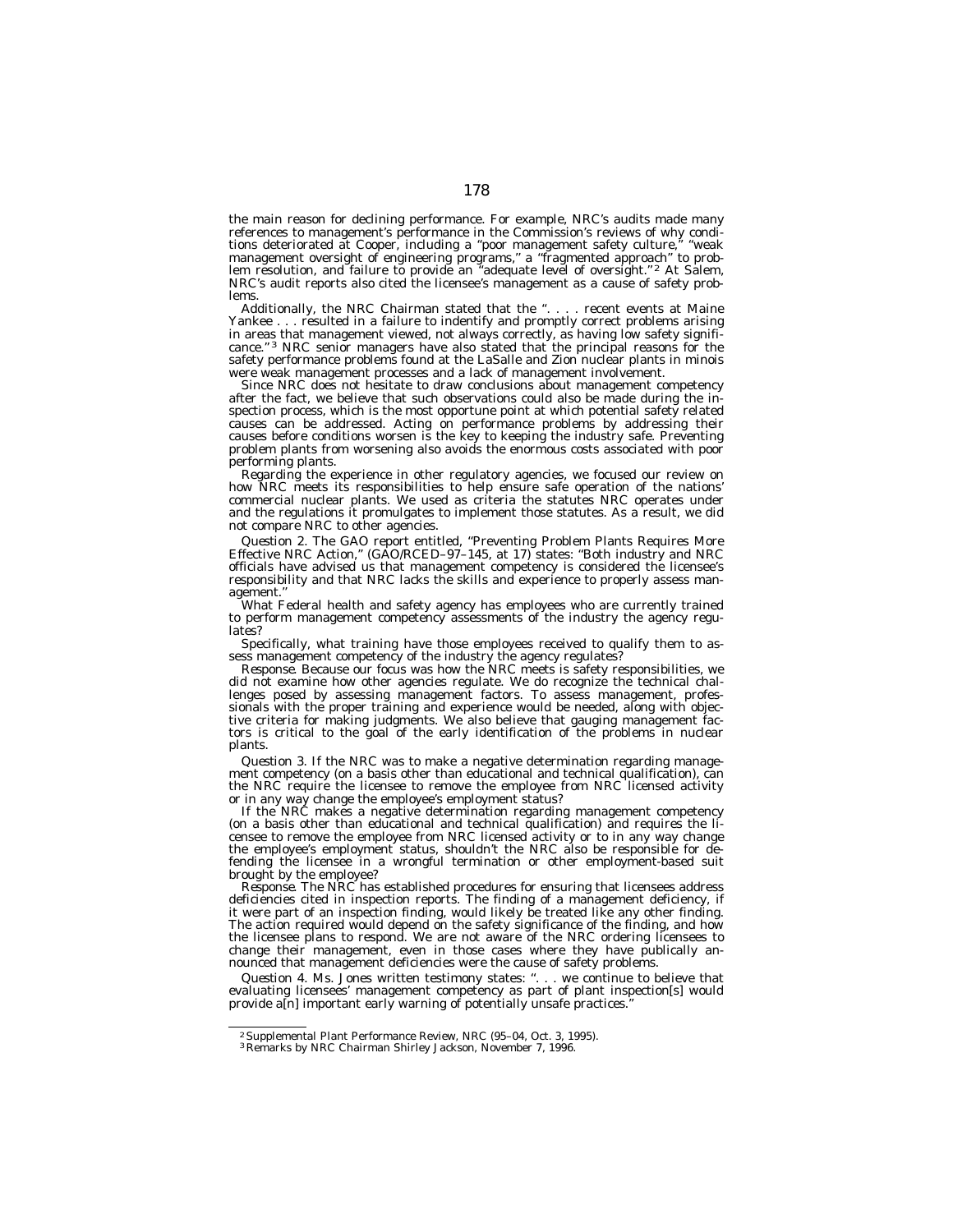What management competency evaluative assessment criteria have been proven to be dispositive leading indicators providing an early warning of potentially unsafe practices?

*Response.* NRC would have to decide on the management competency components that would be crucial in assessing a plant's safety performance. Such a definition would not necessarily be limited to technical managerial skills, but rather would likely include factors that define how a safe plant should be operated. These could include factors such as how well a plant management fosters a proper plant safety culture, provides oversight, enhances communications, as well as other factors that inspectors may already be examining.

NRC and its onsite inspectors have vast experience examining the causes of declining safety performance. We believe it would be valuable if they documented all factors that directly impact the safety performance of nuclear plants.

#### STATEMENT OF DAVID LOCHBAUM, UNION OF CONCERNED SCIENTISTS

Good morning. I appreciate this opportunity to testify before the Subcommittee regarding this important topic. The industry representatives on this panel are justifiably proud of nuclear power's record over the past decade. Indeed, they paint a very rosy picture and argue that the industry's healthy performance warrants redirected NRC oversight effort. My objective is to caution you to watch out for the thorns as you enjoy the roses.

The industry sometimes touts its record in ways which imply that it was achieved in spite of the NRC. That's not accurate. The industry's performance over the past 10 years benefited from NRC initiatives, such as the Maintenance Rule and its need for plant-specific risk assessments, and also from the NRC's support for industry initiatives, such as cost-beneficial licensing actions.

The industry cites data such as higher plant capacity factors, fewer plant trips, and fewer safety system actuations as evidence of healthy performance. This information is valid, but it does not provide the complete picture. At this moment, nine US nuclear plants languish in protracted shut downs. These plants are not shut down because the NRC issued them too many uncited and Level IV violations or because the NRC is dragging its feet on risk-informed regulation. No, these plants are shut down because their owners failed to properly discharge their record-keeping of the how, what, when, and why information for emergency equipment, also known as design control and configuration management.

In the mid- and late-1980's, NRC inspections at several plants revealed that their owners had made physical changes to emergency equipment to solve one problem, only to cause other problems. These errors occurred because these owners had not fully understood or had lost track of the design bases for the emergency equipment. The NRC proposed a new rule that would have required all plant owners to fully document the design bases for emergency equipment and to re-create any information that was missing. The industry opposed this rule and convinced the NRC that they could handle the problem internally. So, the NRC dropped its plans for the rule.

The industry was wrong. Millstone and its fall-out have clearly demonstrated that some nuclear plants operated with vital safety systems that would not or may not have functioned had there been an accident. For example, owners of the Big Rock Point plant in Michigan reported 2 weeks ago that one of its safety systems would not have functioned during the 13 years before the plant closed last August. An NRC team discovered in 1996 that the piping for safety systems at the Haddam Neck plant in Connecticut was too small to assure adequate cooling of the reactor core during that plant's entire 28-year operating lifetime. The nine plants shut down today are fixing design control problems like these.

We should not be operating nuclear power plants unless we know with reasonable certainty that their systems needed to protect the public during an accident will work. There have been an alarming number of reports in recent years which clearly show that several plants have operated without fully functional safety systems. In cases like Maine Yankee, Donald C. Cook, Beaver Valley, Millstone, and Big Rock Point, the public was protected by luck as much as by defense-in-depth.

The industry wants to push the NRC more rapidly towards risk-informed regulation. The development of plant-specific risk assessments this past decade has provided valuable insights which prompted many plant owners to voluntarily make physical changes to their facilities that increased safety margins. Unfortunately, these risk assessments assume that the plants have no design control and configuration management problems. For some plants, this is not a valid assumption. Thus, their risk assessments are inaccurate and non-conservative. Design control and con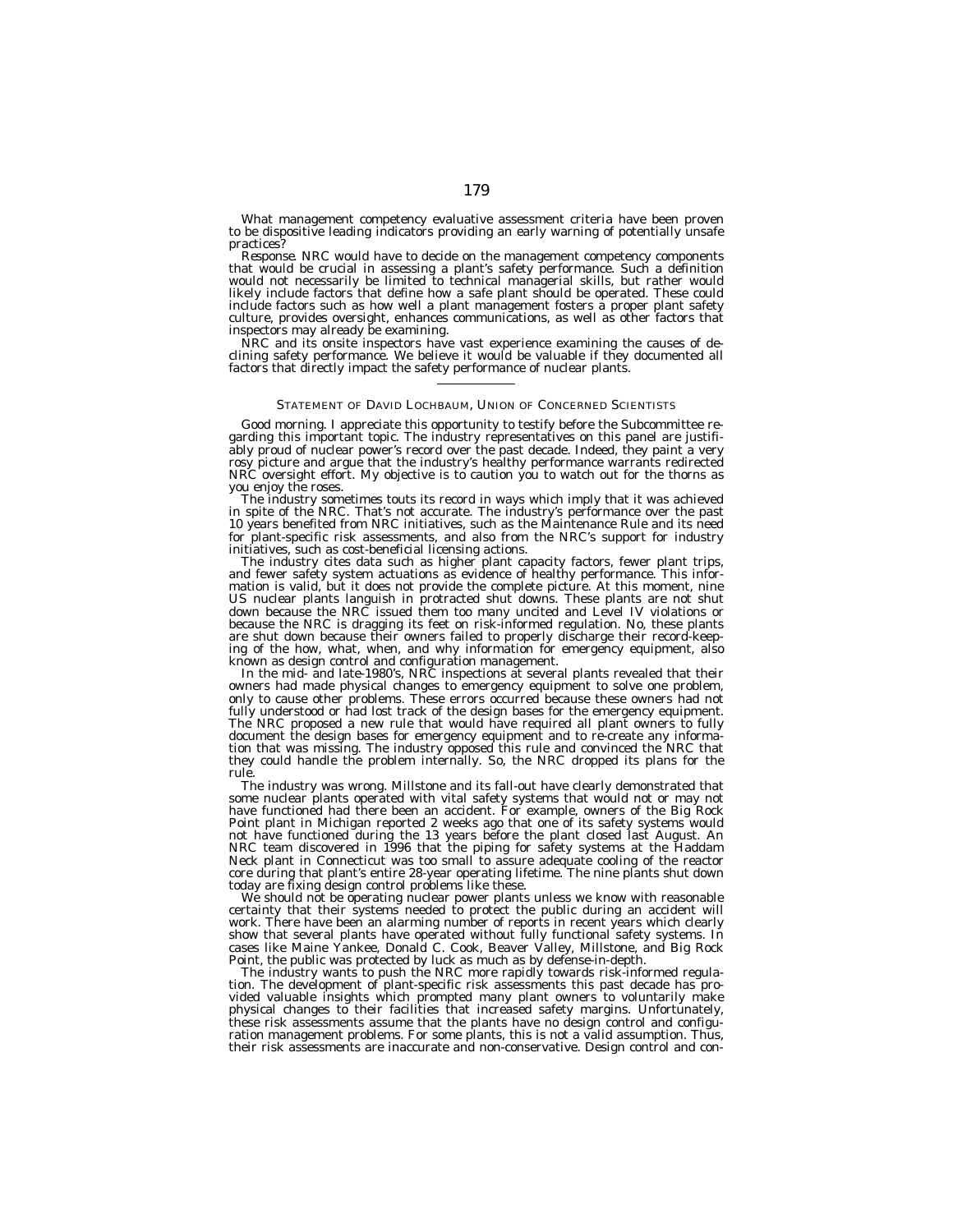figuration management problems must be corrected at all nuclear plants before risk-

The industry cites examples of NRC over-regulation, but there are examples of under-regulation as well. Both sets of these examples are probably valid because the NRC regulates subjectively and inconsistently. In a report entitled The Good, The Bad, and The Ugly which we issued last month, we documented a wide gap in safety<br>performance in our ten-plant "focus group." This discernible difference is due to the<br>NRC's subjectivity. Instead, the NRC must develop objec plants should be shut down or restarted. It is a daunting challenge, but it can be<br>done

done.<br>Commissioner McGaffigan pointed out during a recent stakeholders' meeting that<br>the NRC does a good job on matters in its spotlight. We would agree with that con-<br>tention, although we feel that the NRC needs a larger wide conveyor belt because they handle most of the work items. Bad procedures are like a thin, unreliable conveyor belt because too many items must be hand-carried through the process. The NRC really needs to have and follow better procedures.

through the process. The NRC really needs to have and follow better procedures.<br>I must comment briefly on the industry complaint about the service it gets from<br>the NRC. In recent years, a top NRC priority has been its revi barriers that are combustible linger while the certification of advanced reactor de-<br>signs gets fast-tracked through the NRC. The industry is getting very good service<br>from the NRC, compared to that afforded public health

tunity to share our views with you. I would also like to respectfully suggest that in addition to having the NRC Commissioners point to where they are headed, that you formally ask them to provide you with their roadmap showing how they intend to reach that destination. Reviewing their action plan for achieving their promised improvements might make it easier for you to monitor their progress along the way. Thank you very much.

# INDEX FOR DOCUMENTS SUBMITTED TO SUPPLEMENT ORAL TESTIMONY

# *Millstone Unit 3*

UCS Letter to NRC Regional Administrator, January 6, 1998<br>Key Point: Millstone Units 1, 2 & 3, Salem Units 1 & 2, and Maine Yankee began 1997 shut down while safety problems are repaired. Does the NRC consider the safety margins at these plants to be adequate? If yes, why must they be shut down for so long? If not, why were they operating for so long with these problems?

## *Donald C. Cook Units 1&2*

UCS Petition, October 9, 1997 (without its attachments)

Key Point: An NRC inspection team looked at two (2) safety systems and found problems which prompted an immediate shut down of both units. UCS examined the record and discovered that the plant's owners had recently reviewed both of these systems and found no serious problems. Since the owner's review process was clearly flawed, what assurance is there that the other 60-plus safety systems do not have problems like those identified by NRC?

UCS Petition Supplement, January 12, 1998

Key Point: The restart of D C Cook (then pending) is premature because several safety questions have not been answered.

# *NRC Oversight*

UCS Letter to Senate Appropriations Committee, June 24, 1998 (without its attachments)

Key Point: NRC may be guilty of over-regulation at times, but it is also guilty of under-regulation. The reason is the same the NRC lacks objective criteria when it evaluates licensee performance.

UCS Handout at NRC Commissioners Meeting with Stakeholders, July 17, 1998 Key Point: NRC requires its licensees to meet high management standards, yet it frequently fails to meet these same standards. If the NRC met these same standards, many of its problems would disappear.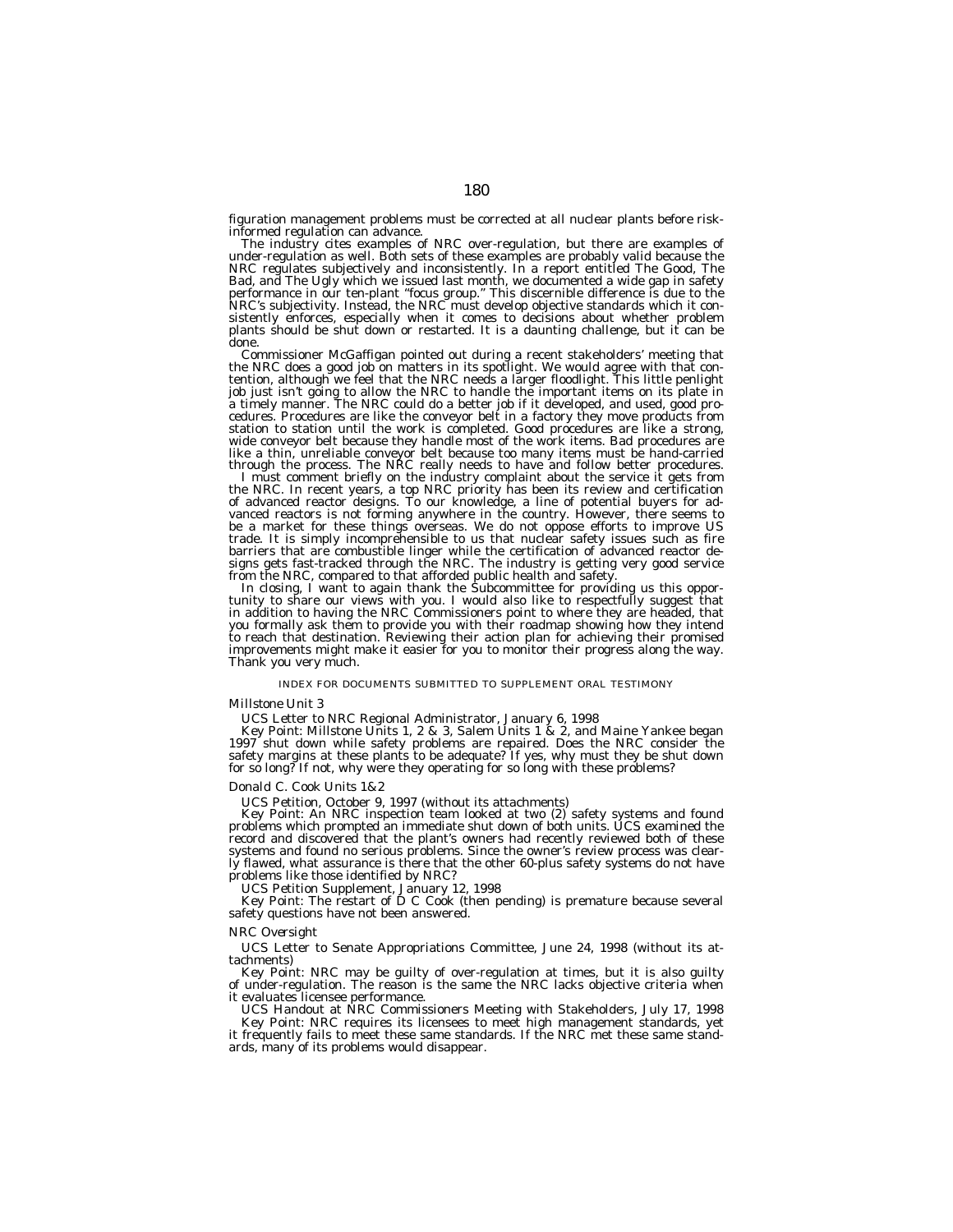UCS Letter to NRC Commissioners, July 20, 1998

Key Point: The industry's push for risk-informed regulation must be countered by the ample evidence that many nuclear plants have operated well outside the bounds of their recent risk assessments. Thus, NRC cannot rely on risk assessments which are mathematically correct but which do not reflect reality.

*January 6, 1997*

HUBERT J. MILLER *Regional Administrator, Region I United States Nuclear Regulatory Commission 475 Allendale Road King of Prussia, PA 19406–1415*

#### *Subject: Reactor Safety Questions*

DEAR MR. MILLER: Region I entered 1997 with seven nuclear units shut down due to reactor safety concerns: the three Millstone units, the two Salem units, and Maine Yankee. R. G. Brown & Associates, Inc., a financial consulting firm hired by the State of Connecticut's Department of Utility Control, recently concluded that Northeast Utilities ''lost focus on the safe operation'' of Millstone and placed ''primary importance on financial issues.'' In 1988, the Nuclear Business Unit at Public Service Electric & Gas revised its mission statement for the Salem and Hope Creek plants from "World Class by 1995" to one placing greater emphasis on economic performance. Consequently, the Salem and Hope Creek plants experienced significant regulatory and performance difficulties by 1995. More recently, the NRC found that Maine Yankee's problems were caused by that utility's economic pressures. Clearly, economics played a significant role in the poor safety performance at these troubled nuclear plants.

In order to better understand the NRC's criteria for assessing reactor safety, please address the following question:

(1) Does the NRC consider the three Millstone units, the two Salem units, and Maine Yankee safe enough to allow these plants to restart today?

Depending on the answer to the question above, please address the applicable following question:

(2) If these plants are not safe enough to operate today, does the NRC think that these plants were operating safely in the days and weeks prior to their being shut down?

If the safety margins at these plants are not sufficient to allow them to restart, it seems evident that these plants operated with inadequate safety margins prior to being closed. This determination would raise serious doubts about the NRC's ability to protect public health and safety following restart of these troubled plants as well as during operation of other seemingly untroubled plants.

(3) If these plants are safe enough to operate today, does the NRC have the right to conduct additional inspections and impose additional requirements for these troubled plants that prolong the duration, and significantly increase the costs, of their outages?

If these plants had adequate safety margins prior to being closed and those safety margins have not been eroded while the plants have been idled, it seems evident that the NRC may be unduly harming the communities around these plants (as well as the ratepayers and stockholders of these utilities) by taking actions that prolong the outages and further weaken the economic viability of these plants. If these plants are safe enough to operate today, it seems obvious that their generating revenues would only enhance the ability of these utilities to maintain the necessary safety margins.

I respectfully request your response to these questions prior to the restart of any unit at Millstone, Salem, and Maine Yankee.

Sincerely,

DAVID A. LOCHBAUM, *Nuclear Safety Engineer*

UNION OF CONCERNED SCIENTISTS *Washington, DC 20548 October 9, 1997.*

L. JOSEPH CALLAN, *Executive Director for Operations, Nuclear Regulatory Commission, Washington, DC 20555–0001*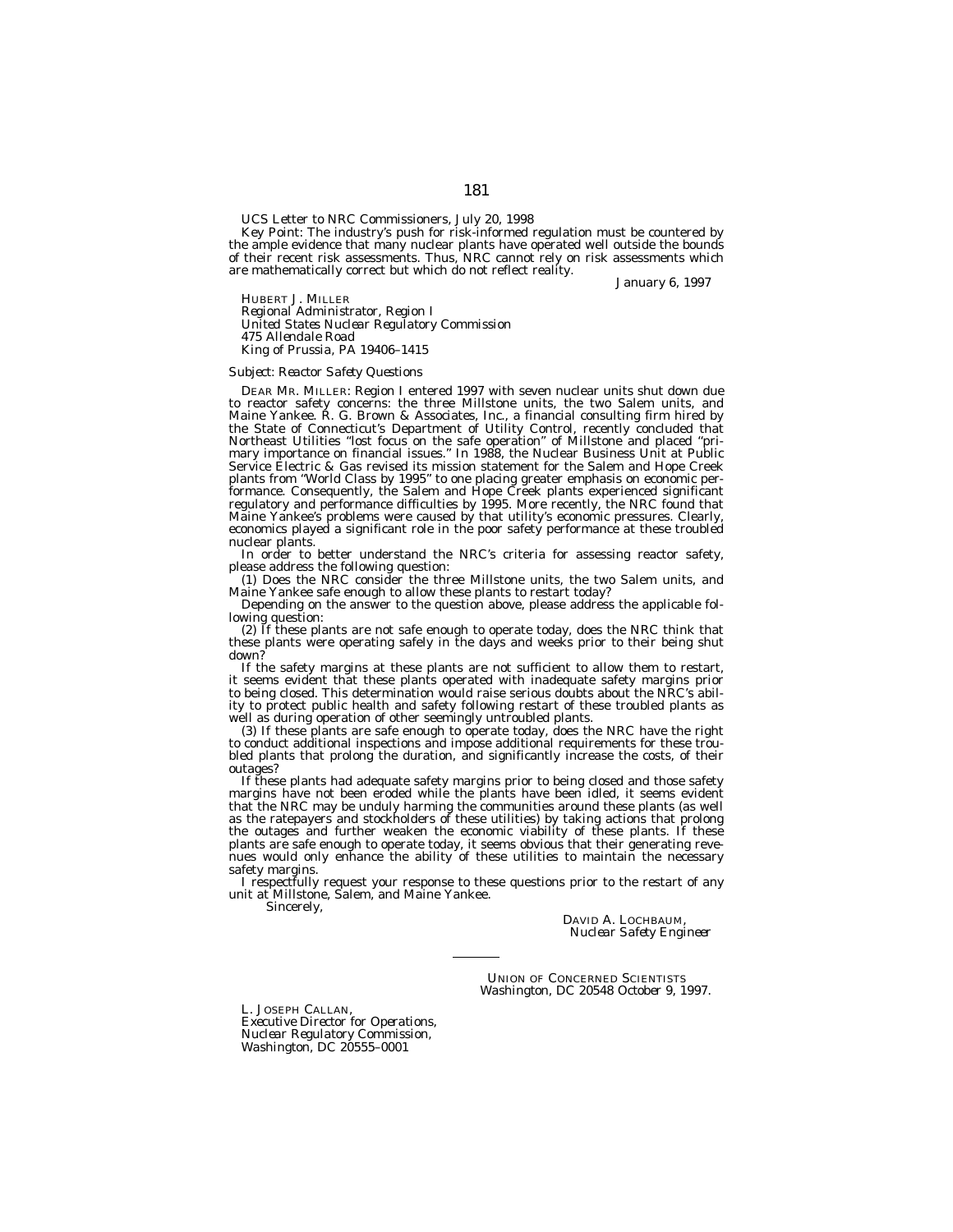# *Subject: Petition Pursuant to 10 CFR 2.206, Donald C. Cook Nuclear Plants Units 1 AND 2, Docket Nos. 50–315 and 50–316*

DEAR MR. CALLAN: The Union of Concerned Scientists submits this petition pur-suant to 10 CFR 2.206 requesting that the operating licenses for Donald C. Cook Units 1 and 2 be modified, revoked, or suspended until there is reasonable assur-<br>ance that their systems are in conformance with design and licensing bases requirements. A process comparable to the system certifications recently used by the Salem and Millstone licensees would provide this necessary level of assurance. UCS additionally requests that a public hearing into this matter be held in the Washington, DC area prior to the first unit at D C Cook being authorized to restart. At this hearing, we will present information supporting the contentions in this petition.

#### *Background*

On October 9, 1996, the NRC requested that its power reactor licensees provide information pursuant to 10 CFR 50.54(f) regarding the adequacy and availability of design bases information. The NRC's issued this request as a result of its investiga-<br>tions at the Millstone Power Station. The licensee for the D C Cook plant responded<br>with a letter dated February 6, 1997, describing the to provide assurance that the Cook Nuclear Plant is operated and maintained with-<br>in the established design bases.

in the established design bases. An NRC team recently conducted an architect/engineer design inspection at D C Cook. According to the NRC's Project Manager for D C Cook, this NRC team examined two safety systems and their supporting systems. The team's findings forced the licensee to shut down both units on September 10, 1997.

The NRC issued a confirmatory action letter to the licensee dated September 19, 1997, specifying issues arising from the design inspection that must be resolved prior to restarting the units. These issues (listed in Attachment 1) include physical modifications to the plants and revisions to the plants' operating licenses. Numerous NRC Daily Event Reports (listed in Attachment 2) described the findings from design inspection as reported by the licensee. The NRC has not yet released the design inspection report and we have been told that it will not be issued until next week at the earliest.

## *Basis for Requested Action*

The NRC conducted architect/engineer design inspections at only six of its nearly 70 operating power reactor licensee sites. These design inspections examined only one or two safety systems along with their supporting systems at each site. The NRC Project Manager reported that the design inspection at D C Cook examined the residual heat removal and component cooling water systems along with their supporting systems. These design inspections focused on the facilities' original design and the licensees' conformance with the safety analysis reports.

The systems examined by the NRC at D C Cook had already been covered by the licensee's design basis documentation reconstitution program. Design basis documents (DBDs) for the containment, containment structure, containment spray, emergency core cooling, component cooling water, and residual heat removal systems had been approved by the licensee prior to the NRC team's arrival. The licensee informed the NRC that its DBD program had not identified any deficiencies involving equipment operability.

The findings by the NRC design inspection team prompted the licensee to declare both trains of the emergency core cooling systems and the containment spray system inoperable. The units were shut down on September 8 and 9, 1997. The licensee reported making physical changes to the plant to correct some of the problems and indicated that additional physical changes may be required.

The licensee has proposed fixing the specific operability issues identified during the NRC design inspection and then restarting the units. Confining the scope of the restart activities in this way would be treating the symptoms rather than the cause of the problems. The NRC design inspection revealed serious deficiencies in the licensee's design control programs. These deficiencies created the specific problems that forced the plants to be shut down. These deficiencies may also be responsible for similar problems in other safety systems which were not examined by the NRC.

It is important to note that the NRC identified significant operability problems in systems that the licensee had covered in recently approved DBDs. The licensee stated in its February 6, 1997, submittal that it verifies and validates the information in its DBDs via reviews and physical plant walkdowns prior to their approval. Thus, the NRC discovered significant problems in systems which had been closely scrutinized by the licensee. Had the NRC's findings involved systems which have not yet been covered under the licensees' DBD program, it might be reasonable to assume that the licensee would have identified them at that later date. However,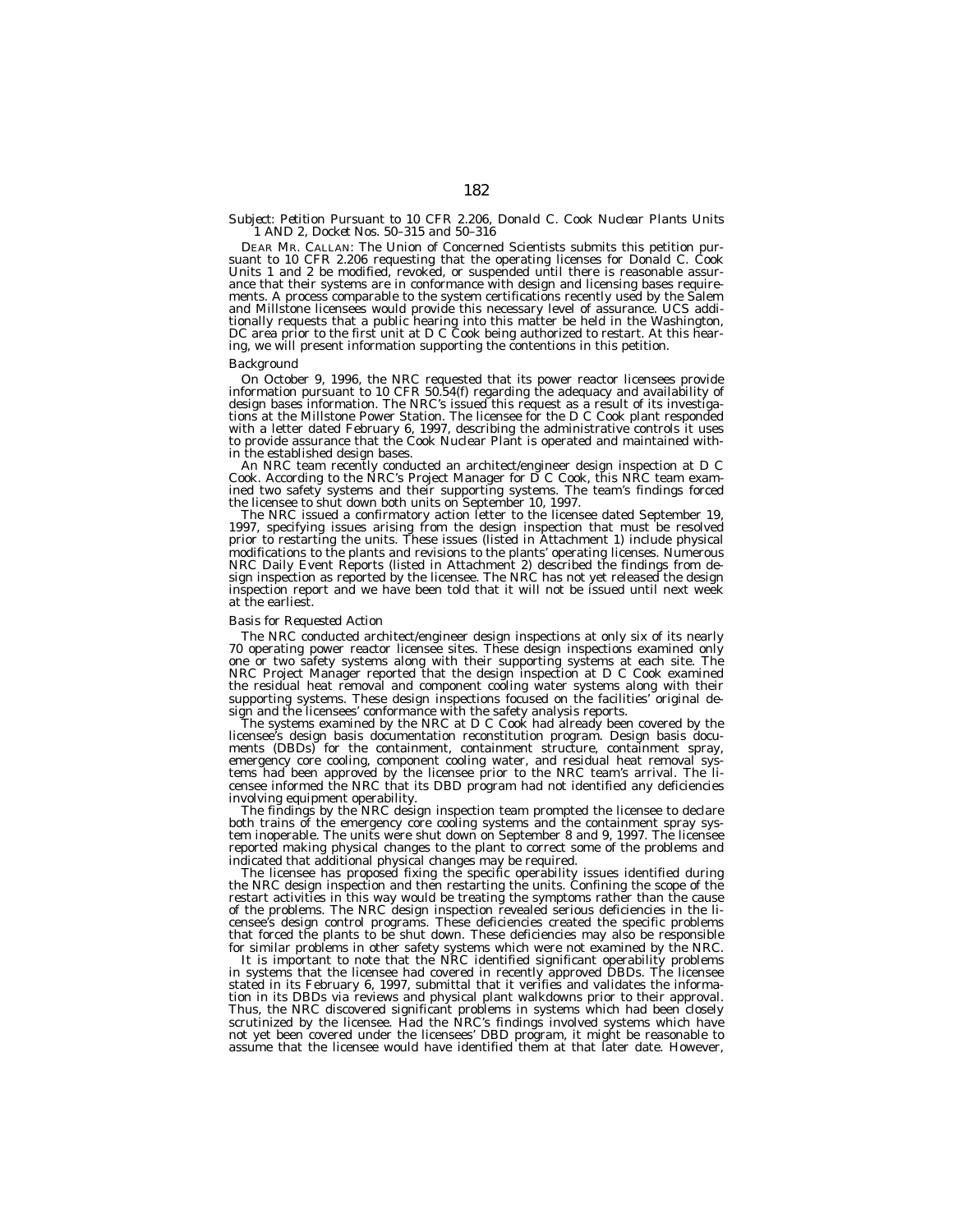there is little reason to believe that these problems would have been resolved unless the NRC had identified them.

Attachment 2 lists NRC Daily Event Reports (DERs) involving issues identified by the NRC design inspection at D C Cook. DER Nos. 32740, 32806, 32822, 32839, 32843, 32875, 32890, 32904, 32914, 32915, 32921, 32948, and 32988 describe potential deficiencies that appear to have existed at D C Cook prior to the initiation of its design basis documentation reconstitution effort in 1992. That effort was therefore apparently unable to detect these potential deficiencies. DER Nos. 32823, 32824, 32903, 32939, and 32948 describe potential deficiencies that appear to have been introduced since 1992. Thus, the licensee's design control and quality assurance programs are apparently unable to ensure that the facility is maintained within its design bases.

UCS feels that the design basis documentation reconstitution and Updated Final Safety Analysis Report (UFSAR) validation programs as described in the licensee's response to the NRC's 50.54(f) letter lack the rigor and focus necessary to identify potential design-related operability issues. Our conviction is supported by the findings from the NRC design inspection. Since the corrections to the NRC's findings were not limited to mere paperwork fixes but included actual changes to the plant's physical configuration, the safety significance of these and potentially other undetected problems cannot be understated.

The flaws in the licensee's design control programs must be corrected. The systems at D C Cook, at least those with a safety function, must be certified to be capable of performing their required actions under all design conditions. Then, and only then, can the units be restarted with reasonable assurance that public safety will be adequately protected. It would be irresponsible to restart these units knowing that the programmatic failures that caused the safety problems identified by the NRC team may have produced comparable problems affecting the operability of other safety systems.

The legal precedent for our position is stated by the NRC's Atomic Safety and Licensing Appeal Board in the Matter of Vermont Yankee Nuclear Power Corporation , Memorandum and Order (ALAB–138), dated July 31, 1973:

''As a general rule, the Commission's regulations preclude a challenge to applicable regulations in an individual licensing proceeding. 10 CFR 2.758. This rule has been frequently applied in such proceedings to preclude challenges by intervenors to Commission regulations. Generally, then, an intervenor cannot validly argue on safety grounds that a reactor which meets applicable standards should not be licensed. By the same token, neither the applicant nor the staff should be permitted to challenge applicable regulations, either directly or indirectly. Thus, those parties should not generally be permitted to seek or justify the licensing of a reactor which does not comply with applicable standards. Nor can they avoid compliance by arguing that, although an applicable regulation is not met, the public health and safety will still be protected. For, once a regulation is adopted, the standards it embodies represent the Commission's definition of what is required to protect the public health and safety.'' [emphasis added]

''In short, in order for a facility to be licensed to operate, the applicant must establish that the facility complies with all applicable regulations. If the facility does not comply, or if there has been no showing that it does comply, it may not be licensed.'' [emphasis added]

The NRC design inspection at D C Cook identified significant issues which caused both units to be shut down. These issues were caused by programmatic deficiencies in the licensee's design control programs. A contributing factor for these issues is the failure of the licensee's quality assurance and self-assessment programs to detect these problems. Nothing in the reported findings from the design inspection supports a conclusion that these findings are isolated consequences. The NRC's design inspection invalidates any showing that this facility complies with all applicable regulations. Therefore, the design control deficiencies must be corrected to prevent future non-compliances with safety regulations. And just as importantly, a thorough review of all systems with safety functions must be completed prior to restart to detect and correct past non-compliances.

UCS is not advocating that the NRC apply a higher standard at D C Cook. Instead, we are requesting that the NRC ensure that the D C Cook facility is in accordance with the minimum safety standards which constitute the legal grounds for allowing the units to operate. Our request is consistent with the measures required by the NRC when other sampling inspections find problems. We ask the NRC to expand the inspection scope based upon the identified problems just as would be required when snubber (e.g., pipe restraint) and reactor vessel internals inspections found problems.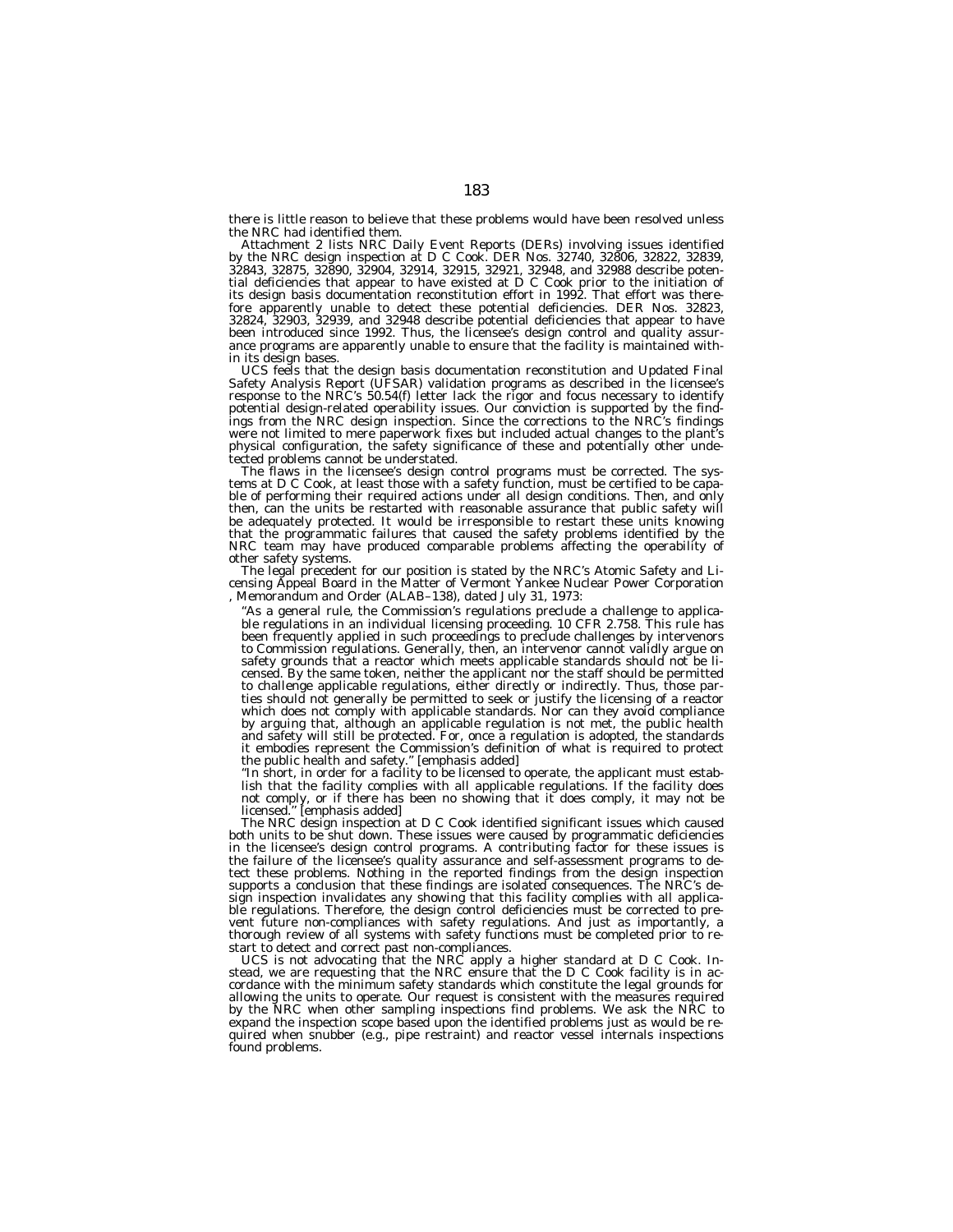# *Requested Actions*

UCS petitions the NRC to protect public health and safety by preventing the units at D C Cook from operating until such time that there is reasonable assurance that all significant non-compliances have been identified and corrected. The system certification process recently used at the Salem Generating Station and the Millstone Power Station would provide such reasonable assurance. We request a public hearing on this matter be held in the Washington, DC area before any unit at D C Cook is authorized to restart.

Sincerely,

DAVID A. LOCHBAUM, *Nuclear Safety Engineer.*

# ATTACHMENTS:

1) Design Inspection Issues That Will Be Resolved Prior to D C Cook Restart 2) NRC Daily Event Reports on D C Cook Design Inspection Findings

#### *Attachment 1*

Design Inspection Issues That Will Be Resolved Prior to DC Cook Restart

The following issues, quoted verbatim, were specified on the NRC's Confirmatory Action Letter dated September 19, 1997, as requiring resolution prior to restart of any D C Cook unit:

1. Recirculation Sump Inventory/Containment Dead Ended Compartments Issue Analyses will be performed to demonstrate that the recirculation sump level is adequate to preventvortexing, or appropriate modifications will be made. [See also Attachment 2—Power Reactor Event Number 32890]

2. Recirculation Sump Venting Issue

Venting will be re-installed in the recirculation sump cover. The design will incorporate foreign material exclusion requirements for the sump. [See also Attachment 2 Power Reactor Event Numbers 32875 and 32903]

3. Thirty-six Hour Cooldown, with One Train of Cooling

Analyses will be performed that will demonstrate the capability to cool down the units consistent with design basis requirements and necessary changes to procedures will be completed.

4. ES–1.3 (Switchover to Recirculation Sump) Procedure

Changes to the emergency procedure used for switchover of the emergency core cooling and containment spray pumps to the recirculation sump will be implemented. These changes will provide assurance there will be adequate sump volume, with proper consideration of instrument bias and single failure criteria. [See also Att. 2 Power Reactor Event Numbers 32806 and 32904]

5. Compressed Air Overpressure Issue

Overpressure protection will be provided downstream of the 20 psig, 50 psig, and 85 psig control air regulators to mitigate the effects of a postulated failed regulator. [See also Attachment 2 Power Reactor Event Numbers 32939 and 32988]

6. Residual Heat Removal (RHR) Suction Valve Interlock Issue

A technical specification change to allow operation in mode 4 with the RHR suction valves open and power removed is being processed. Approval of this change by the NRC will be required prior to restart. [See also Attachment 2 Power Reactor Event Numbers 32914 and 32921]

7. Fibrous Material in Containment

Removal of fibrous material from containment that could clog the recirculation sump will be completed. [See also Attachment 2 Power Reactor Event Number 32948]

# *Attachment 2*

NRC Daily Event Reports on D C Cook Design Inspection Findings

The following summaries were taken from the daily event reports available on the NRC's website (www.nrc.gov). The only editing involved deletion of unnecessary detail, such as who was notified about the events, and the addition of clarification for acronyms. Otherwise, these narratives are verbatim.

POWER REACTOR EVENT NUMBER: 32890 UNUSUAL EVENT DECLARED & TECHNICAL SPEC-IFICATION REQUIRED SHUTDOWN ON BOTH UNITS DUE TO INOPERABLE **CONTAINMENTS** 

As a result of issues raised during the ongoing architect/engineer design inspection, the licensee was reviewing the design aspects of the containments (both units have similar containments). After consulting with the nuclear steam supply system supplier (Westinghouse) the licensee determined that concerns existed about wheth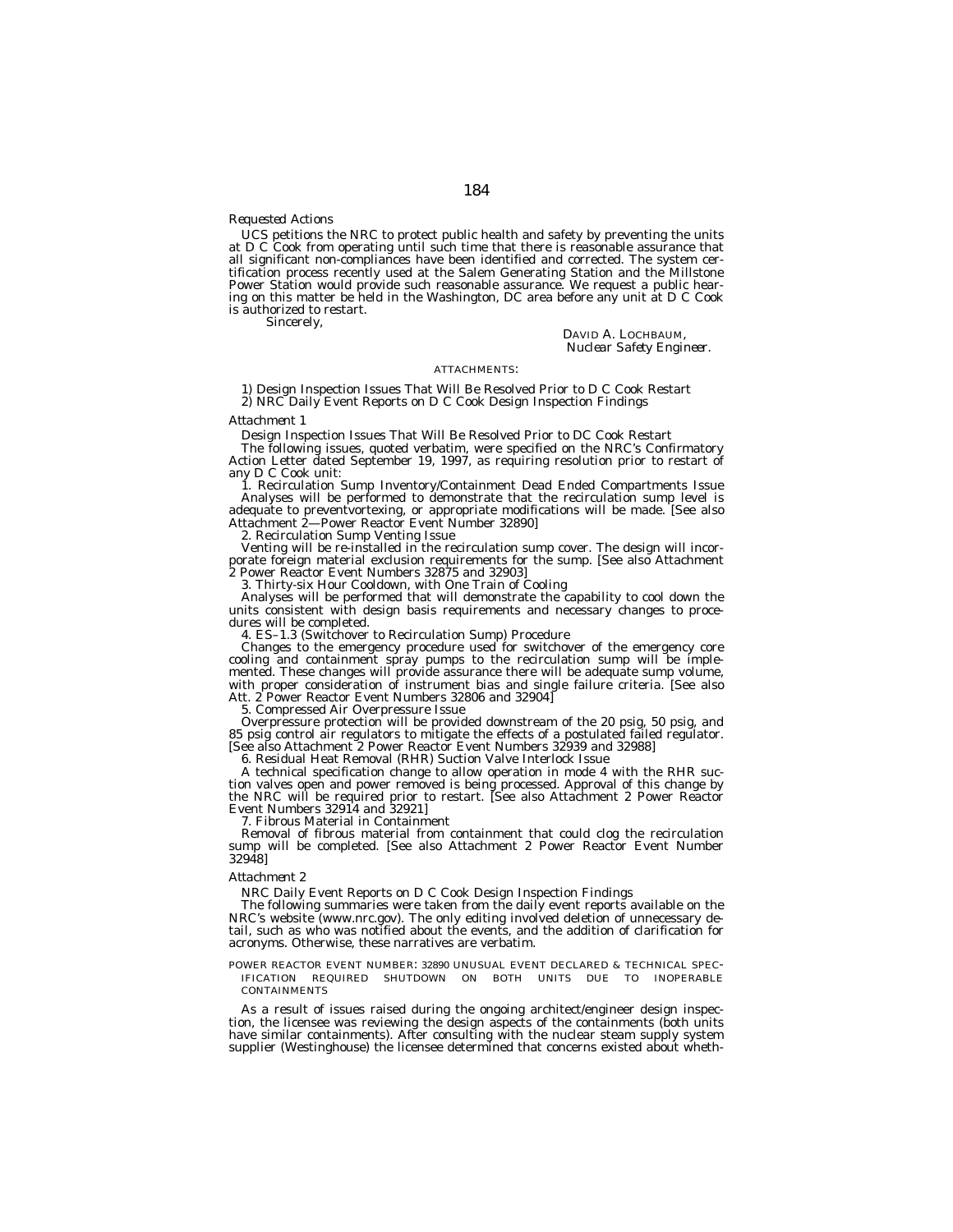er adequate communication (flow paths) exists between the active and inactive portions of the containment sump.

During certain scenarios, the volume of water flow back to the containment recirculation sump may not be adequate to support long-term emergency core cooling (ECC) systems (RHR [residual heat removal] system, safety injection system, charging system) or containment spray pump operation during the recirculation phase of a large or small break LOCA. The containment drainage system is designed to ensure that water entering the containment from the breach in the reactor coolant system, ECC systems injection, and ice condenser melt flows back into the containment recirculation sump via drains. Licensee analysis was unable to confirm that sufficient communication existed between inactive and active volumes of the containment to ensure adequate drainage to the recirculation sump. Without adequate drainage into the sump, a low sump level will result, which jeopardizes long term operation of the ECC Systems and containment spray pumps due to vortexing and air entrainment.

As a conservative measure because of these concerns, the licensee declared both trains of the ECC Systems and the containment spray system inoperable for both units and entered Technical Specification limiting condition for operation action statement 3.0.3 to shut down both units. The licensee commenced shutting Unit 1 down from 100 percent power at 1655 and Unit 2 down from 100 percent power at 1728. At 2000, the licensee declared an unusual event on both units due to the potential loss of containment barrier on both units.

The licensee plans to perform further analysis to determine the extent of the existing communication between the portions of the sumps and whether plant modifications will be necessary.

The unusual event was terminated and exited at 0303 EDT when Unit 1 entered mode 5 (cold shutdown). Unit 2 entered mode 5 at 0015 EDT (cold shutdown).

## POWER REACTOR EVENT NUMBER: 32875

## FAILURE TO MAINTAIN THE CONTAINMENT RECIRCULATION SUMP 1⁄4″ PARTICULATE RETENTION REQUIREMENT (HISTORICAL ISSUE)

A  $\frac{1}{4}$ " particulate retention requirement for the containment recirculation sump was not properly established in 1979 following sump modifications. The containment recirculation sump requirement to retain  $\frac{1}{4}$  particles is to ensure that containment spray nozzles do not become plugged. The containment spray system takes suction from the containment recirculation sump following injection of the refueling water storage tank supply during a loss of coolant accident.

In 1979, modifications were performed on the containment recirculation sump. One of the modifications involved moving a 1⁄4″ retention element from inside the recirculation sump to the entrance of the sump. When the retention element was moved, the  $\frac{1}{4}$  retention requirement was not fully addressed, and pathways exceeding the  $\frac{1}{4}$  requirement were inadvertently established. The inadvertent pathways established included: 3⁄4″ vents in the roof of the recirculation sump entrance, the containment sump drain line from the recirculation sump, and small gaps around the sump entrance. These pathways have since been eliminated or the  $\frac{1}{4}$ requirement has been established.

The licensee is reporting the fact that since 1979 until the  $\frac{1}{4}$  requirement was established or the pathway was eliminated, the containment recirculation sump did not meet its design requirement.

The containment recirculation sump currently meets the <sup>1</sup>/4" requirement. A condition report has been written to initiate investigation into this event and determine appropriate preventive actions.

This event was determined to be reportable at 0856 on September 5, 1997.

\*\*\* Update at 1905 on 09/10/97 by Randy Ptacek entered by Jolliffe \*\*\*

After further review of the above condition, the licensee concluded that the emergency core cooling (ECC) system was outside its design basis as a result of the  $\frac{1}{4}$ requirement not being met following the 1979 plant modifications. By not ade-quately covering the 1⁄4″ particulate retention requirement, larger particles had the potential to enter the recirculation sump. The ECC System has not been analyzed for these larger particles nor is it within the design of the ECC System to handle these larger particles.

The licensee has concluded that this event is also reportable to the NRC in accordance with the requirements of 10 CFR 50.72(b)(1)(ii)(a) unanalyzed condition, and  $10CF50.72(b)(2)(iii)(d)$  accident mitigation.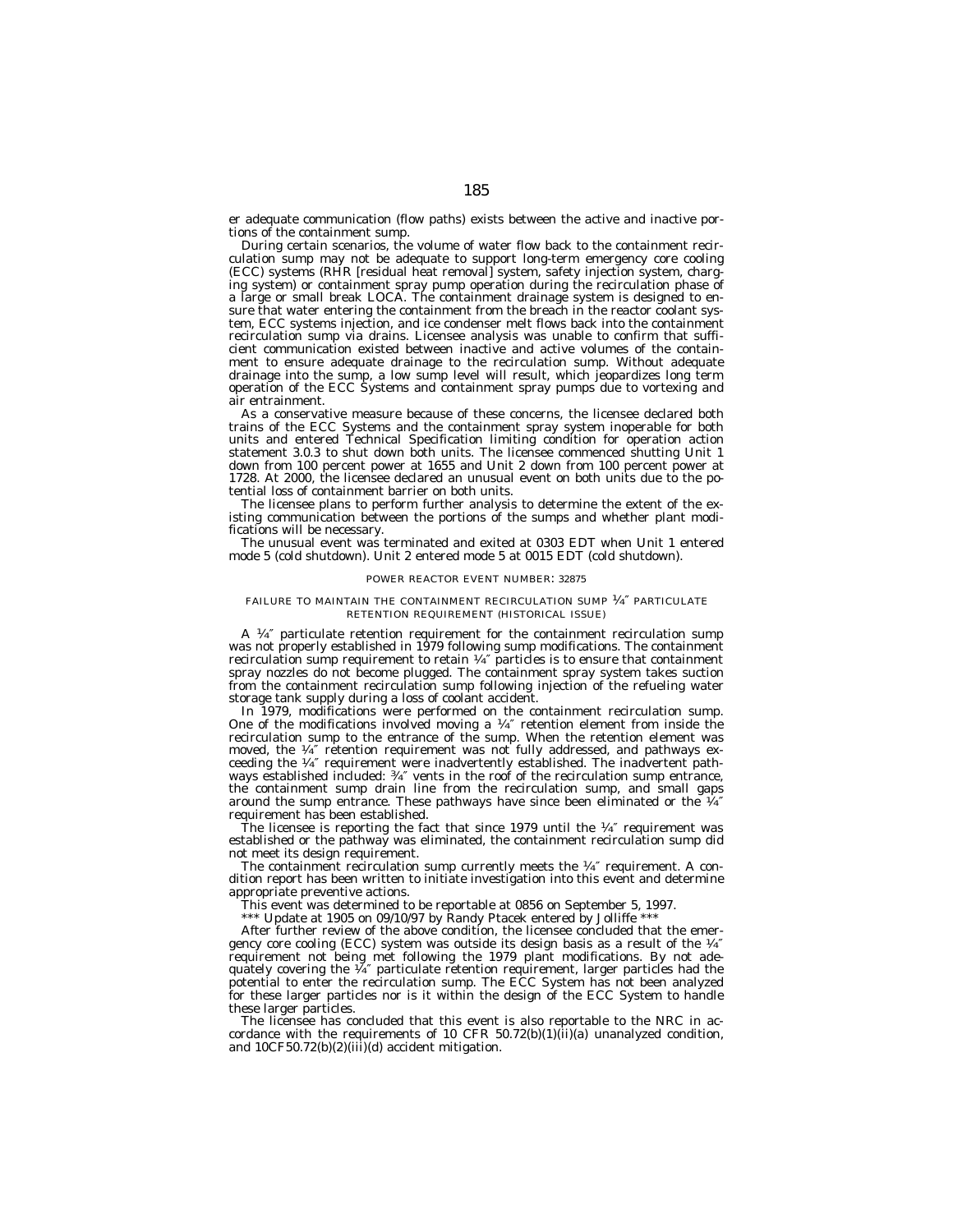#### CONTAINMENT RECIRCULATION SUMP VENT HOLES HAVE BEEN FILLED WITH CONCRETE

As a result of questions posed by the NRC architect/engineer design inspection team, the licensee determined that the inlet venting requirement for the containment recirculation sumps was not properly maintained following modifications to the Unit 2 sump in 1996 and the Unit 1 sump in 1997 (both units have similar

containments).<br>The containment recirculation sump venting requirement was established in 1979 The containment recirculation sump venting requirement was established in 1979 as part of the original sump design to reduce the potential for air entrainment through the sump. The venting requirement was met through the addition of 53⁄4- inch diameter holes drilled in the roof of the sump inlet. (The holes did not meet the 1⁄4-inch diameter requirement as reported in Event #32875.) When these holes were discovered during the Unit 2 1996 refueling outage and the Unit 1 1997 refueling outage, they were classified as abandoned equipment holes that exceeded the <sup>1</sup>/4-inch particulate retention requirement for the sumps and they were filled with concrete.

# POWER REACTOR EVENT NUMBER: 32806

INSTRUMENTATION INDICATIONS USED TO DETERMINE WHEN REFUELING WATER STOR-AGE TANK TO CONTAINMENT SWITCHOVER IS REQUIRED MAY NOT HAVE BEEN COR-RECT TO PREVENT VORTEXING IN THE CONTAINMENT RECIRCULATION SUMP.

During the evaluation of a proposed procedure change that affects switchover from the refueling water storage tank (RWST) to the containment sump during a loss-of-coolant accident (LOCA), it was determined that the instrumentation indications used to determine when the switchover is required may not have been correct to prevent vortexing in the containment recirculation sump.

To address this situation, procedures associated with the switchover (on both units) have been conservatively changed to accommodate the related instrument inaccuracies. These changes assure adequate RWST water is in containment before switchover to eliminate concerns that vortexing would occur in the containment sump after switchover.

The problem is that the RWST water level indicators are connected to the suction line that goes to the residual heat removal (RHR) pumps. Due to the flow in these lines, the indicated water level at which the switchover would be initiated would be less than the actual water level of the RWST (the licensee would be putting less water into the containment than expected). Also, the licensee said that they had some inaccuracies associated with their containment sump instrumentation. The licensee adjusted the containment sump indication to assure that they have an adequate volume in the containment to prevent vortexing. The licensee relies upon two indications for switchover; RWST water level and containment water level.

#### POWER REACTOR EVENT NUMBER: 32904

#### SINGLE FAILURE DURING RECIRC SUMP SWITCHOVER COULD BE UNANALYZED **CONDITION**

As a result of questions posed by the NRC architect/engineer design inspection team, the licensee determined that the possibility of a single failure during an accident while performing switchover of the emergency core oling system pumps from the refueling water storage tank (RWST) suction to the recirculation sump suction could have resulted in the plant being in an unanalyzed condition. This condition is outside the plant design basis, and it potentially could have prevented the fulfillment of a safety function of structures or systems.

The plant emergency operating procedures (EOPs) as currently written require that the west residual heat removal (RHR) pump be the first pump switched from the RWST suction to the recirc sump suction. Once this is accomplished, the centrifugal charging (CC) pumps' suctions and the safety injection (SI) pumps' suctions are then swapped from the RWST supply to the discharge of the west RHR pump. If the west RHR pump were to fail at this point when all CC and SI pumps were being supplied from its discharge, prior to the east RHR pump suction being transferred from the RWST to the recirc sump, all CC and SI pumps could also fail due to the loss of suction flow. This would result in the loss of all high and medium head injection with only the flow from the east RHR pump available for injection into the reactor coolant system. The licensee is currently reviewing the EOPs to determine an alternate switchover sequence that would eliminate the condition as described above.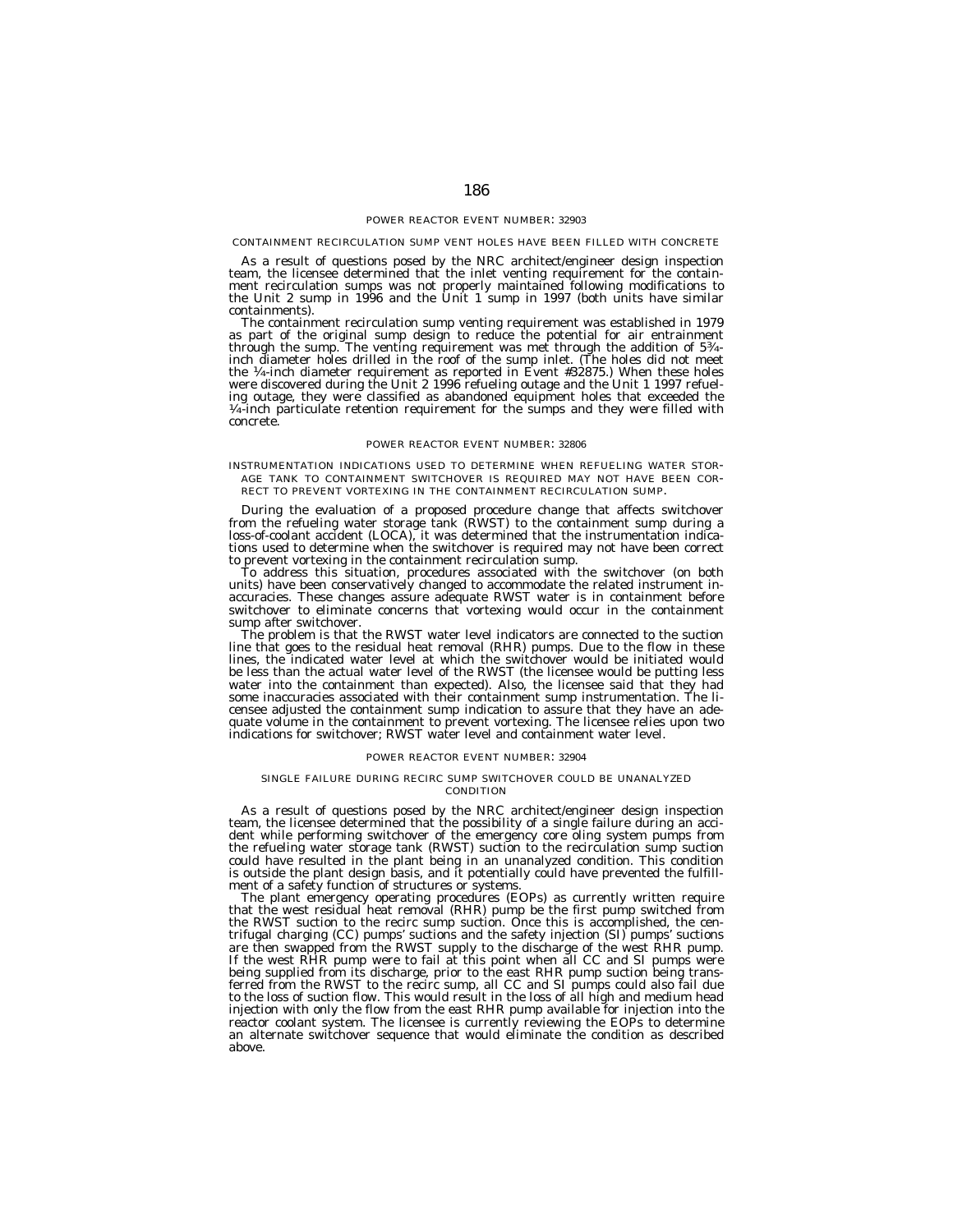INSTALLED PLANT MODIFICATION INTRODUCED THE POSSIBILITY OF A SINGLE FAILURE WHICH COULD RESULT IN THE LOSS OF BOTH TRAINS OF THE ESF VENTILATION SYSTEM.

At 1620 on 09/16/97, the licensee determined that a plant modification installed between December 1996 and August 1997 introduced the possibility of a single failure which could result in the loss of both trains of the engineered safety features (ESF) ventilation system if the 85-psi air header was to be lost. Prior to the installation of the plant modification, the ESF ventilation system charcoal inlet and bypass dampers both utilized a 20-psi air header and were positioned such that the charcoal bypass dampers were normally open and would fail closed; and the charcoal inlet dampers were normally closed and would fail open. The plant modification installed new bypass dampers which required higher air pressure to operate and were, therefore, transferred to the 85-psi header. If the 85-psi air header was lost, it would result in the repositioning of the normally open bypass dampers without the opening of the charcoal inlet dampers on both trains. This would result in dead heading of the filter train fans and loss of cooling to emergency core cooling system (ECCS) equipment.

# POWER REACTOR EVENT NUMBER: 32988

# NON-SAFETY RELATED AIR HEADERS LACK OVERPRESSURE PROTECTION

During an architectural engineering inspection a question was raised regarding the lack of overpressure protection on the 20, 50 and 85 psig control air headers. The specific concern is the potential for common mode failure of both trains of safety related equipment served by the air headers. The overpressure condition is postulated to be caused by regulator failure.

Although system reviews have found no component failure mode which would result in the devices being incapable of going to their fail-safe position, a design change package has been prepared to provide overpressure protection on the 20, 50 and 85 psig headers.

#### POWER REACTOR EVENT NUMBER: 32914

## LICENSEE IDENTIFIED THAT BOTH UNITS HAD OPERATED THEIR RHR SYSTEM CONTRARY TO THE DESCRIPTION IN THE FSAR.

At 1615 EDT, with Units 1 and 2 shutdown in mode 5, it was determined that both units have operated contrary to the design basis for the residual heat removal (RHR) system as described in the Final Safety Analysis report (FSAR). FSAR Chapter 9, Section 9.3, describes the interlocks associated with the residual heat removal (RHR) suction valves from the reactor coolant system (RCS). The suction line valves are interlocked through separate channels of the RCS system pressure signals to provide automatic closure of both valves whenever RCS pressure exceeds RHR design pressure. The FSAR states that the interlock may be defeated when the RCS is open to atmosphere. However, for a number of years this interlock has been procedurally defeated on both units to prevent inadvertent closure and loss of RHR suction during shutdown cooling operation by opening the valves and racking out their breakers in mode 4.

The overpressure protection afforded by the automatic closure function described in the FSAR was defeated without a safety evaluation being performed. This loss of automatic closure function represents an unanalyzed condition and is, therefore, reportable.

Plans are to degas, depressurize, and open the RCS on both units to atmosphere. Degas will start on Unit 1, and when completed, the unit will proceed to depressurize while Unit 2 starts degas procedures. When the RCS is open to atmosphere on both units, the plant will be in compliance with the FSAR.

This condition was identified by the licensee during an ongoing NRC architect/engineer inspection.

\*\*\* Update at 2130 EDT on 9/13/97 from Robert Blyth to S. Sandin \*\*\*

The licensee has completed its safety evaluation for mode 5 operation and concluded that there was no unreviewed safety question or change of operation as described in the FSAR. Consequently, degas of Unit 1 has been terminated, and neither unit will be vented to atmosphere.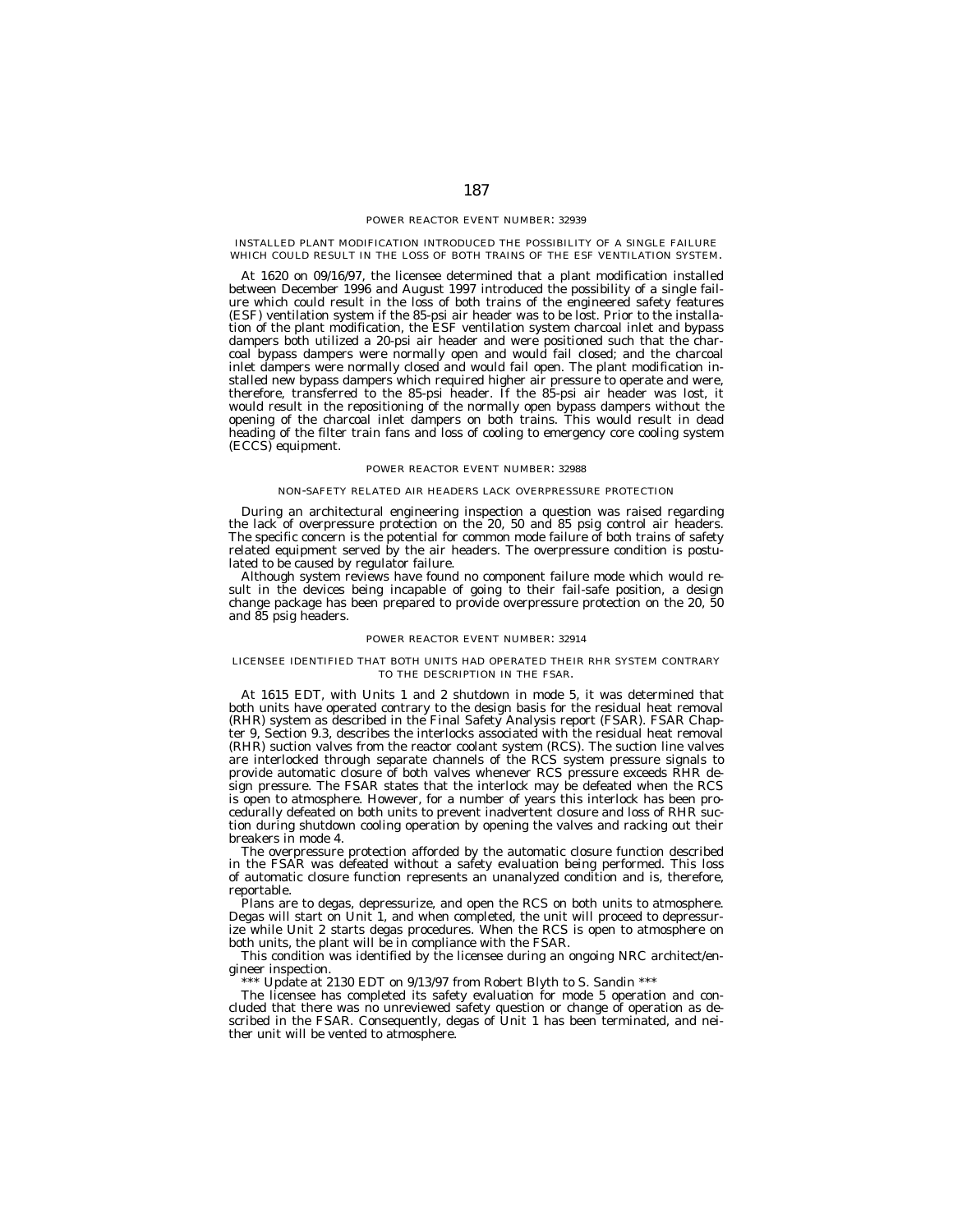#### THE LICENSEE IDENTIFIED THAT BOTH RHR PUMPS HAD BEEN OPERATED WHEN THE RCS WAS DEPRESSURIZED, WHICH IS CONTRARY TO THE DESCRIPTION IN THE FSAR.

Chapter 9 of the Final Safety Analysis Report (FSAR) states: 'Only one residual heat removal (RHR) pump will be operated when the reactor coolant system is open to atmosphere to prevent damaging both pumps in the unlikely event that suction should be lost.' Operating procedures for the RHR system do not prevent operation of both RHR pumps when the reactor coolant system (RCS) is open to atmosphere, and in the past, both RHR pumps have been run when the RCS was vented to atmosphere.

Plant operating procedures are being reviewed to determine the impact. Procedure changes will be implemented as necessary to address the FSAR requirement. A condition report has been initiated to investigate and determine appropriate preventative actions.

#### POWER REACTOR EVENT NUMBER: 32948

IT WAS DETERMINED THAT FIBROUS MATERIAL IS PRESENT IN BOTH UNIT 1 AND UNIT 2 CONTAINMENT IN ENOUGH QUANTITY TO POTENTIALLY CAUSE EXCESSIVE BLOCKAGE OF THE CONTAINMENT RECIRCULATION SUMP SCREEN DURING THE RECIRCULATION PHASE OF A LOSS OF COOLANT ACCIDENT.

In 1985, 1986, and 1995 "Fiberfrax" refractory insulation materials in bulk, blanket or board form were used as damming material when installing fire stops in cable trays in both containments. The specification governing installation of the fire stops did not require removal of the material, only stating that it should be removed ''if necessary.'' The material was not removed. The material is present in 12 cable trays in Unit 1 and 15 cable trays in Unit 2.

When the Fiberfrax is exposed to water or steam/water environment it could potentially break into small pieces, which could be transported to the recirculation sump by the water flow in containment during a loss of coolant accident. Once it reaches the recirculation sump it has the potential to clog the screens in excess of the design value. Excessive screen blockage could result in ECCS inoperability during the recirculation mode.

The Fiberfrax material is currently being removed from the containments, and removal will be completed prior to restart of the units. The possibility that the licensee's work control process allowed unencapsulated fibrous material to be installed in other locations inside containment is being investigated.

## POWER REACTOR EVENT NUMBER: 32740

# UNITS 1 & 2 OPERATED OUTSIDE THE DESIGN BASIS FOR SERVICE WATER INLET TEMP

As a result of questions posed by members of the ongoing NRC design inspection team, the licensee has determined that Units 1 & 2 have operated outside the plant design basis for service water inlet temperature.

The Updated Final Safety Analysis Report (UFSAR), Table 9.5–3, lists service water inlet temperature design value as 76 degrees F. This value is used as input to analyses such as containment peak pressure and control room habitability. Although engineering analyses were performed in 1988 raising the temperature to 87.5 degrees F as listed in the plant Technical Specifications, a 10 CFR 50.59 safety evaluation was never performed, nor was the UFSAR properly revised.

Plant service water inlet temperature is the same as Lake Michigan water temperature. A review of historical data indicates that during July and August of any year, Lake Michigan water temperature is likely to exceed the 76 degrees F value. Specific data for 1997 shows that Lake Michigan water temperature, and therefore plant service water inlet temperature, was greater than 76 degrees F on July 17, July 18, and August 4, 1997. All plant systems which utilize service water as a cooling medium have been determined to be operable. A 10 CFR 50.59 safety evaluation will be performed and appropriate changes will be incorporated into the UFSAR.

This report is intended to cover any temperature exclusions above 76 degrees F and below the 87.5 degrees F value listed in the plant Technical Specifications that may occur prior to the completion of the 10 CFR 50.59 safety evaluation.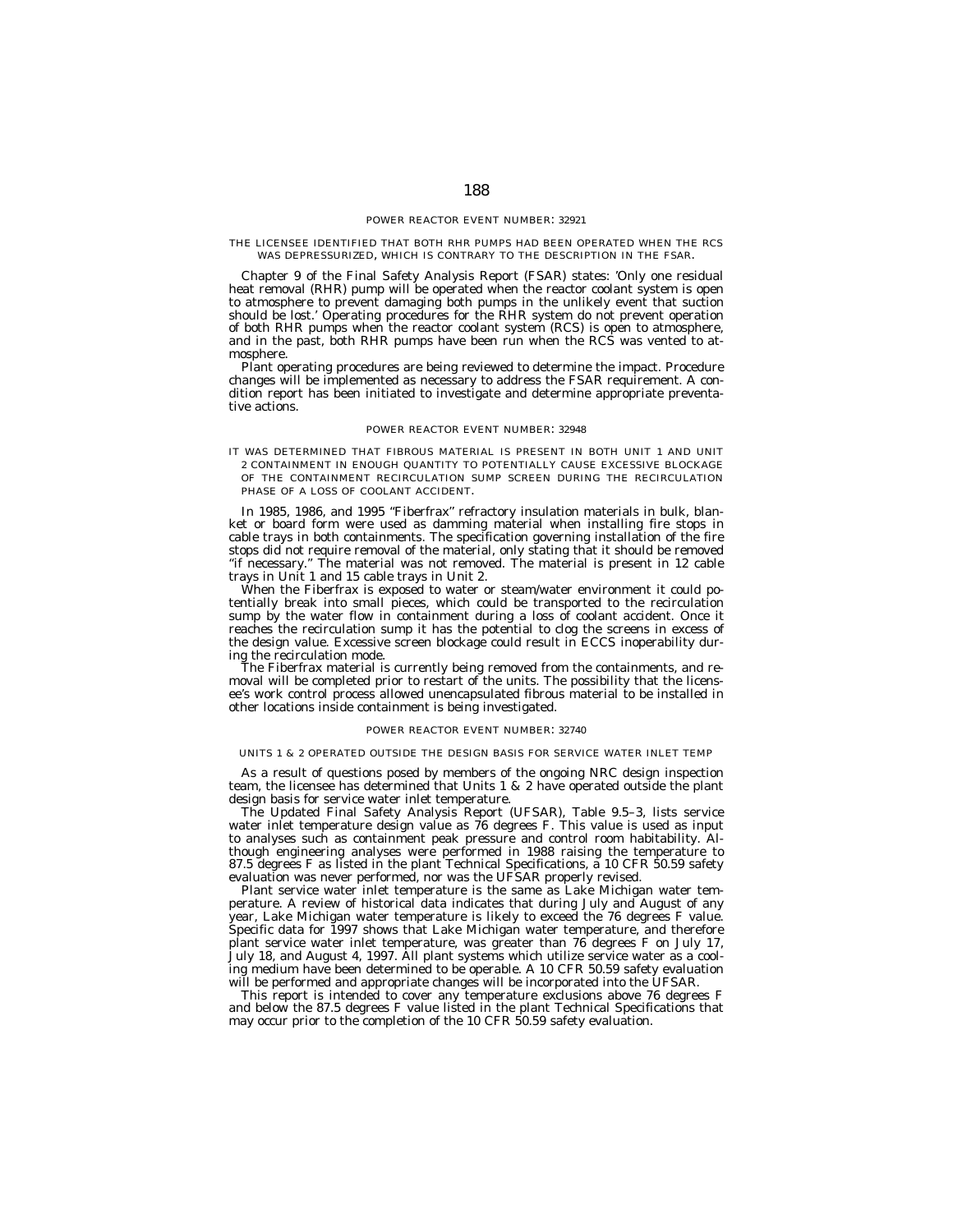# DISCOVERY THAT A NORMAL OPERATING PROCEDURE ALLOWED PLANT OPERATION WITH COMPONENT COOLING WATER HEAT EXCHANGER OUTLET TEMPERATURES GREATER THAN THE DESIGN LIMIT SPECIFIED IN THE FINAL SAFETY ANALYSIS REPORT

During the ongoing NRC architect/engineer design inspection, a question was asked relative to a statement used in the normal operating procedure for the component cooling water (CCW) system. The statement allows for a heat exchanger outlet temperature for CCW to reach 120 degrees F for a period of 3 hours during normal cooldown on the residual heat removal system. Investigation revealed that this statement was in the original issue of the procedure in 1976. However, no 10 CFR 50.59 unreviewed safety evaluation determination documentation could be found to support this design parameter.

The licensee's Final Safety Analysis Report (FSAR) states that the CCW heat exchanger outlet design temperature is 95 degrees F. Based on the FSAR requiring the 95 degrees F outlet temperature and the lack of an unreviewed safety question determination to justify operation exceeding 95 degrees F, the units were in a condition that allowed operation outside the design basis because the procedure allowed operation up to 120 degrees F for a period of 3 hours during normal cooldown on the residual heat removal system. The units are not currently in a Technical Specification limiting condition for operation as a result of this issue.

Procedure changes have been made to remove the inappropriate statement. A condition report has also been written to initiate an investigation into this event and determine appropriate preventive actions.

# POWER REACTOR EVENT NUMBER: 32823

# FAILURE OF A SAFETY REVIEW TO ADDRESS FINAL SAFETY ANALYSIS ATTRIBUTES ON ASSOCIATED COMPONENT COOLING WATER COOLING REQUIREMENTS

During the ongoing NRC architect/engineer design inspection, a question was asked relative to dual train component cooling water (CCW) system outages. During dual train CCW outages, CCW cooling is supplied to the spent fuel pool (SFP) heat exchanger only from the opposite unit. If that unit has a loss of coolant accident (LOCA), CCW to the SFP heat exchanger will isolate. Final Safety Analysis Report (FSAR) Table 9.5–2, footnote 3, indicates that the SFP heat exchanger is assumed to be on the non-accident unit.

The licensee reported the following inspection questions:

1) Does a dual train CCW outage represent a condition outside the plant design basis?

2) Was this reviewed as part of the process of allowing a dual train CCW outage? Based on a review of FSAR Table 9.5–2, it was concluded that footnote 3 was established to clarify why no values for SFP heat exchanger flow for the unit undergoing the LOCA are listed in the table. Footnote 3 reflects normal SFP cooling system design and operation.

A review was performed of the safety evaluation performed for the Unit 2 full core offload with one train of spent fuel cooling. This safety review covered the Unit 2 refueling outage schedule which included a dual train CCW outage.

Footnote 3 of Table 9.5–2 represents the normal design of the SFP cooling system, that is, the SFP cooling system is designed to remove the heat generated by stored spent fuel elements in the [SFP]. The system incorporates two separate trains.

The safety review for the Unit 2 full core offload with one train of spent fuel cooling addressed the FSAR section 9.4 attribute of the SFP cooling dealing with time to boil events and bulk pool temperature requirements; however, the safety review failed to address FSAR section 9.5 attributes associated CCW cooling requirements as given in Table 9.5–2.

This issue impacts both units. However, the units are not currently in a Technical Specification limiting condition for operation as a result of this issue.

#### POWER REACTOR EVENT NUMBER: 32824

## FAILURE TO PERFORM A 10-CFR 50.59 EVALUATION FOR A PROCEDURE CHANGE INVOLV-ING COMPONENT COOLING WATER HEAT EXCHANGER OUTLET TEMPERATURE LIMITS

During the ongoing NRC architect/engineer design inspection, a question was asked relative to the fact that during the last Unit 2 refueling outage, an administrative limit of 90 degrees F was placed on the component cooling water (CCW) system. The thermal analysis indicated that a maximum CCW temperature of 90 de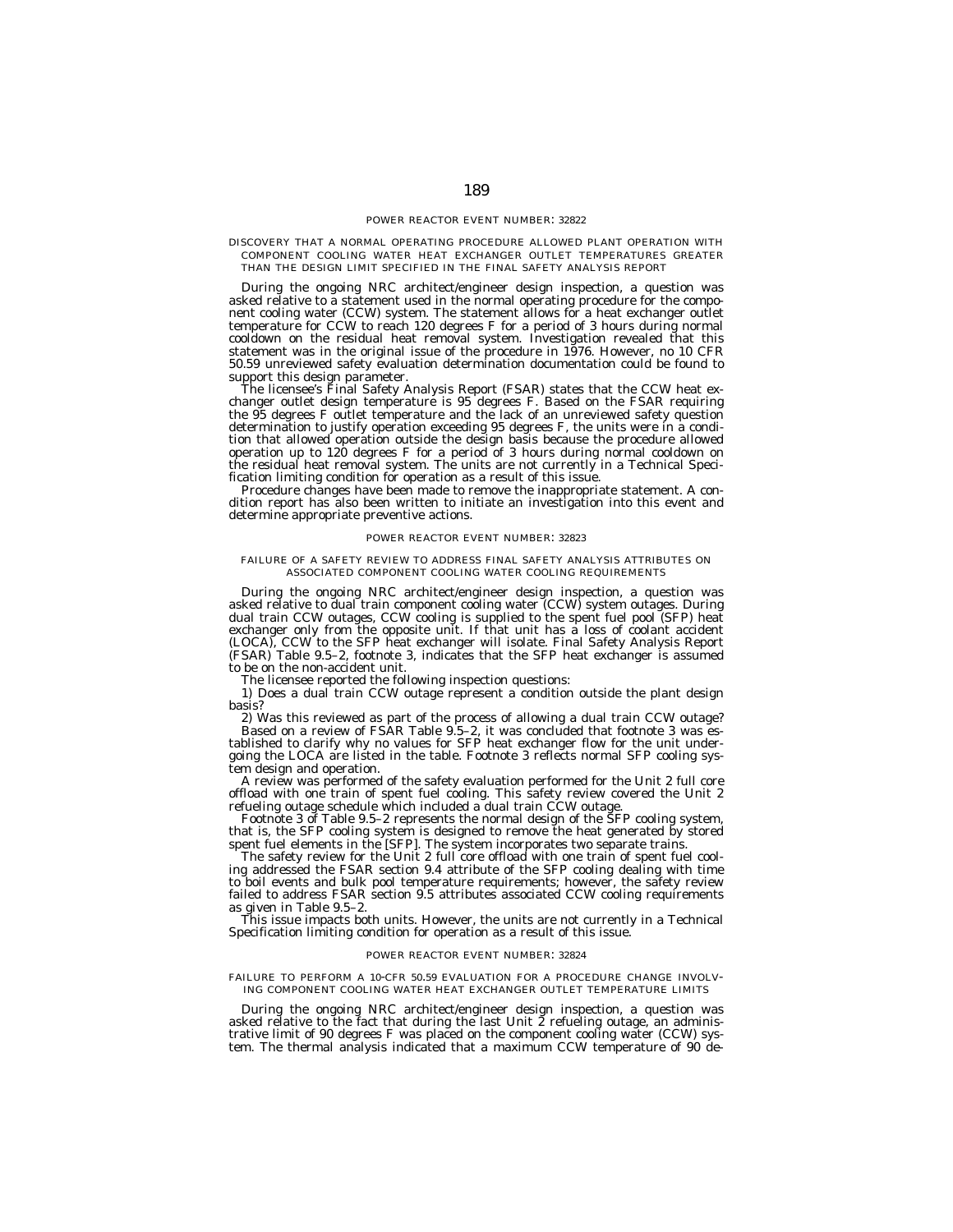grees F would eliminate all margin associated with the spent fuel pool (SFP) design assuming a design flow of 3,000 gpm.

The following inspection question was asked: Since a change in CCW temperature was required to meet the Final Safety Analysis Report (FSAR) value of 160 degrees F for the SFP, was a 10 CFR 50.59 unreviewed safety evaluation performed?

The licensee reviewed the change to the procedure to limit CCW temperature to 90 degrees F. The licensee considered this change to be an administrative change only to lower the allowable temperature to the SFP cooling heat exchanger. A 10- CFR 50.59 evaluation was not performed because it was not recognized that the 95 degrees F requirement was essentially being changed.

Without the completion of an unreviewed safety question determination, the plant was in a condition outside the design basis. The units are not currently in a technical specification limiting condition for operation as a result of this issue.

A condition report has been written to initiate actions to investigate this event and provide preventive actions. The 90 degrees F limit is no longer in the operating procedures.

## POWER REACTOR EVENT NUMBER: 32839

## AVAILABLE WATER VOLUME IN RWST NOT ADEQUATE IN MODES 5 AND 6

During the ongoing NRC architect/engineer design inspection, NRC inspectors asked a question about the reactor coolant makeup required after a 10 CFR 50, Appendix R fire. To respond to the question, the licensee reviewed two associated design calculations. The more restrictive calculation was determined to be the calculation of record to meet the requirement. This calculation requires 87,000 gallons of water to be available in the refueling water storage tank (RWST). The value of 87,000 gallons was approved on 02/20/90. During modes 1 through 4, plant procedures adequately ensure that this requirement is met. During modes 5 and 6, plant procedures are not adequate to ensure that this requirement is met.

The plant has been in modes 5 and 6 many times since this requirement became effective on 02/20/90. Based on this, the plant has been in an unanalyzed condition several times since 02/20/90.

Currently both units are in mode 1. The licensee is reviewing plant operating procedures to determine impact and will implement procedure chances as needed prior to either unit entering modes 5 or 6. The licensee is continuing to evaluate the subject calculations and plans to submit a licensee event report to the NRC on this subject.

## POWER REACTOR EVENT NUMBER: 32843

# LAKE MICHIGAN TEMPERATURE EXCEEDED PLANT DESIGN BASIS LIMIT IN AUGUST 1988

As a result of questions posed by members of the ongoing NRC architect/engineer design inspection team, the licensee has determined that the water temperature of Lake Michigan, the plant's ultimate heat sink, exceeded the plant design basis lake temperature limit of 76 degrees F for 22 days during August 1988.

The control room is normally cooled by an air conditioning system which utilizes non-safety related chillers. The safety related portion of the control room air conditioning system utilizes water from Lake Michigan as the cooling medium. This water would be supplied directly to the cooling coils following manual realignment. At an average lake temperature of 81 degrees F that existed during the 22 day period in August 1988, the temperature inside the control room could have reached 110.4 degrees F had the non-safety related chillers not functioned. At a temperature of 110.4 degrees F, the lifetime of some instrumentation inside the control room, the solid state protection system, and the nuclear instrumentation, is estimated to be at 150 hours or 6.25 days. The impact of this shortened instrument life span on plant operation had not been evaluated.

At the time of this event, the plant Technical Specifications allowed continuous operation with control room temperatures up to 120 degrees F. The Technical Specifications have since been revised such that continued operation with control room temperatures in excess of 95 degrees F is not permitted.

Operation of the plant during the time period when lake temperature exceeded the design basis limit, without analysis indicating acceptable control room cooling could be maintained above this temperature limit, and without procedures to alert personnel of the situation, is considered as operation in an unanalyzed condition. The instrumentation was not adversely impacted by the high lake temperatures as the non-safety related chillers continued to function and maintain acceptable control room temperatures.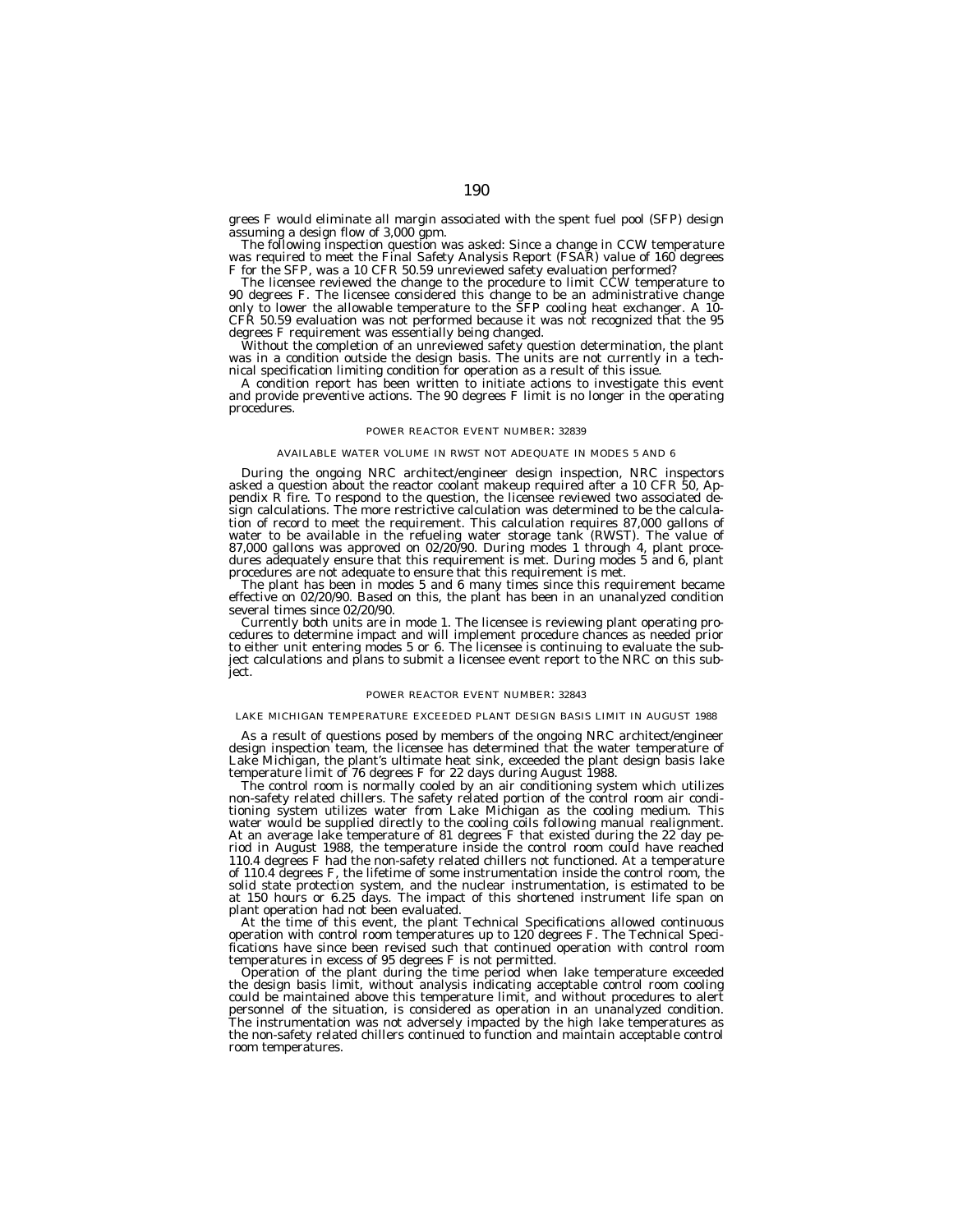#### OVERPRESSURE PROTECTION OF THE COMPONENT COOLING WATER SYSTEM PIPING NOT IN ACCORDANCE WITH THE ANSI CODE REQUIREMENTS

Chapter 9.5 of the FSAR states: 'The relief valve on the component [cooling water] surge tank is sized to relieve the maximum flow rate of water that would enter the surge tank following a rupture of a reactor coolant thermal barrier cooling coil. The set pressure assures that the design pressure of the component cooling system is not exceeded.'

The piping design code at the Cook plant is B31.1. B31.1 states that an intercepting stop valve cannot be located between the source of pressure and the pressure relief device credited for protecting the pipe. In this instance, the pressure source is the ruptured thermal barrier; the pressure relief device is a safety relief valve on the surge tank. Contrary to the code requirement, there are manual valves maintained open between the two. These valves were not controlled in accordance with or exempted from B31.1.

An evaluation is being performed to determine the most effective method of establishing and maintaining the code requirement. A condition report has been written to initiate an investigation into this event and determine the appropriate preventative actions.

This condition was identified in response to an ongoing NRC architect/engineer design inspection.

> UNION OF CONCERNED SCIENTISTS, *January 12, 1998*

L. JOSEPH CALLAN *Executive Director for Operations Nuclear Regulatory Commission Washington, DC 20555–0001*

#### *Subject: Addendum to Petition Pursuant to 10 CFR 2.206, Donald C. Cook Nuclear Plants Units 1 and 2, Docket Nos. 50–315 and 50–316*

DEAR MR. CALLAN: The Union of Concerned Scientists submits this addendum to the petition pursuant to 10 CFR 2.206 we submitted on October 9, 1997 regarding Donald C. Cook Units 1 and 2. This addendum was requested by Ms. Elinor Adensam of your staff following my oral presentation this morning of our safety concerns. Enclosed is the prepared statement which I read during that presentation. Sincerely,

# DAVID A. LOCHBAUM, *Nuclear Safety Engineer.*

This is a public meeting, not the public hearing that we requested when we submitted our 2.206 petition over 3 months ago. There have not been many public hearings held for 2.206 petitions. In fact, it is my understanding that I have attended every 2.206 public hearing ever held. One. That public hearing was held on the Millstone petition filed by We The People and Mr. George Galatis. Mr. Galatis was featured on the cover of TIME in March 1996. The first, and only, public hearing for a 2.206 petition was held the following month. Coincidence? I honestly doubt it. But I will get into statistics and how they are used by the NRC later.

You agreed to this meeting to see if I have "new" information about D C Cook. Before I present my information, and I'll leave it to the NRC staff to determine its age, I will briefly discuss some ''old'' information. You have heard this information before, but maybe not yet in 1998 the 2.206 petition process is seriously and fundamentally broken. It ain't isn't bent, it's broke.

You revised the 2.206 process 3 or 4 years ago and think it is fixed. The process was indeed changed, but it is not fixed. The old 2.206 process was broken. The new 2.206 process is broken. It needs to be fixed, or eliminated.

I suspect that the NRC's difficulty in stemming declining performance by its licensees offers a close parallel with the history of the 2.206 petition process. Your inspectors detect a performance problem at a plant. Its owner implements corrective actions. You conduct a followup inspection. If you find that things are the same, you correctly assume that the problem has not been fixed. If you find that things are different, you assume that the problem has been fixed. However, things can be different but still not fixed. That's your trouble with the 2.206 process and may have been the trouble you had preventing performance declines during the early stages of Salem and Millstone.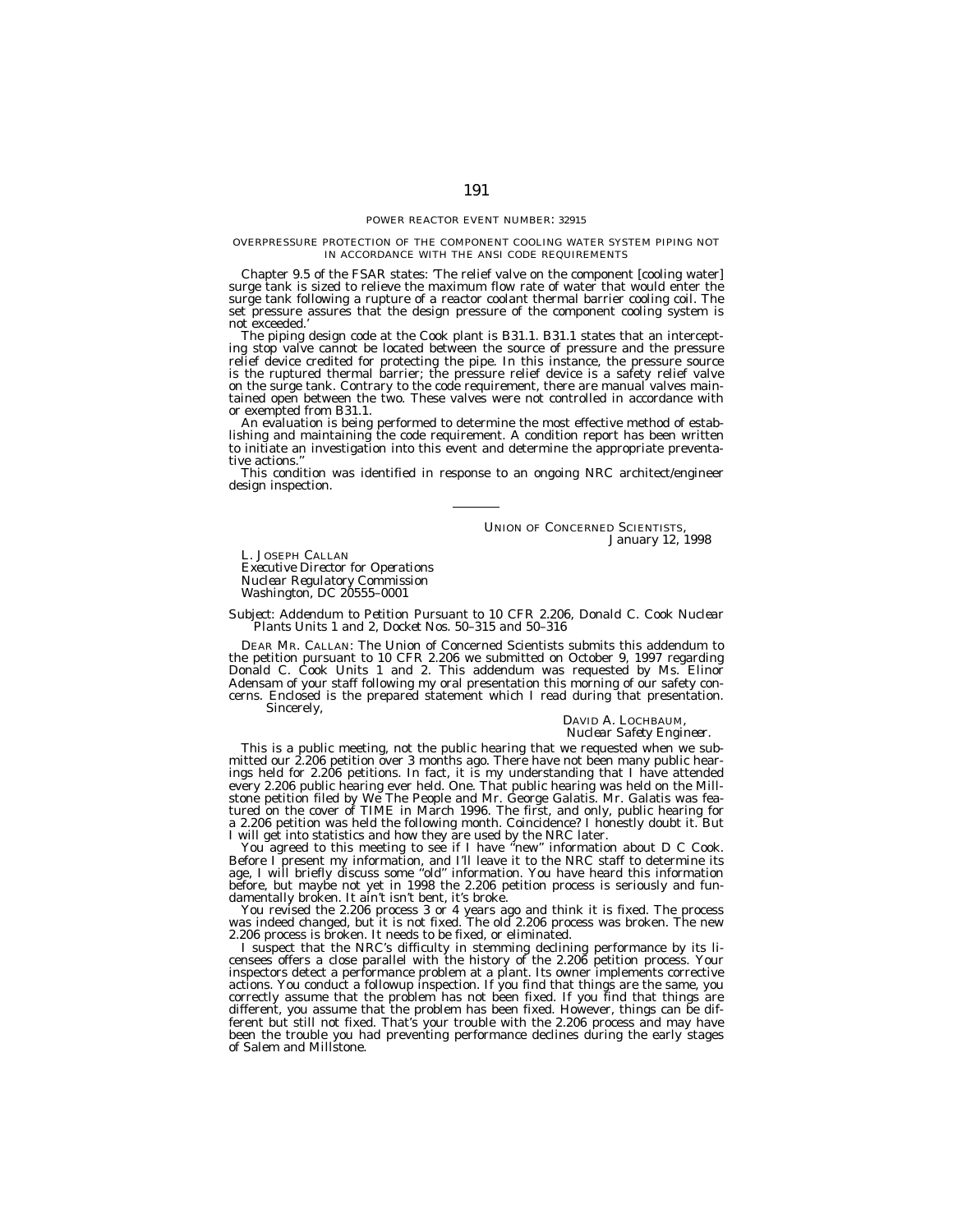UCS submitted its 2.206 petition on October 9, 1997. We asked for two things: specific actions regarding  $D^C$  Cook and a public hearing to present our concerns. To date, UCS has received one piece of paper from you concerning our petition a letter dated December 9, 1997, acknowledging its receipt. All of the few telephone discussions we've had regarding the petition have been originated by me.

But enough on the 2.206 process. Perhaps too much. Today's meeting is for UCS to convey its concerns regarding D C Cook to you. Normally, I distribute copies of the slides or handouts to accompany my oral remarks. Since I thought, in good faith, that we would be granted a public hearing and assumed that I'd have at least 10 days to prepare for it, and since that did not happen, I am unable to provide any written documentation to you.

There are six concerns that I would like to discuss with you today.

My first concern involves D C Cook's ice condenser containment. The NRC Inspector General's office was informed last summer about alleged problems in the configuration and testing of the ice condenser at Watts Bar. Problems with the bay doors and components of the ice baskets were specifically identified. The allegations also suggested that many of the problems were generic and therefore affected the other ice condenser plants, including D C Cook. Finally, it was alleged that the problems were known, but not properly reported, by the Watts Bar licensee, the D C Cook licensee, the McQuire licensee, and even Westinghouse.

I refer you to Mr. George Mulley in the IG's office for the technical issues. I don't want to compromise IG's investigation, any more than I've already done. B but these allegations exist and they may affect D C Cook. You recently issued an amendment to D C Cook's technical specifications involving the amount of ice in the ice condenser. The ice condenser licensing bases were changed, albeit to a limited extent. It provided another opportunity for the licensee to identify and report any ice condenser problems. I did not see any such report. Are the Watts Bar ice condenser problems valid? Do they apply to D C Cook? I can't answer that at this time. Can you?

My second concern involves the licensee's 50.59 safety evaluation process. From the material I've reviewed, it appeared that you felt the licensee's 50.59 safety evaluation process needed improvements. I understand that the licensee made changes to its process., I am concerned that it is not evident that the licensee made any attempt to determine if safety evaluations prepared under the old process led to inappropriate conclusions. In other words, did the bad process cause bad products?

Before joining UCS in 1996, I was a consultant on a UFSAR vertical slice project for Salem Unit 2. We looked at every safety evaluation written for every modification to the systems we examined. Prior to that assignment, I was a consultant on the power update project for Susquehanna. Although that licensee did not have a suspect 50.59 process, the effect of increasing the plant's licensed power level might have invalidated the conclusions from prior safety evaluations. Therefore, we reviewed the summary for every safety evaluation written. Prior to that assignment, I was a consultant on the Browns Ferry Restart Project. TVA did have a configuration management problem. We reviewed every safety evaluation written for every modification to the systems we examined.

So, based on industry experience and common sense, I expected to see at least some screening of safety evaluations written at D C Cook using the bad process. Has an assessment of D C Cook's safety evaluations been performed? If not, could ''bad'' safety evaluations prepared using the ''bad'' 50.59 process mean that unidentified safety problems remain at D C Cook?

My third concern involves engineering calculations. From the material I've reviewed, it appears that the quality of the licensee's calculations was suspect. In fact, the licensee's response to the confirmatory action letter (CAL) dated December 2, 1997, stated that a root cause for its problems was that ''Some analyses were found to contain errors and incorrect assumptions.'' The licensee said a peer review process was used to spot check its calculations. According to the licensee's response, a total of 191 calculations were peer reviewed. Sounds like a broad review. But it's not, for the following reason.

171 calculations were reviewed to resolve the concerns you raised during the design inspection. The remaining 20 calculations covered the auxiliary feedwater, component cooling water, chemical volume and control, containment spray, essential service water, residual heat removal, and electrical distribution systems. 20 calculations for 7 safety systems. That's an average of fewer than 3 calculations reviewed per safety system. Even given this tiny sample, the licensee reported that ''some administrative and minor technical concerns were identified.''

Is the NRC satisfied that a review of merely 20 calculations is an adequate extent of condition assessment? If so, why?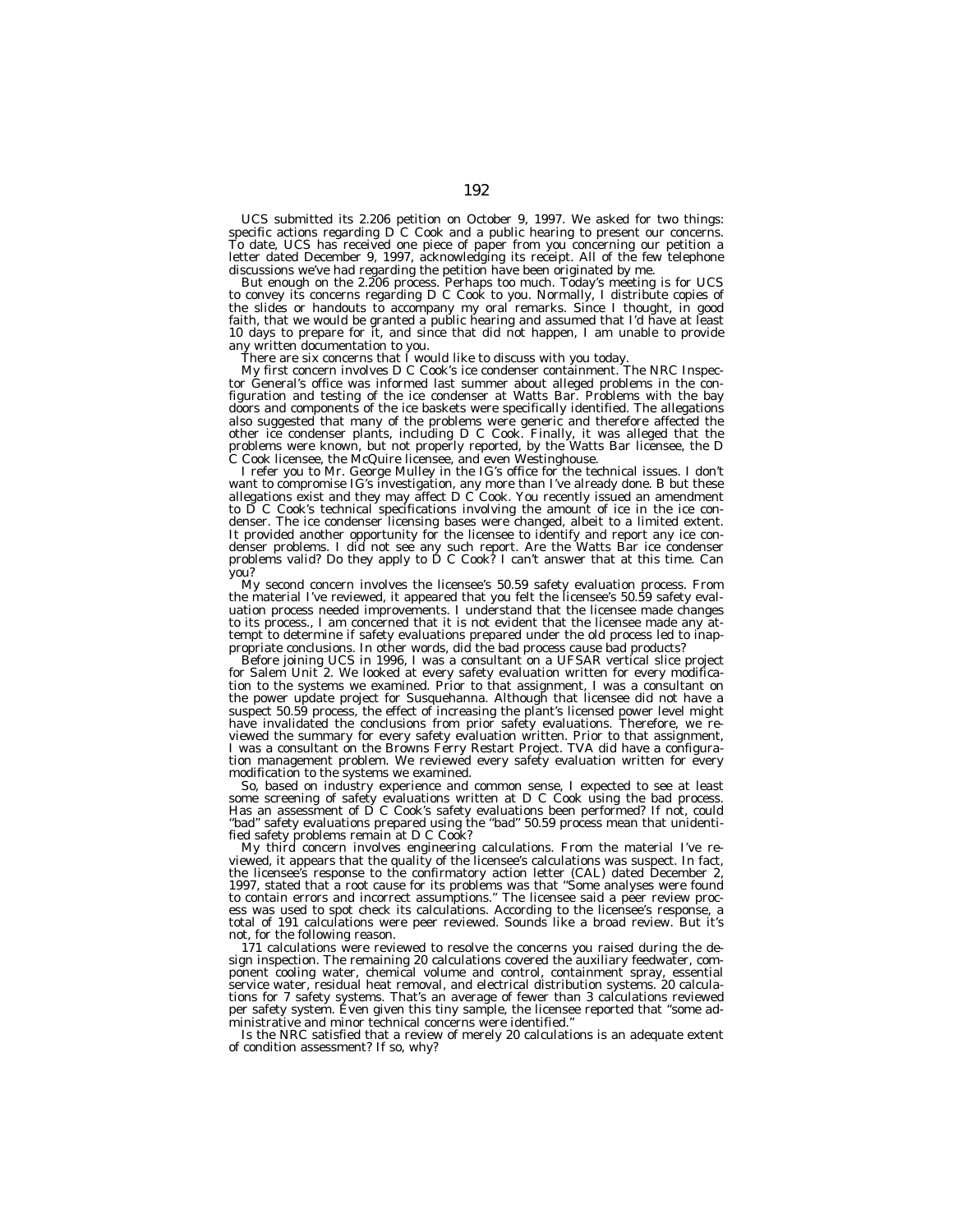My fourth concern also involves engineering calculations. Between the time we<br>submitted our petition and the time the licensee responded to the CAL, I received<br>allegations involving net positive suction head (NPSH) calcula C Cook. The individual making the allegations was at D C Cook and told me there were problems with more than one NPSH calculation. The alleged problems involved both ''missing'' and inaccurate calculations. I do not know which pumps were affected, but it should not be too difficult for you to check. I am unable to check myself since these documents are not publicly available. Do the safety-related pumps at D C Cook have adequate NPSH as shown by quality calculations?

My fifth concern involves the credibility of the licensee's response to your CAL.<br>By letter dated February 6, 1997, the licensee submitted, under oath, its response to the NRC's 50.54(f) request dated October 9, 1996. I think it is fair to state that the licensee, in that response, told you that there were no major problems with the two safety systems you examined in the subsequent design inspection. Each of these safety systems had been the subject of a design bases document recently issued by the licensee. Essentially, the licensee gave both of these safety systems a clean bill of health. Your subsequent design inspection clearly showed otherwise. Both units have been shut down for over 3 months to fix the problems you identified in the

allegedly ''clean'' systems. Since the shut down, the licensee has expended considerable effort fixing the many problems you identified. Numerous physical plant changes were necessary. However, the licensee has expended less effort examining whether the pro-grammatic problems you found affected other systems as well. The licensee was unable to identify the problems in the two systems you examined during a thorough design bases documentation program. It appears that the licensee applied less effort,<br>per system, on the recent extent of condition assessment than it applied during the<br>design bases document process. Since the larger effo the smaller effort succeeded?

My sixth concern involves the NRC's own inspection process. You came in, looked at two safety systems, and found enough problems to force both units to shut down. The licensee maintains that these problems were confined to these two systems and everything else is well. Sound familiar? In 1996, you examined 4 systems at Maine Yankee and documented over 70 pages of problems. That licensee claimed the problems were limited to just those systems. Last year, you examined 2 systems at Vermont Yankee and found a serious problem affecting 1 system and lesser problems affecting the other. That licensee claimed the problems were l You consistently find the needles in the haystacks. You find the only significant system problems that exist at the plants.<br>Were these licensees correct? I don't know. More importantly, you don't know ei-<br>ther. You've neve

, just once, examined another system or two, then you'd really know whether you found the only problems or not.

You make sure that the licensees fix the problems you find in the few systems. That obviously needs to be done. But much more needs to be done. The true purpose of the your inspection of sample systems is not to ensure the operability of these few systems. Your inspections are intended to assess the licensee's programs and controls for maintaining all safety systems. Your findings tell you something about the material condition of the plant, but they also provide you information on the licensee's general safety management ability. Theoretically, you should not find anything during an inspection. Thus, any finding actually represents two problems a nonconforming condition as well as a failure of the licensee's Quality Assurance (QA) process. Too often, you allow licensees to simply fix half of the problem the nonconforming condition. For example, when you find a broken widget, you make sure that the licensee changes the widget. You also need to find out why the licensee did not identify the broken widget and if they have any other broken widgets. The licensee's programmatic failures must be fixed. Otherwise, problems in other systems will remain undetected and future problems may be introduced.

What would it take for you to expand the sample size? This may be a rhetorical question since you have never expanded the sample size. It should not be a rhetorical question. You must should develop and issue clearly defined criteria on when you will require additional system assessments based on findings from your system inspections.

These are my concerns.

I think UCS asked for very reasonable actions in our petition. The significant problems you found raise valid questions about the other safety systems at D C Cook. To date, I do not think those questions have been adequately answered. It is clearly the licensee's burden to answer these questions. It is your burden not to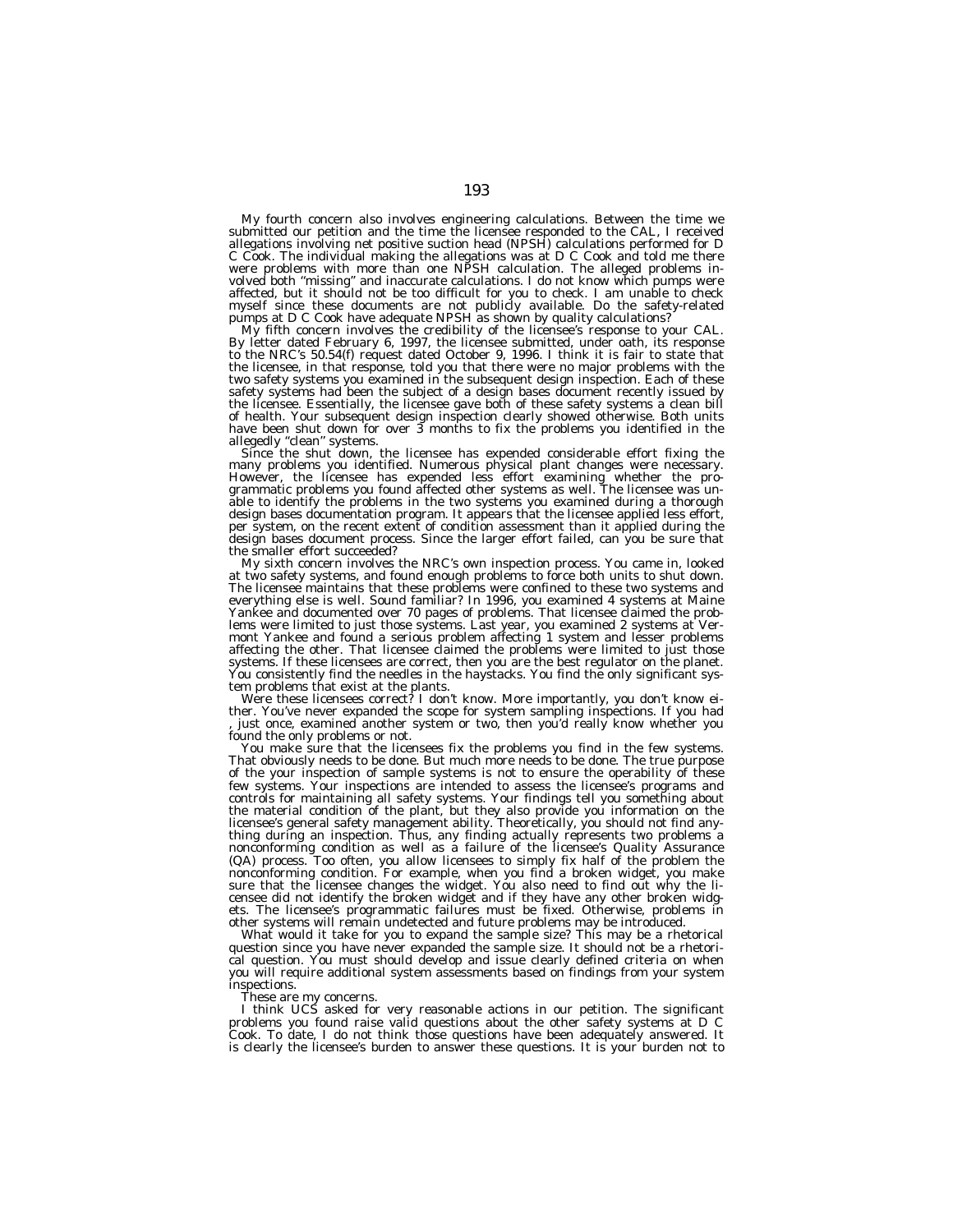permit D C Cook to restart until these questions are answered and the answers indicate the plant will be operated safely.

To be perfectly candid, I never expected our petition to be granted. The NRC's record is such that a public petition has very little chance of being granted. My fallback position is to monitor daily event reports, LERs, and inspection reports after the plants restart. When I see a significant problem reported that might have been identified and corrected before restart had the NRC granted our petition, you can be sure I'll let you know.

> UNION OF CONCERNED SCIENTISTS, *June 24, 1998*

THE HONORABLE PETE V. DOMENICI, *Chairman,* THE HONORABLE HARRY REID, *Ranking Minority Member*

*Subcommittee on Energy and Water Development*

*Committee on Appropriations*

*United States Senate*

DEAR SENATORS: The Nuclear Regulatory Commission (NRC) has the mission of ensuring that the public is adequately protected from the radiation hazards of nuclear power plant operation. We had misgivings about the NRC staffing cuts recently proposed by your subcommittee because we felt they would compromise the agency's ability to carry out its oversight function. The position adopted in the final appropriations language relieved many of our concerns. The NRC's oversight problems identified by the subcommittee warrant further scrutiny. We commend the subcommittee for initiating an inquiry into these important matters.

The final appropriations language contains several examples of alleged NRC overregulation. We agree that the NRC should avoid regulations or actions which impose unnecessary burdens on nuclear plant owners. Unnecessary actions may divert resources that could be better used to improve safety performance. Thus, we support the initiative undertaken by the subcommittee to examine this issue in the context of an investigation of how the NRC implements its oversight role.

However, the emphasis appears focused solely on potential over-regulation by the NRC. The equally important subject of potential under-regulation should also be considered. For example, we call your attention to the report released in May 1997 by the United States General Accounting Office (GAO) in response to questions from Senators Biden and Lieberman. The GAO concluded that the NRC had waited too long to stem declining safety performance at the Millstone plant, the Cooper nuclear plant in Nebraska, and the Salem nuclear plant in New Jersey. The NRC implemented numerous changes as a result of lessons it learned from Millstone and other facilities. But we are not confident that sufficient progress has been made. For comparison, the NRC ordered Millstone's owners to bring in two independent companies to confirm that the plant's problems had been fully corrected. The NRC has not had comparable appraisals by Congress, or another independent party, to confirm that its own problems have been fully remedied.

We recently released a report called The Good, The Bad, and The Ugly: A Report on Safety in America's Nuclear Power Industry. A copy of this report is enclosed. We describe numerous safety problems in this report which we feel fall into the category of under-regulation by the NRC. Please note that most of these safety problems occurred after the GAO's report was released.

We could communicate additional examples of possible under-regulation by the NRC. We feel that it would be more useful at this point to suggest that the fundamental reason for the NRC's possible under-regulation is also responsible for its alleged over-regulation that the NRC lacks objective standards when monitoring safety at nuclear power plants. If our contention is true, then resolution of this root cause will remedy both of the adverse consequences from the NRC's oversight problems.

Lacking objective safety standards, the agency cannot pro-actively check declining safety levels at a plant. As a result, a watershed event or protracted series of troubling incidents must occur before the NRC reacts. Considerable work had to be completed at Millstone, Salem, and Indian Point 3 before the NRC would permit these plants to restart. The volume of these efforts suggests that these plants operated with inadequate safety margins before they were shut down.

We feel that the NRC currently has the means to apply objective safety standards in its oversight of nuclear power plants. We recently presented our recommended approach at a meeting of the American Nuclear Society. A copy of our ANS presen-tation is enclosed.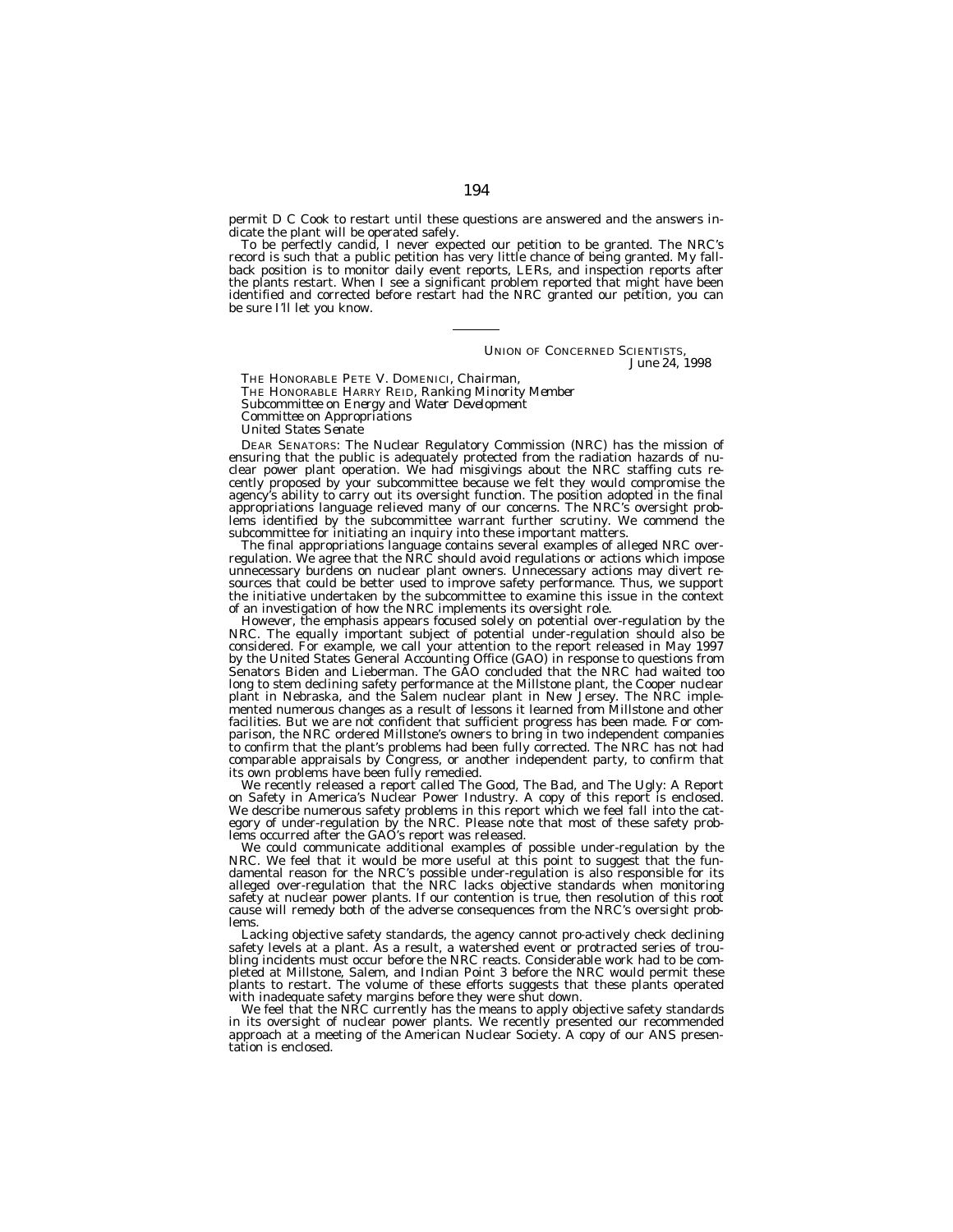The NRC usually considers the safety implications of degraded plant conditions in the wrong context. The NRC only discusses the defense-in-depth elements (i.e., multiple barriers and redundant equipment) within its regulations that provide adequate protection of the public in event of an accident. Degraded plant conditions typically involve more than one non-conformance with the safety regulations. For example, nearly 70 physical changes to Millstone Unit 3 were made during its current outage to restore the facility into compliance with safety regulations. According to the plant's owners, at least 20 problems were corrected that had moderate or high safety risk. The virtues of the regulations are irrelevant when a plant like Millstone is so far out of compliance with them.

The NRC also underestimates the safety implications from degraded plant conditions by independently evaluating each problem. In our view, that approach is nonconservative and improper. By analogy, an individual can generally tolerate a single bee sting with minor health consequences. The effects from 20 to 70 bee stings could be a more serious matter.

We advocate that the NRC evaluate, or require that its licensees evaluate, the safety implications of degraded plant conditions in their proper context. The purpose of this evaluation would be to determine whether the public would have been protected had an accident occurred at the plant in its degraded condition. The NRC should determine if the public would have been protected had Millstone Unit 3 suffered an accident while it operated with so many of its safety systems degraded. Occasionally, results from these determinations may indicate that public safety could have been compromised. Identification of such near-misses is vitally important. First, it significantly reduces the chances that the problem will recur with potentially more tragic consequences. In addition, it prioritizes safety issues into those which must be addressed immediately and those which can wait. This distinction allows resources to be applied properly from both safety and economic perspectives.

We respectfully ask the subcommittee to consider both under-regulation and overregulation as it examines the NRC's effectiveness. If there's any way that UCS can be of assistance in your efforts, please do not hesitate to contact me.

Sincerely,

#### DAVID A. LOCHBAUM, *Nuclear Safety Engineer.*

Enclosures: 1) UCS Presentation at 1998 ANS Annual Meeting, ''Reactor Safety Margins,'' June 8, 1998

2) The Good, The Bad, and The Ugly: A Report on Safety in America's Nuclear Power Industry, June 1998

COMMENTS AND OBSERVATIONS ON NRC'S REGULATORY STRUCTURE AND PROCESSES

# *Summary*

Nuclear plant performance is a function of management effectiveness more than it is a function of plant age, reactor type, and other factors.

All plants can develop comprehensive corrective action plans. Good management ensures that the plans are implemented properly and revised as necessary such that the desired objectives are obtained. Bad management allows the plan to get waylaid by emerging issues such that schedule or quality, or both, suffer. Good management uses yardsticks to measure the effectiveness of changes, physical or administrative) implemented at their plants. Bad management does not.

Good management establishes objective standards, which are clearly and consistently communicated to plant workers. Bad management sends unclear or mixed messages (i.e., either standards are vague/ill-defined like excellence' or objectives cannot be attained with resources devoted to projects).

Good management establishes clear accountability, or ownership, for issues. Bad management does not, leading to confusion, frustration, ineffectiveness, and delays as things get sorted out.

Good management provides workers with effective procedures and policies such that most items can be processed through normal channels. Bad management does not, which forces the majority of items to be hand-carried through the process.

NRC regulatory performance is a function of management effectiveness more than it is a function of staff size, structure, and other factors. Unfortunately, the NRC staff more closely resembles bad management than good management:

• The NRC staff develops corrective action plans, but fails to adequately monitor them to ensure the stated objectives are obtained (examples: enforcement policy, 2.206 and allegation processes have been revised in recent years, but are no better than they were a decade ago).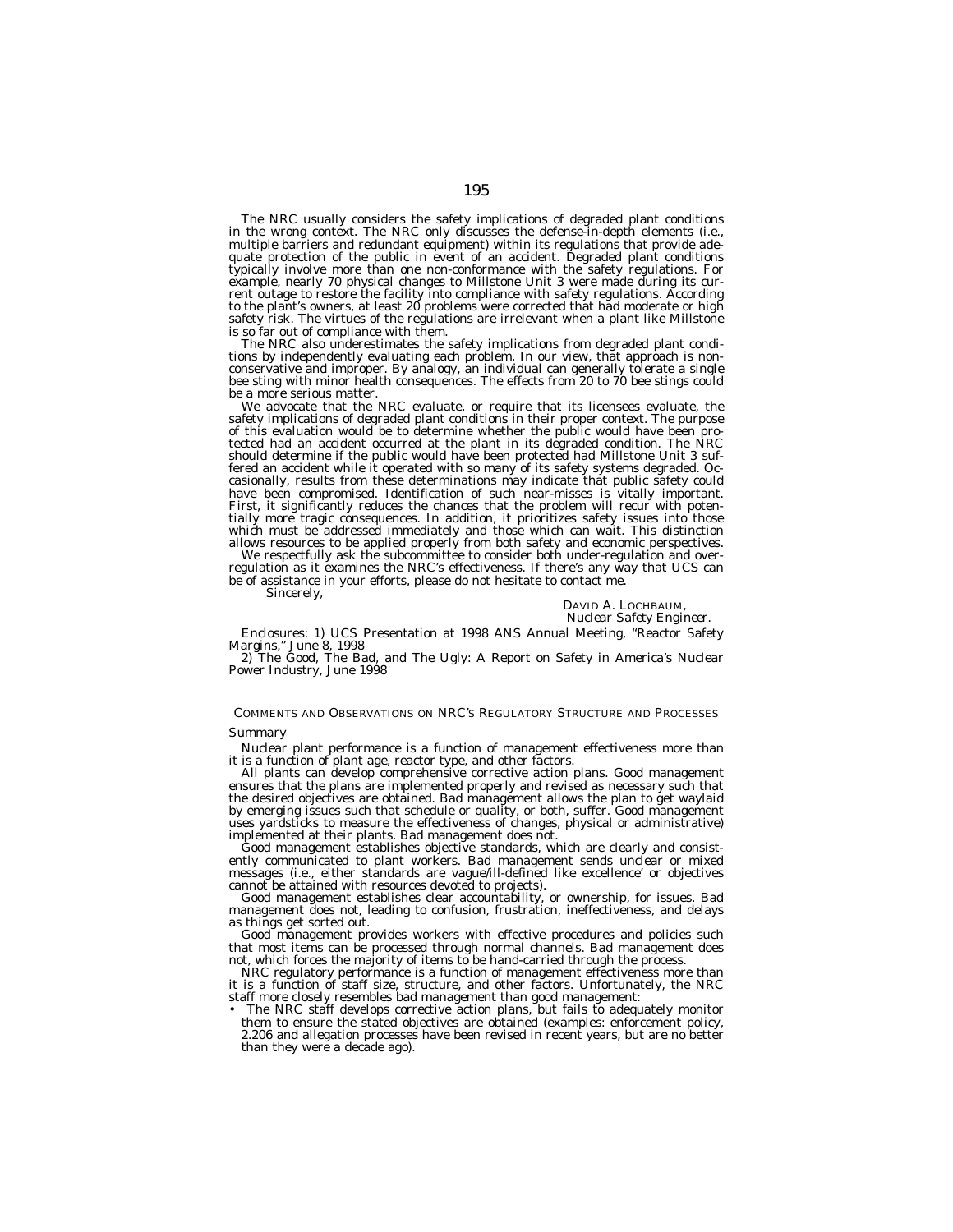- The NRC staff does not consistently enforce criteria whether they are 10 CFR 50 regulations or NRC policies (examples: D C Cook was shut down last September due to LOCA concerns under postulated conditions. Yet suction strainer issues on BWRs, which actually happened and had unusually similar consequences, did
- not trigger the shut down of any of the affected plants). The NRC staff seems to lack clearly defined accountability (example: UCS allega-tion involving Millstone Unit 3 was purportedly handled' by NRR until the week after the restart vote, then it was passed back to Region I). • The NRC staff suffers from a lack of continuity (example: allegations, 2.206 peti-
- tions, and issues raised by UCS get routinely re-assigned from one interim or transient person to another).

# *Inspection and Enforcement*

Inspection program is flawed because inspection reports do not accurately reflect inspection findings.<br>Examples: Maine Yankee ISAT (10/96), Dresden assessment (late 96)<br>Inspection program is also flawed because inspection

tated by NRC's general impression of the plant's performance.<br>
Example: D C Cook virtually every inspection report issued since January 1998.

has included one or more violations. In the 2-years prior to 1998, fewer than half of the inspection reports contained violation(s). Most of the violations cited in 1998 are not for new problems, but are for longstanding material condition or administrative control problems. The floodgates' at D C Cook are now open.<br>Enforcement process is badly broken because it is inconsistent and untimel

Examples: By policy, licensees who implement good corrective actions in a timely manner (i.e., do what the law requires) can have their civil penalties totally waived. By practice, licensees who run up a huge tab (e.g., Millstone's \$2.1 million fine) receive a discount because of their protracted outages. The middle-of-the-road plants

are the only ones paying full fare. Largest single failure of inspection and enforcement programs is that they lack credibility. From the public's perspective, credibility will never be restored as long as NRC staff steadfastly maintains that every violation and event lacks safety significance. The public simply does not believe that the NRC would fine a utility \$2.1 million for "safe" behavior.

# *Use of Performance Indicators and Performance Assessment*

NRC staff does not need a new or revised performance assessment process it needs to do something tangible when the process being used indicates a licensee is not performing adequately.

not performing adequately. <br>Examples: Millstone, Salem, and the Watch List perennial Dresden Recall Mr.<br>Kenyon's comment to the Commission that he found NU to be the most dysfunctional organization he ever saw. If Mr. Kenyon could reach that conclusion during his first week at NU, NRC staff must have known that Millstone was in trouble.

# *Development of Risk-informed Regulations and Regulatory Policies*

Risk-informed regulation cannot proceed unless the risks are known. Until plants<br>are generally in conformance with their design and licensing bases such that their<br>-Individual Plant Examinations are valid, risk-informed re mented.

Examples: Pilgrim, Vermont Yankee, and D C Cook all responded to NRC's October 9, 1996 50.54(f) letter on design bases information by stating that they every-<br>thing under control:

Subsequent NRC inspection showed that Pilgrim did not have strong control over design bases and consequently was performing weak' operability determinations. Pilgrim committed to DBD effort.

NRC A/E inspection revealed numerous shortcomings in design bases control at Vermont Yankee. Vermont Yankee committed to expanded, revamped DBD program.

 $\degree$  NRC A/E inspection triggered shut down of both units at D C Cook. Both units are likely to remain shut down for over a year while extensive plant and administrative changes are made.

All of these plants had previously submitted their IPEs in response to NRC Ge-<br>neric Letter 88–20. Yet these findings unequivocally demonstrate that these risk assessments were useless because they did not accurately reflect the actual plant conditions.

During the current design bases Amnesty Program, licensees have reported literally dozens of design bases problems that dated back to original construction. Many of these problems required physical plant changes or procedure revisions to correct. These deficiencies are reality, yet the IPEs do not account for these com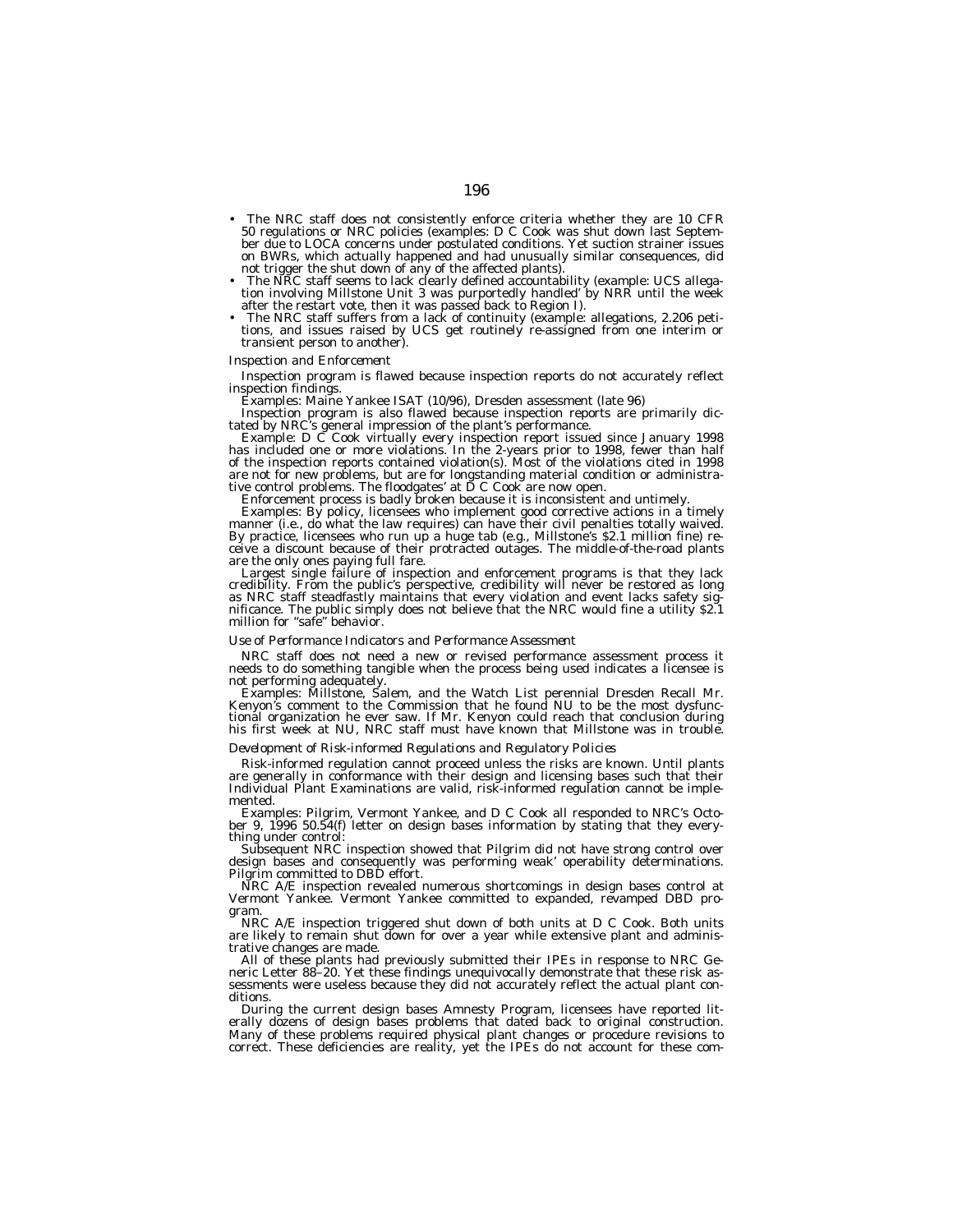mon-mode failures. Risk assessments should account for all possible failure modes,

The industry is lengthening surveillance and inspection intervals based on empirical database of equipment failure rates. However, these activities have also detected cases of sabotage and inadvertent component mispositioning. It is not apparent that the justification for longer testing and inspection intervals has accounted for these other risk factors. Risk-informed regulation must include all risks.

## *Timeliness of NRC Processes*

NRC staff should not establish timeliness goals unless it also provides resources and oversight necessary to ensure that time frames are not met at the expense of

**Example: Recent emphasis on closing allegations within 180 days may be causing a high percentage of them to be closed without the underlying issues being ad**dressed.

Whenever possible, NRC staff should live by same timeliness standards mandated for licensees.<br>Example: Per 10 CFR Part 21, licensees have up to 60 days from discovery of a

Example: Per 10 CFR Part 21, licensees have up to 60 days from discovery of a<br>potential safety hazard to justify hwy it is not a problem or report it to the NRC.<br>The NRC, upon receipt of a 10 CFR Part 21 report, can and wi much more leisurely pace.

> UNION OF CONCERNED SCIENTISTS, *July 20, 1998.*

CHAIRMAN SHIRLEY A **JACKSON** 

COMMISSIONER GRETA J. DICUS

COMMISSIONER NILS J. DIAZ<br>COMMISSIONER EDWARD MCGAFFIGAN, JR. COMMISSIONER EDWARD MCGAFFIGAN, JR. *United States Nuclear Regulatory Commission Washington, DC 20555–0001*

DEAR CHAIRMAN JACKSON AND COMMISSIONERS: UCS appreciated the opportunity to participate in the roundtable discussion on Friday, July 17, 1998. Three issues

An industry representative stated Friday, and others have stated similar senti-<br>ments in various forums, that the NRC over-reacted to Millstone. UCS does not share this characterization. In any event, it must be noted that an NRC reaction<br>would not have been necessary had the Millstone licensee and the industry fulfilled<br>its legal obligations. In the late 1980's, the NRC was co was unwarranted.

It should also be pointed out that on the very day of this roundtable discussion,<br>ten (10) US nuclear power plants (Clinton, D C Cook 1&2, LaSalle 1&2, Millstone<br>1&2, Beaver Valley 1&2, and Indian Point 2) were shut down w design bases and configuration management problems. These plants are not endur-ing protracted outages because the NRC saddled them with too many Level IV and uncited violations they are shut down because they failed to properly implement their design control and configuration management programs.

their design control and configuration management programs. Several people commented Friday about ''inspector mischief.'' It is UCS's perspec- tive that NRC inspectors are a strength and not a weakness. We contend that these capable individuals are inadequately managed because they are not given well-defined, objective criteria to measure plant performance against. Inspectors cannot be the primary fault of the NRC's inspection program their reports are signed out by

We maintained that an obstacle to risk-informed regulation was that all risks are not being accounted for. For example, design errors are handled differently than operator errors. Individual plant examinations (IPEs) include probabilities for operator mistakes even through licensee event reports contain sections explaining what ac-tions will be used to prevent recurrence of such mistakes. Thus, IPEs recognize that operator errors are a fact of life.

Design errors are treated differently. The reality of the past few years is that safety systems at many operating nuclear power plants contained design errors dating back to original plant construction that would have prevented, or seriously impaired, their functioning in case of an accident. Yet despite the growing empirical database of such findings, IPEs do not account for design errors that might prevent safety systems from functioning. It is possible to calculate design error probabilities from the existing data just as the operator error probabilities are determined.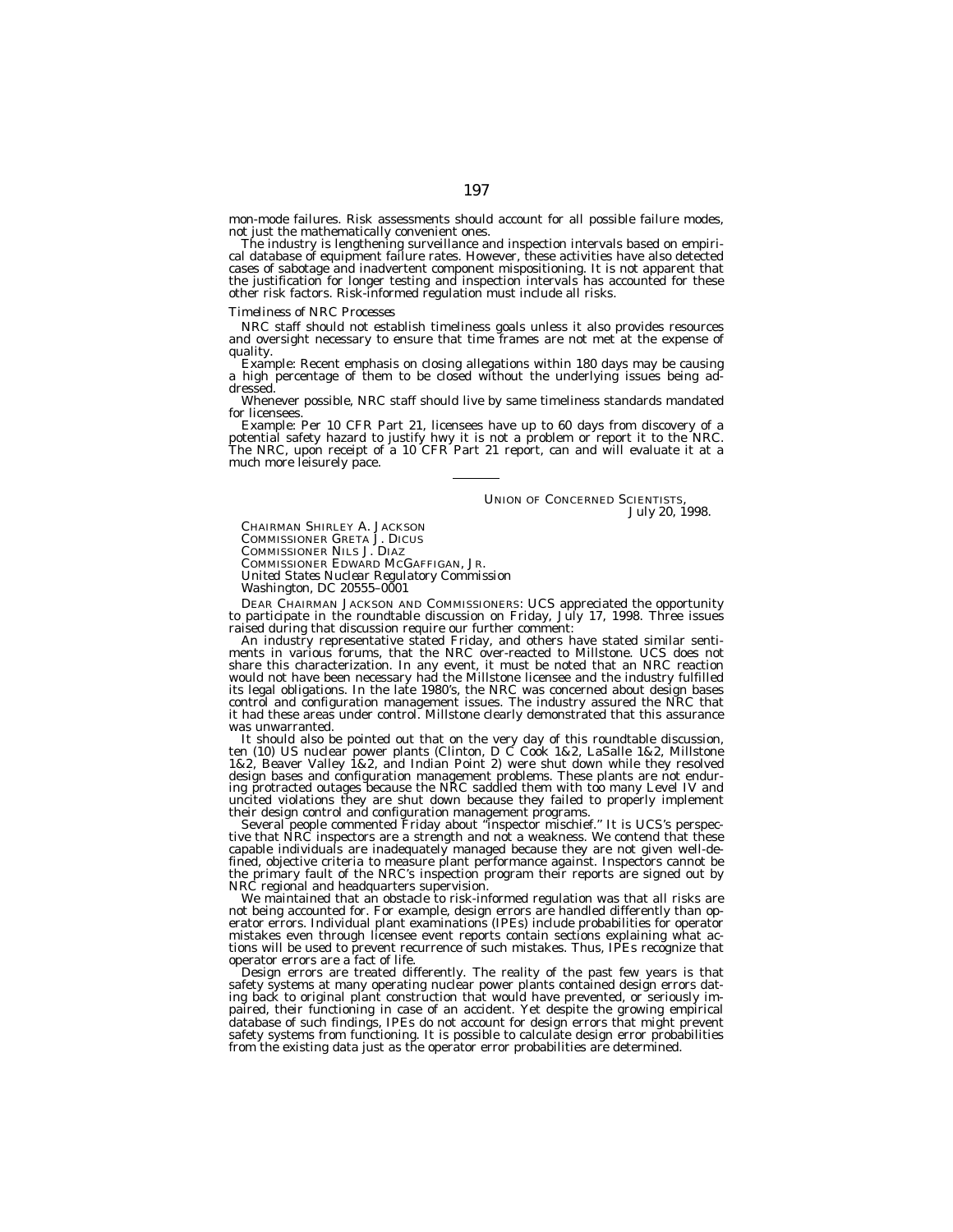While the focus of the roundtable discussion was on areas in which the various stakeholders felt that the NRC needed to improve, we would be remiss if we did not comment that the NRC does many things very well. It is, in fact, this demonstrated capability that gives us hope that the NRC will be able to resolve the weak areas discussed last Friday.

# RESPONSES BY DAVID A. LOCHBAUM TO ADDITIONA QUESTIONS FROM SENATOR LIEBERMAN

*Question 1.* You have expressed concern about the use of risk in NRC safety regulations, independent of strong design standards and good management practices.<br>What is the appropriate use of risk-infommed regulation by the its limitations?<br>Response. Risk-informed regulation has been appropriately used by the industry

Response. Risk-informed regulation has been appropriately used by the industry<br>and the NRC to establish priorities. For example, plant owners routinely use risk<br>infommation to detemmine schedules for managing work backlogs amine. Results from available risk models generally permit the relative importance of safety systems to be detemmined such that these kind of applications are meaningful. The limitations of the risk models and in the conformance of plant design and op-<br>The limitations of the risk-models and in the conformance of plant design and op-

tion from making go/no-go decisions. Unfortunately, risk models have been used for<br>this purpose. For example, the NRC used the results from a draft risk assessment<br>to dismiss safety concerns about the design of the spent f were used to dismiss a safety concern that affected nearly thirty-five operating nuclear plants.

Results from available risk models, even if corrected for gross errors as in the Susquehanna example, are not reliable enough to define the cutoff point for resolving safety concems. At least, not unless that threshold is conservatively low, 1x10– 6 or lower.

Risk-infommation regulation is further limited by its emphasis on core damage frequencies. Virtually all of the plant-specific risk assessments examine postulated accident sequences that culminate in severe reactor core damage. Many of the plant systems designed to protect the public from radioactivity released during an accident, such as the containment filtration systems, cannot fail in any way to initiate or exacerbate a core damage accident. Thus, the risk assessments assign these plant systems low safety significance. However, if there is a reactor core damage event, as occurred at the Three Mile Island plant in March 1979, these plant systems must function to limit public health consequences.

UCS feels that risk-infommed regulation must properly recognize the vital importance of plant systems which protect the public and the environment in event of a reactor core damage event.

*Question 2.* The GAO has concluded that the competency of a nuclear plant's management is perhaps the most critical factor in safety performance. This conclusion makes basic common sense. What are the views of Panel II members on this matter? How best can the GAO recommendation be implemented, including by the NRC?

*Response.* UCS agrees fully with the GAO's conclusion regarding the role of management competency in plant safety performance. Prior to joining UCS. our nuclear safety engineer worked for 14 years as a consultant to the nuclear power industry. He had long-temm assignments at some of the best perfomming nuclear plants and also some at plants which were deservedly on the NRC's Watch List. The fundamental difference in perfommance was management's ability to cultivate and sustain a proper attitude toward safety.

The best way for the NRC to monitor management competency would be to consistently implement objective standards in its inspection, enforcement, and assessment programs. We feel that the NRC allows its inspection findings, its enforcement actions, and its assessment reports to be unduly influenced by its subjective evaluation of plant perfommance. Consider, for example, two plants which have the same degraded condition. The NRC discounts the significance of the problem for the plant it feels is in general good health, while it upgrades the severity of the very same problem for the plant it feels is not doing so well. This subjective treatment artificially widens the perceived gap in plant perfommance. The NRC's approach masks declining perfommance at a ''good'' plant until it drops so far that it can no longer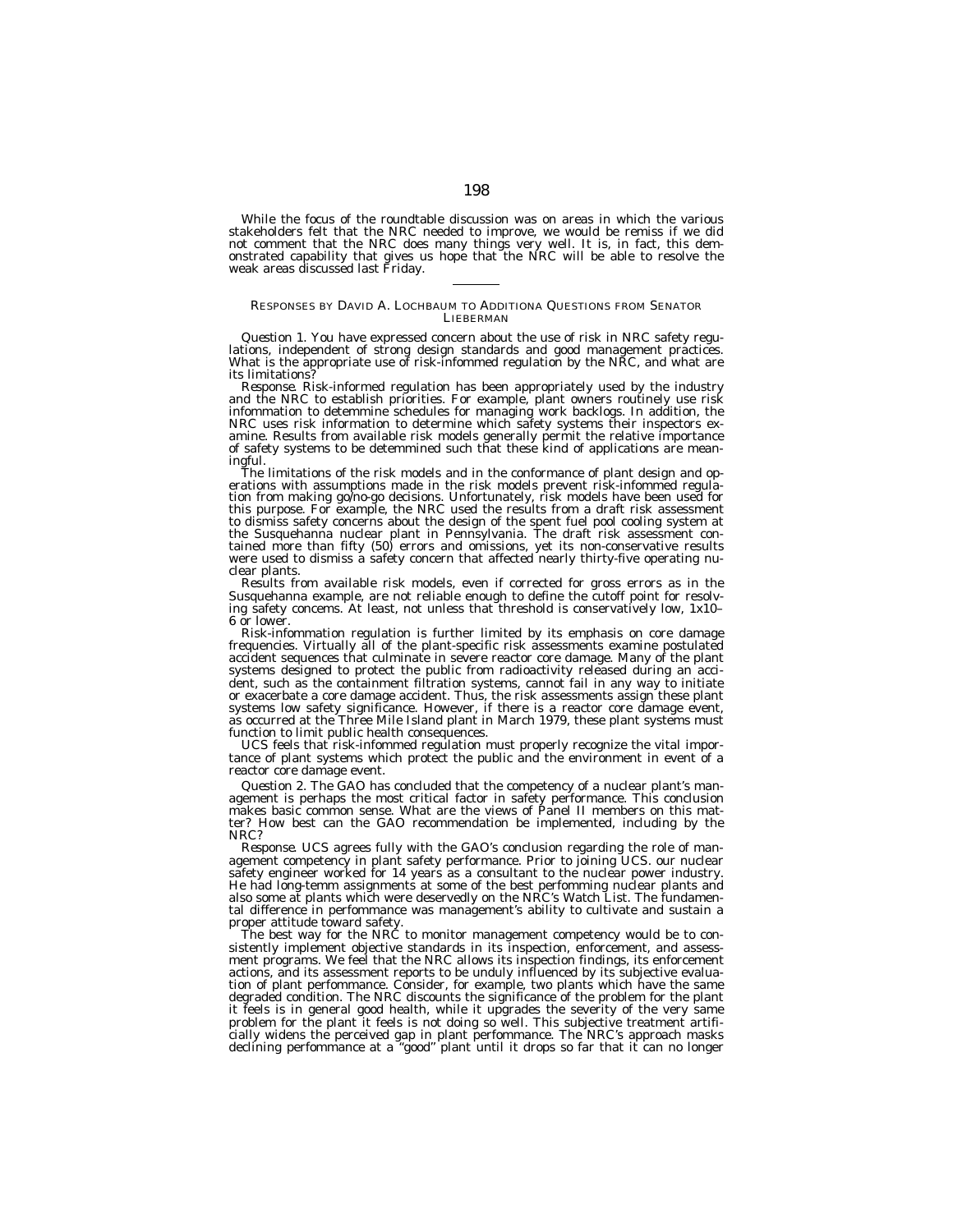be disregarded. Conversely, the NRC's approach prolongs the time that a ''bad'' plant must spend in the regulatory doghouse even though its actual perfommance is improving.

The NRC must allow objective inspection and enforcement data to dictate the re-sults from its plant performance evaluation, instead of allowing just the opposite. The most accurate measure of management competency available to the NRC would be plant perfommance evaluations based on consistently applied objective criteria. Then, plants with a high number of inspection findings and enforcement actions would warrant closer NRC interest in management capability.

*Question 3.* You have expressed general agreement that the Watch List process by which the NRC is supposed to provide an early warning about problem plants is not working well. What specific changes would you recommend to improve this process?

*Response.* UCS recommends that the NRC adopt an assessment process that uses objective criteria to determine perfommance rankings. Their current process allows NRC senior managers to adjust rankings upward or downward based on subjective feelings. In the past, such subjectivity masked declining perfommance trends at several plants. It also unnecessarily prolonged the time that some plants spent in regulatory distress.

UCS recommends that the NRC's assessment program include a report, at no less than an annual frequency, for all operating nuclear plants. We suggest that the NRC Regional Administrator could brief the Commissioners on the performance on all plant within his/her region. The scope of this briefing would cover the NRC's assessment for each plant. The briefing would also include the NRC's inspection plans for the upcoming year to address regulatory concerns at each plant.

UCS feels that the current Watch List process is too heavily focused on detemmining who makes the list. This emphasis apparently distracts the NRC's attention from efforts it needs to take to induce a performance turnaround at the problem plants. The nearly seven (7) year residence of the Dresden plant on the Watch List is the classic example.

WCS's proposed process would de-emphasize the selection of the Watch List plants. The Regional Administrator would discuss the NRC's assessment of perfommance at all plants in the region, along with the regulatory actions planned to deal with any areas of weaknesses. This accountability, explicit on the NRC's part and implicit on the plant owner's part, should lessen the chances that poor perfommance will be sustained.

Since the NRC has divided the country into four regions, a Regional plant performance briefing could be conducted each quarter. UCS recommends that the NRC consider holding these quarterly briefings in the NRC's regional offices or in the public meeting room near a plant in the region. This would allow the public in the communities around the nuclear plants to observe the proceedings.

# RESPONSES BY DAVID A. LOCHBAUM TO ADDITIONAL QUESTIONS FROM SENATOR INHOFE

*Question 1.* In your oral testimony, you stated that UCS has completed a study showing that the current US nuclear plant could shutdown at the end of their current license period, and be replaced with renewables and conservation without the need to emit further greenhouse gases into the environment. Please provide a copy of this report along with justification of the assumptions used in projecting the levels of conservation and development of renewables technology. Also provide estimates of the costs that would result if the UCS approach were implemented.

*Response.* Attached please find a copy of Energy Innovations: A Prosperous Path to a Clean Environment, by the Alliance to Save Energy; American Council for an Energy-Efficient Economy, Natural Resources Defense Council, Tellus Institute and the Union of Concerned Scientists. Please note that the conclusion that reductions in greenhouse gas emissions can be accomplished while phasing out nuclear generation is not based on a projection of energy efficiency and renewables under businessas-usual conditions, but as the result of specific policy initiatives to promote efficiency and renewables that are outlined in the study. The study assumed that nuclear generation would be phased out as licenses expire. It examined the level of efficiency, renewables, and other electricity supply side measures would be needed to achieve carbon emission reductions of 10 percent from 1990 levels by 2010. The analysis used the Energy Information Administration's National Energy Modeling System (NEMS). [Note: the referenced document is retained in committee files.]

The cost of achieving those reductions was found to be negative. The net savings for implementing the efficiency and renewables policies was found to grow each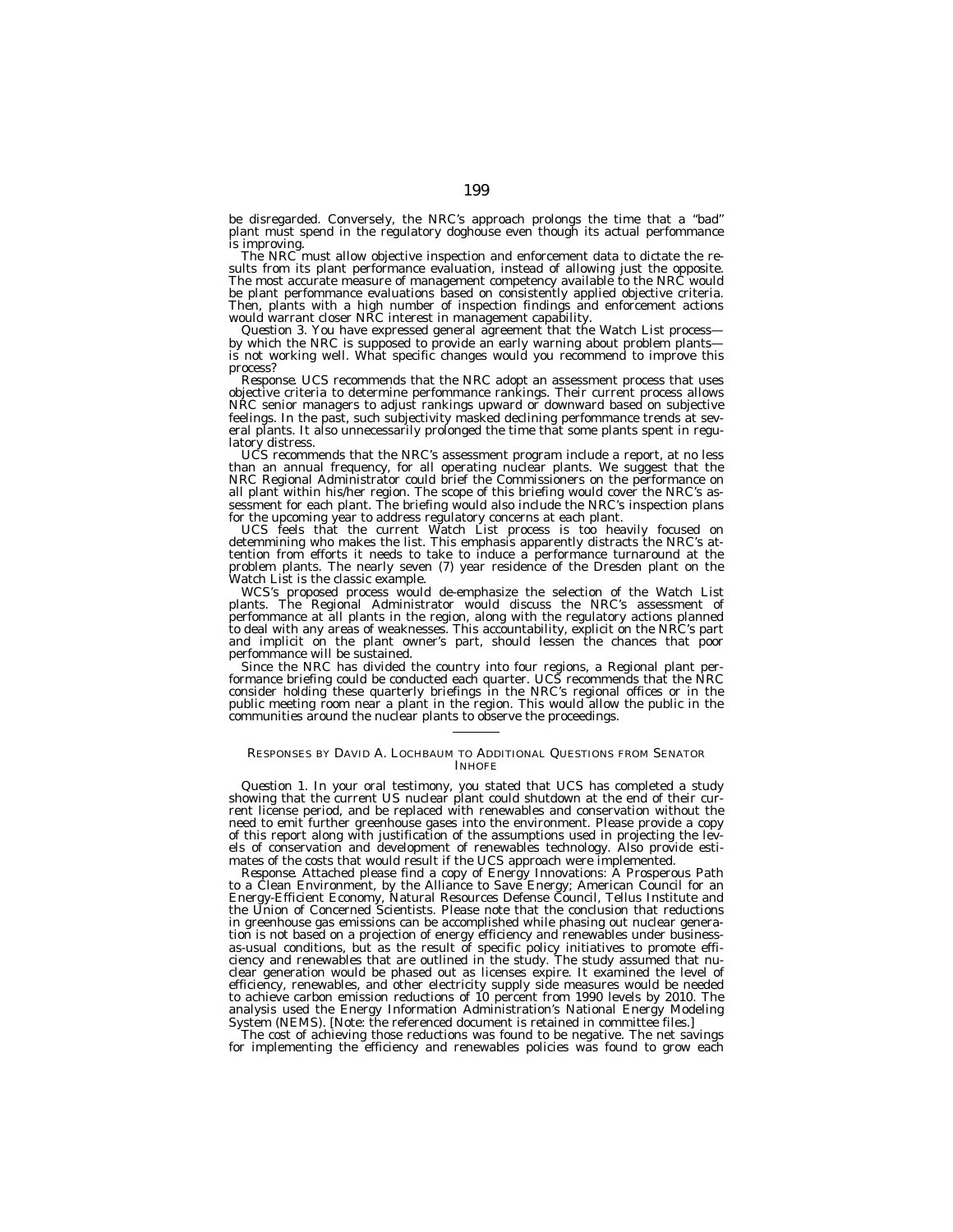year, equaling a levelized \$19 billion per year through 2010. By 2010, the average household would save \$530 per year. These policies were also shown to increase Gross Domestic Production by \$2.8 billion and income by \$14 billion with the creation of 773,000 new jobs in 2010. Continuation of the policies through the year 2030 was found to yield carbon reductions of 45 percent below 1990 levels. The economic analysis did not continue past 2010.<br>UCS along with members of the organizations which collaborated in the develop-

ment of the Energy Innovations report would be pleased to meet with the Subcommittee or staff to discuss the report, its methodology, and assumptions.

# TESTIMONY OF STEVEN M. FETTER, MANAGING DIRECTOR, GLOBAL POWER GROUP, FITCH IBCA, INC., NEW YORK, NEW YORK

I appreciate the opportunity to testify before the Subcommittee on Clean Air, Wetlands, Private Property and Nuclear Safety to offer the views of Fitch IBCA on the appropriate role for the Nuclear Regulatory Committee (NRC) in the evolving utility competitive environment. Fitch IBCA is the international credit rating agency that resulted from the December 1997 merger between the New York-based Fitch Investors Service and IBCA Limited of London. I will speak from the perspective of a member of the financial community as well as the former Chairman of the Michigan Public Service Commission. I should also note that I am not a nuclear engineering or nuclear physics expert, and in this regard I am representative of the large majority of investors and financial analysts who play some role in assessing the nuclear industry.

The NRC is at the center of investors' perceptions of the financial risks facing the U.S. nuclear industry. In evaluating utilities that operate nuclear plants, debt and equity investors study closely the processes and actions of the NRC. To the extent that these regulatory responsibilities are carried out in a consistent and predictable manner, investors find comfort with the outlook for both individual nuclear utilities and the nuclear industry as a whole.

It is difficult to envision a competitive electricity market without nuclear being a key element. Nuclear energy today accounts for about 20 percent of U.S. power supply. With state regulators generally providing utilities with almost total reimbursement for above-market generation costs, nuclear plants with their low variable costs are being counted on as a major source of low cost electricity for years to come. The balance that is ultimately struck by the NRC between its oversight responsibilities and the necessities of a free market will be crucial in determining whether these expectations are borne out.

In the past, it has been difficult for investors to predict with any certainty the actions of the NRC. As a former regulator, I can appreciate the pressures under which the NRC operates, attempting to follow statutory mandates that set strict adherence as the goal. Unfortunately, such a policy formulation creates a situation where there are so many standards and requirements that it is difficult for nuclear plant owners to know how to allocate resources, much less for a financial analyst to be able to make an assessment of overall risk.

Investors do not have a clear sense of the factors that the NRC uses to rate individual plants, modify Systematic Assessment of Licensee Performance (SALP) ratings, or place plants on the Watch List. This lack of certainty about the impetus for potential NRC actions has a negative impact on how investors evaluate nuclear companies, especially when one considers the severity of the resulting effects. For example, the posting of a plant to the Watch List is in itself likely to constrain a nuclear operator's financial resources and access to capital. Once the NRC takes that step, it typically leads to a lower stock price, reduced access to the equity market, weakening bond and commercial paper ratings, and higher cost of debt.

To compound the problem, investors perceive that once a plant is taken out of service for any reason, there is a tendency for the NRC staff to seek out additional flaws or issues, whether safety-related or not, for consideration and correction. The result is that an outage of any type holds out the potential for an indefinitely prolonged stoppage, with effects that utility investors most fear: unrecoverable purchase power costs, rate penalties, loss of rate base treatment, and potential fines or other expenditures to support required remedial steps.

As one utility CEO recently confided to me, ''We need a new regulatory paradigm, because under the current system every nuclear plant in the country is 10 minutes away from being offline for a year or two.'' And this from someone who praises NRC Chairman Shirley Jackson's leadership as "tough but fair, in a way that has made<br>the nuclear industry stronger." Needless to say, debt and equity investors are keenly<br>aware of the risk created when any major nuclear plant,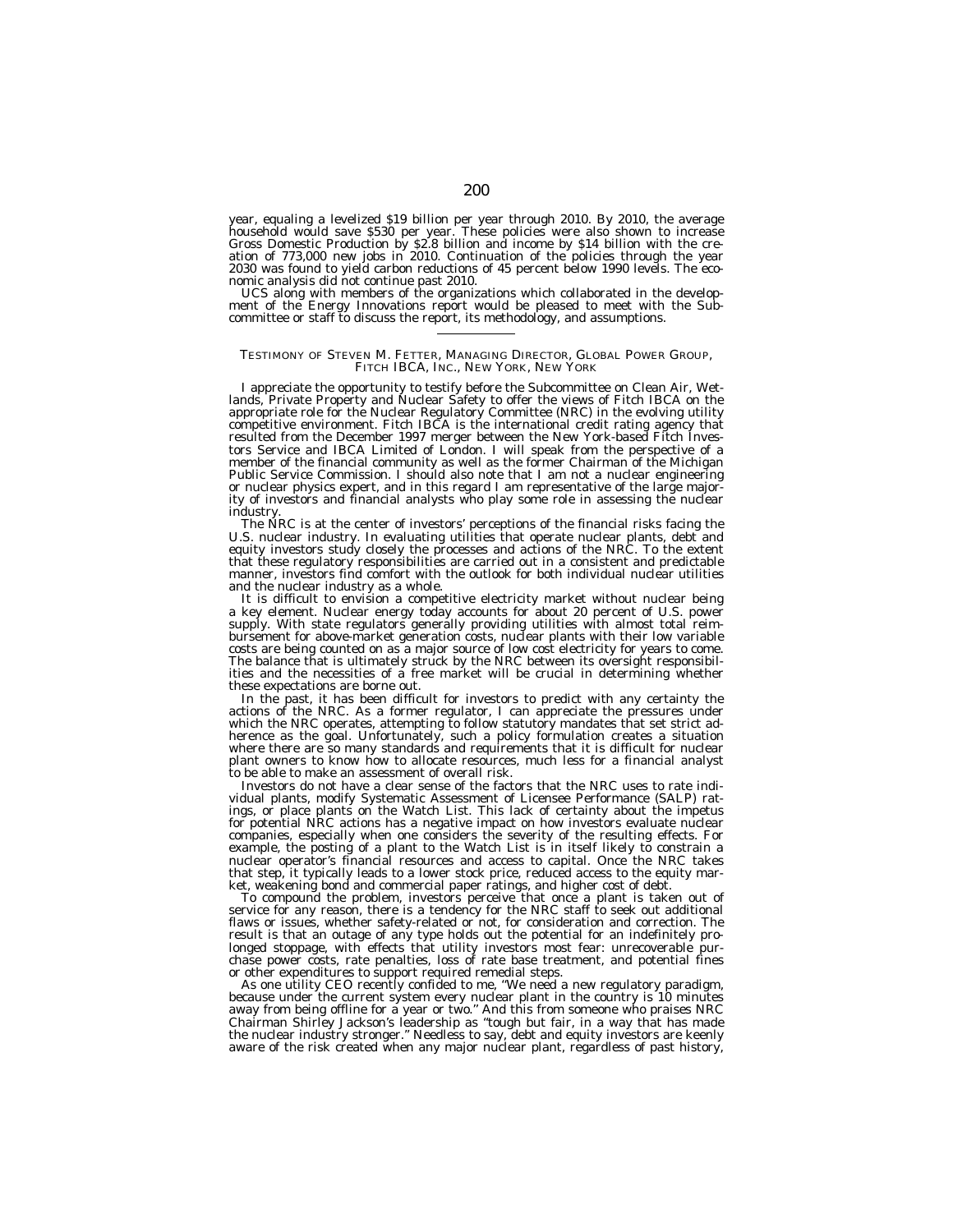is potentially moments away from a loss of its operating license and a reduction in its market value of hundreds of millions of dollars.

What this means is that going forward the sensitivity of the NRC to the challenges facing nuclear utilities will be more important than ever before. In the past, utilities operated under a heavily-regulated cost of service-based system. To the extent that regulatory mandates placed additional costs on utility operations, in most cases those expenses were recoverable from ratepayers under cost-based tariffs.

Now, under the evolving competitive regime, all utilities will be called upon to react and deal with marketplace pressures. For nuclear utilities, this will be an especial challenge, because their need for greater flexibility will likely collide with the NRC's traditional highly prescriptive approach to regulating the sector. In the new environment, however, it is incumbent upon the NRC to differentiate between actions necessary for safety and those that have limited or no relationship to safety. The NRC must maintain vigilance over the former and allow flexibility with regard to the latter.

By moving to a risk-informed, performance-based regulatory approach, the NRC will be able to maintain its important safety oversight role, while allowing nuclear facilities to be viable players in the competitive system. During my tenure as a state regulator, the Michigan Public Service Commission (MPSC) distinguished itself by fashioning incentive-based plans in all regulated industries based on performance, service quality, and infrastructure improvement. By stepping away from the usual way of doing things, we permitted utilities to determine the best means to improve both operational and financial performance with benefits flowing through to consumers in the form of lower rates and a more efficient regulatory process.¶A similar approach at the NRC would seem justified to provide utilities operating nuclear plants with the ability and motivation to adopt innovative policies that could afford similar mutual benefits.

Investors and rating agencies will closely monitor the NRC as it goes through the first round of license renewals. With two applications for extension already filed by Baltimore Gas and Electric Co and Duke Power, the NRC has the opportunity to show that its promise of a fair, effective and efficient license renewal process will be a reality. If it succeeds in its goal, investors will be more willing to invest in existing nuclear facilities with the expectation that the plants will be able to operate safely and reliably beyond the end of their license period. If, however, the process for the first applicants bogs down, some plants might be shut down earlier than their currently licensed lives due to the unwillingness of investors to provide additional capital expenditures for a plant that may not be around long enough to provide a fair return.

A similar situation exists with the recent announcement by PECO Energy of their involvement in the proposed acquisition of GPU's Three Mile Island nuclear plant. The process the NRC utilizes and the regulatory rules imposed during consideration of this and other proposed transfers of nuclear facilities will have a major influence on the role nuclear will play in the competitive electricity market. An appreciation by the NRC and the Congress that the changing dynamic calls for reorientation of the NRC from a prescriptive enforcement body with regard to everything a nuclear owner does to one focussed more closely on true issues of safety will be an important step in ensuring a place for nuclear in the new competitive electricity framework.

# RESPONSES OF STEVEN M. FETTER, TO ADDITIONAL QUESTIONS FROM SENATOR LIEBERMAN

*Question 1.* The GAO has concluded that the competency of a nuclear plant's management is perhaps the most critical factor in safety performance. This conclusion makes basic common sense. What are the views of Panel 11 members on this matter? How best can the GAO recommendation be implemented, including by the NRC?

*Response.* The Congress and the NRC have the responsibility to set clear and objective standards for the level of training, experience and competency necessary of nuclear managers to assure safe operation of the nation's nuclear plants. For the NRC, this oversight responsibility is ongoing and should not be compromised as a result of the electric industry's movement to a competitive orientation. That said, it should not be the role of the Congress, the NRC, or the GAO to assess or set requirements for the efficient operation of a nuclear plant outside the area of safety. In a competitive setting, the market should make those judgments.

*Question 2.* You have expressed general agreement that the Watch List process by which the NRC is supposed to provide an early warning about problem plants